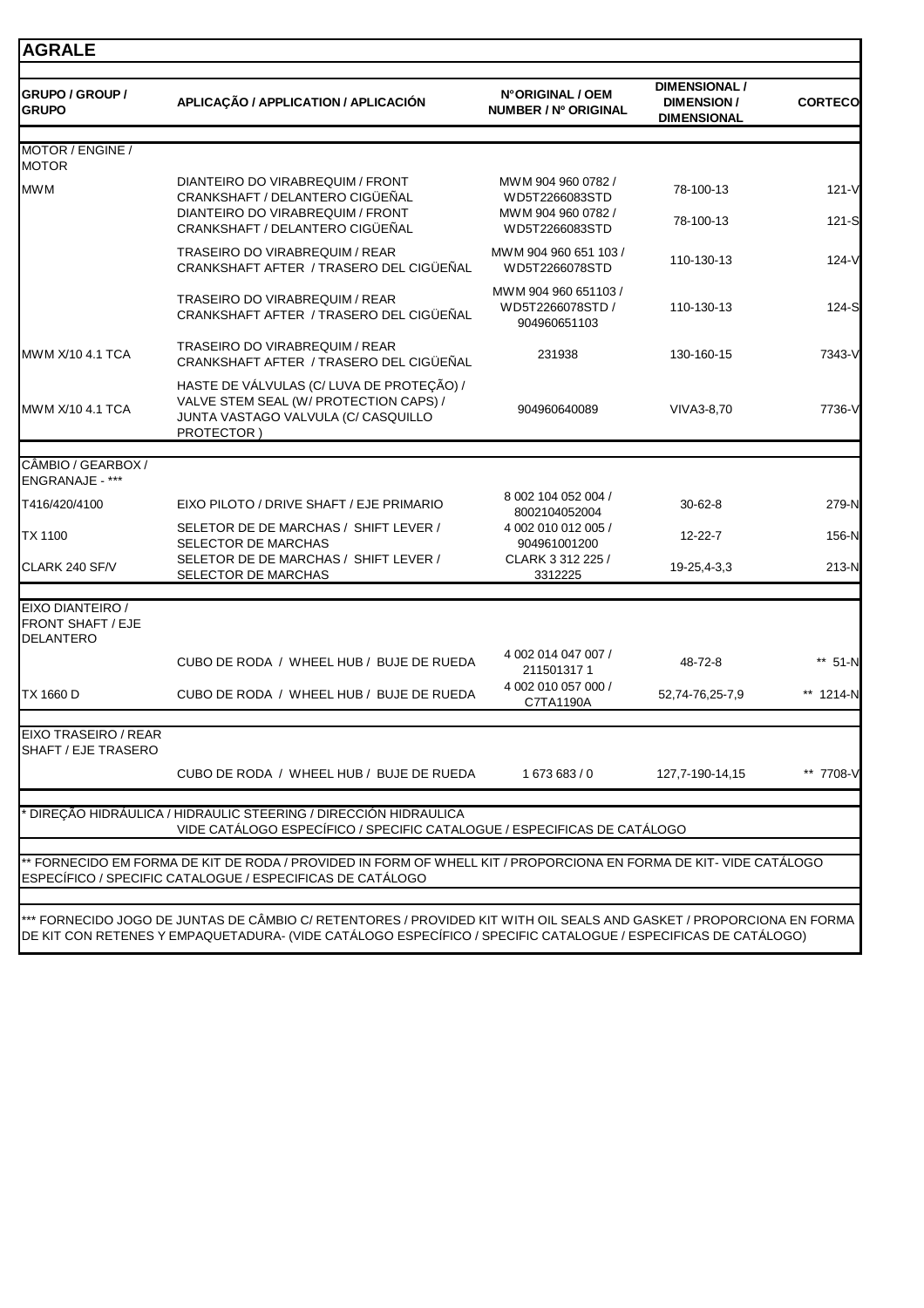## **BOSCH**

| <b>IGRUPO / GROUP /</b><br><b>I</b> GRUPO | APLICAÇÃO / APPLICATION / APLICACIÓN                           | N°ORIGINAL / OEM<br>NUMBER / Nº ORIGINAL | <b>DIMENSIONAL /</b><br>DIMENSION/<br><b>DIMENSIONAL</b> | <b>CORTECO</b> |
|-------------------------------------------|----------------------------------------------------------------|------------------------------------------|----------------------------------------------------------|----------------|
|                                           |                                                                |                                          |                                                          |                |
| MOTOR / ENGINE /<br><b>MOTOR</b>          | BOMBA INJETORA / INJECTOR PUMP / BOMBA<br>DEL INYECTOR INTERNA | 1420 282 005 /<br>3760020102             | 20-40-10                                                 | $34-N$         |
| MBB OM 321/324/326                        | BOMBA INJETORA / INJECTOR PUMP / BOMBA<br><b>DEL INYECTOR</b>  | 1410282003/<br>WNP6P31Z                  | $17 - 28 - 7$                                            | 70-N           |
|                                           | BOMBA INJETORA / INJECTOR PUMP / BOMBA<br><b>DEL INYECTOR</b>  | 2 120 283 001 / 79978847                 | $30 - 42 - 7$                                            | 78-N           |
|                                           | BOMBA INJETORA / INJECTOR PUMP / BOMBA<br><b>DEL INYECTOR</b>  | 9 511 080 073 /<br>8078033105 (ZF)       | 18-30-6                                                  | 135-N          |
|                                           | BOMBA INJETORA / INJECTOR PUMP / BOMBA<br><b>DEL INYECTOR</b>  | 1 510 283 009 / 250399                   | $20 - 40 - 7$                                            | 234-N          |
|                                           | BOMBA INJETORA / INJECTOR PUMP / BOMBA<br><b>DEL INYECTOR</b>  | 9 511 080 238 /<br>9511080238            | 17-30-6                                                  | 341-N          |
|                                           | BOMBA INJETORA / INJECTOR PUMP / BOMBA<br><b>DEL INYECTOR</b>  | 1410 282 015 / 69974946 /<br>329638      | $25 - 35 - 7$                                            | 1038-N         |

# **CARRETAS**

| 2 2 5 8 2 6 9<br>127-165,1-16                                                                                     | ** 2094-N                                                                                                            |
|-------------------------------------------------------------------------------------------------------------------|----------------------------------------------------------------------------------------------------------------------|
|                                                                                                                   |                                                                                                                      |
| ** FORNECIDO EM FORMA DE KIT DE RODA / PROVIDED IN FORM OF WHELL KIT / PROPORCIONA EN FORMA DE KIT- VIDE CATÀLOGO |                                                                                                                      |
|                                                                                                                   | *** FORNECIDO JOGO DE JUNTAS DE CÂMBIO C/ RETENTORES / PROVIDED KIT WITH OIL SEALS AND GASKET / PROPORCIONA EN FORMA |

\*\*\* FORNECIDO JOGO DE JUNTAS DE CÂMBIO C/ RETENTORES / PROVIDED KIT WITH OIL SEALS AND GASKET / PROPORCIONA EN FORMA DE KIT CON RETENES Y EMPAQUETADURA- (VIDE CATÁLOGO ESPECÍFICO / SPECIFIC CATALOGUE / ESPECIFICAS DE CATÁLOGO)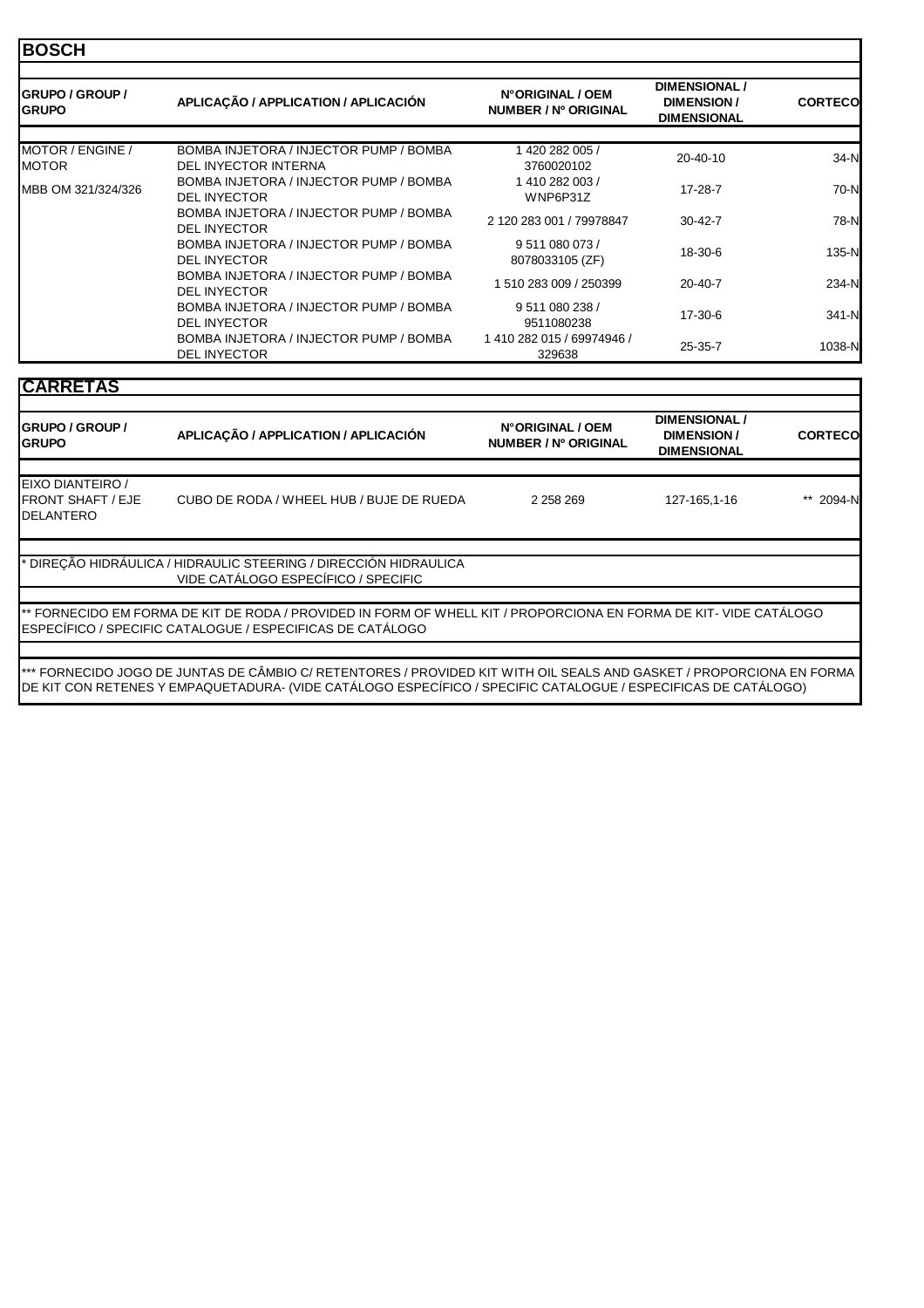| <b>CUMMINS</b>                          |                                                                                                                                          |                                            |                                                                 |                |
|-----------------------------------------|------------------------------------------------------------------------------------------------------------------------------------------|--------------------------------------------|-----------------------------------------------------------------|----------------|
| <b>IGRUPO / GROUP /</b><br><b>GRUPO</b> | APLICAÇÃO / APPLICATION / APLICACIÓN                                                                                                     | N°ORIGINAL / OEM<br>NUMBER / Nº ORIGINAL   | <b>DIMENSIONAL /</b><br><b>DIMENSION/</b><br><b>DIMENSIONAL</b> | <b>CORTECO</b> |
| MOTOR / ENGINE /<br><b>MOTOR</b>        |                                                                                                                                          |                                            |                                                                 |                |
| SÉRIE B                                 | DIANTEIRO DO VIRABREQUIM / FRONT<br>CRANKSHAFT / DELANTERO CIGÜEÑAL                                                                      | 3 397 111 / 3937111 /<br>3804899           | 63,5-79,5-8                                                     | 7647-T         |
| <b>SÉRIE B</b>                          | HASTE DE VÁLVULAS (C/ LUVA DE PROTEÇÃO) /<br>VALVE STEM SEAL (W/ PROTECTION CAPS) /<br>JUNTA VASTAGO VALVULA (C/ CASQUILLO               | 2S0 109 6754 - 3921640                     | 7,5-33,8-23,9                                                   | 7750-V         |
| SÉRIE C                                 | PROTECTOR)<br>DIANTEIRO DO VIRABREQUIM / FRONT<br>CRANKSHAFT / DELANTERO CIGÜEÑAL                                                        | 3 3 5 3 9 7 7                              | 75-93-8/11                                                      | 7649-T         |
| <b>SÉRIE C</b>                          | HASTE DE VÁLVULAS (C/ LUVA DE PROTEÇÃO) /<br>VALVE STEM SEAL (W/ PROTECTION CAPS) /<br>JUNTA VASTAGO VALVULA (C/ CASQUILLO<br>PROTECTOR) | 2SRK 109 675A - 3927642                    | 9-36,5-27,7                                                     | 7751-V         |
| SÉRIE B/C                               | TRASEIRA DO VIRABREQUIM                                                                                                                  | 3 357 693 / 4089342 /<br>3357693 / 3909410 | 130, 18-150-14, 8                                               | 7648-T         |
| <b>EATON</b>                            |                                                                                                                                          |                                            |                                                                 |                |
| $0.01100$ $0.0010$                      |                                                                                                                                          | NGADIAINTAL LAPM                           | <b>DIMENSIONAL</b> /                                            |                |

| <b>IGRUPO / GROUP /</b><br><b>IGRUPO</b>     | APLICAÇÃO / APPLICATION / APLICACIÓN             | N°ORIGINAL / OEM<br>NUMBER / Nº ORIGINAL | <b>DIMENSIONAL</b><br><b>DIMENSION/</b><br><b>DIMENSIONAL</b> | <b>CORTECO</b> |
|----------------------------------------------|--------------------------------------------------|------------------------------------------|---------------------------------------------------------------|----------------|
|                                              |                                                  |                                          |                                                               |                |
| CÂMBIO / GEARBOX /<br><b>ENGRANAJE - ***</b> | TOMADA DE FORCA / POWER TAKE OFF / LA<br>ENERGIA | 650 4035 100 / 6504035100                | 35-52.1-10                                                    | 49-N           |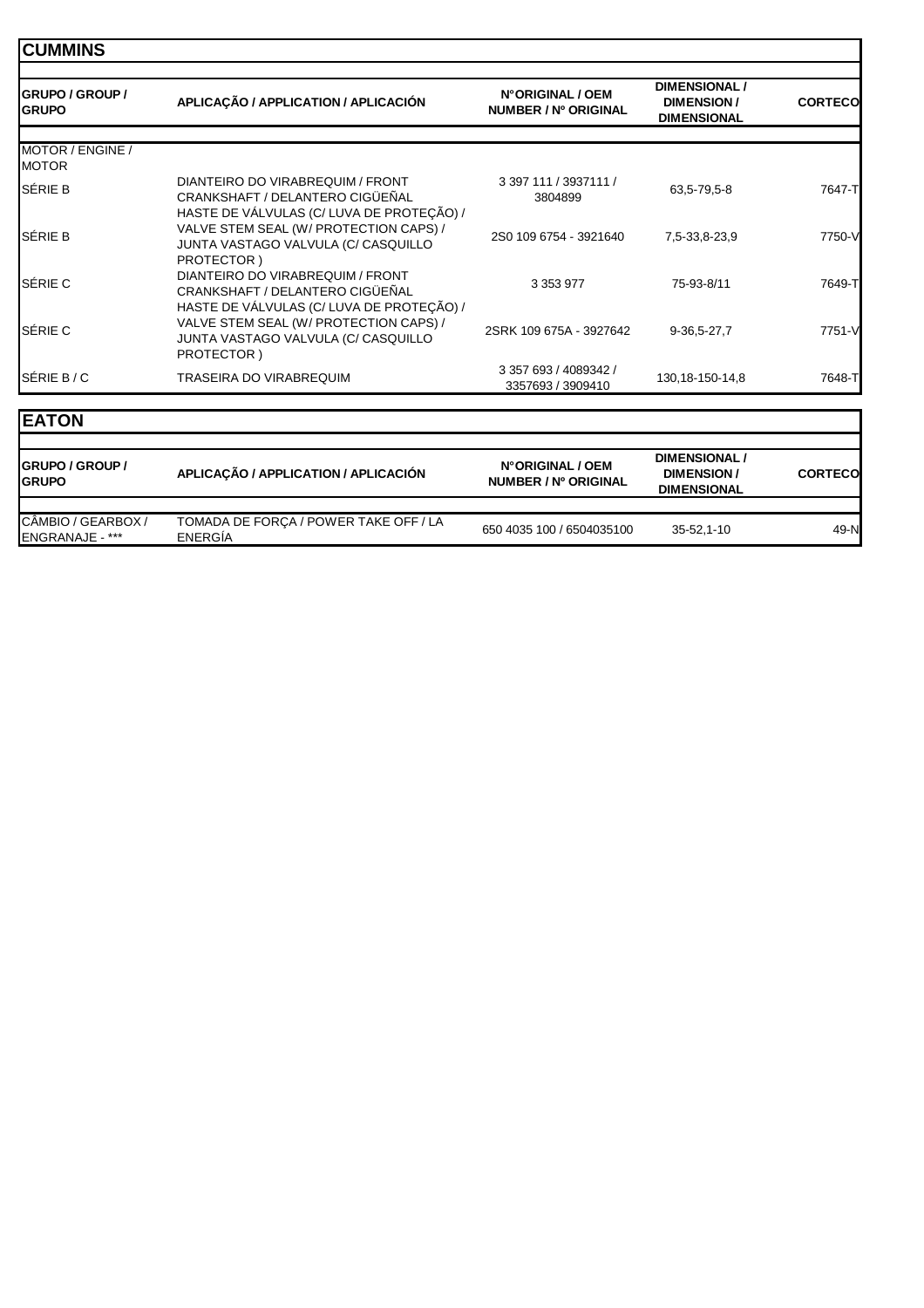# **FIAT CAMINHÕES**

| GRUPO / GROUP /<br><b>GRUPO</b>         | APLICAÇÃO / APPLICATION / APLICACIÓN                                                 | N°ORIGINAL / OEM<br>NUMBER / Nº ORIGINAL | <b>DIMENSIONAL /</b><br><b>DIMENSION/</b><br><b>DIMENSIONAL</b> | <b>CORTECO</b>  |
|-----------------------------------------|--------------------------------------------------------------------------------------|------------------------------------------|-----------------------------------------------------------------|-----------------|
|                                         |                                                                                      |                                          |                                                                 |                 |
| MOTOR / ENGINE /<br>MOTOR - 180/210/215 | DIANTEIRO DO VIRABREQUIM / FRONT<br>CRANKSHAFT / DELANTERO CIGÜEÑAL                  | 234 034 809 / 234034809                  | 65-90-10                                                        | 92-N            |
| D 9.500/D 11.000                        | DIANTEIRO DO VIRABREQUIM / FRONT<br>CRANKSHAFT / DELANTERO CIGÜEÑAL                  | 234 034 809 / 234034809                  | 65-90-10                                                        | 92-N            |
| 70/80/120/130/140                       | DIANTEIRO DO VIRABREQUIM / FRONT<br>CRANKSHAFT / DELANTERO CIGÜEÑAL                  | 40 002 440 / 40002440                    | 75-100-17                                                       | 7361-v          |
| 70/80/120/130/140                       | DIANTEIRO DO VIRABREQUIM / FRONT<br>CRANKSHAFT / DELANTERO CIGÜEÑAL                  | 40 026 650 / 40002650                    | 125-150-13                                                      | 1281-V          |
| 180/210/215/9.500                       | BOMBA DE ÁGUA / WATER PUMP / BOMBA DE<br><b>AGUA</b>                                 | 234 034 362 C / 234034362<br>C           | 30-47-10                                                        | 62-N            |
| 180/210/215/D 11.000                    | BOMBA DE ÁGUA / WATER PUMP / BOMBA DE<br><b>AGUA</b>                                 | 234 034 364 C /<br>604960103040          | 30-52-10                                                        | 2012-N          |
| 9.500/11.000                            | COMPRESSOR DE AR / AIR COMPRESSOR /<br><b>COMPRESOR DE AIRE</b>                      | 1 480 281 011 / 0                        | 25-47-10                                                        | 52-N            |
|                                         |                                                                                      | 234 034 434 C /                          |                                                                 |                 |
| <b>EMBREAGEM</b>                        |                                                                                      | FNM234034434C                            | 55-70-8                                                         | 88-N            |
| CÂMBIO / GEARBOX /<br>ENGRANAJE - ***   |                                                                                      |                                          |                                                                 |                 |
| CLARK 280 V/VH/                         | SAÍDA TRASEIRA / OUTPUT REAR / SALIDA<br><b>TRASERA</b>                              | /78MU6701B                               | 57, 1-82, 35-9, 5                                               | 1062-N          |
| 285 VH                                  | TOMADA DE FORÇA / DRIVE POWER / NPULSIÓN<br>LA ENERGÍA - 240V/280V/282V              | CLARK 3 314 811 /<br>69974946 / 329638   | $25 - 35 - 7$                                                   | 1038-N          |
| ZF - AK6-90                             | INTERNO DO EIXO PILOTO / GEARBOX DRIVE<br>SHAFT ZF / EJE PRIMARIO ENGRANAJE ZF       | ZF / 79972247                            | 55-75-8                                                         | 1172-V          |
|                                         | EXTERNO DO EIXO PILOTO / DRIVE SHAFT (<br>OUTER ) / EJE PRIMARIO ( EXTERNO           | /79972247                                | 55-75-10                                                        | 1147-N          |
|                                         | INTERNO DA SAÍDA TRASEIRA / OUTPUT REAR<br>(INNER) / SALIDA TRASERA (INTERNO)        | / 69978847                               | 85-105-10                                                       | 1189-V          |
|                                         | EXTERNO DA SAÍDA TRASEIRA / OUTPUT REAR /<br>SALIDA TRASERA                          |                                          | 85-105-10                                                       | 1301-N          |
|                                         | EIXO DO VELOCÍMETRO / SPEEDOMETER SHAFT /<br>EJE DEL VELOCÍMETRO                     |                                          | $10-15-3$                                                       | 1303-V          |
| <b>FÜLER</b>                            |                                                                                      |                                          |                                                                 |                 |
|                                         | EIXO PILOTO / DRIVE SHAFT / EJE PRIMARIO                                             | FNM 162 323 006 / FNM<br>162323006       | 95, 3-114, 29-11, 88                                            | 7360-V          |
|                                         | SAÍDA TRASEIRA / OUTPUT REAR / SALIDA<br>TRASERA                                     | 7 114 406 / 7114406                      | 76,2-101,68-12                                                  | 7363-V          |
| 70/140<br>190                           | EIXO PILOTO / DRIVE SHAFT / EJE PRIMARIO<br>EIXO PILOTO / DRIVE SHAFT / EJE PRIMARIO | 7 114 326 / 7114326                      | 44,4-63,6-7,9                                                   | 7355-N<br>106-N |
| 190                                     | EIXO PILOTO / DRIVE SHAFT / EJE PRIMARIO                                             | 7 121 152 / 7121152                      | 25-38-7                                                         | 7376-N          |
| FNM 11.000                              | SAIDA TRASEIRA / OUTPUT REAR / SALIDA<br>TRASERA                                     | 234 034 463 B /<br>2340344463 B          | 65-90-12                                                        | $1030-N$        |
| <b>EATON</b>                            | EMBREAGEM / CLUTCH' GUIDE / EMBRAGUE                                                 | FNM 234 034 434 C /<br>FNM234034434C     | 55-70-8                                                         | 88-N            |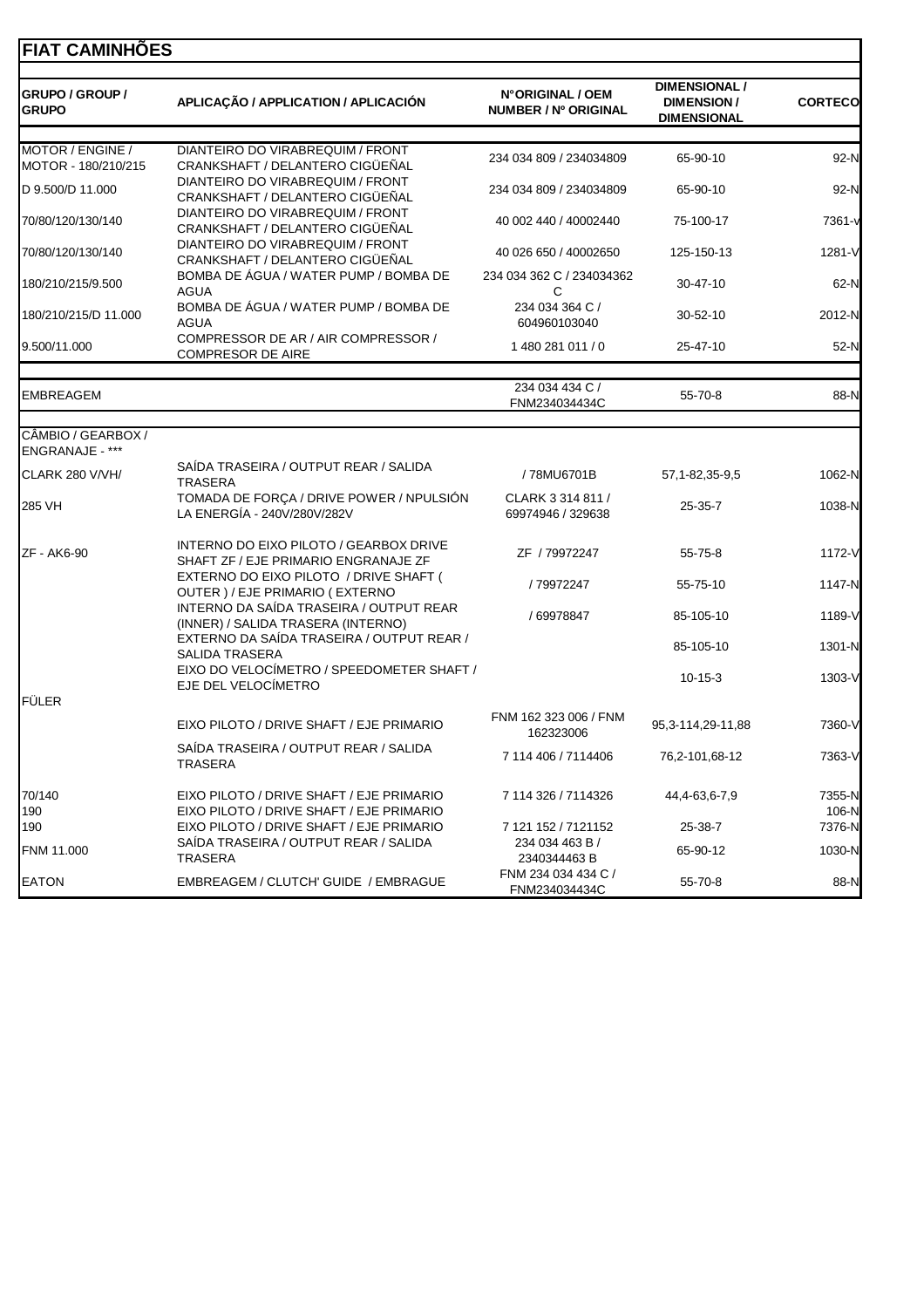| EIXO DIANTEIRO /                             |                                                                                                                   |                                           |                  |           |
|----------------------------------------------|-------------------------------------------------------------------------------------------------------------------|-------------------------------------------|------------------|-----------|
| <b>FRONT SHAFT / EJE</b><br><b>DELANTERO</b> |                                                                                                                   |                                           |                  |           |
| 130                                          | CUBO DE RODA / WHEEL HUB / BUJE DE RUEDA 400 010 310 / 400010310                                                  |                                           | 110-130-13       | ** 126-N  |
| D 11.000                                     | CUBO DE RODA / WHEEL HUB / BUJE DE RUEDA                                                                          |                                           |                  | ** 635-N  |
| 180/210/215/D 11.000                         | CUBO DE RODA / WHEEL HUB / BUJE DE RUEDA                                                                          | 23 403 448 625 /<br>23403448625           | 100-130-12       | ** 223-N  |
| 140/190                                      | CUBO DE RODA / WHEEL HUB / BUJE DE RUEDA                                                                          | 40 001 910 / 40001910                     | 100-130-13       | ** 663-N  |
| 120                                          | CUBO DE RODA / WHEEL HUB / BUJE DE RUEDA                                                                          | / BDOT1175A                               | 100-128-25       | ** 2203-N |
| 130                                          | CUBO DE RODA / WHEEL HUB / BUJE DE RUEDA                                                                          | 400 010 310 / 400010310                   | 110-130-13       | 126-N     |
| 70/130                                       | PINO MESTRE DA MANGA DE EIXO                                                                                      | 38 514 100 / 38514100                     | 70-100-12        | 2350-N    |
| EIXO TRASEIRO / REAR                         |                                                                                                                   |                                           |                  |           |
| <b>SHAFT / EJE TRASERO</b>                   |                                                                                                                   |                                           |                  |           |
| 70 N                                         | CUBO DE RODA / WHEEL HUB / BUJE DE RUEDA                                                                          | 502 166 / 502166                          | 82,5-114,3-12,07 | 2121-N    |
| 70 N                                         | CUBO DE RODA / WHEEL HUB / BUJE DE RUEDA                                                                          | 502 166 / 502166                          | 82,5-114,3-12,07 | 7745-N    |
| 130                                          | CUBO DE RODA / WHEEL HUB / BUJE DE RUEDA                                                                          | 501 247 / 501247                          | 98.5-144.45-19   | 2193-N    |
| 180/210/215                                  | PINHÃO DO DIFERENCIAL / DIFFERENTIAL PINION<br>/ PINON DIFERENCIAL (INTERNO/INNER)                                | 2 340 344 47 C /<br>234034474 C           | 85-110-12        | 291-N     |
| 180/9.500/11.000                             | EIXO DE ACIONAMENTO DA SAPATAS / SHAFT<br>SHOE / EJE DEL ZAPATA                                                   | 170 126 013                               | 62-85-10         | 369-N     |
| *** DIREÇÃO / STEERING                       |                                                                                                                   |                                           |                  |           |
| / DIRECCIÓN                                  |                                                                                                                   |                                           |                  |           |
| <b>GEMMER - 9.500</b>                        | EIXO SETOR / PITMAN SHAFT / EJE DE MANDO                                                                          | 40 032 026 / N149051<br>FNM 170 155 026 / | 24-37-7          | $11-N$    |
| <b>FNM</b>                                   | EIXO SETOR / PITMAN SHAFT / EJE DE MANDO                                                                          | 170155026/FNM<br>170155026                | 55-80-10         | 269-N     |
|                                              | * DIREÇÃO HIDRÁULICA / HIDRAULIC STEERING / DIRECCIÓN HIDRAULICA                                                  |                                           |                  |           |
|                                              | VIDE CATÁLOGO ESPECÍFICO / SPECIFIC CATALOGUE / ESPECIFICAS DE CATÁLOGO                                           |                                           |                  |           |
|                                              | ** FORNECIDO EM FORMA DE KIT DE RODA / PROVIDED IN FORM OF WHELL KIT / PROPORCIONA EN FORMA DE KIT- VIDE CATÁLOGO |                                           |                  |           |
|                                              | ESPECÍFICO / SPECIFIC CATALOGUE / ESPECIFICAS DE CATÁLOGO                                                         |                                           |                  |           |
|                                              |                                                                                                                   |                                           |                  |           |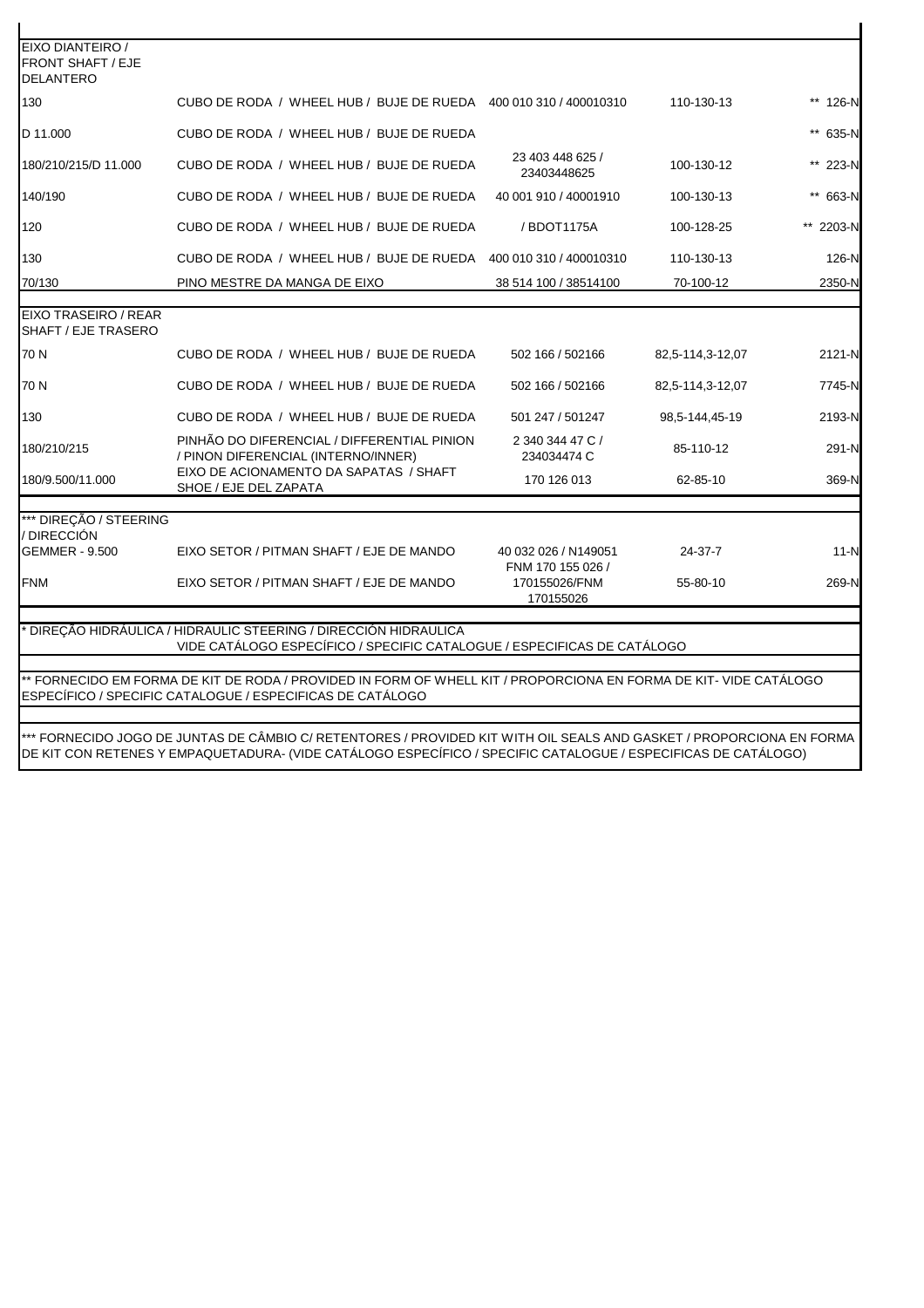| <b>IGRUPO / GROUP /</b><br><b>GRUPO</b> | APLICAÇÃO / APPLICATION / APLICACIÓN                                      | N°ORIGINAL / OEM<br>NUMBER / Nº ORIGINAL | <b>DIMENSIONAL</b><br><b>DIMENSION/</b><br><b>DIMENSIONAL</b> | <b>CORTECO</b> |
|-----------------------------------------|---------------------------------------------------------------------------|------------------------------------------|---------------------------------------------------------------|----------------|
|                                         |                                                                           |                                          |                                                               |                |
| EIXO TRASEIRO                           | WHEEL HUB / BUJE DE RUEDA<br>CUBO DE RODA /<br>$(01/91 \text{ Å } 09/02)$ | E5HT1175BA                               | 121.15-160.21-31.4                                            | 3189-P         |
|                                         | CUBO DE RODA / WHEEL HUB / BUJE DE RUEDA                                  | E5HT1175BA                               | 121,05-160,3-25,58                                            | 2713-N         |

VIDE CATÁLOGO ESPECÍFICO / SPECIFIC CATALOGUE / ESPECIFICAS DE CATÁLOGO \* DIREÇÃO HIDRÁULICA / HIDRAULIC STEERING / DIRECCIÓN HIDRAULICA

\*\* FORNECIDO EM FORMA DE KIT DE RODA / PROVIDED IN FORM OF WHELL KIT / PROPORCIONA EN FORMA DE KIT- VIDE CATÁLOGO ESPECÍFICO / SPECIFIC CATALOGUE / ESPECIFICAS DE CATÁLOGO

\*\*\* FORNECIDO JOGO DE JUNTAS DE CÂMBIO C/ RETENTORES / PROVIDED KIT WITH OIL SEALS AND GASKET / PROPORCIONA EN FORMA DE KIT CON RETENES Y EMPAQUETADURA- (VIDE CATÁLOGO ESPECÍFICO / SPECIFIC CATALOGUE / ESPECIFICAS DE CATÁLOGO)

| <b>FORD</b><br><b>GRUPO / GROUP /</b><br><b>GRUPO</b>         | CAMINHÕES / TRUCK / CAMIÓN - CARGO 1215 /1415 / 1417 / 1419 2422 / 2622 / 3530<br>APLICAÇÃO / APPLICATION / APLICACIÓN                                                         | N°ORIGINAL / OEM<br>NUMBER / Nº ORIGINAL | <b>DIMENSIONAL /</b><br><b>DIMENSION/</b> | <b>CORTECO</b> |
|---------------------------------------------------------------|--------------------------------------------------------------------------------------------------------------------------------------------------------------------------------|------------------------------------------|-------------------------------------------|----------------|
|                                                               |                                                                                                                                                                                |                                          | <b>DIMENSIONAL</b>                        |                |
| <b>EIXO DIANTEIRO</b>                                         | CUBO DE RODA / WHEEL HUB / BUJE DE RUEDA<br>(04/91 À 03/97)                                                                                                                    | E5HT 1190 DA /<br>E5HT1190BA             | 88,9-115,37-19,5                          | 2211-N         |
| EIXO TRASEIRO / REAR<br>SHAFT / EJE TRASERO<br>(ANTERIOR) 6X4 |                                                                                                                                                                                |                                          |                                           |                |
|                                                               | CUBO DE RODA / WHEEL HUB / BUJE DE RUEDA<br>$(01/03 \text{ Å } 01/06)$                                                                                                         | <b>BG3X 1175 AA</b>                      |                                           | 3189-P         |
|                                                               | CUBO DE RODA / WHEEL HUB / BUJE DE RUEDA                                                                                                                                       | E5HT1175BA                               | 121,05-160,3-25,58                        | 2713-N         |
|                                                               | DIREÇÃO HIDRÁULICA / HIDRAULIC STEERING / DIRECCIÓN HIDRAULICA<br>VIDE CATÁLOGO ESPECÍFICO / SPECIFIC CATALOGUE / ESPECIFICAS DE CATÁLOGO                                      |                                          |                                           |                |
|                                                               |                                                                                                                                                                                |                                          |                                           |                |
|                                                               | ** FORNECIDO EM FORMA DE KIT DE RODA / PROVIDED IN FORM OF WHELL KIT / PROPORCIONA EN FORMA DE KIT- VIDE CATÁLOGO<br>ESPECÍFICO / SPECIFIC CATALOGUE / ESPECIFICAS DE CATÁLOGO |                                          |                                           |                |
|                                                               |                                                                                                                                                                                |                                          |                                           |                |
|                                                               | *** FORNECIDO JOGO DE JUNTAS DE CÂMBIO C/ RETENTORES / PROVIDED KIT WITH OIL SEALS AND GASKET / PROPORCIONA EN FORMA                                                           |                                          |                                           |                |

\*\*\* FORNECIDO JOGO DE JUNTAS DE CÂMBIO C/ RETENTORES / PROVIDED KIT WITH OIL SEALS AND GASKET / PROPORCIONA EN FORMA DE KIT CON RETENES Y EMPAQUETADURA- (VIDE CATÁLOGO ESPECÍFICO / SPECIFIC CATALOGUE / ESPECIFICAS DE CATÁLOGO)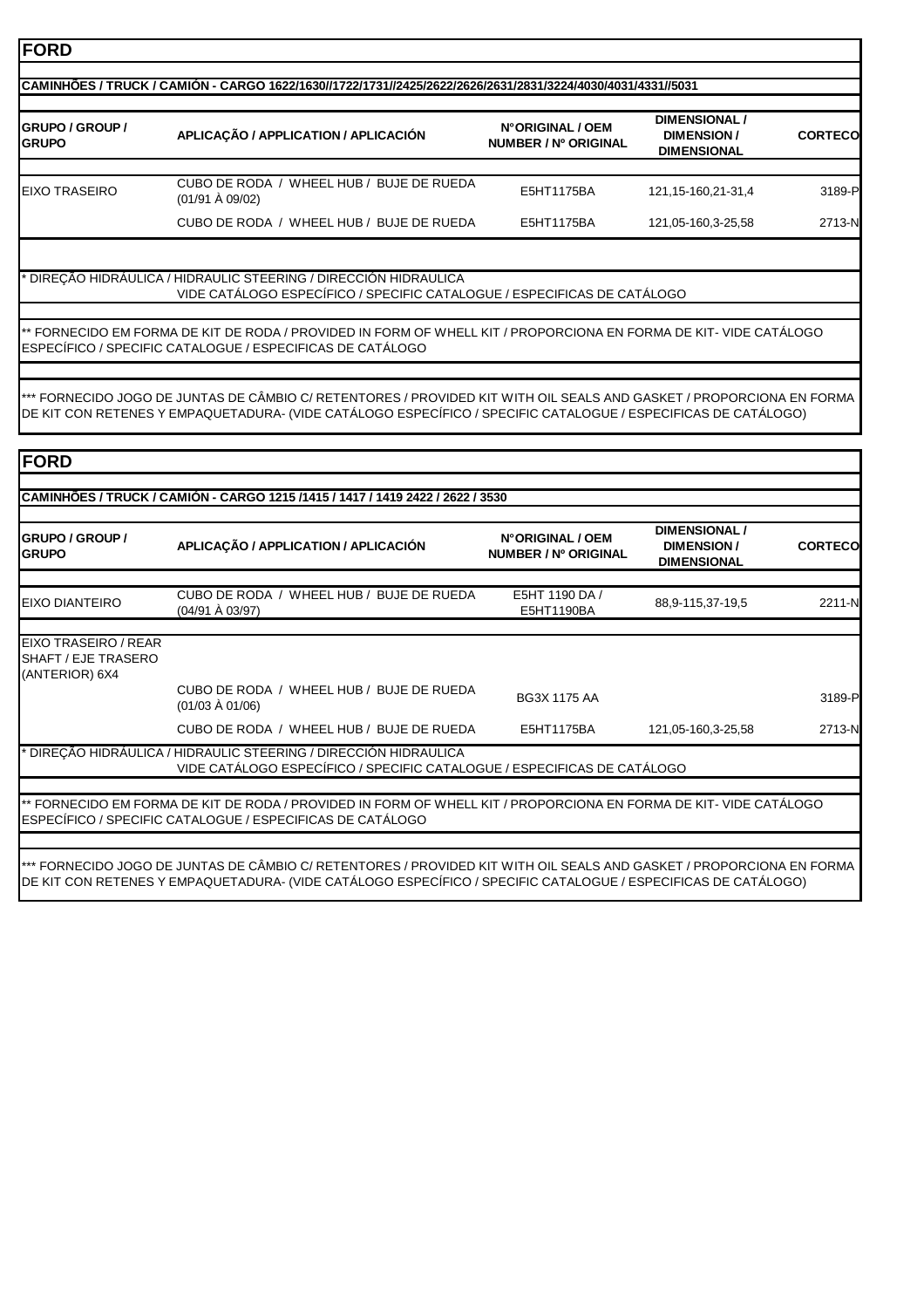| <b>GRUPO / GROUP /</b><br>GRUPO                           | APLICAÇÃO / APPLICATION / APLICACIÓN                                                                                                                                                                                                                          | N°ORIGINAL / OEM<br>NUMBER / Nº ORIGINAL                 | <b>DIMENSIONAL /</b><br><b>DIMENSION/</b><br><b>DIMENSIONAL</b> | <b>CORTECO</b> |
|-----------------------------------------------------------|---------------------------------------------------------------------------------------------------------------------------------------------------------------------------------------------------------------------------------------------------------------|----------------------------------------------------------|-----------------------------------------------------------------|----------------|
| MOTOR / ENGINE /<br><b>MOTOR</b>                          | DIANTEIRO DO VIRABREQUIM / FRONT<br>CRANKSHAFT / DELANTERO CIGÜEÑAL                                                                                                                                                                                           | WD5T 2 266 083 STD /<br>WD5T2266083STD                   | 78-100-13                                                       | $121 - V$      |
|                                                           | TRASEIRO DO VIRABREQUIM / REAR<br>CRANKSHAFT / TRASERO DEL CIGÜEÑAL                                                                                                                                                                                           | WD5T 2 266 078 STD /<br>WD5T2266078STD /<br>904960651103 | 110-130-13                                                      | $124-S$        |
|                                                           |                                                                                                                                                                                                                                                               |                                                          |                                                                 |                |
| CÂMBIO / GEARBOX /<br>ENGRANAJE - ***                     | EIXO PILOTO / DRIVE SHAFT / EJE PRIMARIO                                                                                                                                                                                                                      | CLARK 3 315 623                                          | 47,6-66/74-17                                                   | 2201-P         |
| CLARK 282/285 VH/397V                                     | SAÍDA TRASEIRA / OUTPUT REAR / SALIDA<br><b>TRASERA</b>                                                                                                                                                                                                       | CLARK 3 315 624                                          | 57,2-82,6/87-4                                                  | 2200-P         |
|                                                           | SELETOR DE DE MARCHAS / SHIFT LEVER /<br>SELECTOR DE MARCHAS (Nova versão)                                                                                                                                                                                    | CLARK 3 312 225 /<br>3312225                             | 19-25,4-3,3                                                     | 213-N          |
|                                                           | TOMADA DE FORÇA / DRIVE POWER / NPULSIÓN<br>LA ENERGÍA                                                                                                                                                                                                        | CLARK 3 314 811 /<br>69974946 / 329638                   | $25 - 35 - 7$                                                   | 1038-N         |
| EIXO DIANTEIRO /<br><b>FRONT SHAFT / EJE</b><br>DELANTERO | CUBO DE RODA / WHEEL HUB / BUJE DE RUEDA                                                                                                                                                                                                                      | E5HT 1190 EA/GA /<br>E5HT1190EA/GA                       | 88,9-122,89-22                                                  | ** 2212-N      |
| EIXO TRASEIRO / REAR<br>SHAFT / EJE TRASERO               | CUBO DE RODA / WHEEL HUB / BUJE DE<br><b>RUEDA</b>                                                                                                                                                                                                            | E5HT 1175 BA /<br>E5HT1175BA                             | 121, 15-160, 21-31, 4                                           | ** 3189-P      |
|                                                           | CUBO DE RODA / WHEEL HUB / BUJE DE RUEDA                                                                                                                                                                                                                      | E5HT1175BA                                               | 121,05-160,3-25,58                                              | 2713-N         |
|                                                           | DIREÇÃO HIDRÁULICA / HIDRAULIC STEERING / DIRECCIÓN HIDRAULICA<br>VIDE CATÁLOGO ESPECÍFICO / SPECIFIC CATALOGUE / ESPECIFICAS DE CATÁLOGO<br>* FORNECIDO EM FORMA DE KIT DE RODA / PROVIDED IN FORM OF WHELL KIT / PROPORCIONA EN FORMA DE KIT- VIDE CATÁLOGO |                                                          |                                                                 |                |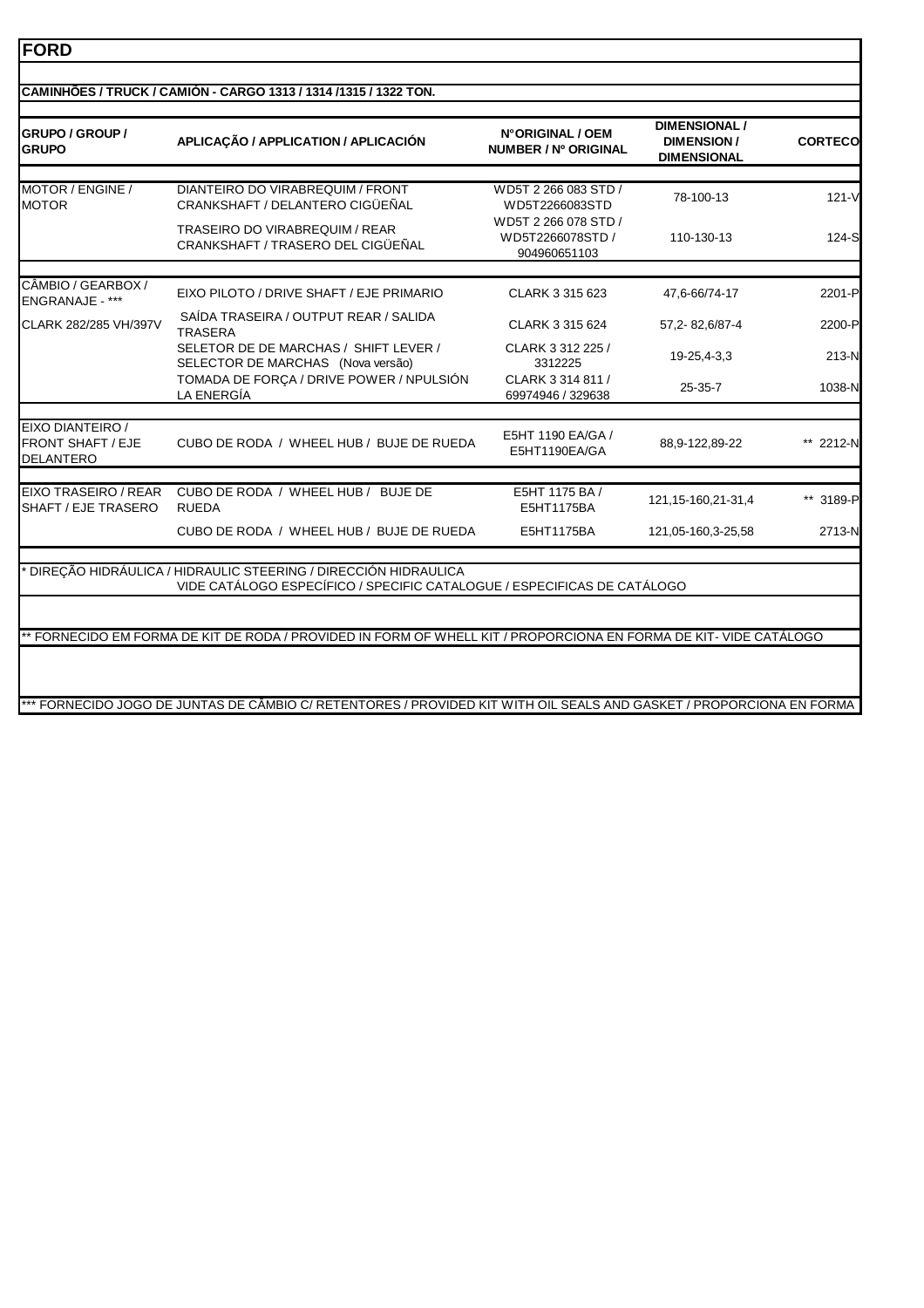| GRUPO / GROUP /<br><b>GRUPO</b>                                                     | APLICAÇÃO / APPLICATION / APLICACIÓN                                                                                                      | N°ORIGINAL / OEM<br>NUMBER / Nº ORIGINAL                                       | <b>DIMENSIONAL /</b><br><b>DIMENSION/</b><br><b>DIMENSIONAL</b> | <b>CORTECO</b> |
|-------------------------------------------------------------------------------------|-------------------------------------------------------------------------------------------------------------------------------------------|--------------------------------------------------------------------------------|-----------------------------------------------------------------|----------------|
| MOTOR / ENGINE /<br><b>MOTOR</b>                                                    |                                                                                                                                           |                                                                                |                                                                 |                |
| <b>MWM</b>                                                                          | DIANTEIRO DO VIRABREQUIM / FRONT<br>CRANKSHAFT / DELANTERO CIGÜEÑAL                                                                       | WD5T 2 26 083 STD /<br>WD5T2266083STD                                          | 78-100-13                                                       | $121 - V$      |
|                                                                                     | DIANTEIRO DO VIRABREQUIM / FRONT<br>CRANKSHAFT / DELANTERO CIGÜEÑAL<br>TRASEIRO DO VIRABREQUIM / REAR                                     | WD5T 2 26 083 STD /<br>WD5T2266083STD<br>WD5T 2 266 078 STD /                  | 78-100-13<br>110-130-13                                         | 121-S<br>124-V |
|                                                                                     | <b>CRANKSHAFT / TRASERO DEL CIGUENAL</b><br>TRASEIRO DO VIRABREQUIM / REAR<br><b>CRANKSHAFT / TRASERO DEL CIGUENAL</b>                    | WD5T2266078STD<br>WD5T 2 266 078 STD /<br>WD5T2266078STD /                     | 110-130-13                                                      | 124-S          |
|                                                                                     |                                                                                                                                           | 904960651103                                                                   |                                                                 |                |
| MOTOR / ENGINE /<br><b>MOTOR</b>                                                    |                                                                                                                                           |                                                                                |                                                                 |                |
| <b>MAXION / PERKINS</b>                                                             | DIANTEIRO DO VIRABREQUIM / FRONT<br>CRANKSHAFT / DELANTERO CIGÜEÑAL                                                                       | 70 730 003                                                                     | 60,4-79,35-9,3                                                  | 313-S          |
| 4 CIL.<br>6 CIL.                                                                    | ACIONAMENTO DO TAQUIMETRO                                                                                                                 | 30 854 / 30854                                                                 | 22, 2-34, 9-6, 35                                               | 174-N          |
| CÂMBIO / GEARBOX /                                                                  |                                                                                                                                           |                                                                                |                                                                 |                |
| ENGRANAJE - ***<br><b>EATON 5 VEL.</b>                                              | EIXO PILOTO / DRIVE SHAFT / EJE PRIMARIO                                                                                                  | 8D3T 7048 A                                                                    | 31,75-44,45-9,5                                                 | 2104-V         |
| F 600/750 - 72/                                                                     | SAÍDA TRASEIRA / OUTPUT REAR / SALIDA<br><b>TRASERA</b>                                                                                   | 8D3T 7048 A                                                                    | 31,75-44,45-6,35                                                | 1268-P         |
| F 400 - 82/                                                                         | SAÍDA TRASEIRA / OUTPUT REAR / SALIDA<br><b>TRASERA</b>                                                                                   | BD2T 4813 A / 78MU6701B                                                        | 57, 1-82, 35-9, 5                                               | 1062-N         |
| <b>CLARK</b>                                                                        | SELETOR DE DE MARCHAS / SHIFT LEVER /<br>SELECTOR DE MARCHAS                                                                              | CLARK 3 312 225 /<br>3312225                                                   | 19-25,4-3,3                                                     | 213-N          |
| EIXO DIANTEIRO /<br><b>FRONT SHAFT / EJE</b><br><b>DELANTERO</b><br>F600/750/11000/ |                                                                                                                                           |                                                                                |                                                                 |                |
| 13000/21000                                                                         | CUBO DE RODA / WHEEL HUB / BUJE DE RUEDA BD2T 1190 A / BD2T1190A                                                                          |                                                                                | 73-102,1-20                                                     | ** 2213-N      |
| F 4000                                                                              | CUBO DE RODA / WHEEL HUB / BUJE DE RUEDA                                                                                                  | C7TZ 1190 C                                                                    | 52,4-76,25-7,9                                                  | ** 214-N       |
| EIXO TRASEIRO / REAR                                                                |                                                                                                                                           |                                                                                |                                                                 |                |
| SHAFT / EJE TRASERO<br>F 750 72/                                                    | CUBO DE RODA / WHEEL HUB / BUJE DE<br><b>RUEDA</b>                                                                                        | BD2T 1175 A / 501247                                                           | 98,5-144,45-19                                                  | ** 2193-N      |
| F4000                                                                               | CUBO DE RODA / WHEEL HUB / BUJE DE<br><b>RUEDA</b>                                                                                        | 83TU 1175 A / 502166                                                           | 82,5-114,3-12,07                                                | ** 2121-N      |
|                                                                                     | CUBO DE RODA / WHEEL HUB / BUJE DE<br>RUEDA CUBO DE RODA (ESPECIAL- KASSETTE)                                                             | 83TU 1175 A /<br>T06501317C / 2R0501317 /<br>2RE501317 / 502166 /<br>83TU1175A | 82,5-114,3-12,7                                                 | 7745-N         |
| F 600 57/70                                                                         | CUBO DE RODA / WHEEL HUB / BUJE DE<br><b>RUEDA</b>                                                                                        | B6Q 1175 A / BGQ1175A                                                          | 87, 35-120, 8-14, 3                                             | 139-N          |
| F 600 60/                                                                           | PINHÃO / PINION / PINON                                                                                                                   | BCOT 4676-N /<br><b>BCOT4676A</b>                                              | 60,3-92-15,1                                                    | 140-N          |
|                                                                                     | DIREÇÃO HIDRÁULICA / HIDRAULIC STEERING / DIRECCIÓN HIDRAULICA<br>VIDE CATÁLOGO ESPECÍFICO / SPECIFIC CATALOGUE / ESPECIFICAS DE CATÁLOGO |                                                                                |                                                                 |                |
|                                                                                     |                                                                                                                                           |                                                                                |                                                                 |                |
|                                                                                     | * FORNECIDO EM FORMA DE KIT DE RODA / PROVIDED IN FORM OF WHELL KIT / PROPORCIONA EN FORMA DE KIT- VIDE CATALOGO                          |                                                                                |                                                                 |                |

٦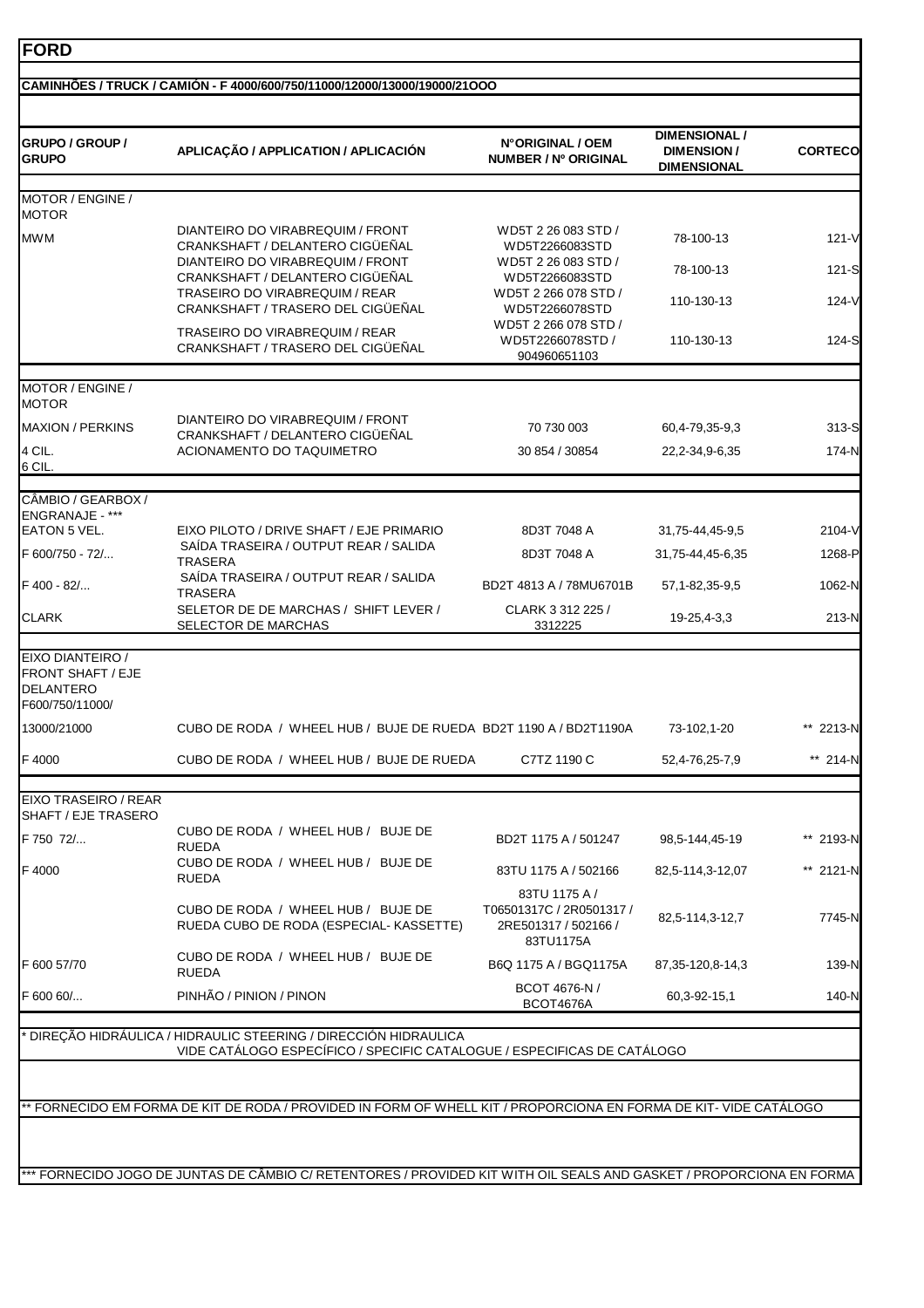#### **CAMINHÕES / TRUCK / CAMIÓN - CARGO 1317E - 1517E - 1717E**

| <b>IGRUPO / GROUP /</b><br><b>GRUPO</b>            | APLICAÇÃO / APPLICATION / APLICACIÓN                                     | N°ORIGINAL / OEM<br>NUMBER / Nº ORIGINAL | <b>DIMENSIONAL /</b><br>DIMENSION/<br><b>DIMENSIONAL</b> | <b>CORTECO</b> |
|----------------------------------------------------|--------------------------------------------------------------------------|------------------------------------------|----------------------------------------------------------|----------------|
|                                                    |                                                                          |                                          |                                                          |                |
| EIXO DIANTEIRO /<br>FRONT SHAFT / EJE<br>DELANTERO | WHEEL HUB /<br><b>BUJE DE RUEDA</b><br>CUBO DE RODA /                    | E5HT 1190 DA /<br>E5HT1190BA             | 88,9-115,37-19,5                                         | 2211-N         |
|                                                    |                                                                          |                                          |                                                          |                |
| EIXO TRASEIRO / REAR<br>ISHAFT / EJE TRASERO       | CUBO DE RODA / WHEEL HUB / BUJE DE RUEDA                                 | E5HT1175BA                               | 121.05-160.3-25.58                                       | 2713-N         |
|                                                    | WHEEL HUB<br><b>BUJE DE</b><br>CUBO DE RODA<br>RUEDA 1717E - 1517E 02/05 | E1HT 1175 AA /<br>E5HT1175BA             | 121, 15-160, 21-31, 4                                    | 3189-P         |

#### \* DIREÇÃO HIDRÁULICA / HIDRAULIC STEERING / DIRECCIÓN HIDRAULICA

#### VIDE CATÁLOGO ESPECÍFICO / SPECIFIC CATALOGUE / ESPECIFICAS DE CATÁLOGO

\*\* FORNECIDO EM FORMA DE KIT DE RODA / PROVIDED IN FORM OF WHELL KIT / PROPORCIONA EN FORMA DE KIT- VIDE CATÁLOGO ESPECÍFICO / SPECIFIC CATALOGUE / ESPECIFICAS DE CATÁLOGO

\*\*\* FORNECIDO JOGO DE JUNTAS DE CÂMBIO C/ RETENTORES / PROVIDED KIT WITH OIL SEALS AND GASKET / PROPORCIONA EN FORMA DE KIT CON RETENES Y EMPAQUETADURA- (VIDE CATÁLOGO ESPECÍFICO / SPECIFIC CATALOGUE / ESPECIFICAS DE CATÁLOGO)

#### **FORD**

#### **CAMINHÕES / TRUCK / CAMIÓN - CARGO 1215 / 1217 / 1414 / 1415 / 1416 / 1417 / 1421 / 1517 / 1317 / 1621 / 1717 / 1721 / 1722E -2421 / 2422E -**

| <b>IGRUPO / GROUP /</b><br><b>GRUPO</b>            | APLICAÇÃO / APPLICATION / APLICACIÓN                                   | N°ORIGINAL / OEM<br>NUMBER / Nº ORIGINAL | <b>DIMENSIONAL /</b><br>DIMENSION/<br><b>DIMENSIONAL</b> | <b>CORTECO</b> |
|----------------------------------------------------|------------------------------------------------------------------------|------------------------------------------|----------------------------------------------------------|----------------|
|                                                    |                                                                        |                                          |                                                          |                |
| EIXO DIANTEIRO /<br>FRONT SHAFT / EJE<br>DELANTERO | CUBO DE RODA / WHEEL HUB / BUJE DE RUEDA<br>$(10/99 \text{ Å } 12/06)$ | E5HT 1190 DA /<br>E5HT1190BA             | 88,9-115,37-19,5                                         | 2211-N         |
|                                                    |                                                                        |                                          |                                                          |                |

\* DIREÇÃO HIDRÁULICA / HIDRAULIC STEERING / DIRECCIÓN HIDRAULICA

VIDE CATÁLOGO ESPECÍFICO / SPECIFIC CATALOGUE / ESPECIFICAS DE CATÁLOGO

\*\* FORNECIDO EM FORMA DE KIT DE RODA / PROVIDED IN FORM OF WHELL KIT / PROPORCIONA EN FORMA DE KIT- VIDE CATÁLOGO ESPECÍFICO / SPECIFIC CATALOGUE / ESPECIFICAS DE CATÁLOGO

\*\*\* FORNECIDO JOGO DE JUNTAS DE CÂMBIO C/ RETENTORES / PROVIDED KIT WITH OIL SEALS AND GASKET / PROPORCIONA EN FORMA DE KIT CON RETENES Y EMPAQUETADURA- (VIDE CATÁLOGO ESPECÍFICO / SPECIFIC CATALOGUE / ESPECIFICAS DE CATÁLOGO)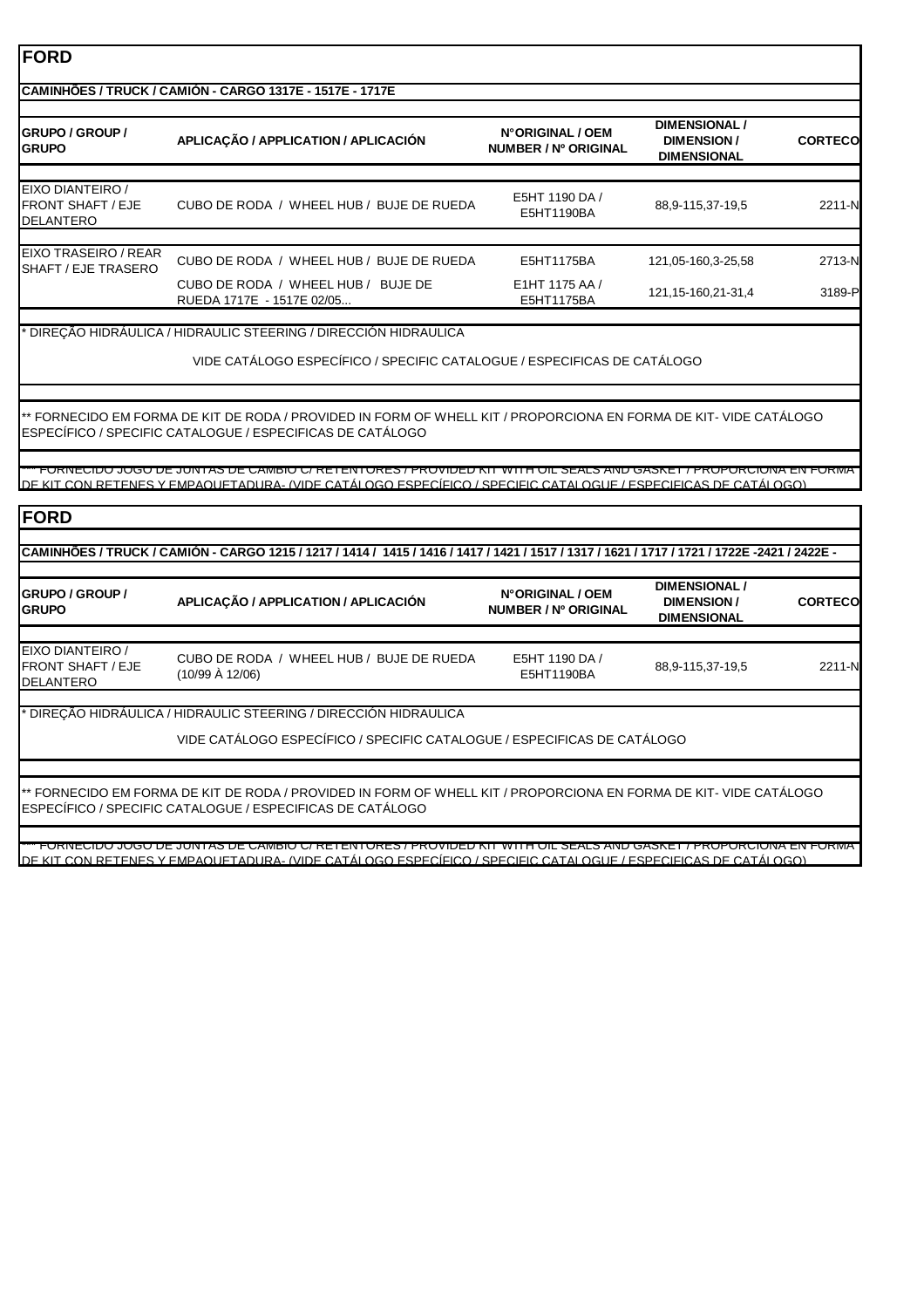| <b>GRUPO / GROUP /</b><br><b>GRUPO</b>                                | APLICAÇÃO / APPLICATION / APLICACIÓN                                    | N°ORIGINAL / OEM<br>NUMBER / Nº ORIGINAL | DIMENSIONAL /<br><b>DIMENSION/</b><br><b>DIMENSIONAL</b> | <b>CORTECO</b> |
|-----------------------------------------------------------------------|-------------------------------------------------------------------------|------------------------------------------|----------------------------------------------------------|----------------|
| EIXO DIANTEIRO /<br><b>FRONT SHAFT / EJE</b><br><b>DELANTERO</b>      |                                                                         |                                          |                                                          |                |
| 2632E - 2932E - 5032E<br>02/06 / 4532E 04/07 /<br>4432E 02/06 Á 04/07 | CUBO DE RODA / WHEEL HUB / BUJE DE RUEDA                                | E5HT 1190 DA /<br>E5HT1190BA             | 88,9-115,37-19,5                                         | 2211-N         |
|                                                                       | DIREÇÃO HIDRÁULICA / HIDRAULIC STEERING / DIRECCIÓN HIDRAULICA          |                                          |                                                          |                |
|                                                                       | VIDE CATÁLOGO ESPECÍFICO / SPECIFIC CATALOGUE / ESPECIFICAS DE CATÁLOGO |                                          |                                                          |                |

٦

ESPECÍFICO / SPECIFIC CATALOGUE / ESPECIFICAS DE CATÁLOGO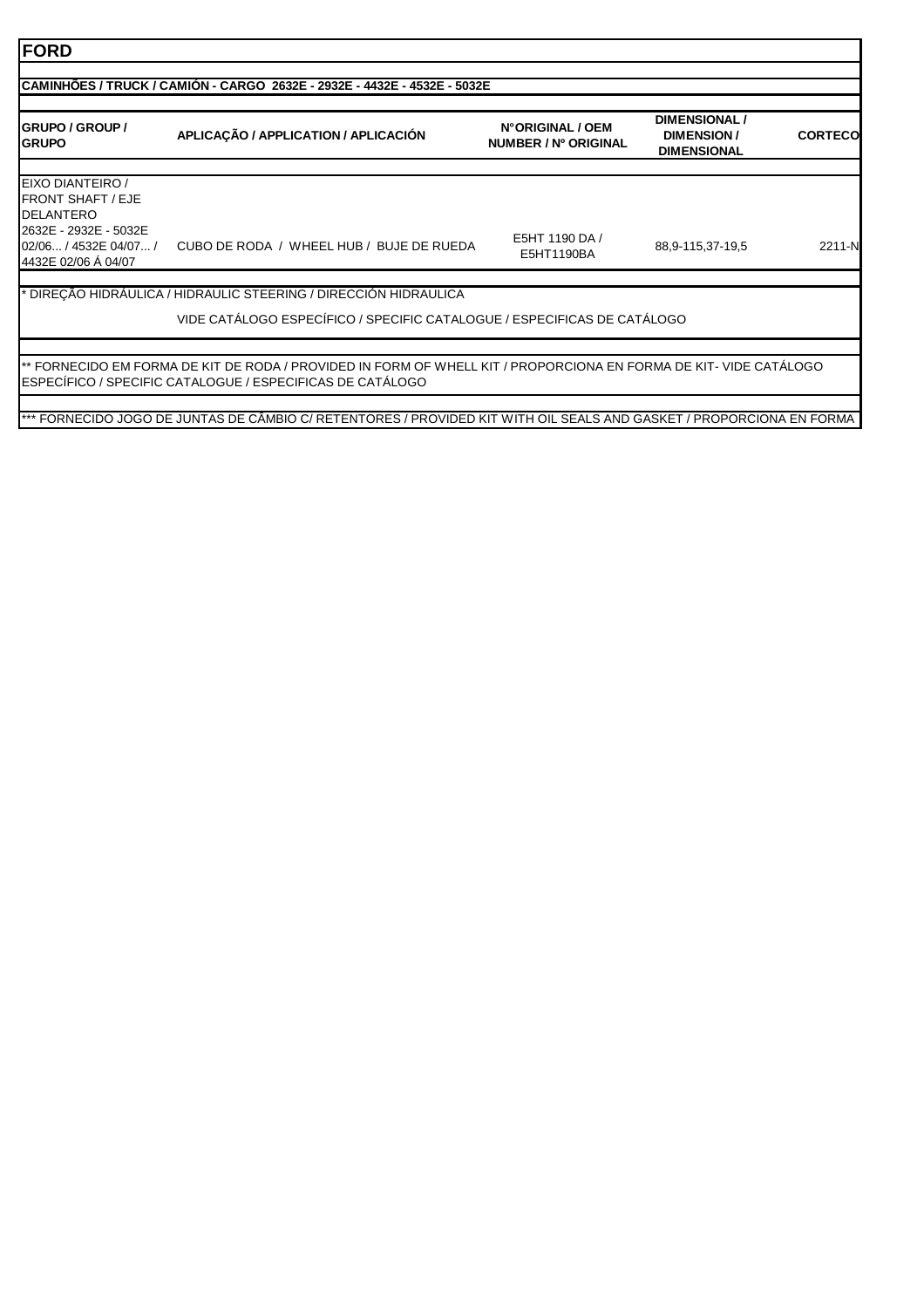## **GM - CAMINHÕES**

#### **CAMINHÕES / TRUCK / CAMIÓN - A / C / D 40 / 60 / 6.500 / 70 / 80 / 90**

| <b>GRUPO / GROUP /</b><br><b>GRUPO</b> | APLICAÇÃO / APPLICATION / APLICACIÓN                                      | N°ORIGINAL / OEM<br>NUMBER / Nº ORIGINAL                  | <b>DIMENSIONAL /</b><br><b>DIMENSION/</b><br><b>DIMENSIONAL</b> | <b>CORTECO</b> |
|----------------------------------------|---------------------------------------------------------------------------|-----------------------------------------------------------|-----------------------------------------------------------------|----------------|
| MOTOR / ENGINE /<br><b>MOTOR</b>       |                                                                           |                                                           |                                                                 |                |
| A / C                                  | DIANTEIRO DO VIRABREQUIM / FRONT<br>CRANKSHAFT / DELANTERO CIGÜEÑAL       | 9 297 776 / 0                                             | 44,8-61,16-9                                                    | 1069-P         |
|                                        | DIANTEIRO DO VIRABREQUIM / FRONT<br>CRANKSHAFT / DELANTERO CIGÜEÑAL       | 3921012/0                                                 | 44,8-61,16-9                                                    | 1069-P         |
|                                        | BOMBA DE VÁCUO / VACUMM PUMP / BOMBA DE<br><b>VACÍO</b>                   | 7 362 906 / 7362906                                       | 31,7-42,8-9,5                                                   | 2202-N         |
| <b>PERKINS</b>                         | DIANTEIRO DO VIRABREQUIM / FRONT<br>CRANKSHAFT / DELANTERO CIGÜEÑAL       | 2 414 361 / 2415361                                       | 60,4-79,35-9,3                                                  | $313-V$        |
| D 60/70                                | DIANTEIRO DO VIRABREQUIM / FRONT<br>CRANKSHAFT / DELANTERO CIGÜEÑAL       | PERKINS 70 730 003 /<br>2415361                           | 60,4-79,35-9,3                                                  | $313-V$        |
|                                        | TRASEIRO DO VIRABREQUIM / REAR<br>CRANKSHAFT AFTER / TRASERO DEL CIGÜEÑAL | 2 415 391 / 2415391                                       | 133, 35 - 158, 7 - 12, 5                                        | $306-V$        |
|                                        | TRASEIRO DO VIRABREQUIM / REAR<br>CRANKSHAFT AFTER / TRASERO DEL CIGÜEÑAL | PERKINS 70 730 031 /<br>2415391                           | 133, 35-158, 7-12, 5                                            | $306-V$        |
|                                        | PINHÃO DO CONTAGIROS                                                      | 2 415 335 / 70730024                                      | 22,2-35,7-10                                                    | 178-S          |
|                                        | PINHÃO DO CONTAGIROS                                                      | PERKINS 70 730 024 /<br>70730024                          | 22,2-35,7-10                                                    | 178-S          |
| <b>MWM</b>                             | DIANTEIRO DO VIRABREQUIM / FRONT<br>CRANKSHAFT / DELANTERO CIGÜEÑAL       | MWM 904 960 640 782 /<br>WD5T2266083STD                   | 78-100-13                                                       | $121 - V$      |
| D 60                                   | DIANTEIRO DO VIRABREQUIM / FRONT<br>CRANKSHAFT / DELANTERO CIGÜEÑAL       | MWM 904 960 640 782 /<br>WD5T2266083STD                   | 78-100-13                                                       | 121-S          |
|                                        | TRASEIRO DO VIRABREQUIM / REAR<br>CRANKSHAFT AFTER / TRASERO DEL CIGÜEÑAL | MWM 904 960 651 103 /<br>WD5T2266078STD                   | 110-130-13                                                      | 124-V          |
|                                        | TRASEIRO DO VIRABREQUIM / REAR<br>CRANKSHAFT AFTER / TRASERO DEL CIGÜEÑAL | MWM 904 960 651 103 /<br>WD5T2266078STD /<br>904960651103 | 110-130-13                                                      | 124-S          |
| CÂMBIO / GEARBOX /                     |                                                                           |                                                           |                                                                 |                |
| ENGRANAJE - ***<br>6500 61/69          | EIXO PILOTO / DRIVE SHAFT / EJE PRIMARIO                                  | 3761933/3762594                                           | 31,7-44,5-7                                                     | 463-N          |
| CLARK 4 VEL.                           | SAÍDA TRASEIRA / OUTPUT REAR / SALIDA<br><b>TRASERA</b>                   | 7 326 363 / 78MU6701B                                     | 57, 1-82, 35-9, 5                                               | 1062-N         |
|                                        | SELETOR DE DE MARCHAS / SHIFT LEVER /<br>SELECTOR DE MARCHAS              | CLARK 3 312 225 /<br>3312225                              | 19-25,4-3,3                                                     | 213-N          |
|                                        | TOMADA DE FORÇA / POWER TAKE OFF / LA<br><b>ENERGIA</b>                   | CLARK 3 314 811 /<br>69974946 / 329638                    | 25-35-7                                                         | 1038-N         |
| D 60/ 70/ 80/ 90                       | EIXO PILOTO / DRIVE SHAFT / EJE PRIMARIO                                  | 7 326 352 / 7114326                                       | 44,4-63,6-7,9                                                   | 7355-N         |
| D 60/70/80/90                          | SAIDA TRASEIRA / OUTPUT REAR / SALIDA<br><b>TRASERA</b>                   | / E5HT1190EA/GA                                           | 88,9-122,89-22                                                  | 2212-N         |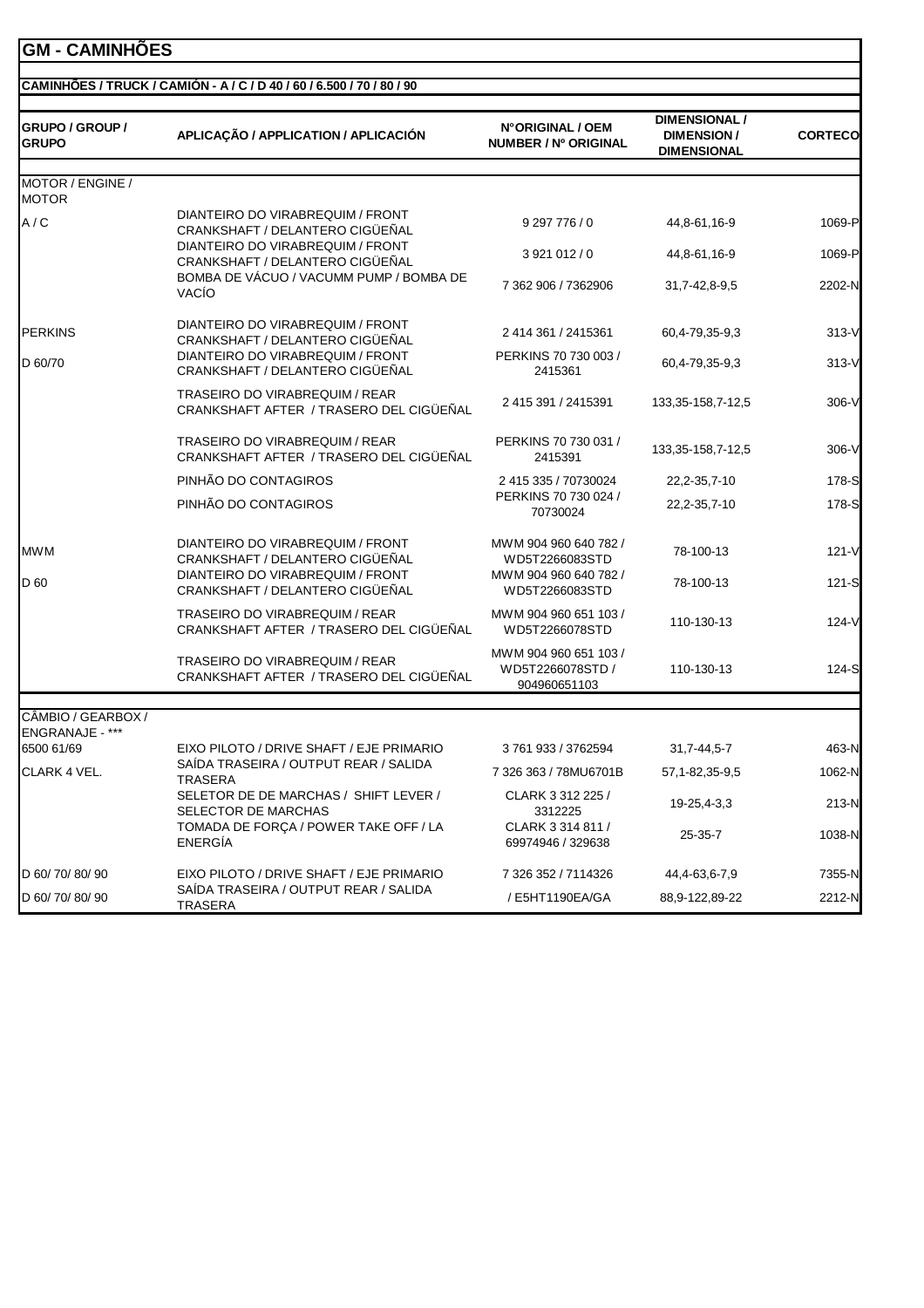| <b>CAIXA DE</b><br>TRANSFERÊNCIA /<br><b>TRANSFER BOX / CAJE</b><br>DEL TRANSFERENCIA.<br>ZF QT 6x4 |                                                                                                                   |                                    |                                |                 |
|-----------------------------------------------------------------------------------------------------|-------------------------------------------------------------------------------------------------------------------|------------------------------------|--------------------------------|-----------------|
|                                                                                                     | SAIDA/OUTPUT/SALIDA - ENTRADA / INPUT /<br><b>ENTRADA</b>                                                         | 7 326 756 / 0501398001             | 70-90-8                        | 336-P           |
| EIXO DIANTEIRO /<br><b>FRONT SHAFT / EJE</b><br><b>DELANTERO</b>                                    |                                                                                                                   |                                    |                                |                 |
| A/C/D 60 80/ - D 70/80<br>70/                                                                       | CUBO DE RODA / WHEEL HUB / BUJE DE RUEDA 7326 756 / BD2T1190A                                                     |                                    | 73-102,1-20                    | ** 2213-N       |
| EIXO TRASEIRO / REAR<br>SHAFT / EJE TRASERO                                                         |                                                                                                                   |                                    |                                |                 |
| A/C/D 40                                                                                            | CUBO DE RODA / WHEEL HUB / BUJE DE RUEDA                                                                          | 94 630 963 / 94630963              | 82,5-120-15                    | ** 1151-N       |
| A/C/D 60 64//D<br>6.50070/90/                                                                       |                                                                                                                   |                                    |                                |                 |
| 60/                                                                                                 | CUBO DE RODA / WHEEL HUB / BUJE DE RUEDA                                                                          | 7 345 524 / BGQ1175A               | 87, 35-120, 8-14, 3            | ** 139-N        |
| D 70 70/                                                                                            | CUBO DE RODA / WHEEL HUB / BUJE DE RUEDA                                                                          | 7 326 813 / 501247                 | 98,5-144,45-19                 | ** 2193-N       |
| C/D 6.500/60/70/9061/<br>$6.50056$                                                                  | PINHÃO / PINION / PINON C/ EIXO TINKEM<br>PINHÃO / PINION / PINON                                                 | 2 240 314 / BCOT4676A<br>3769588/0 | 60,3-92-15,1<br>57, 2-76-12, 7 | 140-N<br>1063-N |
|                                                                                                     | * DIREÇÃO HIDRÁULICA / HIDRAULIC STEERING / DIRECCIÓN HIDRAULICA                                                  |                                    |                                |                 |
|                                                                                                     | VIDE CATÁLOGO ESPECÍFICO / SPECIFIC CATALOGUE / ESPECIFICAS DE CATÁLOGO                                           |                                    |                                |                 |
|                                                                                                     | ** FORNECIDO EM FORMA DE KIT DE RODA / PROVIDED IN FORM OF WHELL KIT / PROPORCIONA EN FORMA DE KIT- VIDE CATÁLOGO |                                    |                                |                 |
|                                                                                                     | ESPECÍFICO / SPECIFIC CATALOGUE / ESPECIFICAS DE CATÁLOGO                                                         |                                    |                                |                 |

\*\*\* FORNECIDO JOGO DE JUNTAS DE CÂMBIO C/ RETENTORES / PROVIDED KIT WITH OIL SEALS AND GASKET / PROPORCIONA EN FORMA DE KIT CON RETENES Y EMPAQUETADURA- (VIDE CATÁLOGO ESPECÍFICO / SPECIFIC CATALOGUE / ESPECIFICAS DE CATÁLOGO)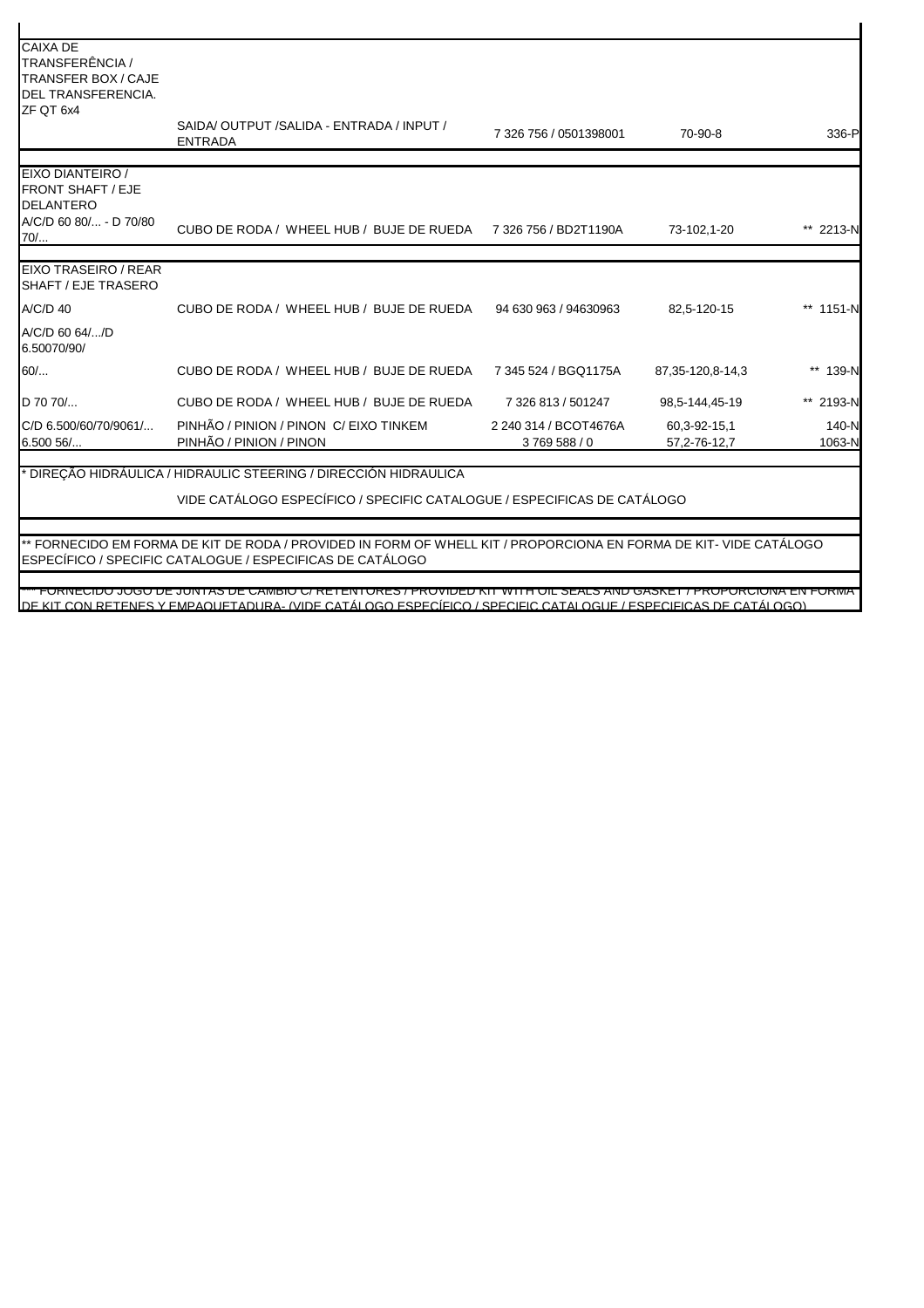#### **IVECO GRUPO / GROUP / GRUPO APLICAÇÃO / APPLICATION / APLICACIÓN N° ORIGINAL / OEM NUMBER / Nº ORIGINAL DIMENSIONAL / DIMENSION / DIMENSIONAL CORTECO** MOTOR / ENGINE / **MOTOR** DIANTEIRO DO VIRABREQUIM / FRONT DIANTEIRO DO VIRABREQUIM / FRONT<br>CRANKSHAFT / DELANTERO CIGÜEÑAL 699 469 265 / 19978447 42-65-10 1238-V 0681D TRASEIRO DO VIRABREQUIM / REAR CRANKSHAFT AFTER / TRASERO DEL CIGÜEÑAL 99 457 401 / 99457401 114-135-13 7466-V EIXO DIANTEIRO / FRONT SHAFT / EJE DELANTERO CUBO A ÓLEO / WHEEL HUB WITH OIL / BUJE DE COBO A OLEO / WHEEL HOB WITH OIL / BOJE DE 40 100 463 / 40001910 100-130-13 \*\* 663-N<br>RUEDA COM ACEITE (ESTAMPADA) 5872 EIXO TRASEIRO / REAR SHAFT / EJE TRASERO CUBO DE RODA / WHEEL HUB / BUJE DE RUEDA 7 142 398/7 137 444 / E5HT1175BA 121,15-160,21-31,4 \*\* 3189-P CUBO DE RODA / WHEEL HUB / BUJE DE RUEDA 121,05-160,3-25,58 2713-N 16,25-125,4/134,1-<br>MERITOR PINHÃO / PINION / PINON  $3162-N$ <br>16.5/19.4 3162-N MS240 VIDE CATÁLOGO ESPECÍFICO / SPECIFIC CATALOGUE / ESPECIFICAS DE CATÁLOGO \*\* FORNECIDO EM FORMA DE KIT DE RODA / PROVIDED IN FORM OF WHELL KIT / PROPORCIONA EN FORMA DE KIT- VIDE CATÁLOGO ESPECÍFICO / SPECIFIC CATALOGUE / ESPECIFICAS DE CATÁLOGO **CAMINHÕES / TRUCK / CAMIÓN: EURO CARGO TECTOR 6X2 - 230 E 22 / 230 E 24** \* DIREÇÃO HIDRÁULICA / HIDRAULIC STEERING / DIRECCIÓN HIDRAULICA

\*\*\* FORNECIDO JOGO DE JUNTAS DE CÂMBIO C/ RETENTORES / PROVIDED KIT WITH OIL SEALS AND GASKET / PROPORCIONA EN FORMA DE KIT CON RETENES Y EMPAQUETADURA- (VIDE CATÁLOGO ESPECÍFICO / SPECIFIC CATALOGUE / ESPECIFICAS DE CATÁLOGO)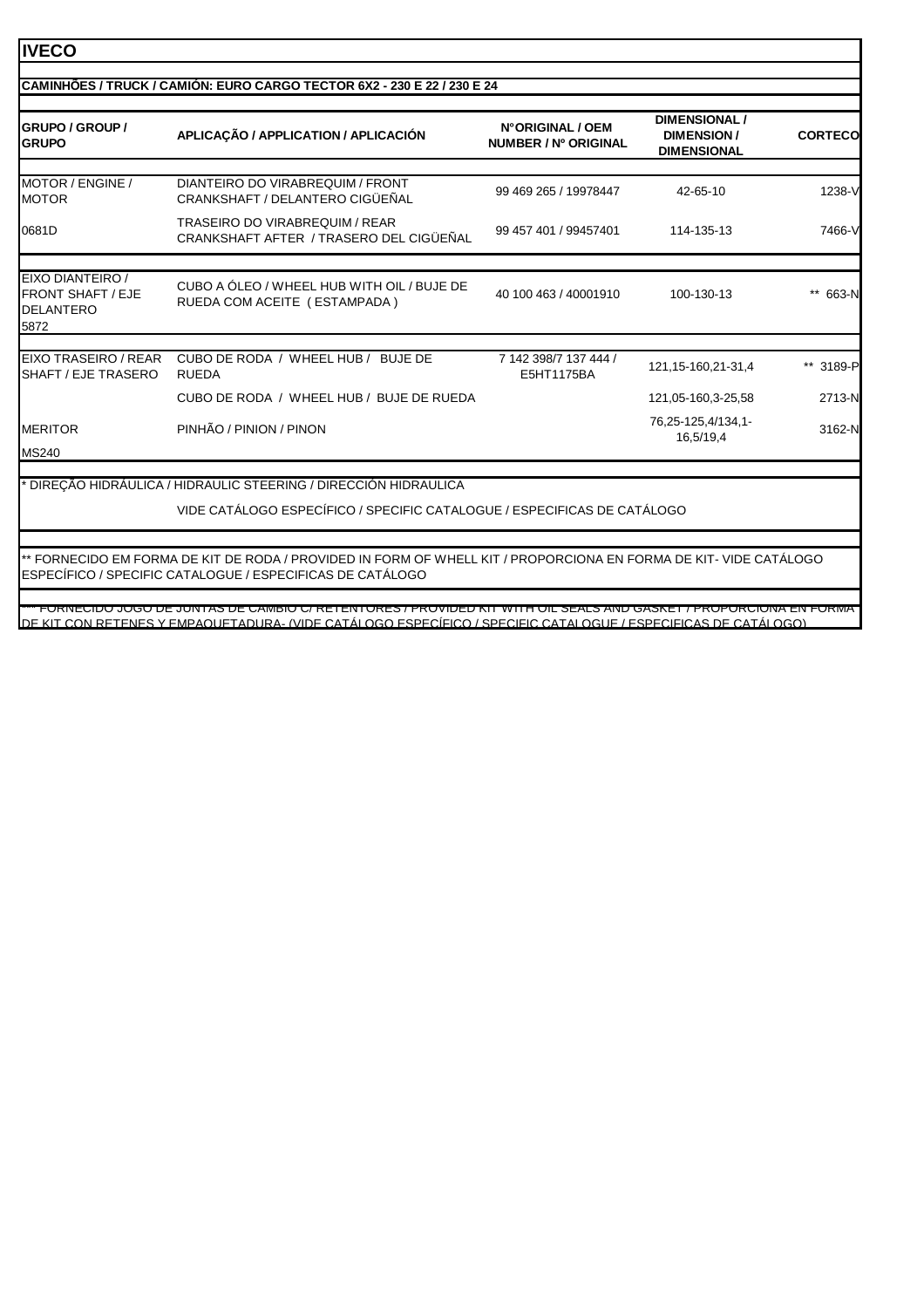#### **IVECO**

## **CAMINHÕES / TRUCK / CAMIÓN: STRALIS 4X2 - HD 450 S 38 T / 450 S 42 T**

| <b>GRUPO / GROUP /</b><br><b>GRUPO</b>      | APLICAÇÃO / APPLICATION / APLICACIÓN                                                                                       | N°ORIGINAL / OEM<br>NUMBER / Nº ORIGINAL   | <b>DIMENSIONAL /</b><br><b>DIMENSION/</b><br><b>DIMENSIONAL</b> | <b>CORTECO</b> |
|---------------------------------------------|----------------------------------------------------------------------------------------------------------------------------|--------------------------------------------|-----------------------------------------------------------------|----------------|
| CÂMBIO / GEARBOX /                          |                                                                                                                            |                                            |                                                                 |                |
| ENGRANAJE - ***                             | EIXO PILOTO / DRIVE SHAFT / EJE PRIMARIO                                                                                   | 734310095                                  | 48-75-8                                                         | 1251-V         |
| <b>16S</b>                                  | INTERNO DA SAÍDA TRASEIRA / OUTPUT REAR<br>(INNER) / SALIDA TRASERA (INTERNO)<br>EXTERNO DA SAÍDA TRASEIRA / OUTPUT REAR / |                                            | 105-130-12                                                      | 7351-V         |
|                                             | SALIDA TRASERA                                                                                                             | BO734300102                                | 105-130-12                                                      | 556-N          |
|                                             | SELETOR DE DE MARCHAS / SHIFT LEVER /<br>SELECTOR DE MARCHAS (Nova versão)                                                 | 9931659/0002670296/0634<br>307367/68766349 | $25 - 35 - 7$                                                   | 7520-V         |
|                                             | INTERNO SELETOR MARCHAS / SHIFT LEVER<br>INNER / SELECTOR DE MARCHAS INTERNO<br>EXTERNO DO SELETOR DE MARCHAS / SHIFT      |                                            |                                                                 | 1229-V         |
|                                             | LEVER OUTTER/ SELECTOR DE MARCHAS<br><b>EXTERNO</b>                                                                        | 2670296                                    | $25 - 35 - 7$                                                   | 4013-N         |
|                                             | EIXO DO VELOCÍMETRO / SPEEDOMETER SHAFT /<br>EJE DEL VELOCÍMETRO                                                           |                                            |                                                                 | 1303-V         |
|                                             | ACIONAMENTO DA MARCHA PESADA                                                                                               | 501306439                                  | 25-38-9.3                                                       | 468-V          |
|                                             | ACIONAMENTO DA MARCHA (LEVE) / LIGHT<br>SHAFT LEVER / SELECTOR DE MARCHAS (LEVE)                                           |                                            |                                                                 | 4036-V         |
|                                             | ACIONAMENTO DA MARCHA (LEVE) / LIGHT<br>SHAFT LEVER / SELECTOR DE MARCHAS (LEVE)                                           | 501306439                                  | 25-38-9.3                                                       | 468-V          |
|                                             | CANECA DA MARCHA CÂMBIO / GEAR /<br><b>ENGRANAJE BOX</b><br>TOMADA DE FORÇA / DRIVE POWER / NPULSIÓN<br>LA ENERGÍA         | /0                                         | 55-80-8                                                         | 1129-V         |
|                                             |                                                                                                                            |                                            |                                                                 |                |
| EIXO TRASEIRO / REAR<br>SHAFT / EJE TRASERO | CUBO DE RODA / WHEEL HUB / BUJE DE<br><b>RUEDA</b>                                                                         | / E5HT1175BA                               | 121, 15-160, 21-31, 4                                           | ** 3189-P      |
|                                             | CUBO DE RODA / WHEEL HUB / BUJE DE RUEDA                                                                                   |                                            | 121,05-160,3-25,58                                              | 2713-N         |
|                                             | PINHÃO / PINION / PINON                                                                                                    | / TE3525275                                | 76,25-125,4-16,5                                                | 3162-P         |

DIREÇÃO HIDRÁULICA / HIDRAULIC STEERING / DIRECCIÓN HIDRAULICA

VIDE CATÁLOGO ESPECÍFICO / SPECIFIC CATALOGUE / ESPECIFICAS DE CATÁLOGO

\*\* FORNECIDO EM FORMA DE KIT DE RODA / PROVIDED IN FORM OF WHELL KIT / PROPORCIONA EN FORMA DE KIT- VIDE CATÁLOGO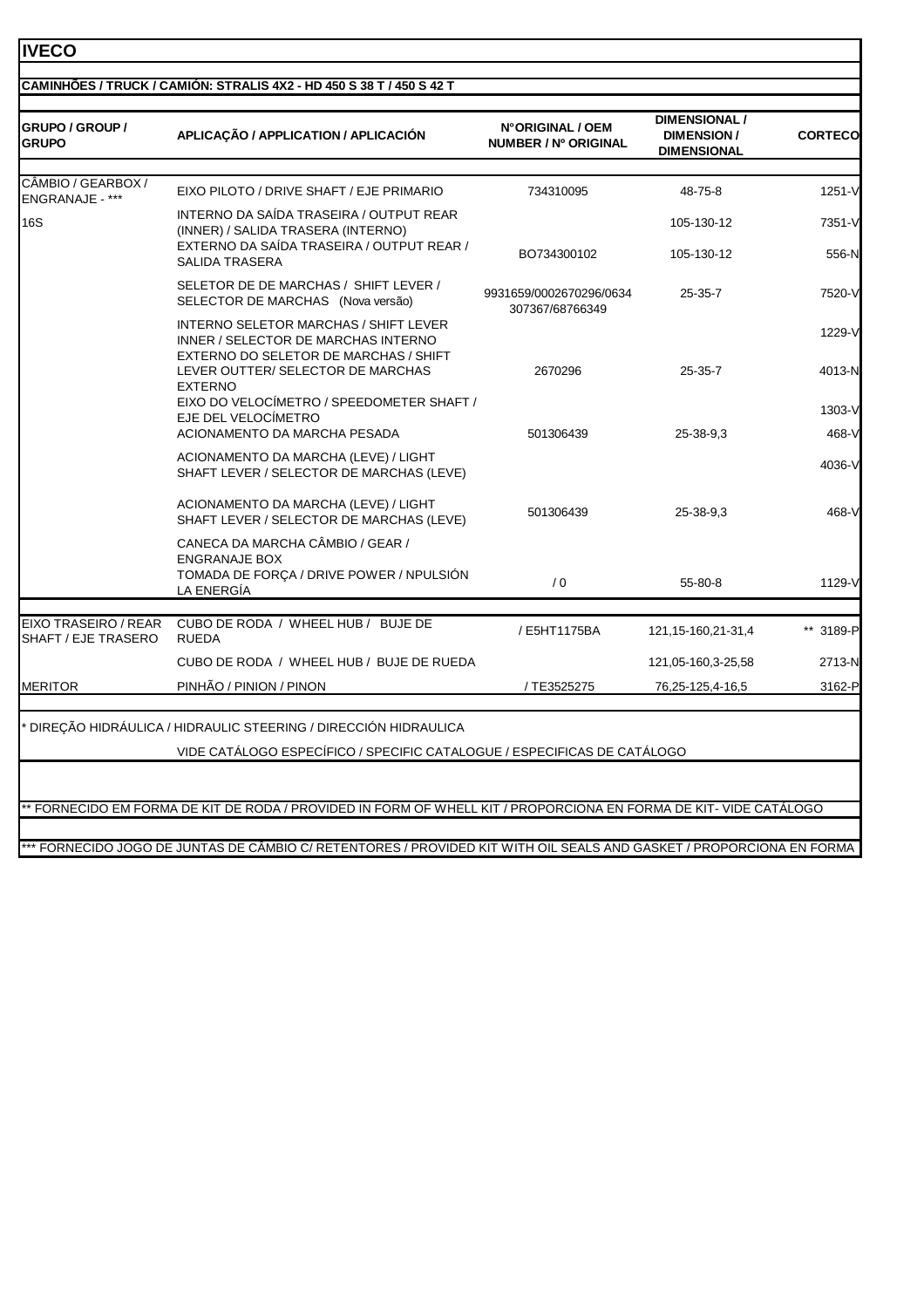|                                                           | CAMINHÕES / TRUCK / CAMIÓN: TRAKKER 6X4 - 380 T 38 / 720 T 42 T                                                              |                                                        |                                                                 |                 |
|-----------------------------------------------------------|------------------------------------------------------------------------------------------------------------------------------|--------------------------------------------------------|-----------------------------------------------------------------|-----------------|
| <b>GRUPO / GROUP /</b><br><b>GRUPO</b>                    | APLICAÇÃO / APPLICATION / APLICACIÓN                                                                                         | N°ORIGINAL / OEM<br><b>NUMBER / Nº ORIGINAL</b>        | <b>DIMENSIONAL /</b><br><b>DIMENSION/</b><br><b>DIMENSIONAL</b> | <b>CORTECO</b>  |
| MOTOR / ENGINE /                                          | DIANTEIRO DO VIRABREQUIM / FRONT                                                                                             |                                                        |                                                                 |                 |
| <b>MOTOR</b>                                              | CRANKSHAFT / DELANTERO CIGÜEÑAL                                                                                              | 98 467 211 / 98467211                                  | 70-90-10                                                        | 7463-V          |
| <b>CURSOR 13</b>                                          | TRASEIRO DO VIRABREQUIM / REAR<br>CRANKSHAFT AFTER / TRASERO DEL CIGÜEÑAL                                                    | 98 454 051 / 98454051                                  | 70-90-10                                                        | 7465-V          |
| CÂMBIO / GEARBOX /<br>ENGRANAJE - ***                     | EIXO PILOTO / DRIVE SHAFT / EJE PRIMARIO                                                                                     | / 734310095                                            | 48-75-8                                                         | 1251-V          |
| <b>16S</b>                                                | INTERNO DA SAÍDA TRASEIRA / OUTPUT REAR<br>(INNER) / SALIDA TRASERA (INTERNO)                                                | /0                                                     | 105-130-12                                                      | 7351-V          |
|                                                           | EXTERNO DA SAÍDA TRASEIRA / OUTPUT REAR /<br><b>SALIDA TRASERA</b>                                                           | / BO734300102                                          | 105-130-12                                                      | 556-N           |
|                                                           | SELETOR DE DE MARCHAS / SHIFT LEVER /<br>SELECTOR DE MARCHAS (Nova versão)                                                   | $\prime$<br>9931659/0002670296/0634<br>307367/68766349 | $25 - 35 - 7$                                                   | 7520-V          |
|                                                           | <b>INTERNO SELETOR MARCHAS / SHIFT LEVER</b><br>INNER / SELECTOR DE MARCHAS INTERNO<br>EXTERNO DO SELETOR DE MARCHAS / SHIFT |                                                        |                                                                 | 1229-V          |
|                                                           | LEVER OUTTER/ SELECTOR DE MARCHAS<br><b>EXTERNO</b><br>EIXO DO VELOCÍMETRO / SPEEDOMETER SHAFT /                             | /2670296                                               | 25-35-7                                                         | 4013-N          |
|                                                           | EJE DEL VELOCIMETRO                                                                                                          |                                                        |                                                                 | 1303-V          |
|                                                           | ACIONAMENTO DA MARCHA PESADA<br>ACIONAMENTO DA MARCHA (LEVE) / LIGHT<br>SHAFT LEVER / SELECTOR DE MARCHAS (LEVE)             | / 501306439                                            | 25-38-9.3                                                       | 468-V<br>4036-V |
|                                                           | ACIONAMENTO DA MARCHA (LEVE) / LIGHT<br>SHAFT LEVER / SELECTOR DE MARCHAS (LEVE)                                             | / 501306439                                            | 25-38-9.3                                                       | 468-V           |
|                                                           | CANECA DA MARCHA CÂMBIO / GEAR /<br><b>ENGRANAJE BOX</b>                                                                     |                                                        |                                                                 |                 |
|                                                           | TOMADA DE FORÇA / DRIVE POWER / NPULSIÓN<br>LA ENERGÍA                                                                       | $\sqrt{0}$                                             | 55-80-8                                                         | 1129-V          |
| EIXO DIANTEIRO /<br><b>FRONT SHAFT / EJE</b><br>DELANTERO | CUBO A ÓLEO / WHEEL HUB WITH OIL / BUJE DE<br>RUEDA COM ACEITE (ESTAMPADA)                                                   | 40 102 143 / 40102143 /<br>7185250                     | 95-130-16                                                       | 7470-V          |
| EIXO TRASEIRO / REAR<br>SHAFT / EJE TRASERO               | PINHÃO / PINION / PINON                                                                                                      | 40 101 623                                             | 90-130-14                                                       | 7473-N          |
|                                                           | DIREÇÃO HIDRÁULICA / HIDRAULIC STEERING / DIRECCIÓN HIDRAULICA                                                               |                                                        |                                                                 |                 |
|                                                           | VIDE CATÁLOGO ESPECÍFICO / SPECIFIC CATALOGUE / ESPECIFICAS DE CATÁLOGO                                                      |                                                        |                                                                 |                 |
|                                                           |                                                                                                                              |                                                        |                                                                 |                 |

٦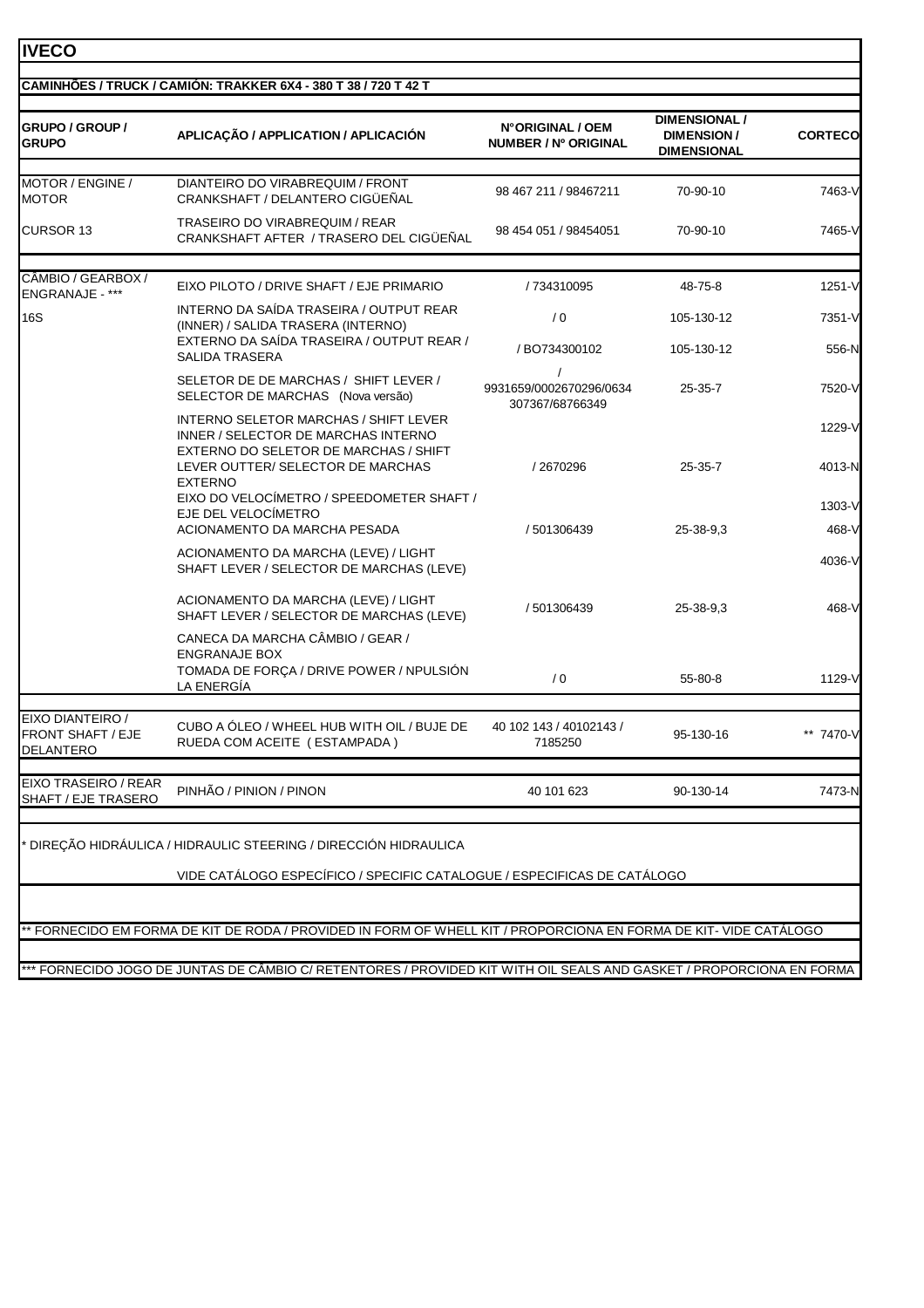# **IVECO**

| GRUPO / GROUP /<br><b>GRUPO</b>            | APLICAÇÃO / APPLICATION / APLICACIÓN                                                                                                                              | N°ORIGINAL / OEM<br><b>NUMBER / Nº ORIGINAL</b> | DIMENSIONAL /<br><b>DIMENSION/</b><br><b>DIMENSIONAL</b> | <b>CORTECO</b>   |
|--------------------------------------------|-------------------------------------------------------------------------------------------------------------------------------------------------------------------|-------------------------------------------------|----------------------------------------------------------|------------------|
| CÂMBIO / GEARBOX /<br><b>ENGRANAJE ***</b> | EIXO PILOTO / DRIVE SHAFT / EJE PRIMARIO                                                                                                                          | / 734310095                                     | 48-75-8                                                  | 1251-V           |
| <b>16S</b>                                 | INTERNO DA SAÍDA TRASEIRA / OUTPUT REAR<br>(INNER) / SALIDA TRASERA (INTERNO)                                                                                     | /0                                              | 105-130-12                                               | 7351-V           |
|                                            | EXTERNO DA SAÍDA TRASEIRA / OUTPUT REAR /<br><b>SALIDA TRASERA</b>                                                                                                | / BO734300102                                   | 105-130-12                                               | 556-N            |
|                                            | SELETOR DE DE MARCHAS / SHIFT LEVER /<br>SELECTOR DE MARCHAS (Nova versão)                                                                                        | 9931659/0002670296/0634<br>307367/68766349      | $25 - 35 - 7$                                            | 7520-VI          |
|                                            | <b>INTERNO SELETOR MARCHAS / SHIFT LEVER</b><br>INNER / SELECTOR DE MARCHAS INTERNO<br>EXTERNO DO SELETOR DE MARCHAS / SHIFT<br>LEVER OUTTER/ SELECTOR DE MARCHAS | /2670296                                        | $25 - 35 - 7$                                            | 1229-V<br>4013-N |
|                                            | <b>EXTERNO</b><br>EIXO DO VELOCÍMETRO / SPEEDOMETER SHAFT /<br>EJE DEL VELOCÍMETRO                                                                                |                                                 |                                                          | 1303-V           |
|                                            | ACIONAMENTO DA MARCHA PESADA<br>ACIONAMENTO DA MARCHA (LEVE) / LIGHT<br>SHAFT LEVER / SELECTOR DE MARCHAS (LEVE)                                                  | / 501306439                                     | 25-38-9.3                                                | 468-V<br>4036-V  |
|                                            | ACIONAMENTO DA MARCHA (LEVE) / LIGHT<br>SHAFT LEVER / SELECTOR DE MARCHAS (LEVE)                                                                                  | / 501306439                                     | 25-38-9.3                                                | 468-V            |
|                                            | TOMADA DE FORÇA / DRIVE POWER / NPULSIÓN<br>LA ENERGÍA                                                                                                            |                                                 | 55-80-8                                                  | 1129-V           |
| EIXO TRASEIRO / REAR                       | CUBO DE RODA / WHEEL HUB / BUJE DE                                                                                                                                | 7 142 398/7 137 444 /                           |                                                          |                  |
| SHAFT / EJE TRASERO                        | <b>RUEDA</b>                                                                                                                                                      | E5HT1175BA                                      | 121, 15-160, 21-31, 4                                    | ** 3189-P        |
|                                            | CUBO DE RODA / WHEEL HUB / BUJE DE RUEDA                                                                                                                          |                                                 | 121,05-160,3-25,58                                       | 2713-N           |
| RT160                                      | PINHÃO / PINION / PINON                                                                                                                                           | / TE3525275                                     | 76,25-125,4-16,5                                         | 3162-P           |
|                                            | DIREÇÃO HIDRÁULICA / HIDRAULIC STEERING / DIRECCIÓN HIDRAULICA                                                                                                    |                                                 |                                                          |                  |
|                                            | VIDE CATÁLOGO ESPECÍFICO / SPECIFIC CATALOGUE / ESPECIFICAS DE CATÁLOGO                                                                                           |                                                 |                                                          |                  |
|                                            |                                                                                                                                                                   |                                                 |                                                          |                  |
|                                            | ** FORNECIDO EM FORMA DE KIT DE RODA / PROVIDED IN FORM OF WHELL KIT / PROPORCIONA EN FORMA DE KIT- VIDE CATÁLOGO                                                 |                                                 |                                                          |                  |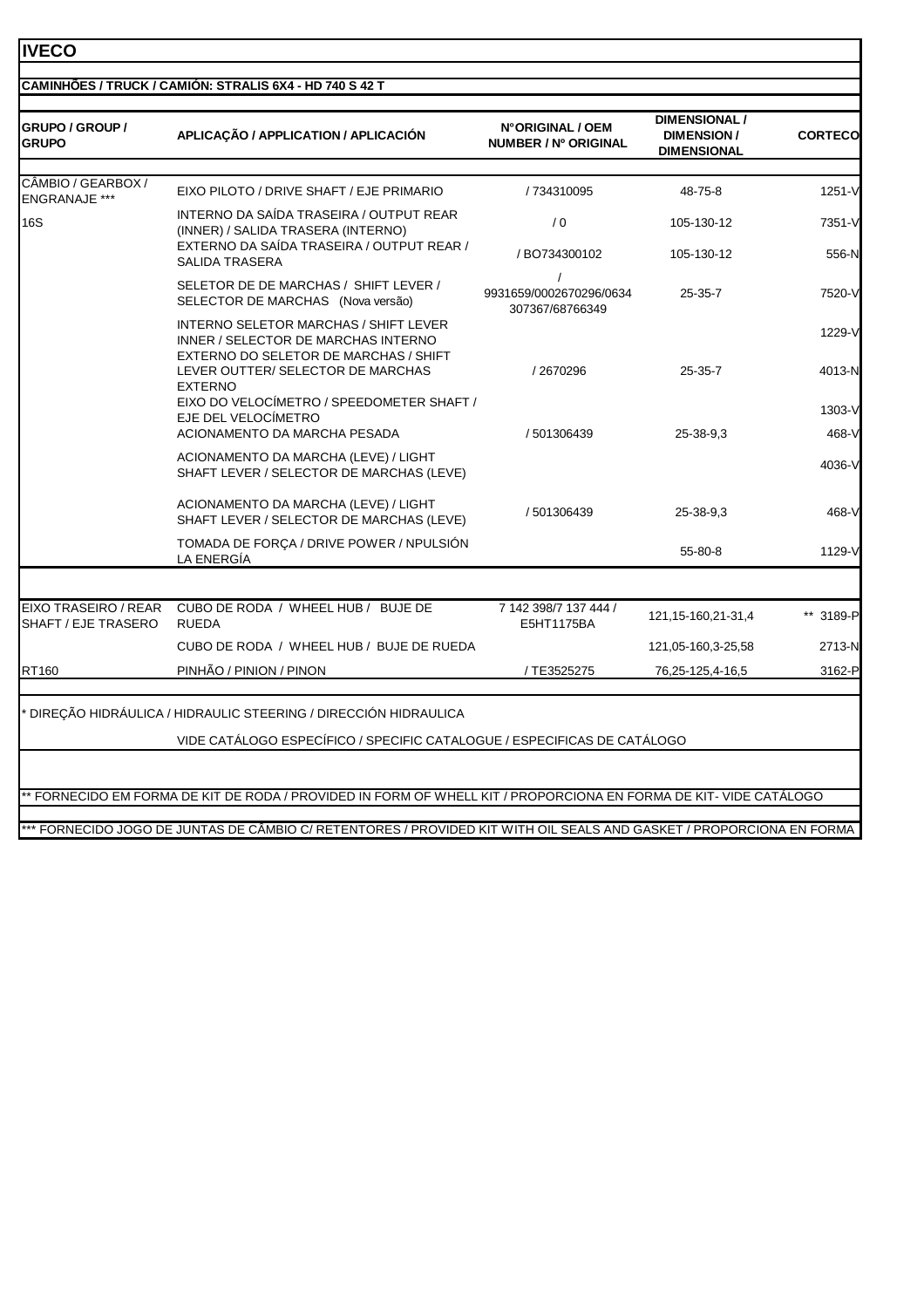#### **CAMINHÕES / TRUCK / CAMIÓN - L 608/609/708/709/809/912 ÔNIBUS / BUS / AUTOBUS - LO 608/708 D/E**

| <b>GRUPO / GROUP /</b><br><b>GRUPO</b>                    | APLICAÇÃO / APPLICATION / APLICACIÓN                                                                              | N°ORIGINAL / OEM<br>NUMBER / Nº ORIGINAL | <b>DIMENSIONAL /</b><br><b>DIMENSION/</b><br><b>DIMENSIONAL</b> | <b>CORTECO</b> |
|-----------------------------------------------------------|-------------------------------------------------------------------------------------------------------------------|------------------------------------------|-----------------------------------------------------------------|----------------|
| MOTOR / ENGINE /<br><b>MOTOR</b>                          | DIANTEIRO DO VIRABREQUIM / FRONT<br>CRANKSHAFT / DELANTERO CIGÜEÑAL                                               | 344 997 7446 / 3449977446                | 65-90-13                                                        | 1174-V         |
| OM - 314                                                  | DIANTEIRO DO VIRABREQUIM / FRONT<br>CRANKSHAFT / DELANTERO CIGÜEÑAL                                               | A 014 997 1647 /<br>A0149971647          | 65-90-13                                                        | 734-V          |
|                                                           | INTERNO DA BOMBA DE ÁGUA / WATER PUMP<br>INNER / BOMBA DE AGUA INTERNO                                            | 343 997 7046 / 0                         | 17-35-6                                                         | $20-N$         |
|                                                           | EXTERNO DA BOMBA DE ÁGUA / WATER PUMP<br>OUTTER/BOMBA DE AGUA EXTERNO /                                           | 343 997 7146 / 39975146                  | 42-56-7                                                         | $19-N$         |
| CÂMBIO / GEARBOX /<br><b>ENGRANAJE - ***</b>              |                                                                                                                   |                                          |                                                                 |                |
| G3-50                                                     | EIXO PILOTO / DRIVE SHAFT / EJE PRIMARIO                                                                          | 308 997 7046 / 3089977146                | $33 - 50 - 8$                                                   | 1185-N         |
| G3-50                                                     | SAÍDA TRASEIRA / OUTPUT REAR / SALIDA<br><b>TRASERA</b>                                                           | 308 997 7146 / 3089977046                | 48-65-12                                                        | 2197-N         |
| EIXO DIANTEIRO /<br>FRONT SHAFT / EJE<br><b>DELANTERO</b> |                                                                                                                   |                                          |                                                                 |                |
| 608                                                       | CUBO DE RODA / WHEEL HUB / BUJE DE RUEDA 006 997 2646 / 69972646                                                  |                                          | 62-80-10                                                        | 2097-N         |
| 709/809/912                                               | CUBO DE RODA / WHEEL HUB / BUJE DE RUEDA 668 997 7147 / 6889977147                                                |                                          | 75-95-10                                                        | ** 7178-N      |
| 709/809/912                                               | CUBO DE RODA / WHEEL HUB / BUJE DE RUEDA 668 997 7147 / 6689977147                                                |                                          | 75-95-13                                                        | ** 2142-N      |
| EIXO TRASEIRO / REAR<br>SHAFT / EJE TRASERO               |                                                                                                                   |                                          |                                                                 |                |
| 608/708/709                                               | CUBO DE RODA / WHEEL HUB / BUJE DE<br><b>RUEDA</b>                                                                | 002 997 6846 / 29976846                  | 90-112,71-13                                                    | ** 2046-N      |
| 709/809/912                                               | CUBO DE RODA / WHEEL HUB / BUJE DE<br><b>RUEDA</b>                                                                | A688 997 7347 /<br>6889977347            | 95-115-13                                                       | ** 1324-N      |
| 709/809/912                                               | CUBO DE RODA / WHEEL HUB / BUJE DE<br><b>RUEDA</b>                                                                | /0                                       | 95-115-13                                                       | ** 1345-V      |
| <b>TODOS</b>                                              | PINHÃO DO DIFERENCIAL / DIFFERENTIAL PINION<br>/ PINON DIFERENCIAL                                                | 011 997 7447 / 119977447                 | 52-72-12                                                        | 206-N          |
|                                                           | DIREÇÃO HIDRÁULICA / HIDRAULIC STEERING / DIRECCIÓN HIDRAULICA                                                    |                                          |                                                                 |                |
|                                                           | VIDE CATÁLOGO ESPECÍFICO / SPECIFIC CATALOGUE / ESPECIFICAS DE CATÁLOGO                                           |                                          |                                                                 |                |
|                                                           | ** FORNECIDO EM FORMA DE KIT DE RODA / PROVIDED IN FORM OF WHELL KIT / PROPORCIONA EN FORMA DE KIT- VIDE CATÁLOGO |                                          |                                                                 |                |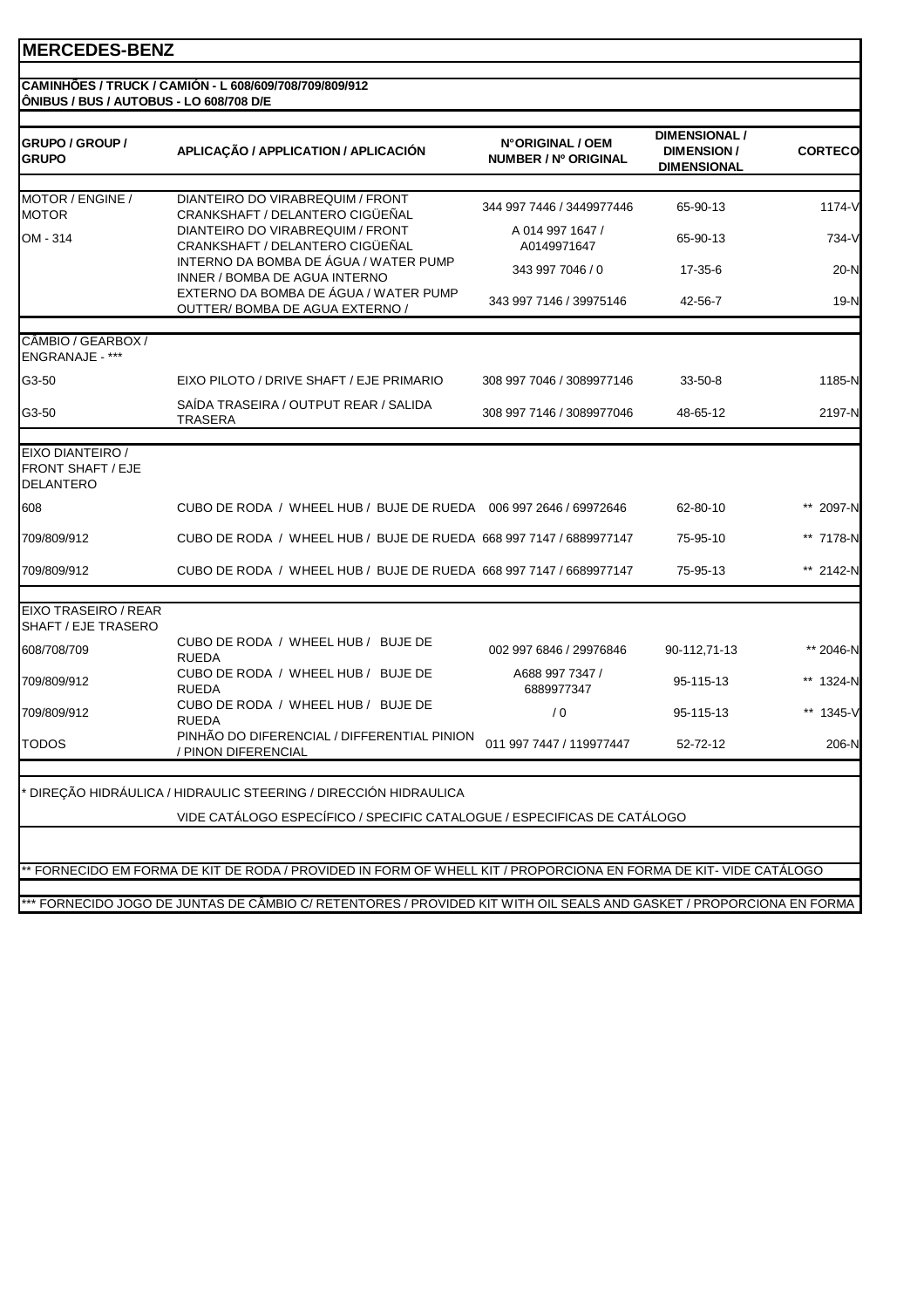#### **CAMINHÕES / TRUCK / CAMIÓN - LP/LPA/LPK/LPS 321/L/LA/LK/LS/LAK 1111 ÔNIBUS / BUS / AUTOBUS - OH/LPO 1111**

| <b>GRUPO / GROUP /</b><br><b>GRUPO</b>                                                                 | APLICAÇÃO / APPLICATION / APLICACIÓN                                                                               | N°ORIGINAL / OEM<br><b>NUMBER / Nº ORIGINAL</b> | <b>DIMENSIONAL /</b><br><b>DIMENSION/</b><br><b>DIMENSIONAL</b> | <b>CORTECO</b> |
|--------------------------------------------------------------------------------------------------------|--------------------------------------------------------------------------------------------------------------------|-------------------------------------------------|-----------------------------------------------------------------|----------------|
| MOTOR / ENGINE /                                                                                       | DIANTEIRO DO VIRABREQUIM / FRONT                                                                                   | 344 997 7446 / 2340344463                       | 65-90-12                                                        | 1030-N         |
| MOTOR - OM 321                                                                                         | CRANKSHAFT / DELANTERO CIGÜEÑAL<br>BOMBA DE ÁGUA / WATER PUMP / BOMBA DE                                           | B<br>136 997 0047 / 1369970047                  | 15-30-7                                                         |                |
|                                                                                                        | <b>AGUA</b><br>BOMBA INJETORA / INJECTOR PUMP / BOMBA                                                              |                                                 |                                                                 | 200-N          |
|                                                                                                        | <b>DEL INYECTOR</b>                                                                                                | / WNP6P31Z                                      | 17-28-7                                                         | 70-N           |
|                                                                                                        | MANCAL DA HÉLICE / BEARING OF FAN /<br>COJINETE DEL VENTILADOR - ÔNIBUS                                            | 001 997 8447 / 19978447                         | 30-52-9                                                         | 2010-N         |
| CÂMBIO / GEARBOX /<br>ENGRANAJE - ***                                                                  |                                                                                                                    |                                                 |                                                                 |                |
| G3-50                                                                                                  | EIXO PILOTO / DRIVE SHAFT / EJE PRIMARIO                                                                           | 308 997 7046 / 3089977146                       | $33 - 50 - 8$                                                   | 1185-N         |
| G3-50                                                                                                  | SAIDA TRASEIRA / OUTPUT REAR / SALIDA                                                                              | 308 997 7146 / 3089977046                       | 48-65-12                                                        | 2197-N         |
| G3-60                                                                                                  | <b>TRASERA</b><br>EIXO PILOTO / DRIVE SHAFT / EJE PRIMARIO                                                         | 002 997 1346 / 46505                            | 36-54-7,5                                                       | 113-P          |
| G3-60                                                                                                  | EIXO PILOTO / DRIVE SHAFT / EJE PRIMARIO                                                                           | 345 997 7946 / 3459977946                       | 36-54-7                                                         | 1034-N         |
|                                                                                                        | SAÍDA TRASEIRA / OUTPUT REAR / SALIDA                                                                              |                                                 |                                                                 |                |
| G3-60                                                                                                  | <b>TRASERA</b>                                                                                                     | 344 997 7646 / 3449977046                       | 58-75-12                                                        | 1029-N         |
| LPK/LK                                                                                                 | ACIONAMENTO DA TOMADA DE FORÇA / DRIVE<br>POWER TAKE OFF / INPULSIÓN LA ENERGÍA<br><b>SACA</b>                     | 006 503 016100 /<br>6503016100                  | 16-28-7                                                         | 196-N          |
| LPK/LK                                                                                                 | TOMADA DE FORÇA / POWER TAKE OFF / LA<br>ENERGÍA                                                                   | 650 4035 100 / 6504035100                       | 35-52,1-10                                                      | 49-N           |
|                                                                                                        |                                                                                                                    |                                                 |                                                                 |                |
| <b>CAIXA DE</b><br>TRANSFERÊNCIA /<br><b>TRANSFER BOX / CAJE</b><br><b>DEL TRANSFERENCIA</b><br>LPA/LA | ENTRADA E SAIDA (OUTPUT / INPUT) (SALIDA /<br>ENTRADA)                                                             | 011 997 7447 / 119977447                        | 52-72-12                                                        | 206-N          |
| EIXO DIANTEIRO /<br><b>FRONT SHAFT / EJE</b><br>DELANTERO                                              |                                                                                                                    |                                                 |                                                                 |                |
|                                                                                                        | CUBO DE RODA / WHEEL HUB / BUJE DE RUEDA                                                                           |                                                 |                                                                 | 2229-N         |
|                                                                                                        | PINHÃO / PINION / PINON                                                                                            | 011 997 7447 / 119977447                        | 52-72-12                                                        | 206-N          |
| EIXO TRASEIRO / REAR<br>SHAFT / EJE TRASERO                                                            | CUBO DE RODA / WHEEL HUB / BUJE DE<br><b>RUEDA</b>                                                                 |                                                 |                                                                 | *** 2044-N     |
|                                                                                                        | PINHÃO / PINION / PINON                                                                                            | 345 997 7646 / 3459977646                       | 68-90-10                                                        | 1031-N         |
| <b>FREIO HIDRÁULICO /</b><br><b>HIDRAULIC BREAK /</b><br><b>FRENO HIDRAULICO</b>                       | EIXO PRINCIPAL DO SERVO FREIO / PRINCIPAL'S<br>AXIS SERVO FREIO / PRINCIPAL EJE DE SERVO<br><b>FREIO</b>           |                                                 | 25-47-10                                                        | 52-N           |
|                                                                                                        | PISTÃO DO SERVO FREIO / PISTON BREAK /<br>FRENO PISTÓN                                                             | 000 431 2986 / 4312986                          | 45-22-12                                                        | 55-N           |
|                                                                                                        | VÁLVULA DE DESCARGA DO SERVO FREIO                                                                                 | 000 435 0390 / 4350390                          |                                                                 | 3103-N         |
|                                                                                                        | PRINCIPAL DO SERVO FREIO / PRINCIPAL'S<br>SERVO FREIO / PRINCIPAL DE SERVO FREIO                                   | 345 997 8846 / 3459978846                       | 143-150-27                                                      | 3071-N         |
|                                                                                                        | KIT DO SERVO FREIO / KIT OF SERVO FREIO / KIT<br>DE SERVO FREIO                                                    | 345 586 7043                                    | KIT                                                             | 3107-N         |
|                                                                                                        | *** DIREÇÃO HIDRÁULICA / HIDRAULIC STEERING / DIRECCIÓN HIDRAULICA                                                 |                                                 |                                                                 |                |
|                                                                                                        | VIDE CATÁLOGO ESPECÍFICO / SPECIFIC CATALOGUE / ESPECIFICAS DE CATÁLOGO                                            |                                                 |                                                                 |                |
|                                                                                                        |                                                                                                                    |                                                 |                                                                 |                |
|                                                                                                        | ** FORNECIDO EM FORMA DE KIT DE RODA / PROVIDED IN FORM OF WHELL KIT / PROPORCIONA EN FORMA DE KIT- VIDE CATÁLOGO  |                                                 |                                                                 |                |
|                                                                                                        | * FORNECIDO JOGO DE JUNTAS DE CÂMBIO C/ RETENTORES / PROVIDED KIT WITH OIL SEALS AND GASKET / PROPORCIONA EN FORMA |                                                 |                                                                 |                |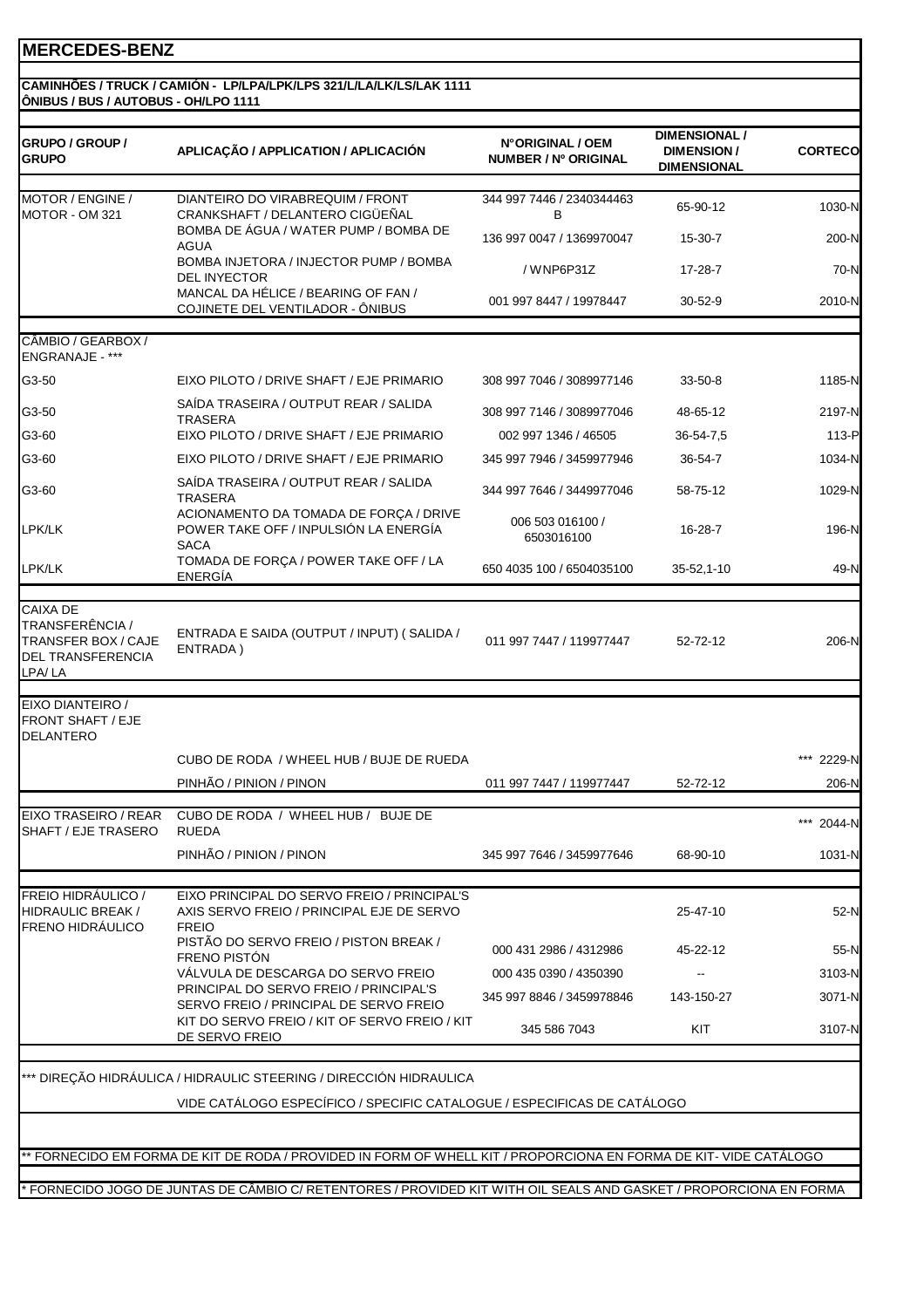#### **CAMINHÕES / TRUCK / CAMIÓN - L/LA/LS/LK/LAK/LAS 1113/1114/1118/1313/1316/1318/1513/1514/1516/1517/1518/2013/2014/**

#### **ÔNIBUS / BUS / AUTOBUS - LPO 1113/OF 1113/1114/1313/1314/OH 1313/1316**

| GRUPO / GROUP /<br><b>GRUPO</b>                                                     | APLICAÇÃO / APPLICATION / APLICACIÓN                                                                                     | N°ORIGINAL / OEM<br>NUMBER / Nº ORIGINAL | <b>DIMENSIONAL /</b><br><b>DIMENSION/</b><br><b>DIMENSIONAL</b> | <b>CORTECO</b>   |
|-------------------------------------------------------------------------------------|--------------------------------------------------------------------------------------------------------------------------|------------------------------------------|-----------------------------------------------------------------|------------------|
| MOTOR / ENGINE /                                                                    | DIANTEIRO DO VIRABREQUIM / FRONT                                                                                         |                                          |                                                                 |                  |
| <b>MOTOR</b>                                                                        | CRANKSHAFT / DELANTERO CIGÜEÑAL                                                                                          | 344 997 7446 / 3449977446                | 65-90-13                                                        | 1174-V           |
| OM-352                                                                              | DIANTEIRO DO VIRABREQUIM / FRONT<br>CRANKSHAFT / DELANTERO CIGÜEÑAL                                                      | A014 997 1647 /<br>A0149971647           | 65-90-13                                                        | 734-V            |
|                                                                                     | INTERNO DA BOMBA DE ÁGUA / WATER PUMP<br>INNER / BOMBA DE AGUA INTERNO                                                   | 343 997 7046 / 0                         | 17-35-6                                                         | 20-N             |
|                                                                                     | EXTERNO DA BOMBA DE ÁGUA / WATER PUMP<br>OUTTER/ BOMBA DE AGUA EXTERNO                                                   | 343 997 7146 / 39975146                  | 42-56-7                                                         | $19-N$           |
|                                                                                     | EIXO DO VENTILADOR / FAN OF SHAFT /<br>VENTILADOR DEL EJE                                                                | 003 760 032300 /<br>3760032300           | 32-52-10                                                        | 2134-N           |
|                                                                                     | MANCAL DAS CORREIAS / BELT DRIVE /<br>TRANSMISIÓN POR CORREA                                                             | 003 760 040300 /<br>3760040300           | 40-55-9                                                         | 2135-N           |
| CÂMBIO / GEARBOX /<br>ENGRANAJE - ***                                               |                                                                                                                          |                                          |                                                                 |                  |
| G3-50                                                                               | EIXO PILOTO / DRIVE SHAFT / EJE PRIMARIO                                                                                 | 308 997 7046 / 3089977146                | $33 - 50 - 8$                                                   | 1185-N           |
| G3-50                                                                               | SAÍDA TRASEIRA / OUTPUT REAR / SALIDA<br><b>TRASERA</b>                                                                  | 308 997 7146 / 3089977046                | 48-65-12                                                        | 2197-N           |
| G3-60                                                                               | EIXO PILOTO / DRIVE SHAFT / EJE PRIMARIO                                                                                 | 002 997 1346 / 46505                     | 36-54-7,5                                                       | 113-P            |
| G3-60                                                                               | EIXO PILOTO / DRIVE SHAFT / EJE PRIMARIO                                                                                 | 345 997 7946 / 3459977946                | 36-54-7                                                         | 1034-N           |
| G3-60                                                                               | SAÍDA TRASEIRA / OUTPUT REAR / SALIDA<br><b>TRASERA</b>                                                                  | 344 997 7046 / 3449977046                | 58-75-12                                                        | 1029-N           |
| LPK/LK                                                                              | ACIONAMENTO DA TOMADA DE FORÇA / DRIVE<br>POWER TAKE OFF / INPULSIÓN LA ENERGÍA<br><b>SACA</b>                           | 006 503 016100 /<br>6503016100           | 16-28-7                                                         | 196-N            |
| LPK/LK                                                                              | TOMADA DE FORÇA / POWER TAKE OFF / LA<br><b>ENERGÍA</b>                                                                  | 650 4035 100 / 6504035100                | 35-52,1-10                                                      | 49-N             |
| <b>CAIXA DE</b>                                                                     |                                                                                                                          |                                          |                                                                 |                  |
| TRANSFERÊNCIA /<br><b>TRANSFER BOX / CAJE</b><br><b>DEL TRANSFERENCIA</b><br>LPA/LA | ENTRADA E SAIDA (OUTPUT / INPUT) (SALIDA /<br>ENTRADA) CAIXA ANTIGA/ OLD BOX / CAJA<br><b>ANTIGA</b>                     | 011 997 7447 / 119977447                 | 52-72-12                                                        | 206-N            |
|                                                                                     | ENTRADA (INPUT) (ENTRADA) - CAIXA<br>MODERNA / NEW BOX / CAJA MODERNA                                                    | 344 997 7347 / 3449977347                | 65-85-10                                                        | 1164-V           |
|                                                                                     | SAIDA (OUTPUT) (SALIDA) - CAIXA MODERNA /<br>NEW BOX / CAJA MODERNA                                                      | 344 997 7347 / 3449977347                | 65-85-10                                                        | 1170-N           |
| EIXO DIANTEIRO /<br><b>FRONT SHAFT / EJE</b><br><b>DELANTERO</b>                    |                                                                                                                          |                                          |                                                                 |                  |
| DESPUÉS                                                                             | 1313 EM DIANTE/ AFTER / CUBO DE RODA / WHEEL HUB / BUJE DE RUEDA<br>$-1^{\circ}$ SÉRIE                                   | 006 997 4546                             | 105-130-13                                                      | ***<br>2019-N    |
| <b>DESPUÉS</b>                                                                      | 1313 EM DIANTE/ AFTER / CUBO DE RODA / WHEEL HUB / BUJE DE RUEDA<br>$-2^{\circ}$ SÉRIE                                   | 006 997 9846                             | 100-123,8-13                                                    | *** 2132-N       |
| 1113                                                                                | CUBO DE RODA / WHEEL HUB / BUJE DE RUEDA                                                                                 | 000 997 3446                             | 95-130-13                                                       | *** 2229-N       |
| 1113                                                                                | CUBO DE RODA / WHEEL HUB / BUJE DE RUEDA<br>COM FREIO PNEUMÁTICO / WITH PNEUMATIC<br><b>BREAK / COM FREIO PNEUMATICO</b> | 345 997 8446                             | 100-120-13                                                      | *** 2128-V       |
| OH 1517<br>OH 1518                                                                  | RETARDADOR DO FREIO<br>RETARDADOR DO FREIO                                                                               |                                          | 52-68-8/12<br>52-68-8/12                                        | 7776-V<br>7776-V |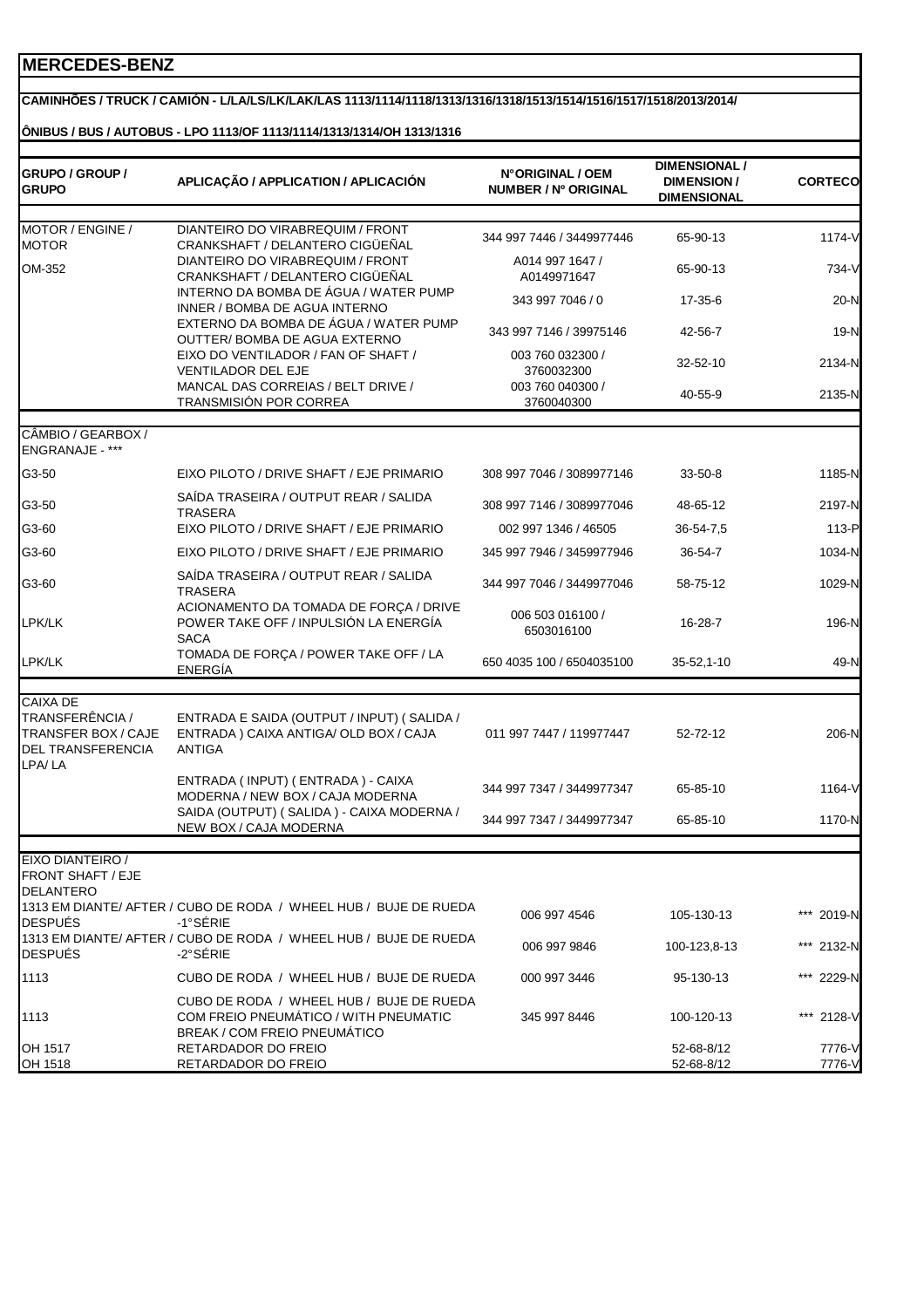| EIXO TRASEIRO / REAR |                                                                                                             |                                            |                       |                  |
|----------------------|-------------------------------------------------------------------------------------------------------------|--------------------------------------------|-----------------------|------------------|
| SHAFT / EJE TRASERO  |                                                                                                             |                                            |                       |                  |
| 1113                 | CUBO DE RODA / WHEEL HUB / BUJE DE<br><b>RUEDA</b>                                                          | 345 997 7346                               | 110-140-13            | 2044-N           |
| 1113                 | PINHÃO / PINION / PINON<br>PINHÃO / PINION / PINON                                                          | 345 997 7646<br>345 997 7646               | 68-90-13<br>68-90-13  | 1031-P<br>1031-N |
| DESPUÉS              | 1313 EM DIANTE/ AFTER / CUBO DE RODA / WHEEL HUB / BUJE DE<br><b>RUEDA</b>                                  | 016 997 7747                               | 125-150-15            | *** 1389-V       |
| <b>DESPUÉS</b>       | 1313 EM DIANTE/ AFTER / CUBO DE RODA / WHEEL HUB / BUJE DE<br><b>RUEDA</b>                                  | 016 997 7747                               | 125-150-15            | 2064-N           |
| <b>DESPUÉS</b>       | 1313 EM DIANTE/ AFTER / CUBO DE RODA / WHEEL HUB / BUJE DE<br><b>RUEDA</b>                                  | 017 997 1147                               | 120-145-15            | 2101-N           |
| <b>DESPUÉS</b>       | 1313 EM DIANTE/ AFTER / CUBO DE RODA / WHEEL HUB / BUJE DE<br><b>RUEDA</b>                                  | 017 997 1147                               | 120-145-15            | *** 2101-V       |
| <b>DESPUÉS</b>       | 1313 EM DIANTE/ AFTER / CUBO DE RODA / WHEEL HUB / BUJE DE<br>RUEDA (ROCKWELL)                              | 000 353 0259 /<br>E5HT1175BA               | 121, 15-160, 21-31, 4 | *** 3189-P       |
| DESPUÉS              | 1313 EM DIANTE/ AFTER / CUBO DE RODA / WHEEL HUB / BUJE DE<br>RUEDA (ROCKWELL)                              | 000 353 0259                               | 121, 15-160, 21-31, 4 | 2713-N           |
| <b>DESPUÉS</b>       | <br> 1313 EM DIANTE/ AFTER / <sub>PINHÃO</sub> / PINION / PINON                                             | 345 997 7646 /<br>4002012094001            | 68-90-13              | 1031-P           |
| <b>DESPUÉS</b>       | 1313 EM DIANTE/ AFTER / PINHÃO / PINION / PINON                                                             | 345 997 7646 / 3459977646                  | 68-90-10              | 1031-N           |
|                      | PINHÃO DO DIFERENCIAL / DIFFERENTIAL PINION<br>/ PINON DIFERENCIAL (INTERNO/INNER)                          | 016 997 6747 / 169976747                   | 68-85-10              | 1373-N           |
|                      | PINHÃO DO DIFERENCIAL / DIFFERENTIAL PINION<br>/ PINON DIFERENCIAL (EXTERNO / OUTER)                        | 016 997 6647 / 169976647                   | 68-85-10              | 1374-V           |
|                      | INTERNO DO PINHÃO DO DIFERENCIAL /<br>DIFFERENTIAL PINION / PINON DIFERENCIAL DO<br>2º P/3º INTERNO / INNER | 012 997 4747 / 129974747                   | 68-90-10              | 1220-V           |
|                      | EXTERNO DO PINHÃO DO DIFERENCIAL /<br>DIFFERENTIAL PINION / PINON DIFERENCIAL DO<br>2º P/3º SALIDA / OUTTER | /KH1333                                    | 68-90-10              | 567-N            |
|                      | INTERNO DO PINHÃO DO DIFERENCIAL /<br>DIFFERENTIAL PINION / PINON DIFERENCIAL DO<br>2º P/3º INTERNO / INNER | 012 997 4847 / 275591 /<br>338643 / 369447 | 80-100-12             | 1797-V           |
|                      | EXTERNO DO PINHÃO DO DIFERENCIAL /<br>DIFFERENTIAL PINION / PINON DIFERENCIAL DO<br>2º P/3º SALIDA / OUTTER | 017 997 0746 / 179970746                   | 80-100-12             | 1076-N           |
|                      | EIXO DE ACIONAMENTO DA SAPATAS DE FREIO /<br>SHAFT BREAK SHOE / EJE DEL ZAPATA DEL<br><b>FRENO</b>          | 003 997 0547 / 39970547                    | 42-58-7               | 1221-N           |
|                      | ACIONAMENTO DA SAPATAS DE FREIO / BREAK<br>SHOE / ZAPATA DEL FRENO                                          | 350 997 7446 / 3509977446                  | 42-55-9               | 1107-V           |
|                      | INTERNO / INNER / INTERNO DO EIXO TANDEN                                                                    | 009 997 8846 / 99978846                    | 170-190-8,5           | 3268-N           |
|                      | EXTERNO / OUTTER / EXTERNO DO EIXO TANDEN                                                                   | 005 997 8447 / 59978447                    | 170-190-8,5           | 7432-N           |
|                      | EIXO / SHAFT / EJE TANDEN                                                                                   |                                            | 105-135-15            | 490-N            |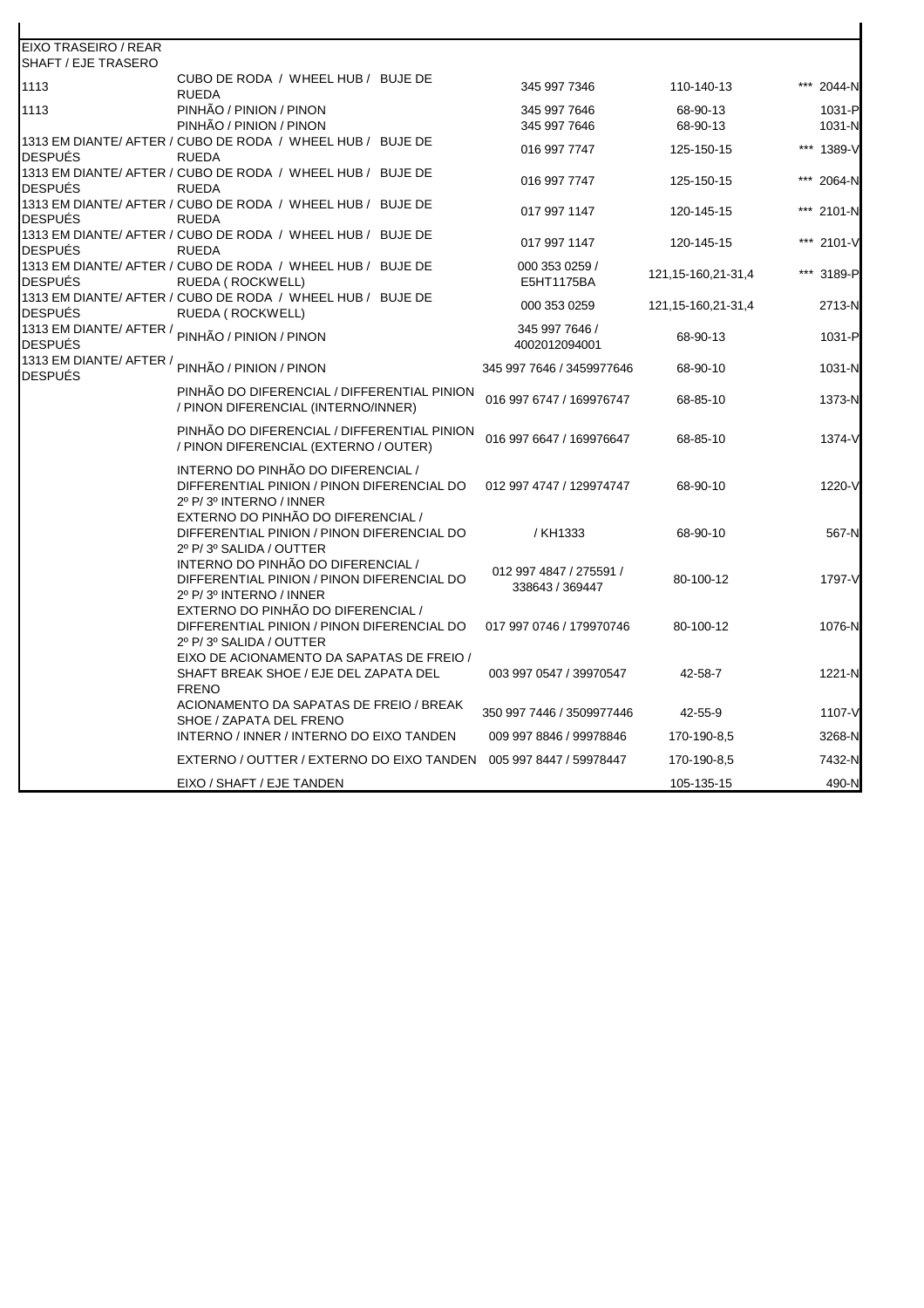| <b>FREIO HIDRAULICO /</b> | EIXO PRINCIPAL DO SERVO FREIO / PRINCIPAL'S                                      |                           |            |        |
|---------------------------|----------------------------------------------------------------------------------|---------------------------|------------|--------|
| <b>IHIDRAULIC BREAK/</b>  | AXIS SERVO FREIO / PRINCIPAL EJE DE SERVO                                        | $\sqrt{0}$                | 25-47-10   | $52-N$ |
| <b>FRENO HIDRÁULICO</b>   | <b>FREIO</b>                                                                     |                           |            |        |
|                           | PISTÃO DO SERVO FREIO / PISTON BREAK /<br>FRENO PISTÓN                           | 000 431 2986 / 4312986    | 45-22-12   | $55-N$ |
|                           | VÁLVULA DE DESCARGA DO SERVO FREIO                                               | 000 435 0390 / 4350390    |            | 3103-N |
|                           | PRINCIPAL DO SERVO FREIO / PRINCIPAL'S<br>SERVO FREIO / PRINCIPAL DE SERVO FREIO | 345 997 8846 / 3459978846 | 143-150-27 | 3071-N |
|                           | KIT DO SERVO FREIO / KIT OF SERVO FREIO / KIT<br>DE SERVO FREIO                  | 345 586 7043              | KIT        | 3107-N |

\*\*\* DIREÇÃO HIDRÁULICA / HIDRAULIC STEERING / DIRECCIÓN HIDRAULICA

VIDE CATÁLOGO ESPECÍFICO / SPECIFIC CATALOGUE / ESPECIFICAS DE CATÁLOGO

\*\* FORNECIDO EM FORMA DE KIT DE RODA / PROVIDED IN FORM OF WHELL KIT / PROPORCIONA EN FORMA DE KIT- VIDE CATÁLOGO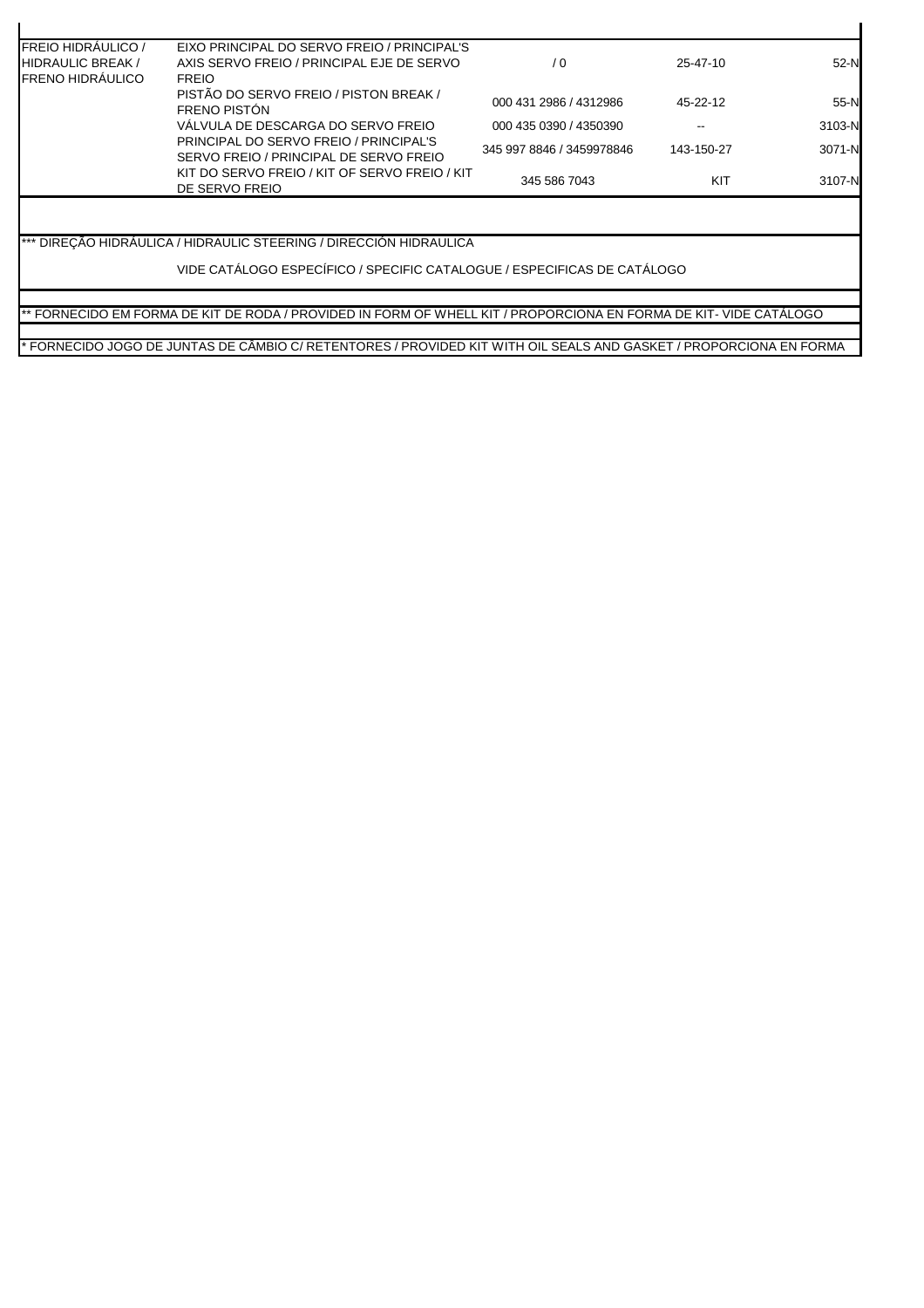#### **CAMINHÕES / TRUCK / CAMIÓN - L 1519/1520/2219/2220/LS 1524/1525/1924/1929/1932/1933/1934/2225**

## **ÔNIBUS / BUS / AUTOBUS - O 355/O 363/ O 365/O 370/0371**

| <b>GRUPO / GROUP /</b><br><b>GRUPO</b>                                              | APLICAÇÃO / APPLICATION / APLICACIÓN                                                                            | N°ORIGINAL / OEM<br><b>NUMBER / Nº ORIGINAL</b> | <b>DIMENSIONAL /</b><br><b>DIMENSION/</b><br><b>DIMENSIONAL</b> | <b>CORTECO</b> |
|-------------------------------------------------------------------------------------|-----------------------------------------------------------------------------------------------------------------|-------------------------------------------------|-----------------------------------------------------------------|----------------|
| MOTOR / ENGINE /<br><b>MOTOR</b>                                                    |                                                                                                                 |                                                 |                                                                 |                |
| OM 355/5/6                                                                          | DIANTEIRO DO VIRABREQUIM / FRONT<br>CRANKSHAFT / DELANTERO CIGÜEÑAL                                             | 345 997 7747 / 3459977747                       | 75-100-12                                                       | 1218-V         |
|                                                                                     | INTERNO DA BOMBA DE ÁGUA / WATER PUMP<br>INNER / BOMBA DE AGUA INTERNO<br>EXTERNO DA BOMBA DE ÁGUA / WATER PUMP | 343 997 7046 / 0                                | $17 - 35 - 6$                                                   | $20-N$         |
|                                                                                     | OUTTER/BOMBA DE AGUA EXTERNO /                                                                                  | 343 997 7146 / 39975146                         | 42-56-7                                                         | $19-N$         |
|                                                                                     | HASTE DE VÁLVULAS / VALVE STEM SEAL /<br>JUNTA VASTAGO VALVULA                                                  | 352 053 02963 /<br>35205302963 / 3520530396     | $9-15/19-15$                                                    | 3110-V         |
|                                                                                     | POLIA DO COMPRESSOR DE AR / AIR<br>COMPRESSOR / COMPRESOR DE AIRE                                               | 009 9977 7246 / 99977246                        | 28-40-7                                                         | 143-N          |
|                                                                                     | ACOPLAMENTO DA BOMBA INJETORA / INJECTOR<br>COUPLING / ACOPLADOR DEL INYECTOR                                   | 003 997 4046 / 39974046                         | 26-45-10                                                        | 1200-N         |
|                                                                                     | EIXO DO VENTILADOR / FAN OF SHAFT /<br><b>VENTILADOR DEL EJE</b>                                                | 003 760 032300 /<br>3760032300                  | 32-52-10                                                        | 2134-N         |
|                                                                                     | MANCAL DO VENTILADOR / BEARING OF FAN /<br><b>COJINETE DEL VENTILADOR</b>                                       | 002 997 8447 / 19978447                         | $30 - 52 - 9$                                                   | 2010-N         |
|                                                                                     | MANCAL DAS CORREIAS / BELT DRIVE /<br><b>TRANSMISIÓN POR CORREA</b>                                             | 003 760 040300 /<br>3760040300                  | 40-55-9                                                         | 2135-N         |
| CÂMBIO / GEARBOX /<br>ENGRANAJE - ***                                               |                                                                                                                 |                                                 |                                                                 |                |
| G3-50                                                                               | EIXO PILOTO / DRIVE SHAFT / EJE PRIMARIO                                                                        | 308 997 7046 / 3089977146                       | $33 - 50 - 8$                                                   | 1185-N         |
| G3-50                                                                               | SAÍDA TRASEIRA / OUTPUT REAR / SALIDA<br><b>TRASERA</b>                                                         | 308 997 7146 / 3089977046                       | 48-65-12                                                        | 2197-N         |
| G3-60                                                                               | EIXO PILOTO / DRIVE SHAFT / EJE PRIMARIO                                                                        | 002 997 1346 / 46505                            | 36-54-7,5                                                       | 113-P          |
| G3-60                                                                               | EIXO PILOTO / DRIVE SHAFT / EJE PRIMARIO                                                                        | 345 997 7946 / 3459977946                       | 36-54-7                                                         | 1034-N         |
| G3-60                                                                               | SAÍDA TRASEIRA / OUTPUT REAR / SALIDA<br>TRASERA                                                                | 344 997 7046 / 3449977046                       | 58-75-12                                                        | 1029-N         |
| <b>CAIXA DE</b>                                                                     |                                                                                                                 |                                                 |                                                                 |                |
| TRANSFERÊNCIA /<br><b>TRANSFER BOX / CAJE</b><br><b>DEL TRANSFERENCIA</b><br>LPA/LA | ENTRADA E SAIDA (OUTPUT / INPUT) (SALIDA /<br>ENTRADA) CAIXA ANTIGA/ OLD BOX / CAJA<br><b>ANTIGA</b>            | 011 997 7447 / 119977447                        | 52-72-12                                                        | 206-N          |
|                                                                                     | ENTRADA (INPUT) (ENTRADA) - CAIXA<br>MODERNA / NEW BOX / CAJA MODERNA                                           | 344 997 7347 / 3449977347                       | 65-85-10                                                        | 1164-V         |
|                                                                                     | SAIDA (OUTPUT) (SALIDA) - CAIXA MODERNA /<br>NEW BOX / CAJA MODERNA                                             | 344 997 7347 / 3449977347                       | 65-85-10                                                        | 1170-N         |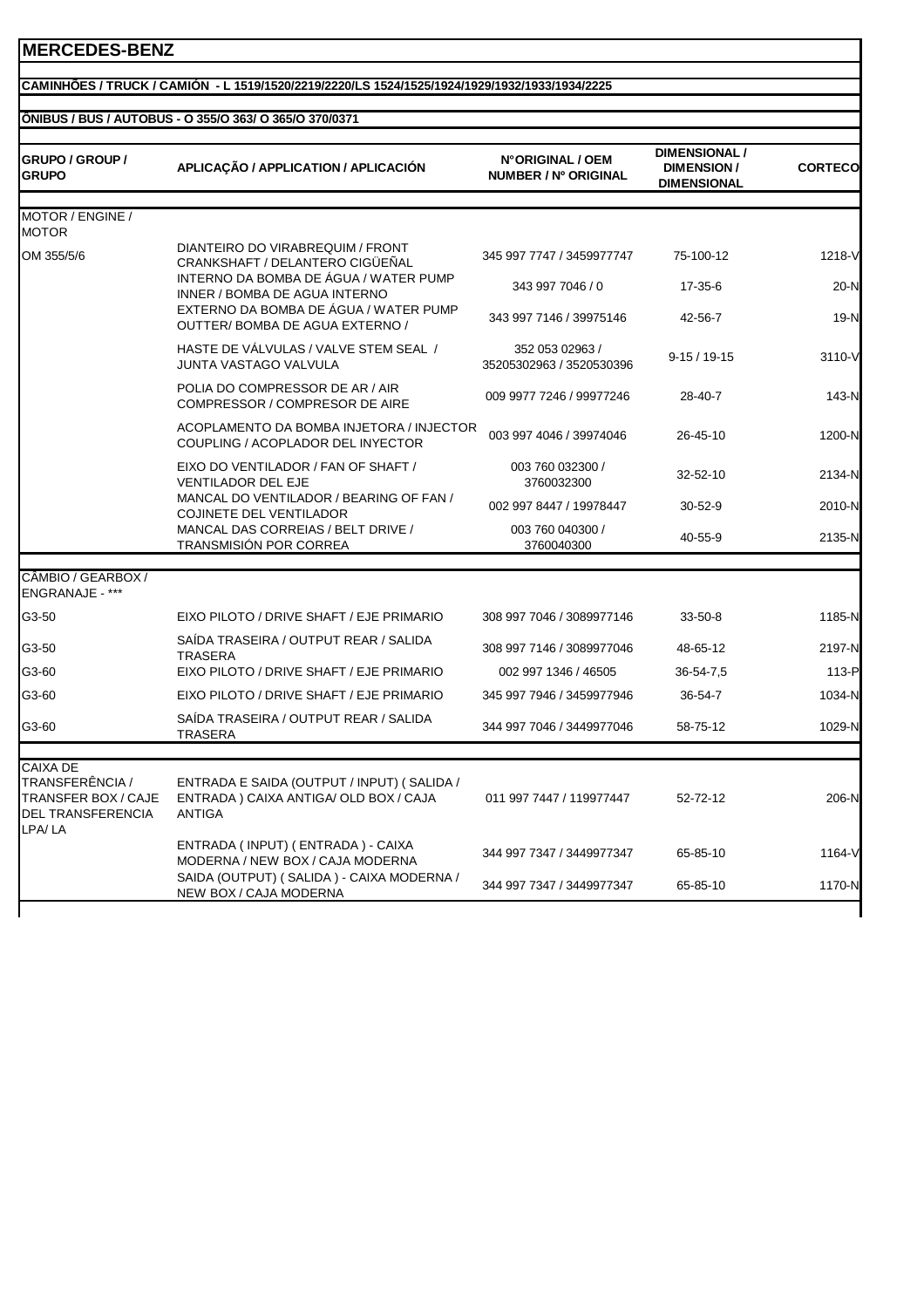| EIXO / SHAFT / EJE<br><b>DESPUÉS</b>               | 1313 EM DIANTE/ AFTER / CUBO DE RODA / FRONT WHEEL HUB / BUJE DE<br>RUEDA -1°SÉRIE                                                                | 006 997 4546                               | 105-130-13            | ** 2019-N  |
|----------------------------------------------------|---------------------------------------------------------------------------------------------------------------------------------------------------|--------------------------------------------|-----------------------|------------|
| <b>DESPUÉS</b>                                     | 1313 EM DIANTE/ AFTER / CUBO DE RODA / WHEEL HUB / BUJE DE RUEDA<br>-2°SÉRIE                                                                      | 006 997 9846                               | 100-123,8-13          | ** 2132-N  |
| 1113                                               | CUBO DE RODA / WHEEL HUB / BUJE DE RUEDA                                                                                                          | 000 997 3446                               | 95-130-13             | ** 2229-N  |
| 1113                                               | CUBO DE RODA / WHEEL HUB / BUJE DE RUEDA<br>COM FREIO PNEUMÁTICO / WITH PNEUMATIC<br><b>BREAK / COM FREIO PNEUMÁTICO</b>                          | 345 997 8446                               | 100-120-13            | ** 2128-V  |
|                                                    |                                                                                                                                                   |                                            |                       |            |
| <b>EIXO TRASEIRO / REAR</b><br>SHAFT / EJE TRASERO |                                                                                                                                                   |                                            |                       |            |
| 1113                                               | CUBO DE RODA / WHEEL HUB / BUJE DE<br><b>RUEDA</b>                                                                                                | 345 997 7346                               | 110-140-13            | 2044-N     |
| 1113                                               | PINHÃO / PINION / PINON                                                                                                                           | 345 997 7646 /<br>4002012094001            | 68-90-13              | 1031-P     |
|                                                    | PINHÃO / PINION / PINON                                                                                                                           | 345 997 7646 / 3459977646                  | 68-90-10              | $1031-N$   |
| <b>DESPUÉS</b>                                     | 1313 EM DIANTE/ AFTER / CUBO DE RODA / WHEEL HUB / BUJE DE<br><b>RUEDA</b>                                                                        | 016 997 7747                               | 125-150-15            | ** 1389-V  |
| <b>DESPUÉS</b>                                     | 1313 EM DIANTE/ AFTER / CUBO DE RODA / WHEEL HUB / BUJE DE<br><b>RUEDA</b>                                                                        | 016 997 7747                               | 125-150-15            | ** 2064-N  |
| <b>DESPUÉS</b>                                     | 1313 EM DIANTE/ AFTER / CUBO DE RODA / WHEEL HUB / BUJE DE<br><b>RUEDA</b>                                                                        | 017 997 1147                               | 120-145-15            | ** 2101-N  |
| <b>DESPUÉS</b>                                     | 1313 EM DIANTE/ AFTER / CUBO DE RODA / WHEEL HUB / BUJE DE<br><b>RUEDA</b>                                                                        | 017 997 1147                               | 120-145-15            | ** 2101-V  |
| <b>DESPUÉS</b>                                     | 1313 EM DIANTE/ AFTER / CUBO DE RODA / WHEEL HUB / BUJE DE RUEDA<br>(ROCKWELL)                                                                    | 000 353 0259 /<br>E5HT1175BA               | 121, 15-160, 21-31, 4 | ** 3189-P  |
| <b>DESPUÉS</b>                                     | 1313 EM DIANTE/ AFTER / <sub>PINHÃO</sub> / PINION / PINON                                                                                        | 345 997 7646 /<br>4002012094001            | 68-90-13              | 1031-P     |
| 1313 EM DIANTE/ AFTER /<br><b>DESPUÉS</b>          | PINHÃO / PINION / PINON                                                                                                                           | 345 997 7646 / 3459977646                  | 68-90-10              | $1031-N$   |
|                                                    | PINHÃO DO DIFERENCIAL / DIFFERENTIAL PINION<br>/ PINON DIFERENCIAL (INTERNO/INNER)                                                                | 016 997 6747 / 169976747                   | 68-85-10              | 1373-N     |
|                                                    | PINHÃO DO DIFERENCIAL / DIFFERENTIAL PINION<br>/ PINON DIFERENCIAL (EXTERNO / OUTER)                                                              | 016 997 6647 / 169976647                   | 68-85-10              | $1374 - V$ |
|                                                    | INTERNO DO PINHÃO DO DIFERENCIAL /<br>DIFFERENTIAL PINION / PINON DIFERENCIAL DO<br>2º P/3º INTERNO / INNER<br>EXTERNO DO PINHÃO DO DIFERENCIAL / | 012 997 4747 / 129974747                   | 68-90-10              | 1220-V     |
|                                                    | DIFFERENTIAL PINION / PINON DIFERENCIAL DO<br>2º P/3º SALIDA / OUTTER                                                                             | / KH1333                                   | 68-90-10              | 567-N      |
|                                                    | INTERNO DO PINHÃO DO DIFERENCIAL /<br>DIFFERENTIAL PINION / PINON DIFERENCIAL DO<br>2º P/3º INTERNO / INNER                                       | 012 997 4847 / 275591 /<br>338643 / 369447 | 80-100-12             | 1797-V     |
|                                                    | EXTERNO DO PINHÃO DO DIFERENCIAL /<br>DIFFERENTIAL PINION / PINON DIFERENCIAL DO<br>2º P/3º SALIDA / OUTTER                                       | 017 997 0746 / 179970746                   | 80-100-12             | 1076-N     |
|                                                    | EIXO DE ACIONAMENTO DA SAPATAS DE FREIO /<br>SHAFT BREAK SHOE / EJE DEL ZAPATA DEL<br><b>FRENO</b>                                                | 003 997 0547 / 39970547                    | 42-58-7               | 1221-N     |
|                                                    | ACIONAMENTO DA SAPATAS DE FREIO / BREAK<br>SHOE / ZAPATA DEL FRENO                                                                                | 350 997 7446 / 3509977446                  | 42-55-9               | $1107 - V$ |
|                                                    | INTERNO / INNER / INTERNO DO EIXO TANDEN                                                                                                          | 009 997 8846 / 99978846                    | 170-190-8,5           | 3268-N     |
|                                                    | EXTERNO / OUTTER / EXTERNO DO EIXO TANDEN                                                                                                         | 005 997 8447 / 59978447                    | 170-190-8,5           | 7432-N     |
|                                                    | EIXO / SHAFT / EJE TANDEN                                                                                                                         |                                            | 105-135-15            | 490-N      |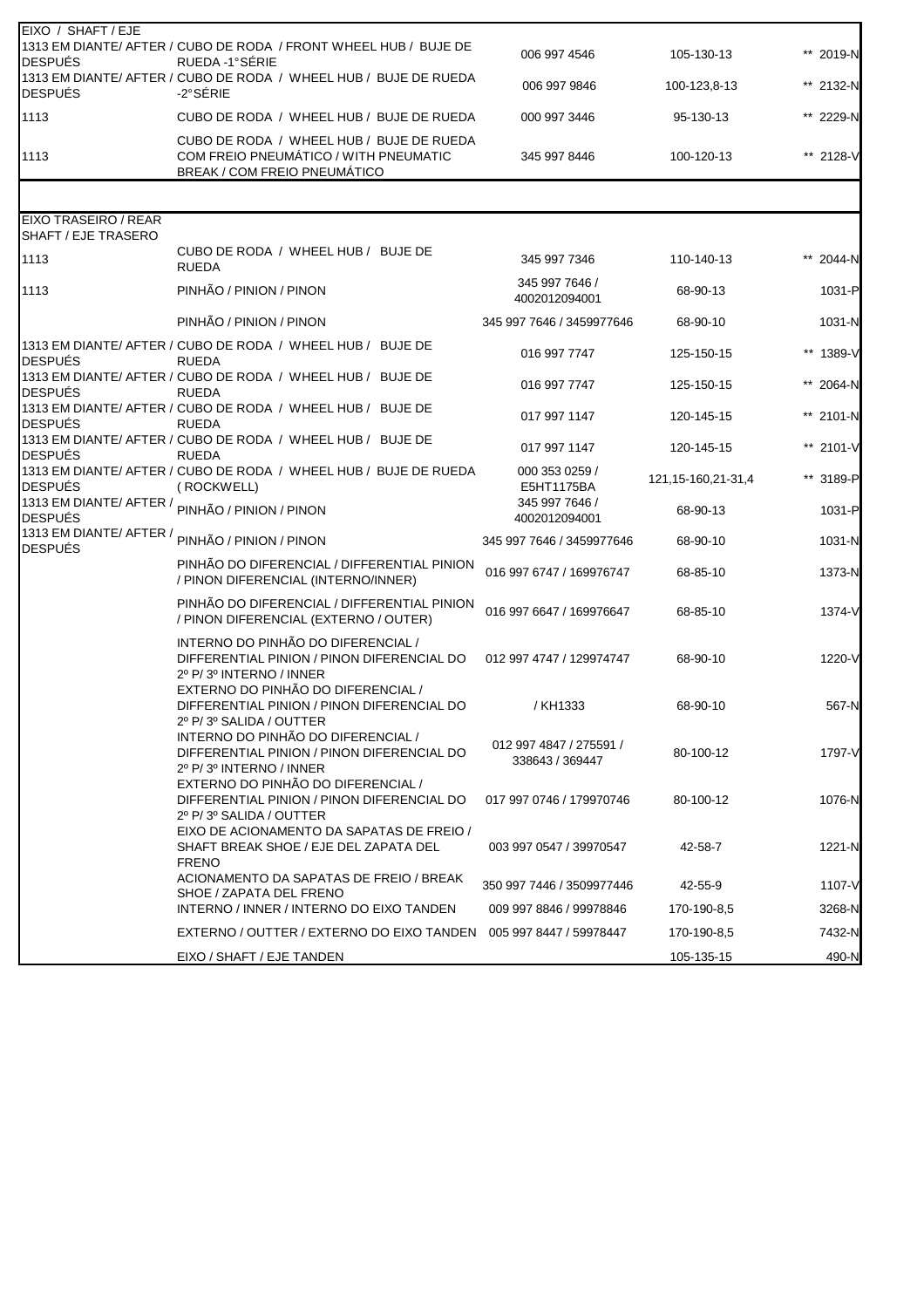| <b>FREIO HIDRÁULICO /</b><br><b>HIDRAULIC BREAK/</b><br><b>FRENO HIDRÁULICO</b> | EIXO PRINCIPAL DO SERVO FREIO / PRINCIPAL'S<br>AXIS SERVO FREIO / PRINCIPAL EJE DE SERVO<br><b>FREIO</b> | / 0                       | 25-47-10   | $52-N$ |
|---------------------------------------------------------------------------------|----------------------------------------------------------------------------------------------------------|---------------------------|------------|--------|
|                                                                                 | PISTÃO DO SERVO FREIO / PISTON BREAK /<br>FRENO PISTÓN                                                   | 000 431 2986 / 4312986    | 45-22-12   | $55-N$ |
|                                                                                 | VÁLVULA DE DESCARGA DO SERVO FREIO                                                                       | 000 435 0390 / 4350390    | --         | 3103-N |
|                                                                                 | PRINCIPAL DO SERVO FREIO / PRINCIPAL'S<br>SERVO FREIO / PRINCIPAL DE SERVO FREIO                         | 345 997 8846 / 3459978846 | 143-150-27 | 3071-N |
|                                                                                 | KIT DO SERVO FREIO / KIT OF SERVO FREIO / KIT<br>DE SERVO FREIO                                          | 345 586 7043              | KIT        | 3107-N |

\* DIREÇÃO HIDRÁULICA / HIDRAULIC STEERING / DIRECCIÓN HIDRAULICA

VIDE CATÁLOGO ESPECÍFICO / SPECIFIC CATALOGUE / ESPECIFICAS DE CATÁLOGO

\*\* FORNECIDO EM FORMA DE KIT DE RODA / PROVIDED IN FORM OF WHELL KIT / PROPORCIONA EN FORMA DE KIT- VIDE CATÁLOGO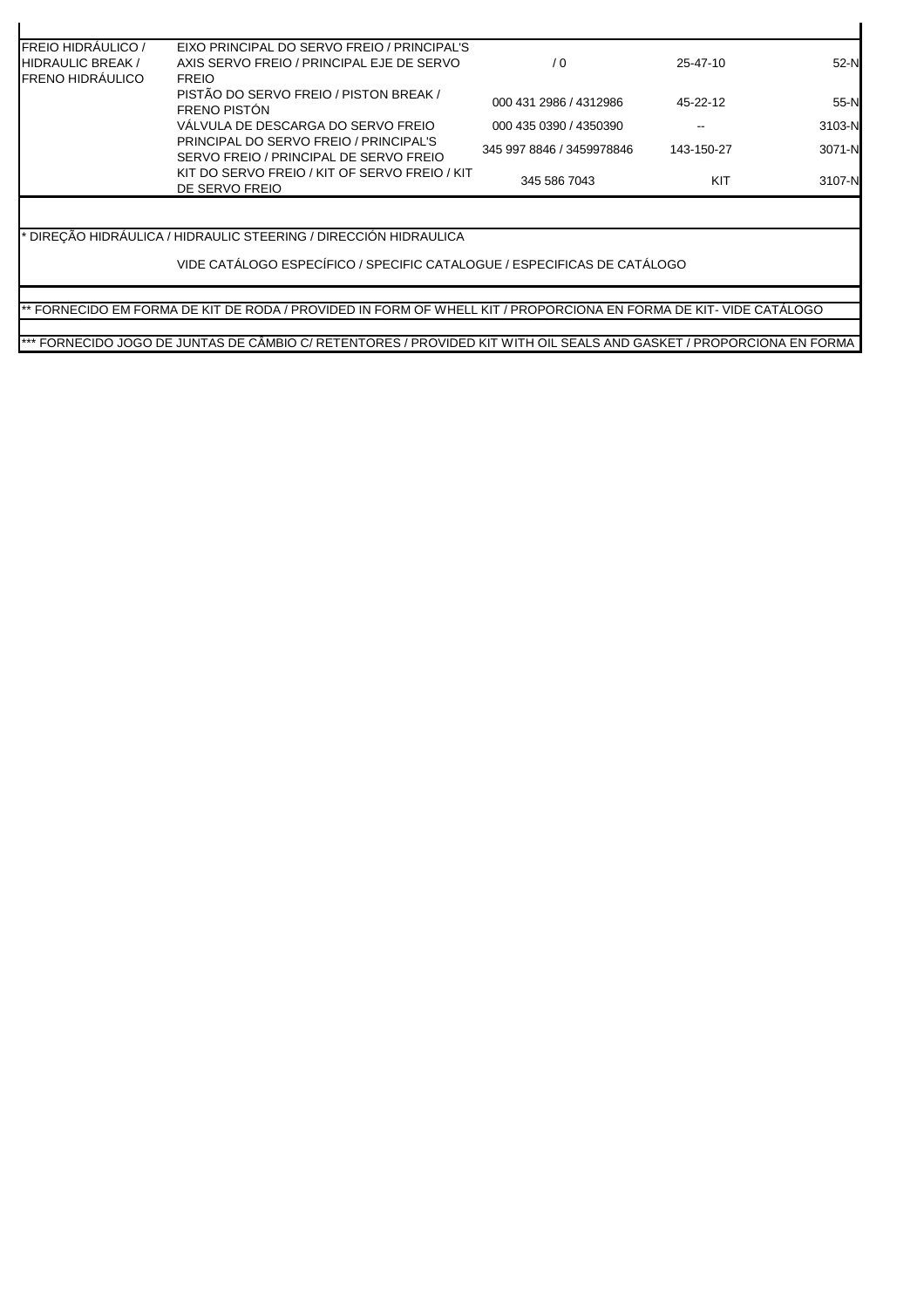#### **CAMINHÕES / TRUCK / CAMIÓN - L 1519/1520/2219/2220/LS 1524/1525/1924/1929/1932/1933/1934/2225**

**ÔNIBUS / BUS / AUTOBUS - O 370/0 371**

| <b>GRUPO / GROUP /</b><br><b>GRUPO</b>     | APLICAÇÃO / APPLICATION / APLICACIÓN                                          | N°ORIGINAL / OEM<br>NUMBER / Nº ORIGINAL    | <b>DIMENSIONAL /</b><br><b>DIMENSION/</b><br><b>DIMENSIONAL</b> | <b>CORTECO</b> |
|--------------------------------------------|-------------------------------------------------------------------------------|---------------------------------------------|-----------------------------------------------------------------|----------------|
| MOTOR / ENGINE /                           |                                                                               |                                             |                                                                 |                |
| <b>MOTOR</b>                               |                                                                               |                                             |                                                                 |                |
| OM 355/5/6                                 | DIANTEIRO DO VIRABREQUIM / FRONT<br>CRANKSHAFT / DELANTERO CIGÜEÑAL           | 345 997 7747 / 3459977747                   | 75-100-12                                                       | 1218-V         |
|                                            | INTERNO DA BOMBA DE ÁGUA / WATER PUMP<br>INNER / BOMBA DE AGUA INTERNO        | 343 997 7046 / 0                            | 17-35-6                                                         | $20-N$         |
|                                            | EXTERNO DA BOMBA DE ÁGUA / WATER PUMP<br>OUTTER/BOMBA DE AGUA EXTERNO /       | 343 997 7146 / 39975146                     | 42-56-7                                                         | 19-N           |
|                                            | HASTE DE VÁLVULAS / VALVE STEM SEAL /<br><b>JUNTA VASTAGO VALVULA</b>         | 352 053 02963 /<br>35205302963 / 3520530396 | $9-15/19-15$                                                    | 3110-V         |
|                                            | POLIA DO COMPRESSOR DE AR / AIR<br>COMPRESSOR / COMPRESOR DE AIRE             | 009 9977 7246 / 99977246                    | 28-40-7                                                         | 143-N          |
|                                            | ACOPLAMENTO DA BOMBA INJETORA / INJECTOR<br>COUPLING / ACOPLADOR DEL INYECTOR | 003 997 4046 / 39974046                     | 26-45-10                                                        | 1200-N         |
|                                            | EIXO DO VENTILADOR / FAN OF SHAFT /<br><b>VENTILADOR DEL EJE</b>              | 003 760 032300 /<br>3760032300              | 32-52-10                                                        | 2134-N         |
|                                            | MANCAL DO VENTILADOR / BEARING OF FAN /<br><b>COJINETE DEL VENTILADOR</b>     | 002 997 8447 / 19978447                     | $30 - 52 - 9$                                                   | 2010-N         |
|                                            | MANCAL DAS CORREIAS / BELT DRIVE /<br>TRANSMISIÓN POR CORREA                  | 003 760 040300 /<br>3760040300              | 40-55-9                                                         | 2135-N         |
|                                            |                                                                               |                                             |                                                                 |                |
| EMBREAGEM / CLUTCH /<br><b>DESEMBRAGUE</b> |                                                                               |                                             |                                                                 |                |
| 0 370/O 371                                | PEDAL                                                                         | 011 997 8846 / 119978846                    | $40 - 52 - 7$                                                   | 535-N          |
| 1924 Á 1934                                | GARFO DA EMBREAGEM / CLUTCH FORK /<br>HORQUILLA DE DESEMBRAGUE                | 007 997 8847 / 79978847                     | $30 - 42 - 7$                                                   | 78-N           |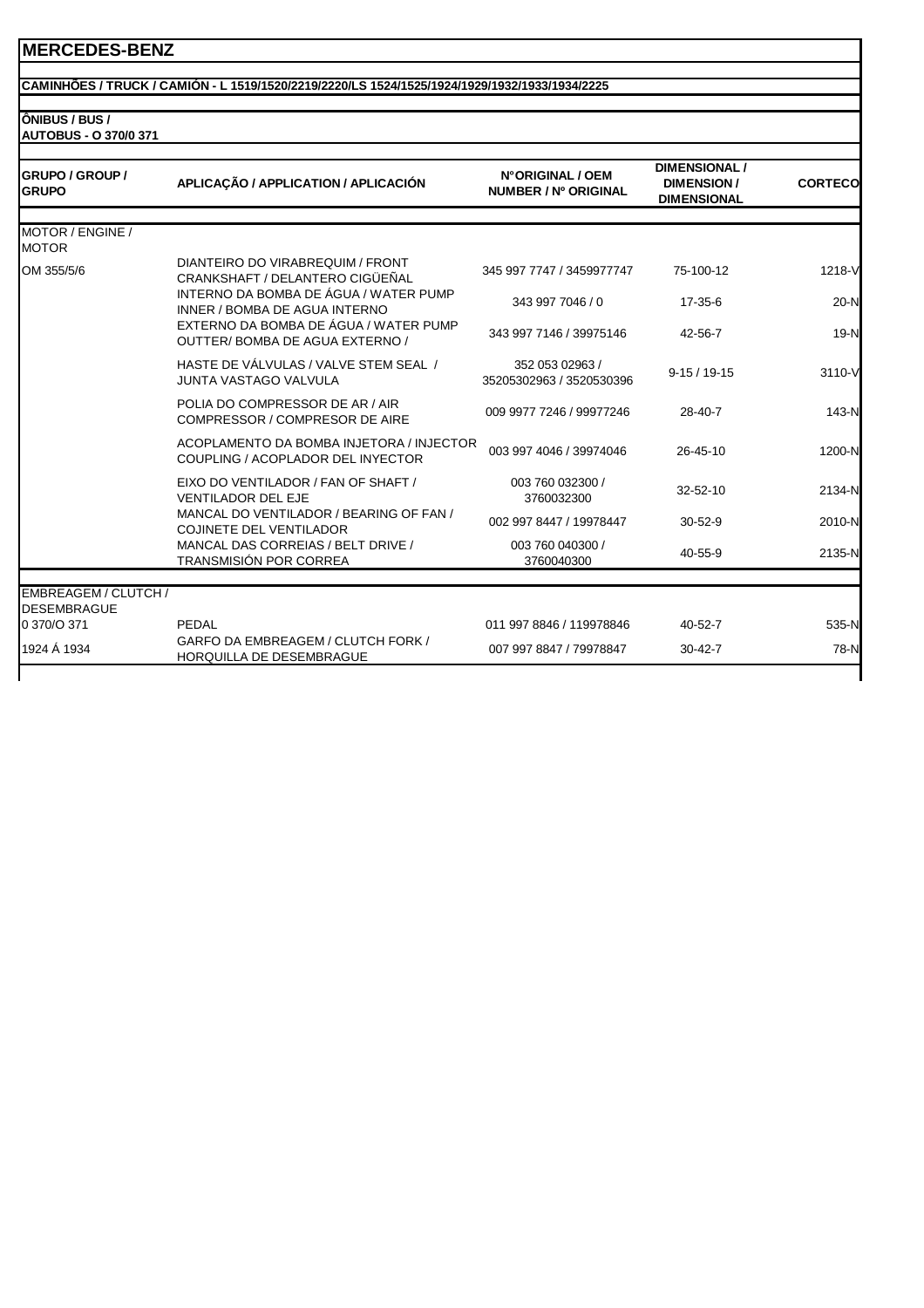| CÂMBIO / GEARBOX /                 |                                                                                              |                                                              |                              |                  |
|------------------------------------|----------------------------------------------------------------------------------------------|--------------------------------------------------------------|------------------------------|------------------|
| ENGRANAJE - ***                    |                                                                                              |                                                              |                              |                  |
| 4K/4S 120/121                      | EIXO PILOTO / DRIVE SHAFT / EJE PRIMARIO<br>SAÍDA TRAS. CÂMBIO / GEAR / ENGRANAJE            | ZF 0734 310 110<br>006 997 8847 / 69978847                   | 45-47-75-875-10<br>85-105-10 | 1223-N<br>1189-V |
|                                    | EXTERNO DA SAÍDA TRASEIRA / OUTPUT REAR /<br>SALIDA TRASERA SAIDA TRASEIRA                   | /0                                                           | 85-105-10                    | 1301-N           |
|                                    | EIXO DO VELOCÍMETRO / SPEEDOMETER SHAFT /<br>EJE DEL VELOCÍMETRO                             | 020 997 8347                                                 | $10 - 15 - 3$                | 1303-V           |
| AK6-90                             | INTERNO DO EIXO PILOTO / GEARBOX DRIVE<br>SHAFT ZF / EJE PRIMARIO ENGRANAJE ZF               | 007 997 2247 / 79972247                                      | $55 - 75 - 8$                | 1172-V           |
|                                    | EXTERNO DO EIXO PILOTO / DRIVE SHAFT (<br>OUTER ) / EJE PRIMARIO (EXTERNO                    | 007 997 2247 / 79972247                                      | 55-75-10                     | 1147-N           |
|                                    | INTERNO DA SAÍDA TRASEIRA / OUTPUT REAR<br>(INNER) / SALIDA TRASERA (INTERNO)                | 006 997 8847 / 69978847                                      | 85-105-10                    | 1189-V           |
|                                    | EXTERNO DA SAÍDA TRASEIRA / OUTPUT REAR /<br><b>SALIDA TRASERA</b>                           | /0                                                           | 85-105-10                    | 1301-N           |
|                                    | EIXO DO VELOCÍMETRO / SPEEDOMETER SHAFT /<br>EJE DEL VELOCÍMETRO                             | 020 997 8347                                                 | $10 - 15 - 3$                | 1303-V           |
| $16-S$                             | EIXO PILOTO / DRIVE SHAFT / EJE PRIMARIO                                                     | ZF 0734 310 095 /<br>734310095                               | 48-75-8                      | 1251-V           |
|                                    | INTERNO DA SAIDA TRASEIRA / REAR OUTER /<br><b>TRASERO INTERNO</b>                           | 073 431 0116 / 0                                             | 105-130-12                   | 7351-V           |
|                                    | EXTERNO DA SAIDA TRASEIRO / REAR /<br><b>TRASERO</b>                                         | 073 430 0102 /<br>BO734300102                                | 105-130-12                   | 556-N            |
|                                    | SELETOR DE DE MARCHAS / SHIFT LEVER /<br>SELECTOR DE MARCHAS (Nova versão)                   | 000 267 0296 /<br>9931659/0002670296/0634<br>307367/68766349 | $25-35-7$                    | 7520-V           |
|                                    | NTERNO SELETOR MARCHAS / SHIFT LEVER<br>INNER / SELECTOR DE MARCHAS INTERNO                  |                                                              | 25-35-7                      | 1229-N           |
|                                    | EXTERNO DO SELETOR DE MARCHAS / SHIFT<br>LEVER OUTTER/ SELECTOR DE MARCHAS<br><b>EXTERNO</b> | 000 267 0296 / 2670296                                       | 25-35-7                      | 4013-N           |
|                                    | EIXO DO VELOCÍMETRO / SPEEDOMETER SHAFT /<br>EJE DEL VELOCÍMETRO                             | 020 997 8347                                                 | $10-15-3$                    | 1303-V           |
|                                    | TOMADA DE FORÇA / DRIVE POWER / NPULSIÓN<br>LA ENERGÍA                                       | 073 431 9046 / 0                                             | 55-80-8                      | 1129-V           |
|                                    | ACIONAMENTO DA MARCHA PESADA                                                                 | 734 317 032 ?                                                | 80-90-4,8                    | 4036-V           |
|                                    | ACIONAMENTO DA MARCHA (LEVE) / LIGHT<br>SHAFT LEVER / SELECTOR DE MARCHAS (LEVE)             | 050 130 6439 / 501306439                                     | 25-38-9.3                    | 468-V            |
|                                    | CAIXA DE CÂMBIO / GEAR / ENGRANAJE<br>ACIONAMENTO DA TOMADA DE FORCA / DRIVE                 |                                                              |                              | 3122-V           |
| TODOS C/ TOMADA DE<br><b>FORÇA</b> | POWER TAKE OFF / INPULSIÓN LA ENERGÍA<br><b>SACA</b>                                         | 050 130 6439 / 501306439                                     | 25-38-9.3                    | 468-V            |
|                                    | TOMADA DE FORÇA / POWER TAKE OFF / LA<br><b>ENERGÍA</b>                                      | 073 431 9046 / 0                                             | 55-80-8                      | 1129-V           |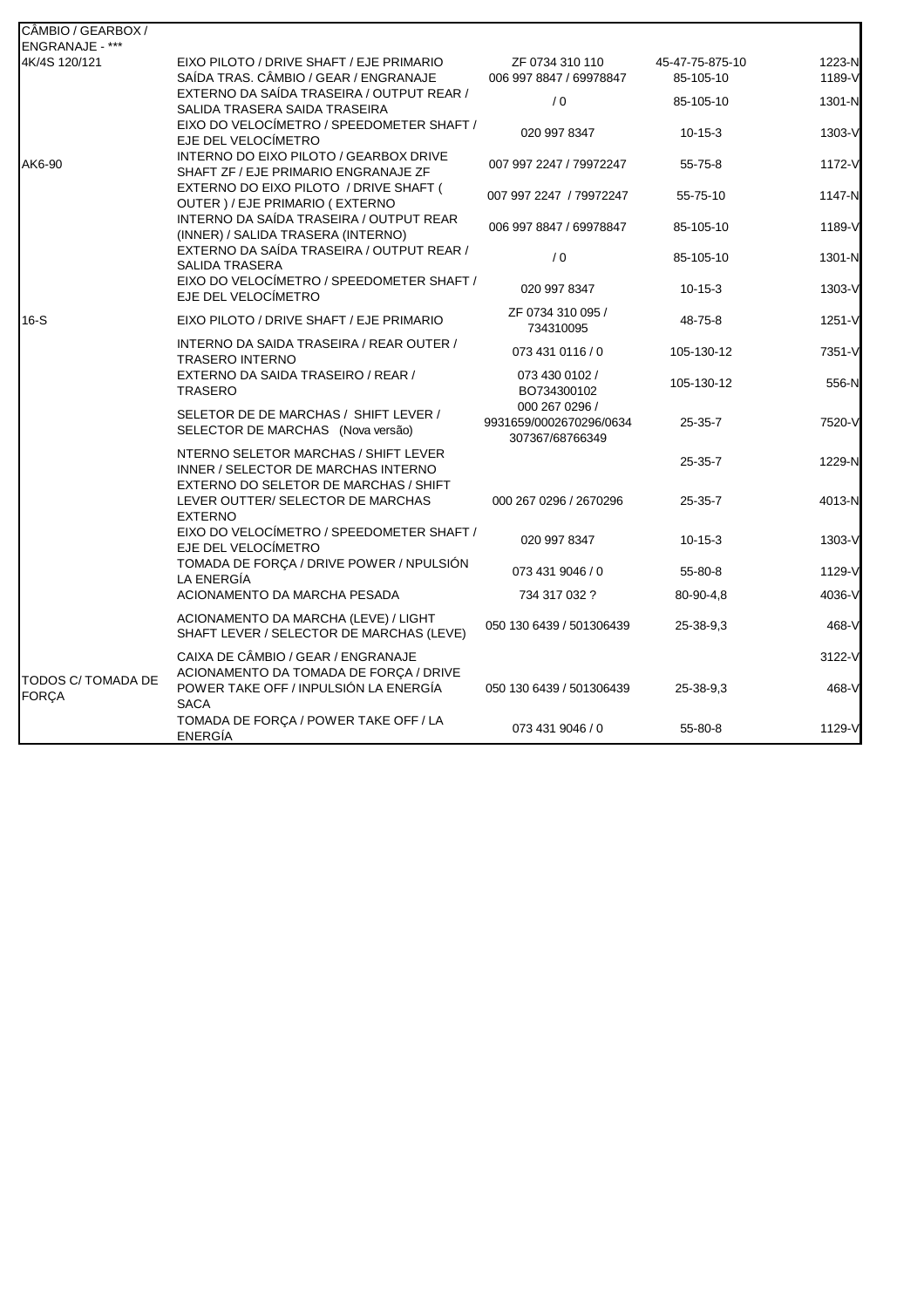| <b>FRONT SHAFT / EJE</b><br><b>DELANTERO</b> | CUBO DE RODA / WHEEL HUB / BUJE DE RUEDA                                                                                |                                                        |                |            |
|----------------------------------------------|-------------------------------------------------------------------------------------------------------------------------|--------------------------------------------------------|----------------|------------|
|                                              | - RETENTOR PEQUENO / LITTLE SEAL / RETENE<br><b>PEQUENO</b>                                                             | 350 997 8146                                           | 70-81,5-6      | ** 371-N   |
|                                              | CUBO DE RODA DIANTEIRO (GRANDE) / FRONT<br>WHEEL HUB / DELANTERO BUJE DE RUEDA -<br><b>BIGGEST SEAL / RETENE MAJOR.</b> | 350 997 7146 / 40001910                                | 100-130-13     | 663-N      |
| EIXO TRASEIRO / REAR                         |                                                                                                                         |                                                        |                |            |
| SHAFT / EJE TRASERO                          |                                                                                                                         |                                                        |                |            |
|                                              | INTERNO DO CUBO DE RODA / WHEEL HUB<br>INNER / BUJE DE RUEDA INTERNO                                                    | 011 997 3146                                           | 145-175-13     | ** 1800-V  |
|                                              | INTERNO DO CUBO DE RODA / WHEEL HUB<br>INNER / BUJE DE RUEDA INTERNO                                                    | 013 997 9347                                           | 145-175-13     | ** 2113-N  |
|                                              | EXTERNO DO CUBO DE RODA / WHEEL HUB<br>OUTTER / BUJE DE RUEDA SALIDA                                                    | 016 997 5647                                           | 145-175-14     | ** 1073-N  |
| C/FREIO Á DISCO                              | CUBO DE RODA / WHEEL HUB / BUJE DE<br><b>RUEDA</b>                                                                      | 020 997 3947                                           | 145-175-17     | ** 1772-V  |
| C/FREI ABS                                   | CUBO DE RODA / WHEEL HUB / BUJE DE<br><b>RUEDA</b>                                                                      | 020 997 0547                                           | 145-175/205-18 | *** 7539-V |
|                                              | INTERNO DO PINHÃO DO DIFERENCIAL /<br>DIFFERENTIAL PINION / PINON DIFERENCIAL DO<br>2º P/3º INTERNO / INNER             | 017 997 2947 / 179972947                               | 85-105-13      | 1075-V     |
|                                              | EXTERNO DO PINHÃO DO DIFERENCIAL /<br>DIFFERENTIAL PINION / PINON DIFERENCIAL DO<br>2º P/3º SALIDA / OUTTER             | 007 997 9946 / 79979946                                | 85-105-13      | 1074-N     |
|                                              | PINHÃO RETENTOR COMBINADO / COMBO<br>PINION / COMBINADO DEL PINON                                                       | 015 997 7474 /<br>0159974747/0219975947/0<br>179973146 | 85-145-12      | 7345-V     |
|                                              | EIXO DE ACIONAMENTO DAS SAPATAS                                                                                         | 350 997 7446 / 3509977446                              | 42-55-9        | 1107-V     |
|                                              |                                                                                                                         |                                                        | 42-58-7        | 1221-N     |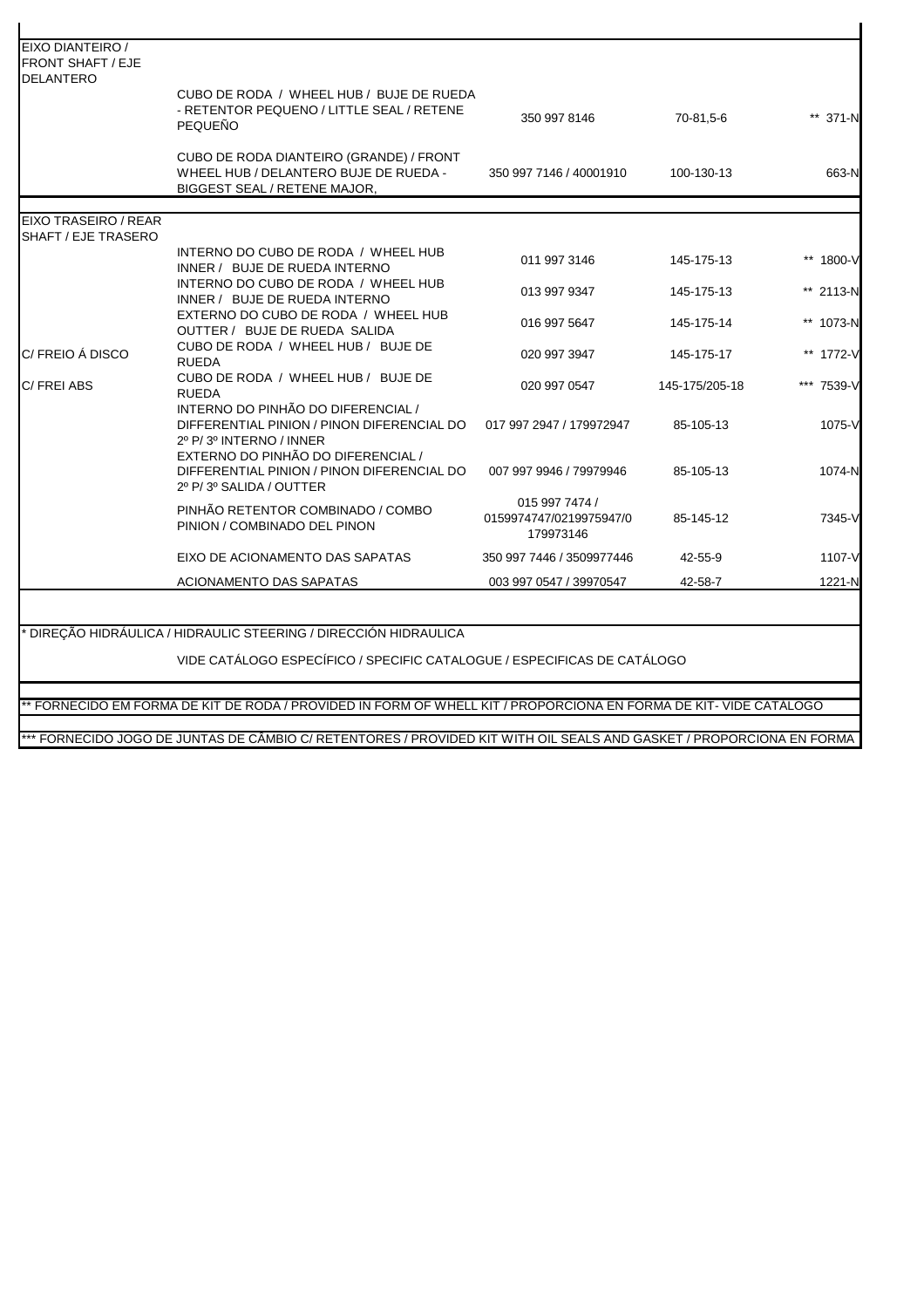| <b>GRUPO / GROUP /</b><br><b>GRUPO</b>                                              | APLICAÇÃO / APPLICATION / APLICACIÓN                                                                                                      | N°ORIGINAL / OEM<br>NUMBER / Nº ORIGINAL          | <b>DIMENSIONAL /</b><br><b>DIMENSION/</b><br><b>DIMENSIONAL</b> | <b>CORTECO</b>   |
|-------------------------------------------------------------------------------------|-------------------------------------------------------------------------------------------------------------------------------------------|---------------------------------------------------|-----------------------------------------------------------------|------------------|
| MOTOR / ENGINE /<br><b>MOTOR</b>                                                    | DIANTEIRO DO VIRABREQUIM / FRONT<br>CRANKSHAFT / DELANTERO CIGÜEÑAL<br>DIANTEIRO DO VIRABREQUIM / FRONT                                   | 344 997 7446 / 3449977446                         | 65-90-13                                                        | 1174-V           |
| OM 364                                                                              | CRANKSHAFT / DELANTERO CIGÜEÑAL. - LÁBIO<br>DE PÓ ESPECIAL                                                                                | A014 997 1647 /<br>A0149971647                    | 65-90-13                                                        | 734-V            |
|                                                                                     | HASTE DE VÁLVULAS VALVE STEM SEAL JUNTA<br>VASTAGO VALVULA HASTE DE VÁLVULAS - (ADM) 35205302963 / 3520530396                             | 352 053 02963 /                                   | $9-15/19-15$                                                    | 3110-V           |
|                                                                                     | HASTE DE VÁLVULAS VALVE STEM SEAL JUNTA<br>VASTAGO VALVULA HASTE DE VÁLVULAS                                                              | 352 053 02963 /<br>35205302963 / 3520530396       | $9-15/19-15$                                                    | 3110-V           |
|                                                                                     | EXTERNO DA BOMBA DE ÁGUA EXTERNO /<br>WATER PUMP OUTTER / BOMBA DE AGUA<br><b>EXTERNO</b>                                                 | 343 997 7146 / 39975146                           | 42-56-7                                                         | 19-N             |
|                                                                                     | INTERNO DA BOMBA DE ÁGUA / WATER PUMP<br>INNER / BOMBA DE AGUA INTERNO                                                                    | 343 997 7046 / 0                                  | 17-35-6                                                         | $20-N$           |
| CÂMBIO / GEARBOX /                                                                  |                                                                                                                                           |                                                   |                                                                 |                  |
| ENGRANAJE - ***<br>G3-50                                                            | EIXO PILOTO / DRIVE SHAFT / EJE PRIMARIO<br>SAÍDA TRASEIRA / OUTPUT REAR / SALIDA                                                         | 002 997 1346 / 46505<br>345 997 7946 / 3459977946 | 36-54-7,5<br>36-54-7                                            | 113-P            |
|                                                                                     | TRASERA<br>SAÍDA TRASEIRA / OUTPUT REAR / SALIDA                                                                                          | 344 997 7046 / 3449977046                         | 58-75-12                                                        | 1034-N<br>1029-N |
|                                                                                     | <b>TRASERA</b><br>ACIONAMENTO DA TOMADA DE FORÇA / DRIVE<br>POWER TAKE OFF / INPULSIÓN LA ENERGÍA<br><b>SACA</b>                          | 006 503 016100 /<br>6503016100                    | 16-28-7                                                         | 196-N            |
|                                                                                     | TOMADA DE FORÇA / POWER TAKE OFF / LA<br><b>ENERGÍA</b>                                                                                   | / 6504035100                                      | $35 - 52, 1 - 10$                                               | 49-N             |
| EIXO DIANTEIRO /<br><b>FRONT SHAFT / EJE</b><br><b>DELANTERO</b><br>VL <sub>3</sub> | CUBO DE RODA / WHEEL HUB / BUJE DE RUEDA                                                                                                  | 006 997 9346                                      | 100-125-13                                                      | ** 2062-N        |
| EIXO TRASEIRO / REAR<br>SHAFT / EJE TRASERO                                         | CUBO DE RODA / WHEEL HUB / BUJE DE<br><b>RUEDA</b>                                                                                        | 017 997 1147                                      | 120-145-15                                                      | ** 2101-N        |
| HL4                                                                                 | CUBO DE RODA ESPECIAL PARA ONIBUS /<br>WHEEL HUB SPECIAL FOR BUS / BUJE DE<br>RUEDA ESPECIAL PARA AUTO-BUS                                | 017 997 1147                                      | 120-145-15                                                      | ** 2101-V        |
|                                                                                     | EXTERNO DO PINHÃO DO DIFERENCIAL /<br>DIFFERENTIAL PINION / PINON DIFERENCIAL DO<br>2º P/3º SALIDA / OUTTER                               | 016 997 6647                                      | 68-85-10                                                        | 1374-V           |
|                                                                                     | INTERNO DO PINHÃO DO DIFERENCIAL /<br>DIFFERENTIAL PINION / PINON DIFERENCIAL DO<br>2º P/3º INTERNO / INNER                               | 016 997 6747                                      | 68-85-10                                                        | 1373-N           |
|                                                                                     | EIXO DE ACIONAMENTO DA SAPATAS DE FREIO /<br>SHAFT BREAK SHOE / EJE DEL ZAPATA DEL<br><b>FRENO</b>                                        | 003 997 0547 / 39970547                           | 42-58-7                                                         | 1221-N           |
|                                                                                     | ACIONAMENTO DA SAPATAS DE FREIO / BREAK<br>SHOE / ZAPATA DEL FRENO                                                                        | 350 997 7446 / 3509977446                         | 42-55-9                                                         | 1107-V           |
|                                                                                     |                                                                                                                                           |                                                   |                                                                 |                  |
|                                                                                     | DIREÇÃO HIDRÁULICA / HIDRAULIC STEERING / DIRECCIÓN HIDRAULICA<br>VIDE CATÁLOGO ESPECÍFICO / SPECIFIC CATALOGUE / ESPECIFICAS DE CATÁLOGO |                                                   |                                                                 |                  |
|                                                                                     |                                                                                                                                           |                                                   |                                                                 |                  |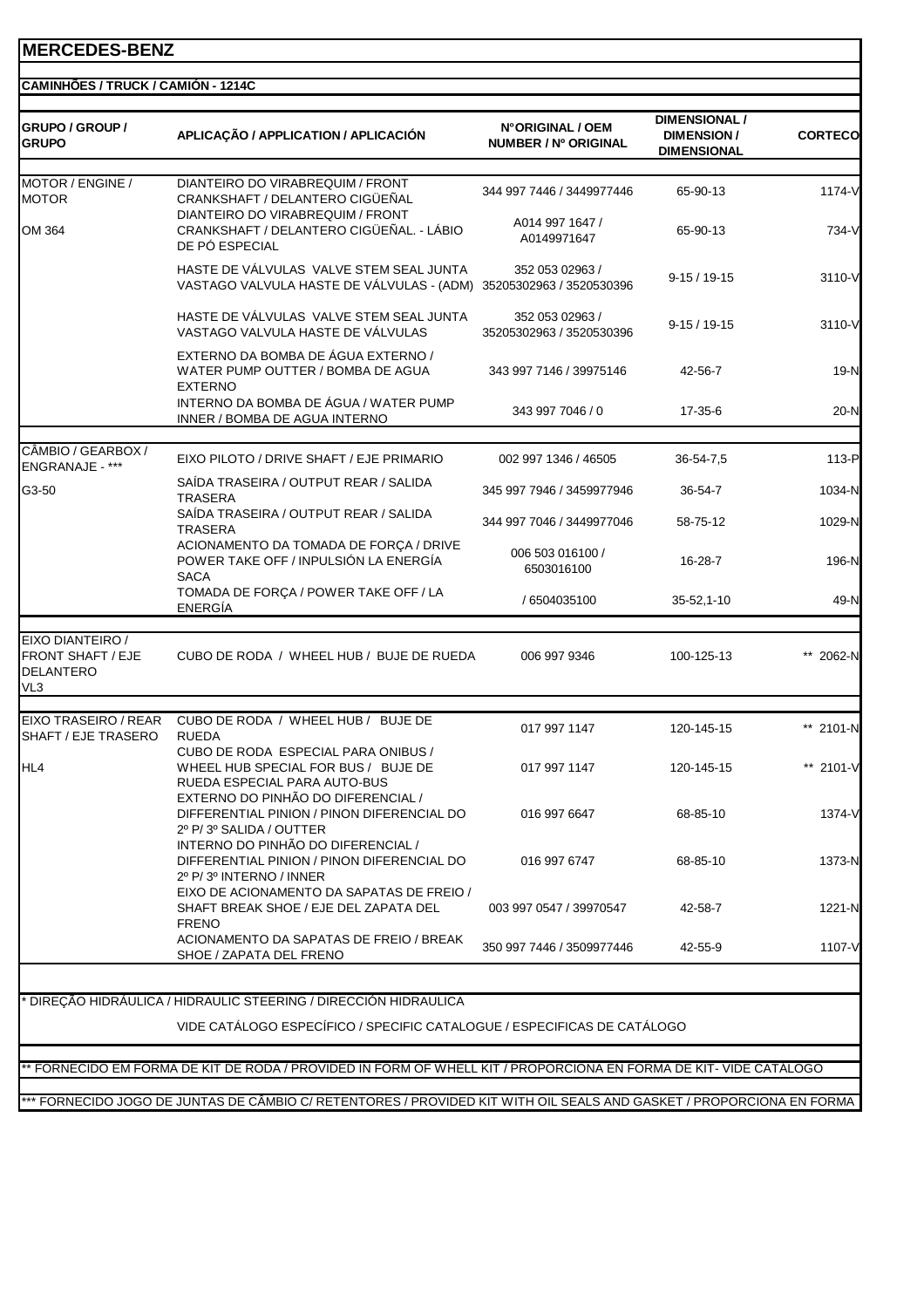#### **CAMINHÕES / TRUCK / CAMIÓN - 709/710/712/912/913/914/1114**

**ÔNIBUS / BUS / AUTOBUS - LO 809/812/813/OF 809/812**

| GRUPO / GROUP /<br><b>GRUPO</b>                    | APLICAÇÃO / APPLICATION / APLICACIÓN                                                                                 | N°ORIGINAL / OEM<br>NUMBER / Nº ORIGINAL    | <b>DIMENSIONAL /</b><br><b>DIMENSION/</b><br><b>DIMENSIONAL</b> | <b>CORTECO</b> |
|----------------------------------------------------|----------------------------------------------------------------------------------------------------------------------|---------------------------------------------|-----------------------------------------------------------------|----------------|
| MOTOR / ENGINE /<br><b>MOTOR</b>                   | DIANTEIRO DO VIRABREQUIM / FRONT<br>CRANKSHAFT / DELANTERO CIGÜEÑAL                                                  | 344 997 7446 / 3449977446                   | 65-90-13                                                        | 1174-V         |
| OM 364                                             | DIANTEIRO DO VIRABREQUIM / FRONT<br>CRANKSHAFT / DELANTERO CIGÜEÑAL. - LÁBIO<br>DE PÓ ESPECIAL                       | A014 997 1647 /<br>A0149971647              | 65-90-13                                                        | 734-V          |
|                                                    | HASTE DE VÁLVULAS VALVE STEM SEAL JUNTA<br>VASTAGO VALVULA HASTE DE VÁLVULAS - (ADM)                                 | 352 053 02963 /<br>35205302963 / 3520530396 | $9-15/19-15$                                                    | 3110-V         |
|                                                    | HASTE DE VÁLVULAS VALVE STEM SEAL JUNTA<br>VASTAGO VALVULA HASTE DE VÁLVULAS                                         | 352 053 02963 /<br>35205302963 / 3520530396 | $9-15/19-15$                                                    | 3110-V         |
|                                                    | EXTERNO DA BOMBA DE ÁGUA EXTERNO /<br>WATER PUMP OUTTER / BOMBA DE AGUA<br><b>EXTERNO</b>                            | 343 997 7146 / 39975146                     | 42-56-7                                                         | $19-N$         |
|                                                    | INTERNO DA BOMBA DE ÁGUA / WATER PUMP<br>INNER / BOMBA DE AGUA INTERNO                                               | 343 997 7046 / 0                            | 17-35-6                                                         | $20-N$         |
|                                                    |                                                                                                                      |                                             |                                                                 |                |
| CÂMBIO / GEARBOX /<br>ENGRANAJE - ***              | EIXO PILOTO / DRIVE SHAFT / EJE PRIMARIO                                                                             | 002 997 1346 / 46505                        | 36-54-7,5                                                       | 113-P          |
| G3-60                                              | EIXO PILOTO / DRIVE SHAFT / EJE PRIMARIO                                                                             | 345 997 7946 / 3459977946                   | 36-54-7                                                         | 1034-N         |
|                                                    | SAÍDA TRASEIRA / OUTPUT REAR / SALIDA<br><b>TRASERA</b>                                                              | 344 997 7046 / 3449977046                   | 58-75-12                                                        | 1029-N         |
|                                                    | ACIONAMENTO DA TOMADA DE FORÇA / DRIVE<br>POWER TAKE OFF / INPULSIÓN LA ENERGÍA<br><b>SACA</b>                       | 006 503 016100 /<br>6503016100              | 16-28-7                                                         | 196-N          |
|                                                    | TOMADA DE FORÇA / POWER TAKE OFF / LA<br><b>ENERGÍA</b>                                                              | 650 403 5100 / 6504035100                   | 35-52,1-10                                                      | 49-N           |
|                                                    |                                                                                                                      |                                             |                                                                 |                |
| EIXO DIANTEIRO /<br>FRONT SHAFT / EJE<br>DELANTERO | CUBO DE RODA / WHEEL HUB / BUJE DE RUEDA 668 997 7147 / 6689977147                                                   |                                             | 75-95-13                                                        | ** 2142-N      |
| VL <sub>2</sub>                                    | CUBO DE RODA / WHEEL HUB / BUJE DE RUEDA 688 997 7147 / 6889977147                                                   |                                             | 75-95-10                                                        | ** 7178-N      |
|                                                    |                                                                                                                      |                                             |                                                                 |                |
| EIXO TRASEIRO / REAR<br>SHAFT / EJE TRASERO        | CUBO DE RODA ESPECIAL PARA ONIBUS /<br>WHEEL HUB SPECIAL FOR BUS / BUJE DE<br>RUEDA ESPECIAL PARA AUTO-BUS           | 002 997 6846 / 29976846                     | 90-112,71-13                                                    | 2046-N         |
| HL <sub>2</sub>                                    | PINHÃO / PINION / PINON                                                                                              | 011 997 7447 / 119977447                    | 52-72-12                                                        | 206-N          |
|                                                    |                                                                                                                      |                                             |                                                                 |                |
|                                                    | * DIREÇÃO HIDRÁULICA / HIDRAULIC STEERING / DIRECCIÓN HIDRAULICA                                                     |                                             |                                                                 |                |
|                                                    | VIDE CATÁLOGO ESPECÍFICO / SPECIFIC CATALOGUE / ESPECIFICAS DE CATÁLOGO                                              |                                             |                                                                 |                |
|                                                    |                                                                                                                      |                                             |                                                                 |                |
|                                                    | ** FORNECIDO EM FORMA DE KIT DE RODA / PROVIDED IN FORM OF WHELL KIT / PROPORCIONA EN FORMA DE KIT- VIDE CATÁLOGO    |                                             |                                                                 |                |
|                                                    | *** FORNECIDO JOGO DE JUNTAS DE CÂMBIO C/ RETENTORES / PROVIDED KIT WITH OIL SEALS AND GASKET / PROPORCIONA EN FORMA |                                             |                                                                 |                |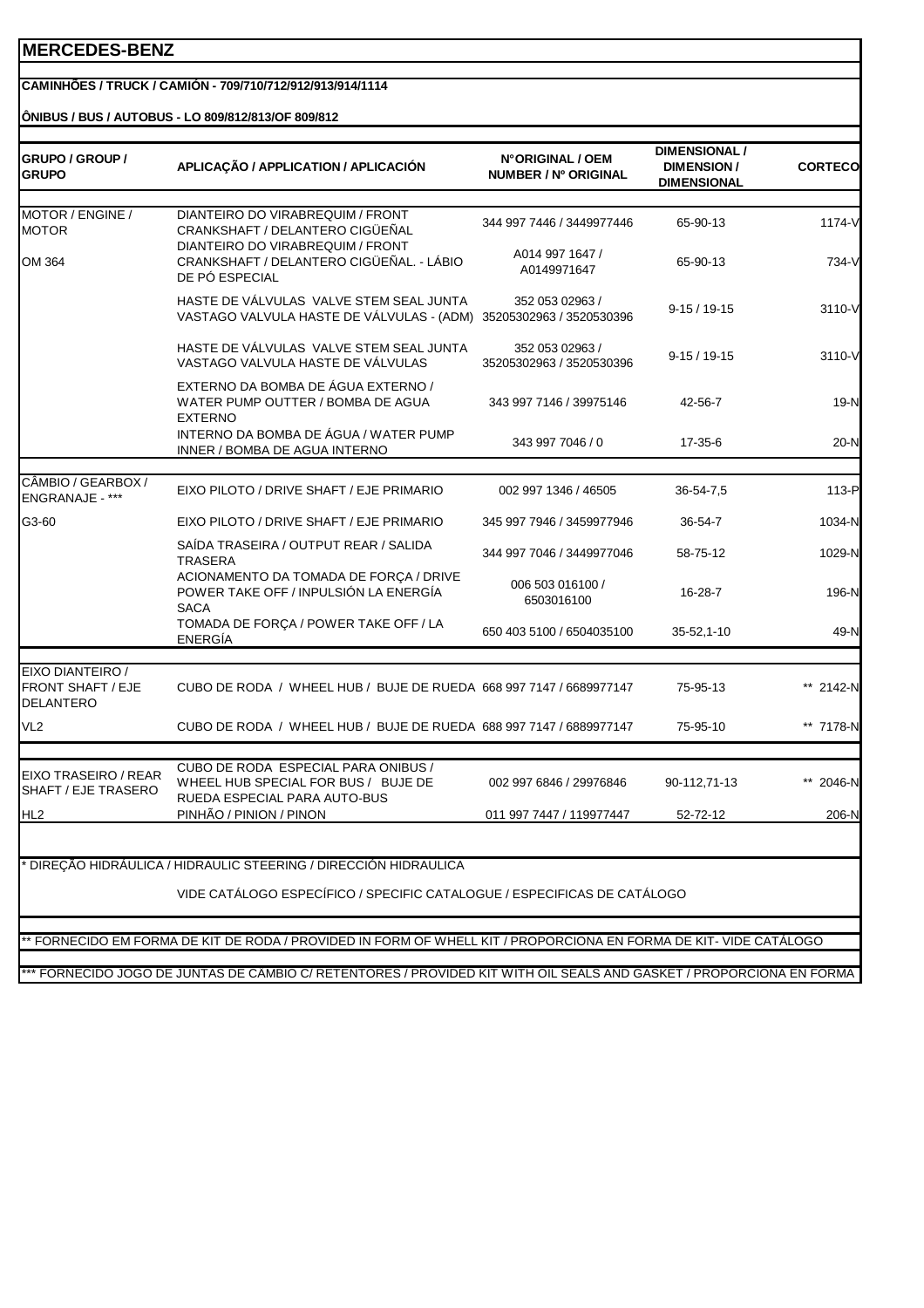|                                                                  | APLICAÇÃO / APPLICATION / APLICACIÓN                                                                          | N°ORIGINAL / OEM<br>NUMBER / Nº ORIGINAL                     | <b>DIMENSION/</b><br><b>DIMENSIONAL</b> | <b>CORTECO</b> |
|------------------------------------------------------------------|---------------------------------------------------------------------------------------------------------------|--------------------------------------------------------------|-----------------------------------------|----------------|
| MOTOR / ENGINE /<br><b>MOTOR</b>                                 | DIANTEIRO DO VIRABREQUIM / FRONT<br>CRANKSHAFT / DELANTERO CIGÜEÑAL                                           | 344 997 7446 / 3449977446                                    | 65-90-13                                | 1174-V         |
| OM 364                                                           | DIANTEIRO DO VIRABREQUIM / FRONT<br>CRANKSHAFT / DELANTERO CIGÜEÑAL. - LÁBIO<br>DE PÓ ESPECIAL                | A014 997 1647 /<br>A0149971647                               | 65-90-13                                | 734-V          |
|                                                                  | HASTE DE VÁLVULAS VALVE STEM SEAL JUNTA<br>VASTAGO VALVULA HASTE DE VÁLVULAS - (ADM)                          | 352 053 02963 /<br>35205302963 / 3520530396                  | $9-15/19-15$                            | 3110-V         |
|                                                                  | HASTE DE VÁLVULAS VALVE STEM SEAL JUNTA<br>VASTAGO VALVULA HASTE DE VÁLVULAS                                  | 352 053 02963 /<br>35205302963 / 3520530396                  | $9-15/19-15$                            | 3110-V         |
|                                                                  | EXTERNO DA BOMBA DE ÁGUA EXTERNO /<br>WATER PUMP OUTTER / BOMBA DE AGUA<br><b>EXTERNO</b>                     | 343 997 7146 / 39975146                                      | 42-56-7                                 | 19-N           |
|                                                                  | INTERNO DA BOMBA DE ÁGUA / WATER PUMP<br>INNER / BOMBA DE AGUA INTERNO                                        | 343 997 7046 / 0                                             | 17-35-6                                 | 20-N           |
| CÂMBIO / GEARBOX /                                               | EIXO PILOTO / DRIVE SHAFT / EJE PRIMARIO                                                                      | 007 997 2047 / 79972047                                      | 48-69-10                                | 1173-V         |
| <b>ENGRANAJE - ***</b>                                           |                                                                                                               | A021 997 1247 /                                              |                                         |                |
| $S-5$                                                            | EIXO PILOTO / DRIVE SHAFT / EJE PRIMARIO                                                                      | A0219971247                                                  | 48-65-10                                | 7544-V         |
|                                                                  | SAIDA TRASEIRA / OUTPUT REAR / SALIDA<br><b>TRASERA</b>                                                       | 020 997 8247 /<br>0209978247/0079972047                      | 70-90-10                                | 692-V          |
|                                                                  | SAÍDA TRASEIRA / OUTPUT REAR / SALIDA<br><b>TRASERA</b>                                                       | 022 997 5747                                                 | 70-90-10                                | 692-V          |
|                                                                  | SAÍDA TRASEIRA / OUTPUT REAR / SALIDA<br><b>TRASERA</b>                                                       | 021 997 1247                                                 | $50 - 65 - 8$                           | 7324-N         |
|                                                                  | SELETOR DE DE MARCHAS / SHIFT LEVER /<br>SELECTOR DE MARCHAS (Nova versão)                                    | 000 267 0297 /<br>9931659/0002670296/0634<br>307367/68766349 | 25-35-7                                 | 7520-V         |
|                                                                  | INTERNO SELETOR MARCHAS / SHIFT LEVER<br>INNER / SELECTOR DE MARCHAS INTERNO                                  | 734 300 302                                                  | 25-35-7                                 | 1229-N         |
|                                                                  | EXTERNO DO SELETOR DE MARCHAS / SHIFT<br>LEVER OUTTER/ SELECTOR DE MARCHAS<br><b>EXTERNO</b>                  | 000 267 0296 / 2670296                                       | $25 - 35 - 7$                           | 4013-N         |
| EIXO DIANTEIRO /<br><b>FRONT SHAFT / EJE</b><br><b>DELANTERO</b> | CUBO DE RODA / WHEEL HUB / BUJE DE RUEDA 668 997 7147 / 6689977147                                            |                                                              | 75-95-13                                | ** 2142-N      |
| VL <sub>2</sub>                                                  | CUBO DE RODA / WHEEL HUB / BUJE DE RUEDA 688 997 7147 / 6889977147                                            |                                                              | 75-95-10                                | ** 7178-N      |
|                                                                  | CUBO DE RODA ESPECIAL PARA ONIBUS /                                                                           |                                                              |                                         |                |
| EIXO TRASEIRO / REAR<br>SHAFT / EJE TRASERO                      | WHEEL HUB SPECIAL FOR BUS / BUJE DE<br>RUEDA ESPECIAL PARA AUTO-BUS                                           | 002 997 6846 / 29976846                                      | 90-112,71-13                            | ** 2046-N      |
| HL <sub>2</sub>                                                  | PINHÃO / PINION / PINON                                                                                       | 011 997 7447 / 119977447                                     | 52-72-12                                | 206-N          |
|                                                                  | <sup>.</sup> DIREÇÃO HIDRÁULICA / HIDRAULIC STEERING / DIRECCIÓN HIDRAULICA                                   |                                                              |                                         |                |
|                                                                  | VIDE CATÁLOGO ESPECÍFICO / SPECIFIC CATALOGUE / ESPECIFICAS DE CATÁLOGO                                       |                                                              |                                         |                |
|                                                                  |                                                                                                               |                                                              |                                         |                |
|                                                                  | FORNECIDO EM FORMA DE KIT DE RODA / PROVIDED IN FORM OF WHELL KIT / PROPORCIONA EN FORMA DE KIT-VIDE CATALOGO |                                                              |                                         |                |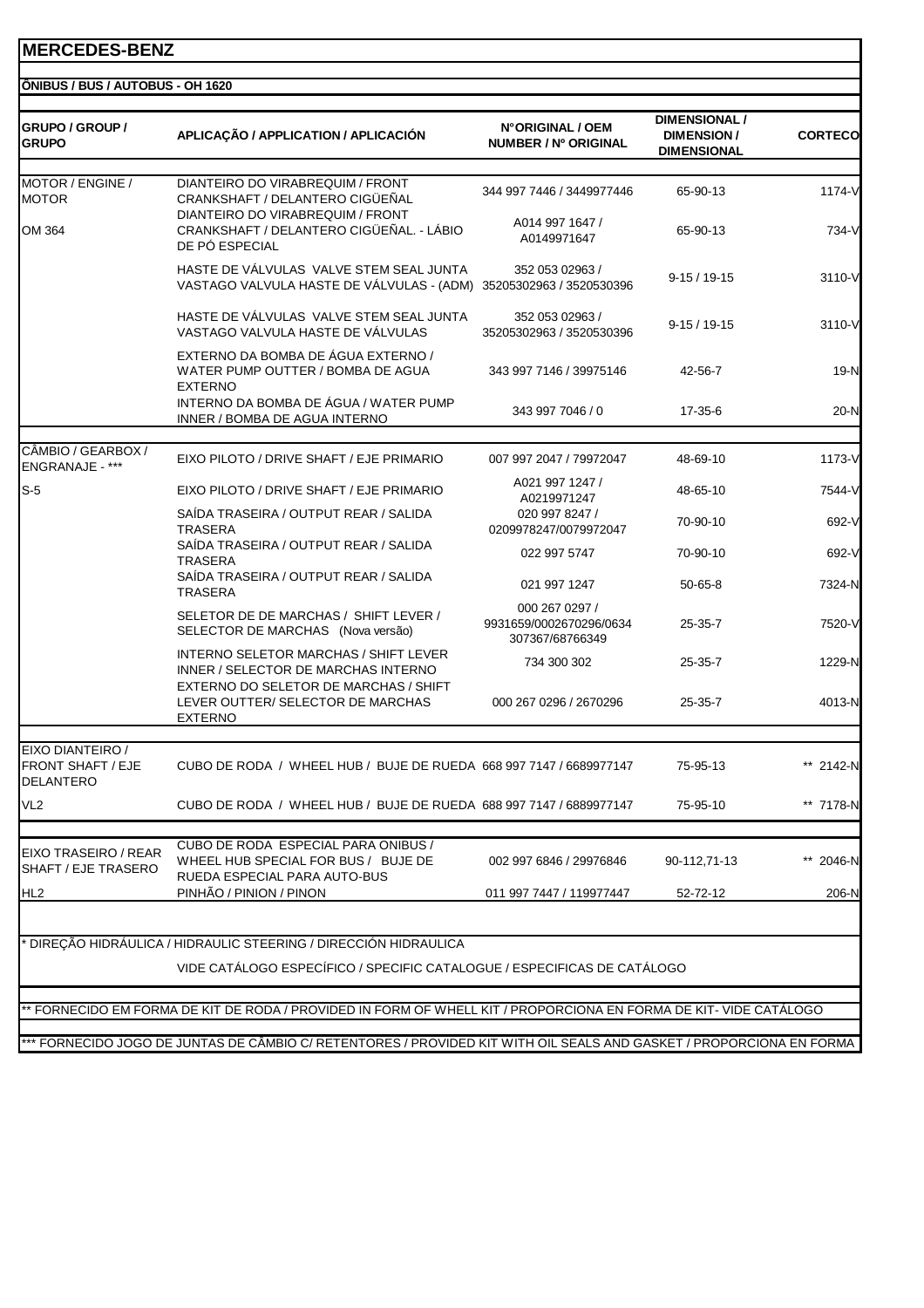#### **L/K 1215/1218/1418/1615/1620/1618/1718/LP/LPK 1417/1617 ÔNIBUS / BUS / AUTOBUS - OH 1315/1316/1318/1319/1320/1418/1419/1420/15201621/1623 CAMINHÕES / TRUCK / CAMIÓN - 1114/1215/1218/1314/1414/1418/1615//1618/1620/1621/1623/1632/1714/1715/1718/2414/2418**

**OF 1115/1215/1315/1316/1317/1318/1319/1320/1618/1620**

| GRUPO / GROUP /<br>GRUPO                     | APLICAÇÃO / APPLICATION / APLICACIÓN                                                                                              | N°ORIGINAL / OEM<br>NUMBER / Nº ORIGINAL                     | <b>DIMENSIONAL /</b><br><b>DIMENSION/</b><br><b>DIMENSIONAL</b> | <b>CORTECO</b>  |
|----------------------------------------------|-----------------------------------------------------------------------------------------------------------------------------------|--------------------------------------------------------------|-----------------------------------------------------------------|-----------------|
| MOTOR / ENGINE /                             | DIANTEIRO DO VIRABREQUIM / FRONT                                                                                                  |                                                              |                                                                 |                 |
| <b>MOTOR</b><br>OM 366                       | CRANKSHAFT / DELANTERO CIGÜEÑAL<br>DIANTEIRO DO VIRABREQUIM / FRONT<br>CRANKSHAFT / DELANTERO CIGÜEÑAL. - LÁBIO<br>DE PÓ ESPECIAL | 344 997 7446 / 3449977446<br>A 014 997 1647 /<br>A0149971647 | 65-90-13<br>65-90-13                                            | 1174-V<br>734-V |
|                                              | HASTE DE VÁLVULAS VALVE STEM SEAL JUNTA<br>VASTAGO VALVULA HASTE DE VÁLVULAS - (ADM) 35205302963 / 3520530396                     | 352 053 02963 /                                              | $9-15/19-15$                                                    | 3110-V          |
|                                              | HASTE DE VÁLVULAS VALVE STEM SEAL JUNTA<br>VASTAGO VALVULA HASTE DE VÁLVULAS                                                      | 352 053 02963 /<br>35205302963 / 3520530396                  | $9-15/19-15$                                                    | 3110-V          |
|                                              | INTERNO DA BOMBA DE ÁGUA / WATER PUMP<br>INNER / BOMBA DE AGUA INTERNO                                                            | 343 997 7046 / 0                                             | 17-35-6                                                         | $20-N$          |
|                                              | EXTERNO DA BOMBA DE ÁGUA EXTERNO /<br>WATER PUMP OUTTER / BOMBA DE AGUA<br><b>EXTERNO</b>                                         | 343 997 7146 / 39975146                                      | 42-56-7                                                         | $19-N$          |
| CÂMBIO / GEARBOX /                           |                                                                                                                                   |                                                              |                                                                 |                 |
| ENGRANAJE - ***                              | EIXO PILOTO / DRIVE SHAFT / EJE PRIMARIO                                                                                          | 002 997 1346 / 46505                                         | 36-54-7,5                                                       | 113-P           |
| G3-50/60                                     | EIXO PILOTO / DRIVE SHAFT / EJE PRIMARIO                                                                                          | 345 997 7946 / 3459977946                                    | 36-54-7                                                         | 1034-N          |
|                                              | SAÍDA TRASEIRA / OUTPUT REAR / SALIDA<br><b>TRASERA</b>                                                                           | 344 997 7046 / 3449977046                                    | 58-75-12                                                        | 1029-N          |
|                                              | ACIONAMENTO DA TOMADA DE FORÇA / DRIVE<br>POWER TAKE OFF / INPULSIÓN LA ENERGÍA<br><b>SACA</b>                                    | 006 503 016100 /<br>6503016100                               | 16-28-7                                                         | 196-N           |
|                                              | TOMADA DE FORÇA / POWER TAKE OFF / LA<br>ENERGÍA                                                                                  | 650 403 5100 / 6504035100                                    | 35-52,1-10                                                      | 49-N            |
| EIXO DIANTEIRO /                             |                                                                                                                                   |                                                              |                                                                 |                 |
| <b>FRONT SHAFT / EJE</b><br><b>DELANTERO</b> | CUBO DE RODA / WHEEL HUB / BUJE DE RUEDA                                                                                          | 006 997 9346                                                 | 100-125-13                                                      | 2062-N          |
| OH 1420<br>VL <sub>3</sub>                   | RETARDADOR DO FREIO<br>PINHÃO / PINION / PINON                                                                                    | 1405146                                                      | 52-68-8/12                                                      | 7776-V          |
| EIXO TRASEIRO / REAR                         | CUBO DE RODA / WHEEL HUB / BUJE DE                                                                                                |                                                              |                                                                 |                 |
| SHAFT / EJE TRASERO                          | <b>RUEDA</b>                                                                                                                      | 017 997 1147                                                 | 120-145-15                                                      | ** 2101-N       |
| HL4/HL5                                      | CUBO DE RODA ESPECIAL PARA ONIBUS /<br>WHEEL HUB SPECIAL FOR BUS / BUJE DE<br>RUEDA ESPECIAL PARA AUTO-BUS                        | 017 997 1147                                                 | 120-145-15                                                      | ** 2101-V       |
|                                              | EXTERNO DO PINHÃO DO DIFERENCIAL /<br>DIFFERENTIAL PINION / PINON DIFERENCIAL DO<br>2º P/3º SALIDA / OUTTER                       | 016 997 6647                                                 | 68-85-10                                                        | 1374-V          |
|                                              | INTERNO DO PINHÃO DO DIFERENCIAL /<br>DIFFERENTIAL PINION / PINON DIFERENCIAL DO<br>2º P/3º INTERNO / INNER                       | 016 997 6747                                                 | 68-85-10                                                        | 1373-N          |
|                                              | EIXO DE ACIONAMENTO DA SAPATAS DE FREIO /<br>SHAFT BREAK SHOE / EJE DEL ZAPATA DEL<br><b>FRENO</b>                                | 003 997 0547 / 39970547                                      | 42-58-7                                                         | 1221-N          |
|                                              | ACIONAMENTO DA SAPATAS DE FREIO / BREAK<br>SHOE / ZAPATA DEL FRENO                                                                | 350 997 7446 / 3509977446                                    | 42-55-9                                                         | 1107-V          |
|                                              | DIREÇÃO HIDRÁULICA / HIDRAULIC STEERING / DIRECCIÓN HIDRAULICA                                                                    |                                                              |                                                                 |                 |
|                                              | VIDE CATÁLOGO ESPECÍFICO / SPECIFIC CATALOGUE / ESPECIFICAS DE CATÁLOGO                                                           |                                                              |                                                                 |                 |
|                                              |                                                                                                                                   |                                                              |                                                                 |                 |
|                                              | ' FORNECIDO EM FORMA DE KIT DE RODA / PROVIDED IN FORM OF WHELL KIT / PROPORCIONA EN FORMA DE KIT- VIDE CATÁLOGO                  |                                                              |                                                                 |                 |
|                                              |                                                                                                                                   |                                                              |                                                                 |                 |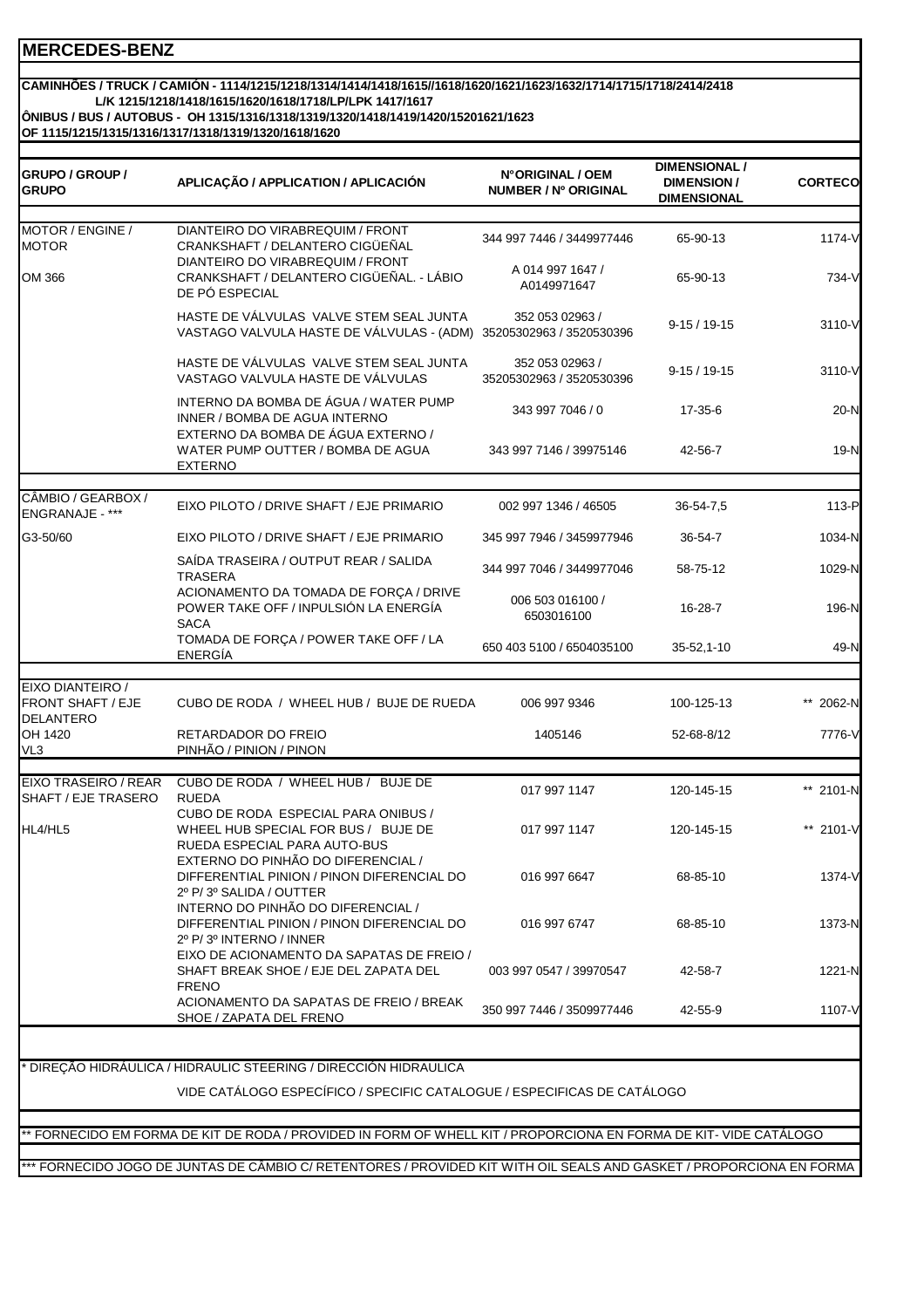#### **CAMINHÕES / TRUCK / CAMIÓN - 1418/1420**

#### **ÔNIBUS / BUS / AUTOBUS - OH 1318/1421/1521**

| <b>GRUPO / GROUP /</b><br><b>GRUPO</b>             | APLICAÇÃO / APPLICATION / APLICACIÓN                                                           | N°ORIGINAL / OEM<br>NUMBER / Nº ORIGINAL                     | <b>DIMENSIONAL /</b><br><b>DIMENSION/</b><br><b>DIMENSIONAL</b> | <b>CORTECO</b> |
|----------------------------------------------------|------------------------------------------------------------------------------------------------|--------------------------------------------------------------|-----------------------------------------------------------------|----------------|
| MOTOR / ENGINE /<br>MOTOR                          | DIANTEIRO DO VIRABREQUIM / FRONT<br>CRANKSHAFT / DELANTERO CIGÜEÑAL                            | 344 997 7446 / 3449977446                                    | 65-90-13                                                        | 1174-V         |
| OM 366                                             | DIANTEIRO DO VIRABREQUIM / FRONT<br>CRANKSHAFT / DELANTERO CIGÜEÑAL. - LÁBIO<br>DE PÓ ESPECIAL | A 014 997 1647 /<br>A0149971647                              | 65-90-13                                                        | 734-V          |
|                                                    | HASTE DE VÁLVULAS VALVE STEM SEAL JUNTA<br>VASTAGO VALVULA HASTE DE VÁLVULAS - (ADM)           | 352 053 02963 /<br>35205302963 / 3520530396                  | $9-15/19-15$                                                    | 3110-V         |
|                                                    | HASTE DE VÁLVULAS VALVE STEM SEAL JUNTA<br>VASTAGO VALVULA HASTE DE VÁLVULAS                   | 352 053 02963 /<br>35205302963 / 3520530396                  | $9-15/19-15$                                                    | 3110-V         |
|                                                    | EXTERNO DA BOMBA DE ÁGUA EXTERNO /<br>WATER PUMP OUTTER / BOMBA DE AGUA<br><b>EXTERNO</b>      | 343 997 7046 / 0                                             | 17-35-6                                                         | 20-N           |
|                                                    | INTERNO DA BOMBA DE ÁGUA / WATER PUMP<br>INNER / BOMBA DE AGUA INTERNO                         | 343 997 7146                                                 | 42-56-7                                                         |                |
|                                                    |                                                                                                |                                                              |                                                                 |                |
| CÂMBIO / GEARBOX /<br>ENGRANAJE - ***              | EIXO PILOTO / DRIVE SHAFT / EJE PRIMARIO                                                       | 007 997 2047 / 79972047                                      | 48-69-10                                                        | 1173-V         |
| $S-5$                                              | EIXO PILOTO / DRIVE SHAFT / EJE PRIMARIO                                                       | A 021 997 1247 /<br>A0219971247                              | 48-65-10                                                        | 7544-V         |
|                                                    | SAÍDA TRASEIRA / OUTPUT REAR / SALIDA<br><b>TRASERA</b>                                        | 020 997 8247 /<br>0209978247/0079972047                      | 70-90-10                                                        | 692-V          |
|                                                    | SAÍDA TRASEIRA / OUTPUT REAR / SALIDA<br><b>TRASERA</b>                                        | 022 997 5747                                                 | 70-90-10                                                        | 692-V          |
|                                                    | SAÍDA TRASEIRA / OUTPUT REAR / SALIDA<br><b>TRASERA</b>                                        | 021 997 1247 / 0219973047<br>/ ZF0734319221                  | $50 - 65 - 8$                                                   | 7324-V         |
|                                                    | SELETOR DE DE MARCHAS / SHIFT LEVER /<br>SELECTOR DE MARCHAS (Nova versão)                     | 000 267 0297 /<br>9931659/0002670296/0634<br>307367/68766349 | 25-35-7                                                         | 7520-V         |
|                                                    | EXTERNO DO SELETOR DE MARCHAS / SHIFT<br>LEVER OUTTER/ SELECTOR DE MARCHAS<br><b>EXTERNO</b>   | 734 300 302                                                  | 25-35-7                                                         | 1229-N         |
|                                                    | EXTERNO DO SELETOR DE MARCHAS / SHIFT<br>LEVER OUTTER/ SELECTOR DE MARCHAS<br><b>EXTERNO</b>   | 000 267 0296 / 2670296                                       | $25 - 35 - 7$                                                   | 4013-N         |
|                                                    |                                                                                                |                                                              |                                                                 |                |
| EIXO DIANTEIRO /<br>FRONT SHAFT / EJE<br>DELANTERO | CUBO DE RODA / WHEEL HUB / BUJE DE RUEDA                                                       | 006 997 9346                                                 | 100-125-13                                                      | ** 2062-N      |
| VL3                                                | PINHÃO / PINION / PINON                                                                        |                                                              |                                                                 |                |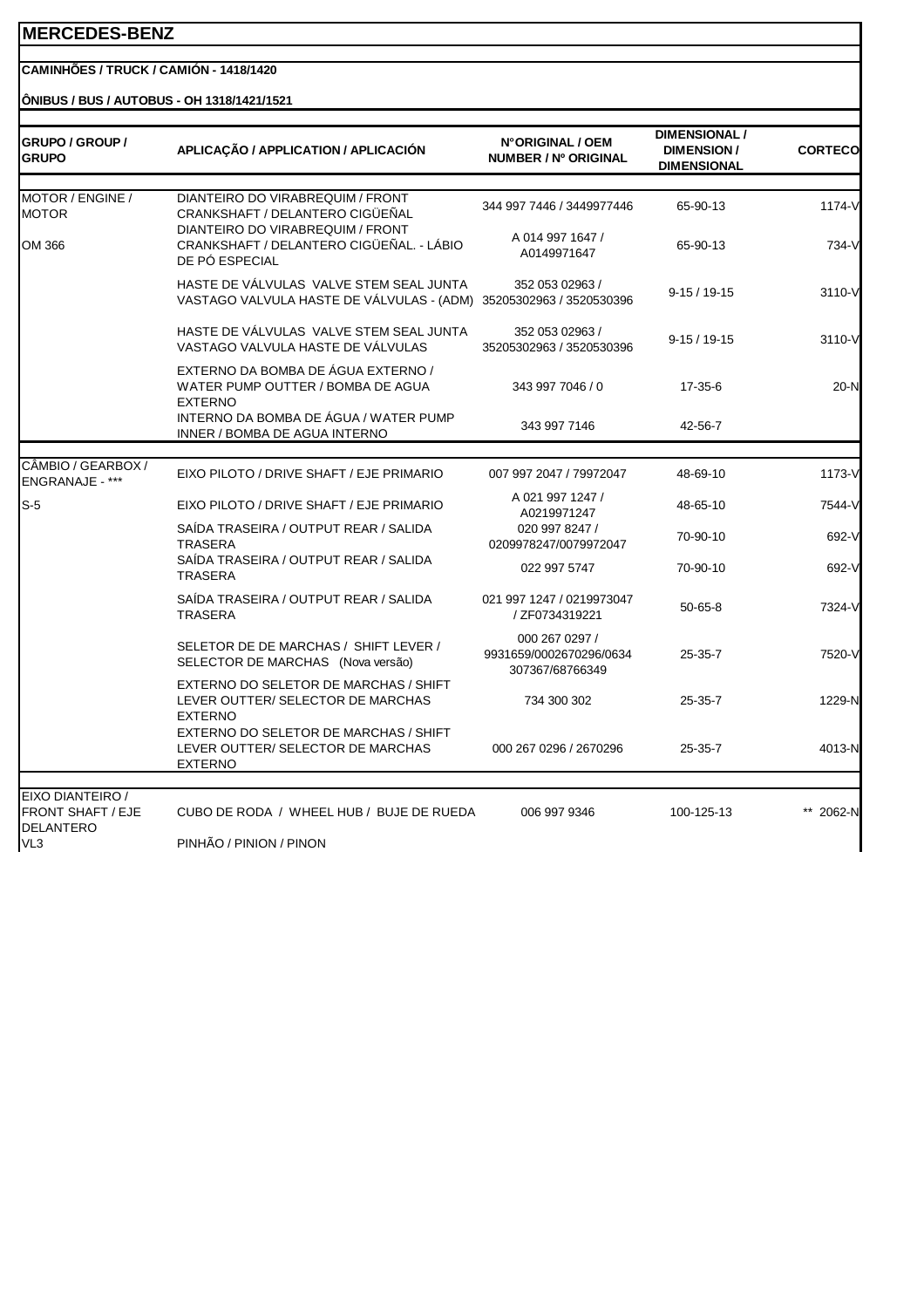| EIXO TRASEIRO / REAR<br>SHAFT / EJE TRASERO | CUBO DE RODA / WHEEL HUB / BUJE DE<br><b>RUEDA</b> | 017 997 1147              | 120-145-15 | ** 2101-N |
|---------------------------------------------|----------------------------------------------------|---------------------------|------------|-----------|
|                                             | CUBO DE RODA ESPECIAL PARA ONIBUS /                |                           |            |           |
| HL4                                         | WHEEL HUB SPECIAL FOR BUS / BUJE DE RUEDA          | 017 997 1147              | 120-145-15 | ** 2101-V |
|                                             | ESPECIAL PARA AUTO-BUS                             |                           |            |           |
|                                             | EXTERNO DO PINHÃO DO DIFERENCIAL /                 |                           |            |           |
|                                             | DIFFERENTIAL PINION / PINON DIFERENCIAL DO         | 016 997 6647              | 68-85-10   | 1374-V    |
|                                             | 2º P/3º SALIDA / OUTTER                            |                           |            |           |
|                                             | INTERNO DO PINHÃO DO DIFERENCIAL /                 |                           |            |           |
|                                             | DIFFERENTIAL PINION / PINON DIFERENCIAL DO         | 016 997 6747              | 68-85-10   | 1373-N    |
|                                             | 2º P/3º INTERNO / INNER                            |                           |            |           |
|                                             | EIXO DE ACIONAMENTO DA SAPATAS DE FREIO /          | 003 997 0547 / 39970547   | 42-58-7    | 1221-N    |
|                                             | ACIONAMENTO DA SAPATAS DE FREIO / BREAK            |                           |            |           |
|                                             | SHOE / ZAPATA DEL FRENO                            | 350 997 7446 / 3509977446 | 42-55-9    | 1107-V    |

\* DIREÇÃO HIDRÁULICA / HIDRAULIC STEERING / DIRECCIÓN HIDRAULICA

VIDE CATÁLOGO ESPECÍFICO / SPECIFIC CATALOGUE / ESPECIFICAS DE CATÁLOGO

\*\* FORNECIDO EM FORMA DE KIT DE RODA / PROVIDED IN FORM OF WHELL KIT / PROPORCIONA EN FORMA DE KIT- VIDE CATÁLOGO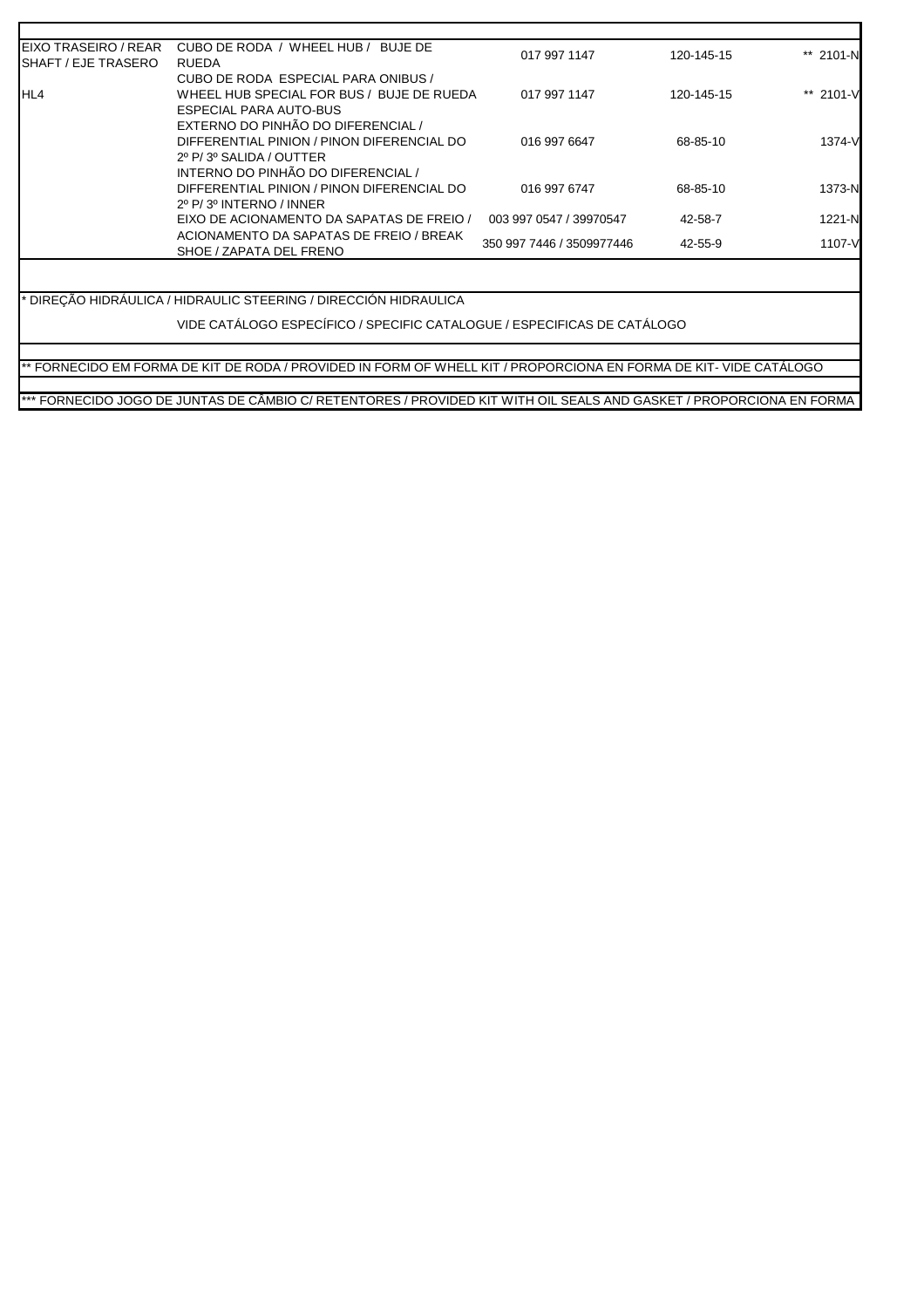## **CAMINHÕES / TRUCK / CAMIÓN - 1621/1623**

**ÔNIBUS / BUS / AUTOBUS - OH 1621/1623**

| GRUPO / GROUP /<br><b>GRUPO</b>       | APLICAÇÃO / APPLICATION / APLICACIÓN                                                           | N°ORIGINAL / OEM<br>NUMBER / Nº ORIGINAL                     | <b>DIMENSIONAL /</b><br><b>DIMENSION/</b><br><b>DIMENSIONAL</b> | <b>CORTECO</b> |
|---------------------------------------|------------------------------------------------------------------------------------------------|--------------------------------------------------------------|-----------------------------------------------------------------|----------------|
| MOTOR / ENGINE /<br><b>MOTOR</b>      | DIANTEIRO DO VIRABREQUIM / FRONT<br>CRANKSHAFT / DELANTERO CIGÜEÑAL                            | 344 997 7446 / 3449977446                                    | 65-90-13                                                        | $1174-V$       |
| OM 366                                | DIANTEIRO DO VIRABREQUIM / FRONT<br>CRANKSHAFT / DELANTERO CIGÜEÑAL. - LÁBIO<br>DE PÓ ESPECIAL | A 014 997 1647 /<br>A0149971647                              | 65-90-13                                                        | 734-V          |
|                                       | HASTE DE VÁLVULAS VALVE STEM SEAL JUNTA<br>VASTAGO VALVULA HASTE DE VÁLVULAS - (ADM)           | 352 053 02963 /<br>35205302963 / 3520530396                  | $9-15/19-15$                                                    | 3110-V         |
|                                       | HASTE DE VÁLVULAS VALVE STEM SEAL JUNTA<br>VASTAGO VALVULA HASTE DE VÁLVULAS                   | 352 053 02963 /<br>35205302963 / 3520530396                  | $9-15/19-15$                                                    | 3110-V         |
|                                       | EXTERNO DA BOMBA DE ÁGUA EXTERNO /<br>WATER PUMP OUTTER / BOMBA DE AGUA<br><b>EXTERNO</b>      | 343 997 7046 / 0                                             | $17 - 35 - 6$                                                   | 20-N           |
|                                       | INTERNO DA BOMBA DE ÁGUA / WATER PUMP<br>INNER / BOMBA DE AGUA INTERNO                         | 343 997 7146 / 39975146                                      | 42-56-7                                                         | 19-N           |
|                                       |                                                                                                |                                                              |                                                                 |                |
| CÂMBIO / GEARBOX /<br>ENGRANAJE - *** | EIXO PILOTO / DRIVE SHAFT / EJE PRIMARIO                                                       | 007 997 2047 / 79972047                                      | 48-69-10                                                        | 1173-V         |
| $S-5$                                 | EIXO PILOTO / DRIVE SHAFT / EJE PRIMARIO                                                       | A 021 997 1247 /<br>A0219971247                              | 48-65-10                                                        | 7544-V         |
|                                       | SAÍDA TRASEIRA / OUTPUT REAR / SALIDA<br><b>TRASERA</b>                                        | 020 997 8247 /<br>0209978247/0079972047                      | 70-90-10                                                        | 692-V          |
|                                       | SAÍDA TRASEIRA / OUTPUT REAR / SALIDA<br><b>TRASERA</b>                                        | 007 997 2047 /<br>0209978247/0079972047                      | 70-90-10                                                        | 692-V          |
|                                       | SAÍDA TRASEIRA / OUTPUT REAR / SALIDA<br><b>TRASERA</b>                                        | 021 997 1247 / 0219973047<br>/ ZF0734319221                  | $50 - 65 - 8$                                                   | 7324-V         |
|                                       | SELETOR DE DE MARCHAS / SHIFT LEVER /<br>SELECTOR DE MARCHAS (Nova versão)                     | 000 267 0297 /<br>9931659/0002670296/0634<br>307367/68766349 | $25 - 35 - 7$                                                   | 7520-V         |
|                                       | EXTERNO DO SELETOR DE MARCHAS / SHIFT<br>LEVER OUTTER/ SELECTOR DE MARCHAS<br><b>EXTERNO</b>   | 734 300 302                                                  | $25 - 35 - 7$                                                   | 1229-N         |
|                                       | EXTERNO DO SELETOR DE MARCHAS / SHIFT<br>LEVER OUTTER/ SELECTOR DE MARCHAS<br><b>EXTERNO</b>   | 000 267 0296 / 2670296                                       | $25 - 35 - 7$                                                   | 4013-N         |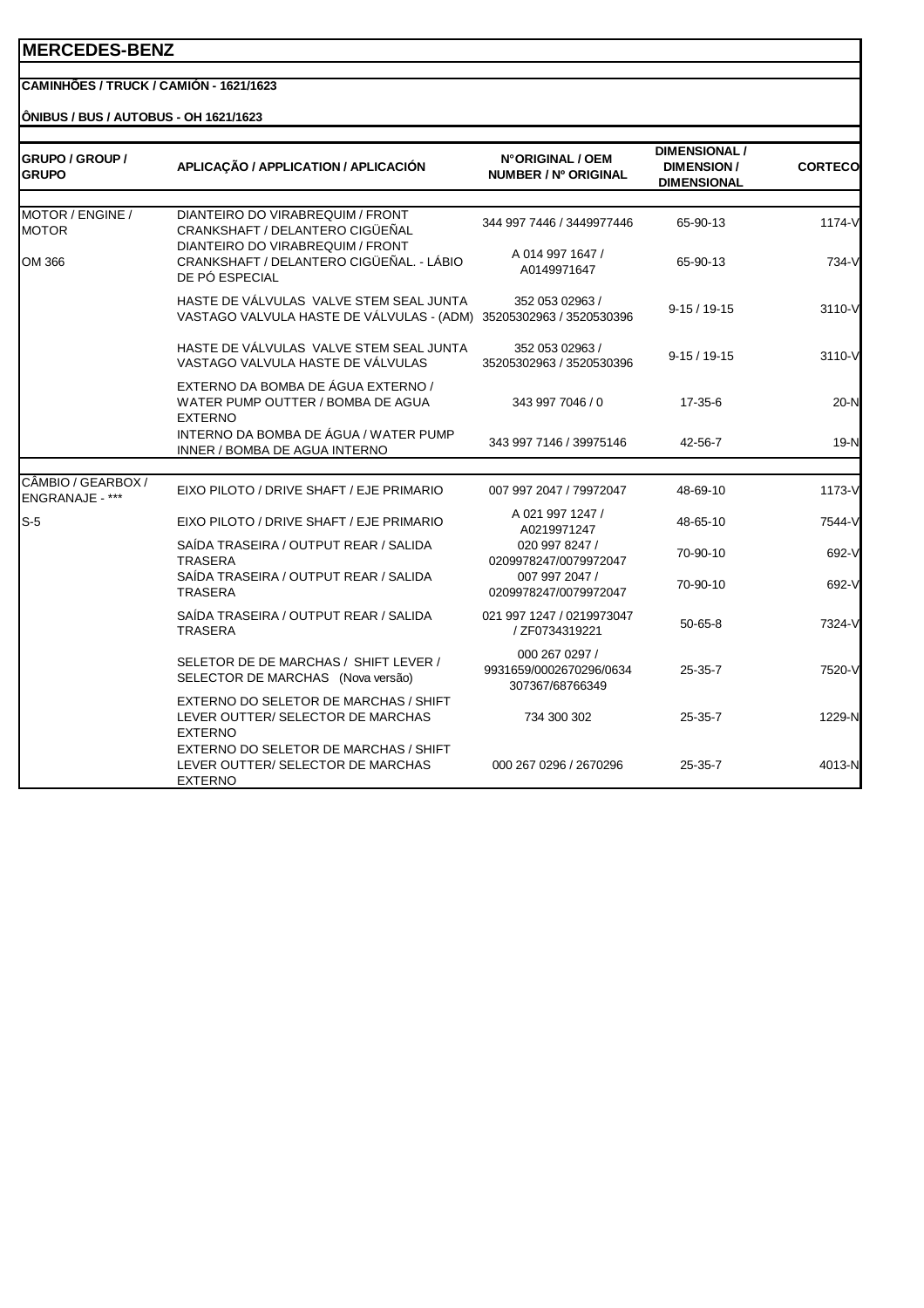| EIXO DIANTEIRO /<br><b>FRONT SHAFT / EJE</b><br><b>DELANTERO</b> | CUBO DE RODA (GRANDE) / WHEEL HUB / BUJE<br>DE RUEDA - BIGGEST SEAL / RETENE MAJOR.                     | 350 997 7176 / 40001910   | 100-130-13 | 663-N     |
|------------------------------------------------------------------|---------------------------------------------------------------------------------------------------------|---------------------------|------------|-----------|
| VL <sub>4</sub>                                                  | CUBO DE RODA / WHEEL HUB / BUJE DE RUEDA<br>- RETENTOR PEQUENO / LITTLE SEAL / RETENE<br><b>PEQUEÑO</b> | 350 997 8146              | 70-81,5-6  | ** 371-N  |
|                                                                  |                                                                                                         |                           |            |           |
| EIXO TRASEIRO / REAR<br>SHAFT / EJE TRASERO                      | CUBO DE RODA / WHEEL HUB / BUJE DE<br><b>RUEDA</b>                                                      | 017 997 1147              | 120-145-15 | ** 2101-N |
|                                                                  | CUBO DE RODA ESPECIAL PARA ONIBUS /                                                                     |                           |            |           |
| <b>HL4</b>                                                       | WHEEL HUB SPECIAL FOR BUS / BUJE DE                                                                     | 017 997 1147              | 120-145-15 | ** 2101-V |
|                                                                  | RUEDA ESPECIAL PARA AUTO-BUS                                                                            |                           |            |           |
|                                                                  | EXTERNO DO PINHÃO DO DIFERENCIAL /                                                                      |                           |            |           |
|                                                                  | DIFFERENTIAL PINION / PINON DIFERENCIAL DO                                                              | 016 997 6647              | 68-85-10   | 1374-V    |
|                                                                  | 2º P/3º SALIDA / OUTTER                                                                                 |                           |            |           |
|                                                                  | INTERNO DO PINHÃO DO DIFERENCIAL /                                                                      |                           |            |           |
|                                                                  | DIFFERENTIAL PINION / PINON DIFERENCIAL DO                                                              | 016 997 6747              | 68-85-10   | 1373-N    |
|                                                                  | 2º P/3º INTERNO / INNER<br>EIXO DE ACIONAMENTO DA SAPATAS DE FREIO /                                    |                           |            |           |
|                                                                  | SHAFT BREAK SHOE / EJE DEL ZAPATA DEL                                                                   | 003 997 0547 / 39970547   | 42-58-7    | 1221-N    |
|                                                                  | <b>FRENO</b>                                                                                            |                           |            |           |
|                                                                  | ACIONAMENTO DA SAPATAS DE FREIO / BREAK                                                                 |                           |            | 1107-V    |
|                                                                  |                                                                                                         | 350 997 7446 / 3509977446 | 42-55-9    |           |

\*\* FORNECIDO EM FORMA DE KIT DE RODA / PROVIDED IN FORM OF WHELL KIT / PROPORCIONA EN FORMA DE KIT- VIDE CATÁLOGO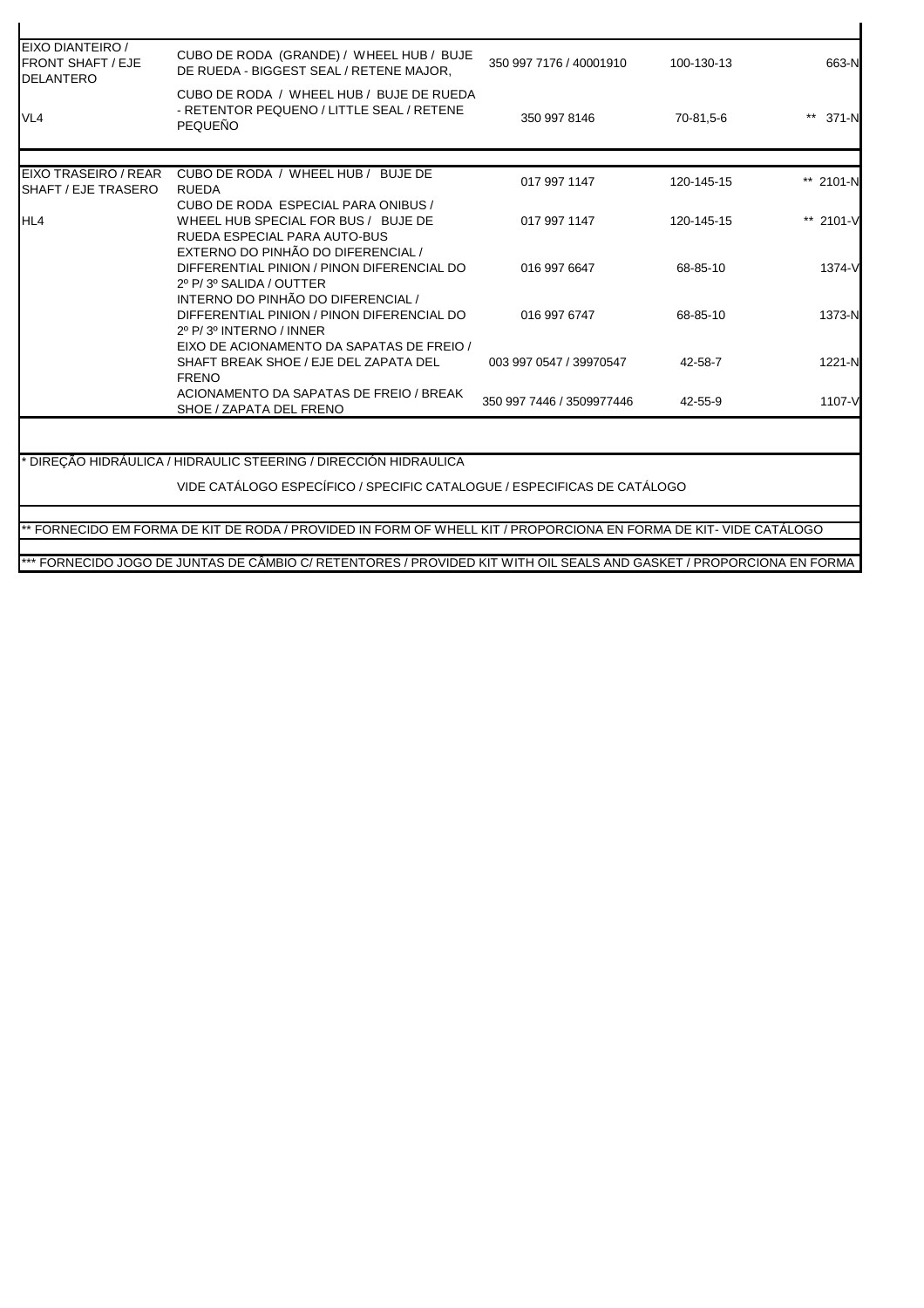|                                        | CAMINHÕES / TRUCK / CAMIÓN - 1721/1722/1723                                                             |                                                              |                                                                 |                |
|----------------------------------------|---------------------------------------------------------------------------------------------------------|--------------------------------------------------------------|-----------------------------------------------------------------|----------------|
| <b>GRUPO / GROUP /</b><br><b>GRUPO</b> | APLICAÇÃO / APPLICATION / APLICACIÓN                                                                    | N°ORIGINAL / OEM<br>NUMBER / Nº ORIGINAL                     | <b>DIMENSIONAL /</b><br><b>DIMENSION/</b><br><b>DIMENSIONAL</b> | <b>CORTECO</b> |
|                                        |                                                                                                         |                                                              |                                                                 |                |
| MOTOR / ENGINE /<br><b>MOTOR</b>       | DIANTEIRO DO VIRABREQUIM / FRONT<br>CRANKSHAFT / DELANTERO CIGÜEÑAL<br>DIANTEIRO DO VIRABREQUIM / FRONT | 344 997 7446 / 3449977446                                    | 65-90-13                                                        | 1174-V         |
| OM 366                                 | CRANKSHAFT / DELANTERO CIGÜEÑAL. - LÁBIO<br>DE PÓ ESPECIAL                                              | A014 997 1647 /<br>A0149971647                               | 65-90-13                                                        | 734-V          |
|                                        | HASTE DE VÁLVULAS VALVE STEM SEAL JUNTA<br>VASTAGO VALVULA HASTE DE VÁLVULAS - (ADM)                    | 352 053 02963 /<br>35205302963 / 3520530396                  | $9-15/19-15$                                                    | 3110-V         |
|                                        | HASTE DE VÁLVULAS VALVE STEM SEAL JUNTA<br>VASTAGO VALVULA HASTE DE VÁLVULAS                            | 352 053 02963 /<br>35205302963 / 3520530396                  | $9-15/19-15$                                                    | 3110-V         |
|                                        | EXTERNO DA BOMBA DE ÁGUA EXTERNO /<br>WATER PUMP OUTTER / BOMBA DE AGUA<br><b>EXTERNO</b>               | 343 997 7146 / 39975146                                      | 42-56-7                                                         | 19-N           |
|                                        | INTERNO DA BOMBA DE ÁGUA / WATER PUMP<br>INNER / BOMBA DE AGUA INTERNO                                  | 343 997 7046 / 0                                             | 17-35-6                                                         | $20-N$         |
|                                        |                                                                                                         |                                                              |                                                                 |                |
| CÂMBIO / GEARBOX /<br>ENGRANAJE - ***  | EIXO PILOTO / DRIVE SHAFT / EJE PRIMARIO                                                                | 007 997 2047 / 79972047                                      | 48-69-10                                                        | 1173-V         |
| $S-6$                                  | SAÍDA TRASEIRA / OUTPUT REAR / SALIDA<br><b>TRASERA</b>                                                 | 020 997 8247 /<br>0209978247/0079972047                      | 70-90-10                                                        | 692-V          |
|                                        | SAÍDA TRASEIRA / OUTPUT REAR / SALIDA<br><b>TRASERA</b>                                                 | 021 997 1247 / 0219973047<br>/ ZF0734319221                  | $50 - 65 - 8$                                                   | 7324-V         |
|                                        | INTERNO DA SAIDA TRASEIRA / REAR OUTER /<br><b>TRASERO INTERNO</b>                                      | 006 997 8847 / 69978847                                      | 85-105-10                                                       | 1189-V         |
|                                        | EXTERNO DA SAIDA TRASEIRO / REAR /<br><b>TRASERO</b>                                                    | /0                                                           | 85-105-10                                                       | 1301-N         |
|                                        | SELETOR DE DE MARCHAS / SHIFT LEVER /<br>SELECTOR DE MARCHAS (Nova versão)                              | 000 267 0296 /<br>9931659/0002670296/0634<br>307367/68766349 | 25-35-7                                                         | 7520-V         |
|                                        | EXTERNO DO SELETOR DE MARCHAS / SHIFT<br>LEVER OUTTER/ SELECTOR DE MARCHAS<br><b>EXTERNO</b>            |                                                              |                                                                 | 1229-N         |
|                                        | EXTERNO DO SELETOR DE MARCHAS / SHIFT<br>LEVER OUTTER/ SELECTOR DE MARCHAS<br><b>EXTERNO</b>            | 000 267 0296 / 2670296                                       | 25-35-7                                                         | 4013-N         |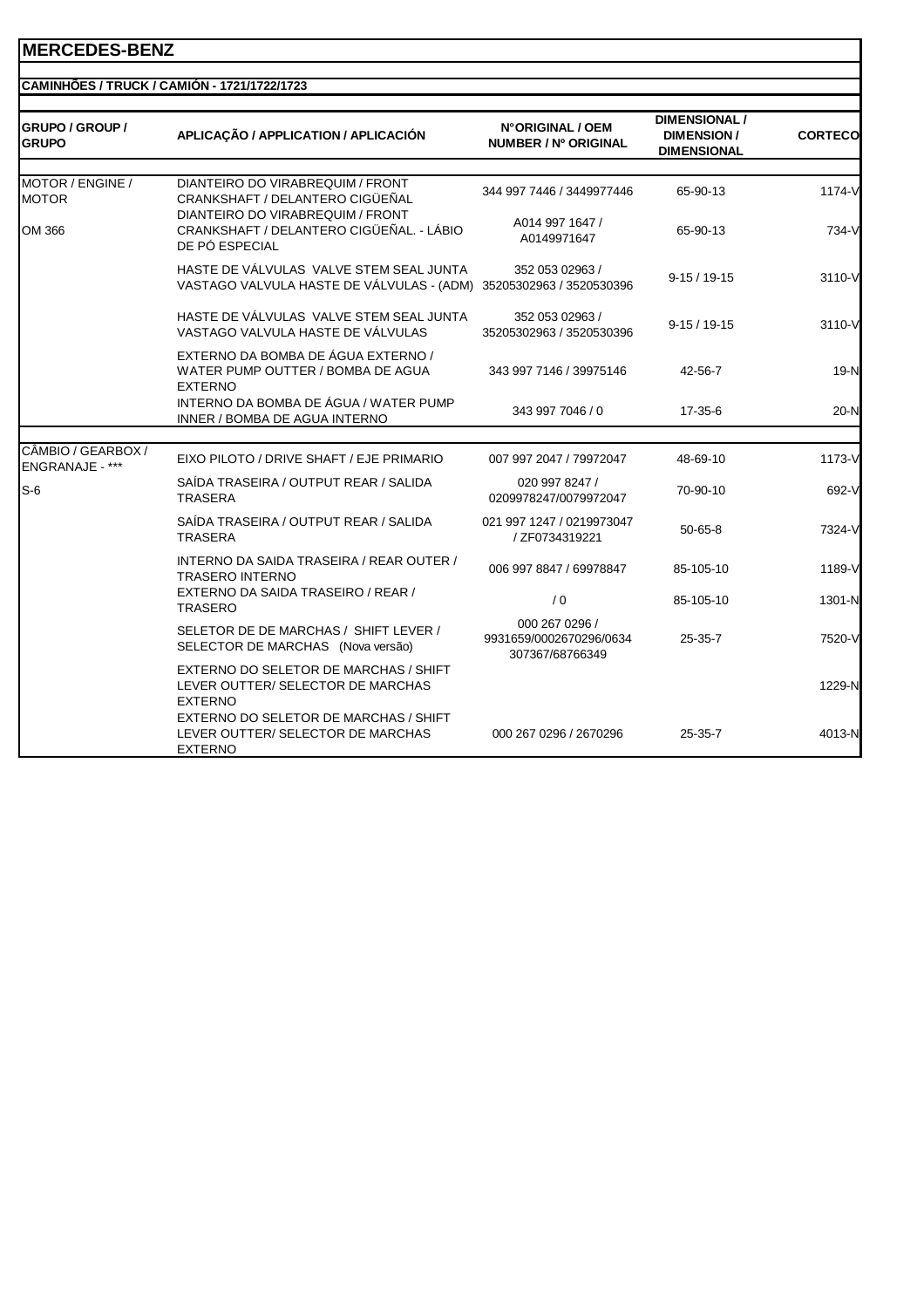| EIXO DIANTEIRO /<br><b>FRONT SHAFT / EJE</b><br><b>DELANTERO</b><br>VL <sub>3</sub> | CUBO DE RODA / WHEEL HUB / BUJE DE RUEDA                                                                                                                                                                                                                       | 006 997 9346              | 100-125-13 | 2062-N    |
|-------------------------------------------------------------------------------------|----------------------------------------------------------------------------------------------------------------------------------------------------------------------------------------------------------------------------------------------------------------|---------------------------|------------|-----------|
| EIXO TRASEIRO / REAR                                                                |                                                                                                                                                                                                                                                                |                           |            |           |
| SHAFT / EJE TRASERO                                                                 | CUBO DE RODA / WHEEL HUB / BUJE DE RUEDA                                                                                                                                                                                                                       | 017 997 1147              | 120-145-15 | ** 2101-N |
| HL <sub>5</sub>                                                                     | CUBO DE RODA ESPECIAL PARA ONIBUS /<br>WHEEL HUB SPECIAL FOR BUS / BUJE DE<br>RUEDA ESPECIAL PARA AUTO-BUS<br>EXTERNO DO PINHÃO DO DIFERENCIAL /                                                                                                               | 017 997 1147              | 120-145-15 | ** 2101-V |
|                                                                                     | DIFFERENTIAL PINION / PINON DIFERENCIAL DO<br>2º P/3º SALIDA / OUTTER<br>INTERNO DO PINHÃO DO DIFERENCIAL /                                                                                                                                                    | 007 997 9946 / 79979946   | 85-105-13  | 1074-N    |
|                                                                                     | DIFFERENTIAL PINION / PINON DIFERENCIAL DO<br>2º P/3º INTERNO / INNER                                                                                                                                                                                          | 017 997 2947 / 179972947  | 85-105-13  | 1075-V    |
|                                                                                     | EIXO DE ACIONAMENTO DA SAPATAS DE FREIO /<br>SHAFT BREAK SHOE / EJE DEL ZAPATA DEL<br><b>FRENO</b>                                                                                                                                                             | 003 997 0547 / 39970547   | 42-58-7    | 1221-N    |
|                                                                                     | ACIONAMENTO DA SAPATAS DE FREIO / BREAK<br>SHOE / ZAPATA DEL FRENO                                                                                                                                                                                             | 350 997 7446 / 3509977446 | 42-55-9    | 1107-V    |
|                                                                                     | DIRECÃO HIDRÁULICA / HIDRAULIC STEERING / DIRECCIÓN HIDRAULICA<br>VIDE CATÁLOGO ESPECÍFICO / SPECIFIC CATALOGUE / ESPECIFICAS DE CATÁLOGO<br>** FORNECIDO EM FORMA DE KIT DE RODA / PROVIDED IN FORM OF WHELL KIT / PROPORCIONA EN FORMA DE KIT- VIDE CATÀLOGO |                           |            |           |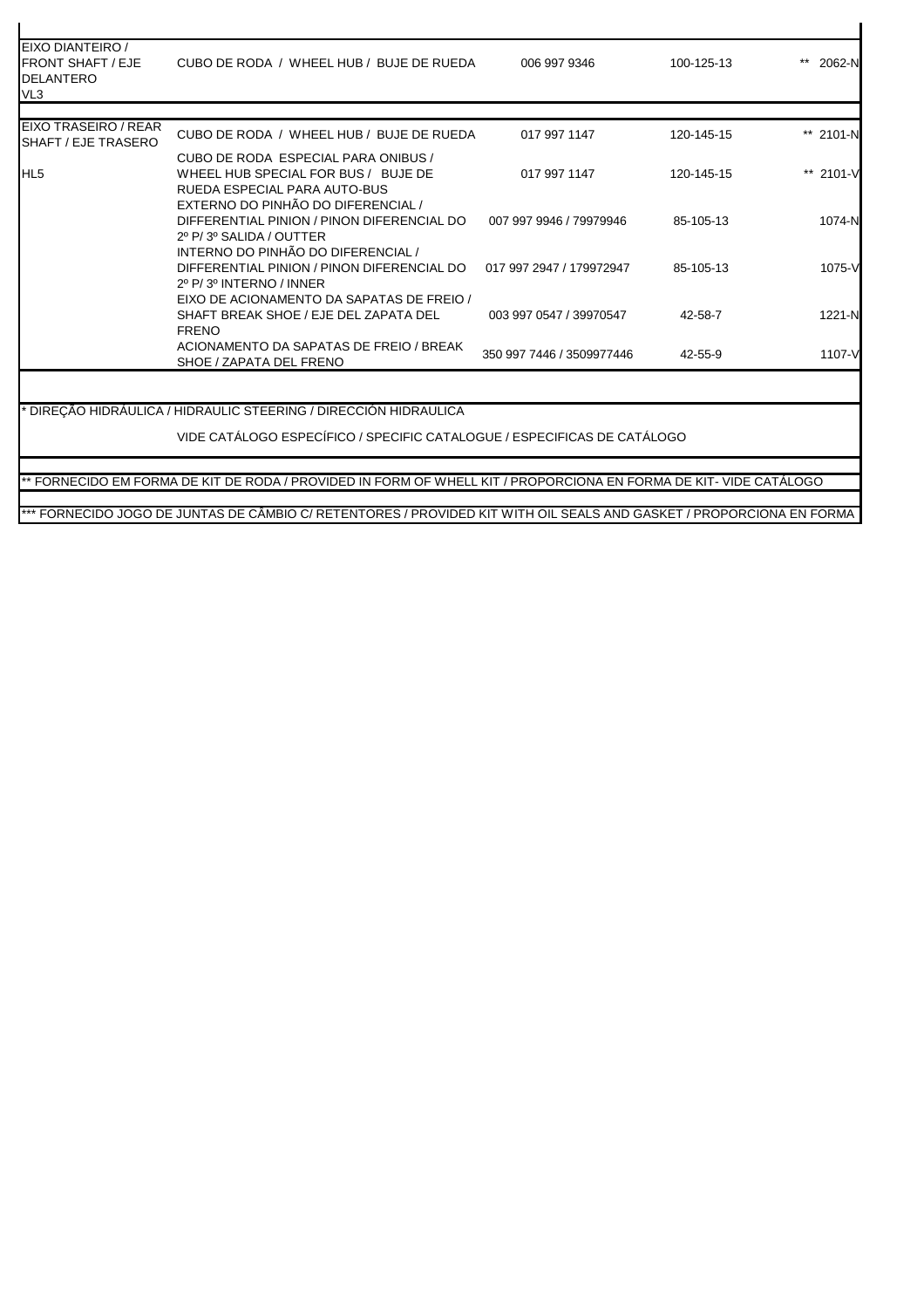#### **CAMINHÕES / TRUCK / CAMIÓN - 1620/1720**

**ÔNIBUS / BUS / AUTOBUS - OF 1721** 

| GRUPO / GROUP /<br><b>GRUPO</b>       | APLICAÇÃO / APPLICATION / APLICACIÓN                                                           | N°ORIGINAL / OEM<br>NUMBER / Nº ORIGINAL                     | <b>DIMENSIONAL /</b><br><b>DIMENSION/</b><br><b>DIMENSIONAL</b> | <b>CORTECO</b> |
|---------------------------------------|------------------------------------------------------------------------------------------------|--------------------------------------------------------------|-----------------------------------------------------------------|----------------|
| MOTOR / ENGINE /<br><b>MOTOR</b>      | DIANTEIRO DO VIRABREQUIM / FRONT<br>CRANKSHAFT / DELANTERO CIGÜEÑAL                            | 344 997 7446 / 3449977446                                    | 65-90-13                                                        | 1174-V         |
| OM 366                                | DIANTEIRO DO VIRABREQUIM / FRONT<br>CRANKSHAFT / DELANTERO CIGÜEÑAL. - LÁBIO<br>DE PÓ ESPECIAL | A 014 997 1647 /<br>A0149971647                              | 65-90-13                                                        | 734-V          |
|                                       | HASTE DE VÁLVULAS VALVE STEM SEAL JUNTA<br>VASTAGO VALVULA HASTE DE VÁLVULAS - (ADM)           | 352 053 02963 /<br>35205302963 / 3520530396                  | $9-15/19-15$                                                    | 3110-V         |
|                                       | HASTE DE VÁLVULAS VALVE STEM SEAL JUNTA<br>VASTAGO VALVULA HASTE DE VÁLVULAS                   | 352 053 02963 /<br>35205302963 / 3520530396                  | $9-15/19-15$                                                    | 3110-V         |
|                                       | EXTERNO DA BOMBA DE ÁGUA EXTERNO /<br>WATER PUMP OUTTER / BOMBA DE AGUA<br><b>EXTERNO</b>      | 343 997 7046 / 0                                             | 17-35-6                                                         | $20-N$         |
|                                       | INTERNO DA BOMBA DE ÁGUA / WATER PUMP<br>INNER / BOMBA DE AGUA INTERNO                         | 343 997 7146                                                 | 42-56-7                                                         |                |
|                                       |                                                                                                |                                                              |                                                                 |                |
| CÂMBIO / GEARBOX /<br>ENGRANAJE - *** | EIXO PILOTO / DRIVE SHAFT / EJE PRIMARIO                                                       | 007 997 2047 / 79972047                                      | 48-69-10                                                        | 1173-V         |
| $S-5$                                 | EIXO PILOTO / DRIVE SHAFT / EJE PRIMARIO                                                       | A021 997 1247 /<br>A0219971247                               | 48-65-10                                                        | 7544-V         |
|                                       | SAÍDA TRASEIRA / OUTPUT REAR / SALIDA<br><b>TRASERA</b>                                        | 020 997 8247 /<br>0209978247/0079972047                      | 70-90-10                                                        | 692-V          |
|                                       | SAÍDA TRASEIRA / OUTPUT REAR / SALIDA<br><b>TRASERA</b>                                        | 022 997 5747                                                 | 70-90-10                                                        | 692-V          |
|                                       | SAÍDA TRASEIRA / OUTPUT REAR / SALIDA<br><b>TRASERA</b>                                        | 021 997 1247 / 0219973047<br>/ ZF0734319221                  | $50 - 65 - 8$                                                   | 7324-V         |
|                                       | SELETOR DE DE MARCHAS / SHIFT LEVER /<br>SELECTOR DE MARCHAS (Nova versão)                     | 000 267 0296 /<br>9931659/0002670296/0634<br>307367/68766349 | $25 - 35 - 7$                                                   | 7520-V         |
|                                       | EXTERNO DO SELETOR DE MARCHAS / SHIFT<br>LEVER OUTTER/ SELECTOR DE MARCHAS<br><b>EXTERNO</b>   | 734 300 302                                                  | $25 - 35 - 7$                                                   | 1229-N         |
|                                       | EXTERNO DO SELETOR DE MARCHAS / SHIFT<br>LEVER OUTTER/ SELECTOR DE MARCHAS<br><b>EXTERNO</b>   | 000 267 0296 / 2670296                                       | $25 - 35 - 7$                                                   | 4013-N         |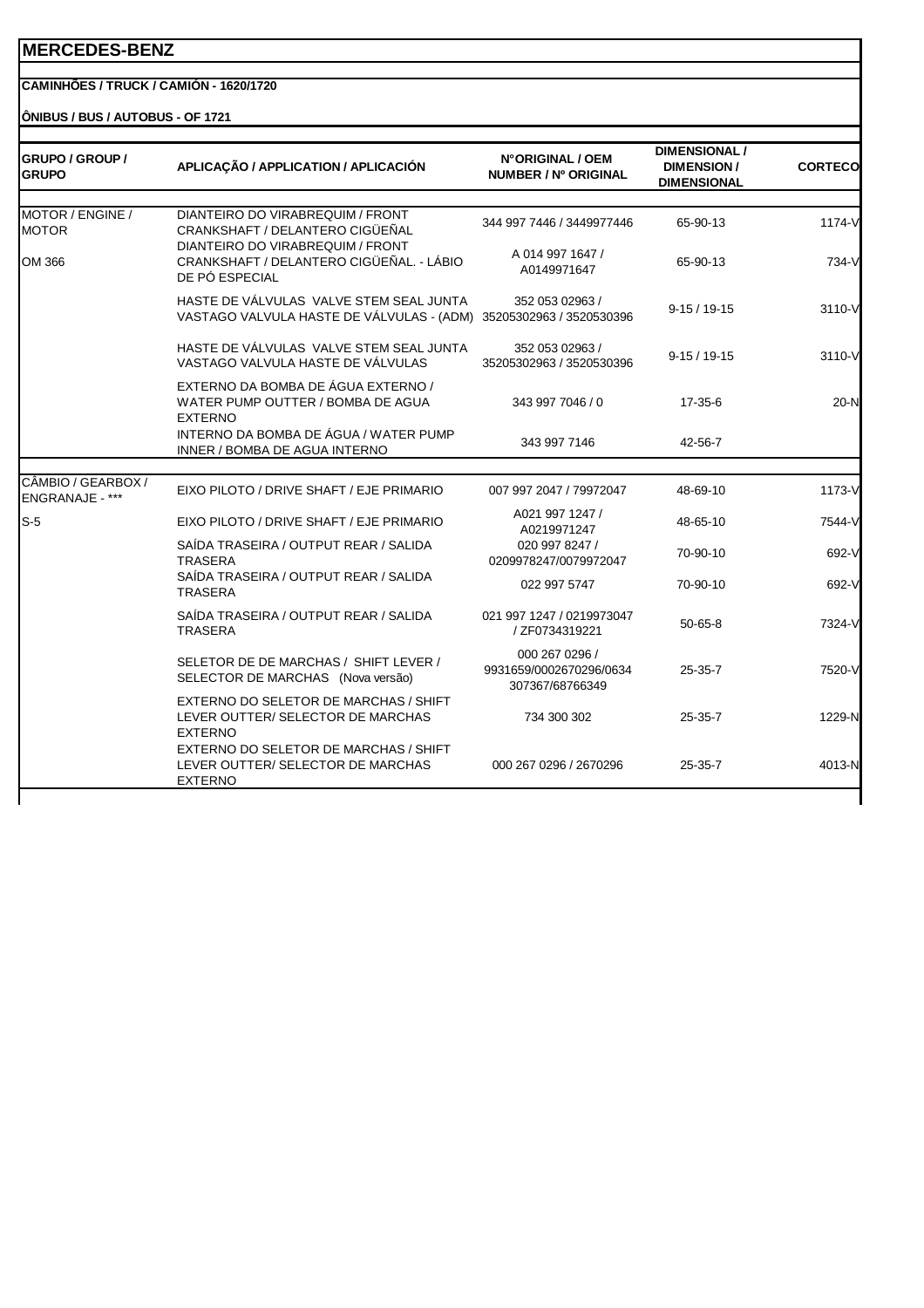| CUBO DE RODA / WHEEL HUB / BUJE DE RUEDA                                                                   | 006 997 9346                                                             | 100-125-13 | ** 2062-N                                                                                                                                                                                    |
|------------------------------------------------------------------------------------------------------------|--------------------------------------------------------------------------|------------|----------------------------------------------------------------------------------------------------------------------------------------------------------------------------------------------|
| PINHÃO / PINION / PINON                                                                                    |                                                                          |            |                                                                                                                                                                                              |
|                                                                                                            |                                                                          |            |                                                                                                                                                                                              |
| CUBO DE RODA / WHEEL HUB / BUJE DE<br><b>RUEDA</b>                                                         | 017 997 1147                                                             | 120-145-15 | ** 2101-N                                                                                                                                                                                    |
| CUBO DE RODA ESPECIAL PARA ONIBUS /<br>WHEEL HUB SPECIAL FOR BUS / BUJE DE<br>RUEDA ESPECIAL PARA AUTO-BUS | 017 997 1147                                                             | 120-145-15 | ** 2101-V                                                                                                                                                                                    |
| DIFFERENTIAL PINION / PINON DIFERENCIAL DO<br>2º P/3º SALIDA / OUTTER                                      | 007 997 9946 / 79979946                                                  | 85-105-13  | 1074-N                                                                                                                                                                                       |
| DIFFERENTIAL PINION / PINON DIFERENCIAL DO<br>2º P/3º INTERNO / INNER                                      | 017 997 2947 / 179972947                                                 | 85-105-13  | 1075-V                                                                                                                                                                                       |
| EIXO DE ACIONAMENTO DA SAPATAS DE FREIO /<br>SHAFT BREAK SHOE / EJE DEL ZAPATA DEL<br><b>FRENO</b>         | 003 997 0547 / 39970547                                                  | 42-58-7    | 1221-N                                                                                                                                                                                       |
| ACIONAMENTO DA SAPATAS DE FREIO / BREAK<br>SHOE / ZAPATA DEL FRENO                                         | 350 997 7446 / 3509977446                                                | 42-55-9    | 1107-V                                                                                                                                                                                       |
|                                                                                                            |                                                                          |            |                                                                                                                                                                                              |
| * DIREÇÃO HIDRÁULICA / HIDRAULIC STEERING / DIRECCIÓN HIDRAULICA                                           |                                                                          |            |                                                                                                                                                                                              |
|                                                                                                            |                                                                          |            |                                                                                                                                                                                              |
|                                                                                                            |                                                                          |            |                                                                                                                                                                                              |
|                                                                                                            |                                                                          |            |                                                                                                                                                                                              |
|                                                                                                            | EXTERNO DO PINHÃO DO DIFERENCIAL /<br>INTERNO DO PINHÃO DO DIFERENCIAL / |            | VIDE CATÁLOGO ESPECÍFICO / SPECIFIC CATALOGUE / ESPECIFICAS DE CATÁLOGO<br>** FORNECIDO EM FORMA DE KIT DE RODA / PROVIDED IN FORM OF WHELL KIT / PROPORCIONA EN FORMA DE KIT- VIDE CATÀLOGO |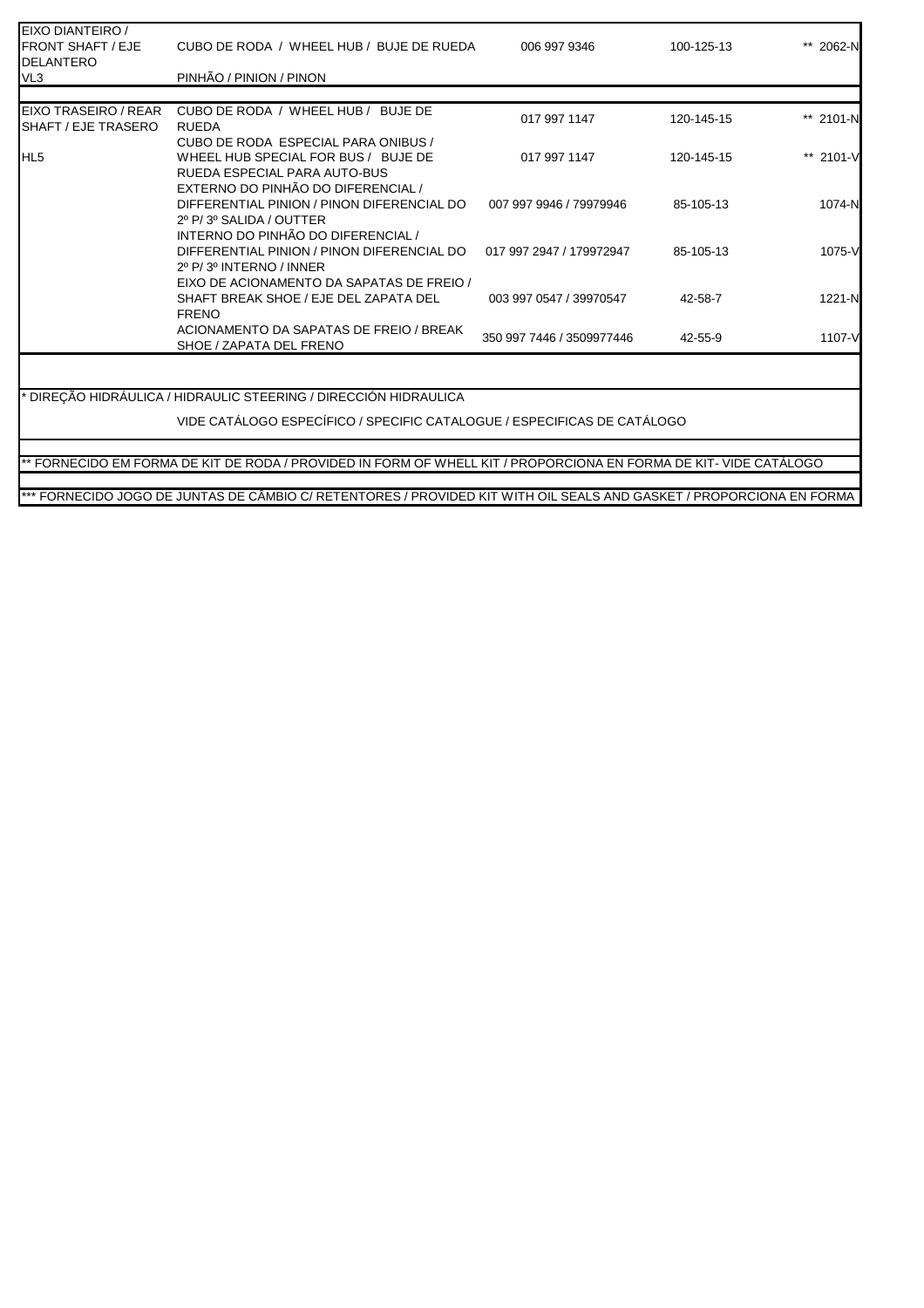#### **CAMINHÕES / TRUCK / CAMIÓN - 1414/1619/1714/1715/ LP 114/1214**

| GRUPO / GROUP /<br><b>GRUPO</b>                    | APLICAÇÃO / APPLICATION / APLICACIÓN                                                                                 | N°ORIGINAL / OEM<br><b>NUMBER / Nº ORIGINAL</b> | <b>DIMENSIONAL /</b><br><b>DIMENSION/</b><br><b>DIMENSIONAL</b> | <b>CORTECO</b> |
|----------------------------------------------------|----------------------------------------------------------------------------------------------------------------------|-------------------------------------------------|-----------------------------------------------------------------|----------------|
| MOTOR / ENGINE /<br><b>MOTOR</b>                   | DIANTEIRO DO VIRABREQUIM / FRONT<br>CRANKSHAFT / DELANTERO CIGÜEÑAL                                                  | 344 997 7446 / 3449977446                       | 65-90-13                                                        | 1174-V         |
| OM 366                                             | DIANTEIRO DO VIRABREQUIM / FRONT<br>CRANKSHAFT / DELANTERO CIGÜEÑAL. - LÁBIO<br>DE PÓ ESPECIAL                       | A 014 997 1647 /<br>A0149971647                 | 65-90-13                                                        | 734-V          |
|                                                    | HASTE DE VÁLVULAS VALVE STEM SEAL JUNTA<br>VASTAGO VALVULA HASTE DE VÁLVULAS - (ADM)                                 | 352 053 02963 /<br>35205302963 / 3520530396     | $9 - 15 / 19 - 15$                                              | $3110 - V$     |
|                                                    | HASTE DE VÁLVULAS VALVE STEM SEAL JUNTA<br>VASTAGO VALVULA HASTE DE VÁLVULAS                                         | 352 053 02963 /<br>35205302963 / 3520530396     | $9-15/19-15$                                                    | 3110-V         |
|                                                    | INTERNO DA BOMBA DE ÁGUA / WATER PUMP<br>INNER / BOMBA DE AGUA INTERNO<br>EXTERNO DA BOMBA DE ÁGUA EXTERNO /         | 343 997 7046 / 0                                | 17-35-6                                                         | 20-N           |
|                                                    | WATER PUMP OUTTER / BOMBA DE AGUA<br><b>EXTERNO</b>                                                                  | 343 997 7146 / 39975146                         | 42-56-7                                                         | 19-N           |
| CÂMBIO / GEARBOX /                                 | EIXO PILOTO / DRIVE SHAFT / EJE PRIMARIO                                                                             | 002 997 1346 / 46505                            | 36-54-7,5                                                       | 113-P          |
| ENGRANAJE - ***                                    |                                                                                                                      |                                                 |                                                                 |                |
| G3-50                                              | EIXO PILOTO / DRIVE SHAFT / EJE PRIMARIO                                                                             | 345 997 7946 / 3459977946                       | 36-54-7                                                         | 1034-N         |
|                                                    | SAÍDA TRASEIRA / OUTPUT REAR / SALIDA<br><b>TRASERA</b>                                                              | 344 997 7046 / 3449977046                       | 58-75-12                                                        | 1029-N         |
|                                                    | ACIONAMENTO DA TOMADA DE FORÇA / DRIVE<br>POWER TAKE OFF / INPULSIÓN LA ENERGÍA<br><b>SACA</b>                       | 006 503 016100 /<br>6503016100                  | 16-28-7                                                         | 196-N          |
|                                                    | TOMADA DE FORÇA / POWER TAKE OFF / LA<br><b>ENERGÍA</b>                                                              | / 6504035100                                    | 35-52,1-10                                                      | 49-N           |
| EIXO DIANTEIRO -                                   | CUBO DE RODA / WHEEL HUB / BUJE DE RUEDA                                                                             | 006 997 9346                                    | 100-125-13                                                      | ** 2062-N      |
| VL3                                                |                                                                                                                      |                                                 |                                                                 |                |
|                                                    |                                                                                                                      |                                                 |                                                                 |                |
| <b>EIXO TRASEIRO / REAR</b><br>SHAFT / EJE TRASERO | CUBO DE RODA / WHEEL HUB / BUJE DE<br><b>RUEDA</b><br><b>CUBO DE RODA TRASEIRO ESPECIAL PARA</b>                     | 017 997 1147                                    | 120-145-15                                                      | ** 2101-N      |
| HL <sub>5</sub>                                    | ONIBUS / REAR WHEEL HUB SPECIAL FOR BUS /<br>TRASERO DEL BUJE DE RUEDA ESPECIAL PARA<br>AUTO-BUS                     | 017 997 1147                                    | 120-145-15                                                      | ** 2101-V      |
|                                                    | EXTERNO DO PINHÃO DO DIFERENCIAL /<br>DIFFERENTIAL PINION / PINON DIFERENCIAL DO<br>2º P/3º SALIDA / OUTTER          | 007 997 9946 / 79979946                         | 85-105-13                                                       | 1074-N         |
|                                                    | INTERNO DO PINHÃO DO DIFERENCIAL /<br>DIFFERENTIAL PINION / PINON DIFERENCIAL DO<br>2º P/3º INTERNO / INNER          | 017 997 2947 / 179972947                        | 85-105-13                                                       | 1075-V         |
|                                                    | EIXO DE ACIONAMENTO DA SAPATAS DE FREIO /<br>SHAFT BREAK SHOE / EJE DEL ZAPATA DEL                                   | 003 997 0547 / 39970547                         | 42-58-7                                                         | 1221-N         |
|                                                    | <b>FRENO</b><br>ACIONAMENTO DA SAPATAS DE FREIO / BREAK<br>SHOE / ZAPATA DEL FRENO                                   | 350 997 7446 / 3509977446                       | 42-55-9                                                         | 1107-V         |
|                                                    |                                                                                                                      |                                                 |                                                                 |                |
|                                                    | DIREÇÃO HIDRÁULICA / HIDRAULIC STEERING / DIRECCIÓN HIDRAULICA                                                       |                                                 |                                                                 |                |
|                                                    | VIDE CATÁLOGO ESPECÍFICO / SPECIFIC CATALOGUE / ESPECIFICAS DE CATÁLOGO                                              |                                                 |                                                                 |                |
|                                                    |                                                                                                                      |                                                 |                                                                 |                |
|                                                    | * FORNECIDO EM FORMA DE KIT DE RODA / PROVIDED IN FORM OF WHELL KIT / PROPORCIONA EN FORMA DE KIT- VIDE CATÁLOGO     |                                                 |                                                                 |                |
|                                                    | *** FORNECIDO JOGO DE JUNTAS DE CÃMBIO C/ RETENTORES / PROVIDED KIT WITH OIL SEALS AND GASKET / PROPORCIONA EN FORMA |                                                 |                                                                 |                |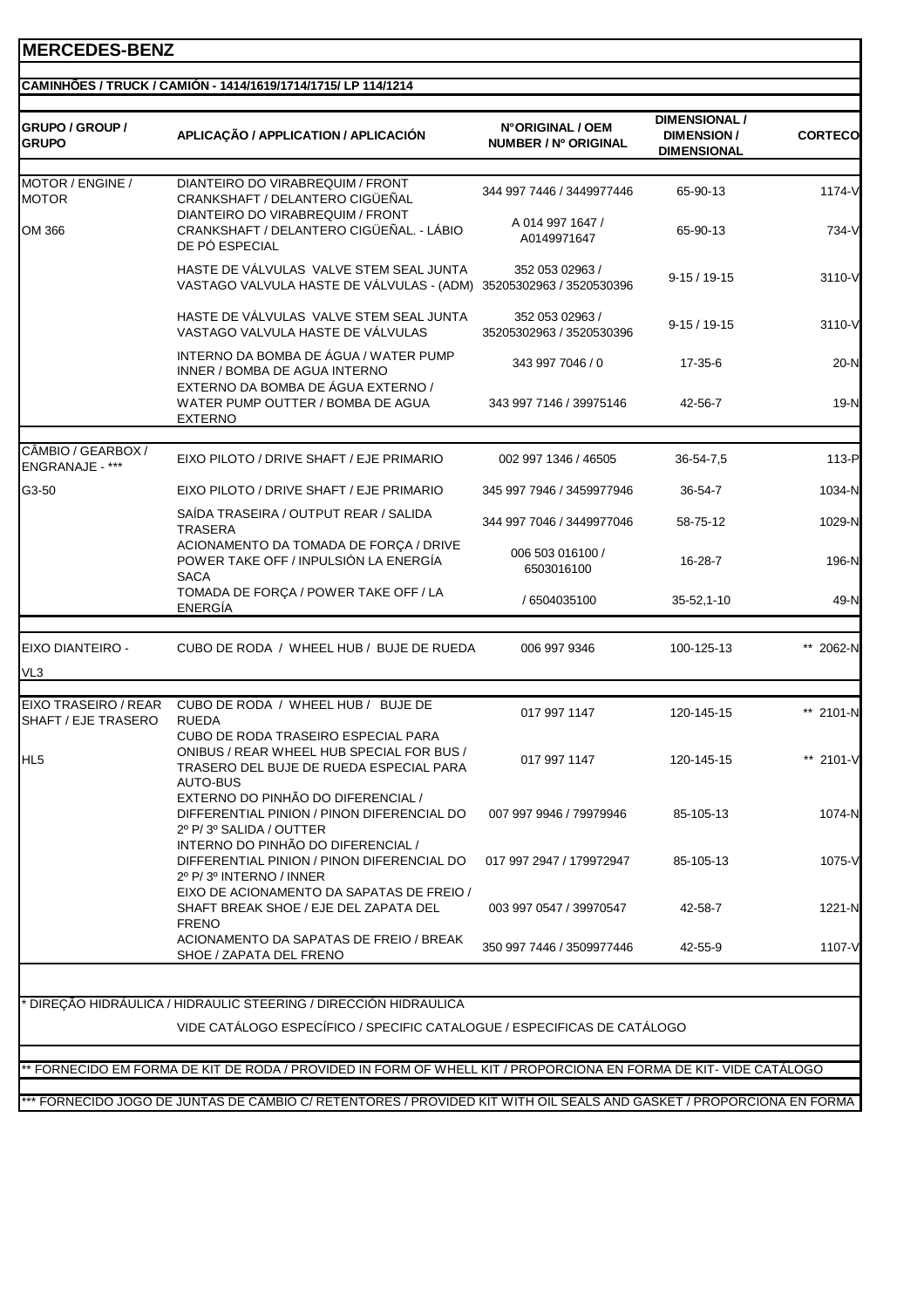#### **CAMINHÕES / TRUCK / CAMIÓN - LA 1418/LAK 1418**

**ÔNIBUS / BUS / AUTOBUS -**

| GRUPO / GROUP /<br><b>GRUPO</b>       | APLICAÇÃO / APPLICATION / APLICACIÓN                                                                                                      | N°ORIGINAL / OEM<br>NUMBER / Nº ORIGINAL    | <b>DIMENSIONAL /</b><br><b>DIMENSION/</b><br><b>DIMENSIONAL</b> | <b>CORTECO</b> |
|---------------------------------------|-------------------------------------------------------------------------------------------------------------------------------------------|---------------------------------------------|-----------------------------------------------------------------|----------------|
| MOTOR / ENGINE /                      | DIANTEIRO DO VIRABREQUIM / FRONT                                                                                                          | 344 997 7446 / 3449977446                   | 65-90-13                                                        | 1174-V         |
| <b>MOTOR</b><br>OM 366                | CRANKSHAFT / DELANTERO CIGÜEÑAL<br>DIANTEIRO DO VIRABREQUIM / FRONT<br>CRANKSHAFT / DELANTERO CIGÜEÑAL. - LÁBIO<br>DE PÓ ESPECIAL         | A014 997 1647 /<br>A0149971647              | 65-90-13                                                        | 734-V          |
|                                       | HASTE DE VÁLVULAS VALVE STEM SEAL JUNTA<br>VASTAGO VALVULA HASTE DE VÁLVULAS                                                              | 352 053 02963 /<br>35205302963 / 3520530396 | $9-15/19-15$                                                    | 3110-V         |
|                                       | INTERNO DA BOMBA DE ÁGUA / WATER PUMP<br>INNER / BOMBA DE AGUA INTERNO                                                                    | 343 997 7146 / 39975146                     | 42-56-7                                                         | 19-N           |
|                                       | EXTERNO DA BOMBA DE ÁGUA EXTERNO /<br>WATER PUMP OUTTER / BOMBA DE AGUA<br><b>EXTERNO</b>                                                 | 343 997 7046 / 0                            | 17-35-6                                                         | 20-N           |
| CÂMBIO / GEARBOX /<br>ENGRANAJE - *** | EIXO PILOTO / DRIVE SHAFT / EJE PRIMARIO                                                                                                  | 002 997 1346 / 46505                        | 36-54-7,5                                                       | 113-P          |
| G3-60                                 | EIXO PILOTO / DRIVE SHAFT / EJE PRIMARIO                                                                                                  | 345 997 7946 / 3459977946                   | 36-54-7                                                         | 1034-N         |
|                                       | SAÍDA TRASEIRA / OUTPUT REAR / SALIDA<br><b>TRASERA</b>                                                                                   | 344 997 7046 / 3449977046                   | 58-75-12                                                        | 1029-N         |
|                                       | ACIONAMENTO DA TOMADA DE FORÇA / DRIVE<br>POWER TAKE OFF / INPULSIÓN LA ENERGÍA<br><b>SACA</b>                                            | 006 503 016100 /<br>6503016100              | 16-28-7                                                         | 196-N          |
|                                       | TOMADA DE FORÇA / POWER TAKE OFF / LA<br><b>ENERGÍA</b>                                                                                   | / 6504035100                                | $35 - 52, 1 - 10$                                               | 49-N           |
| EIXO TRASEIRO / REAR                  | CUBO DE RODA / WHEEL HUB / BUJE DE                                                                                                        |                                             |                                                                 |                |
| SHAFT / EJE TRASERO                   | <b>RUEDA</b>                                                                                                                              | 017 997 1147                                | 120-145-15                                                      | ** 2101-N      |
| HL4                                   | CUBO DE RODA ESPECIAL PARA ONIBUS /<br>WHEEL HUB SPECIAL FOR BUS / BUJE DE<br>RUEDA ESPECIAL PARA AUTO-BUS                                | 017 997 1147                                | 120-145-15                                                      | ** 2101-V      |
|                                       | EXTERNO DO PINHÃO DO DIFERENCIAL /<br>DIFFERENTIAL PINION / PINON DIFERENCIAL DO<br>2º P/3º SALIDA / OUTTER                               | 016 997 6647                                | 68-85-10                                                        | 1374-V         |
|                                       | INTERNO DO PINHÃO DO DIFERENCIAL /<br>DIFFERENTIAL PINION / PINON DIFERENCIAL DO<br>2º P/3º INTERNO / INNER                               | 016 997 6747                                | 68-85-10                                                        | 1373-N         |
|                                       | EIXO DE ACIONAMENTO DA SAPATAS DE FREIO /<br>SHAFT BREAK SHOE / EJE DEL ZAPATA DEL<br><b>FRENO</b>                                        | 003 997 0547 / 39970547                     | 42-58-7                                                         | 1221-N         |
|                                       | ACIONAMENTO DA SAPATAS DE FREIO / BREAK<br>SHOE / ZAPATA DEL FRENO                                                                        | 350 997 7446 / 3509977446                   | 42-55-9                                                         | 1107-V         |
|                                       | DIREÇÃO HIDRÁULICA / HIDRAULIC STEERING / DIRECCIÓN HIDRAULICA<br>VIDE CATÁLOGO ESPECÍFICO / SPECIFIC CATALOGUE / ESPECIFICAS DE CATÁLOGO |                                             |                                                                 |                |

\*\* FORNECIDO EM FORMA DE KIT DE RODA / PROVIDED IN FORM OF WHELL KIT / PROPORCIONA EN FORMA DE KIT- VIDE CATÁLOGO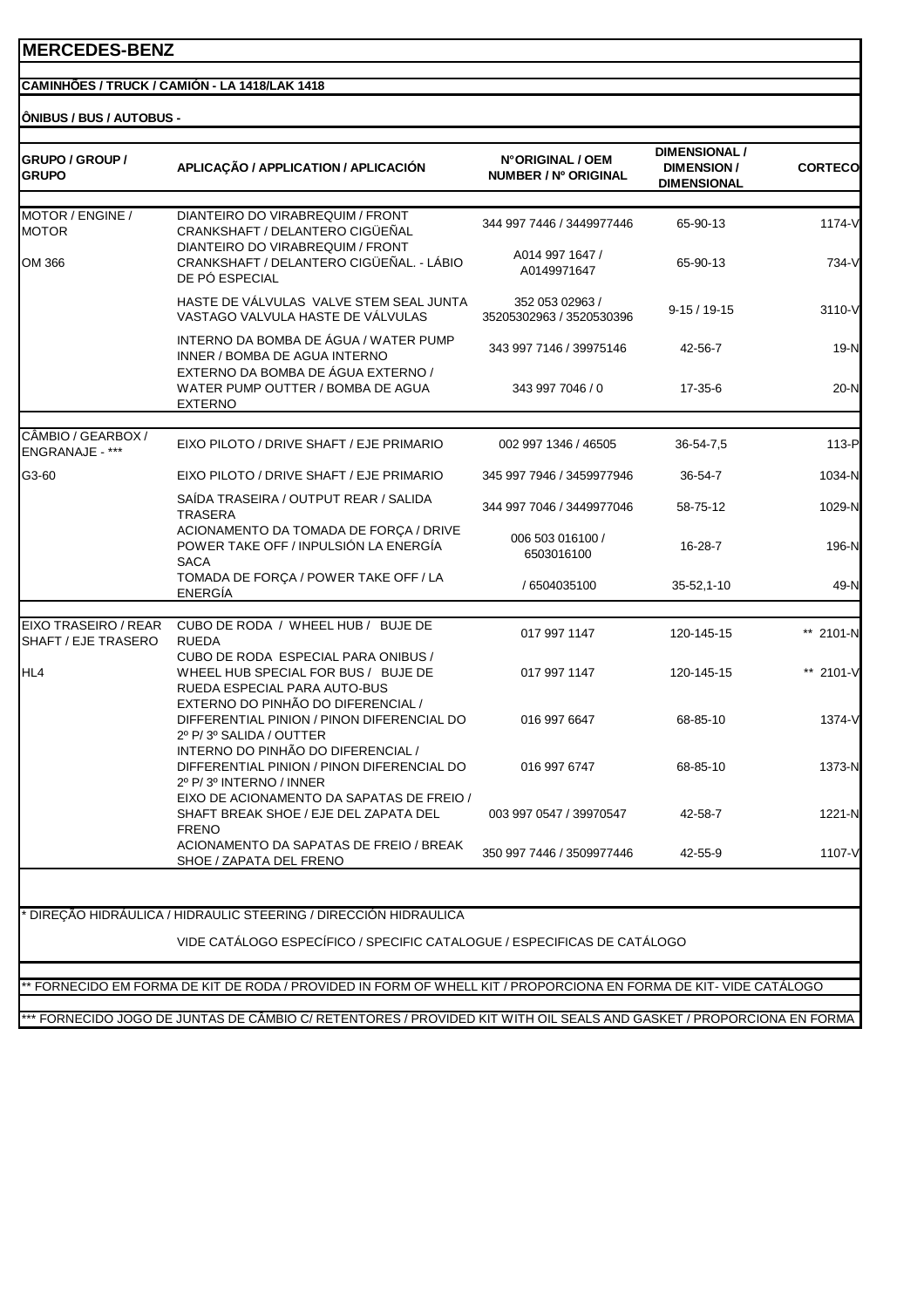#### **CAMINHÕES / TRUCK / CAMIÓN - 1620**

**ÔNIBUS / BUS / AUTOBUS - OH 1625/1628/1630/1635/1636**

| GRUPO / GROUP /<br><b>GRUPO</b>       | APLICAÇÃO / APPLICATION / APLICACIÓN                                                                                                                                                                                                                  | N°ORIGINAL / OEM<br>NUMBER / Nº ORIGINAL                     | <b>DIMENSIONAL /</b><br><b>DIMENSION/</b><br><b>DIMENSIONAL</b> | <b>CORTECO</b>   |
|---------------------------------------|-------------------------------------------------------------------------------------------------------------------------------------------------------------------------------------------------------------------------------------------------------|--------------------------------------------------------------|-----------------------------------------------------------------|------------------|
| MOTOR / ENGINE /                      | DIANTEIRO DO VIRABREQUIM / FRONT                                                                                                                                                                                                                      |                                                              |                                                                 |                  |
| <b>MOTOR</b>                          | CRANKSHAFT / DELANTERO CIGÜEÑAL                                                                                                                                                                                                                       | 021 997 5247 / 219975247                                     | 100-130-12                                                      | 3244-T           |
| OM 449                                | DIANTEIRO DO VIRABREQUIM / FRONT<br>CRANKSHAFT / DELANTERO CIGÜEÑAL. - C PISTA                                                                                                                                                                        | 014 997 4647 / 149974647                                     | 105-130-12                                                      | 1381-V           |
|                                       | TRASEIRO DO VIRABREQUIM / REAR<br>CRANKSHAFT AFTER / TRASERO DEL CIGÜEÑAL. 013 997 1447 / 139971447<br>ATÉ CHASSI 708527<br>TRASEIRO DO VIRABREQUIM / REAR<br>CRANKSHAFT AFTER / TRASERO DEL CIGÜEÑAL. 021 997 5347 / 219975347<br>APÓS CHASSI 708528 |                                                              | 120-140-13<br>115-140-13                                        | 1387-V<br>3245-T |
|                                       | HASTE DE VÁLVULAS VALVE STEM SEAL JUNTA<br>VASTAGO VALVULA HASTE DE VÁLVULAS                                                                                                                                                                          | 422 053 0196 / 4220530196                                    | $12 - 1 -$                                                      | 3252-V           |
|                                       | INTERNO DA BOMBA DE ÁGUA / WATER PUMP<br>INNER / BOMBA DE AGUA INTERNO                                                                                                                                                                                | 343 997 7046 / 0                                             | 17-35-6                                                         | 20-N             |
|                                       | EXTERNO DA BOMBA DE ÁGUA EXTERNO /<br>WATER PUMP OUTTER / BOMBA DE AGUA<br><b>EXTERNO</b>                                                                                                                                                             | 343 997 7146 / 39975146                                      | 42-56-7                                                         | $19-N$           |
|                                       |                                                                                                                                                                                                                                                       |                                                              |                                                                 |                  |
| CÂMBIO / GEARBOX /<br>ENGRANAJE - *** | EIXO PILOTO / DRIVE SHAFT / EJE PRIMARIO                                                                                                                                                                                                              | 007 997 2047 / 79972047                                      | 48-69-10                                                        | 1173-V           |
| $S-6$                                 | SAIDA TRASEIRA / OUTPUT REAR / SALIDA<br><b>TRASERA</b>                                                                                                                                                                                               | 020 997 8247 /<br>0209978247/0079972047                      | 70-90-10                                                        | 692-V            |
|                                       | INTERNO DA SAIDA TRASEIRA / REAR OUTER /<br>TRASERO INTERNO                                                                                                                                                                                           | 006 997 8847 / 69978847                                      | 85-105-10                                                       | 1189-V           |
|                                       | EXTERNO DA SAIDA TRASEIRO / REAR /<br><b>TRASERO</b>                                                                                                                                                                                                  | /0                                                           | 85-105-10                                                       | 1301-N           |
|                                       | SELETOR DE DE MARCHAS / SHIFT LEVER /<br>SELECTOR DE MARCHAS (Nova versão)                                                                                                                                                                            | 000 267 0296 /<br>9931659/0002670296/0634<br>307367/68766349 | $25 - 35 - 7$                                                   | 7520-V           |
|                                       | INTERNO SELETOR MARCHAS / SHIFT LEVER<br>INNER / SELECTOR DE MARCHAS INTERNO                                                                                                                                                                          | 734 300 302                                                  | 25-35-7                                                         | 1229-N           |
|                                       | EXTERNO DO SELETOR DE MARCHAS / SHIFT<br>LEVER OUTTER/ SELECTOR DE MARCHAS<br>EXTERNO                                                                                                                                                                 | 000 267 0296 / 2670296                                       | 25-35-7                                                         | 4013-N           |
| EIXO TRASEIRO -                       | CUBO DE RODA / WHEEL HUB SPECIAL FOR BUS<br>/ BUJE DE RUEDA ESPECIAL PARA AUTO-BUS                                                                                                                                                                    | 017 997 1147                                                 | 120-145-15                                                      | ** 2101-N        |
| HL4                                   | CUBO DE RODA ESPECIAL PARA ONIBUS /<br>WHEEL HUB SPECIAL FOR BUS / BUJE DE<br>RUEDA ESPECIAL PARA AUTO-BUS                                                                                                                                            | 017 997 1147                                                 | 120-145-15                                                      | ** 2101-V        |
|                                       | EXTERNO DO PINHÃO / PINION OUTTER / PINON<br>SALIDA                                                                                                                                                                                                   | 016 997 6647                                                 | 68-85-10                                                        | 1374-V           |
|                                       | INTERNO DO PINHÃO / PINION INNER / PINON<br><b>INTERNO</b>                                                                                                                                                                                            | 016 997 6747                                                 | 68-85-10                                                        | 1373-N           |
|                                       | EIXO DE ACIONAMENTO DA SAPATAS DE FREIO /<br>SHAFT BREAK SHOE / EJE DEL ZAPATA DEL<br><b>FRENO</b>                                                                                                                                                    | 003 997 0547 / 39970547                                      | 42-58-7                                                         | 1221-N           |
|                                       | ACIONAMENTO DA SAPATAS DE FREIO / BREAK<br>SHOE / ZAPATA DEL FRENO                                                                                                                                                                                    | 350 997 7446 / 3509977446                                    | 42-55-9                                                         | 1107-V           |
|                                       |                                                                                                                                                                                                                                                       |                                                              |                                                                 |                  |
|                                       | * DIREÇÃO HIDRÁULICA / HIDRAULIC STEERING / DIRECCIÓN HIDRAULICA                                                                                                                                                                                      |                                                              |                                                                 |                  |
|                                       | VIDE CATÁLOGO ESPECÍFICO / SPECIFIC CATALOGUE / ESPECIFICAS DE CATÁLOGO                                                                                                                                                                               |                                                              |                                                                 |                  |
|                                       | * FORNECIDO EM FORMA DE KIT DE RODA / PROVIDED IN FORM OF WHELL KIT / PROPORCIONA EN FORMA DE KIT- VIDE CATALOGO                                                                                                                                      |                                                              |                                                                 |                  |
|                                       |                                                                                                                                                                                                                                                       |                                                              |                                                                 |                  |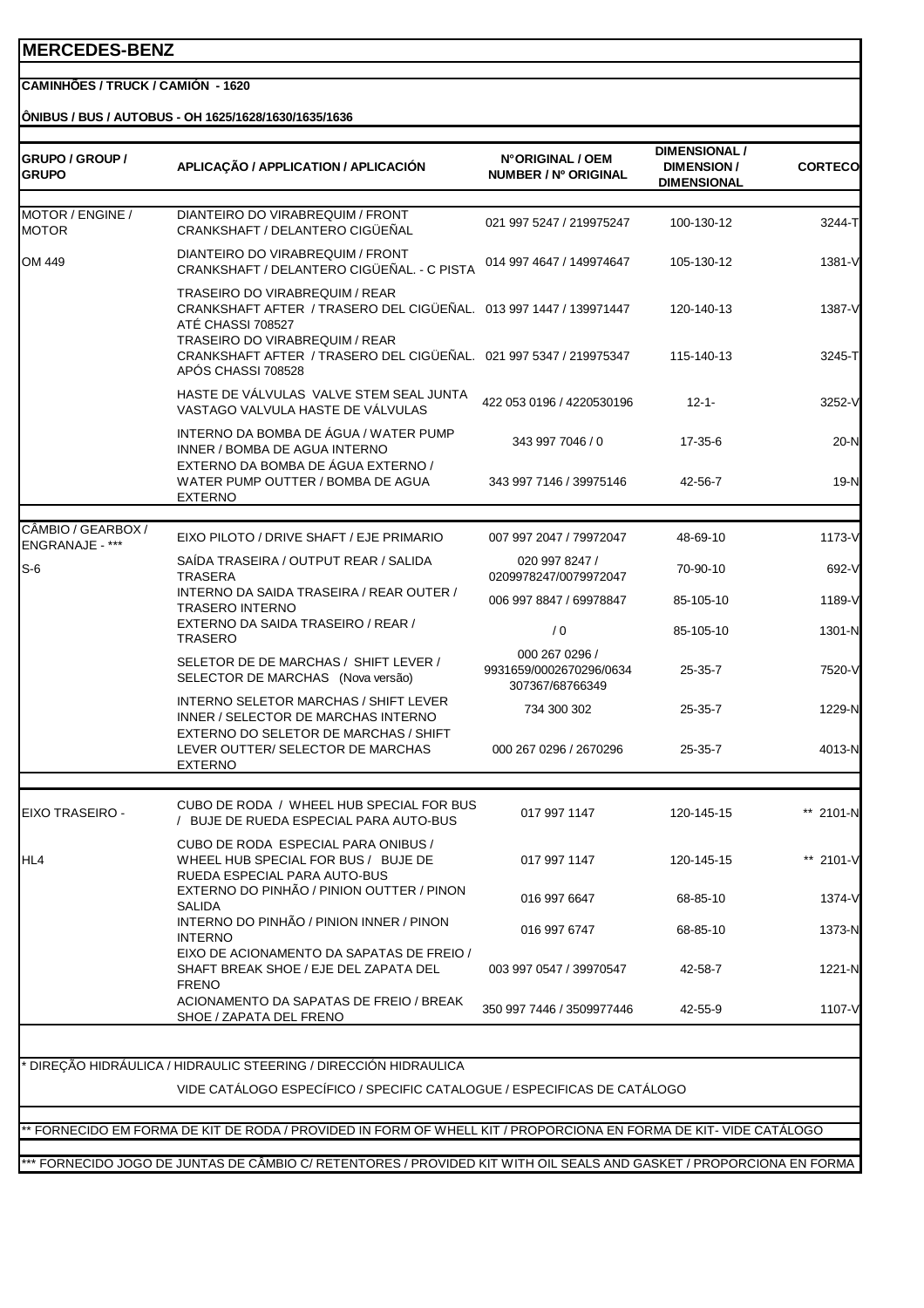|  | CAMINHÕES / TRUCK / CAMIÓN -1938/1941/1945/2635 |
|--|-------------------------------------------------|

| GRUPO / GROUP /<br><b>GRUPO</b>                           | APLICAÇÃO / APPLICATION / APLICACIÓN                                                                                                                              | N°ORIGINAL / OEM<br>NUMBER / Nº ORIGINAL                     | <b>DIMENSIONAL /</b><br><b>DIMENSION/</b><br><b>DIMENSIONAL</b> | <b>CORTECO</b> |
|-----------------------------------------------------------|-------------------------------------------------------------------------------------------------------------------------------------------------------------------|--------------------------------------------------------------|-----------------------------------------------------------------|----------------|
| MOTOR / ENGINE /<br><b>MOTOR</b>                          | DIANTEIRO DO VIRABREQUIM / FRONT<br>CRANKSHAFT / DELANTERO CIGÜEÑAL                                                                                               | 012 997 5247 / 219975247                                     | 100-130-12                                                      | 3244-T         |
| OM 447                                                    | DIANTEIRO DO VIRABREQUIM / FRONT<br>CRANKSHAFT / DELANTERO CIGÜEÑAL. - C PISTA                                                                                    | 014 997 4647 / 149974647                                     | 105-130-12                                                      | 1381-V         |
|                                                           | TRASEIRO DO VIRABREQUIM / REAR<br>CRANKSHAFT AFTER / TRASERO DEL CIGÜEÑAL. 013 997 1447 / 139971447<br>ATÉ CHASSI 708527<br><b>TRASEIRO DO VIRABREQUIM / REAR</b> |                                                              | 120-140-13                                                      | 1387-V         |
|                                                           | CRANKSHAFT AFTER / TRASERO DEL CIGÜEÑAL. 021 997 5347 / 219975347<br>APÓS CHASSI 708528                                                                           |                                                              | 115-140-13                                                      | 3245-T         |
|                                                           | HASTE DE VÁLVULAS VALVE STEM SEAL JUNTA<br>VASTAGO VALVULA HASTE DE VÁLVULAS                                                                                      | 422 053 0196 / 4220530196                                    | $12 - 1 -$                                                      | 3252-V         |
|                                                           | EXTERNO DA BOMBA DE ÁGUA EXTERNO /<br>WATER PUMP OUTTER / BOMBA DE AGUA<br><b>EXTERNO</b>                                                                         | 343 997 7146 / 39975146                                      | 42-56-7                                                         | 19-N           |
|                                                           | INTERNO DA BOMBA DE ÁGUA / WATER PUMP<br>INNER / BOMBA DE AGUA INTERNO                                                                                            | 343 997 7046 / 0                                             | 17-35-6                                                         | $20-N$         |
| CÂMBIO / GEARBOX /<br>ENGRANAJE - ***                     | EIXO PILOTO / DRIVE SHAFT / EJE PRIMARIO                                                                                                                          |                                                              |                                                                 | 1223-N         |
| $16-S$                                                    | INTERNO DA SAIDA TRASEIRA / REAR OUTER /<br><b>TRASERO INTERNO</b>                                                                                                | 734 310 116                                                  | 105-130-12                                                      | 559-V          |
|                                                           | INTERNO DA SAIDA TRASEIRA / REAR OUTER /<br><b>TRASERO INTERNO</b>                                                                                                | 734 310 116 / 0                                              | 105-130-12                                                      | 7351-V         |
|                                                           | EXTERNO DA SAIDA TRASEIRO / REAR /<br><b>TRASERO</b>                                                                                                              | 073 430 0102 /<br>BO734300102                                | 105-130-12                                                      | 556-N          |
|                                                           | SELETOR DE DE MARCHAS / SHIFT LEVER /<br>SELECTOR DE MARCHAS (Nova versão)                                                                                        | 000 267 0296 /<br>9931659/0002670296/0634<br>307367/68766349 | $25 - 35 - 7$                                                   | 7520-V         |
|                                                           | INTERNO SELETOR MARCHAS / SHIFT LEVER<br>INNER / SELECTOR DE MARCHAS INTERNO<br>EXTERNO DO SELETOR DE MARCHAS / SHIFT                                             | 734 300 302                                                  | $25 - 35 - 7$                                                   | 1229-N         |
|                                                           | LEVER OUTTER/ SELECTOR DE MARCHAS<br><b>EXTERNO</b>                                                                                                               | 000 267 0296 / 2670296                                       | 25-35-7                                                         | 4013-N         |
|                                                           | EXTERNO DO SELETOR DE MARCHAS / SHIFT<br>LEVER OUTTER/ SELECTOR DE MARCHAS<br><b>EXTERNO</b>                                                                      | 020 997 8347                                                 | $10-14-3$                                                       | 1303-V         |
|                                                           | ACIONAMENTO DA MARCHA PESADA                                                                                                                                      | 734 317 032 / 734317032                                      | 80-90-4,8                                                       | 4036-N         |
|                                                           | ACIONAMENTO DA MARCHA (LEVE) / LIGHT<br>SHAFT LEVER / SELECTOR DE MARCHAS (LEVE)                                                                                  | 050 130 6439 / 501306439                                     | 25-38-9,3                                                       | 468-V          |
|                                                           | CANECA DA MARCHA CÂMBIO / GEAR /<br>ENGRANAJE BOX                                                                                                                 |                                                              |                                                                 | 3122-V         |
| EIXO DIANTEIRO /<br>FRONT SHAFT / EJE<br><b>DELANTERO</b> | CUBO DE RODA (GRANDE) / WHEEL HUB / BUJE<br>DE RUEDA - BIGGEST SEAL / RETENE MAJOR,                                                                               | 356 997 7146 / 40001910                                      | 100-130-13                                                      | ** 663-N       |
| VL4                                                       | CUBO DE RODA / WHEEL HUB / BUJE DE RUEDA<br>- RETENTOR PEQUENO / LITTLE SEAL / RETENE<br><b>PEQUEÑO</b>                                                           | 350 997 8146                                                 | 70-81,5-3                                                       | ** 371-N       |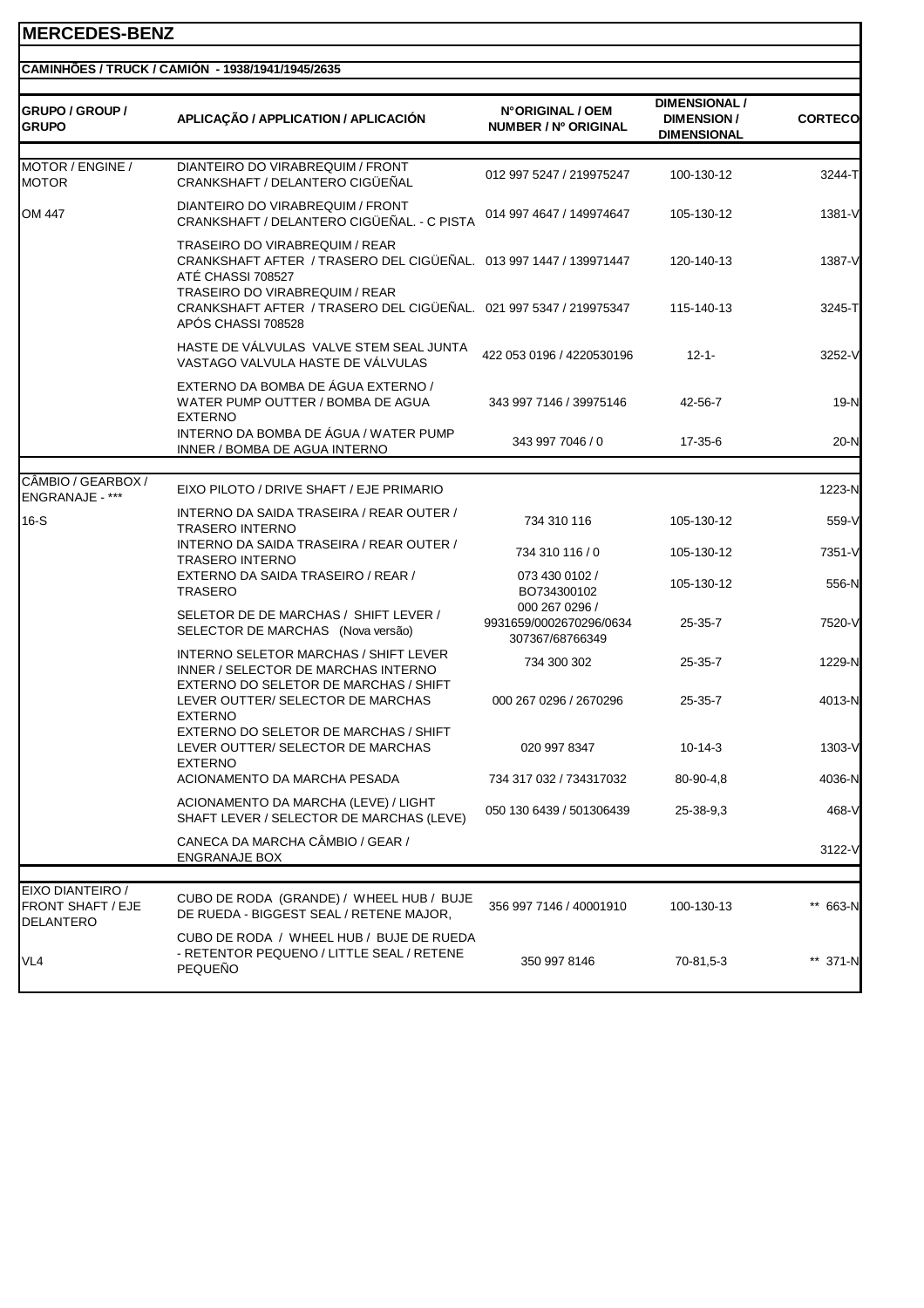| <b>EIXO TRASEIRO / REAR</b><br><b>ISHAFT / EJE TRASERO</b> | EXTERNO DO CUBO DE RODA / WHEEL HUB<br>OUTTER / DEL BUJE DE RUEDA SALIDA | 016 997 5647                                           | 145-175-14 | ** 1371-N |
|------------------------------------------------------------|--------------------------------------------------------------------------|--------------------------------------------------------|------------|-----------|
| <b>IHL7</b>                                                | INTERNO DO CUBO DE RODA / WHEEL HUB<br>INNER / BUJE DE RUEDA INTERNO     | 011 997 3146                                           | 145-175-13 | ** 1800-V |
|                                                            | INTERNO DO CUBO DE RODA / WHEEL HUB<br>INNER / BUJE DE RUEDA INTERNO     | 13 997 9347                                            | 145-175-13 | ** 7346-N |
|                                                            | PINHÃO RETENTOR COMBINADO / COMBO<br>PINION / COMBINADO DEL PINON        | 021 997 5347 /<br>0159974747/0219975947/0<br>179973146 | 85-145-12  | 7345-V    |

 $\mathbf{r}$ 

\* DIREÇÃO HIDRÁULICA / HIDRAULIC STEERING / DIRECCIÓN HIDRAULICA

VIDE CATÁLOGO ESPECÍFICO / SPECIFIC CATALOGUE / ESPECIFICAS DE CATÁLOGO

\*\* FORNECIDO EM FORMA DE KIT DE RODA / PROVIDED IN FORM OF WHELL KIT / PROPORCIONA EN FORMA DE KIT- VIDE CATÁLOGO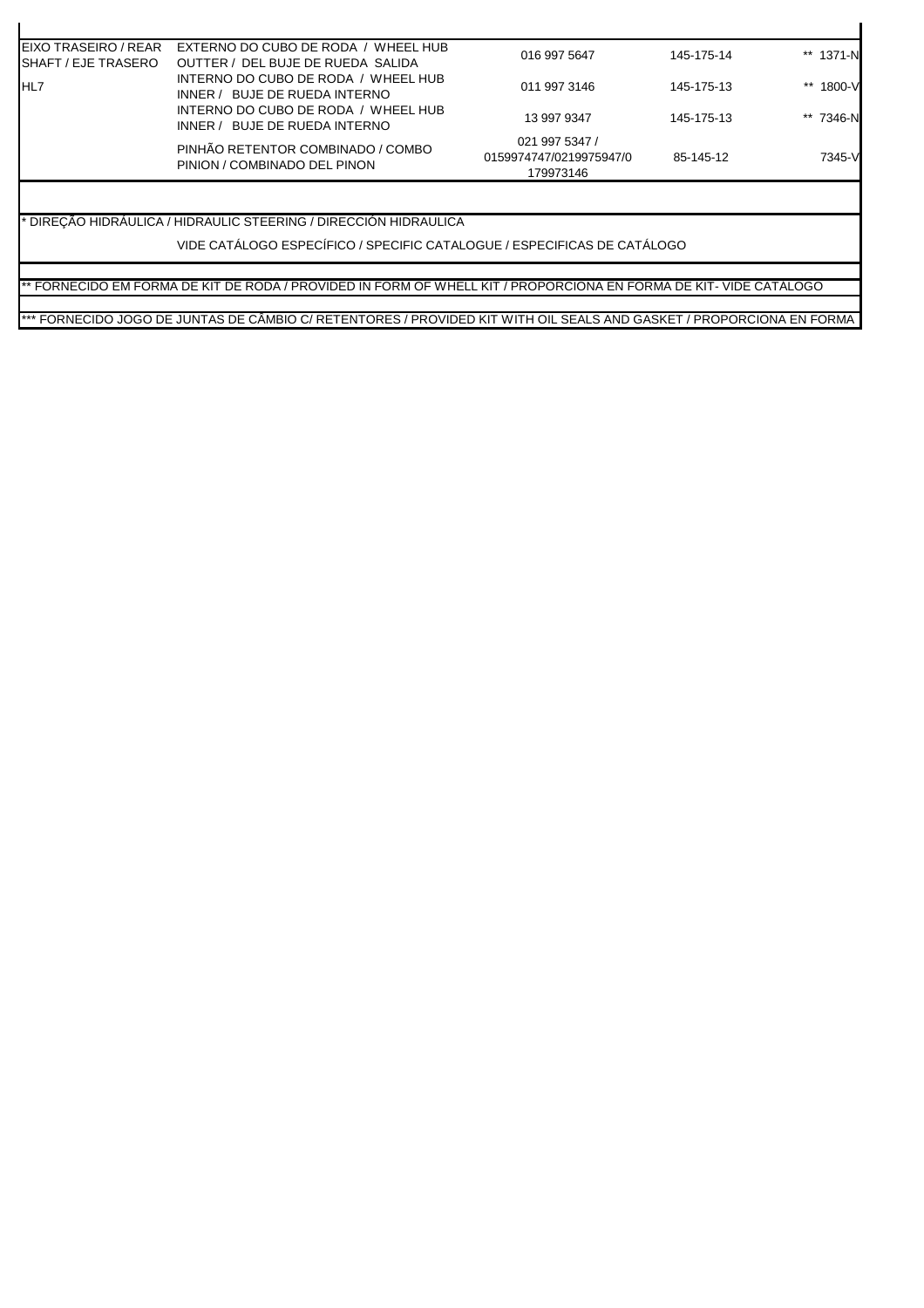#### **CAMINHÕES / TRUCK / CAMIÓN - 1632/1634/1938**

| <b>GRUPO / GROUP /</b><br><b>GRUPO</b> | APLICAÇÃO / APPLICATION / APLICACIÓN                                                                                                                                                                                            | N°ORIGINAL / OEM<br>NUMBER / Nº ORIGINAL                     | <b>DIMENSIONAL /</b><br><b>DIMENSION/</b><br><b>DIMENSIONAL</b> | <b>CORTECO</b>   |
|----------------------------------------|---------------------------------------------------------------------------------------------------------------------------------------------------------------------------------------------------------------------------------|--------------------------------------------------------------|-----------------------------------------------------------------|------------------|
| MOTOR / ENGINE /<br><b>MOTOR</b>       | DIANTEIRO DO VIRABREQUIM / FRONT<br>CRANKSHAFT / DELANTERO CIGÜEÑAL                                                                                                                                                             | 012 997 5247 / 219975247                                     | 100-130-12                                                      | 3244-T           |
| OM 447 / 449                           | DIANTEIRO DO VIRABREQUIM / FRONT<br>CRANKSHAFT / DELANTERO CIGÜEÑAL. - C PISTA                                                                                                                                                  | 014 997 4647 / 149974647                                     | 105-130-12                                                      | $1381 - V$       |
|                                        | TRASEIRO DO VIRABREQUIM / REAR<br>CRANKSHAFT AFTER / TRASERO DEL CIGÜEÑAL. 013 997 1447 / 139971447<br>ATÉ CHASSI 708527<br>TRASEIRO DO VIRABREQUIM / REAR<br>CRANKSHAFT AFTER / TRASERO DEL CIGÜEÑAL. 021 997 5347 / 219975347 |                                                              | 120-140-13<br>115-140-13                                        | 1387-V<br>3245-T |
|                                        | APÓS CHASSI 708528<br>HASTE DE VÁLVULAS VALVE STEM SEAL JUNTA<br>VASTAGO VALVULA HASTE DE VÁLVULAS                                                                                                                              | 422 053 0196 / 4220530196                                    | $12 - 1 -$                                                      | 3252-V           |
|                                        | EXTERNO DA BOMBA DE ÁGUA EXTERNO /<br>WATER PUMP OUTTER / BOMBA DE AGUA<br><b>EXTERNO</b>                                                                                                                                       | 343 997 7146 / 39975146                                      | 42-56-7                                                         | 19-N             |
|                                        | INTERNO DA BOMBA DE ÁGUA / WATER PUMP<br>INNER / BOMBA DE AGUA INTERNO                                                                                                                                                          | 343 997 7046 / 0                                             | 17-35-6                                                         | 20-N             |
|                                        |                                                                                                                                                                                                                                 |                                                              |                                                                 |                  |
| CÂMBIO / GEARBOX /<br>ENGRANAJE - ***  | EIXO PILOTO / DRIVE SHAFT / EJE PRIMARIO                                                                                                                                                                                        |                                                              |                                                                 | 1223-N           |
| $16-S$                                 | INTERNO DA SAIDA TRASEIRA / REAR OUTER /<br><b>TRASERO INTERNO</b>                                                                                                                                                              | 734 310 116                                                  | 105-130-12                                                      | 559-V            |
|                                        | INTERNO DA SAIDA TRASEIRA / REAR OUTER /<br><b>TRASERO INTERNO</b>                                                                                                                                                              | 734 310 116 / 0                                              | 105-130-12                                                      | 7351-V           |
|                                        | EXTERNO DA SAIDA TRASEIRO / REAR /<br>TRASERO                                                                                                                                                                                   | 073 430 0102 /<br>BO734300102                                | 105-130-12                                                      | 556-N            |
|                                        | SELETOR DE DE MARCHAS / SHIFT LEVER /<br>SELECTOR DE MARCHAS (Nova versão)                                                                                                                                                      | 000 267 0296 /<br>9931659/0002670296/0634<br>307367/68766349 | 25-35-7                                                         | 7520-V           |
|                                        | INTERNO SELETOR MARCHAS / SHIFT LEVER<br>INNER / SELECTOR DE MARCHAS INTERNO                                                                                                                                                    | 734 300 302                                                  | 25-35-7                                                         | 1229-N           |
|                                        | EXTERNO DO SELETOR DE MARCHAS / SHIFT<br>LEVER OUTTER/ SELECTOR DE MARCHAS<br><b>EXTERNO</b>                                                                                                                                    | 000 267 0296 / 2670296                                       | $25 - 35 - 7$                                                   | 4013-N           |
|                                        | EXTERNO DO SELETOR DE MARCHAS / SHIFT<br>LEVER OUTTER/ SELECTOR DE MARCHAS<br><b>EXTERNO</b>                                                                                                                                    | 020 997 8347                                                 | $10-14-3$                                                       | 1303-V           |
|                                        | TOMADA DE FORÇA / DRIVE POWER / NPULSIÓN<br>LA ENERGÍA                                                                                                                                                                          | 073 431 9046 / 0                                             | 55-80-8                                                         | 1129-V           |
|                                        | ACIONAMENTO DA MARCHA PESADA                                                                                                                                                                                                    | 734 317 032 / 734317032                                      | 80-90-4,8                                                       | 4036-N           |
|                                        | ACIONAMENTO DA MARCHA (LEVE) / LIGHT<br>SHAFT LEVER / SELECTOR DE MARCHAS (LEVE)                                                                                                                                                | 050 130 6439 / 501306439                                     | 25-38-9,3                                                       | 468-V            |
|                                        | CANECA DA MARCHA CÂMBIO / GEAR /<br>ENGRANAJE BOX                                                                                                                                                                               | / 0                                                          | --                                                              | 3122-N           |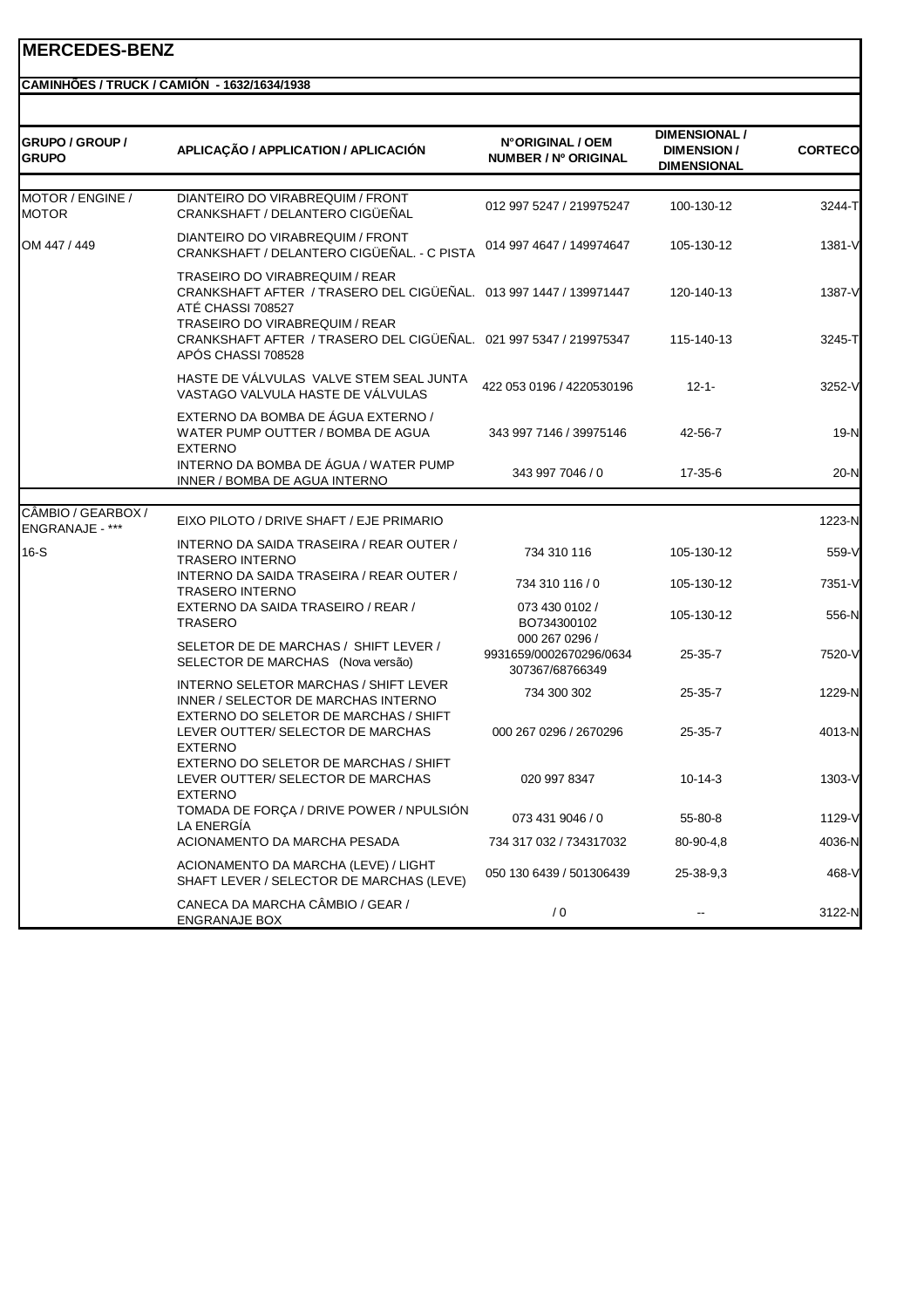| 016 997 5647                                           | 145-175-14 | ** 1371-N                                                                                                                                                                                    |
|--------------------------------------------------------|------------|----------------------------------------------------------------------------------------------------------------------------------------------------------------------------------------------|
|                                                        |            |                                                                                                                                                                                              |
| 011 997 3146                                           | 145-175-13 | $***$<br>1800-V                                                                                                                                                                              |
| 13 997 9347                                            | 145-175-13 | **<br>7346-N                                                                                                                                                                                 |
| 021 997 5347 /<br>0159974747/0219975947/0<br>179973146 | 85-145-12  | 7345-V                                                                                                                                                                                       |
|                                                        |            |                                                                                                                                                                                              |
|                                                        |            | VIDE CATÁLOGO ESPECÍFICO / SPECIFIC CATALOGUE / ESPECIFICAS DE CATÁLOGO<br>** FORNECIDO EM FORMA DE KIT DE RODA / PROVIDED IN FORM OF WHELL KIT / PROPORCIONA EN FORMA DE KIT- VIDE CATALOGO |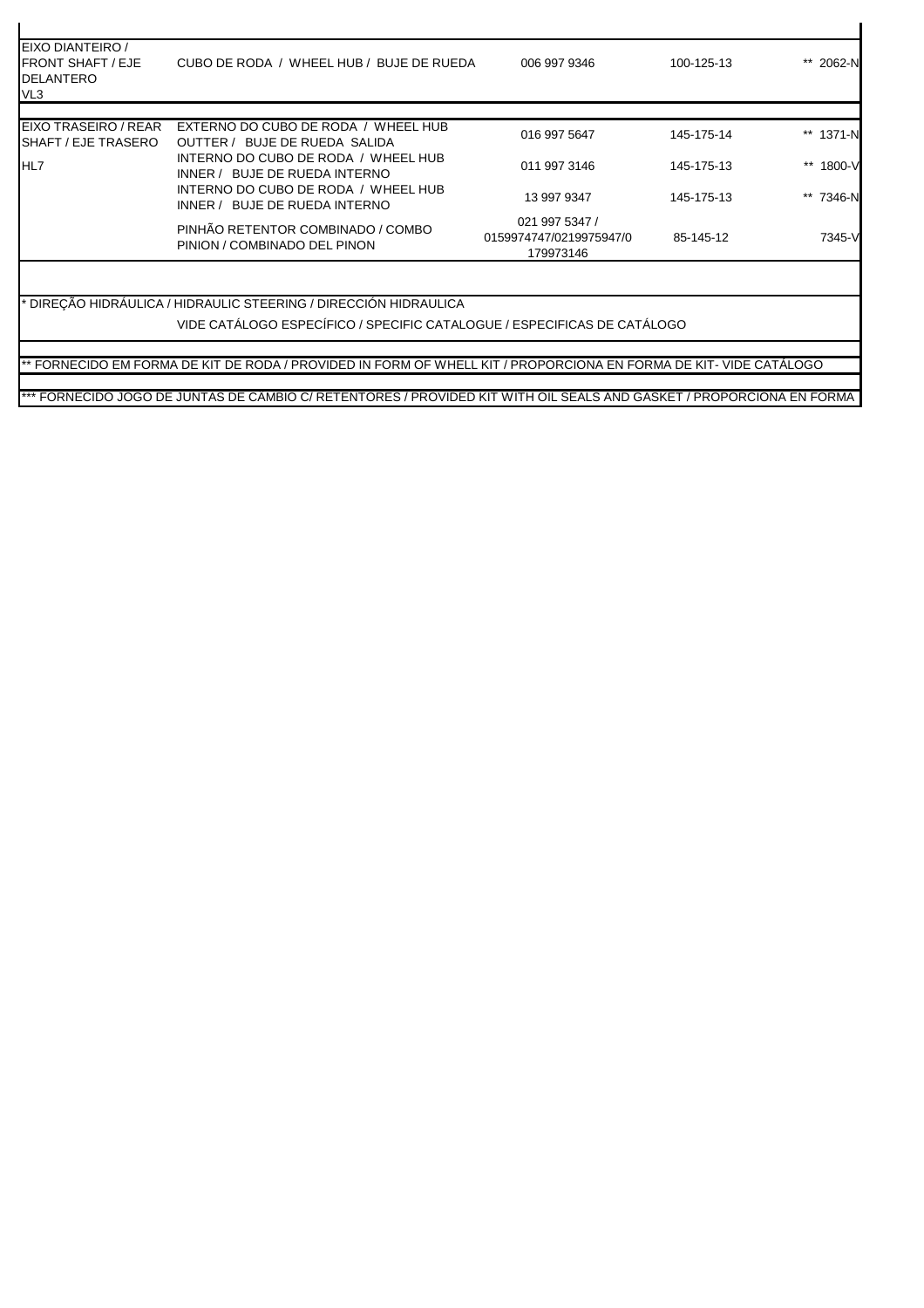#### **CAMINHÕES / TRUCK / CAMIÓN - 1620**

#### **ÔNIBUS / BUS / AUTOBUS - OH 1625/1628/1630/1635/1636**

| <b>GRUPO / GROUP /</b><br><b>GRUPO</b>                           | APLICAÇÃO / APPLICATION / APLICACIÓN                                                                                                                                                                                                   | N°ORIGINAL / OEM<br>NUMBER / Nº ORIGINAL                     | <b>DIMENSIONAL /</b><br><b>DIMENSION/</b><br><b>DIMENSIONAL</b> | <b>CORTECO</b>   |
|------------------------------------------------------------------|----------------------------------------------------------------------------------------------------------------------------------------------------------------------------------------------------------------------------------------|--------------------------------------------------------------|-----------------------------------------------------------------|------------------|
| MOTOR / ENGINE /<br><b>MOTOR</b>                                 | DIANTEIRO DO VIRABREQUIM / FRONT<br>CRANKSHAFT / DELANTERO CIGÜEÑAL                                                                                                                                                                    | 012 997 5247 / 219975247                                     | 100-130-12                                                      | 3244-T           |
| OM 447 / 449                                                     | DIANTEIRO DO VIRABREQUIM / FRONT<br>CRANKSHAFT / DELANTERO CIGÜEÑAL. - C PISTA                                                                                                                                                         | 014 997 4647 / 149974647                                     | 105-130-12                                                      | 1381-V           |
|                                                                  | <b>TRASEIRO DO VIRABREQUIM / REAR</b><br>CRANKSHAFT AFTER / TRASERO DEL CIGÜEÑAL. 013 997 1447 / 139971447<br>ATÉ CHASSI 708527<br>TRASEIRO DO VIRABREQUIM / REAR<br>CRANKSHAFT AFTER / TRASERO DEL CIGÜEÑAL. 021 997 5347 / 219975347 |                                                              | 120-140-13<br>115-140-13                                        | 1387-V<br>3245-T |
|                                                                  | APÓS CHASSI 708528                                                                                                                                                                                                                     |                                                              |                                                                 |                  |
|                                                                  | HASTE DE VÁLVULAS VALVE STEM SEAL JUNTA<br>VASTAGO VALVULA HASTE DE VÁLVULAS                                                                                                                                                           | 422 053 0196 / 4220530196                                    | $12 - 1 -$                                                      | 3252-V           |
|                                                                  | EXTERNO DA BOMBA DE ÁGUA EXTERNO /<br>WATER PUMP OUTTER / BOMBA DE AGUA<br><b>EXTERNO</b>                                                                                                                                              | 343 997 7146 / 39975146                                      | 42-56-7                                                         | 19-N             |
|                                                                  | INTERNO DA BOMBA DE ÁGUA / WATER PUMP<br>INNER / BOMBA DE AGUA INTERNO                                                                                                                                                                 | 343 997 7046 / 0                                             | 17-35-6                                                         | 20-N             |
|                                                                  |                                                                                                                                                                                                                                        |                                                              |                                                                 |                  |
| CÂMBIO / GEARBOX /<br>ENGRANAJE - ***                            | EIXO PILOTO / DRIVE SHAFT / EJE PRIMARIO                                                                                                                                                                                               | 007 997 2047 / 79972047                                      | 48-69-10                                                        | 1173-V           |
| $S-6$                                                            | SAÍDA TRASEIRA / OUTPUT REAR / SALIDA<br><b>TRASERA</b>                                                                                                                                                                                | 020 997 8247 /<br>0209978247/0079972047                      | 70-90-10                                                        | 692-V            |
|                                                                  | SAÍDA TRASEIRA / OUTPUT REAR / SALIDA<br><b>TRASERA</b>                                                                                                                                                                                | 021 997 1247 / 0219973047<br>/ ZF0734319221                  | $50 - 65 - 8$                                                   | 7324-V           |
|                                                                  | INTERNO DA SAIDA TRASEIRA / REAR OUTER /<br><b>TRASERO INTERNO</b>                                                                                                                                                                     | 006 997 8847 / 69978847                                      | 85-105-10                                                       | 1189-V           |
|                                                                  | EXTERNO DA SAIDA TRASEIRO / REAR /<br><b>TRASERO</b>                                                                                                                                                                                   | /0                                                           | 85-105-10                                                       | 1301-N           |
|                                                                  | SELETOR DE MARCHAS NOVA VERSÃO                                                                                                                                                                                                         | 000 267 0296 /<br>9931659/0002670296/0634<br>307367/68766349 | 25-35-7                                                         | 7520-V           |
|                                                                  | INTERNO SELETOR MARCHAS / SHIFT LEVER<br>INNER / SELECTOR DE MARCHAS INTERNO                                                                                                                                                           | 734 300 302                                                  | 25-35-7                                                         | 1229-N           |
|                                                                  | EXTERNO DO SELETOR DE MARCHAS / SHIFT<br>LEVER OUTTER/ SELECTOR DE MARCHAS<br><b>EXTERNO</b>                                                                                                                                           | 000 267 0296 / 2670296                                       | 25-35-7                                                         | 4013-N           |
|                                                                  |                                                                                                                                                                                                                                        |                                                              |                                                                 |                  |
| EIXO DIANTEIRO /<br><b>FRONT SHAFT / EJE</b><br><b>DELANTERO</b> | CUBO DE RODA (GRANDE) / WHEEL HUB / BUJE<br>DE RUEDA - BIGGEST SEAL / RETENE MAJOR,                                                                                                                                                    | 356 997 7146 / 40001910                                      | 100-130-13                                                      | 663-N            |
| VL4                                                              | CUBO DE RODA / WHEEL HUB / BUJE DE RUEDA<br>- RETENTOR PEQUENO / LITTLE SEAL / RETENE<br><b>PEQUEÑO</b>                                                                                                                                | 350 997 8146                                                 | 70-81,5-3                                                       | 371-N            |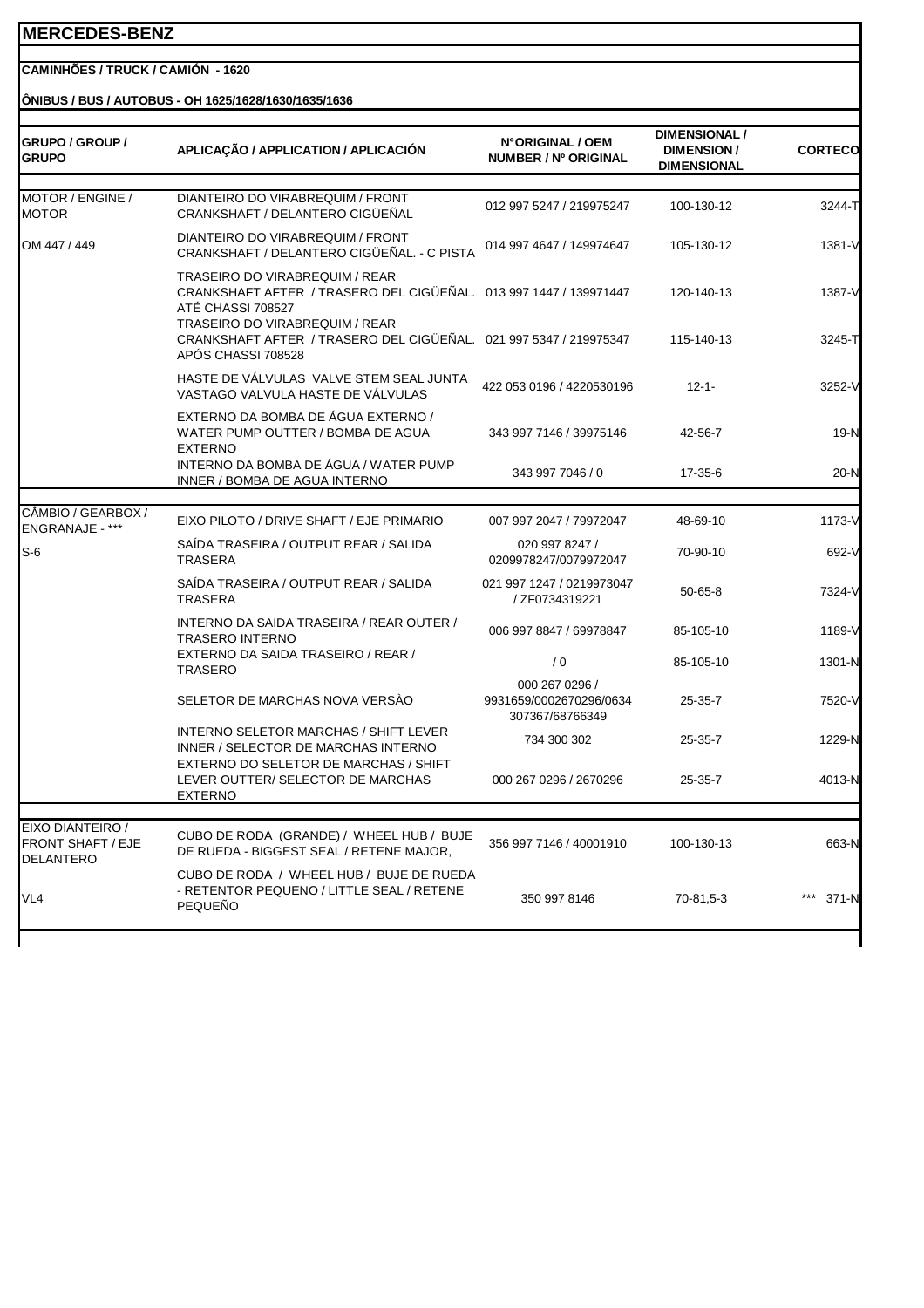| CUBO DE RODA / WHEEL HUB / DEL BUJE DE     |                         |                                           | ** 2101-N             |
|--------------------------------------------|-------------------------|-------------------------------------------|-----------------------|
| RUEDA                                      |                         |                                           |                       |
| CUBO DE RODA ESPECIAL PARA ONIBUS /        |                         |                                           |                       |
| WHEEL HUB SPECIAL FOR BUS / BUJE DE        | 017 997 1147            | 120-145-15                                | ** 2101-V             |
| RUEDA ESPECIAL PARA AUTO-BUS               |                         |                                           |                       |
| EXTERNO DO PINHÃO DO DIFERENCIAL /         |                         |                                           |                       |
| DIFFERENTIAL PINION / PINON DIFERENCIAL DO | 017 997 6647            | 68-85-10                                  | 1374-V                |
| 2º P/3º SALIDA / OUTTER                    |                         |                                           |                       |
| INTERNO DO PINHÃO DO DIFERENCIAL /         |                         |                                           |                       |
| DIFFERENTIAL PINION / PINON DIFERENCIAL DO | 016 997 6747            | 68-85-10                                  | 1373-N                |
| $2^{\circ}$ P/ $3^{\circ}$ INTERNO / INNER |                         |                                           |                       |
| EIXO DE ACIONAMENTO DA SAPATAS DE FREIO /  |                         |                                           |                       |
| SHAFT BREAK SHOE / EJE DEL ZAPATA DEL      | 003 997 0547 / 39970547 | 42-58-7                                   | 1221-N                |
| <b>FRENO</b>                               |                         |                                           |                       |
| ACIONAMENTO DA SAPATAS DE FREIO / BREAK    |                         |                                           |                       |
| SHOE / ZAPATA DEL FRENO                    |                         |                                           | 1107-V                |
|                                            |                         | 017 997 1147<br>350 997 7446 / 3509977446 | 120-145-15<br>42-55-9 |

\* DIREÇÃO HIDRÁULICA / HIDRAULIC STEERING / DIRECCIÓN HIDRAULICA

VIDE CATÁLOGO ESPECÍFICO / SPECIFIC CATALOGUE / ESPECIFICAS DE CATÁLOGO

\*\* FORNECIDO EM FORMA DE KIT DE RODA / PROVIDED IN FORM OF WHELL KIT / PROPORCIONA EN FORMA DE KIT- VIDE CATÁLOGO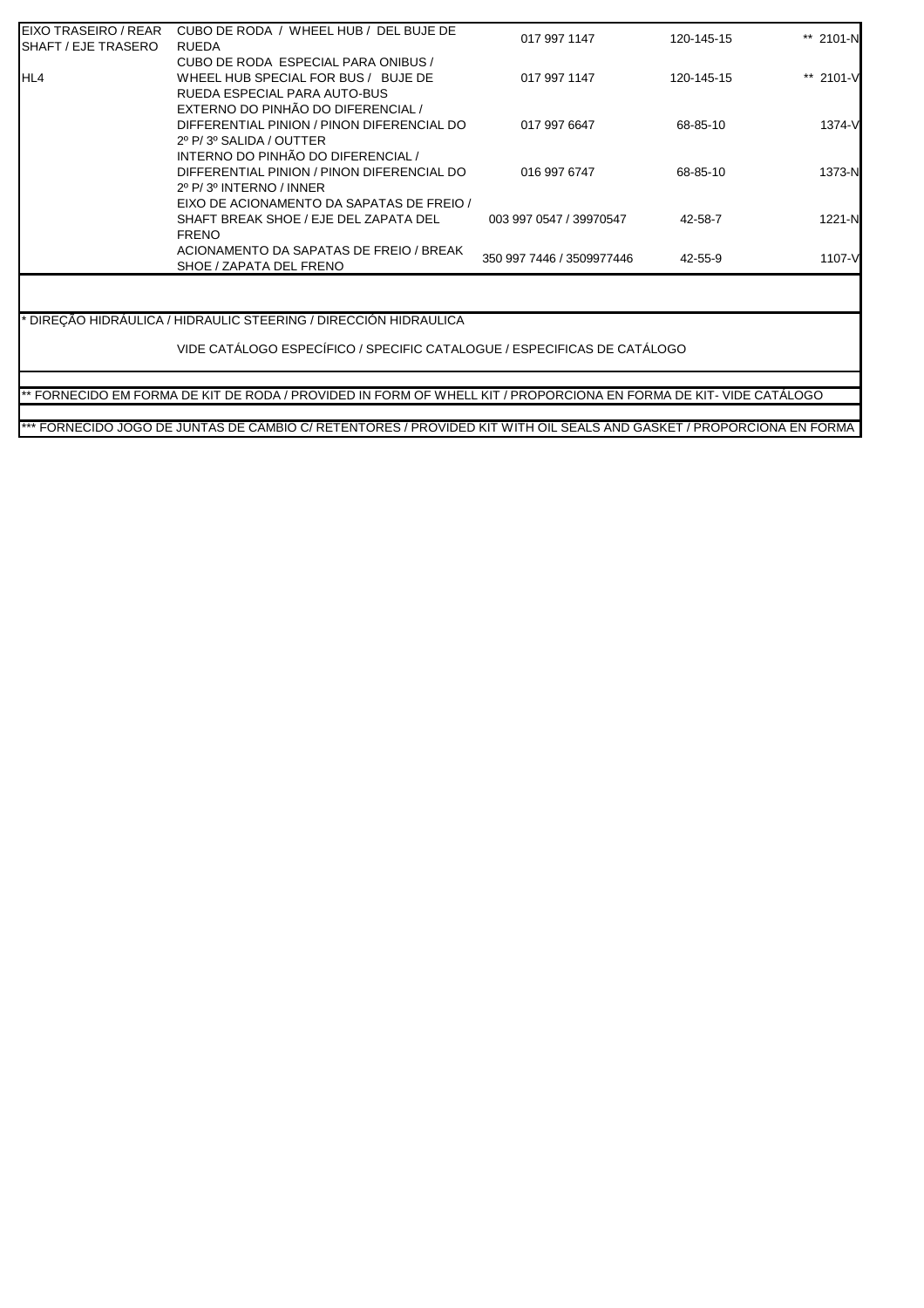| <b>GRUPO / GROUP /</b><br><b>GRUPO</b>                           | APLICAÇÃO / APPLICATION / APLICACIÓN                                                                                                              | N°ORIGINAL / OEM<br>NUMBER / Nº ORIGINAL               | DIMENSIONAL /<br><b>DIMENSION/</b><br><b>DIMENSIONAL</b> | <b>CORTECO</b> |
|------------------------------------------------------------------|---------------------------------------------------------------------------------------------------------------------------------------------------|--------------------------------------------------------|----------------------------------------------------------|----------------|
| MOTOR / ENGINE /<br><b>MOTOR</b>                                 | DIANTEIRO DO VIRABREQUIM / FRONT<br>CRANKSHAFT / DELANTERO CIGÜEÑAL                                                                               | 012 997 5247 / 219975247                               | 100-130-12                                               | 3244-T         |
| OM 457 (6 CIL)                                                   | <b>TRASEIRO DO VIRABREQUIM / REAR</b><br>CRANKSHAFT AFTER / TRASERO DEL CIGÜEÑAL                                                                  | 021 997 5347 / 219975347                               | 115-140-13                                               | 3245-T         |
|                                                                  | HASTE DE VÁLVULAS (C/ LUVA DE PROTEÇÃO) /<br>VALVE STEM SEAL (W/ PROTECTION CAPS) /<br>JUNTA VASTAGO VALVULA (C/ CASQUILLO<br>PROTECTOR) - 24 PCS | 0000533558 / 0000534958                                | $VA3-9$                                                  | 7757-V         |
| EIXO DIANTEIRO /<br><b>FRONT SHAFT / EJE</b><br><b>DELANTERO</b> | CUBO DE RODA (GRANDE) / WHEEL HUB / BUJE<br>DE RUEDA - BIGGEST SEAL / RETENE MAJOR,                                                               | 356 997 7146 / 40001910                                | 100-130-13                                               | 663-N          |
| VL <sub>4</sub>                                                  | CUBO DE RODA / WHEEL HUB / BUJE DE RUEDA<br>- RETENTOR PEQUENO / LITTLE SEAL / RETENE<br>PEQUEÑO                                                  | 350 997 8146                                           | 70-81,5-3                                                | 371-N          |
|                                                                  |                                                                                                                                                   |                                                        |                                                          |                |
| EIXO TRASEIRO / REAR<br>SHAFT / EJE TRASERO                      | EXTERNO DO CUBO DE RODA / WHEEL HUB<br>OUTTER / BUJE DE RUEDA SALIDA                                                                              | 016 997 5647                                           | 145-175-14                                               | ** 1371-N      |
| HL7                                                              | INTERNO DO CUBO DE RODA / WHEEL HUB<br>INNER / BUJE DE RUEDA INTERNO                                                                              | 011 997 3146                                           | 145-175-13                                               | ** 1800-V      |
|                                                                  | INTERNO DO CUBO DE RODA / WHEEL HUB<br>INNER / BUJE DE RUEDA INTERNO                                                                              | 013 997 3447                                           | 145-175-13                                               | ** 7346-N      |
| C/FREIO Á DISCO                                                  | CUBO DE RODA / WHEEL HUB / BUJE DE<br><b>RUEDA</b>                                                                                                | 020-997 3947                                           | 145-175-17                                               | ** 1772-V      |
| C/ FREIO ABS                                                     | CUBO DE RODA / WHEEL HUB / BUJE DE<br><b>RUEDA</b>                                                                                                | 020 997 0547                                           | 145-175/205-18                                           | ** 7539-V      |
|                                                                  | PINHÃO RETENTOR COMBINADO / COMBO<br>PINION / COMBINADO DEL PINON                                                                                 | 015 997 7474 /<br>0159974747/0219975947/0<br>179973146 | 85-145-12                                                | 7345-V         |
|                                                                  | EIAU DE AUIUNAMENTU DA SAPATAS DE FREIU /<br>CHAFT RDEAK CHOE / E IE DEI 7ADATA DEI                                                               | 003 997 0547 / 39970547                                | 42-58-7                                                  | 1221-N         |
|                                                                  | ACIONAMENTO DA SAPATAS DE FREIO / BREAK<br>SHOE / ZAPATA DEL FRENO                                                                                | 350 997 7446 / 3509977446                              | 42-55-9                                                  | 1107-V         |

\*\* FORNECIDO EM FORMA DE KIT DE RODA / PROVIDED IN FORM OF WHELL KIT / PROPORCIONA EN FORMA DE KIT- VIDE CATÁLOGO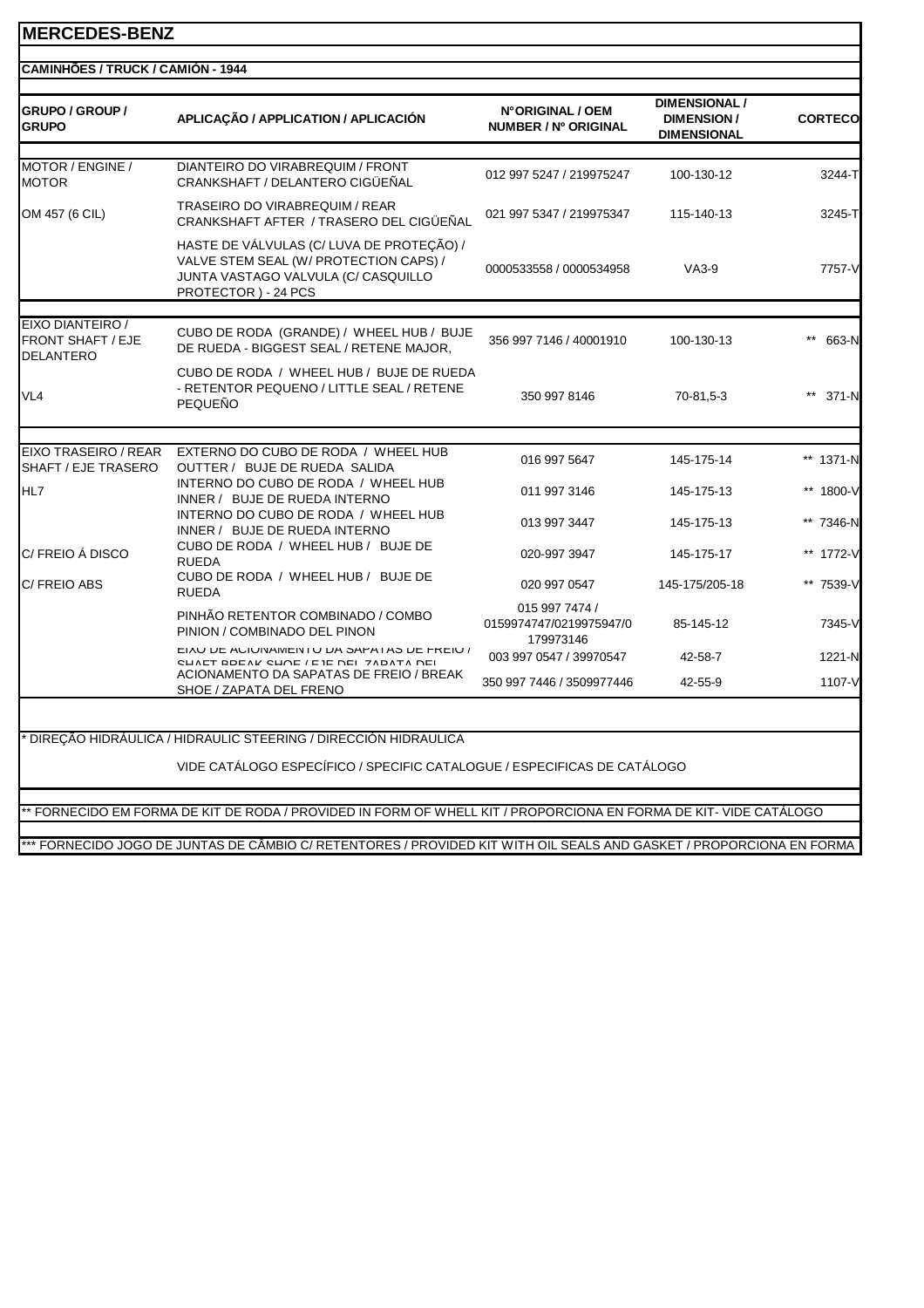| <b>GRUPO / GROUP /</b><br><b>GRUPO</b>                           | APLICAÇÃO / APPLICATION / APLICACIÓN                                                                                                             | N°ORIGINAL / OEM<br>NUMBER / Nº ORIGINAL               | <b>DIMENSIONAL /</b><br><b>DIMENSION/</b><br><b>DIMENSIONAL</b> | <b>CORTECO</b> |
|------------------------------------------------------------------|--------------------------------------------------------------------------------------------------------------------------------------------------|--------------------------------------------------------|-----------------------------------------------------------------|----------------|
| MOTOR / ENGINE /<br><b>MOTOR</b>                                 | DIANTEIRO DO VIRABREQUIM / FRONT<br>CRANKSHAFT / DELANTERO CIGÜEÑAL                                                                              | 012 997 5247 / 219975247                               | 100-130-12                                                      | 3244-TI        |
| OM 457                                                           | <b>TRASEIRO DO VIRABREQUIM / REAR</b><br>CRANKSHAFT AFTER / TRASERO DEL CIGÜEÑAL                                                                 | 021 997 5347 / 219975347                               | 115-140-13                                                      | 3245-T         |
|                                                                  | HASTE DE VÁLVULAS (C/LUVA DE PROTEÇÃO) /<br>VALVE STEM SEAL (W/ PROTECTION CAPS) /<br>JUNTA VASTAGO VALVULA (C/ CASQUILLO<br>PROTECTOR) - 24 PCS | 0000533558 / 0000534958                                | $VA3-9$                                                         | 7757-V         |
| EIXO DIANTEIRO /<br><b>FRONT SHAFT / EJE</b><br><b>DELANTERO</b> | CUBO DE RODA (GRANDE) / WHEEL HUB / BUJE<br>DE RUEDA - BIGGEST SEAL / RETENE MAJOR,                                                              | 356 997 7146 / 40001910                                | 100-130-13                                                      | ** 663-N       |
| VL <sub>4</sub>                                                  | CUBO DE RODA / WHEEL HUB / BUJE DE RUEDA<br>- RETENTOR PEQUENO / LITTLE SEAL / RETENE<br>PEQUEÑO                                                 | 350 997 8146 / 3509978146                              | 70-81,5-6                                                       | 371-N          |
|                                                                  |                                                                                                                                                  |                                                        |                                                                 |                |
| EIXO TRASEIRO / REAR<br>SHAFT / EJE TRASERO                      | EXTERNO DO CUBO DE RODA / WHEEL HUB<br>OUTTER / BUJE DE RUEDA SALIDA                                                                             | 016 997 5647                                           | 145-175-14                                                      | ** 1371-N      |
| HL7                                                              | INTERNO DO CUBO DE RODA / WHEEL HUB<br>INNER / BUJE DE RUEDA INTERNO                                                                             | 011 997 3146                                           | 145-175-13                                                      | ** 1800-V      |
|                                                                  | INTERNO DO CUBO DE RODA / WHEEL HUB<br>INNER / BUJE DE RUEDA INTERNO                                                                             | 013 997 9347                                           | 145-175-13                                                      | ** 7346-N      |
| C/ FREIO Á DISCO                                                 | CUBO DE RODA / WHEEL HUB / BUJE DE<br><b>RUEDA</b>                                                                                               | 020 997 3947                                           | 145-175-17                                                      | ** 1772-V      |
| <b>C/FREIO ABS</b>                                               | CUBO DE RODA / WHEEL HUB / BUJE DE<br><b>RUEDA</b>                                                                                               | 020 997 0547                                           | 145-175/205-18                                                  | ** 7539-V      |
|                                                                  | PINHÃO RETENTOR COMBINADO / COMBO<br>PINION / COMBINADO DEL PINON                                                                                | 015 997 7474 /<br>0159974747/0219975947/0<br>179973146 | 85-145-12                                                       | 7345-V         |
|                                                                  | EIXO DE ACIONAMENTO DA SAPATAS DE FREIO /<br>SHAFT BREAK SHOE / EJE DEL ZAPATA DEL<br><b>FRENO</b>                                               | 003 997 0547 / 39970547                                | 42-58-7                                                         | 1221-N         |
|                                                                  | ACIONAMENTO DA SAPATAS DE FREIO / BREAK<br>SHOE / ZAPATA DEL FRENO                                                                               | 350 997 7446 / 3509977446                              | 42-55-9                                                         | 1107-V         |

VIDE CATÁLOGO ESPECÍFICO / SPECIFIC CATALOGUE / ESPECIFICAS DE CATÁLOGO

\*\* FORNECIDO EM FORMA DE KIT DE RODA / PROVIDED IN FORM OF WHELL KIT / PROPORCIONA EN FORMA DE KIT- VIDE CATÁLOGO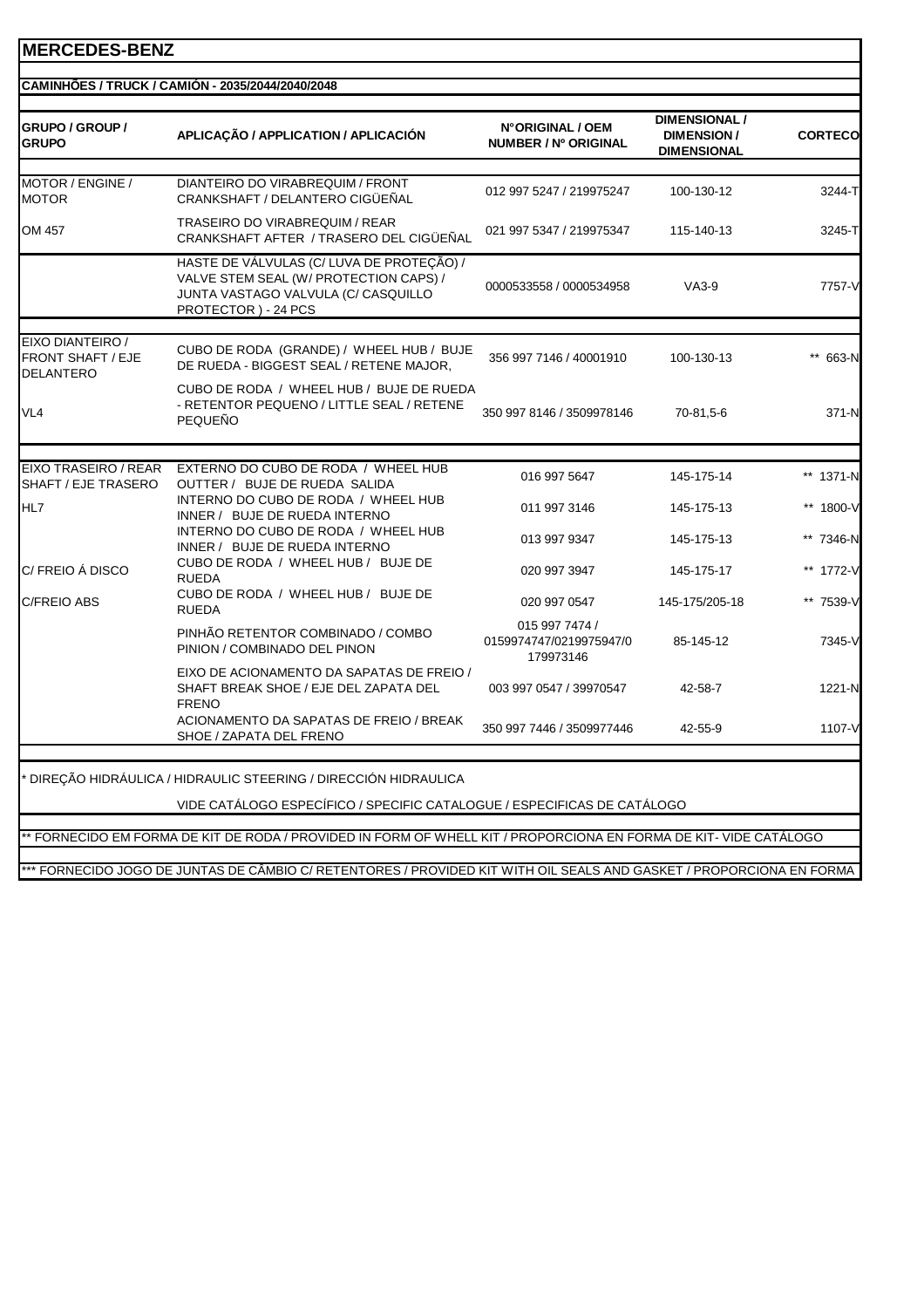| <b>GRUPO / GROUP /</b><br><b>GRUPO</b>                           | APLICAÇÃO / APPLICATION / APLICACIÓN                                                                                                               | N°ORIGINAL / OEM<br>NUMBER / Nº ORIGINAL | <b>DIMENSIONAL /</b><br><b>DIMENSION/</b><br><b>DIMENSIONAL</b> | <b>CORTECO</b> |
|------------------------------------------------------------------|----------------------------------------------------------------------------------------------------------------------------------------------------|------------------------------------------|-----------------------------------------------------------------|----------------|
|                                                                  |                                                                                                                                                    |                                          |                                                                 |                |
| MOTOR / ENGINE /<br><b>MOTOR</b>                                 | DIANTEIRO DO VIRABREQUIM / FRONT<br>CRANKSHAFT / DELANTERO CIGÜEÑAL                                                                                | 012 997 5247 / 219975247                 | 100-130-12                                                      | 3244-T         |
| OM 457                                                           | TRASEIRO DO VIRABREQUIM / REAR<br>CRANKSHAFT AFTER / TRASERO DEL CIGÜEÑAL                                                                          | 021 997 5347 / 219975347                 | 115-140-13                                                      | 3245-T         |
|                                                                  | HASTE DE VÁLVULAS (C/ LUVA DE PROTEÇÃO) /<br>VALVE STEM SEAL (W/ PROTECTION CAPS) /<br>JUNTA VASTAGO VALVULA (C/ CASQUILLO<br>PROTECTOR ) - 24 PCS | 0000533558 / 0000534958                  | $VA3-9$                                                         | 7757-V         |
|                                                                  |                                                                                                                                                    |                                          |                                                                 |                |
| EIXO DIANTEIRO /<br><b>FRONT SHAFT / EJE</b><br><b>DELANTERO</b> | CUBO DE RODA (GRANDE) / WHEEL HUB / BUJE<br>DE RUEDA - BIGGEST SEAL / RETENE MAJOR,                                                                | 356 997 7146 / 40001910                  | 100-130-13                                                      | 663-N          |
| VL <sub>3</sub>                                                  | CUBO DE RODA / WHEEL HUB / BUJE DE RUEDA<br>- RETENTOR PEQUENO / LITTLE SEAL / RETENE<br><b>PEQUEÑO</b>                                            | 350 997 8146                             | 70-81,5-3                                                       | 371-N          |
|                                                                  |                                                                                                                                                    |                                          |                                                                 |                |
| EIXO TRASEIRO / REAR<br>SHAFT / EJE TRASERO                      | EXTERNO DO CUBO DE RODA / WHEEL HUB<br>OUTTER / BUJE DE RUEDA SALIDA                                                                               | 016 997 5647                             | 145-175-14                                                      | *** 1371-N     |
| HL7                                                              | INTERNO DO CUBO DE RODA / WHEEL HUB<br>INNER / BUJE DE RUEDA INTERNO                                                                               | 011 997 3146                             | 145-175-13                                                      | ** 1800-V      |
|                                                                  | INTERNO DO CUBO DE RODA / WHEEL HUB<br>INNER / BUJE DE RUEDA INTERNO                                                                               | 013 997 9347                             | 145-175-13                                                      | ** 7346-N      |
|                                                                  | PINHÃO RETENTOR COMBINADO / COMBO                                                                                                                  | 015 997 4747 /                           | 85-145-12                                                       | 7345-V         |
|                                                                  |                                                                                                                                                    |                                          |                                                                 |                |
|                                                                  | DIREÇÃO HIDRÁULICA / HIDRAULIC STEERING / DIRECCIÓN HIDRAULICA                                                                                     |                                          |                                                                 |                |
|                                                                  | VIDE CATÁLOGO ESPECÍFICO / SPECIFIC CATALOGUE / ESPECIFICAS DE CATÁLOGO                                                                            |                                          |                                                                 |                |
|                                                                  |                                                                                                                                                    |                                          |                                                                 |                |
|                                                                  | ** FORNECIDO EM FORMA DE KIT DE RODA / PROVIDED IN FORM OF WHELL KIT / PROPORCIONA EN FORMA DE KIT- VIDE CATÁLOGO                                  |                                          |                                                                 |                |

DE KIT CON RETENES Y EMPAQUETADURA- (VIDE CATÁLOGO ESPECÍFICO / SPECIFIC CATALOGUE / ESPECIFICAS DE CATÁLOGO)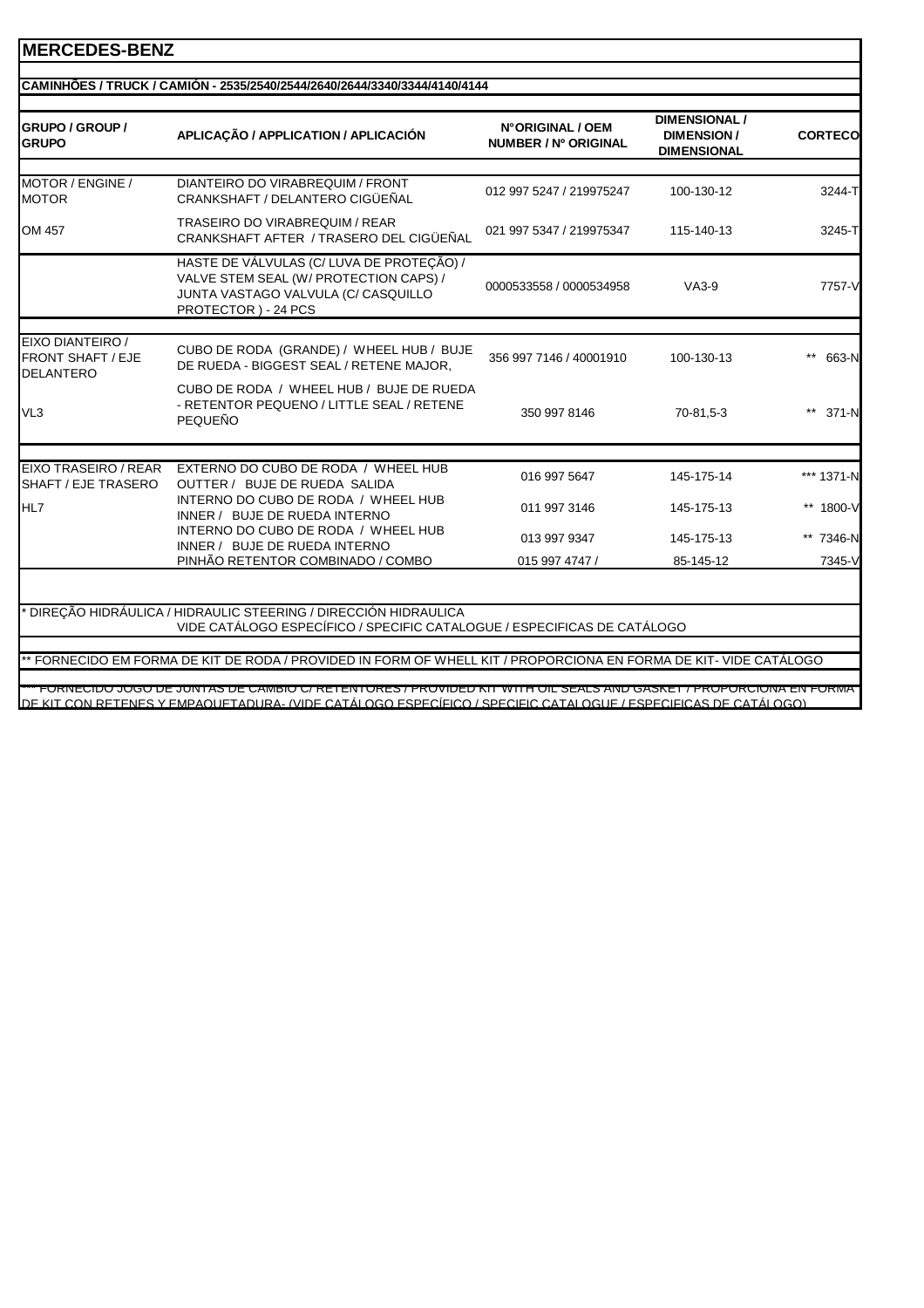| <b>GRUPO / GROUP /</b><br><b>GRUPO</b>                           | APLICAÇÃO / APPLICATION / APLICACIÓN                                                                                                              | N°ORIGINAL / OEM<br><b>NUMBER / Nº ORIGINAL</b>              | <b>DIMENSIONAL /</b><br><b>DIMENSION /</b><br><b>DIMENSIONAL</b> | <b>CORTECO</b> |
|------------------------------------------------------------------|---------------------------------------------------------------------------------------------------------------------------------------------------|--------------------------------------------------------------|------------------------------------------------------------------|----------------|
| MOTOR / ENGINE /<br><b>MOTOR</b>                                 | DIANTEIRO DO VIRABREQUIM / FRONT<br>CRANKSHAFT / DELANTERO CIGÜEÑAL                                                                               | 012 997 5247 / 219975247                                     | 100-130-12                                                       | 3244-T         |
| OM 457                                                           | TRASEIRO DO VIRABREQUIM / REAR<br>CRANKSHAFT AFTER / TRASERO DEL CIGÜEÑAL                                                                         | 021 997 5347 / 219975347                                     | 115-140-13                                                       | 3245-T         |
|                                                                  | HASTE DE VÁLVULAS (C/ LUVA DE PROTEÇÃO) /<br>VALVE STEM SEAL (W/ PROTECTION CAPS) /<br>JUNTA VASTAGO VALVULA (C/ CASQUILLO<br>PROTECTOR) - 24 PCS | 0000533558 / 0000534958                                      | $VA3-9$                                                          | 7757-V         |
| CÂMBIO / GEARBOX /                                               |                                                                                                                                                   |                                                              |                                                                  |                |
| ENGRANAJE - ***                                                  | EIXO PILOTO / DRIVE SHAFT / EJE PRIMARIO                                                                                                          | 007 997 2047 / 79972047                                      | 48-69-10                                                         | 1173-V         |
| $S-6$                                                            | SAÍDA TRASEIRA / OUTPUT REAR / SALIDA<br><b>TRASERA</b>                                                                                           | 020 997 8247 /<br>0209978247/0079972047                      | 70-90-10                                                         | 692-V          |
|                                                                  | SAÍDA TRASEIRA / OUTPUT REAR / SALIDA<br><b>TRASERA</b>                                                                                           | 021 997 1247 / 0219973047<br>/ ZF0734319221                  | $50 - 65 - 8$                                                    | 7324-V         |
|                                                                  | INTERNO DA SAIDA TRASEIRA / REAR OUTER /<br><b>TRASERO INTERNO</b>                                                                                | 006 997 8847 / 69978847                                      | 85-105-10                                                        | 1189-V         |
|                                                                  | EXTERNO DA SAIDA TRASEIRO / REAR /<br><b>TRASERO</b>                                                                                              | $\sqrt{0}$                                                   | 85-105-10                                                        | 1301-N         |
|                                                                  | SELETOR DE DE MARCHAS / SHIFT LEVER /<br>SELECTOR DE MARCHAS (Nova versão)                                                                        | 000 267 0296 /<br>9931659/0002670296/0634<br>307367/68766349 | 25-35-7                                                          | 7520-V         |
|                                                                  | <b>INTERNO SELETOR MARCHAS / SHIFT LEVER</b><br>INNER / SELECTOR DE MARCHAS INTERNO                                                               | 734 300 302                                                  | 25-35-7                                                          | 1229-N         |
|                                                                  | EXTERNO DO SELETOR DE MARCHAS / SHIFT<br>LEVER OUTTER/ SELECTOR DE MARCHAS<br><b>EXTERNO</b>                                                      | 000 267 0296 / 2670296                                       | 25-35-7                                                          | 4013-N         |
| EIXO DIANTEIRO /<br><b>FRONT SHAFT / EJE</b><br><b>DELANTERO</b> | CUBO DE RODA (GRANDE) / WHEEL HUB / BUJE<br>DE RUEDA - BIGGEST SEAL / RETENE MAJOR,                                                               | 356 997 7146 / 40001910                                      | 100-130-13                                                       | 663-N          |
| VO <sub>4</sub>                                                  | CUBO DE RODA / WHEEL HUB / BUJE DE RUEDA<br>- RETENTOR PEQUENO / LITTLE SEAL / RETENE<br>PEQUEÑO                                                  | 350 997 8146                                                 | 70-81,5-3                                                        | 371-N          |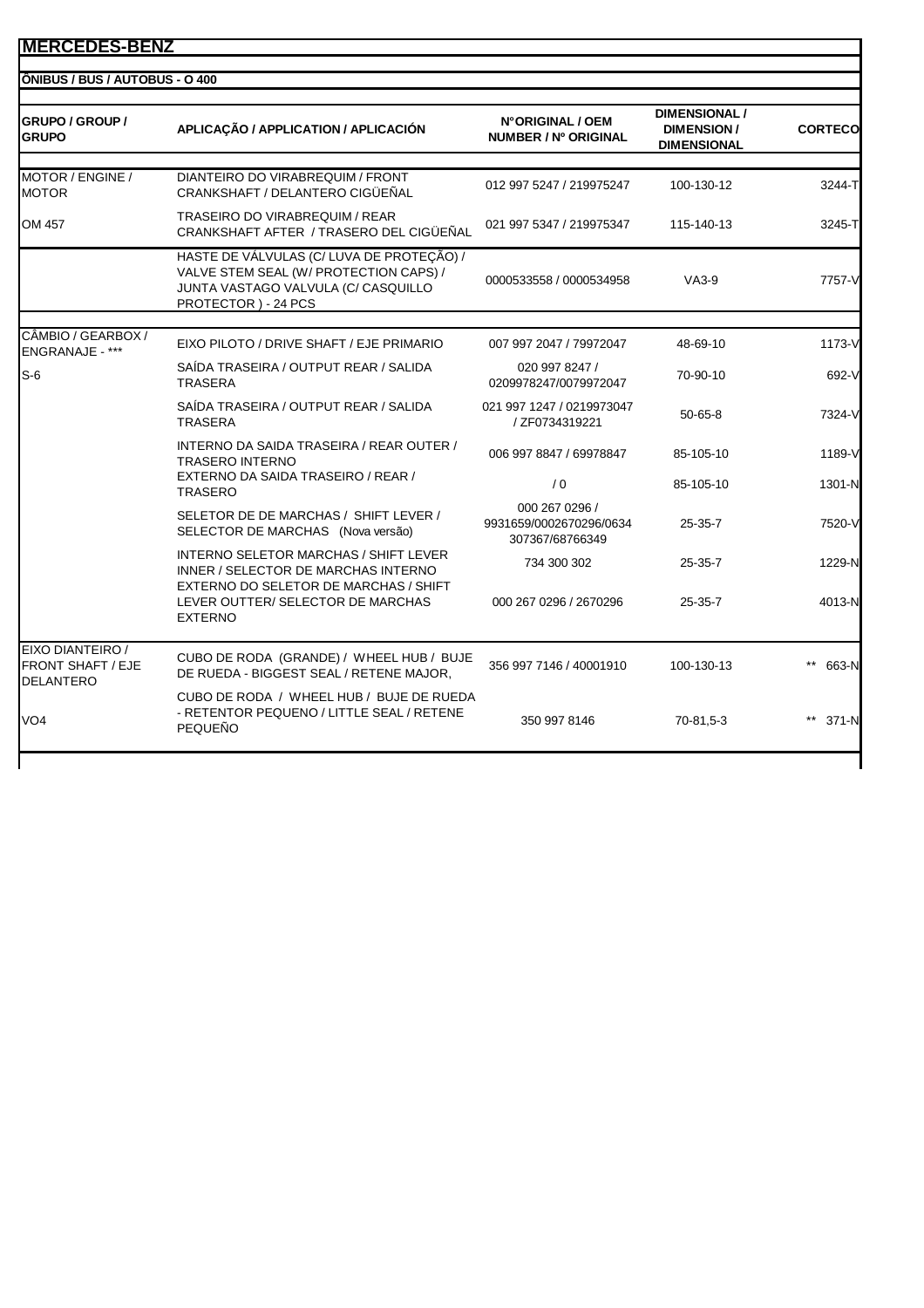| EIXO TRASEIRO / REAR        | CUBO DE RODA / WHEEL HUB /<br>BUJE DE                                         | 017 997 1147              | 120-145-15 | ** 2101-N |
|-----------------------------|-------------------------------------------------------------------------------|---------------------------|------------|-----------|
| <b>ISHAFT / EJE TRASERO</b> | <b>RUEDA</b>                                                                  |                           |            |           |
|                             | CUBO DE RODA ESPECIAL PARA ONIBUS /                                           |                           |            |           |
| <b>IHO4</b>                 | WHEEL HUB SPECIAL FOR BUS / BUJE DE                                           | 017 997 1147              | 120-145-15 | ** 2101-V |
|                             | RUEDA ESPECIAL PARA AUTO-BUS                                                  |                           |            |           |
|                             | EXTERNO DO PINHÃO DO DIFERENCIAL /                                            |                           |            |           |
|                             | DIFFERENTIAL PINION / PINON DIFERENCIAL DO                                    | 017 997 6647              | 68-85-10   | ** 1374-V |
|                             | 2º P/3º SALIDA / OUTTER                                                       |                           |            |           |
|                             | IN I ERINU DU PINHAU DU DIFERENCIAL /                                         |                           |            |           |
|                             | DIFFERENTIAL PINION / PINON DIFERENCIAL DO                                    | 016 997 6747              | 68-85-10   | 1373-N    |
|                             | $20$ D/ $20$ INITEDNIO / ININIED<br>EIXO DE ACIONAMENTO DA SAPATAS DE FREIO / | 003 997 0547 / 39970547   | 42-58-7    | 1221-N    |
|                             | ACIONAMENTO DA SAPATAS DE FREIO / BREAK                                       |                           |            |           |
|                             | SHOE / ZAPATA DEL FRENO                                                       | 350 997 7446 / 3509977446 | 42-55-9    | 1107-V    |
|                             |                                                                               |                           |            |           |
|                             | * DIRECÃO HIDRÁULICA / HIDRAULIC STEERING / DIRECCIÓN HIDRAULICA              |                           |            |           |
|                             | VIDE CATÁLOGO ESPECÍFICO / SPECIFIC CATALOGUE / ESPECIFICAS DE CATÁLOGO       |                           |            |           |

\*\* FORNECIDO EM FORMA DE KIT DE RODA / PROVIDED IN FORM OF WHELL KIT / PROPORCIONA EN FORMA DE KIT- VIDE CATÁLOGO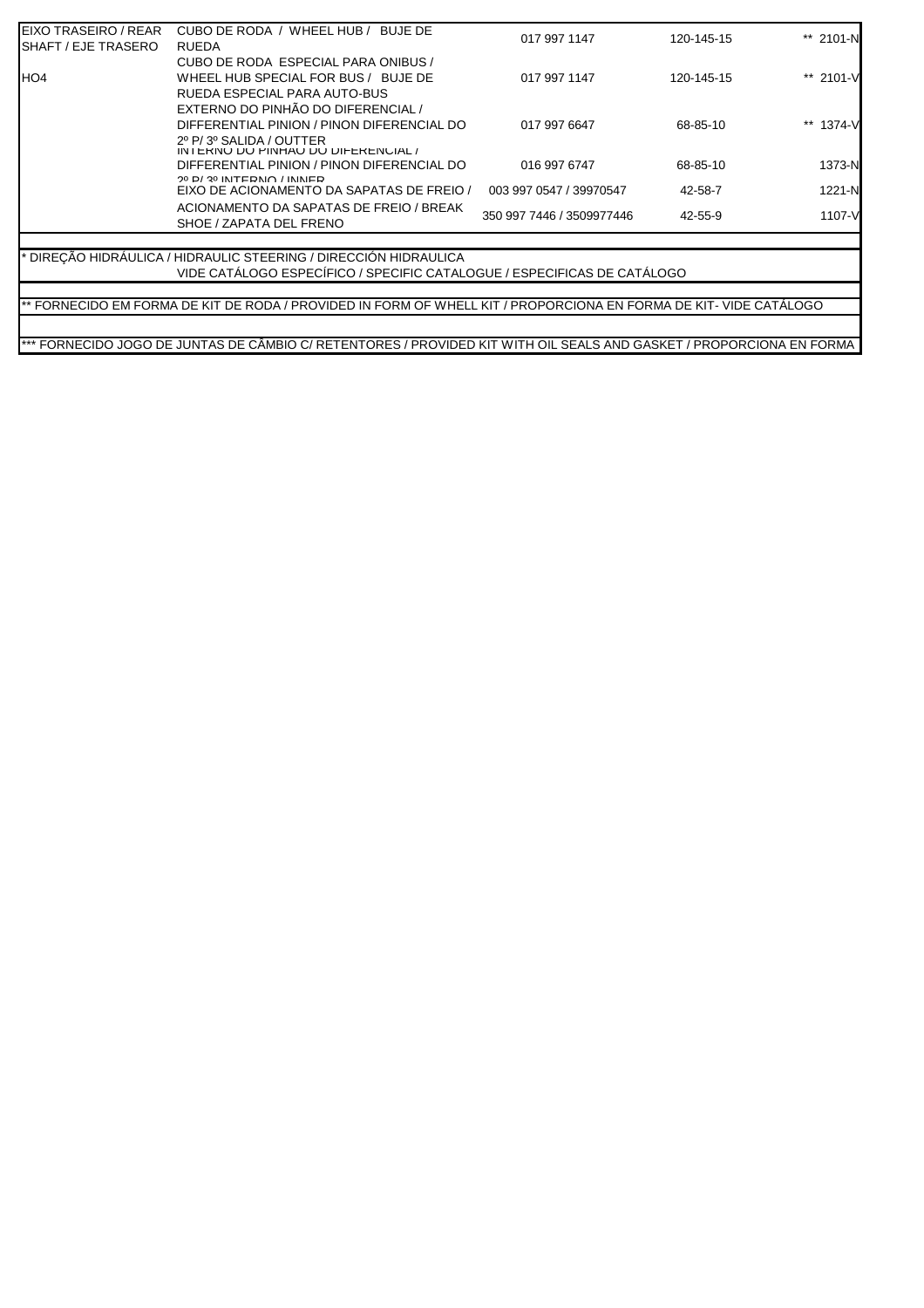| <b>GRUPO / GROUP /</b><br><b>GRUPO</b>                           | APLICAÇÃO / APPLICATION / APLICACIÓN                                                                                                      | N°ORIGINAL / OEM<br>NUMBER / Nº ORIGINAL                     | <b>DIMENSIONAL /</b><br><b>DIMENSION/</b><br><b>DIMENSIONAL</b> | <b>CORTECO</b>   |
|------------------------------------------------------------------|-------------------------------------------------------------------------------------------------------------------------------------------|--------------------------------------------------------------|-----------------------------------------------------------------|------------------|
| MOTOR / ENGINE /<br><b>MOTOR</b>                                 | DIANTEIRO DO VIRABREQUIM / FRONT<br>CRANKSHAFT / DELANTERO CIGÜEÑAL<br>TRASEIRO DO VIRABREQUIM / REAR                                     | 022 997 7647 / 229977647                                     | 78-104-11                                                       | 3243-T           |
| OM 906/926                                                       | CRANKSHAFT / TRASERO DEL CIGÜEÑAL                                                                                                         | 021 997 5347 / 219975347                                     | 115-140-13                                                      | 3245-T           |
|                                                                  | HASTE DE VÁLVULAS VALVE STEM SEAL JUNTA<br>VASTAGO VALVULA HASTE DE VÁLVULAS                                                              | 906 053 0358 / 40101573                                      | $8 - 33 -$                                                      | 3278-V           |
| CÂMBIO / GEARBOX /                                               |                                                                                                                                           |                                                              |                                                                 |                  |
| <b>ENGRANAJE - ***</b>                                           | EIXO PILOTO / DRIVE SHAFT / EJE PRIMARIO                                                                                                  | 007 997 2047 / 79972047                                      | 48-69-10                                                        | 1173-V           |
| $S-6$                                                            | SAIDA TRASEIRA / OUTPUT REAR / SALIDA<br>TRASERA                                                                                          | 020 997 8247 /<br>0209978247/0079972047                      | 70-90-10                                                        | 692-V            |
|                                                                  | INTERNO DA SAIDA TRASEIRA / REAR OUTER /<br><b>TRASERO INTERNO</b>                                                                        | 006 997 8847 / 69978847                                      | 85-105-10                                                       | 1189-V           |
|                                                                  | EXTERNO DA SAIDA TRASEIRO / REAR /<br><b>TRASERO</b>                                                                                      | /0                                                           | 85-105-10                                                       | 1301-N           |
|                                                                  | SELETOR DE DE MARCHAS / SHIFT LEVER /<br>SELECTOR DE MARCHAS (Nova versão)                                                                | 000 267 0296 /<br>9931659/0002670296/0634<br>307367/68766349 | $25 - 35 - 7$                                                   | 7520-V           |
|                                                                  | <b>INTERNO SELETOR MARCHAS / SHIFT LEVER</b><br>INNER / SELECTOR DE MARCHAS INTERNO                                                       | 734 300 302                                                  | 25-35-7                                                         | 1229-N           |
|                                                                  | EXTERNO DO SELETOR DE MARCHAS / SHIFT<br>LEVER OUTTER/ SELECTOR DE MARCHAS<br><b>EXTERNO</b>                                              | 000 267 0296 / 2670296                                       | 25-35-7                                                         | 4013-N           |
| EIXO DIANTEIRO /<br><b>FRONT SHAFT / EJE</b><br><b>DELANTERO</b> | CUBO DE RODA (GRANDE) / WHEEL HUB / BUJE<br>DE RUEDA - BIGGEST SEAL / RETENE MAJOR,                                                       | 350 997 7146 / 40001910                                      | 100-130-13                                                      | 663-N            |
| VO <sub>4</sub>                                                  | CUBO DE RODA / WHEEL HUB / BUJE DE RUEDA<br>- RETENTOR PEQUENO / LITTLE SEAL / RETENE<br><b>PEQUENO</b>                                   | 350 997 8146                                                 | 70-81,5-3                                                       | ** 371-N         |
| EIXO TRASEIRO / REAR                                             | CUBO DE RODA / WHEEL HUB / BUJE DE                                                                                                        |                                                              |                                                                 |                  |
| SHAFT / EJE TRASERO                                              | <b>RUEDA</b>                                                                                                                              | 017 997 1147                                                 | 120-145-15                                                      | ** 2101-N        |
| HO <sub>4</sub>                                                  | CUBO DE RODA ESPECIAL PARA ONIBUS /<br>WHEEL HUB SPECIAL FOR BUS / BUJE DE<br>RUEDA ESPECIAL PARA AUTO-BUS                                | 017 997 1147                                                 | 120-145-15                                                      | ** 2101-V        |
|                                                                  | EXTERNO DO PINHÃO DO DIFERENCIAL /<br>DIFFERENTIAL PINION / PINON DIFERENCIAL DO<br>2º P/3º SALIDA / OUTTER                               | 016 997 6647                                                 | 68-85-10                                                        | 1374-V           |
|                                                                  | INTERNO DO PINHÃO DO DIFERENCIAL /<br>DIFFERENTIAL PINION / PINON DIFERENCIAL DO<br>2º P/3º INTERNO / INNER                               | 016 997 6747                                                 | 68-85-10                                                        | 1373-N           |
|                                                                  | EIXO DE ACIONAMENTO DA SAPATAS DE FREIO /<br>AUIUINAINEIX I U DA SAFATAS DE FREIU / DREAR<br><u>CHAE (ZADATA DEL EDENA</u>                | 003 997 0547 / 39970547<br>350 997 7446 / 3509977446         | 42-58-7<br>42-55-9                                              | 1221-N<br>1107-V |
|                                                                  | DIREÇÃO HIDRÁULICA / HIDRAULIC STEERING / DIRECCIÓN HIDRAULICA<br>VIDE CATÁLOGO ESPECÍFICO / SPECIFIC CATALOGUE / ESPECIFICAS DE CATÁLOGO |                                                              |                                                                 |                  |
|                                                                  | FORNECIDO EM FORMA DE KIT DE RODA / PROVIDED IN FORM OF WHELL KIT / PROPORCIONA EN FORMA DE KIT-VIDE CATÁLOGO                             |                                                              |                                                                 |                  |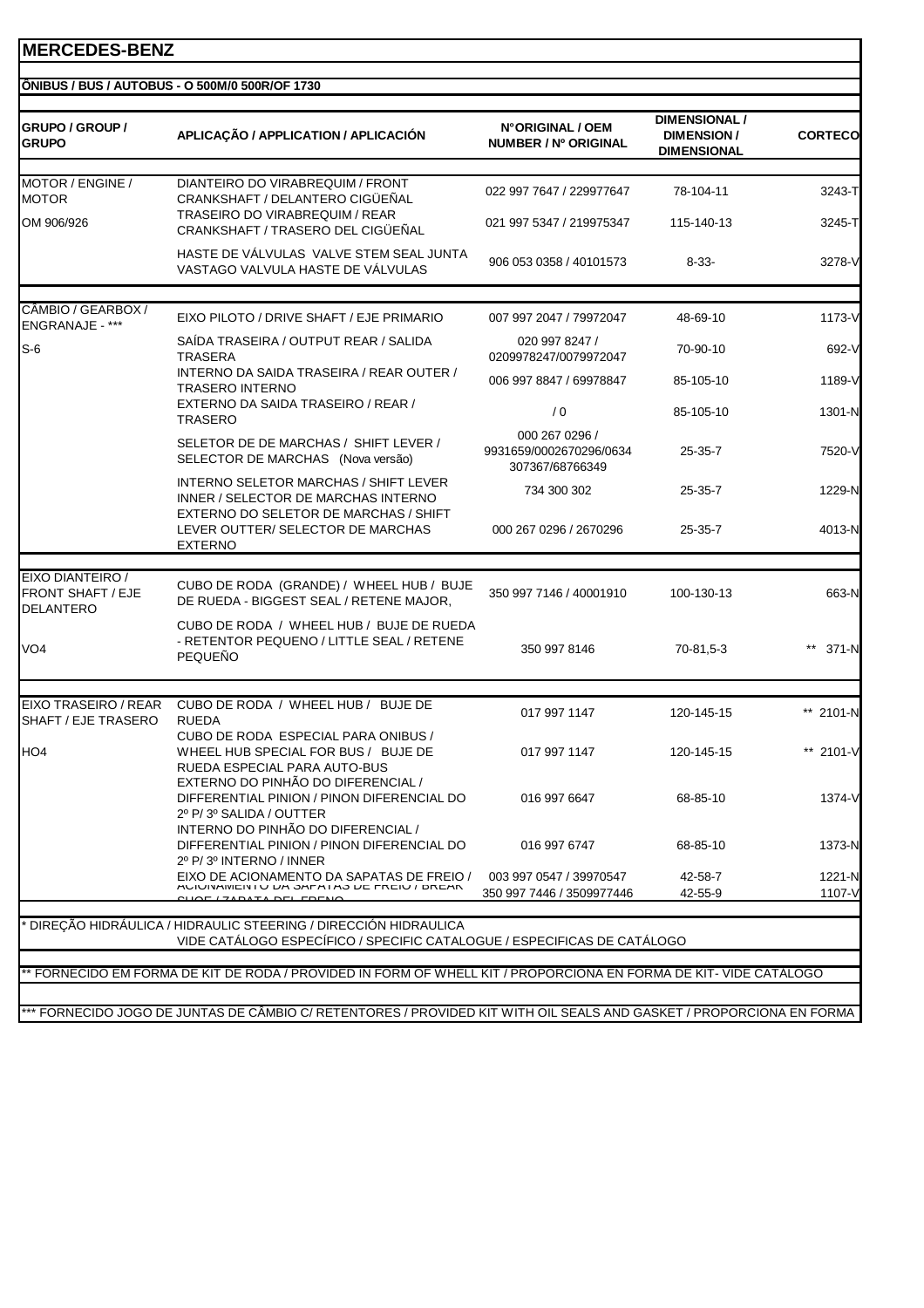| <b>IGRUPO / GROUP /</b><br><b>GRUPO</b> | APLICAÇÃO / APPLICATION / APLICACIÓN                                                                                                      | N°ORIGINAL / OEM<br>NUMBER / Nº ORIGINAL | <b>DIMENSIONAL/</b><br><b>DIMENSION/</b><br><b>DIMENSIONAL</b> | <b>CORTECO</b> |
|-----------------------------------------|-------------------------------------------------------------------------------------------------------------------------------------------|------------------------------------------|----------------------------------------------------------------|----------------|
| MOTOR / ENGINE /<br><b>MOTOR</b>        | DIANTEIRO DO VIRABREQUIM / FRONT<br>CRANKSHAFT / DELANTERO CIGÜEÑAL                                                                       | 022 997 7647 / 229977647                 | 78-104-11                                                      | 3243-T         |
| OM 906/926                              | <b>TRASEIRO DO VIRABREQUIM / REAR</b><br>CRANKSHAFT / TRASERO DEL CIGÜEÑAL                                                                | 021 997 5347 / 219975347                 | 115-140-13                                                     | 3245-T         |
|                                         | HASTE DE VÁLVULAS VALVE STEM SEAL JUNTA<br>VASTAGO VALVULA HASTE DE VÁLVULAS                                                              | 906 053 0358 / 40101573                  | $8 - 33 -$                                                     | 3278-V         |
|                                         | EXTERNO DA BOMBA DE ÁGUA EXTERNO /<br>WATER PUMP OUTTER / BOMBA DE AGUA<br><b>EXTERNO</b>                                                 | 343 997 7146 / 39975146                  | 42-56-7                                                        | $19-N$         |
|                                         | INTERNO DA BOMBA DE ÁGUA / WATER PUMP<br>INNER / BOMBA DE AGUA INTERNO                                                                    | 343 997 7046 / 0                         | $17-35-6$                                                      | $20-N$         |
| EIXO DIANTEIRO /                        | CUBO DE RODA (GRANDE) / WHEEL HUB / BUJE                                                                                                  | 350 997 7146 / 40001910                  | 100-130-13                                                     | $***$<br>663-N |
| VL <sub>4</sub>                         | - RETENTOR PEQUENO / LITTLE SEAL / RETENE<br><b>PEQUEÑO</b>                                                                               | 350 997 8146                             | 70-81,5-3                                                      | 371-N<br>**    |
|                                         | DIRECÃO HIDRÁULICA / HIDRAULIC STEERING / DIRECCIÓN HIDRAULICA<br>VIDE CATÁLOGO ESPECÍFICO / SPECIFIC CATALOGUE / ESPECIFICAS DE CATÁLOGO |                                          |                                                                |                |
|                                         | ** FORNECIDO EM FORMA DE KIT DE RODA / PROVIDED IN FORM OF WHELL KIT / PROPORCIONA EN FORMA DE KIT- VIDE CATÁLOGO                         |                                          |                                                                |                |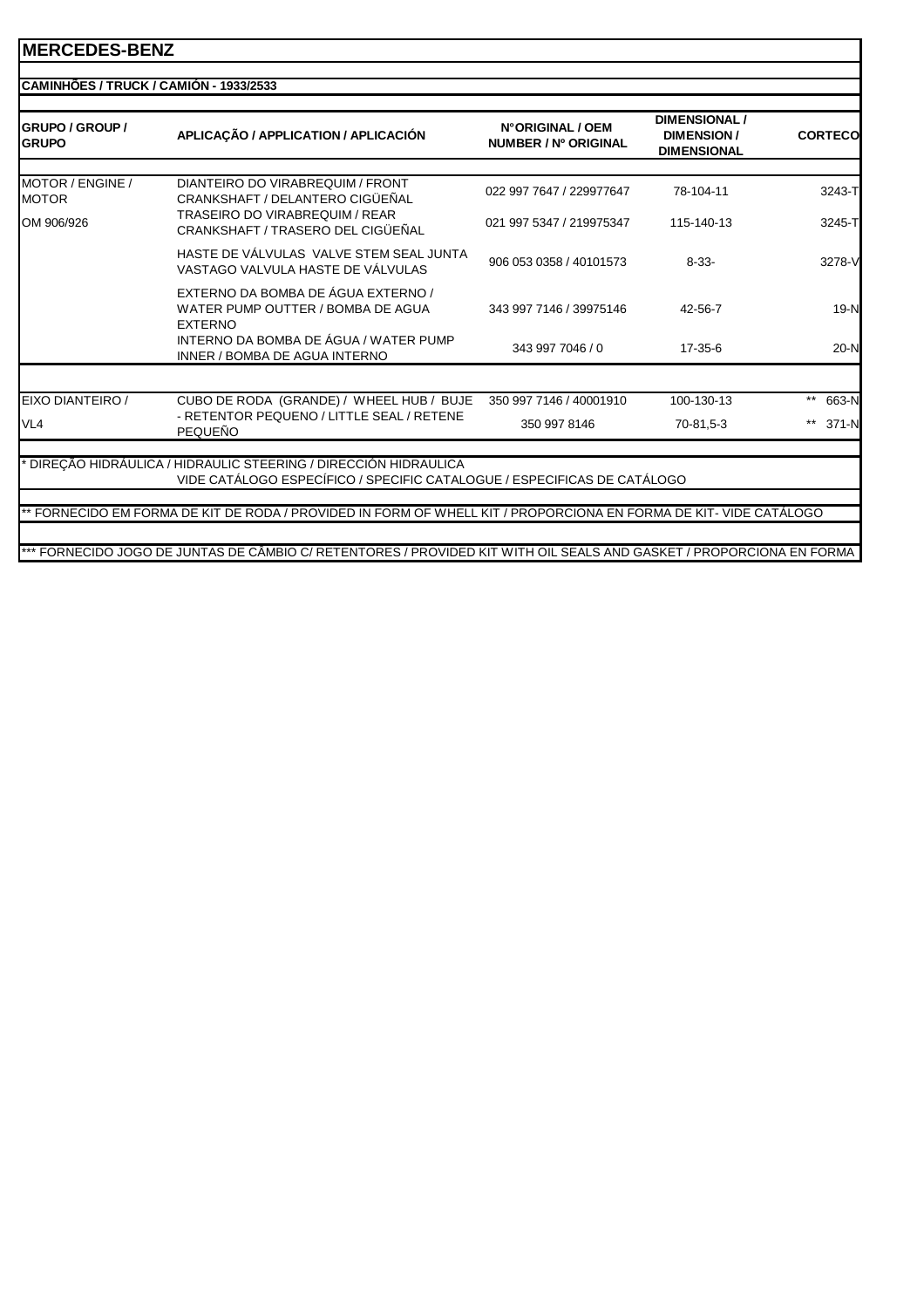|  | CAMINHÕES / TRUCK / CAMIÓN - 2625/2628/2825/2826/2828/2830 |  |
|--|------------------------------------------------------------|--|
|  |                                                            |  |
|  |                                                            |  |
|  |                                                            |  |

| GRUPO / GROUP /<br><b>GRUPO</b>                                  | APLICAÇÃO / APPLICATION / APLICACIÓN                                                                                                             | N°ORIGINAL / OEM<br>NUMBER / Nº ORIGINAL | <b>DIMENSIONAL /</b><br><b>DIMENSION/</b><br><b>DIMENSIONAL</b> | <b>CORTECO</b> |
|------------------------------------------------------------------|--------------------------------------------------------------------------------------------------------------------------------------------------|------------------------------------------|-----------------------------------------------------------------|----------------|
|                                                                  |                                                                                                                                                  |                                          |                                                                 |                |
| MOTOR / ENGINE /<br><b>MOTOR</b>                                 | DIANTEIRO DO VIRABREQUIM / FRONT<br>CRANKSHAFT / DELANTERO CIGÜEÑAL                                                                              | 022 997 7647 / 229977647                 | 78-104-11                                                       | 3243-T         |
| OM 906                                                           | <b>TRASEIRO DO VIRABREQUIM / REAR</b><br>CRANKSHAFT / TRASERO DEL CIGÜEÑAL                                                                       | 021 997 5347 / 219975347                 | 115-140-13                                                      | 3245-T         |
|                                                                  | HASTE DE VÁLVULAS VALVE STEM SEAL JUNTA<br>VASTAGO VALVULA HASTE DE VÁLVULAS                                                                     | 906 053 0358 / 40101573                  | $8 - 33 -$                                                      | 3278-V         |
|                                                                  | EXTERNO DA BOMBA DE ÁGUA EXTERNO /<br>WATER PUMP OUTTER / BOMBA DE AGUA<br><b>EXTERNO</b>                                                        | 343 997 7146 / 39975146                  | 42-56-7                                                         | 19-N           |
|                                                                  | INTERNO DA BOMBA DE ÁGUA / WATER PUMP<br>INNER / BOMBA DE AGUA INTERNO                                                                           | 343 997 7046 / 0                         | 17-35-6                                                         | $20-N$         |
|                                                                  |                                                                                                                                                  |                                          |                                                                 |                |
| EIXO DIANTEIRO /<br><b>FRONT SHAFT / EJE</b><br><b>DELANTERO</b> | CUBO DE RODA (GRANDE) / WHEEL HUB / BUJE<br>DE RUEDA - BIGGEST SEAL / RETENE MAJOR,                                                              | 350 997 7146 / 40001910                  | 100-130-13                                                      | 663-N          |
| VL <sub>4</sub>                                                  | CUBO DE RODA / WHEEL HUB / BUJE DE RUEDA<br>- RETENTOR PEQUENO / LITTLE SEAL / RETENE<br>PEQUEÑO                                                 | 350 997 8146                             | 70-81,5-3                                                       | 371-N          |
|                                                                  |                                                                                                                                                  |                                          |                                                                 |                |
| <b>EIXO TRASEIRO / REAR</b><br>SHAFT / EJE TRASERO               | CUBO DE RODA / WHEEL HUB / BUJE DE<br><b>RUEDA</b>                                                                                               | 017 997 1147                             | 120-145-15                                                      | ** 2101-N      |
| HD4 / HL4                                                        | CUBO DE RODA ESPECIAL PARA ONIBUS /<br>WHEEL HUB SPECIAL FOR BUS / BUJE DE<br>RUEDA ESPECIAL PARA AUTO-BUS<br>EXTERNO DO PINHÃO DO DIFERENCIAL / | 017 997 1147                             | 120-145015                                                      | ** 2101-V      |
|                                                                  | DIFFERENTIAL PINION / PINON DIFERENCIAL DO<br>2º P/3º SALIDA / OUTTER                                                                            | 016 997 6747 / 169976747                 | 68-85-10                                                        | 1373-N         |
|                                                                  | INTERNO DO PINHÃO DO DIFERENCIAL /<br>DIFFERENTIAL PINION / PINON DIFERENCIAL DO                                                                 | 016 997 6647 / 169976647                 | 68-85-10                                                        | 1374-V         |
|                                                                  | EIXO DE ACIONAMENTO DA SAPATAS DE FREIO /                                                                                                        | 003 997 0547 / 39970547                  | 42-58-7                                                         | 1221-N         |
|                                                                  | ACIONAMENTO DA SAPATAS DE FREIO / BREAK<br>SHOE / ZAPATA DEL FRENO                                                                               | 350 997 7446 / 3509977446                | 42-55-9                                                         | 1107-V         |
|                                                                  |                                                                                                                                                  |                                          |                                                                 |                |
|                                                                  | DIREÇÃO HIDRÁULICA / HIDRAULIC STEERING / DIRECCIÓN HIDRAULICA<br>VIDE CATÁLOGO ESPECÍFICO / SPECIFIC CATALOGUE / ESPECIFICAS DE CATÁLOGO        |                                          |                                                                 |                |
|                                                                  | * FORNECIDO EM FORMA DE KIT DE RODA / PROVIDED IN FORM OF WHELL KIT / PROPORCIONA EN FORMA DE KIT- VIDE CATÁLOGO                                 |                                          |                                                                 |                |
|                                                                  |                                                                                                                                                  |                                          |                                                                 |                |
|                                                                  | *** FORNECIDO JOGO DE JUNTAS DE CÂMBIO C/ RETENTORES / PROVIDED KIT WITH OIL SEALS AND GASKET / PROPORCIONA EN FORMA                             |                                          |                                                                 |                |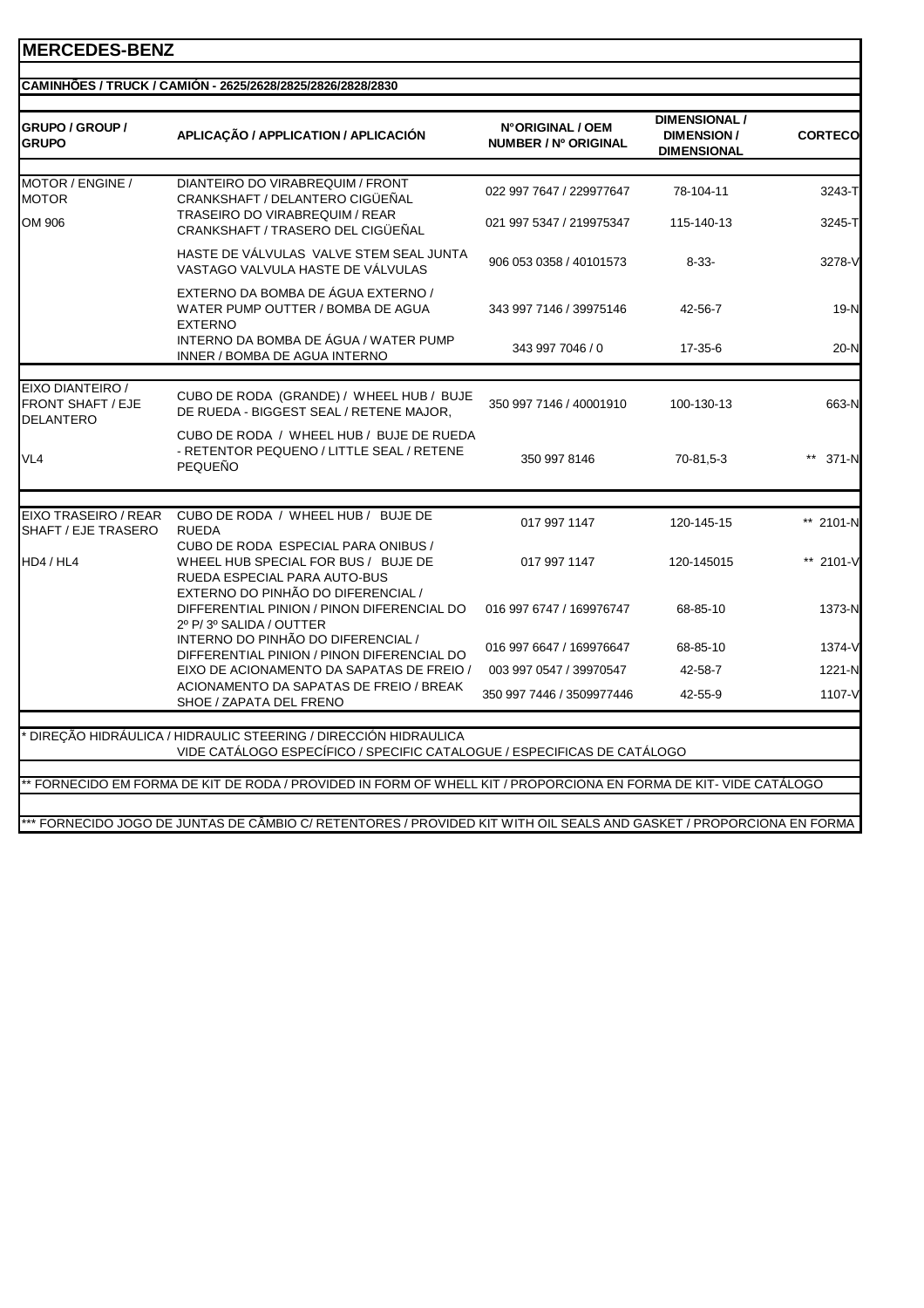| <b>GRUPO / GROUP /</b><br><b>GRUPO</b>                                              | APLICAÇÃO / APPLICATION / APLICACIÓN                                                                                                      | N°ORIGINAL / OEM<br>NUMBER / Nº ORIGINAL | <b>DIMENSIONAL /</b><br><b>DIMENSION/</b><br><b>DIMENSIONAL</b> | <b>CORTECO</b> |
|-------------------------------------------------------------------------------------|-------------------------------------------------------------------------------------------------------------------------------------------|------------------------------------------|-----------------------------------------------------------------|----------------|
| MOTOR / ENGINE /<br><b>MOTOR</b>                                                    | DIANTEIRO DO VIRABREQUIM / FRONT<br>CRANKSHAFT / DELANTERO CIGÜEÑAL                                                                       | 022 997 7647 / 229977647                 | 78-104-11                                                       | 3243-T         |
| OM 906                                                                              | TRASEIRO DO VIRABREQUIM / REAR<br>CRANKSHAFT / TRASERO DEL CIGÜEÑAL                                                                       | 021 997 5347 / 219975347                 | 115-140-13                                                      | 3245-TI        |
|                                                                                     | HASTE DE VÁLVULAS VALVE STEM SEAL JUNTA<br>VASTAGO VALVULA HASTE DE VÁLVULAS                                                              | 906 053 0358 / 40101573                  | $8 - 33 -$                                                      | 3278-V         |
|                                                                                     | EXTERNO DA BOMBA DE ÁGUA EXTERNO /<br>WATER PUMP OUTTER / BOMBA DE AGUA<br><b>EXTERNO</b>                                                 | 343 997 7146 / 39975146                  | 42-56-7                                                         | 19-N           |
|                                                                                     | INTERNO DA BOMBA DE ÁGUA / WATER PUMP<br>INNER / BOMBA DE AGUA INTERNO                                                                    | 343 997 7046 / 0                         | 17-35-6                                                         | $20-N$         |
|                                                                                     |                                                                                                                                           |                                          |                                                                 |                |
| EIXO DIANTEIRO /<br><b>FRONT SHAFT / EJE</b><br><b>DELANTERO</b><br>VL <sub>3</sub> | CUBO DE RODA / WHEEL HUB / BUJE DE RUEDA                                                                                                  | 006 997 9346                             | 100-125-13                                                      | ** 2062-N      |
|                                                                                     |                                                                                                                                           |                                          |                                                                 |                |
| EIXO TRASEIRO / REAR<br>SHAFT / EJE TRASERO                                         | CUBO DE RODA / WHEEL HUB / BUJE DE<br>RUFDA<br>UUBU DE KUDA ESPEUIAL PAKA UNIBUS /                                                        | 017 997 1147                             | 120-145-15                                                      | ** 2101-N      |
| HL <sub>5</sub>                                                                     | WHEEL HUB SPECIAL FOR BUS / BUJE DE                                                                                                       | 017 997 1147                             | 120-145-15                                                      | ** 2101-V      |
|                                                                                     | RHENA ESPECIAL PARA ALITO-RHS<br>EXTERNO DO PINHÃO DO DIFERENCIAL /<br>INTERNO DO PINHAO DO DIFERENCIAL /                                 | 007 997 9946 / 79979946                  | 85-105-13                                                       | 1074-N         |
|                                                                                     | DIFFERENTIAL PINION / PINON DIFERENCIAL DO<br>20 P/30 INTERNO / INNER                                                                     | 017 997 2947 / 179972947                 | 85-105-13                                                       | 1075-V         |
|                                                                                     |                                                                                                                                           |                                          |                                                                 |                |
|                                                                                     | DIRECÃO HIDRÁULICA / HIDRAULIC STEERING / DIRECCIÓN HIDRAULICA<br>VIDE CATÁLOGO ESPECÍFICO / SPECIFIC CATALOGUE / ESPECIFICAS DE CATÁLOGO |                                          |                                                                 |                |
|                                                                                     |                                                                                                                                           |                                          |                                                                 |                |
|                                                                                     | FORNECIDO EM FORMA DE KIT DE RODA / PROVIDED IN FORM OF WHELL KIT / PROPORCIONA EN FORMA DE KIT-VIDE CATÁLOGO                             |                                          |                                                                 |                |
|                                                                                     |                                                                                                                                           |                                          |                                                                 |                |
|                                                                                     | *** FORNECIDO JOGO DE JUNTAS DE CÃMBIO C/ RETENTORES / PROVIDED KIT WITH OIL SEALS AND GASKET / PROPORCIONA EN FORMA                      |                                          |                                                                 |                |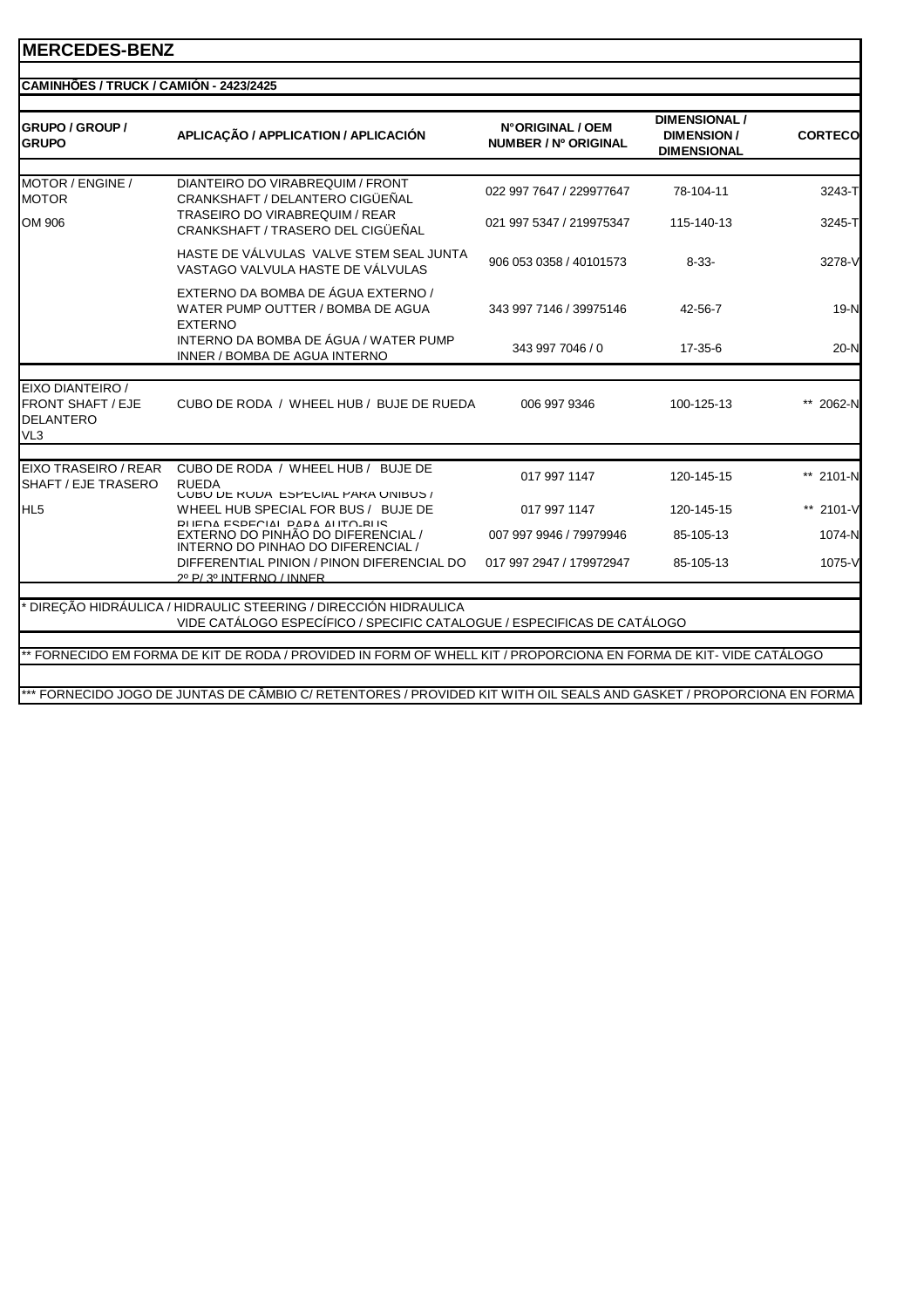| MOTOR / ENGINE /<br><b>MOTOR</b><br><b>TRASEIRO DO VIRABREQUIM / REAR</b>                                         | DIANTEIRO DO VIRABREQUIM / FRONT<br>CRANKSHAFT / DELANTERO CIGÜEÑAL<br>CRANKSHAFT / TRASERO DEL CIGÜEÑAL<br>HASTE DE VÁLVULAS VALVE STEM SEAL JUNTA<br>VASTAGO VALVULA HASTE DE VÁLVULAS | 022 997 7647 / 229977647<br>021 997 5347 / 219975347<br>906 053 0358 / 40101573 | 78-104-11<br>115-140-13<br>$8 - 33 -$ | 3243-T    |
|-------------------------------------------------------------------------------------------------------------------|------------------------------------------------------------------------------------------------------------------------------------------------------------------------------------------|---------------------------------------------------------------------------------|---------------------------------------|-----------|
| OM 906<br>EIXO DIANTEIRO /                                                                                        |                                                                                                                                                                                          |                                                                                 |                                       | 3245-T    |
|                                                                                                                   |                                                                                                                                                                                          |                                                                                 |                                       | 3278-V    |
|                                                                                                                   |                                                                                                                                                                                          |                                                                                 |                                       |           |
|                                                                                                                   |                                                                                                                                                                                          |                                                                                 |                                       |           |
|                                                                                                                   | CUBO DE RODA / WHEEL HUB / BUJE DE RUEDA                                                                                                                                                 | 006 997 9346                                                                    | 100-125-13                            | ** 2062-N |
| VL <sub>3</sub>                                                                                                   |                                                                                                                                                                                          |                                                                                 |                                       |           |
| * DIREÇÃO HIDRÁULICA / HIDRAULIC STEERING / DIRECCIÓN HIDRAULICA                                                  | VIDE CATÁLOGO ESPECÍFICO / SPECIFIC CATALOGUE / ESPECIFICAS DE CATÁLOGO                                                                                                                  |                                                                                 |                                       |           |
| ** FORNECIDO EM FORMA DE KIT DE RODA / PROVIDED IN FORM OF WHELL KIT / PROPORCIONA EN FORMA DE KIT- VIDE CATÁLOGO |                                                                                                                                                                                          |                                                                                 |                                       |           |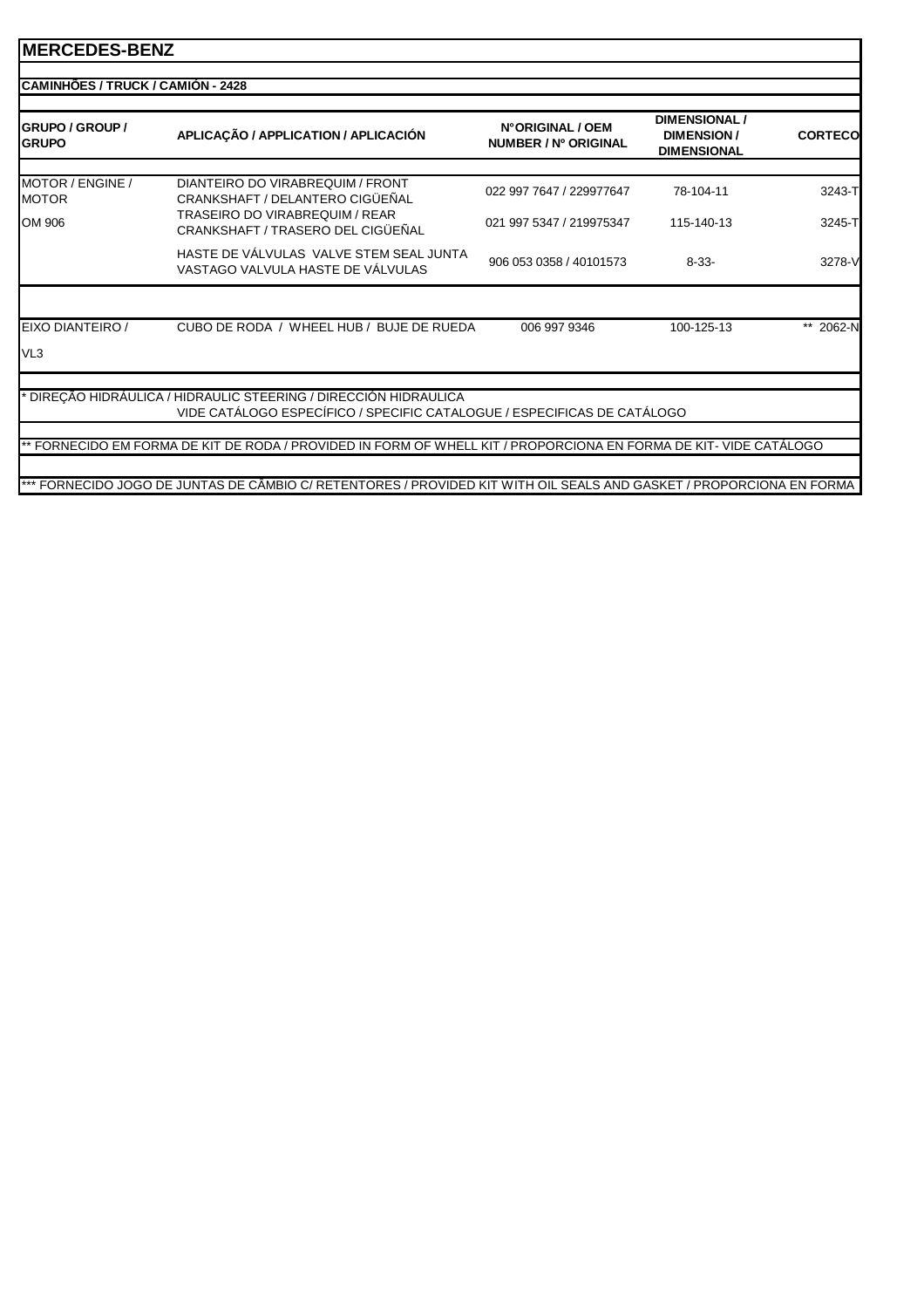| <b>IÔNIBUS / BUS / AUTOBUS - OF 1722</b>                        |                                                                                                                                                    |                                          |                                                                 |                |
|-----------------------------------------------------------------|----------------------------------------------------------------------------------------------------------------------------------------------------|------------------------------------------|-----------------------------------------------------------------|----------------|
| <b>GRUPO / GROUP /</b><br><b>GRUPO</b>                          | APLICAÇÃO / APPLICATION / APLICACIÓN                                                                                                               | N°ORIGINAL / OEM<br>NUMBER / Nº ORIGINAL | <b>DIMENSIONAL /</b><br><b>DIMENSION/</b><br><b>DIMENSIONAL</b> | <b>CORTECO</b> |
|                                                                 |                                                                                                                                                    |                                          |                                                                 |                |
| MOTOR / ENGINE /<br><b>MOTOR</b>                                | DIANTEIRO DO VIRABREQUIM / FRONT<br>CRANKSHAFT / DELANTERO CIGÜEÑAL<br><b>TRASEIRO DO VIRABREQUIM / REAR</b>                                       | 022 997 7647 / 229977647                 | 78-104-11                                                       | 3243-T         |
| OM 906                                                          | CRANKSHAFT / TRASERO DEL CIGÜEÑAL                                                                                                                  | 021 997 5347 / 219975347                 | 115-140-13                                                      | 3245-TI        |
|                                                                 | HASTE DE VÁLVULAS VALVE STEM SEAL JUNTA<br>VASTAGO VALVULA HASTE DE VÁLVULAS                                                                       | 906 053 0358 / 40101573                  | $8 - 33 -$                                                      | 3278-V         |
| EIXO DIANTEIRO /                                                |                                                                                                                                                    |                                          |                                                                 |                |
| <b>FRONT SHAFT / EJE</b><br><b>DELANTERO</b><br>VL <sub>3</sub> | CUBO DE RODA / WHEEL HUB / BUJE DE RUEDA                                                                                                           | 006 997 9346                             | 100-125-13                                                      | 2062-N         |
|                                                                 |                                                                                                                                                    |                                          |                                                                 |                |
| EIXO TRASEIRO / REAR<br>SHAFT / EJE TRASERO                     | CUBO DE RODA / WHEEL HUB / BUJE DE<br><b>RUEDA</b>                                                                                                 | 017 997 1147                             | 120-145-15                                                      | ** 2101-N      |
| HL4                                                             | CUBO DE RODA ESPECIAL PARA ONIBUS /<br>WHEEL HUB SPECIAL FOR BUS / BUJE DE<br>RUEDA ESPECIAL PARA AUTO-BUS                                         | 017 997 1147                             | 120-145-15                                                      | ** 2101-V      |
|                                                                 | EXTERNO DO PINHÃO DO DIFERENCIAL /<br>DIFFERENTIAL PINION / PINON DIFERENCIAL DO<br>2º P/3º SALIDA / OUTTER<br>INTERINO DO PINHAO DO DIFERENGIAL / | 016 997 6647                             | 68-85-10                                                        | 1374-V         |
|                                                                 | DIFFERENTIAL PINION / PINON DIFERENCIAL DO                                                                                                         | 016 997 6747                             | 68-85-10                                                        | 1373-N         |
|                                                                 | 20 D/20 INTEDNO/ININED<br>EIXO DE ACIONAMENTO DA SAPATAS DE FREIO /                                                                                | 003 997 0547 / 39970547                  | 42-58-7                                                         | 1221-N         |
|                                                                 | ACIONAMENTO DA SAPATAS DE FREIO / BREAK<br>SHOE / ZAPATA DEL FRENO                                                                                 | 350 997 7446 / 3509977446                | 42-55-9                                                         | 1107-V         |
|                                                                 |                                                                                                                                                    |                                          |                                                                 |                |
|                                                                 | DIRECÃO HIDRÁULICA / HIDRAULIC STEERING / DIRECCIÓN HIDRAULICA<br>VIDE CATÁLOGO ESPECÍFICO / SPECIFIC CATALOGUE / ESPECIFICAS DE CATÁLOGO          |                                          |                                                                 |                |
|                                                                 |                                                                                                                                                    |                                          |                                                                 |                |
|                                                                 | ** FORNECIDO EM FORMA DE KIT DE RODA / PROVIDED IN FORM OF WHELL KIT / PROPORCIONA EN FORMA DE KIT- VIDE CATÁLOGO                                  |                                          |                                                                 |                |
|                                                                 |                                                                                                                                                    |                                          |                                                                 |                |
|                                                                 | *** FORNECIDO JOGO DE JUNTAS DE CÂMBIO C/ RETENTORES / PROVIDED KIT WITH OIL SEALS AND GASKET / PROPORCIONA EN FORMA                               |                                          |                                                                 |                |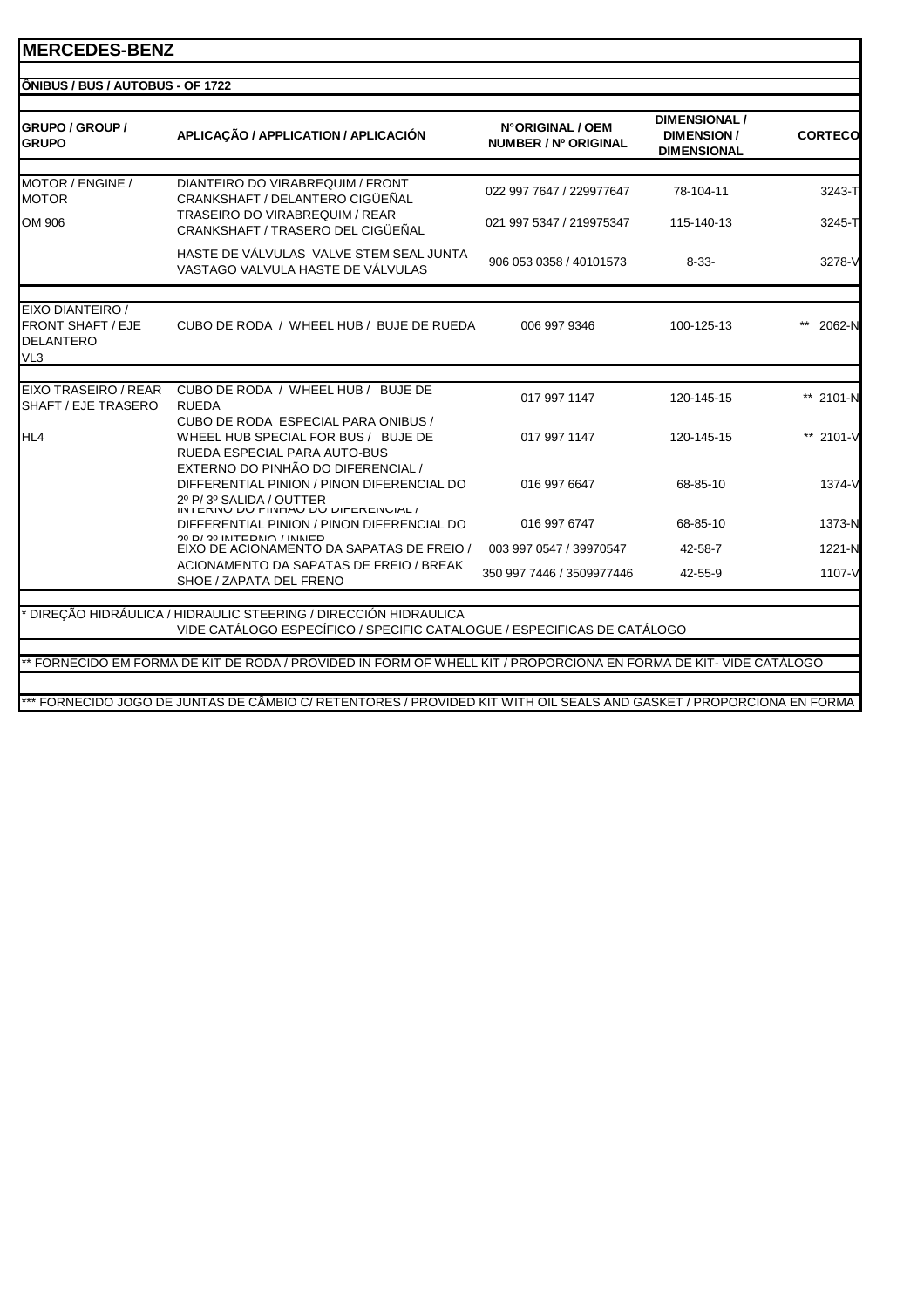|  | ÖNIBUS / BUS / AUTOBUS - OF 1417/1418 |  |
|--|---------------------------------------|--|

| <b>GRUPO / GROUP /</b><br><b>GRUPO</b>                    | APLICAÇÃO / APPLICATION / APLICACIÓN                                                                                                             | N°ORIGINAL / OEM<br>NUMBER / Nº ORIGINAL                     | <b>DIMENSIONAL /</b><br><b>DIMENSION/</b><br><b>DIMENSIONAL</b> | <b>CORTECO</b> |
|-----------------------------------------------------------|--------------------------------------------------------------------------------------------------------------------------------------------------|--------------------------------------------------------------|-----------------------------------------------------------------|----------------|
| MOTOR / ENGINE /<br><b>MOTOR</b>                          | DIANTEIRO DO VIRABREQUIM / FRONT<br>CRANKSHAFT / DELANTERO CIGÜEÑAL                                                                              | 022 997 7647 / 229977647                                     | 78-104-11                                                       | 3243-T         |
| OM 904                                                    | TRASEIRO DO VIRABREQUIM / REAR<br>CRANKSHAFT / TRASERO DEL CIGÜEÑAL                                                                              | 021 997 5347 / 219975347                                     | 115-140-13                                                      | 3245-T         |
|                                                           | HASTE DE VÁLVULAS VALVE STEM SEAL JUNTA<br>VASTAGO VALVULA HASTE DE VÁLVULAS                                                                     | 906 053 0358 / 40101573                                      | $8 - 33 -$                                                      | 3278-V         |
|                                                           | EXTERNO DA BOMBA DE ÁGUA EXTERNO /<br>WATER PUMP OUTTER / BOMBA DE AGUA<br><b>EXTERNO</b>                                                        | 343 997 7146 / 39975146                                      | 42-56-7                                                         | $19-N$         |
|                                                           | INTERNO DA BOMBA DE ÁGUA / WATER PUMP<br>INNER / BOMBA DE AGUA INTERNO                                                                           | 343 997 7046 / 0                                             | 17-35-6                                                         | $20-N$         |
| CÂMBIO / GEARBOX /<br><b>ENGRANAJE - ***</b>              | EIXO PILOTO / DRIVE SHAFT / EJE PRIMARIO                                                                                                         | 007 997 2047 / 79972047                                      | 48-69-10                                                        | 1173-V         |
| $S-5$                                                     | EIXO PILOTO / DRIVE SHAFT / EJE PRIMARIO                                                                                                         | A021 997 1247 /<br>A0219971247                               | 48-65-10                                                        | 7544-V         |
|                                                           | SAÍDA TRASEIRA / OUTPUT REAR / SALIDA<br><b>TRASERA</b>                                                                                          | 020 997 8247 /<br>0209978247/0079972047                      | 70-90-10                                                        | 692-V          |
|                                                           | SAÍDA TRASEIRA / OUTPUT REAR / SALIDA<br>TRASERA                                                                                                 | 022 997 5747                                                 | 70-90-10                                                        | 692-V          |
|                                                           | SAÍDA TRASEIRA / OUTPUT REAR / SALIDA<br><b>TRASERA</b>                                                                                          | 021 997 1247                                                 | $50 - 65 - 8$                                                   | 7324-N         |
|                                                           | SELETOR DE DE MARCHAS / SHIFT LEVER /<br>SELECTOR DE MARCHAS (NOVA VERSÃO)                                                                       | 000 267 0297 /<br>9931659/0002670296/0634<br>307367/68766349 | 25-35-7                                                         | 7520-V         |
|                                                           | INTERNO SELETOR MARCHAS / SHIFT LEVER<br>INNER / SELECTOR DE MARCHAS INTERNO                                                                     | 734 300302                                                   | 25-35-7                                                         | 1229-N         |
|                                                           | EXTERNO DO SELETOR DE MARCHAS / SHIFT<br>LEVER OUTTER/ SELECTOR DE MARCHAS<br><b>EXTERNO</b>                                                     | 000 267 0296 / 2670296                                       | 25-35-7                                                         | 4013-N         |
| EIXO DIANTEIRO /<br>FRONT SHAFT / EJE<br>DELANTERO<br>VL3 | CUBO DE RODA / WHEEL HUB / BUJE DE RUEDA                                                                                                         | 006 997 9346                                                 | 100-125-13                                                      | ** 2062-N      |
| EIXO TRASEIRO / REAR<br>SHAFT / EJE TRASERO               | CUBO DE RODA / WHEEL HUB / BUJE DE<br><b>RUEDA</b>                                                                                               | 017 997 1147                                                 | 120-145-15                                                      | ** 2101-N      |
| HL <sub>5</sub>                                           | CUBO DE RODA ESPECIAL PARA ONIBUS /<br>WHEEL HUB SPECIAL FOR BUS / BUJE DE<br>RUEDA ESPECIAL PARA AUTO-BUS                                       | 017 997 1147                                                 | 120-145-15                                                      | ** 2101-V      |
|                                                           | EXTERNO DO PINHÃO DO DIFERENCIAL /<br>DIFFERENTIAL PINION / PINON DIFERENCIAL DO<br>2º P/3º SALIDA / OUTTER<br>INTERNU DU PINHAU DU DIFERENCIAL/ | 016 997 6647                                                 | 68-85-10                                                        | 1374-V         |
|                                                           | DIFFERENTIAL PINION / PINON DIFERENCIAL DO<br>20 D/ 30 INITERNIO / INNER                                                                         | 016 997 6747                                                 | 68-85-10                                                        | 1373-N         |
|                                                           | EIXO DE ACIONAMENTO DA SAPATAS DE FREIO /                                                                                                        | 003 997 0547 / 39970547                                      | 42-58-7                                                         | 1221-N         |
|                                                           | ACIONAMENTO DA SAPATAS DE FREIO / BREAK<br>SHOE / ZAPATA DEL FRENO                                                                               | 350 997 7446 / 3509977446                                    | 42-55-9                                                         | 1107-V         |
|                                                           | ' DIRECAO HIDRAULICA / HIDRAULIC STEERING / DIRECCIÓN HIDRAULICA<br>VIDE CATÁLOGO ESPECÍFICO / SPECIFIC CATALOGUE / ESPECIFICAS DE CATÁLOGO      |                                                              |                                                                 |                |
|                                                           | ** FORNECIDO EM FORMA DE KIT DE RODA / PROVIDED IN FORM OF WHELL KIT / PROPORCIONA EN FORMA DE KIT- VIDE CATALOGO                                |                                                              |                                                                 |                |
|                                                           | *** FORNECIDO JOGO DE JUNTAS DE CÂMBIO C/ RETENTORES / PROVIDED KIT WITH OIL SEALS AND GASKET / PROPORCIONA EN FORMA                             |                                                              |                                                                 |                |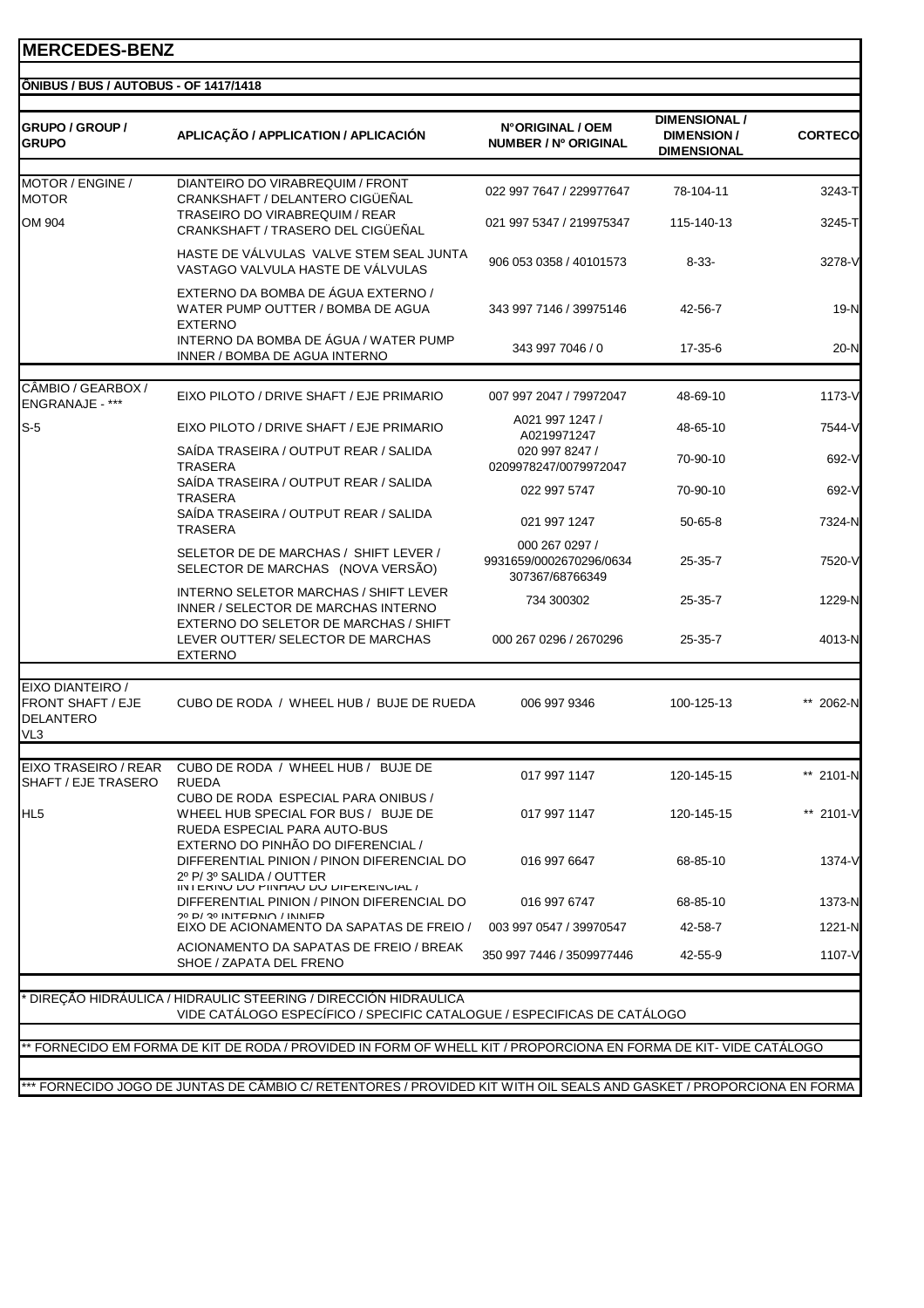| GRUPO / GROUP /<br><b>GRUPO</b>                                         | APLICAÇÃO / APPLICATION / APLICACIÓN                                                                                                      | N°ORIGINAL / OEM<br>NUMBER / Nº ORIGINAL                     | <b>DIMENSIONAL /</b><br><b>DIMENSION/</b><br><b>DIMENSIONAL</b> | <b>CORTECO</b>   |
|-------------------------------------------------------------------------|-------------------------------------------------------------------------------------------------------------------------------------------|--------------------------------------------------------------|-----------------------------------------------------------------|------------------|
| MOTOR / ENGINE /<br><b>MOTOR</b>                                        | DIANTEIRO DO VIRABREQUIM / FRONT<br>CRANKSHAFT / DELANTERO CIGÜEÑAL                                                                       | 022 997 7647 / 229977647                                     | 78-104-11                                                       | 3243-T           |
| OM 904                                                                  | TRASEIRO DO VIRABREQUIM / REAR<br>CRANKSHAFT / TRASERO DEL CIGÜEÑAL                                                                       | 021 997 5347 / 219975347                                     | 115-140-13                                                      | 3245-T           |
|                                                                         | HASTE DE VÁLVULAS VALVE STEM SEAL JUNTA<br>VASTAGO VALVULA HASTE DE VÁLVULAS                                                              | 906 053 0358 / 40101573                                      | $8 - 33 -$                                                      | 3278-V           |
|                                                                         | EXTERNO DA BOMBA DE ÁGUA EXTERNO /<br>WATER PUMP OUTTER / BOMBA DE AGUA<br><b>EXTERNO</b>                                                 | 343 997 7146 / 39975146                                      | 42-56-7                                                         | 19-N             |
|                                                                         | INTERNO DA BOMBA DE ÁGUA / WATER PUMP<br>INNER / BOMBA DE AGUA INTERNO                                                                    | 343 997 7046 / 0                                             | 17-35-6                                                         | $20-N$           |
| CÂMBIO / GEARBOX /<br>ENGRANAJE - ***                                   | EIXO PILOTO / DRIVE SHAFT / EJE PRIMARIO                                                                                                  | 007 997 2047 / 79972047                                      | 48-69-10                                                        | 1173-V           |
| $S-5$                                                                   | EIXO PILOTO / DRIVE SHAFT / EJE PRIMARIO                                                                                                  | A021 997 1247 /<br>A0219971247                               | 48-65-10                                                        | 7544-V           |
|                                                                         | SAÍDA TRASEIRA / OUTPUT REAR / SALIDA<br><b>TRASERA</b>                                                                                   | 020 997 8247 /<br>0209978247/0079972047                      | 70-90-10                                                        | 692-V            |
|                                                                         | SAÍDA TRASEIRA / OUTPUT REAR / SALIDA<br><b>TRASERA</b><br>SAÍDA TRASEIRA / OUTPUT REAR / SALIDA                                          | 022 997 5747                                                 | 70-90-10                                                        | 692-V            |
|                                                                         | <b>TRASERA</b>                                                                                                                            | 021 997 1247                                                 | $50 - 65 - 8$                                                   | 7324-N           |
|                                                                         | SELETOR DE DE MARCHAS / SHIFT LEVER /<br>SELECTOR DE MARCHAS (NOVA VERSÃO)                                                                | 000 267 0297 /<br>9931659/0002670296/0634<br>307367/68766349 | $25 - 35 - 7$                                                   | 7520-V           |
|                                                                         | INTERNO SELETOR MARCHAS / SHIFT LEVER<br>INNER / SELECTOR DE MARCHAS INTERNO<br>EXTERNO DO SELETOR DE MARCHAS / SHIFT                     | 734 300302                                                   | 25-35-7                                                         | 1229-N           |
|                                                                         | LEVER OUTTER/ SELECTOR DE MARCHAS<br><b>EXTERNO</b>                                                                                       | 000 267 0296 / 2670296                                       | 25-35-7                                                         | 4013-N           |
| EIXO DIANTEIRO /<br><b>FRONT SHAFT / EJE</b><br><b>DELANTERO</b><br>VL3 | CUBO DE RODA / WHEEL HUB / BUJE DE RUEDA                                                                                                  | 006 997 9346                                                 | 100-125-13                                                      | ** 2062-N        |
| EIXO TRASEIRO / REAR<br>SHAFT / EJE TRASERO                             | CUBO DE RODA / WHEEL HUB / BUJE DE<br><b>RUEDA</b>                                                                                        | 017 997 1147                                                 | 120-145-15                                                      | 2101-N           |
| HL <sub>5</sub>                                                         | CUBO DE RODA ESPECIAL PARA ONIBUS /<br>WHEEL HUB SPECIAL FOR BUS / BUJE DE RUEDA<br><b>ESPECIAL PARA AUTO-BUS</b>                         | 017 997 1147                                                 | 120-145-15                                                      | ** 2101-V        |
|                                                                         | EXTERNO DO PINHÃO DO DIFERENCIAL /<br>DIFFERENTIAL PINION / PINON DIFERENCIAL DO<br>2º P/ 3º SALIDA / OUTTER                              | 007 997 9946 / 79979946                                      | 85-105-13                                                       | 1074-N           |
|                                                                         | IN I ERINU DU MINHAU DU DIFERENCIAL /<br>DIFFERENTIAL PINION / PINON DIFERENCIAL DO                                                       | 017 997 2947 / 179972947                                     | 85-105-13                                                       | 1075-V           |
|                                                                         | EIXO DE ACIONAMENTO DA SAPATAS DE FREIO /<br>AUIUINAIVIEIN I U DA OAFATAO DE FREIU / DREAR<br><b>CUOF (ZADATA DEL FOENO</b>               | 003 997 0547 / 39970547<br>350 997 7446 / 3509977446         | 42-58-7<br>42-55-9                                              | 1221-N<br>1107-V |
|                                                                         | DIREÇÃO HIDRAULICA / HIDRAULIC STEERING / DIRECCIÓN HIDRAULICA<br>VIDE CATÁLOGO ESPECÍFICO / SPECIFIC CATALOGUE / ESPECIFICAS DE CATÁLOGO |                                                              |                                                                 |                  |
|                                                                         |                                                                                                                                           |                                                              |                                                                 |                  |
|                                                                         | FORNECIDO EM FORMA DE KIT DE RODA / PROVIDED IN FORM OF WHELL KIT / PROPORCIONA EN FORMA DE KIT-VIDE CATÁLOGO                             |                                                              |                                                                 |                  |
|                                                                         | *** FORNECIDO JOGO DE JUNTAS DE CÂMBIO C/ RETENTORES / PROVIDED KIT WITH OIL SEALS AND GASKET / PROPORCIONA EN FORMA                      |                                                              |                                                                 |                  |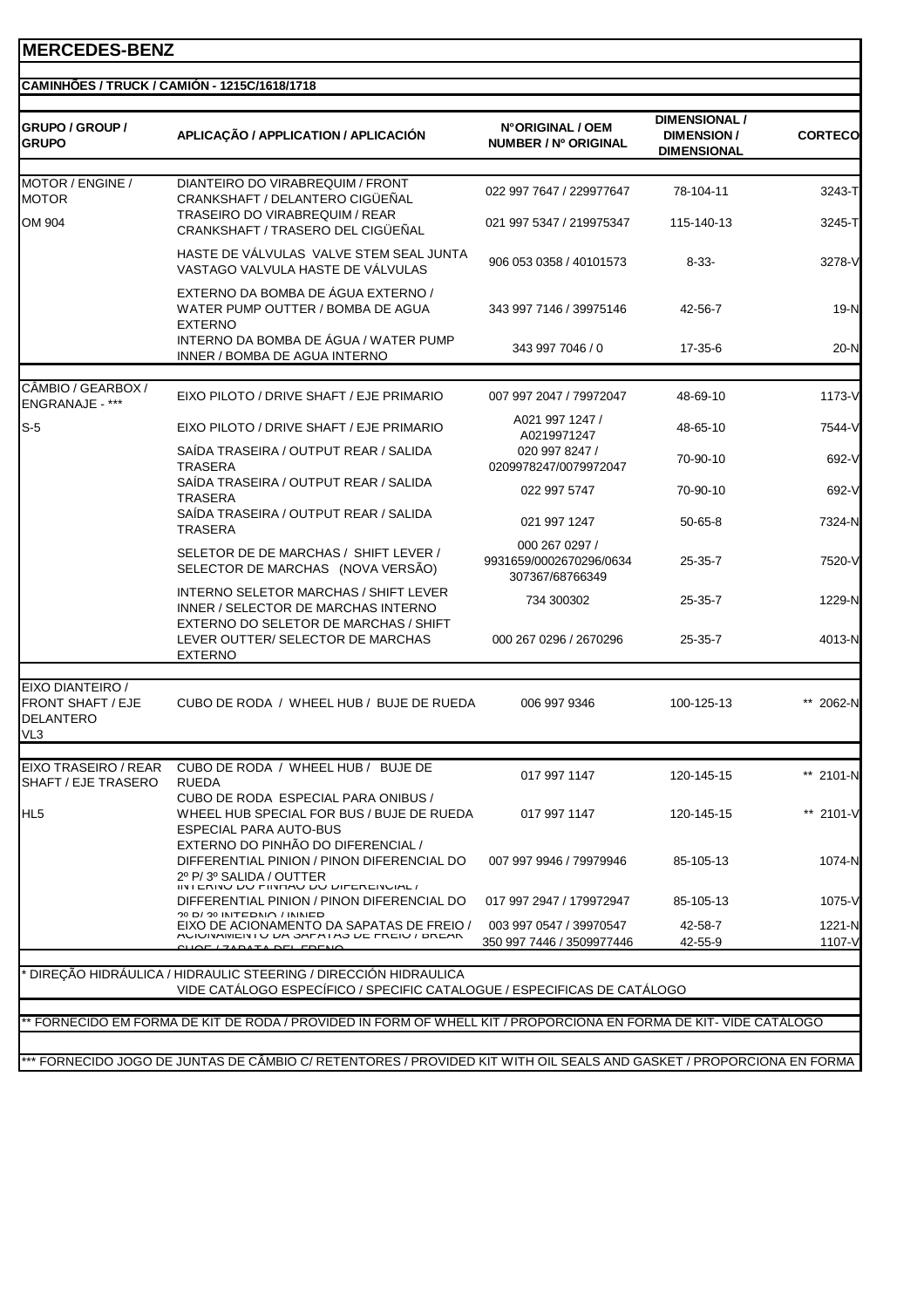#### **CAMINHÕES / TRUCK / CAMIÓN - 1218/1315/1318/1418/1518/1718/1723/1725**

| <b>GRUPO / GROUP /</b><br><b>GRUPO</b>                           | APLICAÇÃO / APPLICATION / APLICACIÓN                                                                                                           | N°ORIGINAL / OEM<br>NUMBER / Nº ORIGINAL             | <b>DIMENSIONAL /</b><br><b>DIMENSION/</b><br><b>DIMENSIONAL</b> | <b>CORTECO</b>   |
|------------------------------------------------------------------|------------------------------------------------------------------------------------------------------------------------------------------------|------------------------------------------------------|-----------------------------------------------------------------|------------------|
|                                                                  |                                                                                                                                                |                                                      |                                                                 |                  |
| MOTOR / ENGINE /<br><b>MOTOR</b>                                 | DIANTEIRO DO VIRABREQUIM / FRONT<br>CRANKSHAFT / DELANTERO CIGÜEÑAL                                                                            | 022 997 7647 / 229977647                             | 78-104-11                                                       | 3243-T           |
| OM 904                                                           | <b>TRASEIRO DO VIRABREQUIM / REAR</b><br>CRANKSHAFT / TRASERO DEL CIGÜEÑAL                                                                     | 021 997 5347 / 219975347                             | 115-140-13                                                      | 3245-T           |
|                                                                  | HASTE DE VÁLVULAS VALVE STEM SEAL JUNTA<br>VASTAGO VALVULA HASTE DE VÁLVULAS                                                                   | 906 053 0358 / 40101573                              | $8 - 33 -$                                                      | 3278-V           |
|                                                                  | EXTERNO DA BOMBA DE ÁGUA EXTERNO /<br>WATER PUMP OUTTER / BOMBA DE AGUA<br><b>EXTERNO</b>                                                      | 343 997 7146 / 39975146                              | 42-56-7                                                         | $19-N$           |
|                                                                  | INTERNO DA BOMBA DE ÁGUA / WATER PUMP<br>INNER / BOMBA DE AGUA INTERNO                                                                         | 343 997 7046 / 0                                     | $17 - 35 - 6$                                                   | $20-N$           |
|                                                                  |                                                                                                                                                |                                                      |                                                                 |                  |
| EIXO DIANTEIRO /<br><b>FRONT SHAFT / EJE</b><br><b>DELANTERO</b> | CUBO DE RODA / WHEEL HUB / BUJE DE RUEDA                                                                                                       | 006 997 9346                                         | 100-125-13                                                      | 2062-N           |
| OH 1518<br>VL3                                                   | RETARDADOR DO FREIO                                                                                                                            |                                                      | 52-68-8/12                                                      | 7776-V           |
|                                                                  |                                                                                                                                                |                                                      |                                                                 |                  |
| EIXO TRASEIRO / REAR<br>SHAFT / EJE TRASERO                      | CUBO DE RODA / WHEEL HUB / BUJE DE<br><b>RUEDA</b>                                                                                             | 017 997 1147                                         | 120-145-15                                                      | ** 2101-N        |
| HL <sub>5</sub>                                                  | <b>CUBO DE RODA TRASEIRO ESPECIAL PARA</b><br>ONIBUS / REAR WHEEL HUB SPECIAL FOR BUS /<br>TRASERO DEL BUJE DE RUEDA ESPECIAL PARA<br>AUTO-BUS | 017 997 1147                                         | 120-145-15                                                      | ** 2101-V        |
|                                                                  | EXTERNO DO PINHÃO DO DIFERENCIAL /<br>DIFFERENTIAL PINION / PINON DIFERENCIAL DO<br>2º P/3º SALIDA / OUTTER                                    | 007 997 9946 / 79979946                              | 85-105-13                                                       | 1074-N           |
|                                                                  | INTERNO DO PINHÃO DO DIFERENCIAL /<br>DIFFERENTIAL PINION / PINON DIFERENCIAL DO<br>2º P/3º INTERNO / INNER                                    | 017 997 2947 / 179972947                             | 85-105-13                                                       | 1075-V           |
|                                                                  | EIXO DE ACIONAMENTO DA SAPATAS DE FREIO /<br>AUTOINAMENTO DA SAFATAS DE FREIO / DREAN                                                          | 003 997 0547 / 39970547<br>350 997 7446 / 3509977446 | 42-58-7<br>42-55-9                                              | 1221-N<br>1107-V |
|                                                                  |                                                                                                                                                |                                                      |                                                                 |                  |
|                                                                  | DIREÇÃO HIDRÁULICA / HIDRAULIC STEERING / DIRECCIÓN HIDRAULICA<br>VIDE CATÁLOGO ESPECÍFICO / SPECIFIC CATALOGUE / ESPECIFICAS DE CATÁLOGO      |                                                      |                                                                 |                  |
|                                                                  | ** FORNECIDO EM FORMA DE KIT DE RODA / PROVIDED IN FORM OF WHELL KIT / PROPORCIONA EN FORMA DE KIT- VIDE CATÁLOGO                              |                                                      |                                                                 |                  |
|                                                                  |                                                                                                                                                |                                                      |                                                                 |                  |
|                                                                  | *** FORNECIDO JOGO DE JUNTAS DE CÂMBIO C/ RETENTORES / PROVIDED KIT WITH OIL SEALS AND GASKET / PROPORCIONA EN FORMA                           |                                                      |                                                                 |                  |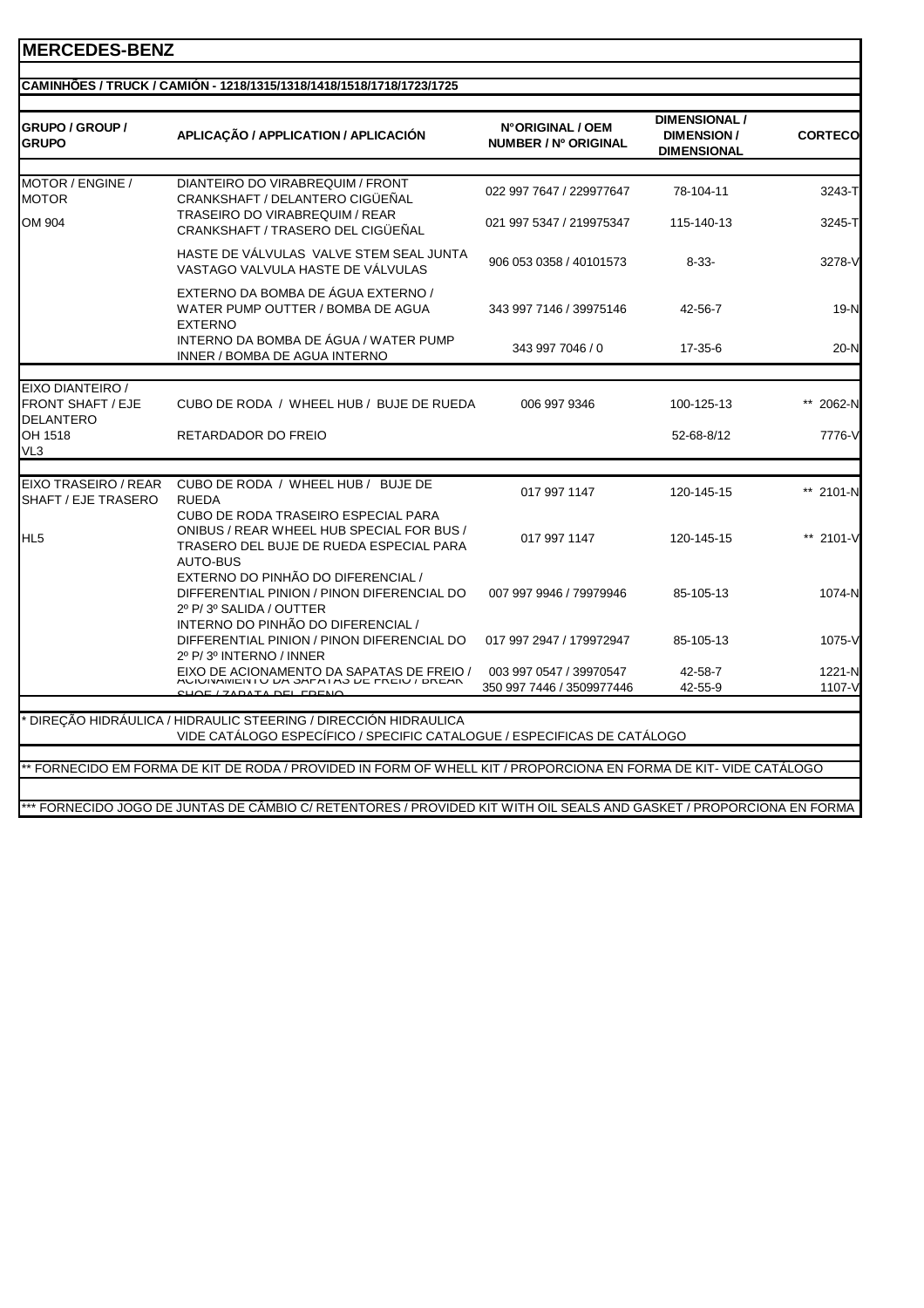| <b>GRUPO / GROUP /</b><br><b>GRUPO</b>                           | APLICAÇÃO / APPLICATION / APLICACIÓN                                                                                 | N°ORIGINAL / OEM<br>NUMBER / Nº ORIGINAL | <b>DIMENSIONAL /</b><br><b>DIMENSION/</b><br><b>DIMENSIONAL</b> | <b>CORTECO</b> |
|------------------------------------------------------------------|----------------------------------------------------------------------------------------------------------------------|------------------------------------------|-----------------------------------------------------------------|----------------|
| MOTOR / ENGINE /<br><b>MOTOR</b>                                 | DIANTEIRO DO VIRABREQUIM / FRONT<br>CRANKSHAFT / DELANTERO CIGÜEÑAL                                                  | 022 997 7647 / 229977647                 | 78-104-11                                                       | 3243-T         |
| OM 904                                                           | <b>TRASEIRO DO VIRABREQUIM / REAR</b><br>CRANKSHAFT / TRASERO DEL CIGÜEÑAL                                           | 021 997 5347 / 219975347                 | 115-140-13                                                      | 3245-T         |
|                                                                  | HASTE DE VÁLVULAS VALVE STEM SEAL JUNTA<br>VASTAGO VALVULA HASTE DE VÁLVULAS                                         | 906 053 0358 / 40101573                  | $8 - 33 -$                                                      | 3278-V         |
|                                                                  | EXTERNO DA BOMBA DE ÁGUA EXTERNO /<br>WATER PUMP OUTTER / BOMBA DE AGUA<br><b>EXTERNO</b>                            | 343 997 7146 / 39975146                  | 42-56-7                                                         | $19-N$         |
|                                                                  | INTERNO DA BOMBA DE ÁGUA / WATER PUMP<br>INNER / BOMBA DE AGUA INTERNO                                               | 343 997 7046 / 0                         | $17 - 35 - 6$                                                   | $20-N$         |
|                                                                  |                                                                                                                      |                                          |                                                                 |                |
| EIXO DIANTEIRO /<br><b>FRONT SHAFT / EJE</b><br><b>DELANTERO</b> | CUBO DE RODA / WHEEL HUB / BUJE DE RUEDA 688 997 7147 / 6889977147                                                   |                                          | 75-95-10                                                        | ** 7178-N      |
| VL <sub>2</sub>                                                  | CUBO DE RODA / WHEEL HUB / BUJE DE RUEDA 688 997 7147 / 6689977147                                                   |                                          | 75-95-13                                                        | ** 2142-N      |
| EIXO TRASEIRO / REAR                                             | CUBO DE RODA / WHEEL HUB / BUJE DE                                                                                   | A688 997 7347 /                          | 95-115-13                                                       | 1324-N         |
| HL <sub>2</sub>                                                  | PINHÃO / PINION / PINON                                                                                              | 011 997 7447 / 119977447                 | 52-72-12                                                        | 206-N          |
|                                                                  | DIREÇÃO HIDRÁULICA / HIDRAULIC STEERING / DIRECCIÓN HIDRAULICA                                                       |                                          |                                                                 |                |
|                                                                  | VIDE CATÁLOGO ESPECÍFICO / SPECIFIC CATALOGUE / ESPECIFICAS DE CATÁLOGO                                              |                                          |                                                                 |                |
|                                                                  | ** FORNECIDO EM FORMA DE KIT DE RODA / PROVIDED IN FORM OF WHELL KIT / PROPORCIONA EN FORMA DE KIT- VIDE CATÁLOGO    |                                          |                                                                 |                |
|                                                                  |                                                                                                                      |                                          |                                                                 |                |
|                                                                  | *** FORNECIDO JOGO DE JUNTAS DE CÃMBIO C/ RETENTORES / PROVIDED KIT WITH OIL SEALS AND GASKET / PROPORCIONA EN FORMA |                                          |                                                                 |                |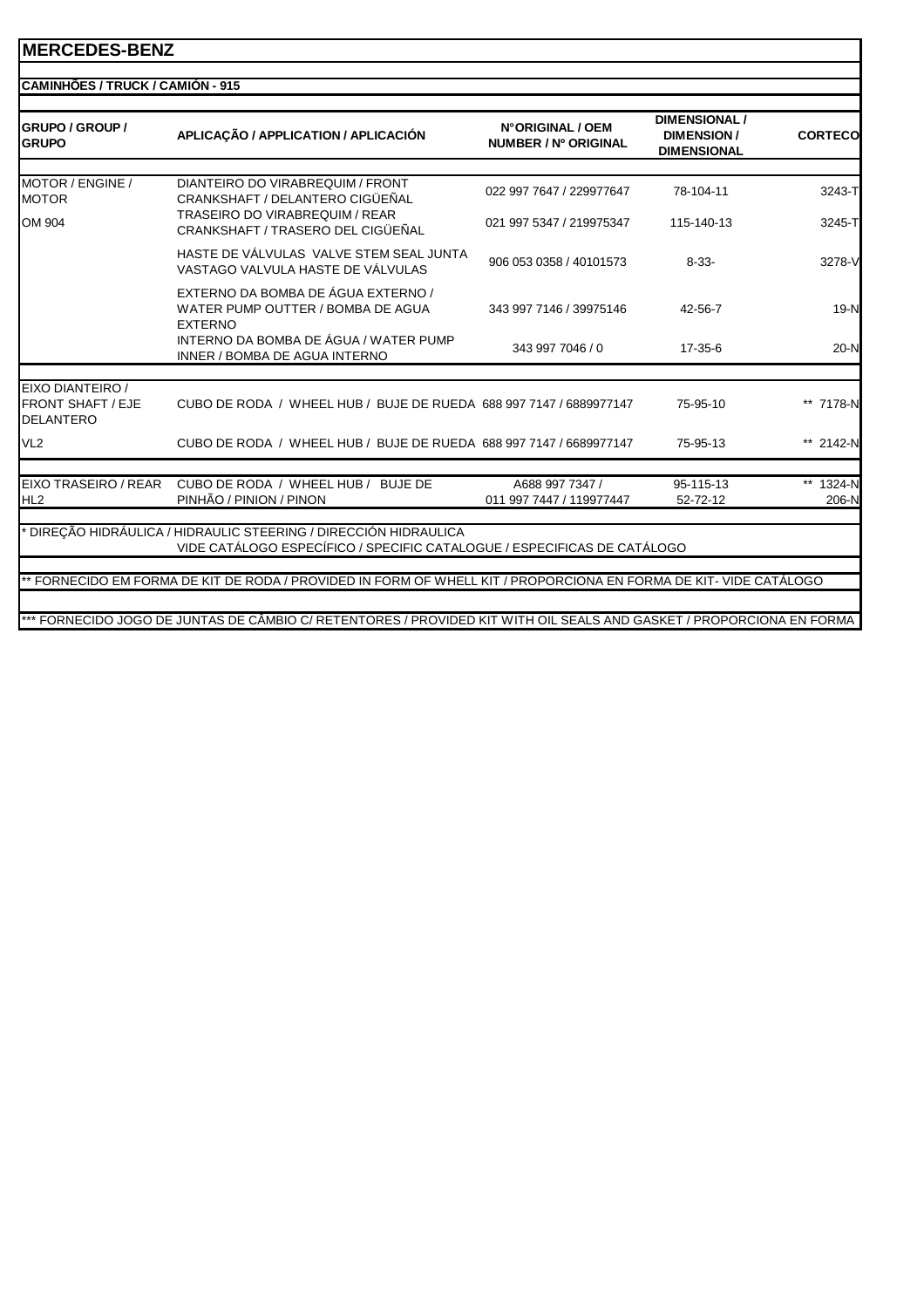#### **CAMINHÕES / TRUCK / CAMIÓN - 712/712C/914/915E**

| GRUPO / GROUP /<br><b>GRUPO</b>                                  | APLICAÇÃO / APPLICATION / APLICACIÓN                                                                                                      | N°ORIGINAL / OEM<br><b>NUMBER / Nº ORIGINAL</b>              | <b>DIMENSIONAL /</b><br><b>DIMENSION/</b><br><b>DIMENSIONAL</b> | <b>CORTECO</b> |
|------------------------------------------------------------------|-------------------------------------------------------------------------------------------------------------------------------------------|--------------------------------------------------------------|-----------------------------------------------------------------|----------------|
| MOTOR / ENGINE /<br><b>MOTOR</b>                                 | DIANTEIRO DO VIRABREQUIM / FRONT<br>CRANKSHAFT / DELANTERO CIGÜEÑAL                                                                       | 022 997 7647 / 229977647                                     | 78-104-11                                                       | 3243-TI        |
| OM 904                                                           | TRASEIRO DO VIRABREQUIM / REAR<br>CRANKSHAFT / TRASERO DEL CIGÜEÑAL                                                                       | 021 997 5347 / 219975347                                     | 115-140-13                                                      | 3245-T         |
|                                                                  | HASTE DE VÁLVULAS VALVE STEM SEAL JUNTA<br>VASTAGO VALVULA HASTE DE VÁLVULAS                                                              | 906 053 0358 / 40101573                                      | $8 - 33 -$                                                      | 3278-V         |
|                                                                  | EXTERNO DA BOMBA DE ÁGUA EXTERNO /<br>WATER PUMP OUTTER / BOMBA DE AGUA<br><b>EXTERNO</b>                                                 | 343 997 7146 / 39975146                                      | 42-56-7                                                         | 19-N           |
|                                                                  | INTERNO DA BOMBA DE ÁGUA / WATER PUMP<br>INNER / BOMBA DE AGUA INTERNO                                                                    | 343 997 7046 / 0                                             | 17-35-6                                                         | 20-N           |
| CÂMBIO / GEARBOX /                                               |                                                                                                                                           |                                                              |                                                                 |                |
| <b>ENGRANAJE - ***</b>                                           | EIXO PILOTO / DRIVE SHAFT / EJE PRIMARIO                                                                                                  | 007 997 2047 / 79972047                                      | 48-69-10                                                        | 1173-V         |
| $S-5$                                                            | EIXO PILOTO / DRIVE SHAFT / EJE PRIMARIO                                                                                                  | A021 997 1247 /<br>A0219971247                               | 48-65-10                                                        | 7544-V         |
|                                                                  | SAÍDA TRASEIRA / OUTPUT REAR / SALIDA<br>TRASERA                                                                                          | 020 997 8247 /<br>0209978247/0079972047                      | 70-90-10                                                        | 692-V          |
|                                                                  | SAÍDA TRASEIRA / OUTPUT REAR / SALIDA<br><b>TRASERA</b>                                                                                   | 022 997 5747                                                 | 70-90-10                                                        | 692-V          |
|                                                                  | SAÍDA TRASEIRA / OUTPUT REAR / SALIDA<br><b>TRASERA</b>                                                                                   | 021 997 1247                                                 | $50 - 65 - 8$                                                   | 7324-N         |
|                                                                  | SELETOR DE DE MARCHAS / SHIFT LEVER /<br>SELECTOR DE MARCHAS (NOVA VERSÃO)                                                                | 000 267 0297 /<br>9931659/0002670296/0634<br>307367/68766349 | $25 - 35 - 7$                                                   | 7520-V         |
|                                                                  | INTERNO SELETOR MARCHAS / SHIFT LEVER<br>INNER / SELECTOR DE MARCHAS INTERNO                                                              | 734 300 302                                                  | $25 - 35 - 7$                                                   | 1229-N         |
|                                                                  | EXTERNO DO SELETOR DE MARCHAS / SHIFT<br>LEVER OUTTER/ SELECTOR DE MARCHAS<br><b>EXTERNO</b>                                              | 000 267 0296 / 2670296                                       | 25-35-7                                                         | 4013-N         |
|                                                                  |                                                                                                                                           |                                                              |                                                                 |                |
| EIXO DIANTEIRO /<br><b>FRONT SHAFT / EJE</b><br><b>DELANTERO</b> | CUBO DE RODA / WHEEL HUB / BUJE DE RUEDA 688 997 7147 / 6889977147                                                                        |                                                              | 75-95-10                                                        | ** 7178-N      |
| VL <sub>2</sub>                                                  | CUBO DE RODA / WHEEL HUB / BUJE DE RUEDA 688 997 7147 / 6689977147                                                                        |                                                              | 75-95-13                                                        | ** 2142-N      |
|                                                                  | EIXO TRASEIRO / REAR CUBO DE RODA / WHEEL HUB / BUJE DE                                                                                   | A688 997 7347 /                                              | 95-115-13                                                       | ** 1324-N      |
| HL <sub>2</sub>                                                  | PINHÃO / PINION / PINON                                                                                                                   | 011 997 7447 / 119977447                                     | 52-72-12                                                        | 206-N          |
|                                                                  |                                                                                                                                           |                                                              |                                                                 |                |
|                                                                  | DIREÇÃO HIDRÁULICA / HIDRAULIC STEERING / DIRECCIÓN HIDRAULICA<br>VIDE CATÁLOGO ESPECÍFICO / SPECIFIC CATALOGUE / ESPECIFICAS DE CATÁLOGO |                                                              |                                                                 |                |
|                                                                  |                                                                                                                                           |                                                              |                                                                 |                |
|                                                                  | * FORNECIDO EM FORMA DE KIT DE RODA / PROVIDED IN FORM OF WHELL KIT / PROPORCIONA EN FORMA DE KIT- VIDE CATÁLOGO                          |                                                              |                                                                 |                |
|                                                                  | *** FORNECIDO JOGO DE JUNTAS DE CÂMBIO C/ RETENTORES / PROVIDED KIT WITH OIL SEALS AND GASKET / PROPORCIONA EN FORMA                      |                                                              |                                                                 |                |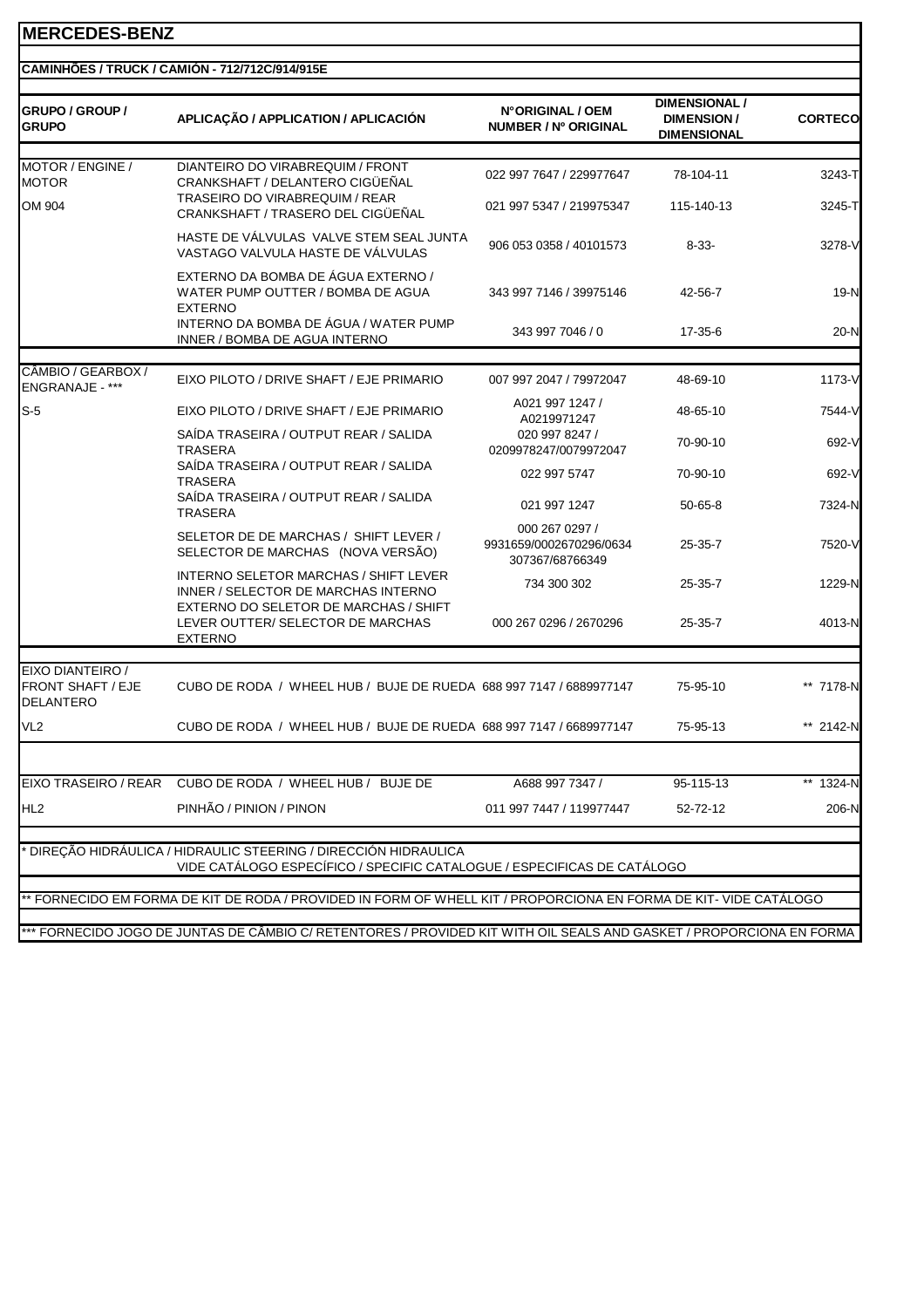| <b>GRUPO</b>                                                     | APLICAÇÃO / APPLICATION / APLICACIÓN                              | N°ORIGINAL / OEM<br><b>NUMBER / Nº ORIGINAL</b>          | <b>DIMENSION/</b><br><b>DIMENSIONAL</b> | <b>CORTECO</b>         |
|------------------------------------------------------------------|-------------------------------------------------------------------|----------------------------------------------------------|-----------------------------------------|------------------------|
| EIXO DIANTEIRO /<br><b>FRONT SHAFT / EJE</b><br><b>DELANTERO</b> |                                                                   |                                                          |                                         |                        |
| GM / FORD                                                        | CUBO DE RODA / WHEEL HUB / BUJE DE RUEDA                          | GM 7 326 756 /<br><b>BD2T1190A</b><br>FORD BD2T 1190 A / | 73-102,1-20<br>73-102,1-20              | ** 2213-N<br>** 2213-N |
|                                                                  |                                                                   | <b>BD2T1190A</b>                                         |                                         |                        |
| <b>EIXO TRASEIRO / REAR</b><br>SHAFT / EJE TRASERO               | CUBO DE RODA / WHEEL HUB / BUJE DE RUEDA GM 7 345 524 / BGQ1175A  |                                                          | 87,35-120,8-14,3                        | ** 139-N               |
|                                                                  | CUBO DE RODA / WHEEL HUB / BUJE DE RUEDA                          | FORD B6Q 1175 A /<br><b>BGQ1175A</b>                     | 87, 35-120, 8-14, 3                     | ** 139-N               |
|                                                                  | CUBO DE RODA / WHEEL HUB / BUJE DE RUEDA                          | GM 3 382 418                                             | 35,5-58,1-13                            | ** 1044-N              |
| <b>GM D70</b>                                                    | CUBO DE RODA / WHEEL HUB / BUJE DE RUEDA                          | GM 7 326 813 / 501247                                    | 98,5-144,45-19                          | ** 2193-N              |
| FORD 13/21000                                                    | CUBO DE RODA / WHEEL HUB / BUJE DE RUEDA                          | FORD BD2T 1175 A /<br>501247                             | 98,5-144,45-19                          | ** 2193-N              |
| <b>FIAT 130</b>                                                  | CUBO DE RODA / WHEEL HUB / BUJE DE RUEDA                          | FIAT 501 247 / 501247                                    | 98,5-144,45-19                          | ** 2193-N              |
|                                                                  | CUBO DE RODA / WHEEL HUB / BUJE DE RUEDA                          | GM 90 600 881                                            | 41, 1-65, 4-13                          | ** 1103-N              |
|                                                                  | CUBO DE RODA / WHEEL HUB / BUJE DE RUEDA                          | VW CAM. 2 931 875                                        | 41, 1-65, 4-13                          | ** 1103-N              |
|                                                                  | PINHÃO / PINION / PINON                                           | GM 2 240 314 /<br><b>BCOT4676A</b>                       | 60,3-92-15,1                            | 140-N                  |
|                                                                  | PINHÃO / PINION / PINON                                           | FORD BCOT 4676 A /<br>BCOT4676A                          | 60,3-92-15,1                            | 140-N                  |
|                                                                  | PINHÃO / PINION / PINON                                           | VW CAM. 2 994 107 /<br><b>BCOT4676A</b>                  | 60,3-92-15,1                            | 140-N                  |
|                                                                  | PINHÃO / PINION / PINON                                           | GM 11 065 089 / 11065089                                 | 45-60-10                                | 23-N                   |
| <b>VOLVO</b>                                                     | PINHÃO / PINION / PINON                                           | 104 047 2 / 9495730                                      | 44-58-7                                 | 1108-N                 |
|                                                                  | PINHÃO / PINION / PINON                                           | 104 021 / 9298802                                        | 44, 2-71, 45-13                         | 1104-P                 |
| <b>TOYOTA</b>                                                    | CAIXA DE TRANSFERÊNCIA / TRANSFER BOX /<br>CAJE DEL TRANSFERENCIA | TOYOTA 9 002 310 018 /<br>9031145001                     | 45-62-9                                 | 1182-P                 |

\*\* FORNECIDO EM FORMA DE KIT DE RODA / PROVIDED IN FORM OF WHELL KIT / PROPORCIONA EN FORMA DE KIT- VIDE CATÁLOGO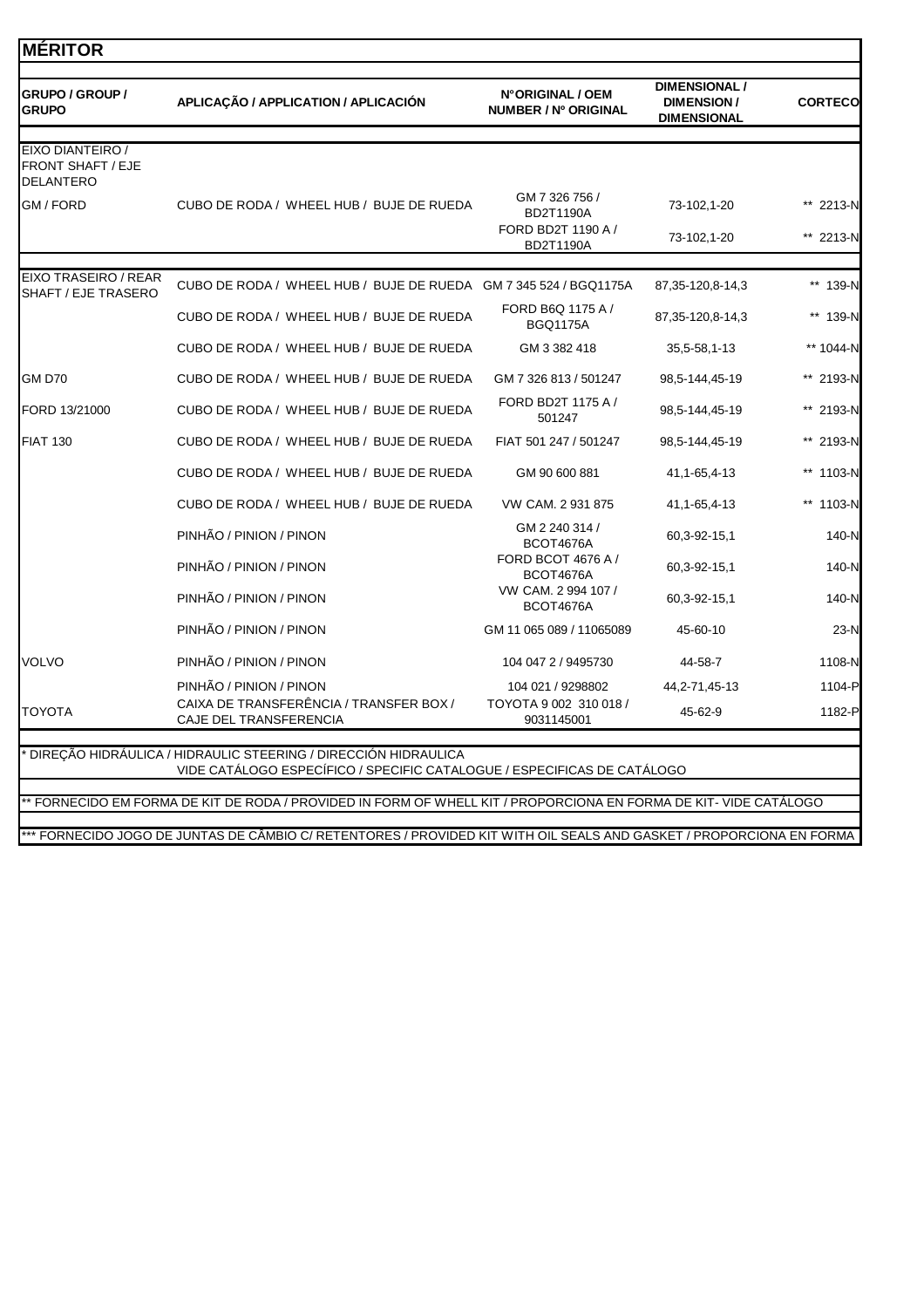| <b>GRUPO / GROUP /</b><br><b>GRUPO</b> | APLICAÇÃO / APPLICATION / APLICACIÓN                                                                                                     | N°ORIGINAL / OEM<br>NUMBER / Nº ORIGINAL              | <b>DIMENSIONAL /</b><br><b>DIMENSION/</b><br><b>DIMENSIONAL</b> | <b>CORTECO</b> |
|----------------------------------------|------------------------------------------------------------------------------------------------------------------------------------------|-------------------------------------------------------|-----------------------------------------------------------------|----------------|
| MOTOR / ENGINE /<br><b>MOTOR</b>       |                                                                                                                                          |                                                       |                                                                 |                |
| MWM - D 225/226/D 229/                 | DIANTEIRO DO VIRABREQUIM / FRONT<br>CRANKSHAFT / DELANTERO CIGÜEÑAL                                                                      | 904 960 640 782 /<br>WD5T2266083STD                   | 78-100-13                                                       | $121 - V$      |
| TD 229                                 | DIANTEIRO DO VIRABREQUIM / FRONT<br>CRANKSHAFT / DELANTERO CIGÜEÑAL                                                                      | 904 960 640 782 /<br>WD5T2266083STD                   | 78-100-13                                                       | $121-S$        |
| TD 229                                 | <b>TRASEIRO DO VIRABREQUIM / REAR</b><br>CRANKSHAFT AFTER / TRASERO DEL CIGÜEÑAL                                                         | 904 960 651 103 /<br>WD5T2266078STD                   | 110-130-13                                                      | $124-V$        |
|                                        | <b>TRASEIRO DO VIRABREQUIM / REAR</b><br>CRANKSHAFT AFTER / TRASERO DEL CIGÜEÑAL                                                         | 904 960 651 103 /<br>WD5T2266078STD /<br>904960651103 | 110-130-13                                                      | 124-S          |
|                                        | HASTE DE VÁLVULAS (C/ LUVA DE PROTEÇÃO) /<br>VALVE STEM SEAL (W/ PROTECTION CAPS) /<br>JUNTA VASTAGO VALVULA (C/ CASQUILLO<br>PROTECTOR) | 904960640089                                          | VIVA3-8.70                                                      | 7736-V         |
|                                        | EIXO DO ACOPLAMENTO DA BOMBA INJETORA /<br><b>INJECTOR PUMP / BOMBA DEL INYECTOR</b>                                                     | 904 961 001 200 /<br>904961001200                     | $12 - 22 - 7$                                                   | 156-N          |
|                                        | BOMBA INJETORA / INJECTOR PUMP / BOMBA<br><b>DEL INYECTOR</b>                                                                            | 604 960 104 040 /<br>604960103040                     | $30 - 52 - 10$                                                  | 2012-N         |
|                                        |                                                                                                                                          | 604 961 006 500 /<br>3449977347                       | 65-85-10                                                        | 1170-N         |
|                                        |                                                                                                                                          | 604 961 002 800 /<br>99977246                         | 28-40-7                                                         | 143-N          |
|                                        |                                                                                                                                          | 604 961 006 500 /<br>604961006500                     | 65-85-10                                                        | $91-N$         |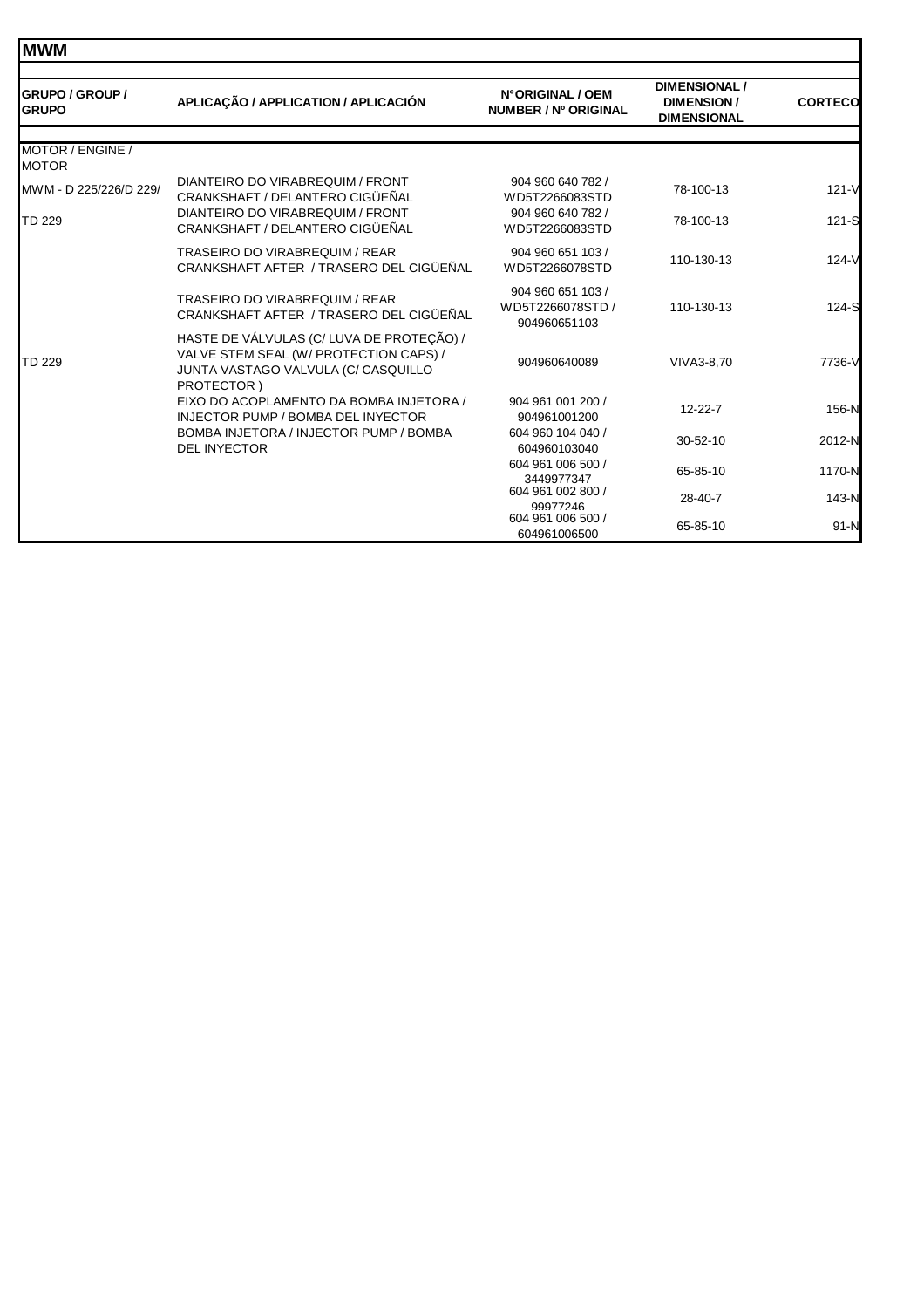| <b>IPERKINS / MAXION</b>               |                                                                                  |                                           |                                                                 |                |
|----------------------------------------|----------------------------------------------------------------------------------|-------------------------------------------|-----------------------------------------------------------------|----------------|
| <b>GRUPO / GROUP /</b><br><b>GRUPO</b> | APLICAÇÃO / APPLICATION / APLICACIÓN                                             | N°ORIGINAL / OEM<br>NUMBER / Nº ORIGINAL  | <b>DIMENSIONAL /</b><br><b>DIMENSION/</b><br><b>DIMENSIONAL</b> | <b>CORTECO</b> |
| MOTOR / ENGINE /                       |                                                                                  |                                           |                                                                 |                |
| <b>MOTOR - PERKINS</b>                 |                                                                                  |                                           |                                                                 |                |
| 3152/4203/D 4203                       | DIANTEIRO DO VIRABREQUIM / FRONT<br>CRANKSHAFT / DELANTERO CIGÜEÑAL              | 70 730 020 / 0                            | 57, 2-76-12, 7                                                  | 1063-N         |
| 3152/4203/D 4203                       | DIANTEIRO DO VIRABREQUIM / FRONT<br>CRANKSHAFT / DELANTERO CIGÜEÑAL              | GM 70 730 111 / 0                         | 57, 2-76-12, 7                                                  | 1063-N         |
| 3152/4203/D 4203                       | DIANTEIRO DO VIRABREQUIM / FRONT<br>CRANKSHAFT / DELANTERO CIGÜEÑAL              | 3769588/0                                 | 57, 2-76-12, 7                                                  | 1063-N         |
| 4236/4248/6354/6358                    | DIANTEIRO DO VIRABREQUIM / FRONT<br>CRANKSHAFT / DELANTERO CIGÜEÑAL              | 70 730 003 / 2415361                      | 60,4-79,35-9,3                                                  | $313-V$        |
| 4236/4248/6354/6358                    | DIANTEIRO DO VIRABREQUIM / FRONT<br>CRANKSHAFT / DELANTERO CIGÜEÑAL              | GM 2 415 361 / 2415361                    | 60,4-79,35-9,3                                                  | $313-V$        |
| 4236/4248/6354/6358                    | TRASEIRO DO VIRABREQUIM / REAR<br>CRANKSHAFT AFTER / TRASERO DEL CIGÜEÑAL        | 70 730 031 / 2415391                      | 133, 35-158, 7-12, 5                                            | 306-V          |
| 4236/4248/6354/6358                    | TRASEIRO DO VIRABREQUIM / REAR<br>CRANKSHAFT AFTER / TRASERO DEL CIGÜEÑAL        | GM 2 415 391 / 2415391                    | 133, 35-158, 7-12, 5                                            | 306-V          |
| 4236/4248/6354/6358                    | TRASEIRO DO VIRABREQUIM / REAR<br>CRANKSHAFT AFTER / TRASERO DEL CIGÜEÑAL        | 70 730 031 / 70730031                     | 133, 35-158, 7-12, 5                                            | 306-S          |
|                                        | <b>TRASEIRO DO VIRABREQUIM / REAR</b><br>CRANKSHAFT AFTER / TRASERO DEL CIGÜEÑAL | 0 000 110 208 /<br>0000110208 / LUF100430 | 99,5-108-19                                                     | 7586-T         |
| 4236/4248/6354/6358                    | TRASEIRO DO VIRABREQUIM / REAR<br>CRANKSHAFT AFTER / TRASERO DEL CIGÜEÑAL        | GM 2 415 391 / 70730031                   | 133, 35-158, 7-12, 5                                            | 306-S          |
|                                        | HASTE DE VÁLVULAS / VALVE STEM SEAL /<br><b>JUNTA VASTAGO VALVULA</b>            | 707 300 348 / 70730034B                   | $9.5 - 1B -$                                                    | 3241-V         |
|                                        | EIXO DO CONTAGIROS                                                               | 70 730 024 / 70730024                     | 22,2-35,7-10                                                    | 178-S          |
| 6354/TQ 20B4 236/6354                  | EIXO DO CONTAGIROS                                                               | GM 2 415 335 / 70730024                   | 22,2-35,7-10                                                    | 178-S          |
| 3152/4203/D<br>4203/6357/6358          | EIXO TAQUIMETRO/COMPRES. DE VÁCUO                                                | 30 854 / 30854                            | 22, 2-34, 9-6, 35                                               | 174-N          |
|                                        | BOMBA INJETORA / INJECTOR PUMP / BOMBA<br><b>DEL INYECTOR</b>                    | 1420 624 M1 / CAV5393                     | 28,5-38,1-6,22                                                  | 173-N          |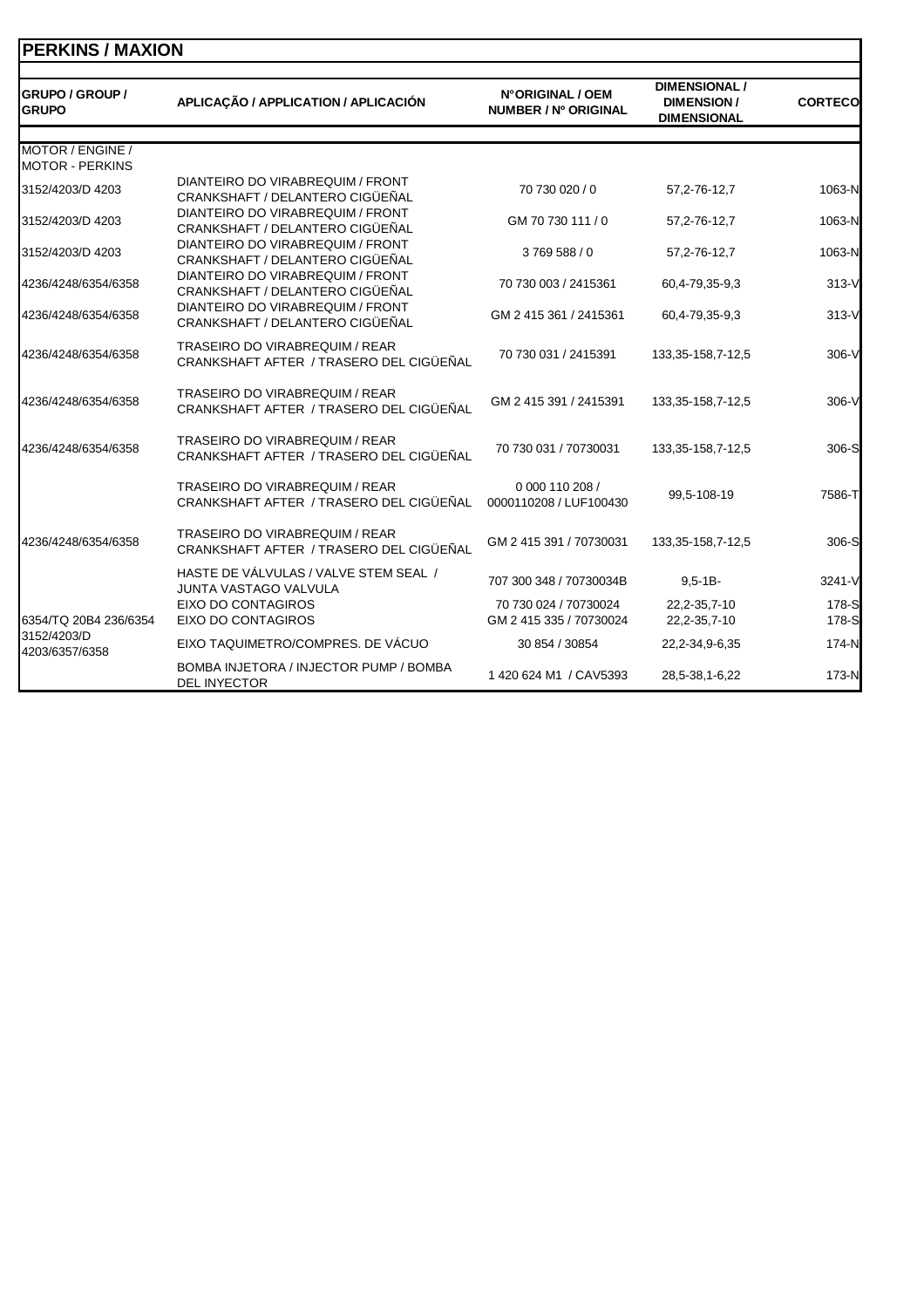#### **RANDON**

#### **CAMINHÕES / TRUCK / CAMIÓN - RK 425 - FORA DE ESTRADA**

| <b>GRUPO / GROUP /</b><br><b>GRUPO</b>       | APLICAÇÃO / APPLICATION / APLICACIÓN                                                           | N°ORIGINAL / OEM<br><b>NUMBER / Nº ORIGINAL</b>              | <b>DIMENSIONAL/</b><br><b>DIMENSION/</b><br><b>DIMENSIONAL</b> | <b>CORTECO</b> |
|----------------------------------------------|------------------------------------------------------------------------------------------------|--------------------------------------------------------------|----------------------------------------------------------------|----------------|
| CÂMBIO / GEARBOX /<br><b>ENGRANAJE - ***</b> |                                                                                                |                                                              |                                                                |                |
|                                              | EIXO PILOTO / DRIVE SHAFT / EJE PRIMARIO                                                       | ZF 0734 310 095 /<br>79972247                                | $55 - 75 - 8$                                                  | 1172-V         |
|                                              | INTERNO DA SAÍDA TRASEIRA / OUTPUT REAR<br>(INNER) / SALIDA TRASERA (INTERNO)                  | 073 431 0116 / 0                                             | 105-130-12                                                     | 7351-V         |
|                                              | EXTERNO DA SAÍDA TRASEIRA / OUTPUT REAR /<br>SALIDA TRASERA                                    | 073 430 0102 /<br>BO734300102                                | 105-130-12                                                     | 556-N          |
|                                              | SELETOR DE DE MARCHAS / SHIFT LEVER /<br><b>SELECTOR DE MARCHAS</b>                            | 000 267 0296 /<br>9931659/0002670296/0634<br>307367/68766349 | 25-35-7                                                        | 7520-V         |
|                                              | INTERNO SELETOR MARCHAS / SHIFT LEVER<br>INNER / SELECTOR DE MARCHAS INTERNO                   |                                                              | $25 - 35 - 7$                                                  | 1229-N         |
|                                              | EXTERNO DO SELETOR DE MARCHAS / SHIFT<br>LEVER OUTTER/ SELECTOR DE MARCHAS<br><b>EXTERNO</b>   | 000 267 0296 / 2670296                                       | 25-35-7                                                        | 4013-N         |
|                                              | EIXO DO VELOCÍMETRO / SPEEDOMETER SHAFT /<br>EJE DEL VELOCÍMETRO                               | 020 997 8347                                                 | $10 - 15 - 3$                                                  | 1303-V         |
|                                              | TOMADA DE FORÇA / DRIVE POWER / NPULSIÓN<br>LA ENERGÍA                                         | 073 431 9046 / 0                                             | 55-80-8                                                        | 1129-V         |
|                                              | ACIONAMENTO DA TOMADA DE FORÇA / DRIVE<br>POWER TAKE OFF / INPULSIÓN LA ENERGÍA<br><b>SACA</b> | 050 130 6439 / 501306439                                     | 25-38-9.3                                                      | 468-V          |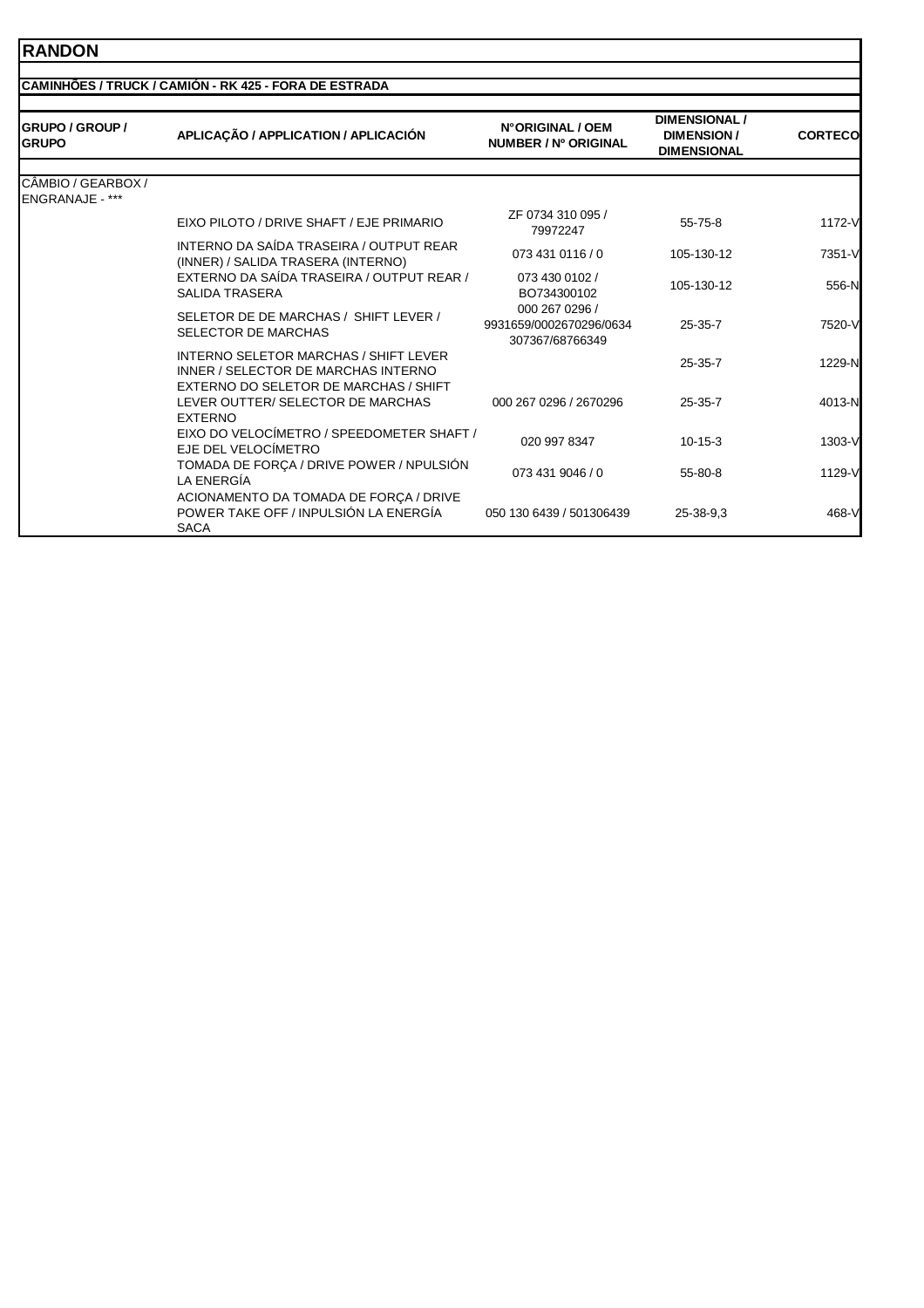## **SCANIA**

| GRUPO / GROUP /<br><b>GRUPO</b>                                                                                  | APLICAÇÃO / APPLICATION / APLICACIÓN                                                                                                                   | N°ORIGINAL / OEM<br>NUMBER / Nº ORIGINAL | <b>DIMENSIONAL /</b><br><b>DIMENSION/</b><br><b>DIMENSIONAL</b> | <b>CORTECO</b>  |
|------------------------------------------------------------------------------------------------------------------|--------------------------------------------------------------------------------------------------------------------------------------------------------|------------------------------------------|-----------------------------------------------------------------|-----------------|
| MOTOR / ENGINE /                                                                                                 | DIANTEIRO DO VIRABREQUIM / FRONT                                                                                                                       |                                          |                                                                 |                 |
| <b>MOTOR</b>                                                                                                     | CRANKSHAFT / DELANTERO CIGÜEÑAL                                                                                                                        | 227 138 / 227138                         | 80-100-10                                                       | 64-N            |
|                                                                                                                  | TRASEIRO DO VIRABREQUIM / REAR<br>CRANKSHAFT AFTER / TRASERO DEL CIGUENAL                                                                              | 231 938 / 231938                         | 130-160-15                                                      | 7343-V          |
|                                                                                                                  | <b>TRASEIRO DO VIRABREQUIM / REAR</b><br>CRANKSHAFT AFTER / TRASERO DEL CIGÜEÑAL                                                                       | 369 476 / 1328563 / 369478               | 130-160-13                                                      | 7673-T          |
|                                                                                                                  | BOMBA DE AGUA / WATER PUMP / BOMBA DE<br>AGUA 140/141                                                                                                  | 139 023 / 234034362 C                    | 30-47-10                                                        | 62-N            |
|                                                                                                                  | ACOPLAMENTO DA BOMBA INJETORA / INJECTOR<br>COUPLING / ACOPLADOR DEL INYECTOR                                                                          | 170 761 / 0                              | 25-47-10                                                        | 52-N            |
|                                                                                                                  | ACOPLAMENTO DA BOMBA INJETORA / INJECTOR<br>COUPLING / ACOPLADOR DEL INYECTOR                                                                          | 281 109 / 228109                         | 35-62-10                                                        | 81-N            |
|                                                                                                                  | BOMBA INJETORA / INJECTOR PUMP / BOMBA<br>DEL INYECTOR - 140/141                                                                                       | 003 760 020 102 /<br>3760020102          | 20-40-10                                                        | 34-N            |
|                                                                                                                  | BOMBA INJETORA / INJECTOR PUMP / BOMBA<br>DEL INYECTOR 142                                                                                             |                                          | $30 - 47 - 7$                                                   | 7428-P          |
|                                                                                                                  | BOMBA INJETORA / INJECTOR PUMP / BOMBA<br>DEL INYECTOR                                                                                                 | 250 399 / 250399                         | $20 - 40 - 7$                                                   | 234-N           |
| EIXO DIANTEIRO /<br><b>FRONT SHAFT / EJE</b><br><b>DELANTERO</b>                                                 | CUBO DE RODA / WHEEL HUB / BUJE DE RUEDA<br>RAIADA/ESTAMPADA / SIMPLEX/TRIPLEX<br>*(KIT56035K)<br>EIXO DO FREIO DIANTEIRO RODA RAIADA SCANIA           | 179 360 / 179360<br>123102               | 150,81-177,8-12,7                                               | 624-N<br>7773-N |
|                                                                                                                  | 111 / 112 / 113                                                                                                                                        |                                          |                                                                 |                 |
| EIXO TRASEIRO / REAR<br>SHAFT / EJE TRASERO                                                                      | CUBO DE RODA TRASEIRO / REAR WHEEL HUB /<br>TRASERO DEL BUJE DE RUEDA                                                                                  | 370 075 / 370075                         | 155-180-24                                                      | 1273-V          |
|                                                                                                                  | CUBO DE RODA TRASEIRO / REAR WHEEL HUB /<br>TRASERO DEL BUJE DE RUEDA                                                                                  | 291 463 / 370075                         | 155-180-24                                                      | 1273-V          |
|                                                                                                                  | CUBO DE RODA TRASEIRO / REAR WHEEL HUB /<br>TRASERO DEL BUJE DE RUEDA                                                                                  | 33 352 / 33352                           | 75-100-10                                                       | 2362-N          |
|                                                                                                                  | PINHÃO / PINION / PINON                                                                                                                                | 124-268 / 179970746                      | 80-100-12                                                       | 1076-N          |
|                                                                                                                  | PINHÃO / PINION / PINON                                                                                                                                | 214 008 / 0                              | 90-110-13                                                       | 1092-N          |
|                                                                                                                  | PINHÃO DO DIFERENCIAL / DIFFERENTIAL PINION<br>/ PINON DIFERENCIAL DO 2°P/O 3°EIXO - 6X4                                                               | 124 268 / 179970746                      | 80-100-12                                                       | 1076-N          |
|                                                                                                                  | ACIONAMENTO DA SAPATAS DE FREIO / BREAK<br>SHOE / ZAPATA DEL FRENO                                                                                     | 1 200 828 /<br>120628/1345278 / 120828   | 44,3-60-7                                                       | 613-N           |
| ** FORNECIDO EM FORMA DE KIT DE RODA / PROVIDED IN FORM OF WHELL KIT / PROPORCIONA EN FORMA DE KIT-VIDE CATÁLOGO | <sup>.</sup> DIREÇÃO HIDRÁULICA / HIDRAULIC STEERING / DIRECCIÓN HIDRAULICA<br>VIDE CATÁLOGO ESPECÍFICO / SPECIFIC CATALOGUE / ESPECIFICAS DE CATÁLOGO |                                          |                                                                 |                 |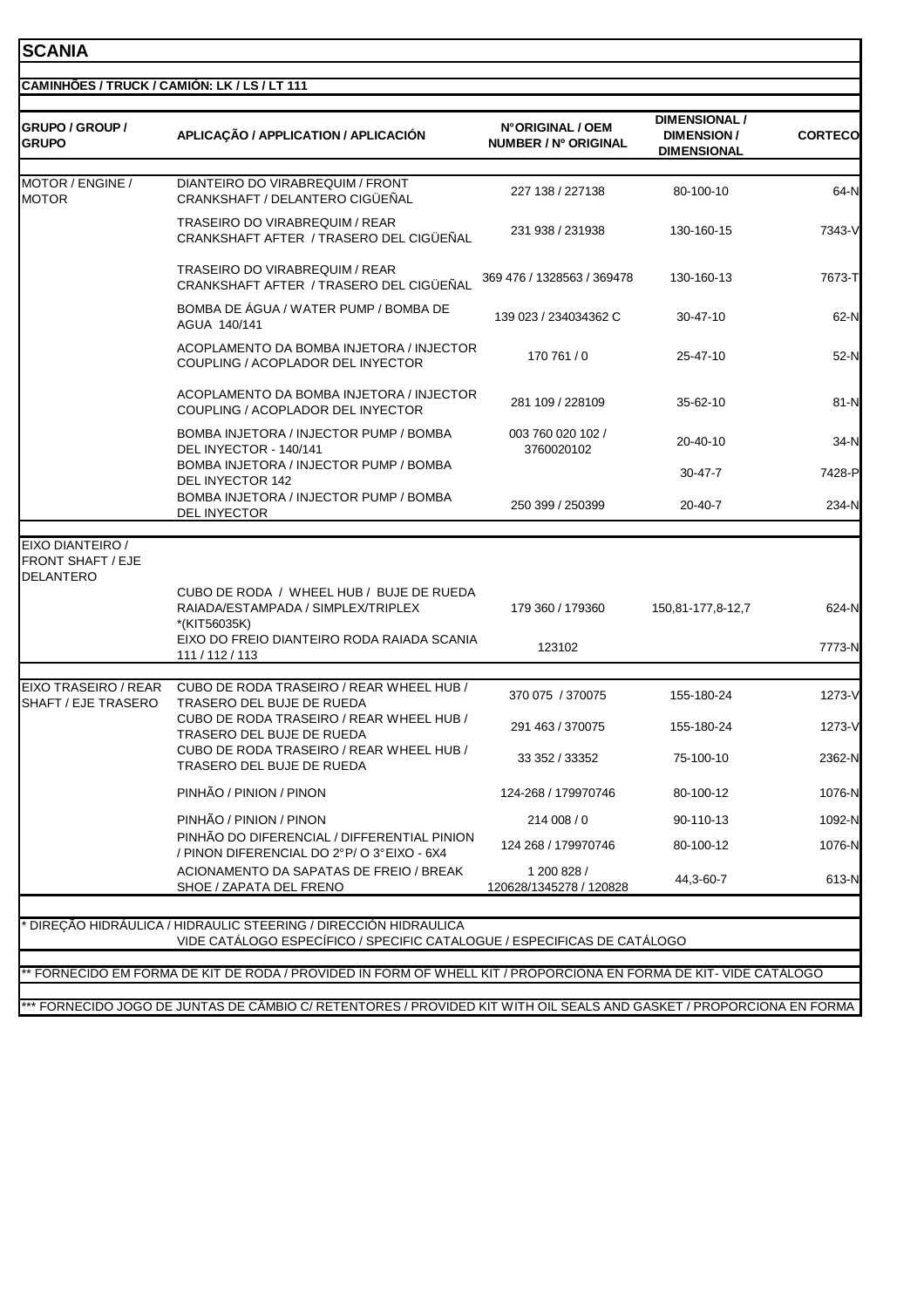## **SCANIA**

| MOTOR / ENGINE /<br><b>MOTOR</b>             | DIANTEIRO DO VIRABREQUIM / FRONT<br>CRANKSHAFT / DELANTERO CIGÜEÑAL<br>DIANTEIRO DO VIRABREQUIM / FRONT<br>CRANKSHAFT / DELANTERO CIGÜEÑAL<br><b>TRASEIRO DO VIRABREQUIM / REAR</b><br>CRANKSHAFT AFTER / TRASERO DEL CIGÜEÑAL<br>TRASEIRO DO VIRABREQUIM / REAR<br>CRANKSHAFT AFTER / TRASERO DEL CIGÜEÑAL<br>BOMBA DE ÁGUA / WATER PUMP / BOMBA DE<br>AGUA 140/141<br>ACOPLAMENTO DA BOMBA INJETORA / INJECTOR<br>COUPLING / ACOPLADOR DEL INYECTOR | 275 591 / 275591 / 338643 /<br>369447<br>227 138 / 227138<br>231 938 / 231938<br>369 476 / 1328563 / 369478<br>139 023 / 234034362 C | 80-100-12<br>80-100-10<br>130-160-15<br>130-160-13<br>30-47-10 | 1797-V<br>64-N   |
|----------------------------------------------|-------------------------------------------------------------------------------------------------------------------------------------------------------------------------------------------------------------------------------------------------------------------------------------------------------------------------------------------------------------------------------------------------------------------------------------------------------|--------------------------------------------------------------------------------------------------------------------------------------|----------------------------------------------------------------|------------------|
|                                              |                                                                                                                                                                                                                                                                                                                                                                                                                                                       |                                                                                                                                      |                                                                |                  |
|                                              |                                                                                                                                                                                                                                                                                                                                                                                                                                                       |                                                                                                                                      |                                                                | 7343-V<br>7673-T |
|                                              |                                                                                                                                                                                                                                                                                                                                                                                                                                                       |                                                                                                                                      |                                                                |                  |
|                                              |                                                                                                                                                                                                                                                                                                                                                                                                                                                       |                                                                                                                                      |                                                                |                  |
|                                              |                                                                                                                                                                                                                                                                                                                                                                                                                                                       |                                                                                                                                      |                                                                | 62-N             |
|                                              |                                                                                                                                                                                                                                                                                                                                                                                                                                                       | 170 761 / 0                                                                                                                          | 25-47-10                                                       | 52-N             |
|                                              | ACOPLAMENTO DA BOMBA INJETORA / INJECTOR<br>COUPLING / ACOPLADOR DEL INYECTOR                                                                                                                                                                                                                                                                                                                                                                         | 281 109 / 228109                                                                                                                     | 35-62-10                                                       | 81-N             |
|                                              | BOMBA INJETORA / INJECTOR PUMP / BOMBA<br>DEL INYECTOR - 140/141                                                                                                                                                                                                                                                                                                                                                                                      | 003 760 020 102 /<br>3760020102                                                                                                      | 20-40-10                                                       | 34-N             |
|                                              | BOMBA INJETORA / INJECTOR PUMP / BOMBA<br>DEL INYECTOR 142                                                                                                                                                                                                                                                                                                                                                                                            | /0                                                                                                                                   | $30 - 47 - 7$                                                  | 7428-P           |
|                                              | BOMBA INJETORA / INJECTOR PUMP / BOMBA<br>DEL INYECTOR 142                                                                                                                                                                                                                                                                                                                                                                                            | 250 399 / 309665                                                                                                                     | 30-47-7                                                        | 398-N            |
| CÂMBIO / GEARBOX /                           |                                                                                                                                                                                                                                                                                                                                                                                                                                                       |                                                                                                                                      |                                                                |                  |
| ENGRANAJE - ***                              | TOMADA DE FORÇA / POWER TAKE OFF / LA<br><b>ENERGÍA</b>                                                                                                                                                                                                                                                                                                                                                                                               | / 170155026/FNM<br>170155026                                                                                                         | 55-80-10                                                       | 269-N            |
| EIXO DIANTEIRO /                             |                                                                                                                                                                                                                                                                                                                                                                                                                                                       |                                                                                                                                      |                                                                |                  |
| <b>FRONT SHAFT / EJE</b><br><b>DELANTERO</b> | CUBO DE RODA / FROT WHEEL HUB / BUJE DE<br><b>RUEDA</b>                                                                                                                                                                                                                                                                                                                                                                                               | 32 898                                                                                                                               |                                                                | 626-N            |
|                                              | CUBO DE RODA / WHEEL HUB / BUJE DE RUEDA<br>RAIADA/ESTAMPADA / SIMPLEX/TRIPLEX<br>*(KIT56035K)                                                                                                                                                                                                                                                                                                                                                        | 179 360 / 179360                                                                                                                     | 150,81-177,8-12,7                                              | 624-N            |
|                                              | EIXO DO FREIO DIANTEIRO RODA RAIADA SCANIA<br>111 / 112 / 113                                                                                                                                                                                                                                                                                                                                                                                         | 123102                                                                                                                               |                                                                | 7773-N           |
| EIXO TRASEIRO / REAR<br>SHAFT / EJE TRASERO  | CUBO DE RODA / WHEEL HUB / BUJE DE RUEDA                                                                                                                                                                                                                                                                                                                                                                                                              | 370 075                                                                                                                              | 155 - 180 - 24                                                 | ** 1273-V        |
|                                              | CUBO DE RODA / WHEEL HUB / BUJE DE RUEDA                                                                                                                                                                                                                                                                                                                                                                                                              | 291 463                                                                                                                              | 155 - 180 - 24                                                 | ** 1273-V        |
|                                              | CUBO DE RODA / WHEEL HUB / BUJE DE RUEDA                                                                                                                                                                                                                                                                                                                                                                                                              | 33 352                                                                                                                               | 75 - 100 - 10                                                  | ** 2362-N        |
|                                              | CUBO DE RODA / WHEEL HUB / BUJE DE RUEDA                                                                                                                                                                                                                                                                                                                                                                                                              |                                                                                                                                      | 117,47 - 142,87 - 12,7                                         | ** 671-V         |
|                                              | CUBO DE RODA / WHEEL HUB / BUJE DE RUEDA                                                                                                                                                                                                                                                                                                                                                                                                              | 1 104 500                                                                                                                            | $50 - 70 - 9$                                                  | ** 578-V         |
|                                              | CUBO DE RODA / WHEEL HUB / BUJE DE RUEDA                                                                                                                                                                                                                                                                                                                                                                                                              | 33 352                                                                                                                               | 75 - 100 - 12                                                  | ** 1020-N        |
|                                              | CUBO DE RODA / WHEEL HUB / BUJE DE RUEDA<br>/ ATE CHASSI 3459105                                                                                                                                                                                                                                                                                                                                                                                      | 179 360                                                                                                                              | 150,81 - 177,8 - 12,7                                          | ** 624-N         |
|                                              | PINHAO DO DIFERENCIAL / DIFFERENTIAL PINION<br>/ PINON DIFERENCIAL DO 2º P/ O 3º FIXO - 6X4                                                                                                                                                                                                                                                                                                                                                           | 124 268 / 179970746                                                                                                                  | 80-100-12                                                      | 1076-N           |
|                                              | DIREÇÃO HIDRÁULICA / HIDRAULIC STEERING / DIRECCIÓN HIDRAULICA                                                                                                                                                                                                                                                                                                                                                                                        |                                                                                                                                      |                                                                |                  |
|                                              | VIDE CATÁLOGO ESPECÍFICO / SPECIFIC CATALOGUE / ESPECIFICAS DE CATÁLOGO                                                                                                                                                                                                                                                                                                                                                                               |                                                                                                                                      |                                                                |                  |
|                                              | FORNECIDO EM FORMA DE KIT DE RODA / PROVIDED IN FORM OF WHELL KIT / PROPORCIONA EN FORMA DE KIT-VIDE CATÁLOGO                                                                                                                                                                                                                                                                                                                                         |                                                                                                                                      |                                                                |                  |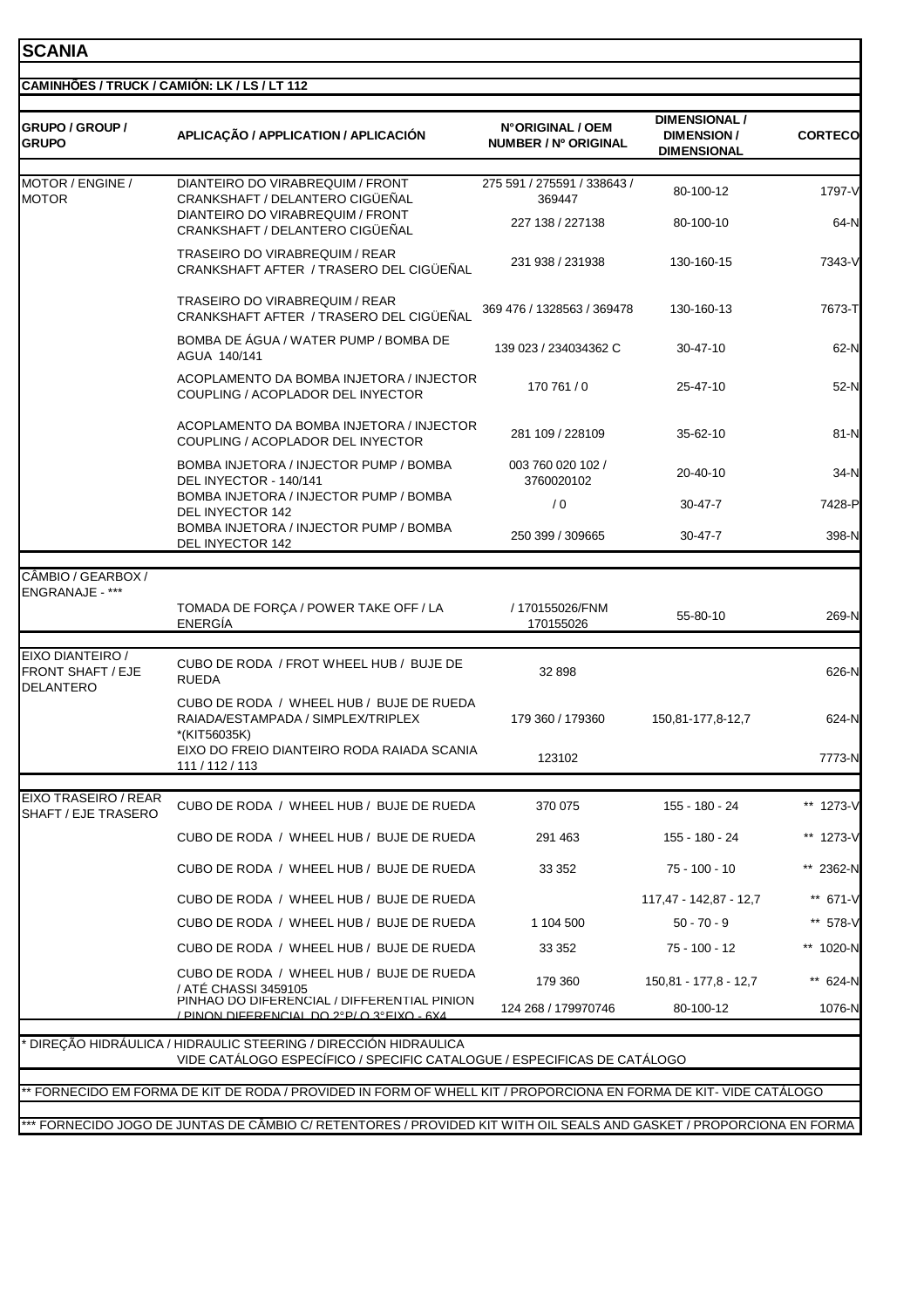### **SCANIA**

| <b>GRUPO / GROUP /</b><br><b>GRUPO</b>                                      | APLICAÇÃO / APPLICATION / APLICACIÓN                                                                   | N°ORIGINAL / OEM<br>NUMBER / Nº ORIGINAL | <b>DIMENSIONAL /</b><br><b>DIMENSION/</b><br><b>DIMENSIONAL</b> | <b>CORTECO</b>     |
|-----------------------------------------------------------------------------|--------------------------------------------------------------------------------------------------------|------------------------------------------|-----------------------------------------------------------------|--------------------|
| MOTOR / ENGINE /<br><b>MOTOR</b>                                            | DIANTEIRO DO VIRABREQUIM / FRONT<br>CRANKSHAFT / DELANTERO CIGÜEÑAL                                    | 275 591 / 275591 / 338643 /<br>369447    | 80-100-12                                                       | 1797-V             |
|                                                                             | TRASEIRO DO VIRABREQUIM / REAR<br>CRANKSHAFT AFTER / TRASERO DEL CIGUENAL                              | 231 938 / 231938                         | 130-160-15                                                      | 7343-V             |
|                                                                             | <b>TRASEIRO DO VIRABREQUIM / REAR</b><br>CRANKSHAFT AFTER / TRASERO DEL CIGÜEÑAL                       | 369 476 / 1328563 / 369478               | 130-160-13                                                      | 7673-T             |
|                                                                             | ACOPLAMENTO DA BOMBA INJETORA / INJECTOR<br>COUPLING / ACOPLADOR DEL INYECTOR                          | 170 761 / 0                              | 25-47-10                                                        | 52-N               |
|                                                                             | BOMBA INJETORA / INJECTOR PUMP / BOMBA<br>DEL INYECTOR - 140/141                                       | 003 760 020 102 /<br>3760020102          | 20-40-10                                                        | 34-N               |
|                                                                             | BOMBA INJETORA / INJECTOR PUMP / BOMBA<br>DEL INYECTOR 143                                             | 250 399 / 309665                         | 30-47-7                                                         | 398-N              |
| CÂMBIO / GEARBOX /                                                          |                                                                                                        |                                          |                                                                 |                    |
| <b>ENGRANAJE - ***</b>                                                      | TOMADA DE FORÇA / POWER TAKE OFF / LA<br>ENERGÍA                                                       | / 170155026/FNM<br>170155026             | 55-80-10                                                        | 269-N              |
|                                                                             | EIXO PILOTO / DRIVE SHAFT / EJE PRIMARIO<br>SCANIA R143 - Serie 3                                      | 358404                                   | 73-85-6.6                                                       | 7775-N             |
| EIXO DIANTEIRO /<br><b>FRONT SHAFT / EJE</b><br><b>DELANTERO</b>            | CUBO DE RODA / WHEEL HUB / BUJE DE RUEDA                                                               | 32 898                                   |                                                                 | ** 626-N           |
|                                                                             | CUBO DE RODA / WHEEL HUB / BUJE DE RUEDA<br>RAIADA/ESTAMPADA / SIMPLEX/TRIPLEX<br>*(KIT56035K)         | 179 360                                  | 150,81 - 177,8 - 12,7                                           | ** 624-N           |
|                                                                             | EIXO DO FREIO DIANTEIRO RODA RAIADA SCANIA<br>111 / 112 / 113                                          | 123102                                   |                                                                 | 7773-N             |
| EIXO TRASEIRO / REAR<br>SHAFT / EJE TRASERO                                 | CUBO DE RODA / WHEEL HUB / BUJE DE<br><b>RUEDA</b>                                                     | 370 075                                  | 155 - 180 - 24                                                  | 1273-V             |
|                                                                             | CUBO DE RODA / WHEEL HUB / BUJE DE<br><b>RUEDA</b>                                                     | 291 463 / 370075                         | 155-180-24                                                      | 1273-V             |
|                                                                             | CUBO DE RODA / WHEEL HUB / BUJE DE                                                                     | 33 352 / 33352                           | 75-100-10                                                       | 2362-N             |
|                                                                             | <b>RUEDA</b><br>CUBO DE RODA / WHEEL HUB / BUJE DE                                                     | /0                                       | 117,47-142,87-12,7                                              | 671-V              |
|                                                                             | CUBO DE RODA / WHEEL HUB / BUJE DE RUEDA                                                               | 1 104 500 / 1104500                      | 50-70-9                                                         | 578-V              |
|                                                                             | CUBO DE RODA / WHEEL HUB / BUJE DE<br>CUBO DE RODA / WHEEL HUB / BUJE DE<br>RUFDA / ATÉ CHASSI 3459105 | 33 352<br>179 360                        | 75 - 100 - 12<br>150,81 - 177,8 - 12,7                          | 1020-N<br>** 624-N |
|                                                                             | PINHÃO DO DIFERENCIAL / DIFFERENTIAL PINION<br>/ PINON DIFERENCIAL DO 2°P/O 3°EIXO - 6X4               | 124 268 / 179970746                      | 80-100-12                                                       | 1076-N             |
| DIREÇÃO HIDRÁULICA /<br>HIDRAULIC STEERING /<br><b>DIRECCIÓN HIDRAULICA</b> | VIDE UA I ALUUU EOFEUIFIUU / OFEUIFIU<br>$\sqrt{2}$                                                    |                                          |                                                                 |                    |

\*\* FORNECIDO EM FORMA DE KIT DE RODA

I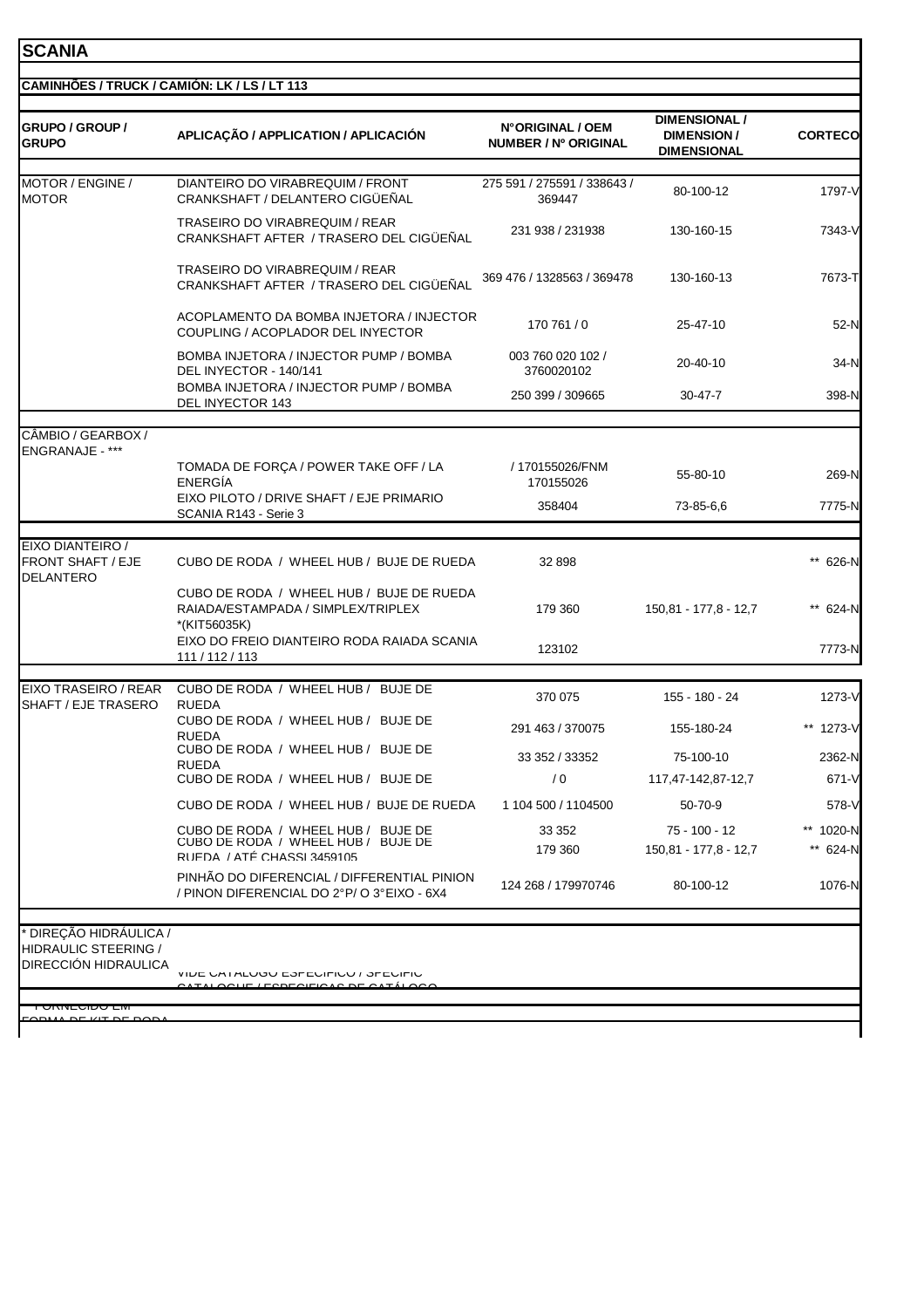\*\*\* FORNECIDO JOGO DE  $U$ NTAC DE CÂMBIO C/

#### **SCANIA**

**CAMINHÕES / TRUCK / CAMIÓN: SÉRIE 4**

| GRUPO / GROUP /<br><b>GRUPO</b>                                      | APLICAÇÃO / APPLICATION / APLICACIÓN                                                                                                       | N°ORIGINAL / OEM<br>NUMBER / Nº ORIGINAL | <b>DIMENSIONAL /</b><br><b>DIMENSION/</b><br><b>DIMENSIONAL</b> | <b>CORTECO</b> |
|----------------------------------------------------------------------|--------------------------------------------------------------------------------------------------------------------------------------------|------------------------------------------|-----------------------------------------------------------------|----------------|
| MOTOR / ENGINE /<br><b>MOTOR</b>                                     | DIANTEIRO DO VIRABREQUIM / FRONT<br>CRANKSHAFT / DELANTERO CIGÜEÑAL<br>DIANTEIRO DO VIRABREQUIM / FRONT<br>CRANKSHAFT / DELANTERO CIGÜEÑAL | 275 591 / 275591 / 338643 /<br>369447    | 80-100-12                                                       | 1797-V         |
|                                                                      | <b>TRASEIRO DO VIRABREQUIM / REAR</b><br>CRANKSHAFT AFTER / TRASERO DEL CIGUENAL                                                           | 231 938 / 231938                         | 130-160-15                                                      | 7343-V         |
|                                                                      | TRASEIRO DO VIRABREQUIM / REAR<br>CRANKSHAFT AFTER / TRASERO DEL CIGÜEÑAL                                                                  | 369 476 / 1328563 / 369478               | 130-160-13                                                      | 7673-T         |
|                                                                      | ACOPLAMENTO DA BOMBA INJETORA / INJECTOR<br>COUPLING / ACOPLADOR DEL INYECTOR                                                              | 170 761 / 0                              | 25-47-10                                                        | 52-N           |
|                                                                      | BOMBA INJETORA / INJECTOR PUMP / BOMBA<br>DEL INYECTOR - 140/141                                                                           | 003 760 020 102 /<br>3760020102          | 20-40-10                                                        | 34-N           |
|                                                                      | BOMBA INJETORA / INJECTOR PUMP / BOMBA<br>DEL INYECTOR 143                                                                                 | 250 399 / 309665                         | $30 - 47 - 7$                                                   | 398-N          |
|                                                                      |                                                                                                                                            |                                          |                                                                 |                |
| EIXO DIANTEIRO /<br><b>FRONT SHAFT / EJE</b><br><b>DELANTERO</b>     | CUBO DE RODA / WHEEL HUB / BUJE DE RUEDA                                                                                                   | 32 898                                   |                                                                 | ** 626-N       |
|                                                                      | CUBO DE RODA / WHEEL HUB / BUJE DE RUEDA<br>RAIADA/ESTAMPADA / SIMPLEX/TRIPLEX<br>*(KIT56035K)                                             | 179 360                                  | 150,81 - 177,8 - 12,7                                           | ** 624-N       |
|                                                                      | EIXO DO FREIO DIANTEIRO RODA RAIADA SCANIA<br>124 - SERIE 4                                                                                | 1349089                                  | 38, 1-50-6, 8                                                   | 7774-N         |
|                                                                      | RETARDADOR DO FREIO SCANIA 124                                                                                                             | 1405146                                  | 52-68-8/12                                                      | 7776-V         |
| EIXO TRASEIRO / REAR<br>SHAFT / EJE TRASERO                          | CUBO DE RODA / WHEEL HUB / BUJE DE<br><b>RUEDA</b>                                                                                         | 370 075 / 370075                         | 155-180-24                                                      | 1273-V         |
|                                                                      | CUBO DE RODA / WHEEL HUB / BUJE DE<br><b>RUEDA</b>                                                                                         | 291 463 / 370075                         | 155-180-24                                                      | ** 1273-V      |
|                                                                      | CUBO DE RODA / WHEEL HUB / BUJE DE<br><b>RUEDA</b>                                                                                         | 33 352 / 33352                           | 75-100-10                                                       | 2362-N         |
|                                                                      | CUBO DE RODA / WHEEL HUB / BUJE DE                                                                                                         |                                          | 117,47-142,87-12,7                                              | 671-V          |
|                                                                      | CUBO DE RODA / WHEEL HUB / BUJE DE<br><b>RUEDA</b>                                                                                         | 1 104 500 / 1104500                      | 50-70-9                                                         | 578-V          |
|                                                                      | CUBO DE RODA / WHEEL HUB / BUJE DE                                                                                                         | 33 352 / 0019975246                      | 75-100-12                                                       | 1020-N         |
|                                                                      | CUBO DE RODA / WHEEL HUB / BUJE DE<br>RUEDA / ATÉ CHASSI 3459105                                                                           | 179 360 / 179360                         | 150,81-177,8-12,7                                               | 624-N          |
|                                                                      | PINHÃO DO DIFERENCIAL / DIFFERENTIAL PINION<br>/ PINON DIFERENCIAL DO 2°P/O 3°EIXO - 6X4                                                   | 124 268 / 179970746                      | 80-100-12                                                       | 1076-N         |
| DIREÇÃO HIDRÁULICA /<br>HIDRAULIC STEERING /<br>DIRECCIÓN HIDRAULICA | VIDE UA I ALUUU EOFEUIFIUU / OFEUIFIU<br><u>AAUT ITADEAITIA LA DE ALTÍLAA</u>                                                              |                                          |                                                                 |                |

\*\* FORNECIDO EM FORMA DE KIT DE RODA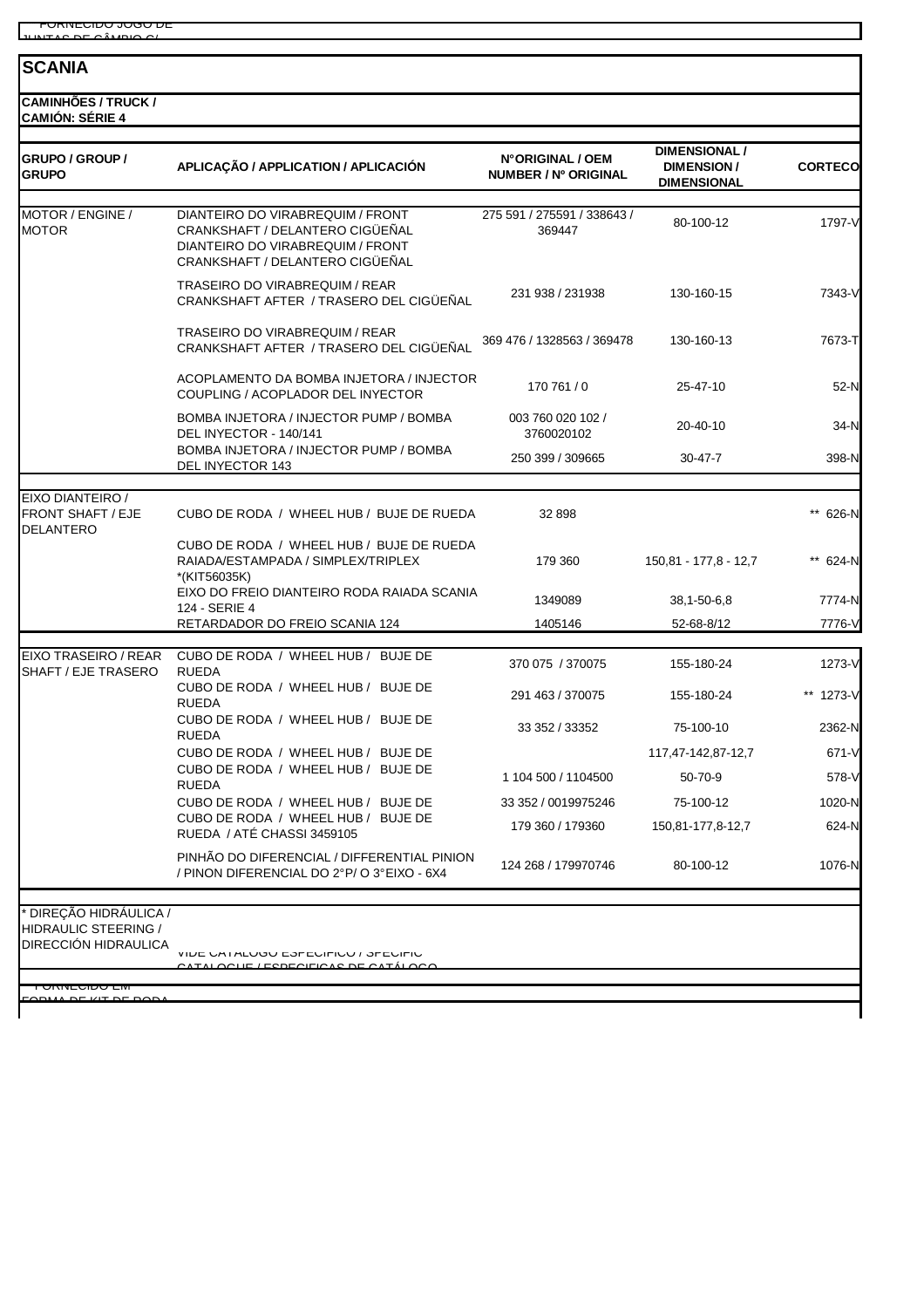#### **VOLVO**

**ÔNIBUS / BUS / AUTOBUS - B 10M**

| <b>GRUPO / GROUP /</b><br><b>GRUPO</b>                               | APLICAÇÃO / APPLICATION / APLICACIÓN                                                                                   | N°ORIGINAL / OEM<br>NUMBER / Nº ORIGINAL                   | <b>DIMENSIONAL /</b><br><b>DIMENSION/</b><br><b>DIMENSIONAL</b> | <b>CORTECO</b> |
|----------------------------------------------------------------------|------------------------------------------------------------------------------------------------------------------------|------------------------------------------------------------|-----------------------------------------------------------------|----------------|
| MOTOR / ENGINE /<br><b>MOTOR</b>                                     | DIANTEIRO DO VIRABREQUIM / FRONT<br>CRANKSHAFT / DELANTERO CIGÜEÑAL                                                    | 424 983 / 424983                                           | 85,73-114,33-13                                                 | 7440-V         |
|                                                                      | <b>TRASEIRO DO VIRABREQUIM / REAR</b><br>CRANKSHAFT AFTER / TRASERO DEL CIGÜEÑAL                                       | 20 441 697 / 20441697                                      | 155-180-15                                                      | 7572-V         |
|                                                                      | <b>TRASEIRO DO VIRABREQUIM / REAR</b><br>CRANKSHAFT AFTER / TRASERO DEL CIGÜEÑAL                                       | 469 336 / 469336/20441697                                  | 155-180-15                                                      | 1243-V         |
| CÂMBIO / GEARBOX /<br>ENGRANAJE - ***                                | EIXO PILOTO / DRIVE SHAFT / EJE PRIMARIO                                                                               | 16 955 933 / 79972047                                      | 48-69-10                                                        | 1173-V         |
| S <sub>6</sub>                                                       | INTERNO DA SAÍDA TRASEIRA / OUTPUT REAR<br>(INNER) / SALIDA TRASERA (INTERNO)                                          | / 69978847                                                 | 85-105-10                                                       | 1189-V         |
|                                                                      | EXTERNO DA SAÍDA TRASEIRA / OUTPUT REAR /<br><b>SALIDA TRASERA</b>                                                     |                                                            | 85-105-10                                                       | 1301-N         |
|                                                                      | SELETOR DE DE MARCHAS / SHIFT LEVER /<br>SELECTOR DE MARCHAS (Nova versão)                                             | 68 766 349 /<br>9931659/0002670296/0634<br>307367/68766349 | 25-35-7                                                         | 7520-V         |
|                                                                      | INTERNO SELETOR MARCHAS / SHIFT LEVER<br>INNER / SELECTOR DE MARCHAS INTERNO<br>EATERINU DU SELETUR DE MARUHAS / SHIFT |                                                            | $25 - 35 - 7$                                                   | 1229-N         |
|                                                                      | LEVER OUTTER/ SELECTOR DE MARCHAS<br><b>EVTEDNA</b>                                                                    | 68 766 349 / 2670296                                       | $25 - 35 - 7$                                                   | 4013-N         |
|                                                                      |                                                                                                                        |                                                            |                                                                 |                |
| EIXO DIANTEIRO /<br>FRONT SHAFT / EJE                                | CUBO DE RODA / WHEEL HUB / BUJE DE RUEDA                                                                               | 1 587 792                                                  | 110-140-12                                                      | ** 2140-N      |
|                                                                      | CUBO DE RODA / WHEEL HUB / BUJE DE RUEDA                                                                               | 1 089 552                                                  | 110-140-12                                                      | ** 2140-N      |
| EIXO TRASEIRO / REAR<br>SHAFT / EJE TRASERO                          | CUBO DE RODA / WHEEL HUB / BUJE DE RUEDA                                                                               | 1673683/0                                                  | 127,7-190-14,15                                                 | ** 7708-V      |
| DIREÇÃO HIDRÁULICA /<br>HIDRAULIC STEERING /<br>DIRECCIÓN HIDRAULICA | VIDE UA I ALUUU EOFEUIFIUU / OFEUIFIU<br>$\overline{O}$                                                                |                                                            |                                                                 |                |
| <b>UNIVEGIUU EIV</b><br>ODMA DE KIT DE DOE                           |                                                                                                                        |                                                            |                                                                 |                |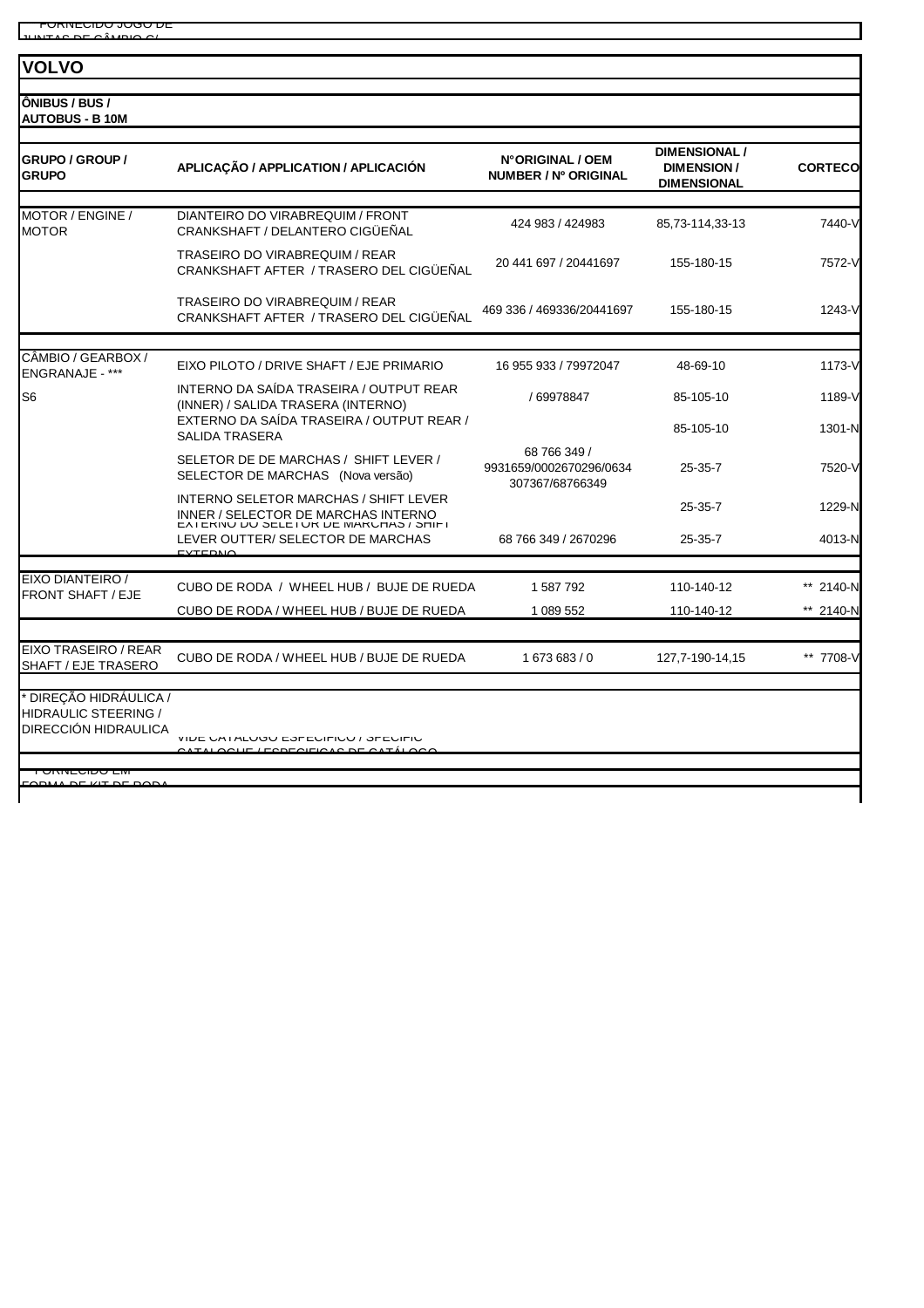#### **VOLVO**

**CAMINHÕES / TRUCK / CAMIÓN - N/NL 10**

| GRUPO / GROUP /<br><b>GRUPO</b>                                                                  | APLICAÇÃO / APPLICATION / APLICACIÓN                                                                                  | N°ORIGINAL / OEM<br>NUMBER / Nº ORIGINAL               | <b>DIMENSIONAL /</b><br><b>DIMENSION/</b><br><b>DIMENSIONAL</b> | <b>CORTECO</b>     |
|--------------------------------------------------------------------------------------------------|-----------------------------------------------------------------------------------------------------------------------|--------------------------------------------------------|-----------------------------------------------------------------|--------------------|
| MOTOR / ENGINE /<br><b>MOTOR</b>                                                                 | DIANTEIRO DO VIRABREQUIM / FRONT<br>CRANKSHAFT / DELANTERO CIGÜEÑAL                                                   | 424 983 / 424 983                                      | 85,73-114,33-13                                                 | 7440-V             |
| TD 110/120/101/                                                                                  | TRASEIRO DO VIRABREQUIM / REAR<br>CRANKSHAFT AFTER / TRASERO DEL CIGÜEÑAL                                             | 20 441 697 / 20441697                                  | 155-180-15                                                      | 7572-V             |
| 121/122/123                                                                                      | <b>TRASEIRO DO VIRABREQUIM / REAR</b><br>CRANKSHAFT AFTER / TRASERO DEL CIGÜEÑAL                                      | 469 336 / 469336/20441697                              | 155-180-15                                                      | 1243-V             |
| CÂMBIO / GEARBOX /<br>ENGRANAJE - ***                                                            | EIXO PILOTO / DRIVE SHAFT / EJE PRIMARIO                                                                              | / 734310095                                            | 48-75-8                                                         | 1251-V             |
| 16S                                                                                              | INTERNO DA SAÍDA TRASEIRA / OUTPUT REAR<br>(INNER) / SALIDA TRASERA (INTERNO)                                         | /0                                                     | 105-130-12                                                      | 7351-V             |
|                                                                                                  | EXTERNO DA SAÍDA TRASEIRA / OUTPUT REAR /<br><b>SALIDA TRASERA</b>                                                    | / BO734300102                                          | 105-130-12                                                      | 556-N              |
|                                                                                                  | SELETOR DE DE MARCHAS / SHIFT LEVER /<br>SELECTOR DE MARCHAS (Nova versão)                                            | $\prime$<br>9931659/0002670296/0634<br>307367/68766349 | $25 - 35 - 7$                                                   | 7520-V             |
|                                                                                                  | INTERNO SELETOR MARCHAS / SHIFT LEVER<br>INNER / SELECTOR DE MARCHAS INTERNO<br>EXTERNO DO SELETOR DE MARCHAS / SHIFT |                                                        | $25 - 35 - 7$                                                   | 1229-N             |
|                                                                                                  | LEVER OUTTER/ SELECTOR DE MARCHAS<br><b>EXTERNO</b>                                                                   | /2670296                                               | $25 - 35 - 7$                                                   | 4013-N             |
|                                                                                                  | EIXO DO VELOCÍMETRO / SPEEDOMETER SHAFT /<br>EJE DEL VELOCÍMETRO<br>ACIONAMENTO DA TOMADA DE FORÇA / DRIVE            |                                                        | $10-15-3$                                                       | 1303-V             |
|                                                                                                  | POWER TAKE OFF / INPULSIÓN LA ENERGÍA<br><b>SACA</b>                                                                  | / 501306439                                            | 25-38-9,3                                                       | 468-V              |
|                                                                                                  | ACIONAMENTO DA MARCHA PESADA                                                                                          |                                                        |                                                                 | 4036-V             |
|                                                                                                  | ACIONAMENTO DA MARCHA (LEVE) / LIGHT<br>SHAFT LEVER / SELECTOR DE MARCHAS (LEVE)                                      | / 501306439                                            | 25-38-9.3                                                       | 468-V              |
|                                                                                                  | TOMADA DE FORÇA / DRIVE POWER / NPULSIÓN<br>LA ENERGÍA                                                                | / 0                                                    | 55-80-8                                                         | 1129-V             |
| EIXO DIANTEIRO /<br><b>FRONT SHAFT / EJE</b><br><b>DELANTERO</b>                                 | CUBO A ÓLEO / WHEEL HUB WITH OIL / BUJE DE<br>RUEDA COM ACEITE (ESTAMPADA)                                            | 1 613 341                                              | 95-120-14                                                       | ** 3129-N          |
|                                                                                                  | CUBO A ÓLEO / WHEEL HUB WITH OIL / BUJE DE<br>RUEDA COM ACEITE *(KIT 56014K)                                          | 1 587 792                                              | 110-140-12                                                      | ** 2140-N          |
| EIXO TRASEIRO / REAR                                                                             | CUBO DE RODA / WHEEL HUB / BUJE DE                                                                                    | 1 522 372 / 0                                          | 127,7-190-14,15                                                 | ** 7708-V          |
| SHAFT / EJE TRASERO<br><b>RAN371</b>                                                             | <b>RUEDA</b><br>CUBO DE RODA / WHEEL HUB / BUJE DE                                                                    | 3 094 807                                              | 140-164-20                                                      | ** 2168-V          |
|                                                                                                  | CUBO DE RODA / WHEEL HUB / BUJE DE<br><b>RUEDA</b>                                                                    | 6884308                                                | 168-188-31,1                                                    | ** 1316-N          |
|                                                                                                  | CUBO DE RODA / WHEEL HUB / BUJE DE<br>SAIDA DO PINHAO / PINION / PINON DO 2º P/3º<br>SAI IDA / OUTTER                 | 1 610 765<br>9484486 / 9484486                         | 168-188-30<br>80-110-12                                         | ** 7545-V<br>530-V |
|                                                                                                  | ACIONAMENTO DA SAPATAS DE FREIO / BREAK<br>SHOE / ZAPATA DEL FRENO                                                    | 9 495 730 / 9495730                                    | 44-58-7                                                         | 1108-N             |
| * DIREÇÃO HIDRÁULICA /<br>HIDRAULIC STEERING /<br>DIRECCIÓN HIDRAULICA<br><del>UNNEUIDU EM</del> | VIDE UA I ALUUU EJEEUIFIUU / JEEUIFIU<br>$I$ FODFOIFIO 4 O DE O 4 T À                                                 |                                                        |                                                                 |                    |

FORMA DE KIT DE RODA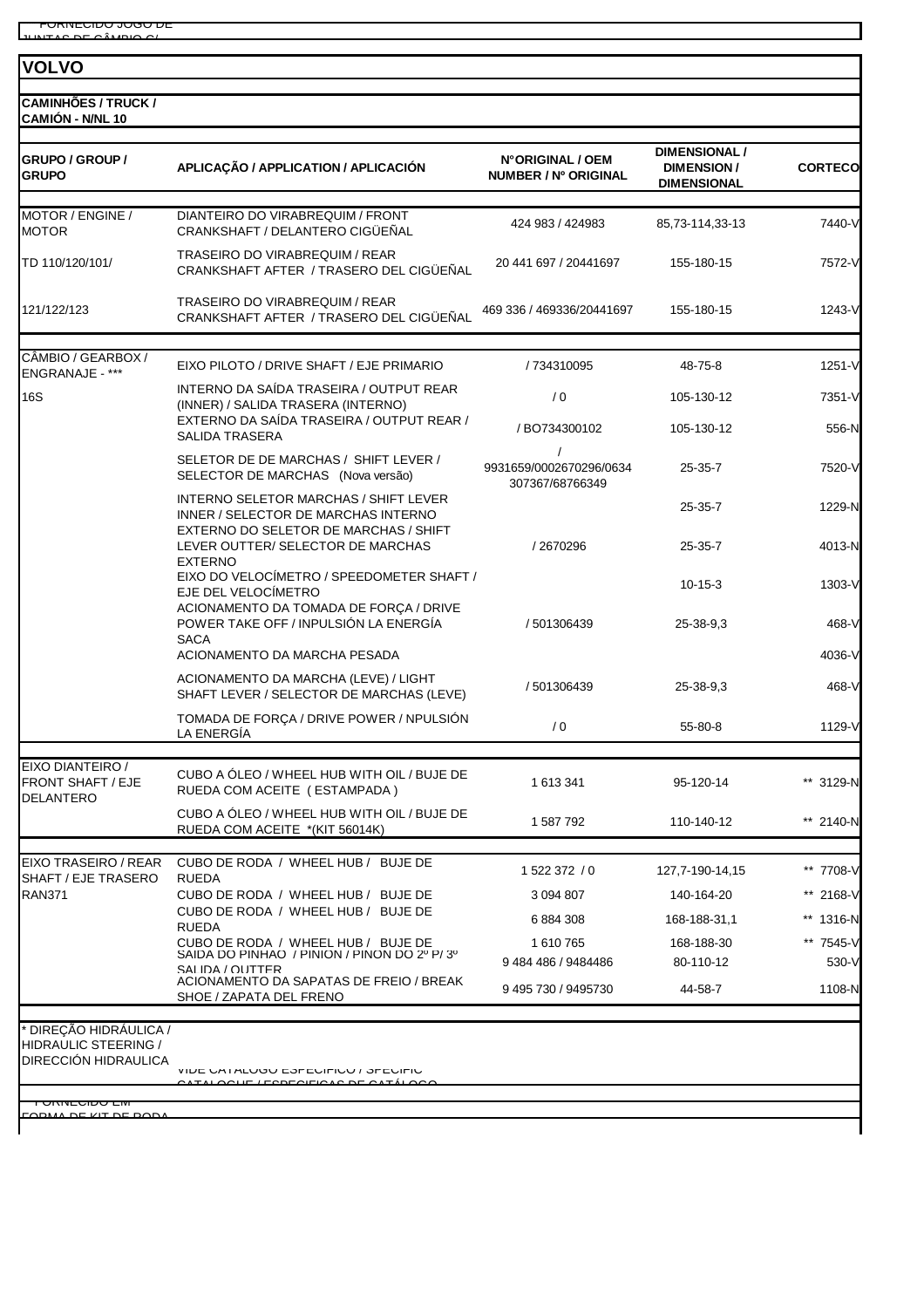#### **VOLVO**

**ÔNIBUS / BUS / AUTOBUS - B12**

| GRUPO / GROUP /<br><b>GRUPO</b>                                      | APLICAÇÃO / APPLICATION / APLICACIÓN                                                                                  | N°ORIGINAL / OEM<br>NUMBER / Nº ORIGINAL               | <b>DIMENSIONAL /</b><br><b>DIMENSION/</b><br><b>DIMENSIONAL</b> | <b>CORTECO</b> |
|----------------------------------------------------------------------|-----------------------------------------------------------------------------------------------------------------------|--------------------------------------------------------|-----------------------------------------------------------------|----------------|
| MOTOR / ENGINE /<br><b>MOTOR</b>                                     | DIANTEIRO DO VIRABREQUIM / FRONT<br>CRANKSHAFT / DELANTERO CIGÜEÑAL                                                   | 424 983 / 424983                                       | 85,73-114,33-13                                                 | 7440-V         |
|                                                                      | TRASEIRO DO VIRABREQUIM / REAR<br>CRANKSHAFT AFTER / TRASERO DEL CIGÜEÑAL                                             | 20 441 697 / 20441697                                  | 155-180-15                                                      | 7572-V         |
|                                                                      | TRASEIRO DO VIRABREQUIM / REAR<br>CRANKSHAFT AFTER / TRASERO DEL CIGÜEÑAL                                             | 469 336 / 469336/20441697                              | 155-180-15                                                      | 1243-V         |
|                                                                      |                                                                                                                       |                                                        |                                                                 |                |
| CÂMBIO / GEARBOX /<br>ENGRANAJE - ***                                | EIXO PILOTO / DRIVE SHAFT / EJE PRIMARIO                                                                              | / 734310095                                            | 48-75-8                                                         | 1251-V         |
| <b>16S</b>                                                           | INTERNO DA SAÍDA TRASEIRA / OUTPUT REAR<br>(INNER) / SALIDA TRASERA (INTERNO)                                         | /0                                                     | 105-130-12                                                      | 7351-V         |
|                                                                      | EXTERNO DA SAÍDA TRASEIRA / OUTPUT REAR /<br><b>SALIDA TRASERA</b>                                                    | / BO734300102                                          | 105-130-12                                                      | 556-N          |
|                                                                      | SELETOR DE DE MARCHAS / SHIFT LEVER /<br>SELECTOR DE MARCHAS (Nova versão)                                            | $\prime$<br>9931659/0002670296/0634<br>307367/68766349 | $25 - 35 - 7$                                                   | 7520-V         |
|                                                                      | INTERNO SELETOR MARCHAS / SHIFT LEVER<br>INNER / SELECTOR DE MARCHAS INTERNO<br>EXTERNO DO SELETOR DE MARCHAS / SHIFT |                                                        | $25 - 35 - 7$                                                   | 1229-N         |
|                                                                      | LEVER OUTTER/ SELECTOR DE MARCHAS<br><b>EXTERNO</b>                                                                   | /2670296                                               | $25 - 35 - 7$                                                   | 4013-N         |
|                                                                      | EIXO DO VELOCÍMETRO / SPEEDOMETER SHAFT /<br>EJE DEL VELOCIMETRO                                                      |                                                        | $10-15-3$                                                       | 1303-V         |
|                                                                      | ACIONAMENTO DA MARCHA PESADA                                                                                          |                                                        | 80-90-4,8                                                       | 4036-V         |
|                                                                      | ACIONAMENTO DA MARCHA (LEVE) / LIGHT<br>SHAFT LEVER / SELECTOR DE MARCHAS (LEVE)                                      | / 501306439                                            | 25-38-9,3                                                       | 468-V          |
|                                                                      | TOMADA DE FORÇA / DRIVE POWER / NPULSIÓN<br>LA ENERGÍA                                                                | /0                                                     | 55-80-8                                                         | 1129-V         |
| $\overline{A}$                                                       | 2000 AVIEV / WHIPPINORWIC                                                                                             | 6 884 314                                              | 133,4-155,55-14                                                 | ** 1323-N      |
|                                                                      | CUTEF                                                                                                                 |                                                        |                                                                 |                |
| <b>EIXO TRASEIRO / REAR</b><br>SHAFT / F.IF TRASFRO                  | CUBO DE RODA / WHEEL HUB / BUJE DE RUEDA                                                                              | 6884308                                                | 168-188-31,1                                                    | ** 1316-N      |
|                                                                      | CUBO DE RODA / WHEEL HUB / BUJE DE<br>RUFDA até chassi 276505 RAN 91 - SEM                                            | 1610765                                                |                                                                 | 7926-N         |
|                                                                      | EIXO DE ACIONAMENTO DAS SAPATAS                                                                                       | 9 495 730 / 9495730                                    | 44-58-7                                                         | 1108-N         |
| DIREÇÃO HIDRÁULICA /<br>HIDRAULIC STEERING /<br>DIRECCIÓN HIDRAULICA |                                                                                                                       |                                                        |                                                                 |                |
|                                                                      | VIDE UA I ALUUU ESPEUIFIUU / SPEUIFIU                                                                                 |                                                        |                                                                 |                |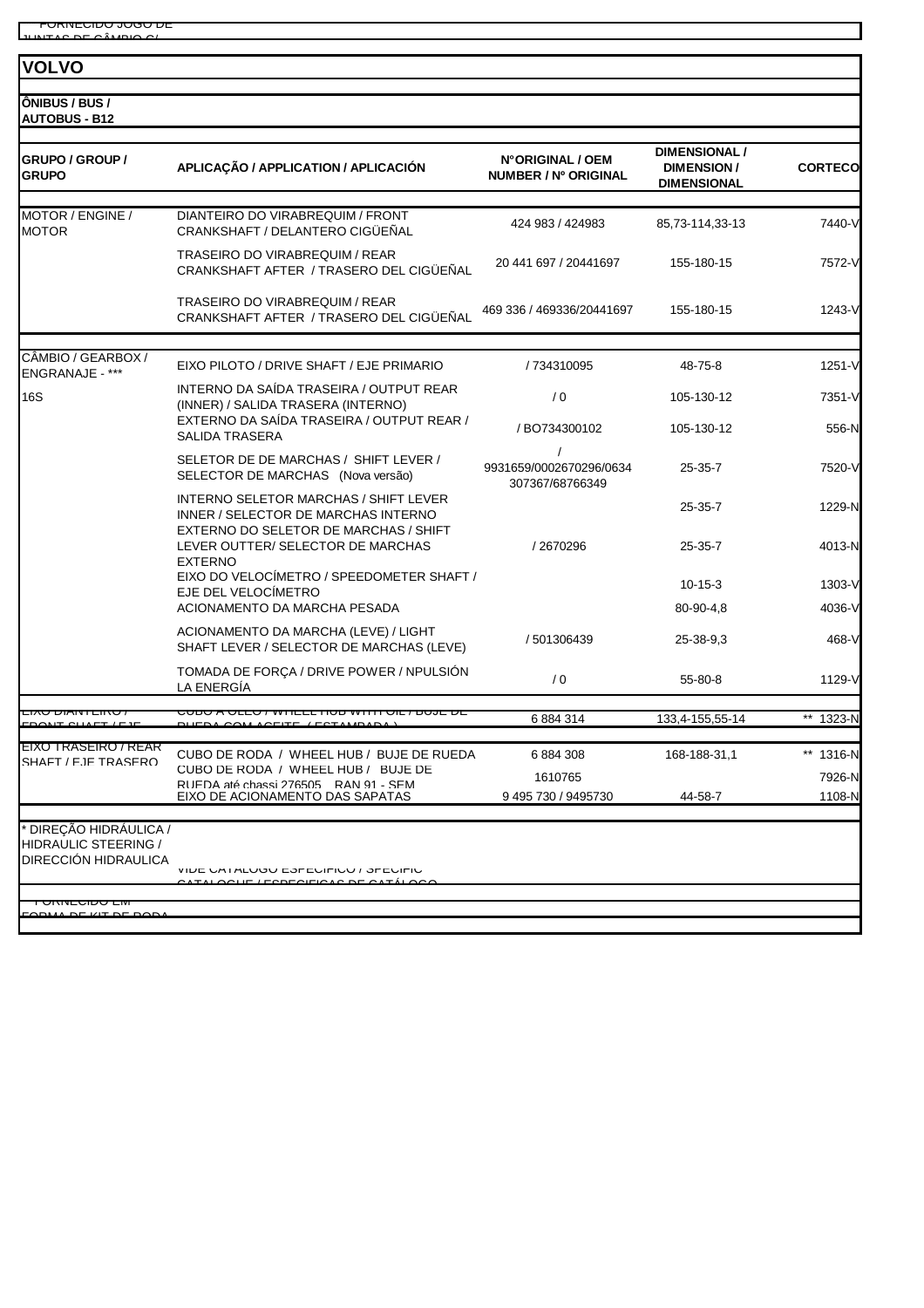#### **VOLVO**

**ÔNIBUS / BUS / AUTOBUS - N / NL / NH12**

| GRUPO / GROUP /<br><b>GRUPO</b>                                             | APLICAÇÃO / APPLICATION / APLICACIÓN                                                         | N°ORIGINAL / OEM<br>NUMBER / Nº ORIGINAL   | <b>DIMENSIONAL /</b><br><b>DIMENSION/</b><br><b>DIMENSIONAL</b> | <b>CORTECO</b> |
|-----------------------------------------------------------------------------|----------------------------------------------------------------------------------------------|--------------------------------------------|-----------------------------------------------------------------|----------------|
| MOTOR / ENGINE /<br><b>MOTOR</b>                                            | DIANTEIRO DO VIRABREQUIM / FRONT<br>CRANKSHAFT / DELANTERO CIGÜEÑAL                          | 424 983 / 424983                           | 85,73-114,33-13                                                 | 7440-V         |
|                                                                             | <b>TRASEIRO DO VIRABREQUIM / REAR</b><br>CRANKSHAFT AFTER / TRASERO DEL CIGÜEÑAL             | 20 441 697 / 20441697                      | 155-180-15                                                      | 7572-V         |
|                                                                             | <b>TRASEIRO DO VIRABREQUIM / REAR</b><br>CRANKSHAFT AFTER / TRASERO DEL CIGÜEÑAL             | 469 336 / 469336/20441697                  | 155-180-15                                                      | 1243-V         |
| CÂMBIO / GEARBOX /<br>ENGRANAJE - ***                                       | EIXO PILOTO / DRIVE SHAFT / EJE PRIMARIO                                                     | / 734310095                                | 48-75-8                                                         | 1251-V         |
| <b>16S</b>                                                                  | INTERNO DA SAÍDA TRASEIRA / OUTPUT REAR<br>(INNER) / SALIDA TRASERA (INTERNO)                | / 0                                        | 105-130-12                                                      | 7351-V         |
|                                                                             | EXTERNO DA SAÍDA TRASEIRA / OUTPUT REAR /<br><b>SALIDA TRASERA</b>                           | / BO734300102                              | 105-130-12                                                      | 556-N          |
|                                                                             | SELETOR DE DE MARCHAS / SHIFT LEVER /<br>SELECTOR DE MARCHAS (Nova versão)                   | 9931659/0002670296/0634<br>307367/68766349 | $25 - 35 - 7$                                                   | 7520-V         |
|                                                                             | INTERNO SELETOR MARCHAS / SHIFT LEVER<br>INNER / SELECTOR DE MARCHAS INTERNO                 |                                            | $25 - 35 - 7$                                                   | 1229-N         |
|                                                                             | EXTERNO DO SELETOR DE MARCHAS / SHIFT<br>LEVER OUTTER/ SELECTOR DE MARCHAS<br><b>EXTERNO</b> | /2670296                                   | $25 - 35 - 7$                                                   | 4013-N         |
|                                                                             | EIXO DO VELOCÍMETRO / SPEEDOMETER SHAFT /<br>EJE DEL VELOCÍMETRO                             |                                            | $10 - 15 - 3$                                                   | 1303-V         |
|                                                                             | ACIONAMENTO DA MARCHA (LEVE) / LIGHT<br>SHAFT LEVER / SELECTOR DE MARCHAS (LEVE)             |                                            | 80-90-4,8                                                       | 4036-V         |
|                                                                             | CANECA DA MARCHA CÂMBIO / GEAR /                                                             | / 501306439                                | 25-38-9,3                                                       | 468-V          |
| EIXO TRASEIRO / REAR                                                        | CUBO DE RODA / WHEEL HUB / BUJE DE<br>CUBO DE RODA / WHEEL HUB / BUJE DE                     | 6884314                                    | 168-188-31,1                                                    | ** 1316-N      |
|                                                                             | RUEDA até chassi 276505 RAN 91 - SEM<br><b>REDUCÃO</b>                                       | 1610765                                    |                                                                 | 7926-N         |
|                                                                             | CUBO A OLEO / WHEEL HUB WITH OIL / BUJE DE<br>RUEDA COM ACEITE ( ESTAMPADA )                 | 1 613 341                                  | 168-188/193-30                                                  | 7545-V         |
|                                                                             | ACIONAMENTO DA SAPATAS DE FREIO / BREAK<br>SHOE / ZAPATA DEL FRENO                           | 9 495 730 / 9495730                        | 44-58-7                                                         | 1108-N         |
| DIREÇÃO HIDRÁULICA /<br><b>HIDRAULIC STEERING /</b><br>DIRECCIÓN HIDRAULICA | VIDE UATALUGU EƏFEDIFIUU / ƏFEDIFIU                                                          |                                            |                                                                 |                |
|                                                                             |                                                                                              |                                            |                                                                 |                |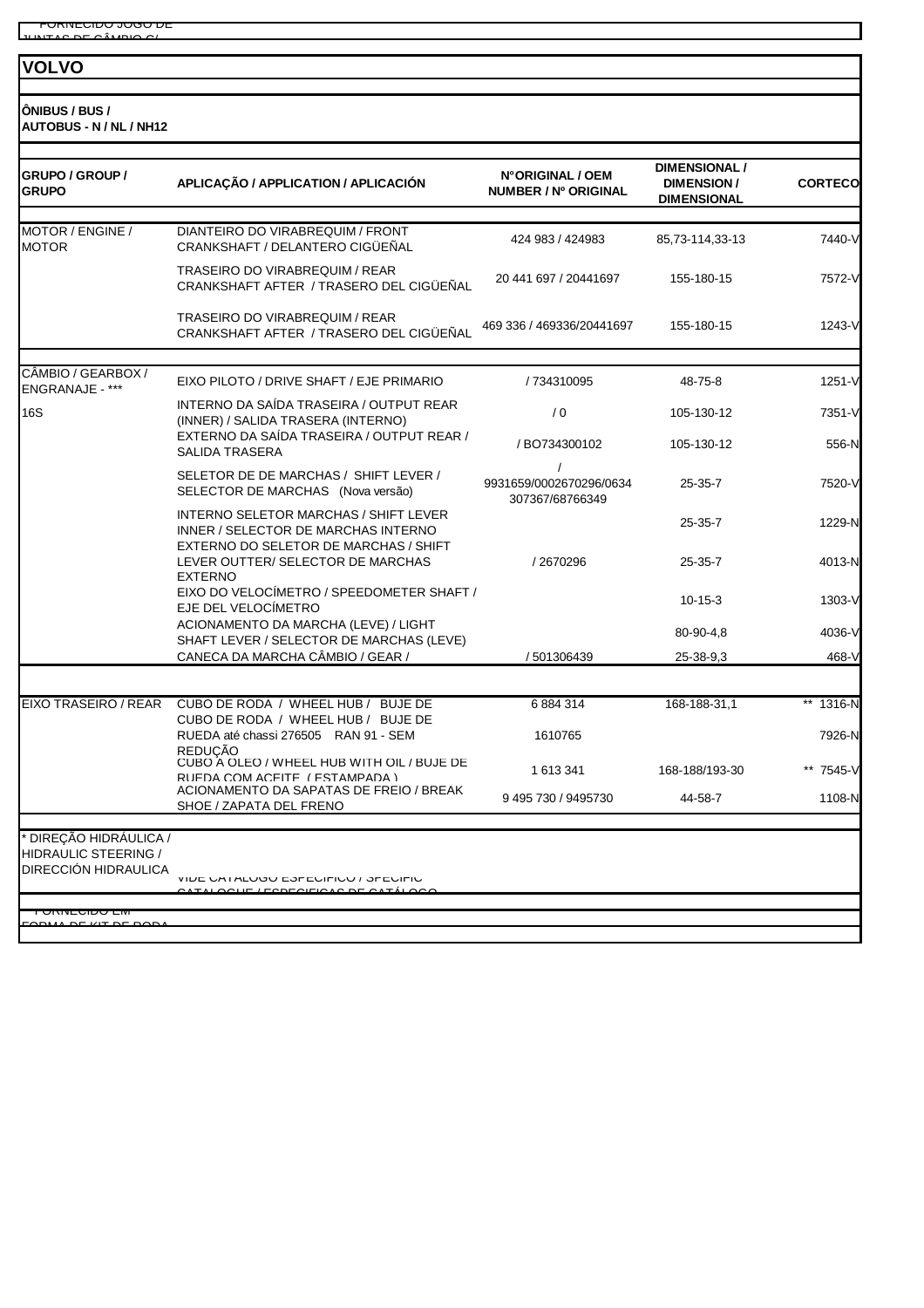**VOLVO**

**ÔNIBUS / BUS / AUTOBUS - B 58**

| <b>GRUPO / GROUP /</b><br><b>GRUPO</b> | APLICAÇÃO / APPLICATION / APLICACIÓN                                                          | N°ORIGINAL / OEM<br>NUMBER / Nº ORIGINAL   | <b>DIMENSIONAL /</b><br><b>DIMENSION/</b> | <b>CORTECO</b> |
|----------------------------------------|-----------------------------------------------------------------------------------------------|--------------------------------------------|-------------------------------------------|----------------|
|                                        |                                                                                               |                                            | <b>DIMENSIONAL</b>                        |                |
| MOTOR / ENGINE /<br><b>MOTOR</b>       | DIANTEIRO DO VIRABREQUIM / FRONT<br>CRANKSHAFT / DELANTERO CIGÜEÑAL                           | 424 983 / 424983                           | 85,73-114,33-13                           | 7440-V         |
|                                        | TRASEIRO DO VIRABREQUIM / REAR<br>CRANKSHAFT AFTER / TRASERO DEL CIGÜEÑAL                     | 20 441 697 / 20441697                      | 155-180-15                                | 7572-V         |
|                                        | TRASEIRO DO VIRABREQUIM / REAR<br>CRANKSHAFT AFTER / TRASERO DEL CIGÜEÑAL                     | 469 336 / 469336/20441697                  | 155-180-15                                | 1243-V         |
|                                        |                                                                                               |                                            |                                           |                |
| CÂMBIO / GEARBOX /<br>ENGRANAJE - ***  | EIXO PILOTO / DRIVE SHAFT / EJE PRIMARIO                                                      | /79972047                                  | 48-69-10                                  | 1173-V         |
| S <sub>6</sub>                         | SAÍDA TRASEIRA / OUTPUT REAR / SALIDA<br><b>TRASERA</b>                                       | / 0209978247/0079972047                    | 70-90-10                                  | 692-V          |
|                                        | INTERNO DA SAÍDA TRASEIRA / OUTPUT REAR<br>(INNER) / SALIDA TRASERA (INTERNO)                 | / 69978847                                 | 85-105-10                                 | 1189-V         |
|                                        | EXTERNO DA SAÍDA TRASEIRA / OUTPUT REAR /<br><b>SALIDA TRASERA</b>                            | /0                                         | 85-105-10                                 | 1301-N         |
|                                        | SELETOR DE DE MARCHAS / SHIFT LEVER /<br>SELECTOR DE MARCHAS (Nova versão)                    | 9931659/0002670296/0634<br>307367/68766349 | $25 - 35 - 7$                             | 7520-V         |
|                                        | INTERNO SELETOR MARCHAS / SHIFT LEVER<br>INNER / SELECTOR DE MARCHAS INTERNO                  |                                            | 25-35-7                                   | 1229-N         |
|                                        | EXIERINU DU SELETUR DE MARUHAS / SHIFT<br>LEVER OUTTER/ SELECTOR DE MARCHAS<br><b>EYTEDNO</b> | /2670296                                   | $25 - 35 - 7$                             | 4013-N         |
| EIXO DIANTEIRO /                       | CUBO A ÓLEO / WHEEL HUB WITH OIL / BUJE DE                                                    |                                            |                                           |                |
| <b>FRONT SHAFT / EJE</b>               | RUEDA COM ACEITE (ESTAMPADA)                                                                  | 6884314                                    | 133,4-155,55-14                           | ** 1323-N      |
| EIXO TRASEIRO / REAR                   | CUBO DE RODA / WHEEL HUB / BUJE DE                                                            |                                            |                                           |                |
| SHAFT / EJE TRASERO                    | <b>RUEDA</b>                                                                                  | 6884308                                    | 168-188-31,1                              | ** 1316-N      |
|                                        | ACIONAMENTO DA SAPATAS DE FREIO / BREAK<br>SHOE / ZAPATA DEL FRENO                            | 9 495 730 / 9495730                        | 44-58-7                                   | 1108-N         |
| DIREÇÃO HIDRÁULICA /                   |                                                                                               |                                            |                                           |                |
| <b>HIDRAULIC STEERING /</b>            |                                                                                               |                                            |                                           |                |
| DIRECCIÓN HIDRAULICA                   | VIDE UA I ALUGU ESPEUIFIUU / SPEUIFIU<br>$I = I$                                              |                                            |                                           |                |
| <b>UNIVEUIDU LIVI</b>                  |                                                                                               |                                            |                                           |                |
| <b>DE VIT DE DO</b>                    |                                                                                               |                                            |                                           |                |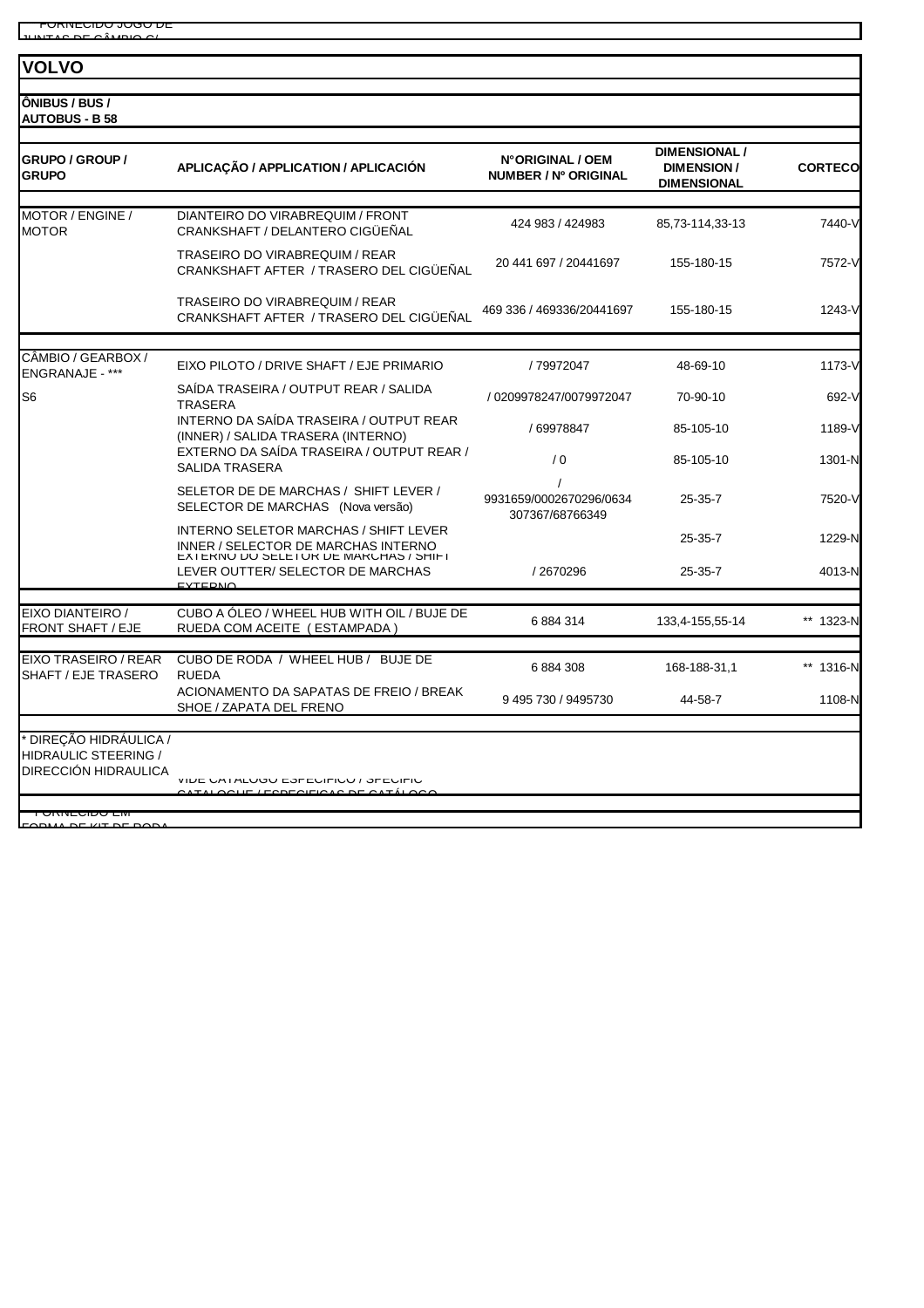#### **VOLVO**

**CAMINHÕES / TRUCK /** 

| <b>GRUPO / GROUP /</b><br><b>GRUPO</b>                                                                                                                                                                               | APLICAÇÃO / APPLICATION / APLICACIÓN                                                                    | N°ORIGINAL / OEM<br><b>NUMBER / Nº ORIGINAL</b> | <b>DIMENSIONAL /</b><br><b>DIMENSION/</b><br><b>DIMENSIONAL</b> | <b>CORTECO</b>  |
|----------------------------------------------------------------------------------------------------------------------------------------------------------------------------------------------------------------------|---------------------------------------------------------------------------------------------------------|-------------------------------------------------|-----------------------------------------------------------------|-----------------|
| MOTOR / ENGINE /<br><b>MOTOR</b>                                                                                                                                                                                     |                                                                                                         |                                                 |                                                                 |                 |
|                                                                                                                                                                                                                      | TRASEIRO DO VIRABREQUIM / REAR<br>CRANKSHAFT AFTER / TRASERO DEL CIGÜEÑAL                               | 1 543 896 / 1543896                             | 180-205-15                                                      | 7441-V          |
| CAMBIO / GEARBOX /<br><b>ENGRANAJE - ***</b>                                                                                                                                                                         | EIXO PILOTO / DRIVE SHAFT / EJE PRIMARIO                                                                | / 734310095                                     | 48-75-8                                                         | $1251 - V$      |
| 16S                                                                                                                                                                                                                  | INTERNO DA SAÍDA TRASEIRA / OUTPUT REAR<br>(INNER) / SALIDA TRASERA (INTERNO)                           | /0                                              | 105-130-12                                                      | 7351-V          |
|                                                                                                                                                                                                                      | EXTERNO DA SAÍDA TRASEIRA / OUTPUT REAR /<br><b>SALIDA TRASERA</b>                                      | / BO734300102                                   | 105-130-12                                                      | 556-N           |
|                                                                                                                                                                                                                      | SELETOR DE DE MARCHAS / SHIFT LEVER /<br>SELECTOR DE MARCHAS (Nova versão)                              | $\prime$<br>9931659/0002670296/0634             | $25 - 35 - 7$                                                   | 7520-V          |
|                                                                                                                                                                                                                      | INTERNO SELETOR MARCHAS / SHIFT LEVER<br>EXIERINU DU SELETUR DE MARCHAS / SHIFT                         | 307367/68766349                                 | 25-35-7                                                         | 1229-N          |
|                                                                                                                                                                                                                      | LEVER OUTTER/ SELECTOR DE MARCHAS                                                                       | /2670296                                        | $25 - 35 - 7$                                                   | 4013-N          |
|                                                                                                                                                                                                                      | <b>EXTERNO</b><br>EIXO DO VELOCIMETRO / SPEEDOMETER SHAFT /<br>ACIONAMENTO DA MARCHA (LEVE) / LIGHT     |                                                 | $10-15-3$                                                       | 1303-V          |
|                                                                                                                                                                                                                      | SHAFT I FVER / SEI FCTOR DE MARCHAS (I FVE)<br>CANECA DA MARCHA CÂMBIO / GEAR /<br><b>ENGRANAJE BOX</b> | / 501306439                                     | 80-90-4,8<br>25-38-9,3                                          | 4036-V<br>468-V |
| EIXO TRASEIRO / REAR<br>SHAFT / EJE TRASERO                                                                                                                                                                          | CUBO DE RODA / WHEEL HUB / BUJE DE<br>RUEDA até chassi 276505 RAN 91 - SEM                              | 1610765                                         |                                                                 | 7926-N          |
|                                                                                                                                                                                                                      | <b>REDUCÃO</b>                                                                                          |                                                 |                                                                 |                 |
| <u>UINLYAU HIUNAULIUA /</u><br>LINDAI II IN CTEEDING /                                                                                                                                                               | VIDE CATÁLOGO ESPECÍFICO / SPECIFIC<br>CATALOGUE / ESPECIFICAS DE CATÁLOGO                              |                                                 |                                                                 |                 |
| ** FORNECIDO EM<br>FORMA DE KIT DE RODA<br>/ PROVIDED IN FORM OF<br>WHELL KIT /<br>PROPORCIONA EN<br>FORMA DE KIT- VIDE<br>CATÁLOGO ESPECÍFICO<br>/ SPECIFIC CATALOGUE /<br><b>ESPECIFICAS DE</b><br><b>CATÁLOGO</b> |                                                                                                         |                                                 |                                                                 |                 |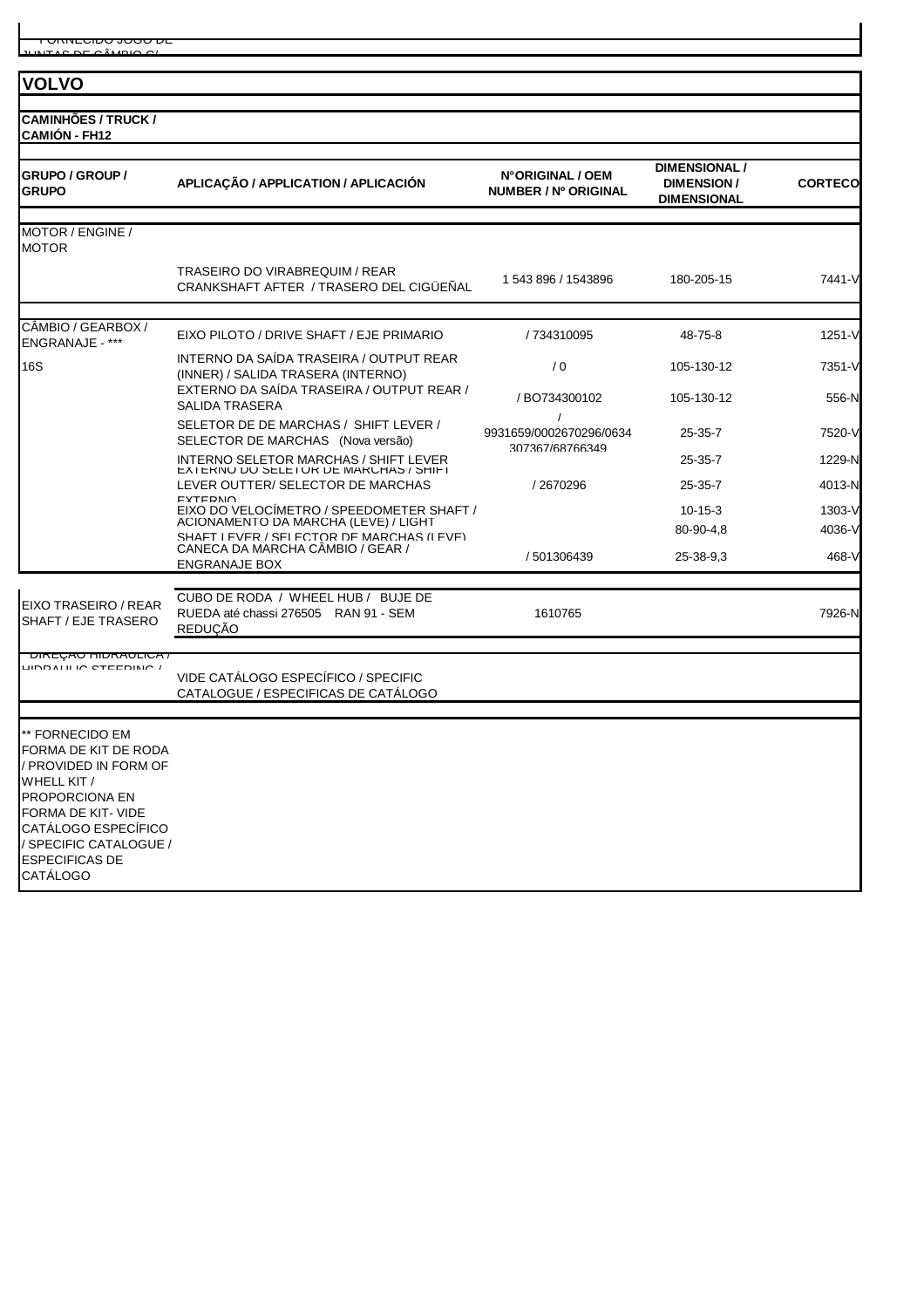| *** FORNECIDO JOGO DE |
|-----------------------|
| JUNTAS DE CÂMBIO C/   |
| <b>RETENTORES/</b>    |
| PROVIDED KIT WITH OII |
| SEALS AND GASKET /    |
| PROPORCIONA FN        |
| FORMA DE KIT CON      |
| <b>RETENESY</b>       |
| EMPAQUETADURA-        |
| (VIDE CATÁLOGO        |
| ESPECÍFICO / SPECIFIC |
| CATALOGUE /           |
| <b>FSPECIFICAS DE</b> |
| CATÁLOGO)             |

| <b>VOLVO</b>                                                                                                                                                                                                  |                                                                                |                                                 |                                                                 |                |
|---------------------------------------------------------------------------------------------------------------------------------------------------------------------------------------------------------------|--------------------------------------------------------------------------------|-------------------------------------------------|-----------------------------------------------------------------|----------------|
| ÔNIBUS / BUS /<br><b>AUTOBUS - B58</b>                                                                                                                                                                        |                                                                                |                                                 |                                                                 |                |
| <b>GRUPO / GROUP /</b><br><b>GRUPO</b>                                                                                                                                                                        | APLICAÇÃO / APPLICATION / APLICACIÓN                                           | N°ORIGINAL / OEM<br><b>NUMBER / Nº ORIGINAL</b> | <b>DIMENSIONAL /</b><br><b>DIMENSION/</b><br><b>DIMENSIONAL</b> | <b>CORTECO</b> |
| MOTOR / ENGINE /<br><b>MOTOR</b>                                                                                                                                                                              | DIANTEIRO DO VIRABREQUIM / FRONT<br>CRANKSHAFT / DELANTERO CIGÜEÑAL            | 424 983 / 424983                                | 85,73-114,33-13                                                 | 7440-y         |
|                                                                                                                                                                                                               | TRASEIRO DO VIRABREQUIM / REAR<br>CRANKSHAFT AFTER / TRASERO DEL CIGÜEÑAL      | 20 441 697 / 20441697                           | 155-180-15                                                      | 7572-v         |
|                                                                                                                                                                                                               | TRASEIRO DO VIRABREQUIM / REAR<br>CRANKSHAFT AFTER / TRASERO DEL CIGÜEÑAL      | 469 336 / 469336/20441697                       | 155-180-15                                                      | 1243-V         |
| CÂMBIO / GEARBOX /<br>ENGRANAJE - ***                                                                                                                                                                         | INTERNO DO EIXO PILOTO / GEARBOX DRIVE<br>SHAFT ZF / EJE PRIMARIO ENGRANAJE ZF | 1 695 593-3 / 79972047                          | 48-69-10                                                        | 1173-V         |
|                                                                                                                                                                                                               | EXTERNO DO EIXO PILOTO / DRIVE SHAFT (<br>OUTER ) / EJE PRIMARIO ( EXTERNO     | /0                                              | 48-65-10                                                        | 1191-N         |
| S6-80                                                                                                                                                                                                         | INTERNO DA SAÍDA TRASEIRA / OUTPUT REAR<br>(INNER) / SALIDA TRASERA (INTERNO)  | / 69978847                                      | 85-105-10                                                       | 1189-V         |
|                                                                                                                                                                                                               | EXTERNO DA SAÍDA TRASEIRA / OUTPUT REAR /<br><b>SALIDA TRASERA</b>             | /0                                              | 85-105-10                                                       | 1301-N         |
|                                                                                                                                                                                                               | SELETOR DE DE MARCHAS / SHIFT LEVER /<br>SELECTOR DE MARCHAS                   | 9931659/0002670296/0634<br>307367/68766349      | $25 - 35 - 7$                                                   | 7520-V         |
|                                                                                                                                                                                                               | INTERNO SELETOR MARCHAS / SHIFT LEVER<br>INNER / SELECTOR DE MARCHAS INTERNO   | 6 876 348-1                                     | 25-35-7                                                         | 1229-N         |
|                                                                                                                                                                                                               | EXTERNO DO SELETOR DE MARCHAS / SHIFT                                          | /2670296                                        | 25-35-7                                                         | 4013-N         |
| EIXO DIANTEIRO /                                                                                                                                                                                              | CUBO DE RODA / WHEEL HUB / BUJE DE RUEDA                                       | 6 884 314 / 6884314                             | 133,4-155,55-14                                                 | 1323-N         |
|                                                                                                                                                                                                               | ACIONAMENTO DA SAPATAS DE FREIO / BREAK<br>SHOF / ZAPATA DEI FRENO             | 940 573-0 / 9495730                             | 44-58-7                                                         | 1108-N         |
| EIXO TRASEIRO / REAR<br>SHAFT / EJE TRASERO                                                                                                                                                                   | CUBO DE RODA / WHEEL HUB / BUJE DE<br><b>RUEDA</b>                             | 6884306 / 1610765                               | 168-188-31,1                                                    | 1316-N         |
| <b>UINLYAU HIUNAULIUA</b><br>LIND AT IT IN CTEEDING !                                                                                                                                                         | VIDE CATÁLOGO ESPECÍFICO / SPECIFIC<br>CATALOGUE / ESPECIFICAS DE CATÁLOGO     |                                                 |                                                                 |                |
| ** FORNECIDO EM<br>FORMA DE KIT DE RODA<br>/ PROVIDED IN FORM OF<br>WHELL KIT /<br>PROPORCIONA EN<br>FORMA DE KIT- VIDE<br>CATÁLOGO ESPECÍFICO<br>/ SPECIFIC CATALOGUE /<br><b>ESPECIFICAS DE</b><br>CATÁLOGO |                                                                                |                                                 |                                                                 |                |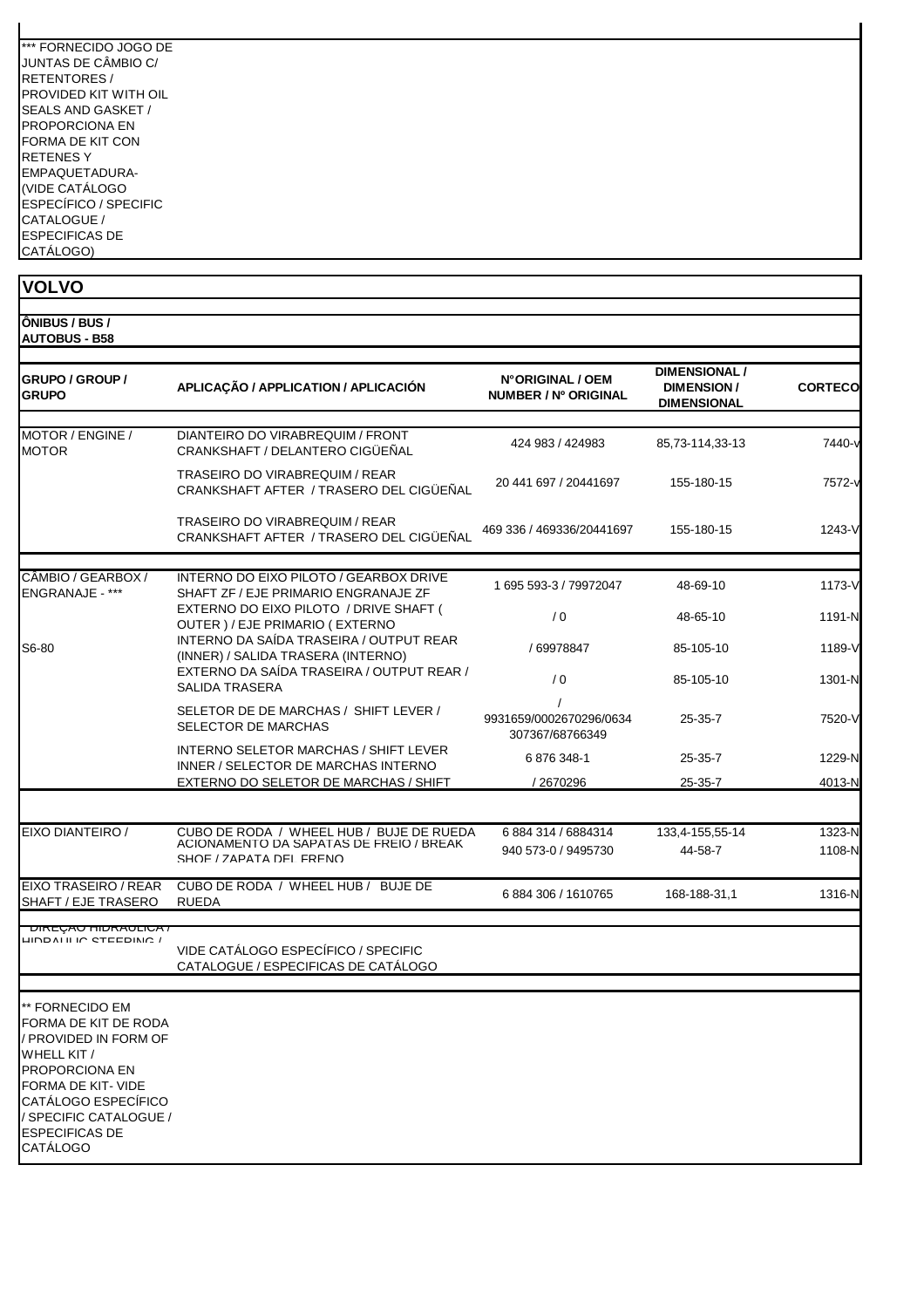| *** FORNECIDO JOGO DE |
|-----------------------|
| JUNTAS DE CÂMBIO C/   |
| RETENTORES /          |
| PROVIDED KIT WITH OIL |
| SEALS AND GASKET /    |
| PROPORCIONA EN        |
| FORMA DE KIT CON      |
| RFTFNFS Y             |
| EMPAQUETADURA-        |
| (VIDE CATÁLOGO        |
| ESPECÍFICO / SPECIFIC |
| CATALOGUE /           |
| <b>ESPECIFICAS DE</b> |
| CATÁLOGO)             |

| <b>VOLVO</b>                                                                                                                                                                                                         |                                                                                              |                                            |                                                                 |                |
|----------------------------------------------------------------------------------------------------------------------------------------------------------------------------------------------------------------------|----------------------------------------------------------------------------------------------|--------------------------------------------|-----------------------------------------------------------------|----------------|
| ONIBUS / BUS /<br><b>AUTOBUS - B10M</b>                                                                                                                                                                              |                                                                                              |                                            |                                                                 |                |
| <b>GRUPO / GROUP /</b><br><b>GRUPO</b>                                                                                                                                                                               | APLICAÇÃO / APPLICATION / APLICACIÓN                                                         | N°ORIGINAL / OEM<br>NUMBER / Nº ORIGINAL   | <b>DIMENSIONAL /</b><br><b>DIMENSION/</b><br><b>DIMENSIONAL</b> | <b>CORTECO</b> |
| MOTOR / ENGINE /<br><b>MOTOR</b>                                                                                                                                                                                     | DIANTEIRO DO VIRABREQUIM / FRONT<br>CRANKSHAFT / DELANTERO CIGÜEÑAL                          | 424 983 / 424 983                          | 85,73-114,33-13                                                 | 7440-V         |
|                                                                                                                                                                                                                      | TRASEIRO DO VIRABREQUIM / REAR<br>CRANKSHAFT AFTER / TRASERO DEL CIGÜEÑAL                    | 20 441 697                                 | 155-180-15                                                      | 7572-V         |
|                                                                                                                                                                                                                      | TRASEIRO DO VIRABREQUIM / REAR<br>CRANKSHAFT AFTER / TRASERO DEL CIGÜEÑAL                    | 469 336 / 469336/20441697                  | 155-180-15                                                      | 1243-V         |
| CÂMBIO / GEARBOX /<br>ENGRANAJE - ***                                                                                                                                                                                | INTERNO DO EIXO PILOTO / GEARBOX DRIVE<br>SHAFT ZF / EJE PRIMARIO ENGRANAJE ZF               | 1 695 593-3 / 79972047                     | 48-69-10                                                        | 1173-V         |
|                                                                                                                                                                                                                      | EXTERNO DO EIXO PILOTO / DRIVE SHAFT (<br>OUTER ) / EJE PRIMARIO ( EXTERNO                   | / 0                                        | 48-65-10                                                        | 1191-N         |
| S <sub>6</sub>                                                                                                                                                                                                       | INTERNO DA SAÍDA TRASEIRA / OUTPUT REAR<br>(INNER) / SALIDA TRASERA (INTERNO)                | / 69978847                                 | 85-105-10                                                       | 1189-V         |
|                                                                                                                                                                                                                      | EXTERNO DA SAÍDA TRASEIRA / OUTPUT REAR /<br><b>SALIDA TRASERA</b>                           | / 0                                        | 85-105-10                                                       | 1301-N         |
|                                                                                                                                                                                                                      | SELETOR DE DE MARCHAS / SHIFT LEVER /<br>SELECTOR DE MARCHAS                                 | 9931659/0002670296/0634<br>307367/68766349 | 25-35-7                                                         | 7520-V         |
|                                                                                                                                                                                                                      | INTERNO SELETOR MARCHAS / SHIFT LEVER<br>INNER / SELECTOR DE MARCHAS INTERNO                 | 6876348-1                                  | $25 - 35 - 7$                                                   | 1229-N         |
|                                                                                                                                                                                                                      | EXTERNO DO SELETOR DE MARCHAS / SHIFT<br>LEVER OUTTER/ SELECTOR DE MARCHAS<br><b>EXTERNO</b> | / 2670296                                  | $25 - 35 - 7$                                                   | 4013-N         |
| EIXO DIANTEIRO /                                                                                                                                                                                                     | CUBO DE RODA / WHEEL HUB / BUJE DE RUEDA                                                     | 1 587 792/1 089 552 /                      | 110-140-12                                                      | 2140-N         |
|                                                                                                                                                                                                                      | ACIONAMENTO DA SAPATAS DE FREIO / BREAK                                                      | 940 573-0 / 9495730                        | 44-58-7                                                         | 1108-N         |
|                                                                                                                                                                                                                      | SHOE / ZAPATA DEL FRENO                                                                      |                                            |                                                                 |                |
| EIXO TRASEIRO / REAR<br>SHAFT / F.IF TRASERO                                                                                                                                                                         | CUBO DE RODA / WHEEL HUB / BUJE DE RUEDA                                                     | 6 884 306 / 1610765                        | 168-188-31,1                                                    | 1316-N         |
| י טהעֲ∟יות<br><b>DIDEOQIÓNI</b>                                                                                                                                                                                      | MANCAL INTERMEDIÁRIO DA BARRAS                                                               | 958 985-4 / 9589854                        | 30-42-7                                                         | 1082-N         |
| <u>UINLYAUTIIDINAULIUA /</u><br>LIIND ALII IN OTEEDININ /                                                                                                                                                            |                                                                                              |                                            |                                                                 |                |
|                                                                                                                                                                                                                      | VIDE CATÁLOGO ESPECÍFICO / SPECIFIC<br>CATALOGUE / ESPECIFICAS DE CATÁLOGO                   |                                            |                                                                 |                |
| ** FORNECIDO EM<br>FORMA DE KIT DE RODA<br>/ PROVIDED IN FORM OF<br>WHELL KIT /<br>PROPORCIONA EN<br>FORMA DE KIT- VIDE<br>CATÁLOGO ESPECÍFICO<br>/ SPECIFIC CATALOGUE /<br><b>ESPECIFICAS DE</b><br><b>CATÁLOGO</b> |                                                                                              |                                            |                                                                 |                |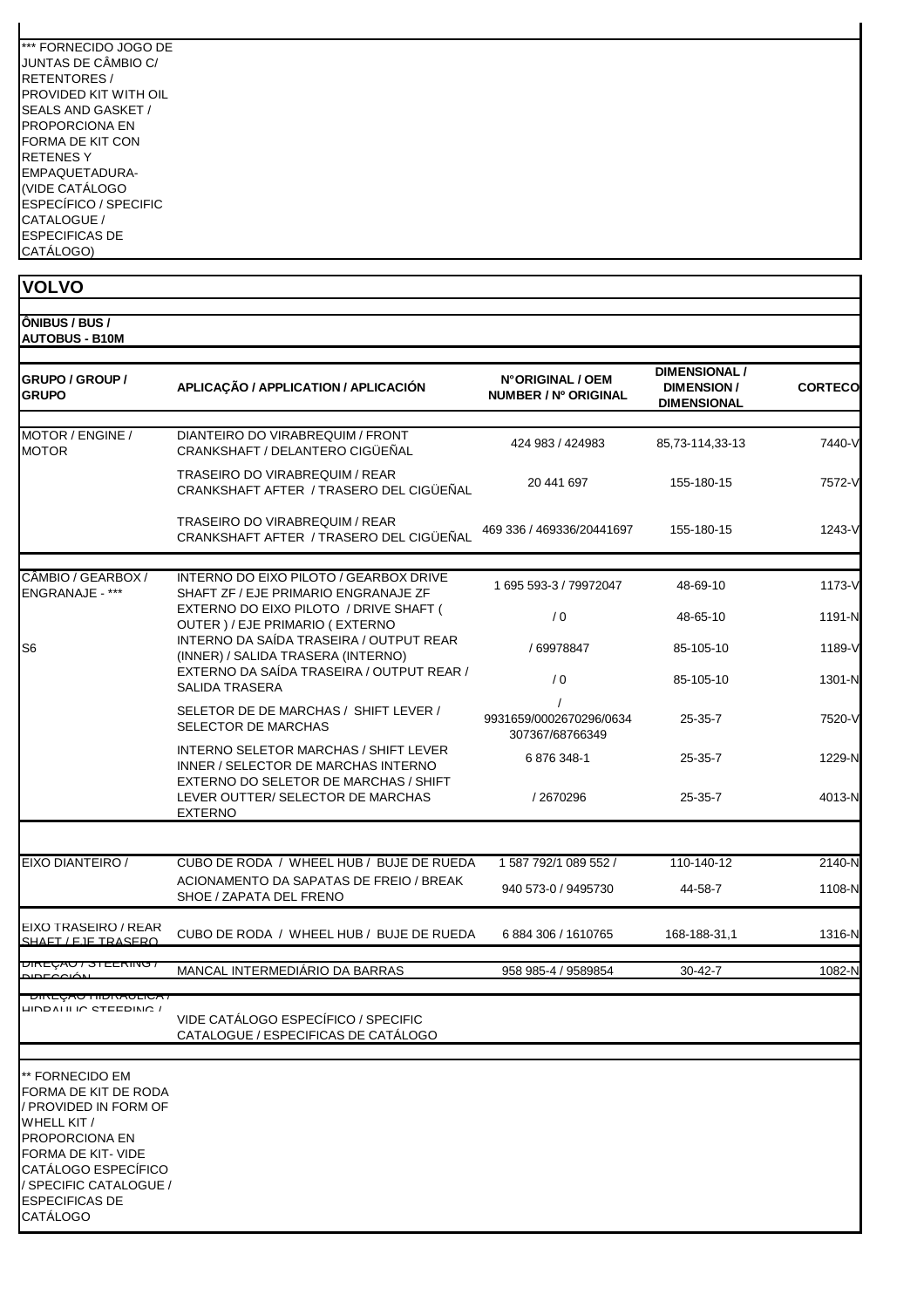| *** FORNECIDO JOGO DE |
|-----------------------|
| JUNTAS DE CÂMBIO C/   |
| RETENTORES /          |
| PROVIDED KIT WITH OIL |
| SEALS AND GASKET /    |
| PROPORCIONA EN        |
| FORMA DE KIT CON      |
| RFTFNFS Y             |
| EMPAQUETADURA-        |
| (VIDE CATÁLOGO        |
| ESPECÍFICO / SPECIFIC |
| CATALOGUE /           |
| <b>ESPECIFICAS DE</b> |
| CATÁLOGO)             |

| <b>VOLVO</b>                                                                                                                                                                                                 |                                                                                |                                                 |                                                                 |                |
|--------------------------------------------------------------------------------------------------------------------------------------------------------------------------------------------------------------|--------------------------------------------------------------------------------|-------------------------------------------------|-----------------------------------------------------------------|----------------|
| ÔNIBUS / BUS /<br><b>AUTOBUS - B12</b>                                                                                                                                                                       |                                                                                |                                                 |                                                                 |                |
| <b>GRUPO / GROUP /</b><br><b>GRUPO</b>                                                                                                                                                                       | APLICAÇÃO / APPLICATION / APLICACIÓN                                           | N°ORIGINAL / OEM<br><b>NUMBER / Nº ORIGINAL</b> | <b>DIMENSIONAL /</b><br><b>DIMENSION/</b><br><b>DIMENSIONAL</b> | <b>CORTECO</b> |
| MOTOR / ENGINE /<br><b>MOTOR</b>                                                                                                                                                                             | DIANTEIRO DO VIRABREQUIM / FRONT<br>CRANKSHAFT / DELANTERO CIGÜEÑAL            | 424 983 / 424983                                | 85,73-114,33-13                                                 | 7440-V         |
|                                                                                                                                                                                                              | TRASEIRO DO VIRABREQUIM / REAR<br>CRANKSHAFT AFTER / TRASERO DEL CIGÜEÑAL      | 20 441 697                                      | 155-180-15                                                      | 5772-V         |
|                                                                                                                                                                                                              | TRASEIRO DO VIRABREQUIM / REAR<br>CRANKSHAFT AFTER / TRASERO DEL CIGÜEÑAL      | 469 336 / 469336/20441697                       | 155-180-15                                                      | 1243-V         |
| CÂMBIO / GEARBOX /<br>ENGRANAJE - ***                                                                                                                                                                        | INTERNO DO EIXO PILOTO / GEARBOX DRIVE<br>SHAFT ZF / EJE PRIMARIO ENGRANAJE ZF | 1 695 593-3 / 79972047                          | 48-69-10                                                        | 1173-V         |
|                                                                                                                                                                                                              | EXTERNO DO EIXO PILOTO / DRIVE SHAFT (<br>OUTER ) / EJE PRIMARIO ( EXTERNO     | /0                                              | 48-65-10                                                        | 1191-N         |
| S6                                                                                                                                                                                                           | INTERNO DA SAÍDA TRASEIRA / OUTPUT REAR<br>(INNER) / SALIDA TRASERA (INTERNO)  | / 69978847                                      | 85-105-10                                                       | 1189-V         |
|                                                                                                                                                                                                              | EXTERNO DA SAÍDA TRASEIRA / OUTPUT REAR /<br><b>SALIDA TRASERA</b>             | /0                                              | 85-105-10                                                       | 1301-N         |
|                                                                                                                                                                                                              | SELETOR DE DE MARCHAS / SHIFT LEVER /<br>SELECTOR DE MARCHAS                   | 9931659/0002670296/0634<br>307367/68766349      | $25 - 35 - 7$                                                   | 7520-V         |
|                                                                                                                                                                                                              | INTERNO SELETOR MARCHAS / SHIFT LEVER<br>INNER / SELECTOR DE MARCHAS INTERNO   | 6876348-1                                       | $25 - 35 - 7$                                                   | 1229-N         |
|                                                                                                                                                                                                              | ACIONAMENTO DA SAPATAS DE FREIO / BREAK<br>SHOE / ZAPATA DEL FRENO             | /2670296                                        | $25 - 35 - 7$                                                   | 4013-N         |
| EIXO DIANTEIRO /                                                                                                                                                                                             | CUBO DE RODA / FRONT WHEEL HUB / BUJE DE                                       | 1 587 792/1 089 552                             | 110-140-12/21                                                   | ** 2140-N      |
|                                                                                                                                                                                                              | ACIONAMENTO DA SAPATAS DE FREIO / BREAK<br>SHOE / ZAPATA DEL FRENO             | 940 573-0 / 9495730                             | 44-58-7                                                         | 1108-N         |
| EIXO TRASEIRO / REAR<br>SHAFT / E IF TRASERO                                                                                                                                                                 | CUBO DE RODA / WHEEL HUB / BUJE DE<br>RUEDA                                    | 1 610 765                                       | 168-188-30                                                      | ** 7545-V      |
| DIREÇÃO / STEERING /<br><b>DIRECCIÓN</b>                                                                                                                                                                     | MANCAL INTERMEDIÁRIO DA BARRAS                                                 | 958 985-4 / 9589854                             | $30 - 42 - 7$                                                   | 1082-N         |
| <b>UINLYAU HIDNAULIUA</b><br>LINDAI II IN CTEEDINA                                                                                                                                                           |                                                                                |                                                 |                                                                 |                |
|                                                                                                                                                                                                              | VIDE CATÁLOGO ESPECÍFICO / SPECIFIC<br>CATALOGUE / ESPECIFICAS DE CATÁLOGO     |                                                 |                                                                 |                |
| ** FORNECIDO EM<br>FORMA DE KIT DE RODA<br>/ PROVIDED IN FORM OF<br>WHELL KIT /<br>PROPORCIONA EN<br>FORMA DE KIT-VIDE<br>CATÁLOGO ESPECÍFICO<br>/ SPECIFIC CATALOGUE /<br><b>ESPECIFICAS DE</b><br>CATÁLOGO |                                                                                |                                                 |                                                                 |                |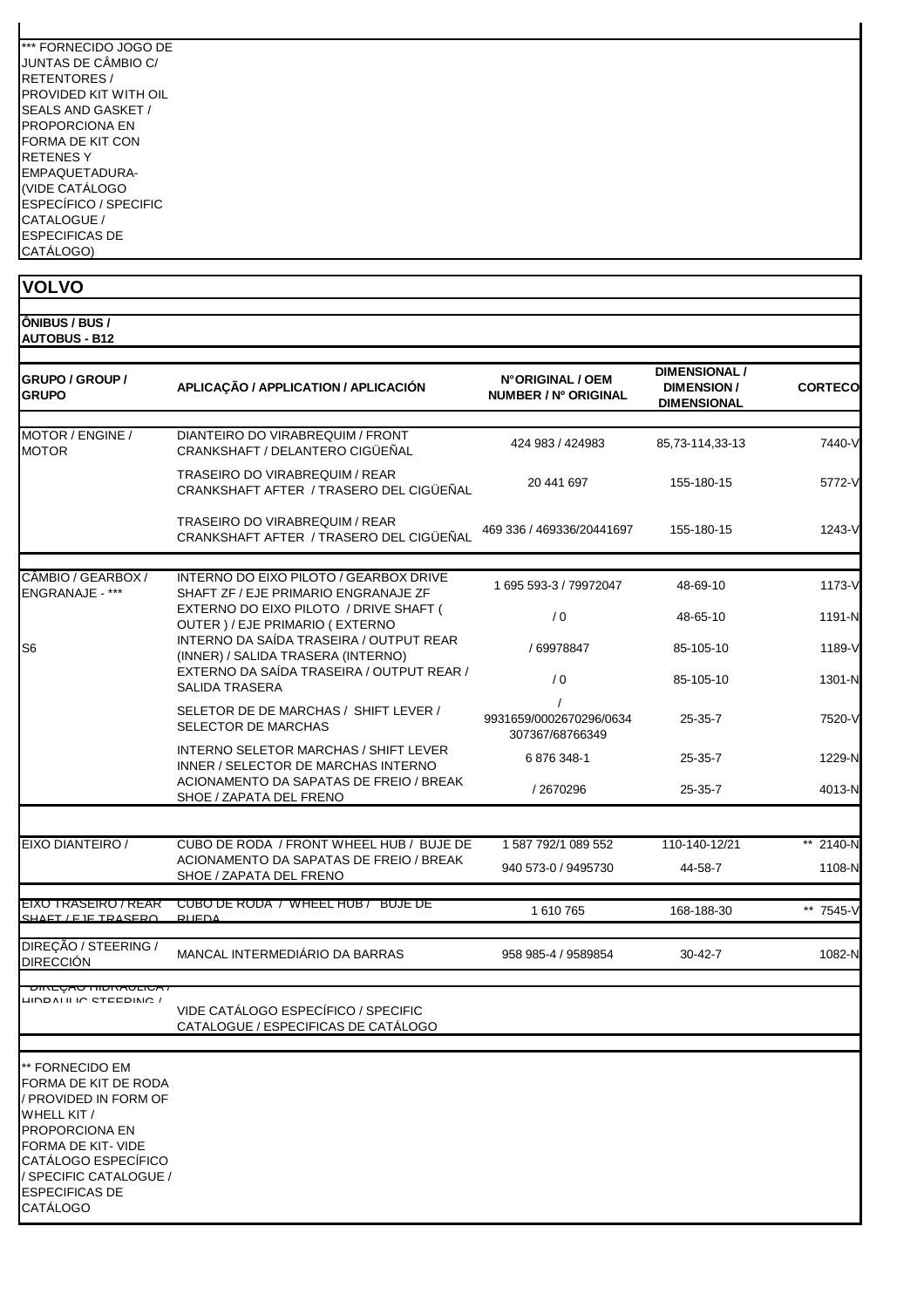| *** FORNECIDO JOGO DE |
|-----------------------|
| JUNTAS DE CÂMBIO C/   |
| RFTFNTORFS/           |
| PROVIDED KIT WITH OII |
| SEALS AND GASKET /    |
| PROPORCIONA FN        |
| FORMA DE KIT CON      |
| RETENES Y             |
| EMPAQUETADURA-        |
| (VIDE CATÁLOGO        |
| ESPECÍFICO / SPECIFIC |
| CATALOGUE /           |
| <b>ESPECIFICAS DE</b> |
| CATÁLOGO)             |

| <b>VOLKSWAGEN</b>                                                                                                                                                                                                           |                                                                                |                                          |                                                                 |                  |
|-----------------------------------------------------------------------------------------------------------------------------------------------------------------------------------------------------------------------------|--------------------------------------------------------------------------------|------------------------------------------|-----------------------------------------------------------------|------------------|
| <b>CAMINHÕES / TRUCK /</b><br>CAMIÓN - 6-90                                                                                                                                                                                 |                                                                                |                                          |                                                                 |                  |
| <b>GRUPO / GROUP /</b><br><b>GRUPO</b>                                                                                                                                                                                      | APLICAÇÃO / APPLICATION / APLICACIÓN                                           | N°ORIGINAL / OEM<br>NUMBER / Nº ORIGINAL | <b>DIMENSIONAL /</b><br><b>DIMENSION/</b><br><b>DIMENSIONAL</b> | <b>CORTECO</b>   |
| MOTOR / ENGINE /<br><b>MOTOR MWM</b>                                                                                                                                                                                        | DIANTEIRO DO VIRABREQUIM / FRONT<br>CRANKSHAFT / DELANTERO CIGÜEÑAL            | TAC 109 215 /<br>WD5T2266083STD          | 78-100-13                                                       | $121 - V$        |
| 4.1                                                                                                                                                                                                                         | DIANTEIRO DO VIRABREQUIM / FRONT<br>CRANKSHAFT / DELANTERO CIGÜEÑAL            | TAC 109 215 /<br>WD5T2266083STD          | 78-100-13                                                       | $121-S$          |
|                                                                                                                                                                                                                             | TRASEIRO DO VIRABREQUIM / REAR<br>CRANKSHAFT AFTER / TRASERO DEL CIGÜEÑAL      | MWM 9 496 06 51103 /<br>WD5T2266078STD   | 110-130-13                                                      | $124-V$          |
|                                                                                                                                                                                                                             | TRASEIRO DO VIRABREQUIM / REAR                                                 | MWM 9 2250 49 28024 /                    | 110-130-13                                                      | $124-S$          |
| CÂMBIO / GEARBOX /                                                                                                                                                                                                          | SELETOR DE DE MARCHAS / SHIFT LEVER /                                          | 3 312 225 / 3312225                      | 19-25,4-3,3                                                     | 213-N            |
| CLARK 240V                                                                                                                                                                                                                  | TOMADA DE FORÇA / POWER TAKE OFF / LA<br><b>ENERGÍA</b>                        | /7S3029                                  | 22, 2-34, 9-7, 9                                                | $312-V$          |
| EIXO TRASEIRO / REAR<br>SHAFT / EJE TRASERO                                                                                                                                                                                 | CUBO DE RODA / WHEEL HUB / BUJE DE RUEDA<br>UUDU DE RUDA / WHEEL HUD / DUJE DE | T06 501 317C / 502166<br>0010 1110 A     | 82,5-114,3-12,07<br>82,5-114,3-12,7                             | 2121-N<br>7745-N |
| <u>UINLYAUTIIUNAULIUA /</u><br><b>UNDALILIO CTEEDINIO</b>                                                                                                                                                                   | VIDE CATÁLOGO ESPECÍFICO / SPECIFIC<br>CATALOGUE / ESPECIFICAS DE CATÁLOGO     |                                          |                                                                 |                  |
| ** FORNECIDO EM<br>FORMA DE KIT DE RODA<br>/ PROVIDED IN FORM OF<br>WHELL KIT /<br><b>PROPORCIONA EN</b><br>FORMA DE KIT- VIDE<br>CATÁLOGO ESPECÍFICO<br>/ SPECIFIC CATALOGUE /<br><b>ESPECIFICAS DE</b><br><b>CATÁLOGO</b> |                                                                                |                                          |                                                                 |                  |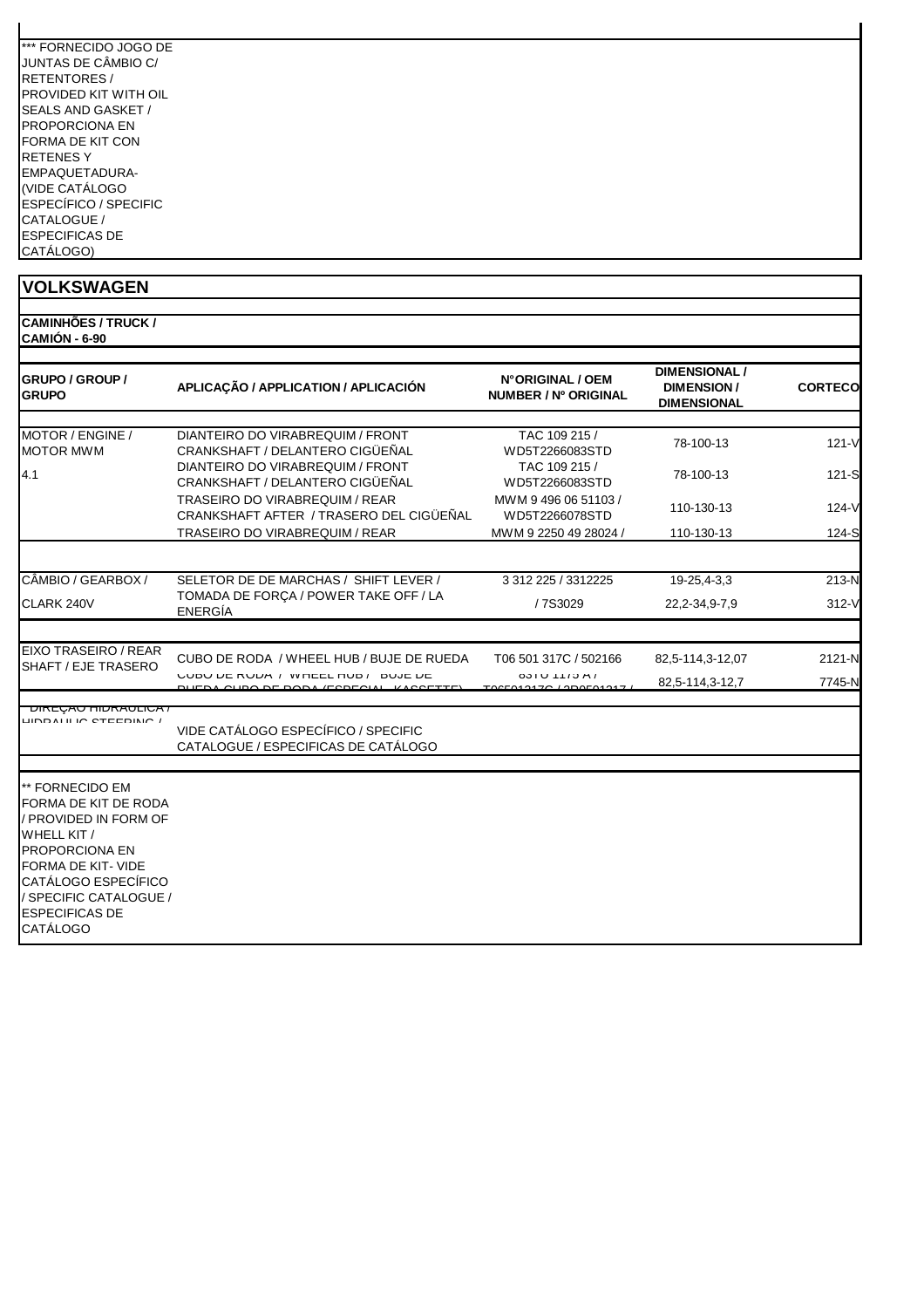| *** FORNECIDO JOGO DE |
|-----------------------|
| JUNTAS DE CÂMBIO C/   |
| RFTFNTORFS/           |
| PROVIDED KIT WITH OII |
| SEALS AND GASKET /    |
| PROPORCIONA FN        |
| FORMA DE KIT CON      |
| RETENES Y             |
| EMPAQUETADURA-        |
| (VIDE CATÁLOGO        |
| ESPECÍFICO / SPECIFIC |
| CATALOGUE /           |
| <b>ESPECIFICAS DE</b> |
| CATÁLOGO)             |

| <b>ICAMINHOES / TRUCK /</b> |  |
|-----------------------------|--|
| <b>CAMIÓN - 7-90S/110S</b>  |  |

| <b>GRUPO / GROUP /</b><br><b>GRUPO</b>                                                                                                                                                                              | APLICAÇÃO / APPLICATION / APLICACIÓN                                             | N°ORIGINAL / OEM<br>NUMBER / Nº ORIGINAL                      | <b>DIMENSIONAL /</b><br><b>DIMENSION/</b><br>DIMENSIONAL | <b>CORTECO</b> |
|---------------------------------------------------------------------------------------------------------------------------------------------------------------------------------------------------------------------|----------------------------------------------------------------------------------|---------------------------------------------------------------|----------------------------------------------------------|----------------|
| MOTOR / ENGINE /<br><b>MOTOR MWM</b>                                                                                                                                                                                | DIANTEIRO DO VIRABREQUIM / FRONT<br>CRANKSHAFT / DELANTERO CIGÜEÑAL              | TAC 109 215 /<br>WD5T2266083STD                               | 78-100-13                                                | $121 - V$      |
|                                                                                                                                                                                                                     | DIANTEIRO DO VIRABREQUIM / FRONT<br>CRANKSHAFT / DELANTERO CIGÜEÑAL              | TAC 109 215 /<br>WD5T2266083STD                               | 78-100-13                                                | 121-S          |
|                                                                                                                                                                                                                     | <b>TRASEIRO DO VIRABREQUIM / REAR</b><br>CRANKSHAFT AFTER / TRASERO DEL CIGÜEÑAL | MWM 94960651103/<br>WD5T2266078STD                            | 110-130-13                                               | $124-V$        |
|                                                                                                                                                                                                                     | TRASEIRO DO VIRABREQUIM / REAR<br>CRANKSHAFT AFTER / TRASERO DEL CIGÜEÑAL        | MWM 9 2250 49 28024 /<br>WD5T2266078STD /<br>904960651103     | 110-130-13                                               | 124-S          |
|                                                                                                                                                                                                                     | HASIE DE VALVULAS / VALVE SIEM SEAL /<br><u>II INITA VACTACO VALVILIA</u>        | 707 300 034B / 70730034B                                      | $9,5 - 1B -$                                             | 3241-V         |
| CÂMBIO / GEARBOX /                                                                                                                                                                                                  | SELETOR DE DE MARCHAS / SHIFT LEVER /                                            |                                                               |                                                          |                |
| <b>ENGRANAJE - ***</b>                                                                                                                                                                                              | <b>SELECTOR DE MARCHAS</b>                                                       | TE3 312 017                                                   | 19-25,4-3,3                                              | ** 213-N       |
| CLARK 240V                                                                                                                                                                                                          | TOMADA DE FORÇA / POWER TAKE OFF / LA                                            | /7S3029                                                       | 22, 2-34, 9-7, 9                                         | 312-V          |
| EIXO TRASEIRO / REAR<br>SHAFT / F.IF TRASFRO                                                                                                                                                                        | CUBO DE RODA / WHEEL HUB / BUJE DE RUEDA                                         | T06 501 317C / 502166<br>83TU 1175 A /                        | 82,5-114,3-12,07                                         | 2121-N         |
|                                                                                                                                                                                                                     | CUBO DE RODA / WHEEL HUB / BUJE DE<br>RUEDA CUBO DE RODA (ESPECIAL- KASSETTE)    | T06501317C / 2R0501317 /<br>2RE501317 / 502166 /<br>83TU1175A | 82,5-114,3-12,7                                          | 7745-N         |
| DIREÇÃO / STEERING /<br><b>DIRECCIÓN</b>                                                                                                                                                                            | <b>SEM-FIM</b>                                                                   | 029 904 51 / 30854                                            | 22, 2-34, 9-6, 35                                        | 174-N          |
| <b>UINLYAU HIUNAULIUA</b><br>LIND AT IT IN CTEEDING /                                                                                                                                                               | VIDE CATÁLOGO ESPECÍFICO / SPECIFIC<br>CATALOGUE / ESPECIFICAS DE CATÁLOGO       |                                                               |                                                          |                |
| ** FORNECIDO EM<br>FORMA DE KIT DE RODA<br>/ PROVIDED IN FORM OF<br>WHELL KIT /<br>PROPORCIONA EN<br>FORMA DE KIT-VIDE<br>CATÁLOGO ESPECÍFICO<br>/ SPECIFIC CATALOGUE /<br><b>ESPECIFICAS DE</b><br><b>CATÁLOGO</b> |                                                                                  |                                                               |                                                          |                |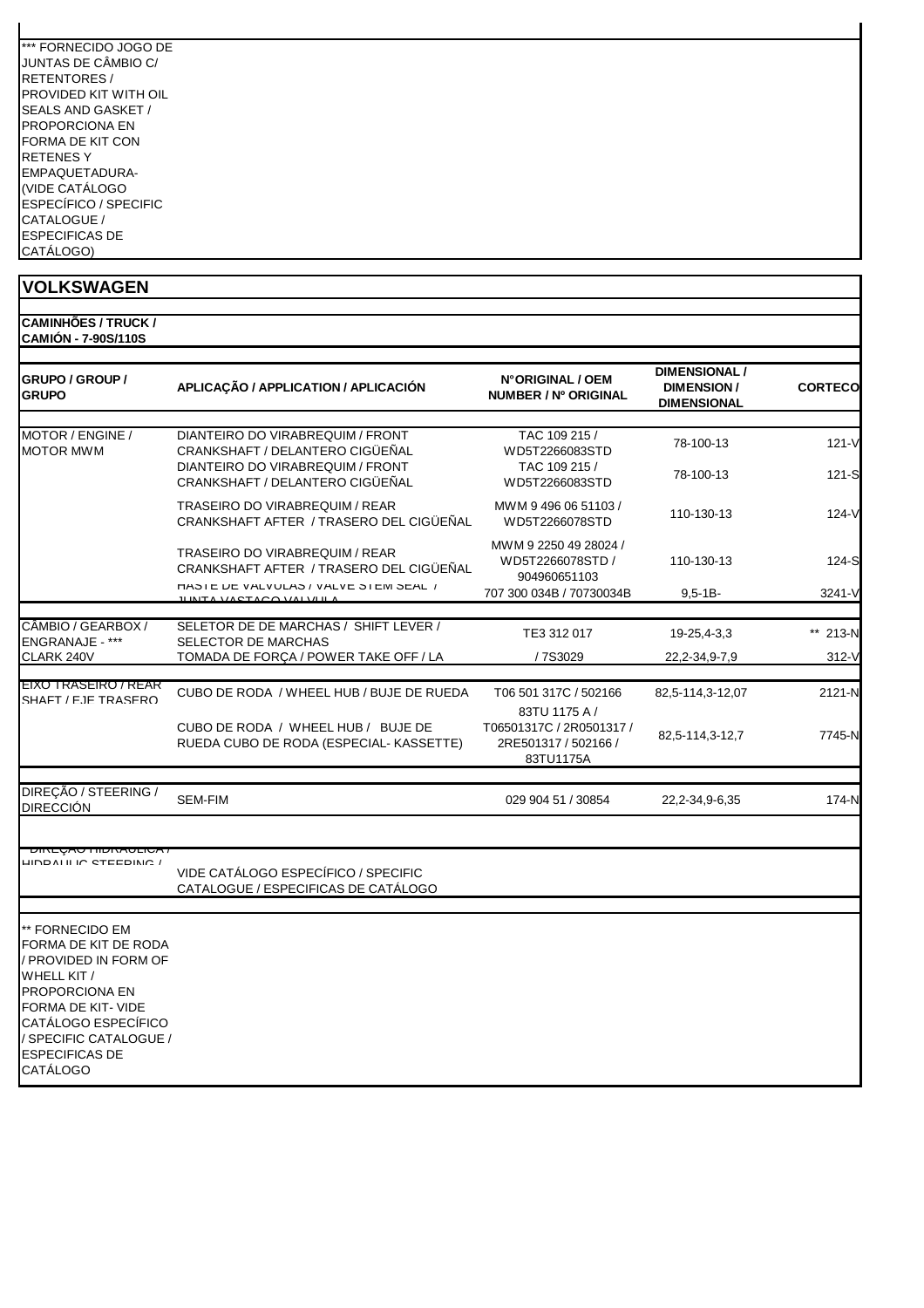| *** FORNECIDO JOGO DE |
|-----------------------|
| JUNTAS DE CÂMBIO C/   |
| <b>RETENTORES/</b>    |
| PROVIDED KIT WITH OIL |
| SEALS AND GASKET /    |
| PROPORCIONA FN        |
| FORMA DE KIT CON      |
| RETENES Y             |
| EMPAQUETADURA-        |
| (VIDE CATÁLOGO        |
| ESPECÍFICO / SPECIFIC |
| CATALOGUE /           |
| <b>ESPECIFICAS DE</b> |
| CATÁLOGO)             |

| <b>CAMINHÕES / TRUCK /</b> |
|----------------------------|
| <b>CAMIÓN - 7-110</b>      |
|                            |

| <b>GRUPO / GROUP /</b><br><b>GRUPO</b>                                                                                                                                                                   | APLICAÇÃO / APPLICATION / APLICACIÓN                                                                          | N°ORIGINAL / OEM<br>NUMBER / Nº ORIGINAL                  | <b>DIMENSIONAL /</b><br><b>DIMENSION/</b> | <b>CORTECO</b>     |
|----------------------------------------------------------------------------------------------------------------------------------------------------------------------------------------------------------|---------------------------------------------------------------------------------------------------------------|-----------------------------------------------------------|-------------------------------------------|--------------------|
| MOTOR / ENGINE /<br><b>MOTOR MWM</b>                                                                                                                                                                     | DIANTEIRO DO VIRABREQUIM / FRONT<br>CRANKSHAFT / DELANTERO CIGÜEÑAL                                           | TAC 109 215 /<br>WD5T2266083STD                           | 78-100-13                                 | $121 - V$          |
| 4.1                                                                                                                                                                                                      | DIANTEIRO DO VIRABREQUIM / FRONT<br>TRASEIRO DO VIRABREQUIM / REAR<br>CRANKSHAFT AFTER / TRASERO DEL CIGÜEÑAL | TAC 109 215 /<br>MWM 9 496 06 51103 /<br>WD5T2266078STD   | 78-100-13<br>110-130-13                   | $121-S$<br>$124-V$ |
|                                                                                                                                                                                                          | <b>TRASEIRO DO VIRABREQUIM / REAR</b><br>CRANKSHAFT AFTER / TRASERO DEL CIGÜEÑAL                              | MWM 9 2250 49 28024 /<br>WD5T2266078STD /<br>904960651103 | 110-130-13                                | $124-S$            |
|                                                                                                                                                                                                          | <b><i>CHAJIE UE VALVULAJI VALVE JIEIVI JEAL I</i></b><br><u>II INITA VA OTA OO VALVEIL</u>                    | 707 300 34B / 70730034B                                   | $9,5 - 1B -$                              | 3241-V             |
| EIXO TRASEIRO / REAR<br>SHAFT / EJE TRASERO                                                                                                                                                              | CUBO DE RODA / WHEEL HUB / BUJE DE RUEDA<br><b>UUDU DE RUDA / WHEEL HUD/ DUJE DE</b>                          | T06 501 317C / 502166<br>$031U$ $1173M$                   | 82,5-114,3-12,07                          | 2121-N             |
| <u>UINLYAUTIIUNAULIUA /</u><br><b>UNDALILIO CTEEDINIO</b>                                                                                                                                                | CURS BE BODA (FOREQUAL<br>VIDE CATÁLOGO ESPECÍFICO / SPECIFIC                                                 | TOCEO40470 LODOFO40                                       | 82,5-114,3-12,7                           | 7745-N             |
| ** FORNECIDO EM<br>FORMA DE KIT DE RODA<br>/ PROVIDED IN FORM OF<br>WHELL KIT /<br><b>PROPORCIONA EN</b><br>FORMA DE KIT- VIDE<br>CATÁLOGO ESPECÍFICO<br>/ SPECIFIC CATALOGUE /<br><b>ESPECIFICAS DE</b> | CATALOGUE / ESPECIFICAS DE CATÁLOGO                                                                           |                                                           |                                           |                    |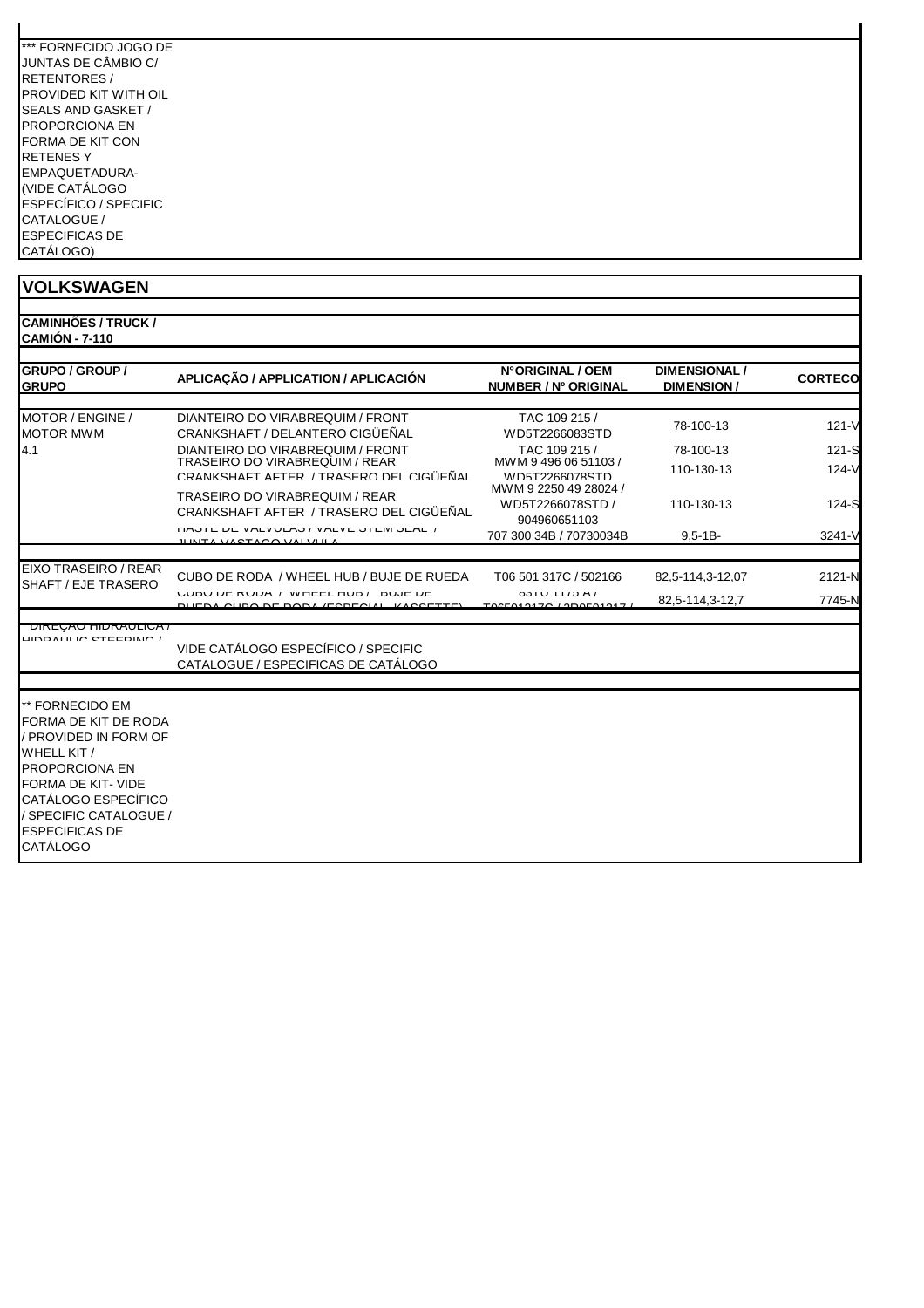| *** FORNECIDO JOGO DE |
|-----------------------|
| JUNTAS DE CÂMBIO C/   |
| RETENTORES /          |
| PROVIDED KIT WITH OII |
| SEALS AND GASKET /    |
| PROPORCIONA EN        |
| FORMA DE KIT CON      |
| RFTFNFS Y             |
| EMPAQUETADURA-        |
| (VIDE CATÁLOGO        |
| ESPECÍFICO / SPECIFIC |
| CATALOGUE /           |
| <b>ESPECIFICAS DE</b> |
| CATÁLOGO)             |

| GRUPO / GROUP /                                            | APLICAÇÃO / APPLICATION / APLICACIÓN                                                                                        | N°ORIGINAL / OEM                  | <b>DIMENSIONAL/</b> | <b>CORTECO</b> |
|------------------------------------------------------------|-----------------------------------------------------------------------------------------------------------------------------|-----------------------------------|---------------------|----------------|
| MOTOR / ENGINE /<br><b>MOTOR</b>                           |                                                                                                                             |                                   |                     |                |
| <b>MWM</b>                                                 | TRASEIRO DO VIRABREQUIM / REAR<br>CRANKSHAFT AFTER / TRASERO DEL CIGÜEÑAL                                                   | TAE 103 209 / 1328563 /<br>369478 | 130-160-13          | 7673-T         |
|                                                            | I RAJEIRU DU VIRADREUUIIVI / REAR<br>COANIZOUAET AETED / TOAOEDO DEI OIOITEÑAI<br>HASTE DE VÁLVULAS (C/ LUVA DE PROTEÇÃO) / | TAE 103 209 / 231938              | 130-160-15          | 7343-V         |
|                                                            | VALVE STEM SEAL (W/ PROTECTION CAPS) /<br>JUNTA VASTAGO VALVULA (C/ CASQUILLO<br>PROTECTOR)                                 | 904960640089                      | VIVA3-8.70          | 7736-V         |
| CÂMBIO / GEARBOX /<br><b>ENGRANAJE - ***</b><br>EATON 240V | EIXO PILOTO / DRIVE SHAFT / EJE PRIMARIO                                                                                    | 2RD 311 189A /<br>77TT3K169A9A    | $40 - 55 - 8$       | 7374-P         |
| <b>DINLUAO HIDINAULIUA</b> /<br>LIND AT IT IN CTEEDING.    | VIDE CATÁLOGO ESPECÍFICO / SPECIFIC                                                                                         |                                   |                     |                |
|                                                            | CATALOGUE / ESPECIFICAS DE CATÁLOGO                                                                                         |                                   |                     |                |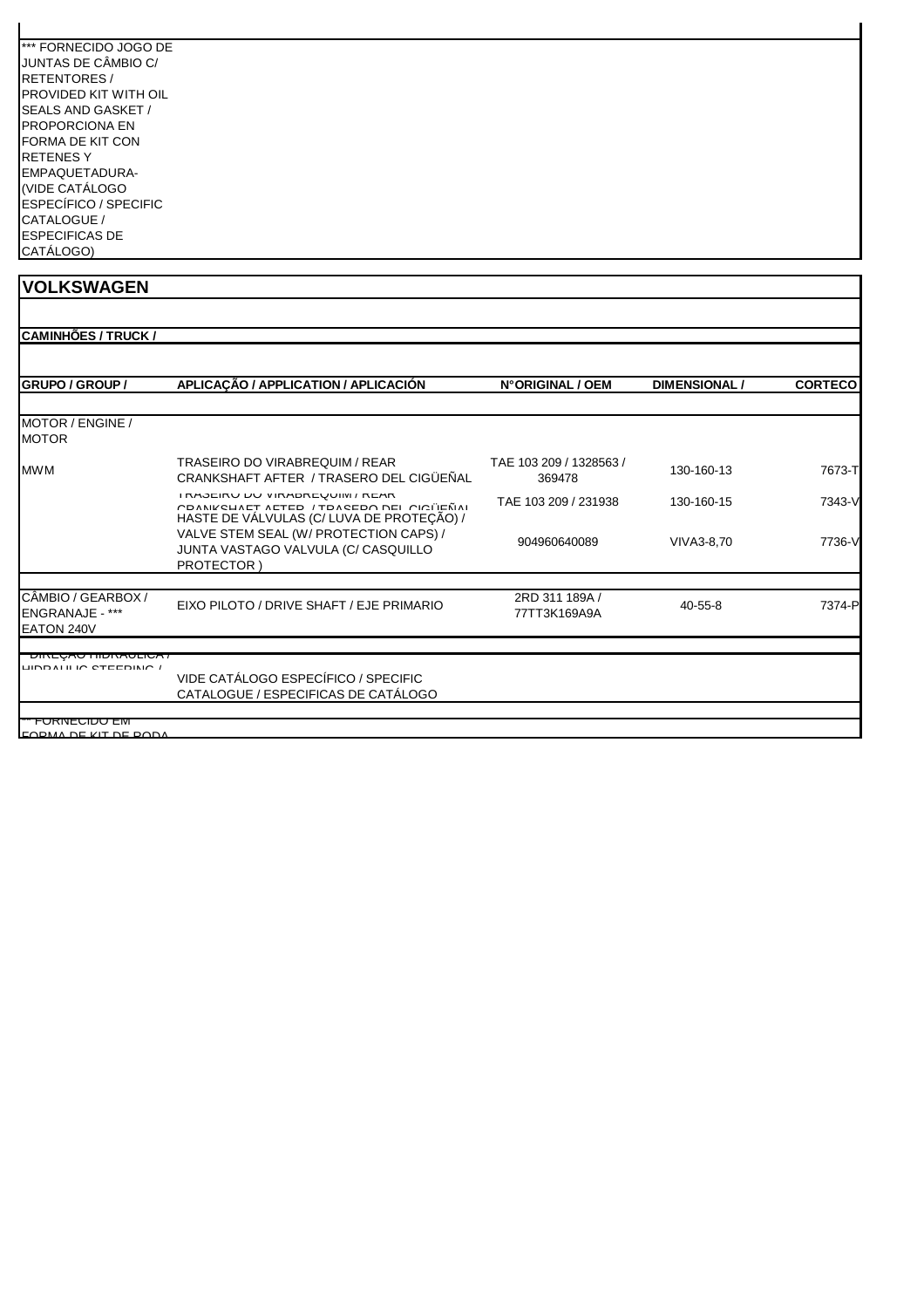**CAMINHÕES / TRUCK / CAMIÓN - 8-120 WORKER**

| <b>GRUPO / GROUP /</b><br><b>GRUPO</b>                                                                                                                                                                                     | APLICAÇÃO / APPLICATION / APLICACIÓN                                                                                                                       | N°ORIGINAL / OEM<br>NUMBER / Nº ORIGINAL              | <b>DIMENSIONAL /</b><br><b>DIMENSION/</b><br><b>DIMENSIONAL</b> | <b>CORTECO</b>     |
|----------------------------------------------------------------------------------------------------------------------------------------------------------------------------------------------------------------------------|------------------------------------------------------------------------------------------------------------------------------------------------------------|-------------------------------------------------------|-----------------------------------------------------------------|--------------------|
| MOTOR / ENGINE /<br><b>MOTOR</b><br>MWM 4.10 TCE EURO III                                                                                                                                                                  | DIANTEIRO DO VIRABREQUIM / FRONT<br>CRANKSHAFT / DELANTERO CIGÜEÑAL<br><b>I KASEIKU DU VIKADKEWUIWI / KEAK</b><br>COANIZOUALT ALTED (TOACEDO DEL CICULTÃAL | / WD5T2266083STD<br>/ WUJIZZ00U/03IU/<br>004000054402 | 78-100-13<br>110-130-13                                         | $121 - V$<br>124-S |
| <u>UINEUMU HIUNAULIUM</u><br>LIND AT IT IN CTEEDING I                                                                                                                                                                      | VIDE CATÁLOGO ESPECÍFICO / SPECIFIC<br>CATALOGUE / ESPECIFICAS DE CATÁLOGO                                                                                 |                                                       |                                                                 |                    |
| ** FORNECIDO EM<br>FORMA DE KIT DE RODA<br>/ PROVIDED IN FORM OF<br>WHELL KIT /<br><b>PROPORCIONA EN</b><br>FORMA DE KIT-VIDE<br>CATÁLOGO ESPECÍFICO<br>/ SPECIFIC CATALOGUE /<br><b>ESPECIFICAS DE</b><br><b>CATÁLOGO</b> |                                                                                                                                                            |                                                       |                                                                 |                    |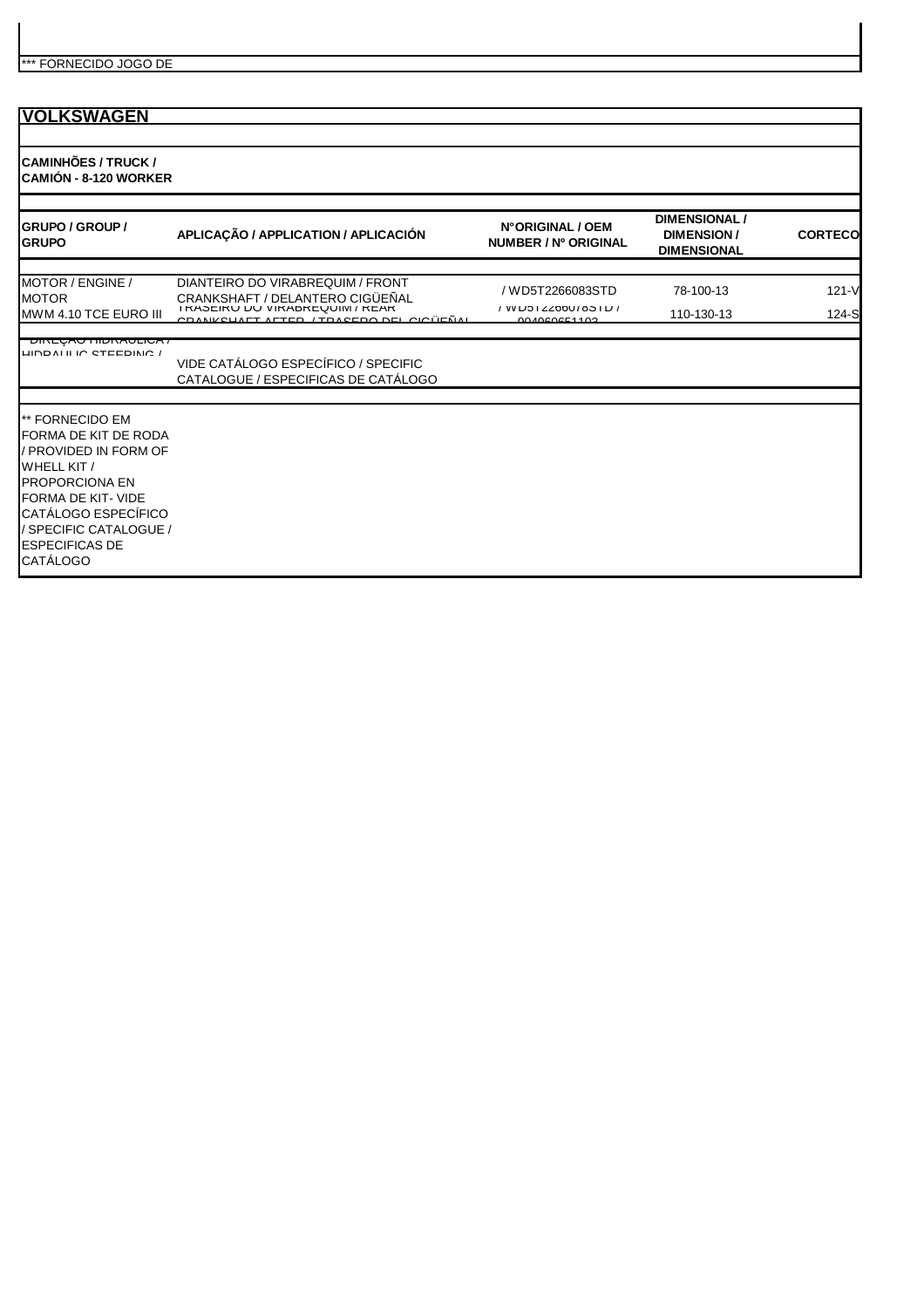| *** FORNECIDO JOGO DE |
|-----------------------|
| JUNTAS DE CÂMBIO C/   |
| RFTFNTORFS/           |
| PROVIDED KIT WITH OII |
| SEALS AND GASKET /    |
| PROPORCIONA FN        |
| FORMA DE KIT CON      |
| RETENES Y             |
| EMPAQUETADURA-        |
| (VIDE CATÁLOGO        |
| ESPECÍFICO / SPECIFIC |
| CATALOGUE /           |
| <b>ESPECIFICAS DE</b> |
| CATÁLOGO)             |

| <b>CAMINHÕES / TRUCK /</b><br><b>CAMIÓN - 8-140</b>                                                                                                                                                           |                                                                               |                                                                            |                                                          |                |
|---------------------------------------------------------------------------------------------------------------------------------------------------------------------------------------------------------------|-------------------------------------------------------------------------------|----------------------------------------------------------------------------|----------------------------------------------------------|----------------|
| <b>GRUPO / GROUP /</b><br><b>GRUPO</b>                                                                                                                                                                        | APLICAÇÃO / APPLICATION / APLICACIÓN                                          | N°ORIGINAL / OEM<br><b>NUMBER / Nº ORIGINAL</b>                            | DIMENSIONAL /<br><b>DIMENSION/</b><br><b>DIMENSIONAL</b> | <b>CORTECO</b> |
|                                                                                                                                                                                                               |                                                                               | WD5T 2266083 STD/TAC                                                       |                                                          |                |
| MOTOR / ENGINE /<br>MOTOR                                                                                                                                                                                     | DIANTEIRO DO VIRABREQUIM / FRONT<br>CRANKSHAFT / DELANTERO CIGÜEÑAL           | 109 215 /<br>WD5T2266083STD                                                | 78-100-13                                                | $121 - V$      |
| MWM                                                                                                                                                                                                           | DIANTEIRO DO VIRABREQUIM / FRONT<br>CRANKSHAFT / DELANTERO CIGÜEÑAL           | W D51 2266083 STD/TAC<br>109 215 /<br><b>MD5T2266083STD</b>                | 78-100-13                                                | 121-S          |
|                                                                                                                                                                                                               | TRASEIRO DO VIRABREQUIM / REAR                                                | WD5T 2266079 STD/TAC<br>W D51 2266079 STD/TAC                              | 110-130-13                                               | $124 - V$      |
|                                                                                                                                                                                                               | TRASEIRO DO VIRABREQUIM / REAR<br>CRANKSHAFT AFTER / TRASERO DEL CIGÜEÑAL     | 103 209 /<br><u>MDET2266078STD</u>                                         | 110-130-13                                               | 124-V          |
| CÂMBIO / GEARBOX /<br>ENGRANAJE - ***<br>EATON FS04305C                                                                                                                                                       | EIXO PILOTO / DRIVE SHAFT / EJE PRIMARIO                                      | 2RD 311 189A /<br>77TT3K169A9A                                             | $40 - 55 - 8$                                            | 7374-P         |
|                                                                                                                                                                                                               |                                                                               |                                                                            |                                                          |                |
| EIXO DIANTEIRO /<br>FRONT SHAFT / EJE<br>DELANTERO                                                                                                                                                            | CUBO DE RODA / WHEEL HUB / BUJE DE RUEDA                                      | E5HT 1190 EA/GA/2RD<br>407 641 / E5HT1190EA/GA                             | 88,9-122,89-22                                           | ** 2212-N      |
|                                                                                                                                                                                                               | CUBO DE RODA / WHEEL HUB / BUJE DE RUEDA                                      | LUITI IIUU DA /<br>E11T4400E                                               | 88,9-115,37-19,5                                         | ** 2211-N      |
| CUAET / E IE TOACEDO                                                                                                                                                                                          | <i>ו</i> מטטח שב טפטט<br>VVIILLETIOD / DOJE DE<br><b>DIEDA</b>                | ו טט טט ז טווער וטט טט<br><b>247/200 E04 247 / E02466</b><br>83TU 1175 A / | 82,5-114,3-12,07                                         | ** 2121-N      |
|                                                                                                                                                                                                               | CUBO DE RODA / WHEEL HUB / BUJE DE<br>RUEDA CUBO DE RODA (ESPECIAL- KASSETTE) | T06501317C / 2R0501317 /<br>2RE501317 / 502166 /<br>83TU1175A              | 82,5-114,3-12,7                                          | 7745-N         |
| * DIREÇÃO HIDRÁULICA /                                                                                                                                                                                        |                                                                               |                                                                            |                                                          |                |
| HIDRAULIC STEERING /<br>DIRECCIÓN HIDRAULICA                                                                                                                                                                  |                                                                               |                                                                            |                                                          |                |
|                                                                                                                                                                                                               | VIDE CATÁLOGO ESPECÍFICO / SPECIFIC<br>CATALOGUE / ESPECIFICAS DE CATÁLOGO    |                                                                            |                                                          |                |
|                                                                                                                                                                                                               |                                                                               |                                                                            |                                                          |                |
| ** FORNECIDO EM<br>FORMA DE KIT DE RODA<br>/ PROVIDED IN FORM OF<br>WHELL KIT /<br>PROPORCIONA EN<br>FORMA DE KIT- VIDE<br>CATÁLOGO ESPECÍFICO<br>/ SPECIFIC CATALOGUE /<br><b>ESPECIFICAS DE</b><br>CATÁLOGO |                                                                               |                                                                            |                                                          |                |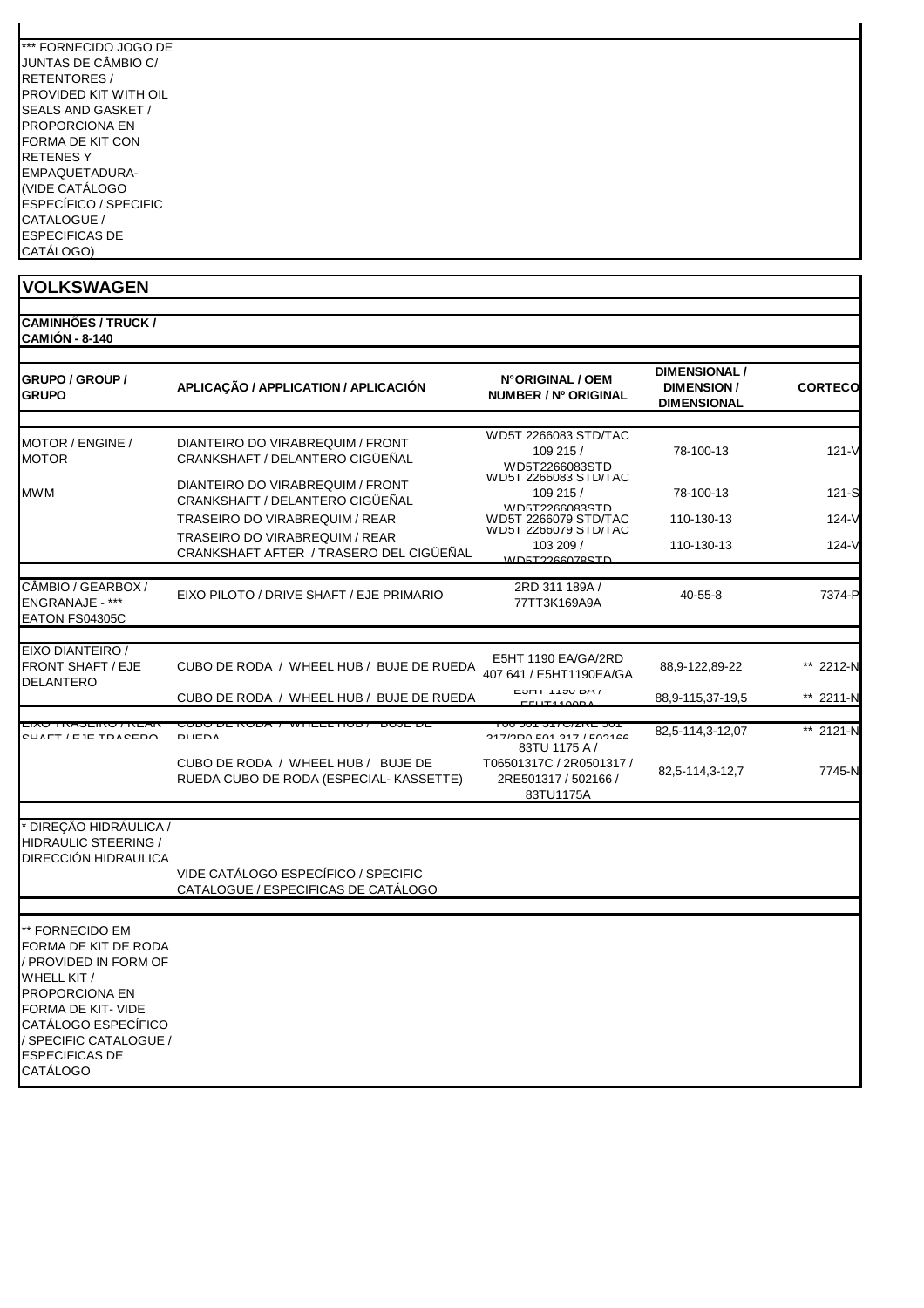| *** FORNECIDO JOGO DE |
|-----------------------|
| JUNTAS DE CÂMBIO C/   |
| RETENTORES /          |
| PROVIDED KIT WITH OII |
| SEALS AND GASKET /    |
| PROPORCIONA EN        |
| FORMA DE KIT CON      |
| RFTFNFS Y             |
| EMPAQUETADURA-        |
| (VIDE CATÁLOGO        |
| ESPECÍFICO / SPECIFIC |
| CATALOGUE /           |
| <b>ESPECIFICAS DE</b> |
| CATÁLOGO)             |

**CAMINHÕES / TRUCK / CAMIÓN - 8-150**

| <b>GRUPO / GROUP /</b>                                                                                                                                                                                               | APLICAÇÃO / APPLICATION / APLICACIÓN                                                | N°ORIGINAL / OEM                                              | <b>DIMENSIONAL/</b> | <b>CORTECO</b> |
|----------------------------------------------------------------------------------------------------------------------------------------------------------------------------------------------------------------------|-------------------------------------------------------------------------------------|---------------------------------------------------------------|---------------------|----------------|
| MOTOR / ENGINE /<br><b>MOTOR - MWM</b>                                                                                                                                                                               |                                                                                     |                                                               |                     |                |
|                                                                                                                                                                                                                      | TRASEIRO DO VIRABREQUIM / REAR<br>CRANKSHAFT AFTER / TRASERO DEL CIGÜEÑAL           | TAE 103 209 / 231938                                          | 130-160-15          | 7343-V         |
|                                                                                                                                                                                                                      | <b><i>INOIE DE VALVULAO (U/LUVA DE FRUTEURU) /</i></b><br><b>CEAL AMIDDOTECTION</b> | 904960640089                                                  | VIVA3-8,70          | 7736-V         |
| CÂMBIO / GEARBOX /<br><b>ENGRANAJE - ***</b><br>EATON FS04305C                                                                                                                                                       | EIXO PILOTO / DRIVE SHAFT / EJE PRIMARIO                                            | 2RD 311 189A /<br>77TT3K169A9A                                | $40 - 55 - 8$       | 7374-P         |
| LIAU TNAJLINU / NLAN<br>CLIVET / E IE TDACEDO                                                                                                                                                                        | <del>CODO DE NODA / WHEEL HOD / DOJE DE</del><br><b>DIIENA</b>                      | T06 501 317C / 502166<br>83TU 1175 A /                        | 82,5-114,3-12,07    | ** 2121-N      |
|                                                                                                                                                                                                                      | CUBO DE RODA / WHEEL HUB / BUJE DE<br>RUEDA CUBO DE RODA (ESPECIAL- KASSETTE)       | T06501317C / 2R0501317 /<br>2RE501317 / 502166 /<br>83TU1175A | 82,5-114,3-12,7     | 7745-N         |
| <sup>*</sup> DIREÇÃO HIDRÁULICA /<br>HIDRAULIC STEERING /<br>DIRECCIÓN HIDRAULICA                                                                                                                                    |                                                                                     |                                                               |                     |                |
|                                                                                                                                                                                                                      | VIDE CATÁLOGO ESPECÍFICO / SPECIFIC<br>CATALOGUE / ESPECIFICAS DE CATÁLOGO          |                                                               |                     |                |
| ** FORNECIDO EM<br>FORMA DE KIT DE RODA<br>/ PROVIDED IN FORM OF<br>WHELL KIT /<br>PROPORCIONA EN<br>FORMA DE KIT- VIDE<br>CATÁLOGO ESPECÍFICO<br>/ SPECIFIC CATALOGUE /<br><b>ESPECIFICAS DE</b><br><b>CATÁLOGO</b> |                                                                                     |                                                               |                     |                |
| *** FORNECIDO JOGO DE                                                                                                                                                                                                |                                                                                     |                                                               |                     |                |
| JUNTAS DE CÂMBIO C/<br><b>RETENTORES/</b><br>PROVIDED KIT WITH OIL<br>SEALS AND GASKET /<br>PROPORCIONA EN<br>FORMA DE KIT CON<br><b>RETENESY</b><br>EMPAQUETADURA-                                                  |                                                                                     |                                                               |                     |                |
| (VIDE CATÁLOGO<br><b>ESPECÍFICO / SPECIFIC</b><br>CATALOGUE /<br><b>ESPECIFICAS DE</b><br>CATÁLOGO)                                                                                                                  |                                                                                     |                                                               |                     |                |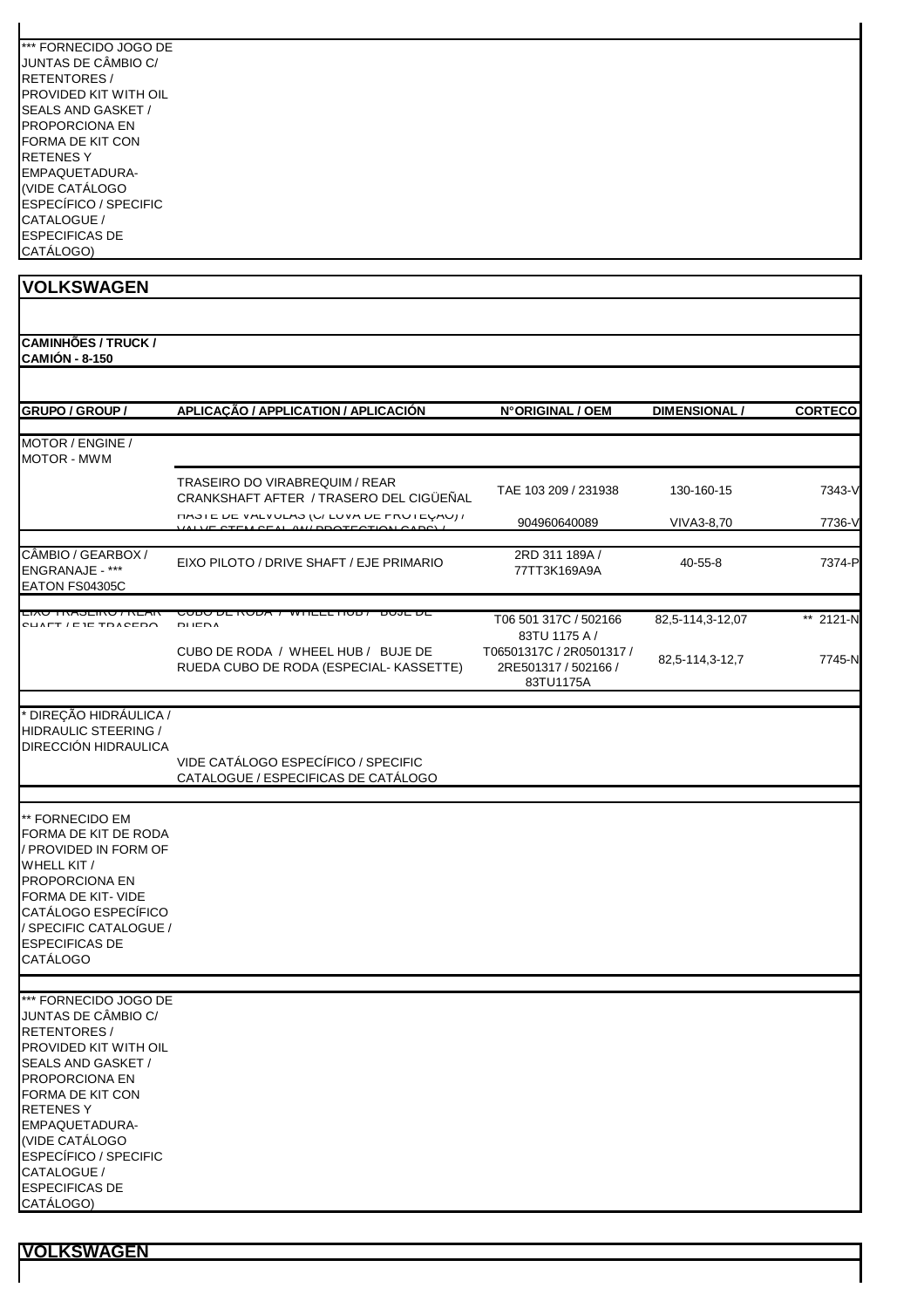| <b>ICAMINHÕES / TRUCK /</b><br><b>CAMIÓN - 9-150 WORKER</b>                                                                                                                                                                        |                                                                            |                                          |                                                                 |                |
|------------------------------------------------------------------------------------------------------------------------------------------------------------------------------------------------------------------------------------|----------------------------------------------------------------------------|------------------------------------------|-----------------------------------------------------------------|----------------|
| <b>GRUPO / GROUP /</b><br><b>GRUPO</b>                                                                                                                                                                                             | APLICAÇÃO / APPLICATION / APLICACIÓN                                       | N°ORIGINAL / OEM<br>NUMBER / Nº ORIGINAL | <b>DIMENSIONAL /</b><br><b>DIMENSION/</b><br><b>DIMENSIONAL</b> | <b>CORTECO</b> |
| EIXO TRASEIRO / REAR<br>SHAFT / EJE TRASERO<br><b>MERITOR MS</b>                                                                                                                                                                   | CUBO DE RODA / WHEEL HUB / BUJE DE<br><b>RUEDA</b>                         | / 502166                                 | 82,5-114,3-12,07                                                | ** 2121-N      |
| 13-113HD<br><b>EIAU I RAJEIRU / REAR</b><br>CUAET / E IE TOACEDO                                                                                                                                                                   | VUDU DE RUDA / WHEEL HUD / DUJE DE<br><b>DUEDA</b>                         |                                          | 82,5-114,3-12,07                                                | 7745-N         |
| <sup>*</sup> DIREÇÃO HIDRÁULICA /<br><b>HIDRAULIC STEERING /</b><br><b>DIRECCIÓN HIDRAULICA</b>                                                                                                                                    | VIDE CATÁLOGO ESPECÍFICO / SPECIFIC<br>CATALOGUE / ESPECIFICAS DE CATÁLOGO |                                          |                                                                 |                |
| ** FORNECIDO EM<br>FORMA DE KIT DE RODA<br>/ PROVIDED IN FORM OF<br>WHELL KIT /<br><b>PROPORCIONA EN</b><br>FORMA DE KIT- VIDE<br><b>CATÁLOGO ESPECÍFICO</b><br>/ SPECIFIC CATALOGUE /<br><b>ESPECIFICAS DE</b><br><b>CATÁLOGO</b> |                                                                            |                                          |                                                                 |                |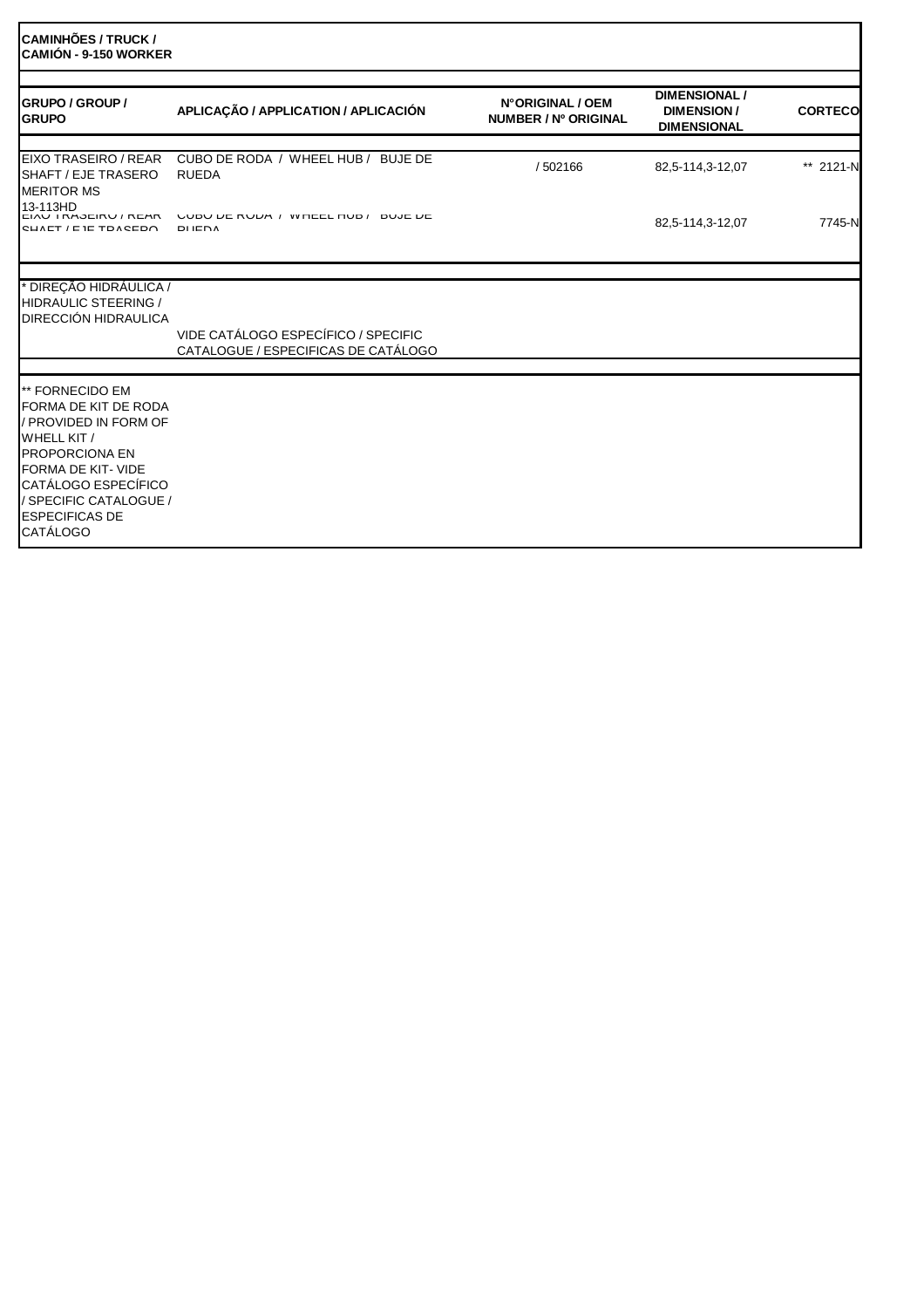| *** FORNECIDO JOGO DE        |
|------------------------------|
| JUNTAS DE CÂMBIO C/          |
| <b>RETENTORES/</b>           |
| <b>PROVIDED KIT WITH OIL</b> |
| <b>SEALS AND GASKET /</b>    |
| <b>PROPORCIONA EN</b>        |
| <b>FORMA DE KIT CON</b>      |
| <b>RETENESY</b>              |
| EMPAQUETADURA-               |
| (VIDE CATÁLOGO               |
| <b>ESPECÍFICO / SPECIFIC</b> |
| CATALOGUE /                  |
| <b>ESPECIFICAS DE</b>        |
| CATÁLOGO)                    |

#### **VOLKSWAGEN CAMINHÕES / TRUCK / CAMIÓN - 11/12/14-140 /11-130 / 13-130 GRUPO / GROUP / GRUPO APLICAÇÃO / APPLICATION / APLICACIÓN N° ORIGINAL / OEM NUMBER / Nº ORIGINAL DIMENSIONAL / DIMENSION / DIMENSIONAL CORTECO** MOTOR / ENGINE / MOTOR MWM DIANTEIRO DO VIRABREQUIM / FRONT CRANKSHAFT / DELANTERO CIGÜEÑAL T11 109 215 / WD5T2266083STD 78-100-13 121-V DIANTEIRO DO VIRABREQUIM / FRONT CRANKSHAFT / DELANTERO CIGÜEÑAL T11 109 215 / WD5T2266083STD 78-100-13 121-S TRASEIRO DO VIRABREQUIM / REAR CRANKSHAFT AFTER / TRASERO DEL CIGÜEÑAL 038 731 032 / 036 731 032 / 110-130-13 124-V<br>WD5T2266078STD 110-130-13 124-S<br>038 731 032 / 110-130-1<u>3</u> 124-S TRASEIRO DO VIRABREQUIM / REAR 038 731 032 / 110-130-13 CÂMBIO / GEARBOX / CLARK 280V/280V SAÍDA TRASEIRA / OUTPUT REAR / SALIDA ONDA TRASERA TOOTTOT REARY OALIDA T2D 311 879 57,2-82,6/87-14 2200-P SELETOR DE DE MARCHAS / SHIFT LEVER / SELETOR DE MARCHAS / SHIFT LEVER / T13 312 017 / 3312225 19-25,4-3,3 213-N<br>SELECTOR DE MARCHAS EIXO DIANTEIRO / FRONT SHAFT / EJE DELANTERO CUBO DE RODA / WHEEL HUB / BUJE DE RUEDA T11 407 641A /<br>E5HT1190BA 88,9-115,37-19,5 \*\* 2211-N CUBO DE RODA / WHEEL HUB / BUJE DE RUEDA ESTITUTIONAL 88,9-115,37-19,5 \*\* 2211-N EIXO TRASEIRO / REAR  $S = \begin{bmatrix} \text{CUBO DE RODA} & \text{VHEEL HUB} \\ \text{CUBO DE RODA} & \text{SUTA 12 501 317A} \\ \text{SUTA 12 525 275} \end{bmatrix}$ 98,5-144,47-15,6 \*\* 2148-N PINHÃO / PINION / PINON B7HU4676AA 63,5-98,45-15 3161-P ACIONAMENTO DA SAPATAS DE FREIO / BREAK FRENCO DE 174 BASSELLA DEL SAPATA DEL 188-62-7 461-N<br>QUOF / ZAPATA DEL FRENO \* DIREÇÃO / STEERING / DIRECCIÓN SEM-FIM T11 415 861 / N149051 24-37-7 11-N \*\*\* DIREÇÃO HIDRÁULICA / HIDRAULIC STEERING / DIRECCIÓN HIDRAULICA VIDE CATÁLOGO ESPECÍFICO / SPECIFIC CATALOGUE / ESPECIFICAS DE CATÁLOGO

\*\* FORNECIDO EM FORMA DE KIT DE RODA / PROVIDED IN FORM OF WHELL KIT / PROPORCIONA EN FORMA DE KIT- VIDE CATÁLOGO ESPECÍFICO / SPECIFIC CATALOGUE / ESPECIFICAS DE CATÁLOGO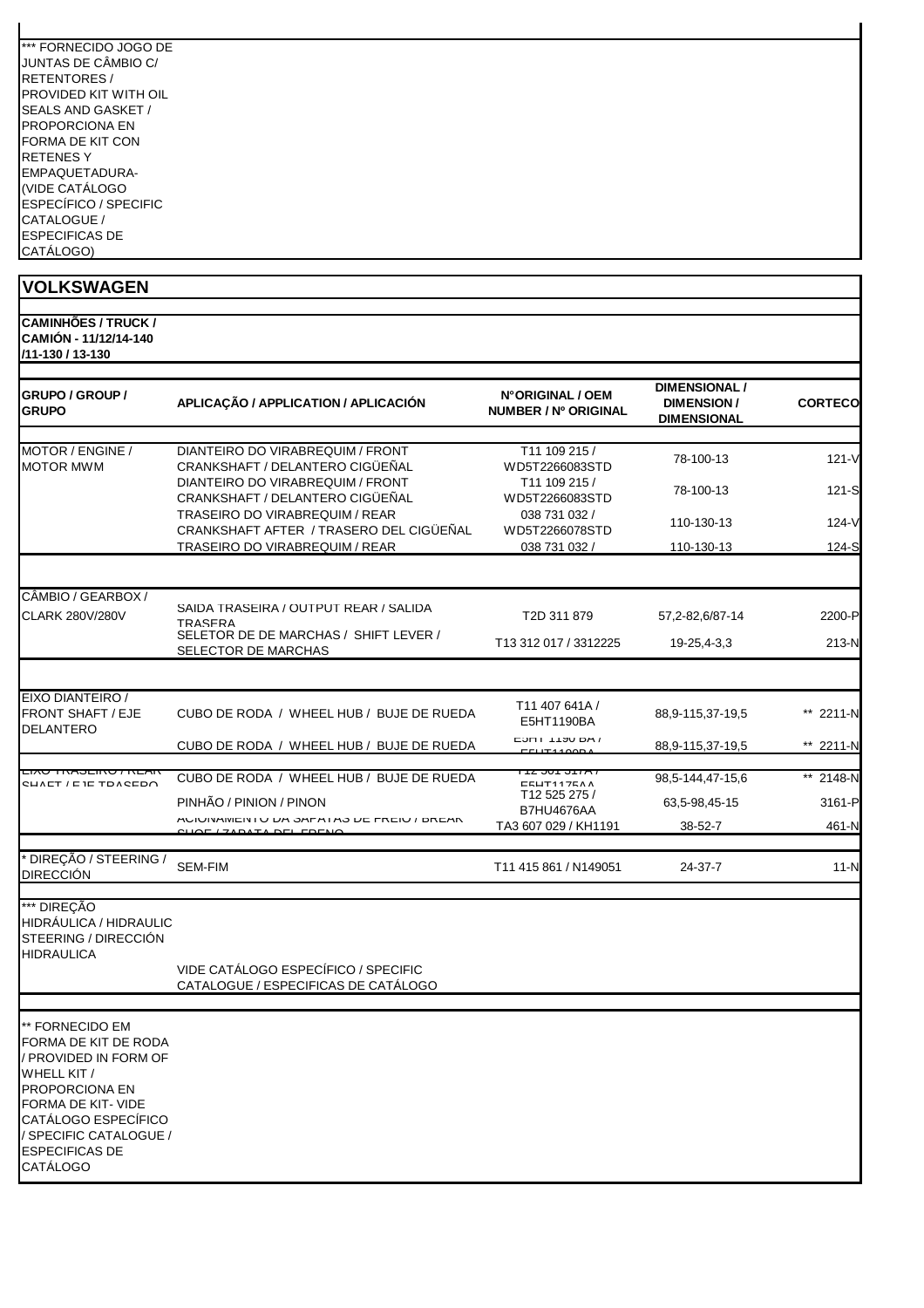| *** FORNECIDO JOGO DE     |
|---------------------------|
| JUNTAS DE CÂMBIO C/       |
| RETENTORES /              |
| PROVIDED KIT WITH OIL     |
| <b>SEALS AND GASKET /</b> |
| <b>PROPORCIONA EN</b>     |
| FORMA DE KIT CON          |
| <b>RETENESY</b>           |
| EMPAQUETADURA-            |
| (VIDE CATÁLOGO            |
| ESPECÍFICO / SPECIFIC     |
| CATALOGUE /               |
| <b>ESPECIFICAS DE</b>     |
| CATÁLOGO)                 |

| <b>GRUPO / GROUP /</b>                                               | APLICAÇÃO / APPLICATION / APLICACIÓN                                                          | N°ORIGINAL / OEM                                    | <b>DIMENSIONAL</b> | <b>CORTECO</b> |
|----------------------------------------------------------------------|-----------------------------------------------------------------------------------------------|-----------------------------------------------------|--------------------|----------------|
| MOTOR / ENGINE /                                                     | DIANTEIRO DO VIRABREQUIM / FRONT<br>CRANKSHAFT / DELANTERO CIGÜEÑAL                           | WD5T 2266083 STD/T11<br>109 215 /                   | 78-100-13          | $121 - V$      |
| MOTOR - MWM 6.10                                                     | <b>DIAIN I EIRU DU VIRADREQUIM / FRUNT</b><br>CDANIKELIAET / DEI ANITEDO CICITEÑAI            | WD5T2266083STD<br>VV LJJI ZZ00U0J JILIII<br>100.215 | 78-100-13          | $121-S$        |
|                                                                      | TRASEIRO DO VIRABREQUIM / REAR<br>CRANKSHAFT AFTER / TRASERO DEL CIGÜEÑAL                     | TAE 103 209 / 231938                                | 130-160-15         | 7343-V         |
|                                                                      | <b><i>CHOIC UC VALVULAO (U/LUVA UC FRUICUAU) /</i></b><br>VALVE STEM SEAL AM/ BROTESTION CABS | 904960640089                                        | VIVA3-8.70         | 7736-V         |
|                                                                      |                                                                                               |                                                     |                    |                |
| . טחום וואומוס טאו<br>CDONIT CUALT / E IE                            | CUBO DE RODA / WHEEL HUB / BUJE DE RUEDA                                                      | <u>LISU LAVOATTZ JUT</u><br>$947$ / EELIT4400EA/CA  | 88,9-122,89-22     | ** 2212-N      |
|                                                                      | CUBO DE RODA DIANTEIRO / FRONT WHEEL HUB<br>/ DELANTERO BUJE DE RUEDA                         | E5HT 1190 BA /<br>E5HT1190BA                        | 88,9-115,37-19,5   | ** 2211-N      |
| EIXO TRASEIRO / REAR<br>SHAFT / EJE TRASERO                          | CUBO DE RODA / WHEEL HUB / BUJE DE<br><b>RUEDA</b>                                            | T12 501 317/<br>E5HT1175AA                          | 98,5-144,47-15,6   | ** 2148-N      |
|                                                                      | PINHÃO / PINION / PINON                                                                       | BCOT 4676 A /<br>BCOT4676A                          | 60,3-92-15,1       | 140-N          |
| DIREÇÃO HIDRÁULICA /<br>HIDRAULIC STEERING /<br>DIRECCIÓN HIDRAULICA | VIDE CATÁLOGO ESPECÍFICO / SPECIFIC<br>CATALOGUE / ESPECIFICAS DE CATÁLOGO                    |                                                     |                    |                |

PROPORCIONA EN FORMA DE KIT- VIDE CATÁLOGO ESPECÍFICO / SPECIFIC CATALOGUE / ESPECIFICAS DE **CATÁLOGO**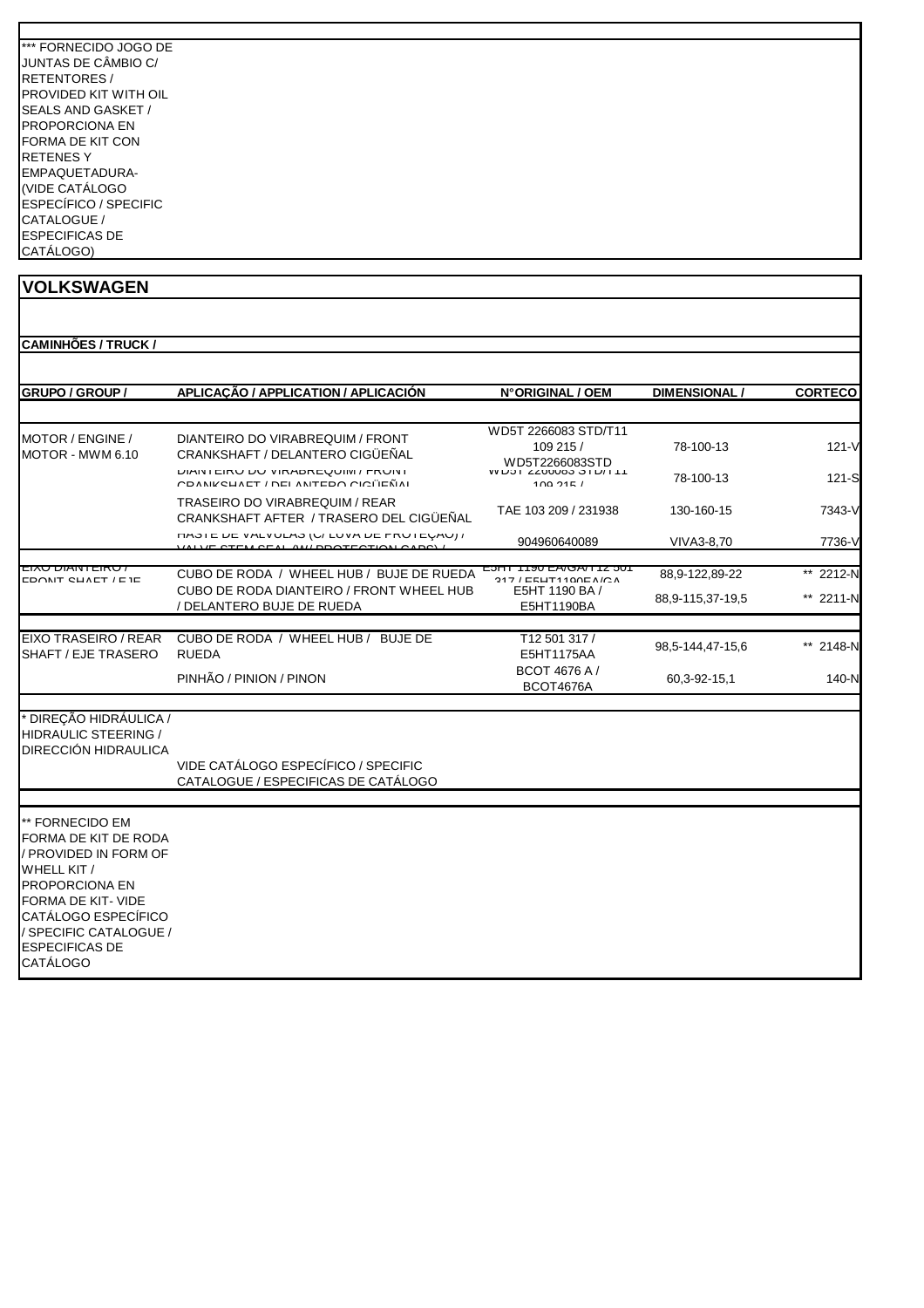| *** FORNECIDO JOGO DE |
|-----------------------|
| JUNTAS DE CÂMBIO C/   |
| <b>RETENTORES/</b>    |
| PROVIDED KIT WITH OIL |
| SEALS AND GASKET /    |
| PROPORCIONA FN        |
| FORMA DE KIT CON      |
| RETENES Y             |
| EMPAQUETADURA-        |
| (VIDE CATÁLOGO        |
| ESPECÍFICO / SPECIFIC |
| CATALOGUE /           |
| <b>ESPECIFICAS DE</b> |
| CATÁLOGO)             |

**CAMINHÕES / TRUCK / CAMIÓN - 13-150**

| GRUPO / GROUP /                                                                                                                                                                                                        | APLICAÇÃO / APPLICATION / APLICACIÓN                                                                    | N°ORIGINAL / OEM                                                                                | <b>DIMENSIONAL /</b>   | <b>CORTECO</b>     |
|------------------------------------------------------------------------------------------------------------------------------------------------------------------------------------------------------------------------|---------------------------------------------------------------------------------------------------------|-------------------------------------------------------------------------------------------------|------------------------|--------------------|
|                                                                                                                                                                                                                        |                                                                                                         |                                                                                                 |                        |                    |
| MOTOR / ENGINE /<br>6.10                                                                                                                                                                                               | DIANTEIRO DO VIRABREQUIM / FRONT<br>DIANTEIRO DO VIRABREQUIM / FRONT<br>CRANKSHAFT / DELANTERO CIGÜEÑAL | WD5T 2266083 STD/TAC<br>WD5T 2266083 STD/TAC<br>109215/                                         | 78-100-13<br>78-100-13 | $121 - V$<br>121-S |
|                                                                                                                                                                                                                        | TRASEIRO DO VIRABREQUIM / REAR<br>CRANKSHAFT AFTER / TRASERO DEL CIGÜEÑAL                               | TAE 103 209 / 231938                                                                            | 130-160-15             | 7343-V             |
|                                                                                                                                                                                                                        | HASIE DE VALVULAS (U/LUVA DE PRUIEUAU) /<br>VALVE STEM SEAL AM DROTECTION CARS                          | 904960640089                                                                                    | VIVA3-8.70             | 7736-V             |
| <b>CIAU DIANTLINU</b><br>CDONIT CUALT / E IE                                                                                                                                                                           | CUBO DE RODA / WHEEL HUB / BUJE DE RUEDA                                                                | <i>ו</i> טורו ואט <i>א</i> ם טכור וונט<br>C A 1 A 1 C E U T 1 1 O A C N / O A<br>E5HT 1190 BA / | 88,9-122,89-22         | ** 2212-N          |
|                                                                                                                                                                                                                        | CUBO DE RODA / WHEEL HUB / BUJE DE RUEDA                                                                | E5HT1190BA                                                                                      | 88,9-115,37-19,5       | ** 2211-N          |
| EIXO TRASEIRO / REAR<br>SHAFT / EJE TRASERO                                                                                                                                                                            | CUBO DE RODA / WHEEL HUB / BUJE DE<br><b>RUEDA</b>                                                      | T12 501 317 /<br>E5HT1175AA                                                                     | 98, 5-144, 47-15, 6    | ** 2148-N          |
|                                                                                                                                                                                                                        | PINHÃO / PINION / PINON                                                                                 | <b>DUUT 40/0 A/</b><br>$\sim$ $\sim$ $\sim$                                                     | 60,3-92-15,1           | 140-N              |
| DIREÇÃO / STEERING /<br><b>DIRECCIÓN</b>                                                                                                                                                                               | <b>SEM-FIM</b>                                                                                          | /8078033105 (ZF)                                                                                | 18-30-6                | 135-N              |
| <sup>.</sup> DIREÇÃO HIDRÁULICA /<br><b>HIDRAULIC STEERING /</b><br><b>DIRECCIÓN HIDRAULICA</b>                                                                                                                        | VIDE CATÁLOGO ESPECÍFICO / SPECIFIC                                                                     |                                                                                                 |                        |                    |
|                                                                                                                                                                                                                        | CATALOGUE / ESPECIFICAS DE CATÁLOGO                                                                     |                                                                                                 |                        |                    |
|                                                                                                                                                                                                                        |                                                                                                         |                                                                                                 |                        |                    |
| ** FORNECIDO EM<br>FORMA DE KIT DE RODA<br>/ PROVIDED IN FORM OF<br>WHELL KIT /<br><b>PROPORCIONA EN</b><br><b>FORMA DE KIT- VIDE</b><br><b>CATÁLOGO ESPECÍFICO</b><br>/ SPECIFIC CATALOGUE /<br><b>ESPECIFICAS DE</b> |                                                                                                         |                                                                                                 |                        |                    |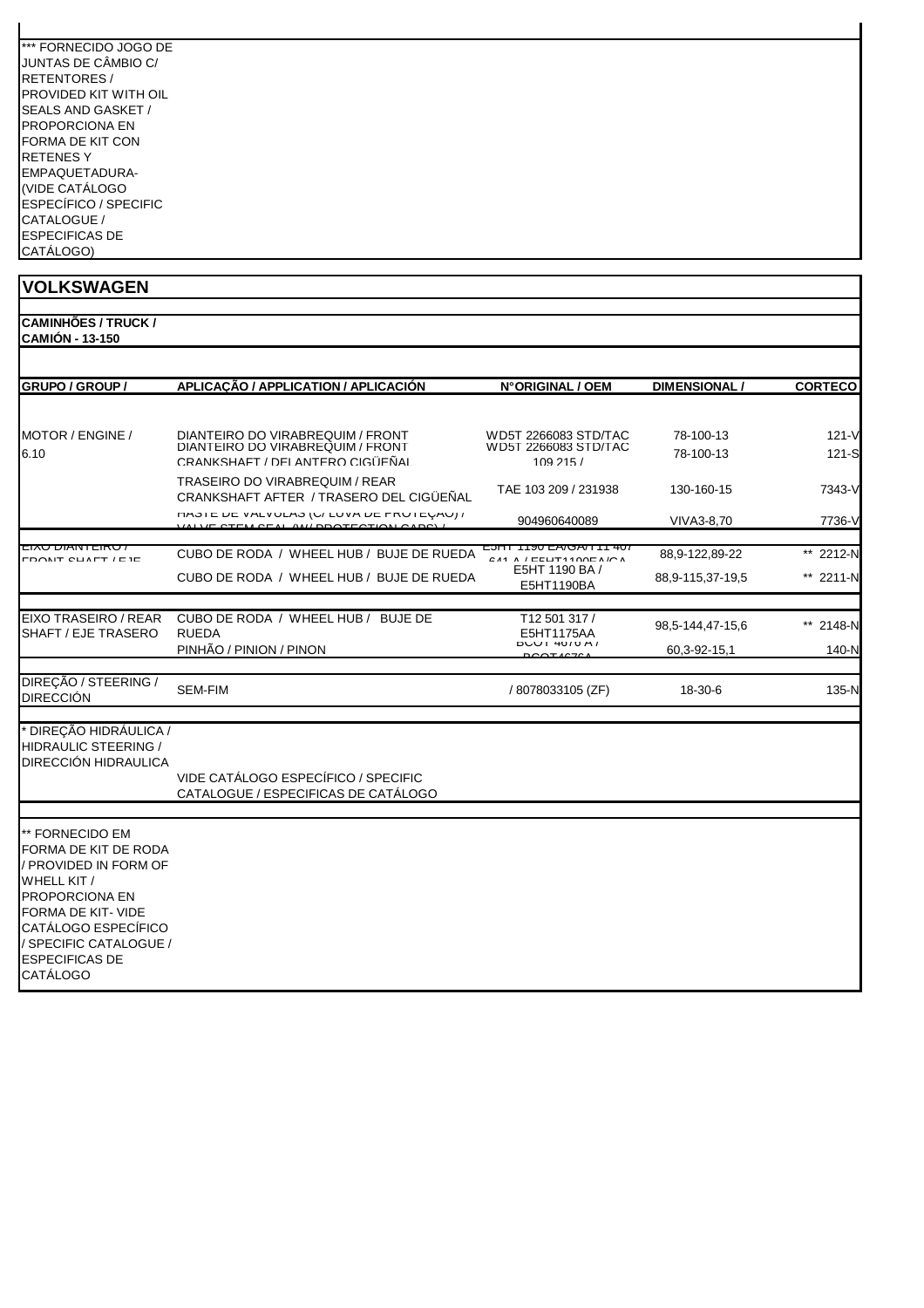**CAMINHÕES / TRUCK / CAMIÓN - 14-140 GRUPO / GROUP / APLICAÇÃO / APPLICATION / APLICACIÓN \_\_\_\_\_\_\_\_\_ N°ORIGINAL / OEM \_\_\_\_\_ DIMENSIONAL / \_\_\_\_\_ CORTECO** MOTOR / ENGINE / DIANTEIRO DO VIRABREQUIM / FRONT WD5T 2266083 STD/2RH 78-100-13 121-V 6.10 DIANTEIRO DO VIRABREQUIM / FRONT CRANKSHAFT / DELANTERO CIGÜEÑAL WD5T 2266083 STD/2RH<br>WD3T 2200003 3TD/2RH 109 215 / 78-100-13 121-S TRASEIRO DO VIRABREQUIM / REAR CRANKSHAFT AFTER / TRASERO DEL CIGÜEÑAL TAE 103 209 / 231938 130-160-15 7343-V HASTE DE VÁLVULAS (C/ LUVA DE PROTEÇÃO) / VALVE STEM SEAL (W/ PROTECTION CAPS) / 904960640089 VIVA3-8,70 7736-V EIXO DIANTEIRO / FRONT SHAFT / EJE CUBO DE RODA / WHEEL HUB / BUJE DE RUEDA E5HT 1190 EA/GA/T16 407  $\frac{647}{647}$ / EFHT1190EA/GA 88,9-122,89-22 \*\* 2212-N<br>E5HT 1190 BA / 220.0.115.07.12.5 CUBO DE RODA / WHEEL HUB / BUJE DE RUEDA E5HT 1190 BA 88,9-115,37-19,5 \*\* 2211-N EIXO TRASEIRO / REAR SHAFT / EJE TRASERO CUBO DE RODA / WHEEL HUB / BUJE DE RUEDA T12 501 317/2RH 501 317 /  $\begin{array}{lll} \text{E5H17ZKH} & 5013177 & 98,5-144,47-15,6 & & \text{**} & 2148-N \\ \text{E5H1175A} & & 98,5-144,47-15,6 & & & \text{**} & 2148-N \\ \text{E5H1175A} & & & 2283.6 & 254.6 & & & \text{**} & 2143.1 \\ \end{array}$ PINHÃO / PINION / PINON 60,3-92-15,1 140-N DIREÇÃO / STEERING / DIRECCIÓN SEM-FIM / 8078033105 (ZF) 18-30-6 135-N \* DIREÇÃO HIDRÁULICA / HIDRAULIC STEERING / DIRECCIÓN HIDRAULICA VIDE CATÁLOGO ESPECÍFICO / SPECIFIC CATALOGUE / ESPECIFICAS DE CATÁLOGO \*\* FORNECIDO EM FORMA DE KIT DE RODA / PROVIDED IN FORM OF WHELL KIT / PROPORCIONA EN FORMA DE KIT- VIDE CATÁLOGO ESPECÍFICO / SPECIFIC CATALOGUE / ESPECIFICAS DE CATÁLOGO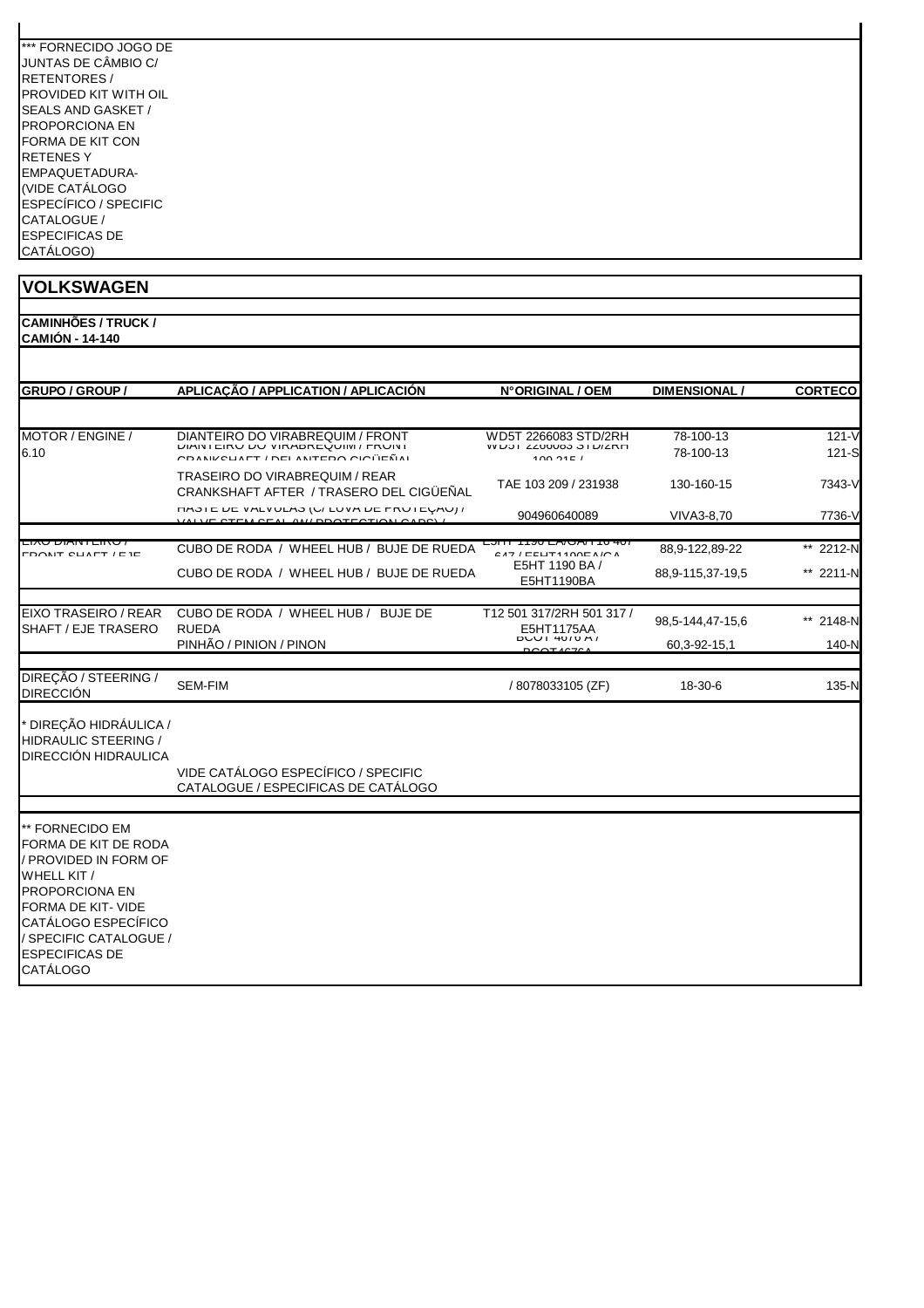| *** FORNECIDO JOGO DE |
|-----------------------|
| JUNTAS DE CÂMBIO C/   |
| <b>RETENTORES/</b>    |
| PROVIDED KIT WITH OIL |
| SEALS AND GASKET /    |
| PROPORCIONA FN        |
| FORMA DE KIT CON      |
| RETENES Y             |
| EMPAQUETADURA-        |
| (VIDE CATÁLOGO        |
| ESPECÍFICO / SPECIFIC |
| CATALOGUE /           |
| <b>ESPECIFICAS DE</b> |
| CATÁLOGO)             |

| <b>GRUPO / GROUP /</b>                                                        | APLICAÇÃO / APPLICATION / APLICACIÓN                                                  | N°ORIGINAL / OEM                                                    | <b>DIMENSIONAL</b>    | <b>CORTECO</b> |
|-------------------------------------------------------------------------------|---------------------------------------------------------------------------------------|---------------------------------------------------------------------|-----------------------|----------------|
| MOTOR / ENGINE /<br><b>MOTOR MWM</b>                                          | DIANTEIRO DO VIRABREQUIM / FRONT<br>CRANKSHAFT / DELANTERO CIGÜEÑAL                   | TAC 109 215 /<br>WD5T2266083STD<br>$1AU$ $109Z107$<br>WDET226002CTD | 78-100-13             | $121 - V$      |
|                                                                               | <b>DIAINTEINU DU VIRADREQUIIVI / FRUINT</b><br>COANIZOUAET / DEL ANTEDO OIOÜEÑAL      |                                                                     | 78-100-13             | $121 - V$      |
|                                                                               | <b>TRASEIRO DO VIRABREQUIM / REAR</b><br>CRANKSHAFT AFTER / TRASERO DEL CIGÜEÑAL      | WD5T 2266078 STD/TAE<br>103 809 /<br>WD5T2266078STD                 | 110-130-13            | $124 - V$      |
|                                                                               | I RADEIRU DU VIRADREUUIIVI / REAR<br><u>CDANIZOLIAET AETED. (TDAOEDO DEL OIOÜEÑAL</u> | <b>WUDIZZOOU/O SID/IAE</b><br>00.000                                | 110-130-13            | $124 - V$      |
| EIXO DIANTEIRO /<br><b>FRONT SHAFT / EJE</b><br><b>DELANTERO</b>              | CUBO DE RODA / FRONT HUB / BUJE DE RUEDA                                              | T16 407 641A /<br>E5HT1190EA/GA                                     | 88,9-122,89-22        | 2212-N         |
| EIXO TRASEIRO / REAR                                                          | CUBO DE RODA TRASEIRO / REAR WHEEL HUB /                                              | T16 501 317/2RH 501 317 /                                           |                       |                |
| SHAFT / EJE TRASERO                                                           | TRASERO DEL BUJE DE RUEDA                                                             | E5HT1175BA                                                          | 121, 15-160, 21-31, 4 | ** 3189-P      |
|                                                                               | <b>UUDU DE RUDA / WHEEL HUD/</b><br>DUJE DE<br><b>DIIENA</b>                          | T16501317                                                           | 121, 10-160, 3-25, 6  | 2713-N         |
|                                                                               | PINHÃO / PINION / PINON                                                               | TE3 525 275 / TE3525275                                             | 76,25-125,4-16,5      | 3162-P         |
|                                                                               | ACIONAMENTO DA SAPATAS DE FREIO / BREAK<br>SHOE / ZAPATA DEL FRENO                    | TE3 607 029 / KH1191                                                | $38 - 52 - 7$         | $461-N$        |
| ' DIRECÃO HIDRÁULICA /<br><b>HIDRAULIC STEERING /</b><br>DIRECCIÓN HIDRAULICA | VIDE CATÁLOGO ESPECÍFICO / SPECIFIC<br>CATALOGUE / ESPECIFICAS DE CATÁLOGO            |                                                                     |                       |                |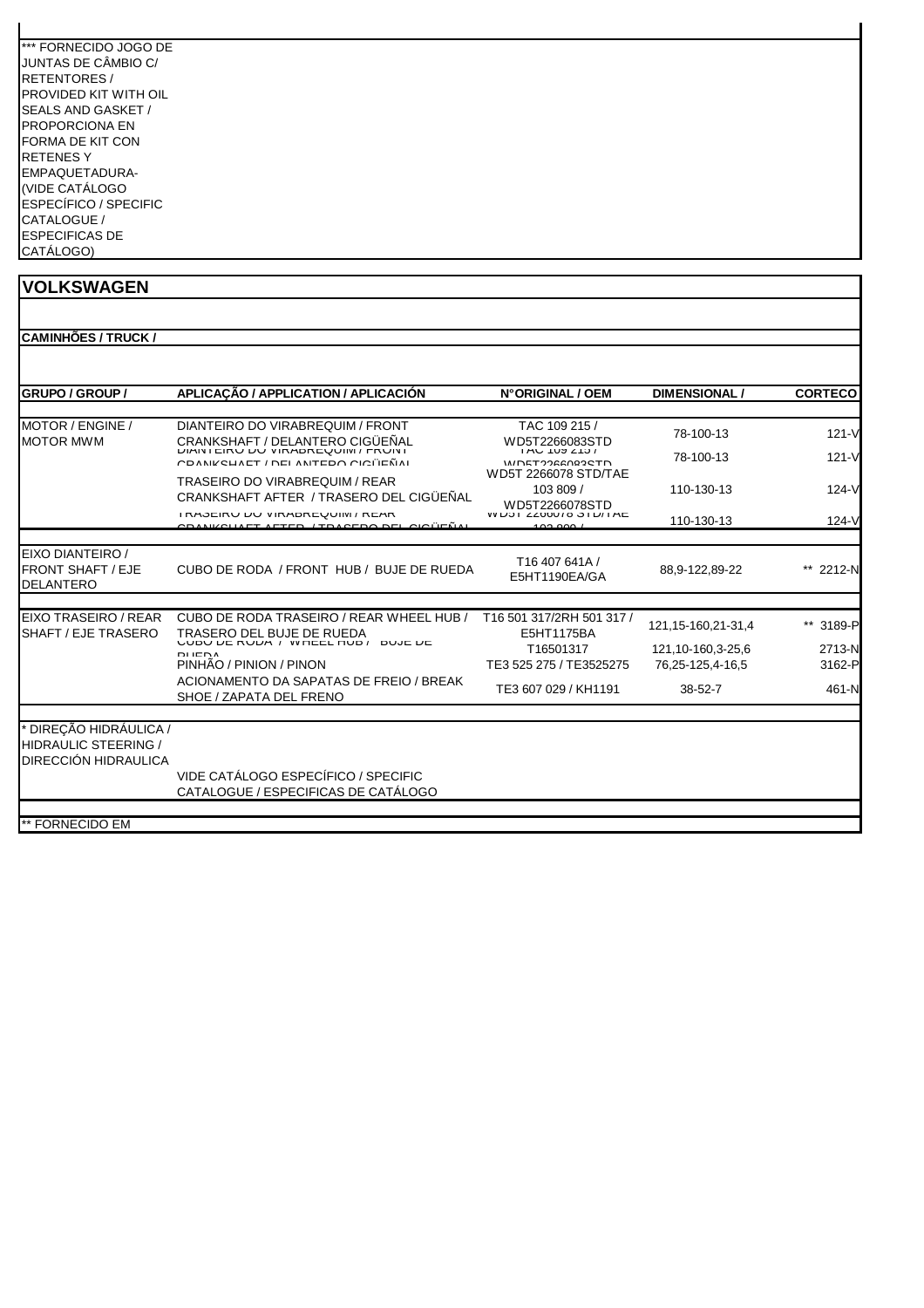| <b>VOLKSWAGEN</b>                                                                                                                                                                                                                  |                                                                                                                                                                                                                                                                                                                                            |                                                                                                                                             |                                                                                                  |                                                  |
|------------------------------------------------------------------------------------------------------------------------------------------------------------------------------------------------------------------------------------|--------------------------------------------------------------------------------------------------------------------------------------------------------------------------------------------------------------------------------------------------------------------------------------------------------------------------------------------|---------------------------------------------------------------------------------------------------------------------------------------------|--------------------------------------------------------------------------------------------------|--------------------------------------------------|
| <b>CAMINHÕES / TRUCK /</b><br><b>CAMIÓN - 14-200</b>                                                                                                                                                                               |                                                                                                                                                                                                                                                                                                                                            |                                                                                                                                             |                                                                                                  |                                                  |
| <b>GRUPO / GROUP /</b><br><b>GRUPO</b>                                                                                                                                                                                             | APLICAÇÃO / APPLICATION / APLICACIÓN                                                                                                                                                                                                                                                                                                       | N°ORIGINAL / OEM<br>NUMBER / Nº ORIGINAL                                                                                                    | <b>DIMENSIONAL /</b><br><b>DIMENSION/</b><br><b>DIMENSIONAL</b>                                  | <b>CORTECO</b>                                   |
| EIXO DIANTEIRO /<br><b>FRONT SHAFT / EJE</b><br><b>DELANTERO</b>                                                                                                                                                                   | CUBO DE RODA / WHEEL HUB / BUJE DE RUEDA                                                                                                                                                                                                                                                                                                   | T16 407 641A /<br>E5HT1190EA/GA                                                                                                             | 88,9-122,89-22                                                                                   | ** 2212-N                                        |
| LIAU TNAJLINU / NLAN<br>CUAET / E IE TOACEDO                                                                                                                                                                                       | <u>  לעטורו איז דעראט דע טעטט (</u><br><b>DUJL DL</b><br><b>DUEDA</b><br>CUBO DE RODA / WHEEL HUB / BUJE DE<br><b>RUEDA</b><br>FINERO DO DIFERENORE/ DIFFERENTIAL FINION - I E3 323 273/2RE 301 3177<br>10 INIONI DIEEDENICIAI DO 90 D/90<br>PINHÃO / PINION / PINON<br>ACIONAMENTO DA SAPATAS DE FREIO / BREAK<br>SHOE / ZAPATA DEL FRENO | <del>LIO 301-317</del><br><b>EEUT447EDA</b><br>T16501317<br>TEDEOEOTE<br>87HU 4676 AA/25D 525<br>275 A / B7HU4676AA<br>TE3 607 029 / KH1191 | 121, 15-160, 21-31, 4<br>121,10-160,3-25,6<br>76,25-125,4-16,5<br>63,5-98,45-15<br>$38 - 52 - 7$ | ** 3189-P<br>2713-N<br>3162-P<br>3161-P<br>461-N |
| <b>DIREÇÃO HIDRÁULICA /</b><br>HIDRAULIC STEERING /<br><b>DIRECCIÓN HIDRAULICA</b>                                                                                                                                                 | VIDE CATÁLOGO ESPECÍFICO / SPECIFIC<br>CATALOGUE / ESPECIFICAS DE CATÁLOGO                                                                                                                                                                                                                                                                 |                                                                                                                                             |                                                                                                  |                                                  |
| ** FORNECIDO EM<br>FORMA DE KIT DE RODA<br>/ PROVIDED IN FORM OF<br>WHELL KIT /<br><b>PROPORCIONA EN</b><br><b>FORMA DE KIT- VIDE</b><br>CATÁLOGO ESPECÍFICO<br>/ SPECIFIC CATALOGUE /<br><b>ESPECIFICAS DE</b><br><b>CATÁLOGO</b> |                                                                                                                                                                                                                                                                                                                                            |                                                                                                                                             |                                                                                                  |                                                  |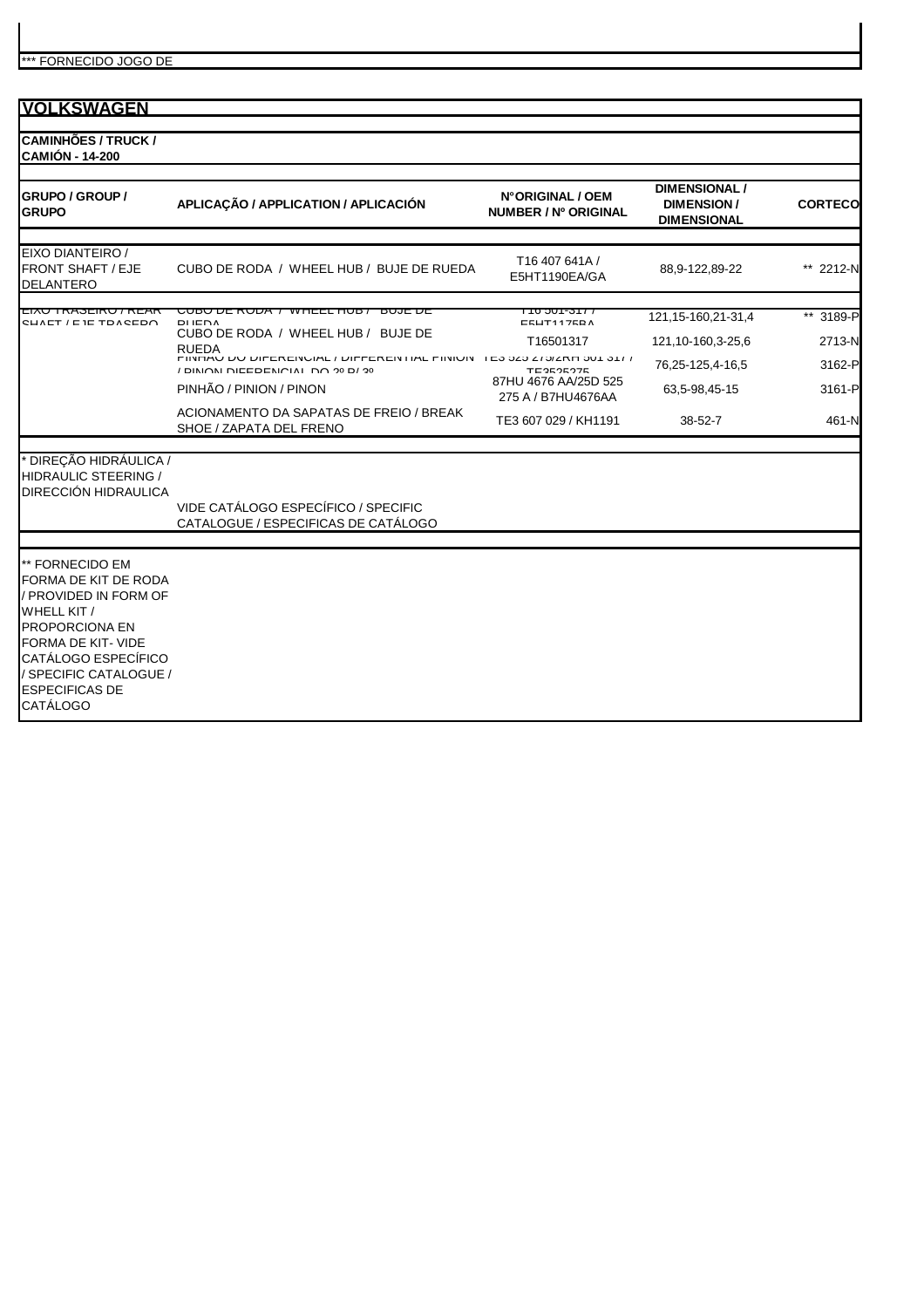| *** FORNFCIDO JOGO DF        |
|------------------------------|
| JUNTAS DE CÂMBIO C/          |
| <b>RETENTORES/</b>           |
| PROVIDED KIT WITH OIL        |
| <b>SEALS AND GASKET /</b>    |
| PROPORCIONA FN               |
| FORMA DE KIT CON             |
| <b>RETENESY</b>              |
| FMPAOUFTADURA-               |
| (VIDE CATÁLOGO               |
| <b>ESPECÍFICO / SPECIFIC</b> |
| CATALOGUE /                  |
| <b>ESPECIFICAS DE</b>        |
| CATÁLOGO)                    |

| <b>CAMINHÕES / TRUCK /</b> |
|----------------------------|
| <b>CAMIÓN - 14-210</b>     |

| <b>GRUPO / GROUP /</b><br><b>GRUPO</b>                                             | APLICAÇÃO / APPLICATION / APLICACIÓN                                             | N°ORIGINAL / OEM<br>NUMBER / Nº ORIGINAL                                | <b>DIMENSIONAL/</b><br><b>DIMENSION/</b><br><b>DIMENSIONAL</b> | <b>CORTECO</b> |
|------------------------------------------------------------------------------------|----------------------------------------------------------------------------------|-------------------------------------------------------------------------|----------------------------------------------------------------|----------------|
| MUTUN / LIVUINE<br>MOTOD MUM                                                       | ו מוסח דן ומווטצם חם האחוש יטע יטאום ומאוש<br>CRANIZOUAET / DEL ANTERO CIOLIEÑAL | ורושמוס טטטטסש ונטש<br>100.2151                                         | 78-100-13                                                      | $121 - V$      |
| <b>MWM</b>                                                                         | DIANTEIRO DO VIRABREQUIM / FRONT<br>CRANKSHAFT / DELANTERO CIGÜEÑAL              | WD5T 2266083 STD/2RH<br>109 215 /<br>WD5T2266083STD                     | 78-100-13                                                      | $121-S$        |
|                                                                                    | <b>TRASEIRO DO VIRABREQUIM / REAR</b><br>CRANKSHAFT AFTER / TRASERO DEL CIGÜEÑAL | WD5T 2266078 STD/250<br>103 085 B /                                     | 110-130-13                                                     | 124-V          |
|                                                                                    | <b>TRASEIRO DO VIRABREQUIM / REAR</b><br>CRANKSHAFT AFTER / TRASERO DEL CIGÜEÑAL | WD5T 2266078 STD/250<br>103 085 B /<br>WD5T2266078STD /<br>904960651103 | 110-130-13                                                     | 124-S          |
|                                                                                    |                                                                                  |                                                                         |                                                                |                |
| EIXO DIANTEIRO /<br><b>FRONT SHAFT / EJE</b><br><b>DELANTERO</b>                   | CUBO DE RODA / WHEEL HUB / BUJE DE RUEDA                                         | E5HT 1190 EA/GA /<br>E5HT1190EA/GA                                      | 88,9-122,89-22                                                 | 2212-N         |
|                                                                                    | CUBO DE RODA / WHEEL HUB / BUJE DE RUEDA                                         | וט <del>וי</del> טו ו ואם טיטו וחטם<br>IETIITAA                         | 88,9-115,37-19,5                                               | *** 2211-N     |
|                                                                                    |                                                                                  |                                                                         |                                                                |                |
| <u>LIAU TINAJLINU / NLAN</u><br>CLIATT / E IE TDACEDO                              | <u> זע טענדער די אשטאן דע טעטט (</u><br><del>BUJIT DE</del><br><b>DIIEDA</b>     | T16 501 317/2RH 501 317                                                 | 121, 15-160, 21-31, 4                                          | *** 3189-P     |
|                                                                                    | CUBO DE RODA / WHEEL HUB / BUJE DE<br><b>RUEDA</b>                               | T16501317                                                               | 121,10-160,3-25,6                                              | 2713-N         |
|                                                                                    | PINHÃO / PINION / PINON                                                          | TE3 525 275 / TE3525275                                                 | 76,25-125,4-16,5                                               | *** 3162-P     |
|                                                                                    | ACIONAMENTO DA SAPATAS DE FREIO / BREAK<br>SHOE / ZAPATA DEL FRENO               | TE3 607 029 / KH1191                                                    | $38 - 52 - 7$                                                  | 461-N          |
|                                                                                    |                                                                                  |                                                                         |                                                                |                |
| *** DIREÇÃO<br>HIDRÁULICA / HIDRAULIC<br>STEERING / DIRECCIÓN<br><b>HIDRAULICA</b> |                                                                                  |                                                                         |                                                                |                |
|                                                                                    | VIDE CATÁLOGO ESPECÍFICO / SPECIFIC<br>CATALOGUE / ESPECIFICAS DE CATÁLOGO       |                                                                         |                                                                |                |
|                                                                                    |                                                                                  |                                                                         |                                                                |                |
| <u>FURNECIDU EM</u><br>FORMA DE KIT DE RODA<br><b>IDDAYIDED IN FADM AF</b>         |                                                                                  |                                                                         |                                                                |                |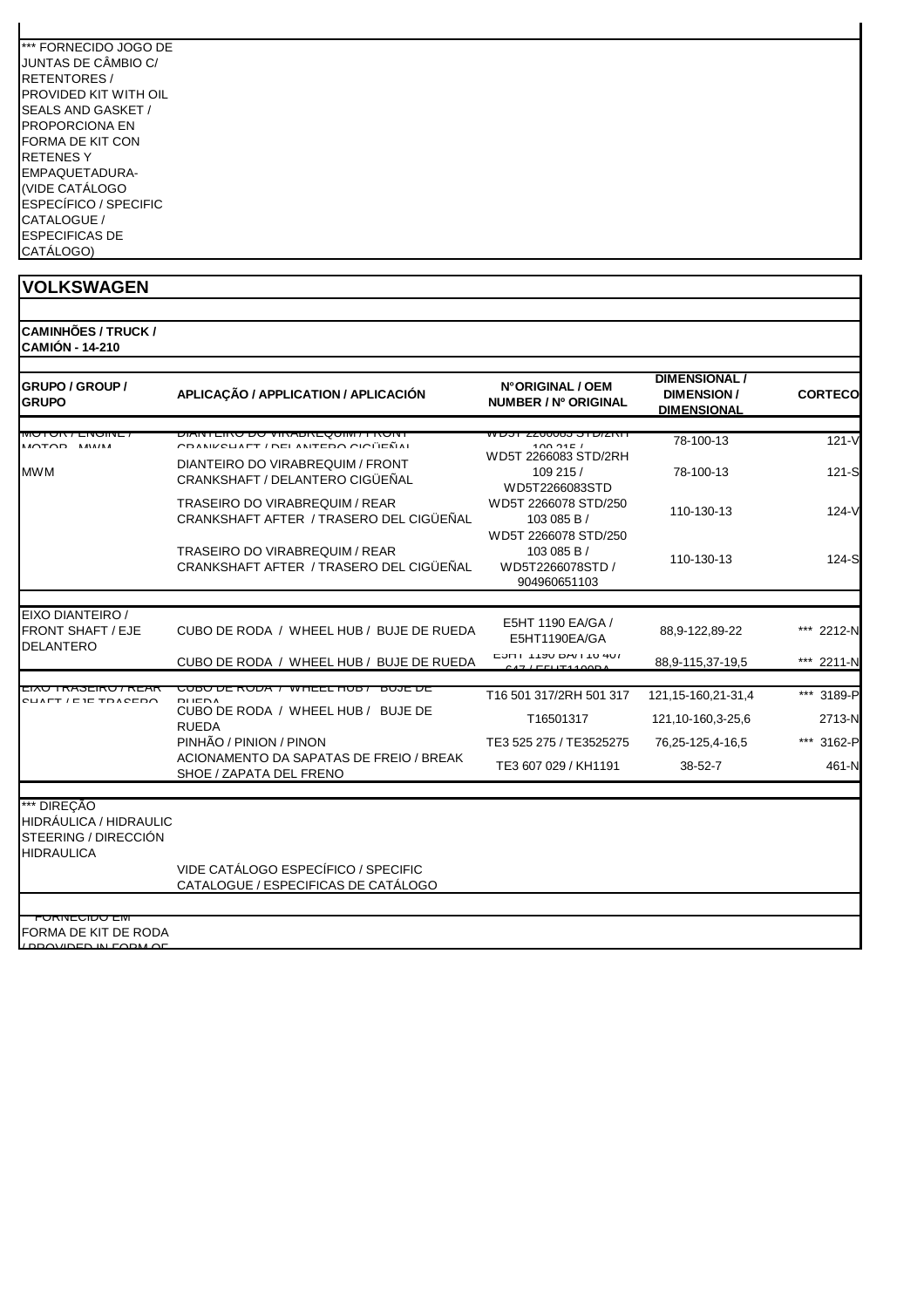| * FORNECIDO JOGO DE<br>JUNTAS DE CÂMBIO C/                                                                                                                                                                   |                                                                            |                                |                  |                |
|--------------------------------------------------------------------------------------------------------------------------------------------------------------------------------------------------------------|----------------------------------------------------------------------------|--------------------------------|------------------|----------------|
| RETENTORES /                                                                                                                                                                                                 |                                                                            |                                |                  |                |
| <b>VOLKSWAGEN</b>                                                                                                                                                                                            |                                                                            |                                |                  |                |
| <b>CAMINHÕES / TRUCK /</b><br><b>CAMIÓN - 14-220</b>                                                                                                                                                         |                                                                            |                                |                  |                |
| unuru , unuur<br>$\sim$ niin                                                                                                                                                                                 | APLICAÇÃO / APPLICATION / APLICACIÓN                                       | <del>UNUMAL/ULN</del>          | ᇭᇚᇭᇅᇄᇬᇦᇅ         | <b>CORTECO</b> |
| <del>UAIWDIU / ULAND</del><br>$EXAMPLE ***$<br>EATON FS6306A                                                                                                                                                 | SELETOR DE DE MARCHAS / SHIFT LEVER /<br>SELECTOR DE MARCHAS               | 3831716/250525275A/<br>3312225 | 19-25,4-3,3      | 213-N          |
| EIXO TRASEIRO / REAR<br>SHAFT / EJE TRASERO                                                                                                                                                                  | PINHÃO / PINION / PINON                                                    | TE3 525 275 / TE3525275        | 76,25-125,4-16,5 | 3162-P         |
| *** DIREÇÃO<br>HIDRÁULICA / HIDRAULIC<br>STEERING / DIRECCIÓN<br><b>HIDRAULICA</b>                                                                                                                           | VIDE CATÁLOGO ESPECÍFICO / SPECIFIC<br>CATALOGUE / ESPECIFICAS DE CATÁLOGO |                                |                  |                |
|                                                                                                                                                                                                              |                                                                            |                                |                  |                |
| ** FORNECIDO EM<br>FORMA DE KIT DE RODA<br>/ PROVIDED IN FORM OF<br>WHELL KIT /<br>PROPORCIONA EN<br>FORMA DE KIT-VIDE<br>CATÁLOGO ESPECÍFICO<br>/ SPECIFIC CATALOGUE /<br><b>ESPECIFICAS DE</b><br>CATÁLOGO |                                                                            |                                |                  |                |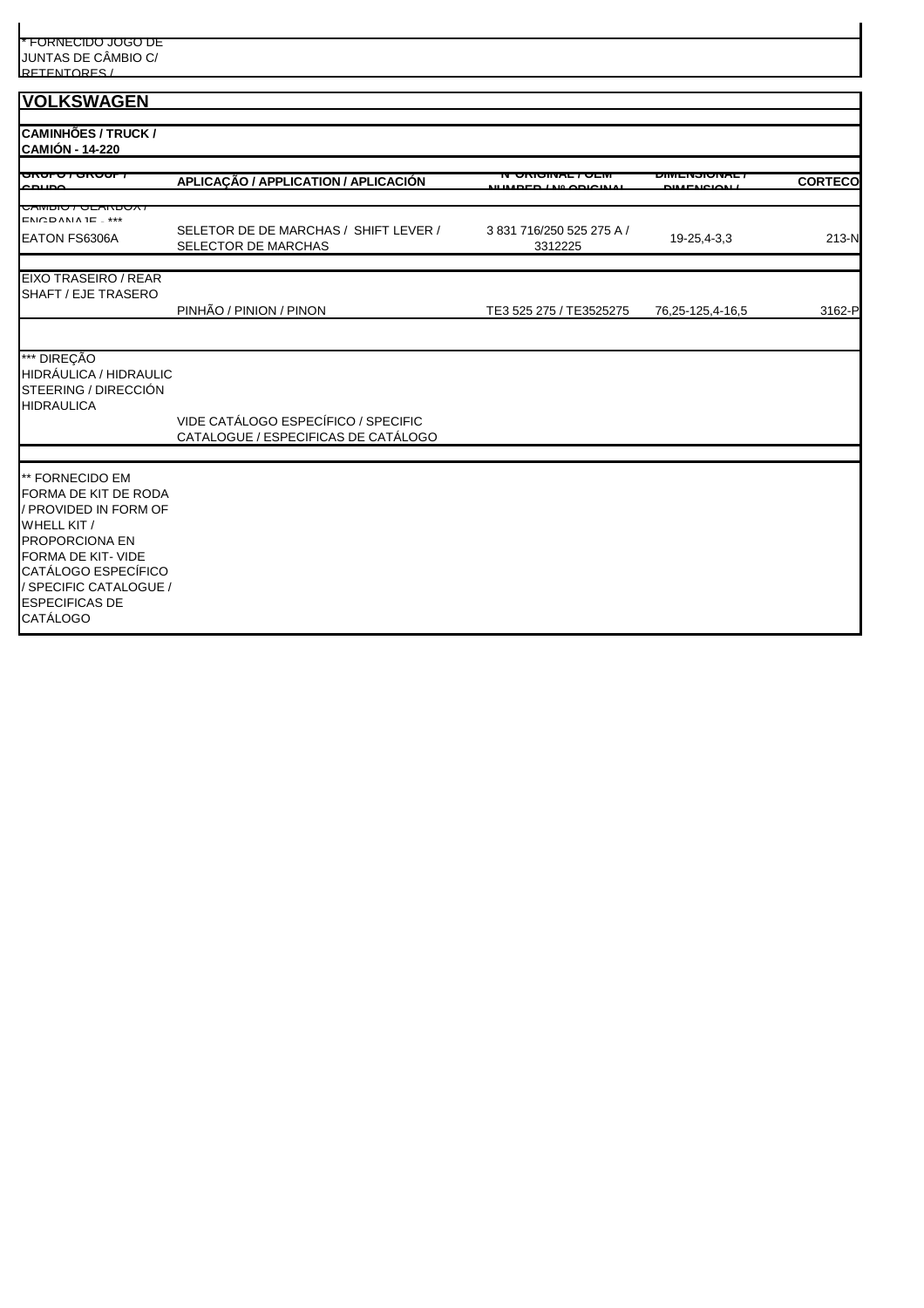**CAMINHÕES / TRUCK / CAMIÓN - 15-170 E**

| <b>GRUPO / GROUP /</b><br><b>GRUPO</b>                                                                              | APLICAÇÃO / APPLICATION / APLICACIÓN                                                                                                     | N°ORIGINAL / OEM<br>NUMBER / Nº ORIGINAL   | <b>DIMENSIONAL</b><br><b>DIMENSION/</b><br><b>DIMENSIONAL</b> | <b>CORTECO</b> |
|---------------------------------------------------------------------------------------------------------------------|------------------------------------------------------------------------------------------------------------------------------------------|--------------------------------------------|---------------------------------------------------------------|----------------|
| <b>SÉRIE B</b>                                                                                                      | DIANTEIRO DO VIRABREQUIM / FRONT<br>CRANKSHAFT / DELANTERO CIGÜEÑAL                                                                      | 3 397 111 / 3937111 /<br>3804899           | 63,5-79,5-8                                                   | 7647-T         |
| <b>SÉRIE B</b>                                                                                                      | HASTE DE VÁLVULAS (C/ LUVA DE PROTEÇÃO) /<br>VALVE STEM SEAL (W/ PROTECTION CAPS) /<br>JUNTA VASTAGO VALVULA (C/ CASQUILLO<br>PROTECTOR) | 2S0 109 6754 - 3921640                     | 7,5-33,8-23,9                                                 | 7750-V         |
| SÉRIE C                                                                                                             | DIANTEIRO DO VIRABREQUIM / FRONT                                                                                                         | 3 3 5 3 9 7 7                              | 75-93-8/11                                                    | 7649-T         |
| <b>SÉRIE C</b>                                                                                                      | CRANKSHAFT / DELANTERO CIGÜEÑAL<br>VALUE CTEM CEAL AM/DOOTECTION CADOV/                                                                  | 2SRK 109 675A - 3927642                    | 9-36,5-27,7                                                   | 7751-V         |
| SÉRIE B/C                                                                                                           | <b>TRASEIRA DO VIRABREQUIM</b>                                                                                                           | 3 357 693 / 4089342 /<br>3357693 / 3909410 | 130, 18-150-14, 8                                             | 7648-T         |
| CÂMBIO / GEARBOX /<br>ENGRANAJE - ***                                                                               | SELETOR DE DE MARCHAS / SHIFT LEVER /<br>SELECTOR DE MARCHAS                                                                             | 3831716/250525275A/<br>3312225             | 19-25,4-3,3                                                   | $213-N$        |
| *** DIREÇÃO<br><b>HIDRÁULICA / HIDRAULIC</b><br><b>STEERING / DIRECCIÓN</b><br><b>HIDRAULICA</b><br>** FORNECIDO EM | VIDE CATÁLOGO ESPECÍFICO / SPECIFIC<br>CATALOGUE / ESPECIFICAS DE CATÁLOGO                                                               |                                            |                                                               |                |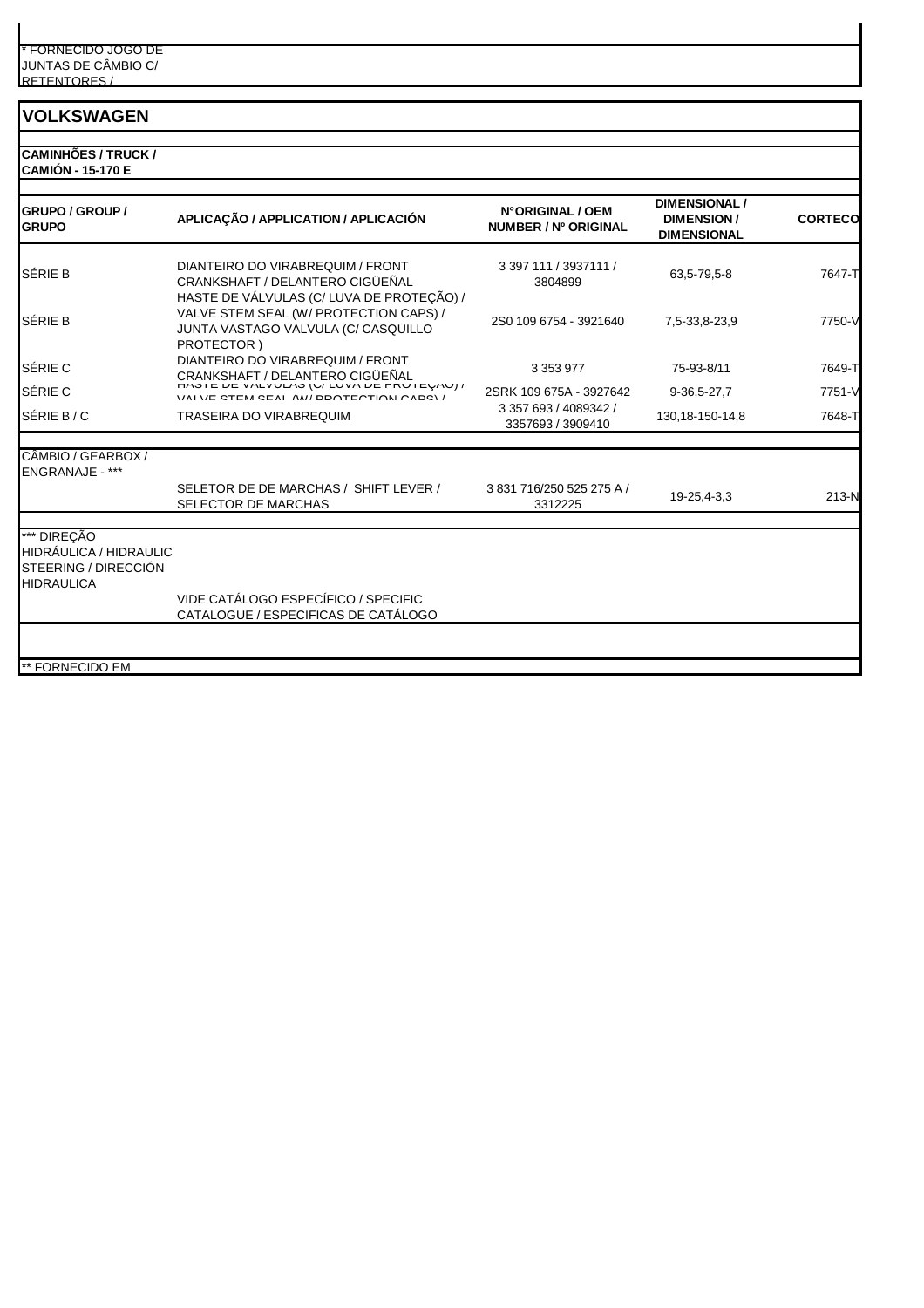**CAMINHÕES / TRUCK / CAMIÓN - 16-170 / 16-220**

| <b>GRUPO / GROUP /</b><br><b>GRUPO</b>                           | APLICAÇÃO / APPLICATION / APLICACIÓN                                                                                                                             | N°ORIGINAL / OEM<br>NUMBER / Nº ORIGINAL   | <b>DIMENSIONAL /</b><br><b>DIMENSION/</b><br><b>DIMENSIONAL</b> | <b>CORTECO</b>   |
|------------------------------------------------------------------|------------------------------------------------------------------------------------------------------------------------------------------------------------------|--------------------------------------------|-----------------------------------------------------------------|------------------|
|                                                                  |                                                                                                                                                                  |                                            |                                                                 |                  |
| <b>SÉRIE B</b>                                                   | DIANTEIRO DO VIRABREQUIM / FRONT<br><b><i>CHOIC UC VALVULAS (U/LUVA UC FRUICUAU) /</i></b>                                                                       | 3 397 111 / 3937111 /                      | 63,5-79,5-8                                                     | 7647-T           |
| <b>SÉRIE B</b>                                                   | VALVE STEM SEAL (W/ PROTECTION CAPS) /                                                                                                                           | 2S0 109 6754 - 3921640                     | 7,5-33,8-23,9                                                   | 7750-V           |
| <b>SÉRIE C</b><br>SÉRIE C                                        | ILINITA VACTACO VALVILLA IOI OACOLIILLO<br>DIANTEIRO DO VIRABREQUIM / FRONT<br>THOIC DE VALVULAO (U/LUVA DE FRUTEURU) /<br>VALUE CTEM CEAL AM/ DOOTECTION CADOV/ | 3 3 5 3 9 7 7<br>2SRK 109 675A - 3927642   | 75-93-8/11<br>9-36,5-27,7                                       | 7649-T<br>7751-V |
| SÉRIE B / C                                                      | TRASEIRA DO VIRABREQUIM                                                                                                                                          | 3 357 693 / 4089342 /<br>3357693 / 3909410 | 130, 18-150-14, 8                                               | 7648-T           |
| CÂMBIO / GEARBOX /<br>ENGRANAJE - ***                            |                                                                                                                                                                  |                                            |                                                                 |                  |
| <b>CLARK 280V/280V</b>                                           | SELETOR DE DE MARCHAS / SHIFT LEVER /<br>SELECTOR DE MARCHAS                                                                                                     | T13 312 017 / 3312225                      | 19-25,4-3,3                                                     | 213-N            |
|                                                                  |                                                                                                                                                                  |                                            |                                                                 |                  |
| EIXO DIANTEIRO /<br><b>FRONT SHAFT / EJE</b><br><b>DELANTERO</b> | CUBO DE RODA / WHEEL HUB / BUJE DE RUEDA                                                                                                                         | T16 407 641A /<br>E5HT1190EA/GA            | 88,9-122,89-22                                                  | 2212-N           |
| EIXO TRASEIRO / REAR                                             |                                                                                                                                                                  |                                            |                                                                 |                  |
| SHAFT / EJE TRASERO                                              |                                                                                                                                                                  |                                            |                                                                 |                  |
|                                                                  | PINHÃO / PINION / PINON<br>PINHÃO DO DIFERENCIAL / DIFFERENTIAL PINION                                                                                           | TE3 525 275 / TE3525275                    | 76,25-125,4-16,5                                                | 3162-P           |
|                                                                  | / PINON DIFERENCIAL DO 2 º P/ 3º                                                                                                                                 | 87HU 4676 AA /<br><b>B7HU4676AA</b>        | 63,5-98,45-15                                                   | 3161-P           |
|                                                                  | ACIONAMENTO DA SAPATAS DE FREIO / BREAK<br>SHOE / ZAPATA DEL FRENO                                                                                               | TE3 607 029 / KH1191                       | $38 - 52 - 7$                                                   | 461-N            |
| <b>DIREÇAU HIDRAULICA</b> /                                      |                                                                                                                                                                  |                                            |                                                                 |                  |
| <b>HIDRAULIC STEERING /</b><br>DIPECCIÓN HIDPALILICA             |                                                                                                                                                                  |                                            |                                                                 |                  |
|                                                                  | VIDE CATÁLOGO ESPECÍFICO / SPECIFIC                                                                                                                              |                                            |                                                                 |                  |
| ** FORNECIDO EM                                                  |                                                                                                                                                                  |                                            |                                                                 |                  |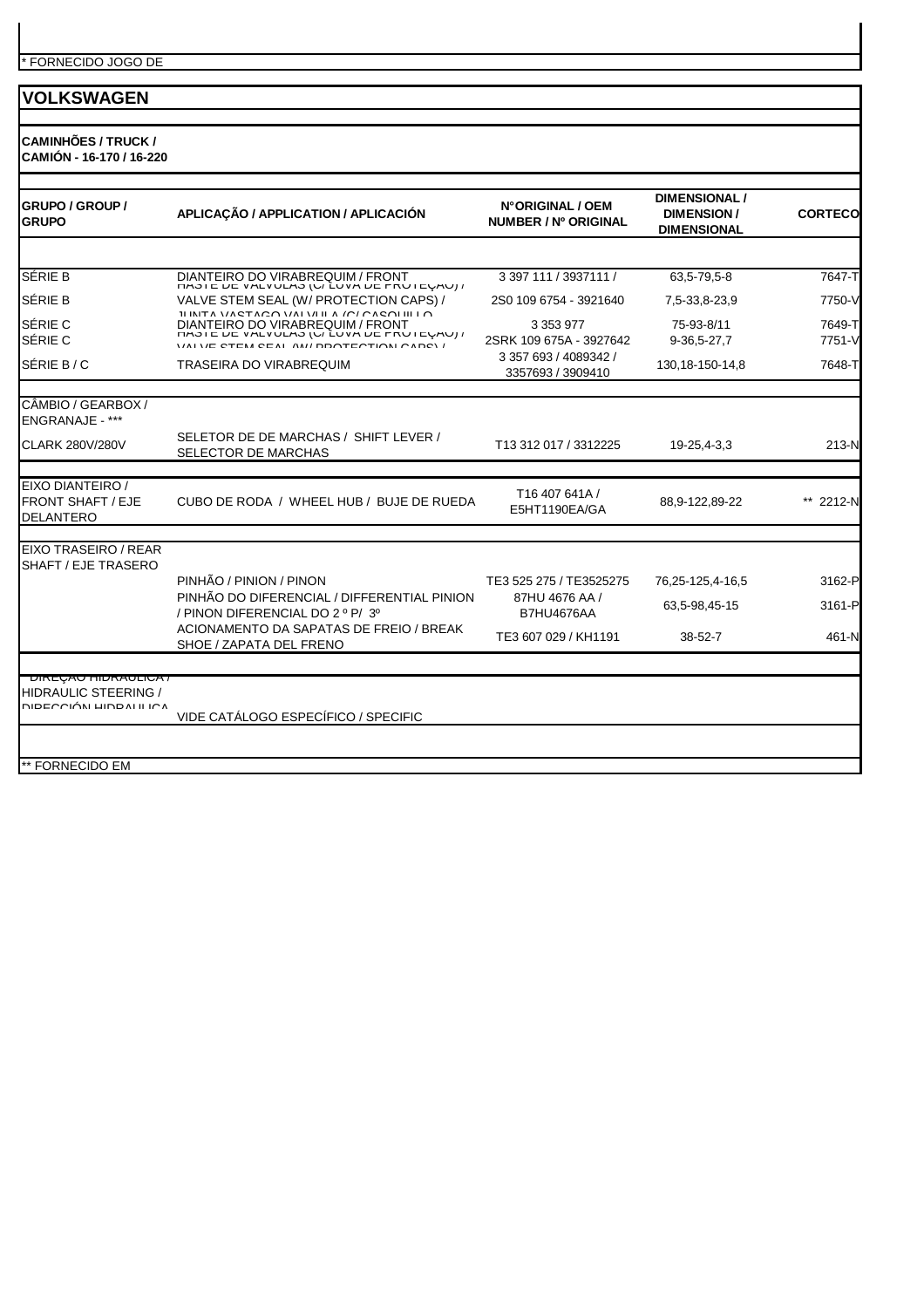| <b>I*** FORNECIDO JOGO DE</b> |  |
|-------------------------------|--|
| JUNTAS DE CÂMBIO C/           |  |
| <b>IRETENTORES /</b>          |  |
| <b>IPROVIDED KIT WITH OIL</b> |  |
| <b>SEALS AND GASKET /</b>     |  |
| <b>IPROPORCIONA EN</b>        |  |
| <b>FORMA DE KIT CON</b>       |  |
| <b>RETENESY</b>               |  |
| EMPAQUETADURA-                |  |
| (VIDE CATÁLOGO                |  |
| <b>ESPECÍFICO / SPECIFIC</b>  |  |
| <b>CATALOGUE</b>              |  |
| <b>ESPECIFICAS DE</b>         |  |
| CATÁLOGO)                     |  |

| <b>CAMINHÕES / TRUCK /</b> |
|----------------------------|
| <b>CAMIÓN - 16-180</b>     |
|                            |

| <b>GRUPO / GROUP /</b><br><b>GRUPO</b>                                                                                                                                                                                      | APLICAÇÃO / APPLICATION / APLICACIÓN                                             | N°ORIGINAL / OEM<br>NUMBER / Nº ORIGINAL | <b>DIMENSIONAL /</b><br><b>DIMENSION/</b><br><b>DIMENSIONAL</b> | <b>CORTECO</b> |
|-----------------------------------------------------------------------------------------------------------------------------------------------------------------------------------------------------------------------------|----------------------------------------------------------------------------------|------------------------------------------|-----------------------------------------------------------------|----------------|
| MOTOR / ENGINE /<br><b>MOTOR MWM</b>                                                                                                                                                                                        |                                                                                  |                                          |                                                                 |                |
|                                                                                                                                                                                                                             | <b>TRASEIRO DO VIRABREQUIM / REAR</b><br>CRANKSHAFT AFTER / TRASERO DEL CIGÜEÑAL | TAE 103 209 / 231938                     | 130-160-15                                                      | 7343-V         |
| DIREÇÃO HIDRÁULICA /<br><b>HIDRAULIC STEERING /</b><br>DIRECCIÓN HIDRAULICA                                                                                                                                                 |                                                                                  |                                          |                                                                 |                |
|                                                                                                                                                                                                                             | VIDE CATÁLOGO ESPECÍFICO / SPECIFIC<br>CATALOGUE / ESPECIFICAS DE CATÁLOGO       |                                          |                                                                 |                |
| ** FORNECIDO EM<br>FORMA DE KIT DE RODA<br>/ PROVIDED IN FORM OF<br>WHELL KIT /<br><b>PROPORCIONA EN</b><br>FORMA DE KIT- VIDE<br>CATÁLOGO ESPECÍFICO<br>/ SPECIFIC CATALOGUE /<br><b>ESPECIFICAS DE</b><br><b>CATÁLOGO</b> |                                                                                  |                                          |                                                                 |                |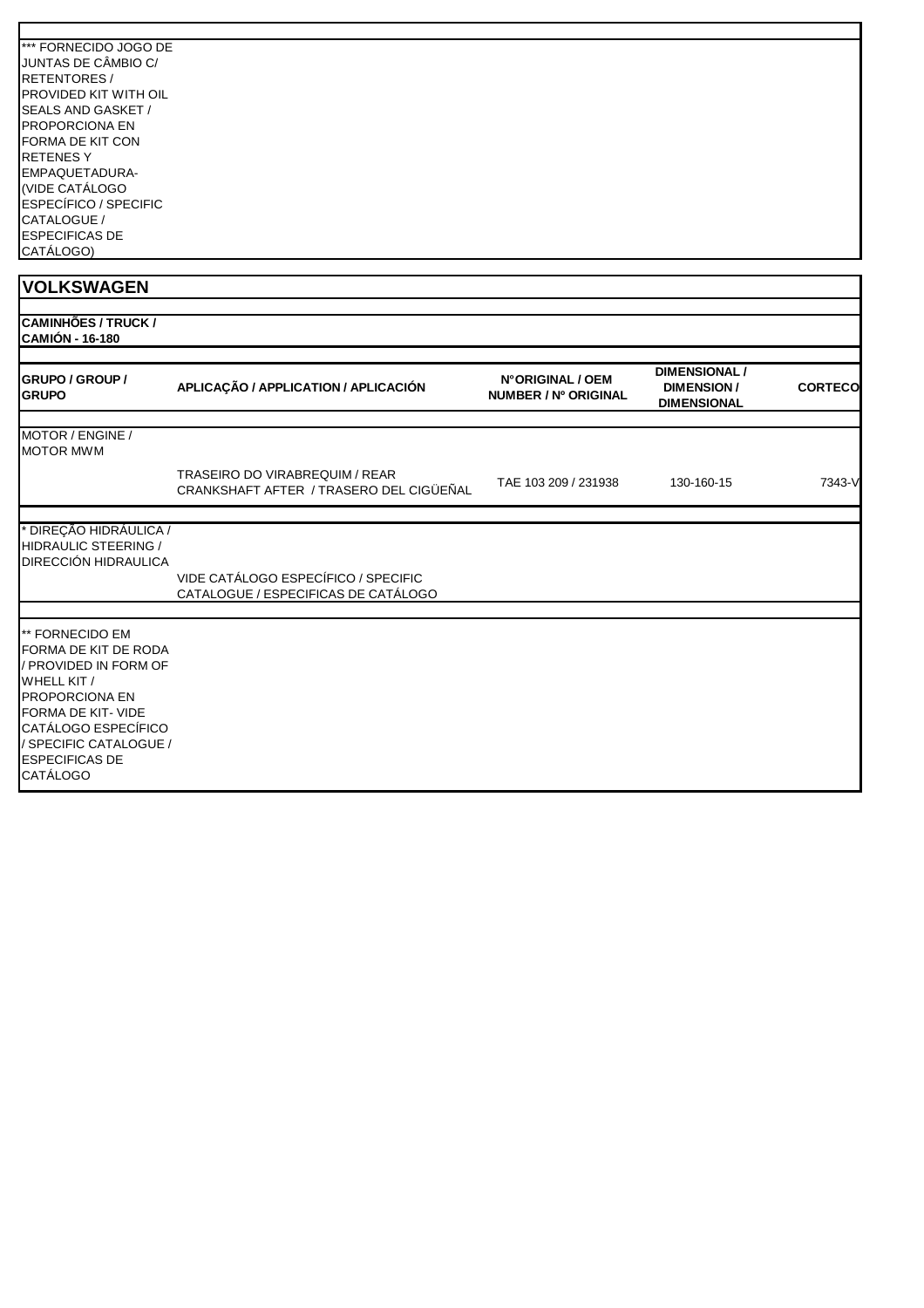| * FORNECIDO JOGO DE   |
|-----------------------|
| JUNTAS DE CÂMBIO C/   |
| RETENTORES /          |
| PROVIDED KIT WITH OIL |
| SEALS AND GASKET /    |
| PROPORCIONA FN        |
| FORMA DE KIT CON      |
| <b>RETENESY</b>       |
| EMPAQUETADURA-        |
| (VIDE CATÁLOGO        |
| ESPECÍFICO / SPECIFIC |
| CATALOGUE /           |
| <b>ESPECIFICAS DE</b> |
| CATÁLOGO)             |

| <b>CAMINHÕES / TRUCK /</b>                                                                                                                                                                                                  |                                                                                                                  |                                                                               |                        |                      |
|-----------------------------------------------------------------------------------------------------------------------------------------------------------------------------------------------------------------------------|------------------------------------------------------------------------------------------------------------------|-------------------------------------------------------------------------------|------------------------|----------------------|
| GRUPO / GROUP /                                                                                                                                                                                                             | APLICAÇÃO / APPLICATION / APLICACIÓN                                                                             | N°ORIGINAL / OEM                                                              | <b>DIMENSIONAL /</b>   | <b>CORTECO</b>       |
| MOTOR / ENGINE /<br><b>MOTOR MWM</b>                                                                                                                                                                                        | DIANTEIRO DO VIRABREQUIM / FRONT<br><b>CRANKSHAFT / DELANTERO CIGÜEÑAL</b><br>COANIZOUAET / DEL ANTEDO OIOÏIEÑAI | TAC 109 215 /<br>WD5T2266083STD<br>$1AU$ $1U3Z131$<br><b>IMIDETOOGCOOOCTD</b> | 78-100-13<br>78-100-13 | $121 - V$<br>$121-S$ |
|                                                                                                                                                                                                                             | <b>TRASEIRO DO VIRABREQUIM / REAR</b><br>CRANKSHAFT AFTER / TRASERO DEL CIGÜEÑAL                                 | TAE 103 209 / 231938                                                          | 130-160-15             | 7343-V               |
| CÂMBIO / GEARBOX /<br><b>ENGRANAJE - ***</b><br><b>FS6206A</b>                                                                                                                                                              | OELETUR DE DE MARUFIAO / OFIIFT LEVER /                                                                          | 3 831 716 / 3312225                                                           | 19-25,4-3,3            | 213-N                |
|                                                                                                                                                                                                                             | <b>COTOD DE MADOUAC</b>                                                                                          |                                                                               |                        |                      |
| <b>LIAU TNAJLINU / NLAN</b><br>CLIATT / E IE TDACEDO                                                                                                                                                                        | PINHÃO DO DIFERENCIAL / DIFFERENTIAL PINION<br>/ PINON DIFERENCIAL DO 2º P/3º                                    | TE3 525 275 / TE3525275                                                       | 76,25-125,4-16,5       | 3162-P               |
|                                                                                                                                                                                                                             | PINHÃO / PINION / PINON                                                                                          | 87HU 4676 AA /<br><b>B7HU4676AA</b>                                           | 63,5-98,45-15          | 3161-P               |
| <sup>*</sup> DIREÇÃO HIDRÁULICA /<br>HIDRAULIC STEERING /<br>DIRECCIÓN HIDRAULICA                                                                                                                                           | VIDE CATÁLOGO ESPECÍFICO / SPECIFIC<br>CATALOGUE / ESPECIFICAS DE CATÁLOGO                                       |                                                                               |                        |                      |
|                                                                                                                                                                                                                             |                                                                                                                  |                                                                               |                        |                      |
| ** FORNECIDO EM<br>FORMA DE KIT DE RODA<br>/ PROVIDED IN FORM OF<br>WHELL KIT /<br><b>PROPORCIONA EN</b><br>FORMA DE KIT- VIDE<br>CATÁLOGO ESPECÍFICO<br>/ SPECIFIC CATALOGUE /<br><b>ESPECIFICAS DE</b><br><b>CATÁLOGO</b> |                                                                                                                  |                                                                               |                        |                      |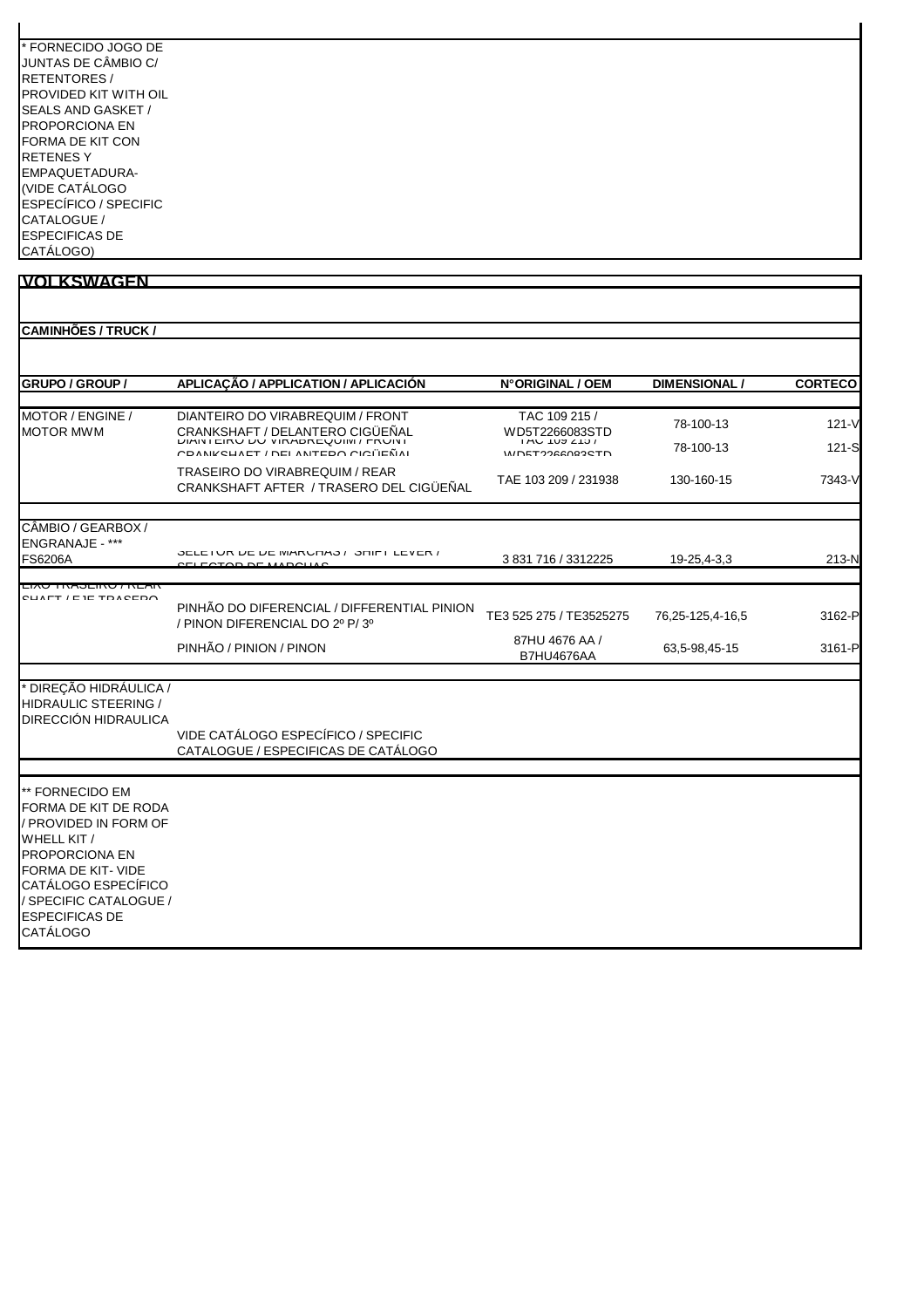| *** FORNECIDO JOGO DE |
|-----------------------|
| JUNTAS DE CÂMBIO C/   |
| RETENTORES /          |
| PROVIDED KIT WITH OIL |
| SEALS AND GASKET /    |
| PROPORCIONA FN        |
| FORMA DE KIT CON      |
| <b>RETENESY</b>       |
| EMPAQUETADURA-        |
| (VIDE CATÁLOGO        |
| ESPECÍFICO / SPECIFIC |
| CATALOGUE /           |
| <b>ESPECIFICAS DE</b> |
| CATÁLOGO)             |

/ SPECIFIC CATALOGUE / ESPECIFICAS DE CATÁLOGO

| <b>CAMINHÕES / TRUCK /</b><br><b>CAMIÓN - 16-210</b>                                                                       |                                                                                                             |                                                           |                                                                 |                |
|----------------------------------------------------------------------------------------------------------------------------|-------------------------------------------------------------------------------------------------------------|-----------------------------------------------------------|-----------------------------------------------------------------|----------------|
| <b>GRUPO / GROUP /</b><br><b>GRUPO</b>                                                                                     | APLICAÇÃO / APPLICATION / APLICACIÓN                                                                        | N°ORIGINAL / OEM<br>NUMBER / Nº ORIGINAL                  | <u>DIMENSIONAL /</u><br><b>DIMENSION/</b><br><b>DIMENCIONAL</b> | <b>CORTECO</b> |
| MUTUN / LIVUIIV                                                                                                            | <u>IEINU DU VINABNEUUIMI/ FNUN</u>                                                                          | , טוג שטו טאו                                             | 78-100-13                                                       | $121 - V$      |
| $M\cap T\cap D$                                                                                                            | ר אוואס איבו אין בפטר טופוייבע אין ק<br>DIANTEIRO DO VIRABREQUIM / FRONT<br>CRANKSHAFT / DELANTERO CIGÜEÑAL | <b>IMDETOORROOGSTD</b><br>TAC 109 215 /<br>WD5T2266083STD | 78-100-13                                                       | 121-S          |
|                                                                                                                            | <b>TRASEIRO DO VIRABREQUIM / REAR</b><br>CRANKSHAFT AFTER / TRASERO DEL CIGÜEÑAL                            | / WD5T2266078STD                                          | 110-130-13                                                      | $124-V$        |
|                                                                                                                            | <b>TRASEIRO DO VIRABREQUIM / REAR</b><br>CRANKSHAFT AFTER / TRASERO DEL CIGÜEÑAL                            | / WD5T2266078STD /<br>904960651103                        | 110-130-13                                                      | 124-S          |
|                                                                                                                            |                                                                                                             |                                                           |                                                                 |                |
| CÂMBIO / GEARBOX /<br><b>ENGRANAJE - ***</b><br><b>FS6206A</b>                                                             | / סברב ו חודוס / סמורות האו או זייר ו די די די זייר ו סמור ו זייר ו זייר ו זייר ו זייר ו זייר ו זייר        | 3 831 716 / 3312225                                       | 19-25,4-3,3                                                     | 213-N          |
|                                                                                                                            |                                                                                                             |                                                           |                                                                 |                |
| LIAU TNAJEINU / NEAN<br>CUAET / E IE TOACEDA                                                                               | PINHÃO DO DIFERENCIAL / DIFFERENTIAL PINION<br>/ PINON DIFERENCIAL DO 2º P/3º                               | TE3 525 275 / TE3525275                                   | 76,25-125,4-16,5                                                | 3162-P         |
|                                                                                                                            | PINHÃO / PINION / PINON                                                                                     | / B7HU4676AA                                              | 63,5-98,45-15                                                   | 3161-P         |
| * DIREÇÃO HIDRÁULICA /<br>HIDRAULIC STEERING /<br>DIRECCIÓN HIDRAULICA                                                     | VIDE CATÁLOGO ESPECÍFICO / SPECIFIC                                                                         |                                                           |                                                                 |                |
|                                                                                                                            | CATALOGUE / ESPECIFICAS DE CATÁLOGO                                                                         |                                                           |                                                                 |                |
| ** FORNECIDO EM                                                                                                            |                                                                                                             |                                                           |                                                                 |                |
| FORMA DE KIT DE RODA<br>/ PROVIDED IN FORM OF<br>WHELL KIT /<br>PROPORCIONA EN<br>FORMA DE KIT-VIDE<br>CATÁLOGO ESPECÍFICO |                                                                                                             |                                                           |                                                                 |                |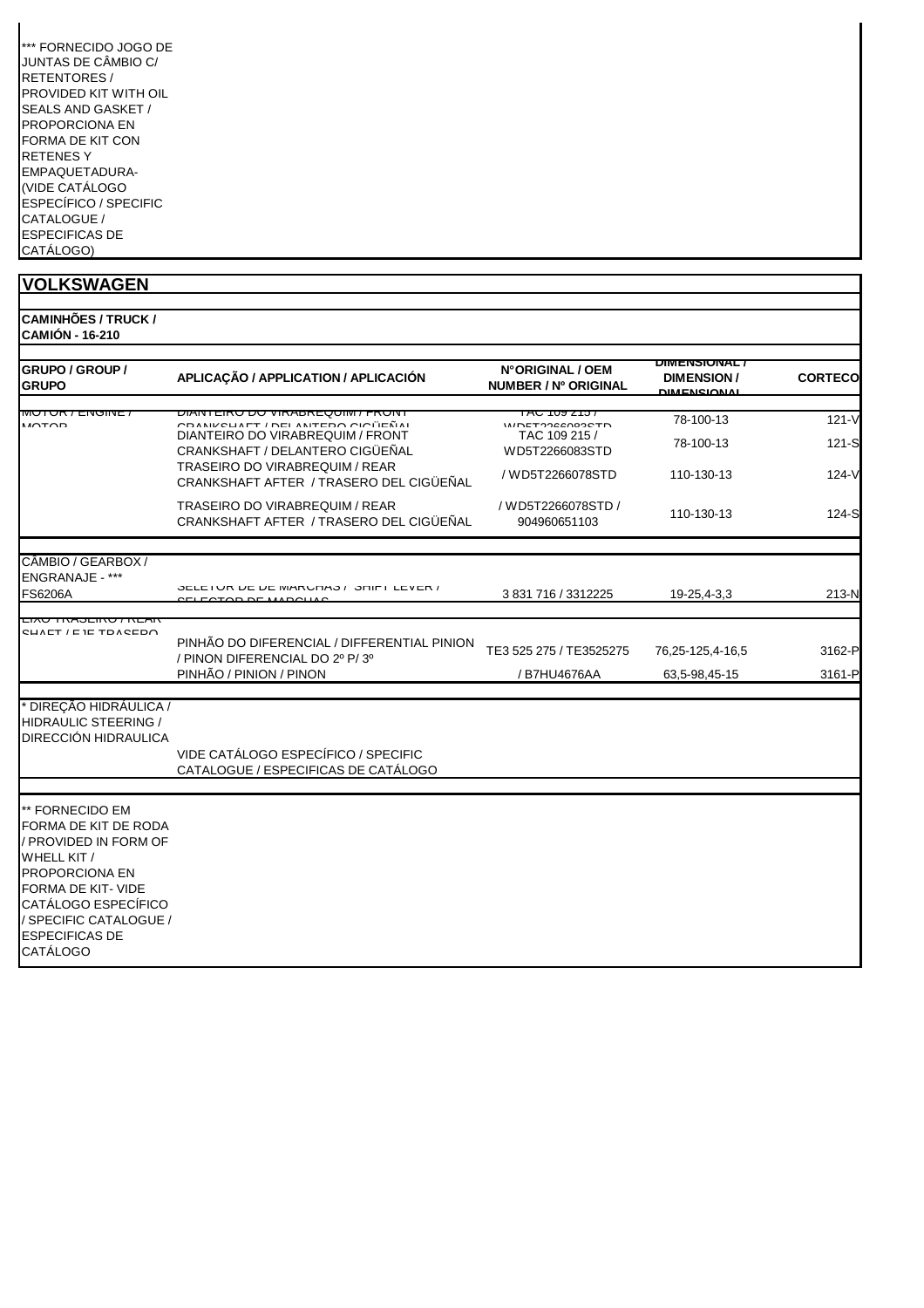| *** FORNECIDO JOGO DE        |
|------------------------------|
| JUNTAS DE CÂMBIO C/          |
| RETENTORES /                 |
| PROVIDED KIT WITH OIL        |
| SEALS AND GASKET /           |
| PROPORCIONA FN               |
| FORMA DE KIT CON             |
| <b>RETENESY</b>              |
| EMPAQUETADURA-               |
| (VIDE CATÁLOGO               |
| <b>ESPECÍFICO / SPECIFIC</b> |
| CATALOGUE /                  |
| <b>ESPECIFICAS DE</b>        |
| CATÁLOGO)                    |

| <b>VOLKSWAGEN</b>                                                                                                                                                             |                                                                                                                  |                                            |                                                                 |                  |
|-------------------------------------------------------------------------------------------------------------------------------------------------------------------------------|------------------------------------------------------------------------------------------------------------------|--------------------------------------------|-----------------------------------------------------------------|------------------|
| <b>CAMINHÕES / TRUCK /</b>                                                                                                                                                    |                                                                                                                  |                                            |                                                                 |                  |
| <b>CAMIÓN - 16-220</b><br><b>GRUPO / GROUP /</b><br><b>GRUPO</b>                                                                                                              | APLICAÇÃO / APPLICATION / APLICACIÓN                                                                             | N°ORIGINAL / OEM<br>NUMBER / Nº ORIGINAL   | <b>DIMENSIONAL /</b><br><b>DIMENSION/</b><br><b>DIMENSIONAL</b> | <b>CORTECO</b>   |
| SÉRIE B                                                                                                                                                                       | DIANTEIRO DO VIRABREQUIM / FRONT<br>HASTE DE VÁLVULAS (C/ LUVA DE PROTEÇÃO) /                                    | 3 397 111 / 3937111 /                      | 63,5-79,5-8                                                     | 7647-T           |
| SÉRIE B                                                                                                                                                                       | VALVE STEM SEAL (W/ PROTECTION CAPS) /<br>JUNTA VASTAGO VALVULA (C/ CASQUILLO<br>PROTECTOR)                      | 2S0 109 6754 - 3921640                     | 7,5-33,8-23,9                                                   | 7750-V           |
| SÉRIE C                                                                                                                                                                       | DIANTEIRO DO VIRABREQUIM / FRONT<br>CRANKSHAFT / DELANTERO CIGÜEÑAL<br>HASTE DE VÁLVULAS (C/ LUVA DE PROTEÇÃO) / | 3 3 5 3 9 7 7                              | 75-93-8/11                                                      | 7649-T           |
| SÉRIE C                                                                                                                                                                       | VALVE STEM SEAL (W/ PROTECTION CAPS) /<br>JUNTA VASTAGO VALVULA (C/ CASQUILLO<br>PROTECTOR)                      | 2SRK 109 675A - 3927642                    | $9-36,5-27,7$                                                   | 7751-V           |
| SÉRIE B/C                                                                                                                                                                     | TRASEIRA DO VIRABREQUIM                                                                                          | 3 357 693 / 4089342 /<br>3357693 / 3909410 | 130, 18-150-14, 8                                               | 7648-T           |
| CÂMBIO / GEARBOX /                                                                                                                                                            |                                                                                                                  |                                            |                                                                 |                  |
| ENGRANAJE - ***<br><b>FS6206A</b>                                                                                                                                             | JELE I UN DE DE IVIANUMO / JUIFI LEVEN /                                                                         | T13 312 017 / 3312225                      | 19-25,4-3,3                                                     | 213-N            |
| EIXO DIANTEIRO /<br><b>FRONT SHAFT / EJE</b><br>DELANTERO                                                                                                                     | CUBO DE RODA / WHEEL HUB / BUJE DE RUEDA                                                                         | T16 407 641A /<br>E5HT1190EA/GA            | 88,9-122,89-22                                                  | ** 2212-N        |
| EIXO TRASEIRO / REAR                                                                                                                                                          | CUBO DE RODA / WHEEL HUB / BUJE DE                                                                               | T16 501 317 /                              |                                                                 |                  |
| SHAFT / EJE TRASERO                                                                                                                                                           | <b>RUEDA</b><br>VUDU DE RUDA / WHEEL HUD / DUJE DE                                                               | E5HT1175BA<br>T16501317                    | 121, 15-160, 21-31, 4<br>121, 10-160, 3-25, 6                   | *** 3189-P       |
|                                                                                                                                                                               | <b>DIIENA</b><br>PINHAO DO DIFERENCIAL / DIFFERENTIAL PINION<br>/ PINON DIFERENCIAL DO 2º P/3º                   | TE3 525 275 / TE3525275                    | 76,25-125,4-16,5                                                | 2713-N<br>3162-P |
|                                                                                                                                                                               | PINHÃO / PINION / PINON                                                                                          | 87HU 4676 AA /                             | 63,5-98,45-15                                                   | 3161-P           |
|                                                                                                                                                                               | ACIONAMENTO DA SAPATAS DE FREIO / BREAK<br>SHOE / ZAPATA DEL FRENO                                               | <b>B7HU4676AA</b><br>TE3 607 029 / KH1191  | 38-52-7                                                         | 461-N            |
| DIREÇÃO HIDRÁULICA /                                                                                                                                                          |                                                                                                                  |                                            |                                                                 |                  |
| HIDRAULIC STEERING /<br>DIRECCIÓN HIDRAULICA                                                                                                                                  |                                                                                                                  |                                            |                                                                 |                  |
|                                                                                                                                                                               | VIDE CATÁLOGO ESPECÍFICO / SPECIFIC<br>CATALOGUE / ESPECIFICAS DE CATÁLOGO                                       |                                            |                                                                 |                  |
| ** FORNECIDO EM<br>FORMA DE KIT DE RODA<br><b>PROVIDED IN FORM OF</b><br>WHELL KIT /<br>PROPORCIONA EN<br>FORMA DE KIT- VIDE<br>CATÁLOGO ESPECÍFICO<br>/ SPECIFIC CATALOGUE / |                                                                                                                  |                                            |                                                                 |                  |

ESPECIFICAS DE CATÁLOGO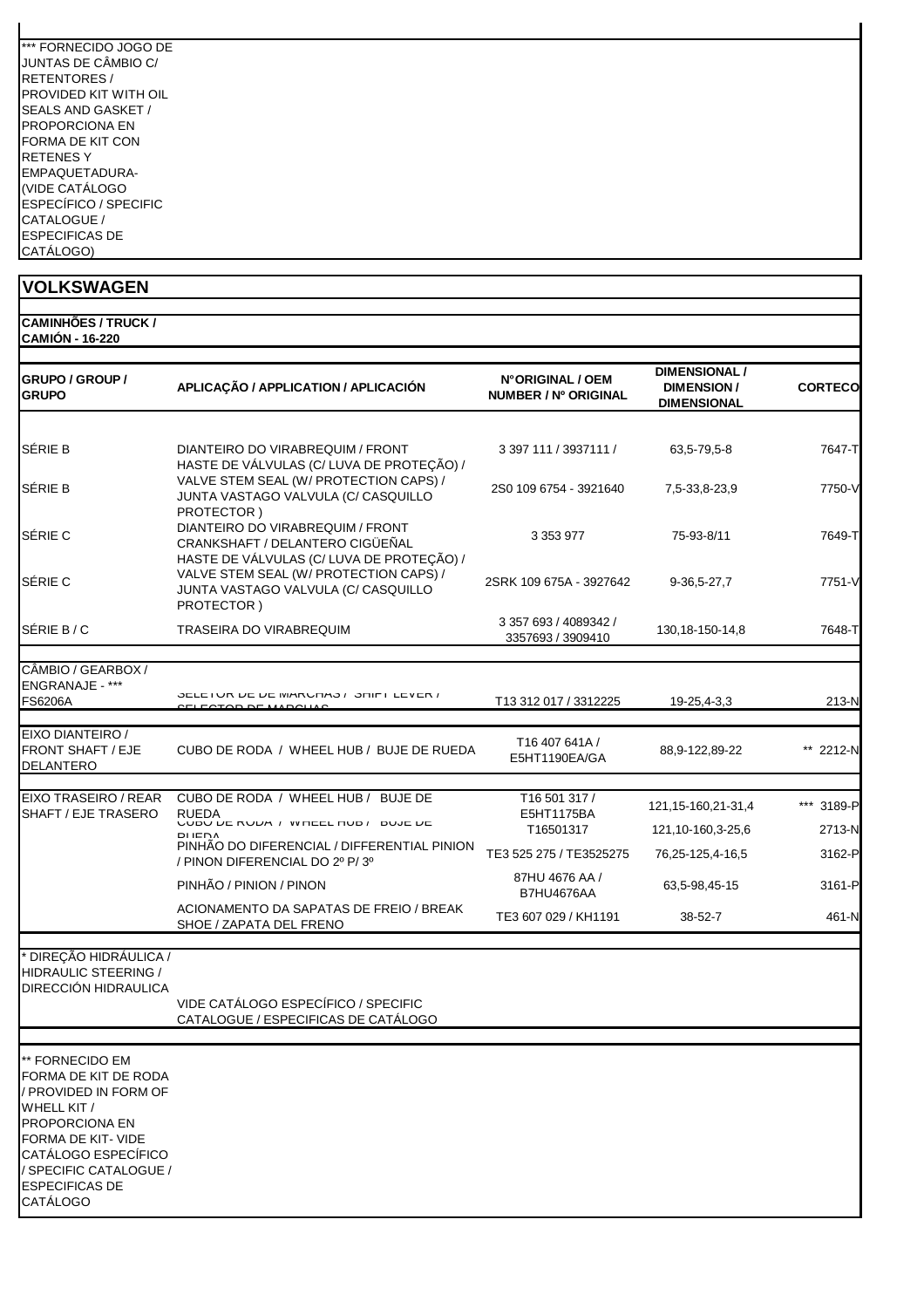| *** FORNECIDO JOGO DE        |  |
|------------------------------|--|
| JUNTAS DE CÂMBIO C/          |  |
| <b>RETENTORES /</b>          |  |
| PROVIDED KIT WITH OIL        |  |
| SEALS AND GASKET /           |  |
| PROPORCIONA EN               |  |
| FORMA DE KIT CON             |  |
| <b>RETENESY</b>              |  |
| EMPAQUETADURA-               |  |
| (VIDE CATÁLOGO               |  |
| <b>ESPECÍFICO / SPECIFIC</b> |  |
| CATALOGUE /                  |  |
| <b>ESPECIFICAS DE</b>        |  |
| CATÁLOGO)                    |  |

| <b>CAMINHÕES / TRUCK /</b><br><b>CAMIÓN - 17-180</b><br><b>IWORKER</b> |                                                                                                                                          |                                          |                                                          |                |
|------------------------------------------------------------------------|------------------------------------------------------------------------------------------------------------------------------------------|------------------------------------------|----------------------------------------------------------|----------------|
| <b>IGRUPO / GROUP /</b><br><b>I</b> GRUPO                              | APLICAÇÃO / APPLICATION / APLICACIÓN                                                                                                     | N°ORIGINAL / OEM<br>NUMBER / Nº ORIGINAL | DIMENSIONAL /<br><b>DIMENSION/</b><br><b>DIMENSIONAL</b> | <b>CORTECO</b> |
| <b>MOTOR / ENGINE /</b><br><b>MOTOR</b>                                | DIANTEIRO DO VIRABREQUIM / FRONT<br>CRANKSHAFT / DELANTERO CIGÜEÑAL                                                                      | / WD5T2266083STD                         | 78-100-13                                                | $121 - V$      |
| MWM 4.12 TCE EURO III                                                  | TRASEIRO DO VIRABREQUIM / REAR<br>CRANKSHAFT AFTER / TRASERO DEL CIGÜEÑAL                                                                | TAE 103 209 / 231938                     | 130-160-15                                               | 7343-V         |
|                                                                        | HASTE DE VÁLVULAS (C/ LUVA DE PROTEÇÃO) /<br>VALVE STEM SEAL (W/ PROTECTION CAPS) /<br>JUNTA VASTAGO VALVULA (C/ CASQUILLO<br>PROTECTOR) | 904960640089                             | VIVA3-8,70                                               | 7736-V         |

| <b>CAMINHOES / TRUCK /</b> |
|----------------------------|
| CAMIÓN - 17-200            |

| <b>CAMIÓN - 17-200</b>                 |                                                                           |                                          |                                                           |                |
|----------------------------------------|---------------------------------------------------------------------------|------------------------------------------|-----------------------------------------------------------|----------------|
| <b>GRUPO / GROUP /</b><br><b>GRUPO</b> | APLICAÇÃO / APPLICATION / APLICACIÓN                                      | N°ORIGINAL / OEM<br>NUMBER / Nº ORIGINAL | <b>DIMENSIONAL /</b><br>DIMENSION /<br><b>DIMENSIONAL</b> | <b>CORTECO</b> |
|                                        |                                                                           |                                          |                                                           |                |
| <b>MUTUR / LINUINE</b><br>MOTOD MM/M   |                                                                           |                                          |                                                           |                |
|                                        | TRASEIRO DO VIRABREQUIM / REAR<br>CRANKSHAFT AFTER / TRASERO DEL CIGÜEÑAL | TAE 103 209 / 231938                     | 130-160-15                                                | 7343-V         |

| <b>VOLKSWAGEN</b>                                     |                                                                                |                                                  |                                                          |                |
|-------------------------------------------------------|--------------------------------------------------------------------------------|--------------------------------------------------|----------------------------------------------------------|----------------|
| <b>ICAMINHÕES / TRUCK /</b><br><b>CAMIÓN - 17-210</b> |                                                                                |                                                  |                                                          |                |
| <b>IGRUPO / GROUP /</b><br><b>GRUPO</b>               | APLICAÇÃO / APPLICATION / APLICACIÓN                                           | N°ORIGINAL / OEM<br>NUMBER / Nº ORIGINAL         | DIMENSIONAL /<br><b>DIMENSION/</b><br><b>DIMENSIONAL</b> | <b>CORTECO</b> |
| <b>INIUTURY LINUINE</b><br>$M\cap T\cap D$            | <u> FRUITEINU DU VINADNEQUIMI / FRUIT</u><br>CRANIZOUAET / DEL ANTERO CIOÜEÑAL | <del>186 109 2137</del><br><b>IMDET2266092TD</b> | 78-100-13                                                | $121 - V$      |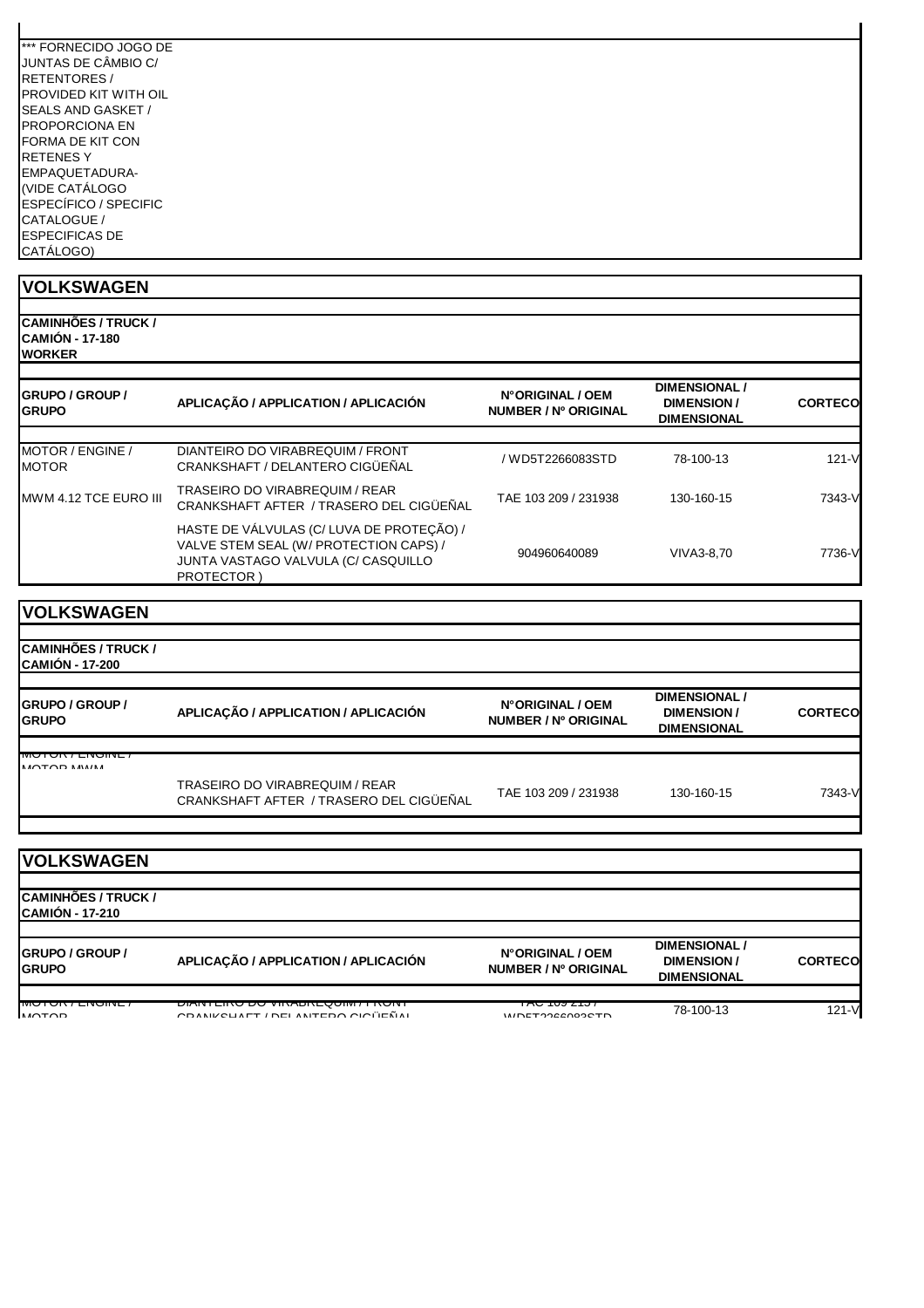| DIANTEIRO DO VIRABREQUIM / FRONT<br>CRANKSHAFT / DELANTERO CIGÜEÑAL                                                                            | TAC 109 215 /<br>WD5T2266083STD | 78-100-13  | $121-S$ |
|------------------------------------------------------------------------------------------------------------------------------------------------|---------------------------------|------------|---------|
| TRASEIRO DO VIRABREQUIM / REAR<br>CRANKSHAFT AFTER / TRASERO DEL CIGÜEÑAL                                                                      | TAE 103 209 / 231938            | 130-160-15 | 7343-V  |
| HASTE DE VÁLVULAS (C/ LUVA DE PROTEÇÃO) /<br>VALVE STEM SEAL (W/ PROTECTION CAPS) /<br>JUNTA VASTAGO VALVULA (C/ CASQUILLO<br><b>PROTECTOR</b> | 904960640089                    | VIVA3-8.70 | 7736-V  |

| CAMINHÕES / TRUCK /<br><b>ICAMIÓN - 17-240</b> |                                                                                                               |                                          |                                                                 |                 |
|------------------------------------------------|---------------------------------------------------------------------------------------------------------------|------------------------------------------|-----------------------------------------------------------------|-----------------|
| <b>IGRUPO / GROUP /</b><br><b>GRUPO</b>        | APLICAÇÃO / APPLICATION / APLICACIÓN                                                                          | N°ORIGINAL / OEM<br>NUMBER / Nº ORIGINAL | <b>DIMENSIONAL /</b><br><b>DIMENSION/</b><br><b>DIMENSIONAL</b> | <b>CORTECO</b>  |
| MOTOR / ENGINE /<br><b>MOTOR</b>               | DIANTEIRO DO VIRABREQUIM / FRONT<br>CRANKSHAFT / DELANTERO CIGÜEÑAL                                           | TAC 109 215 /<br>WD5T2266083STD          | 78-100-13                                                       | $121 - V$       |
|                                                | DIANTEIRO DO VIRABREQUIM / FRONT<br>TRASEIRO DO VIRABREQUIM / REAR<br>CRANKSHAFT AFTER / TRASERO DEL CIGÜEÑAL | TAC 109 215 /<br>TAE 103 209 / 231938    | 78-100-13<br>130-160-15                                         | 121-S<br>7343-V |

| <u>UAMINTULO / INUUN</u>                                                                                                                                                                                                    |                                                                                                                                                      |                                            |                   |                |
|-----------------------------------------------------------------------------------------------------------------------------------------------------------------------------------------------------------------------------|------------------------------------------------------------------------------------------------------------------------------------------------------|--------------------------------------------|-------------------|----------------|
| <del>unuru anuur</del>                                                                                                                                                                                                      | APLICAÇÃO / APPLICATION / APLICACIÓN                                                                                                                 | <del>UNIGINAL / ULIV</del>                 | ᄳᄳᇊᇄᇬᇅᇄ           | <b>CORTECO</b> |
| SÉRIE B                                                                                                                                                                                                                     | <b>DIAIN LEINU DU VINADREWUIM / FRUINI</b><br>COANIZOUAET / DEL ANITEDO OIOI EÑAI<br>HASTE DE VÁLVULAS (C/ LUVA DE PROTEÇÃO) /                       | <u>וווו</u> טכעוווופט ט<br>2001000         | 63,5-79,5-8       | 7647-T         |
| SÉRIE B                                                                                                                                                                                                                     | VALVE STEM SEAL (W/ PROTECTION CAPS) /<br>JUNTA VASTAGO VALVULA (C/ CASQUILLO                                                                        | 2S0 109 6754 - 3921640                     | 7,5-33,8-23,9     | 7750-V         |
| SÉRIE C                                                                                                                                                                                                                     | <b>PROTECTOR</b><br><b>DIAINTEINU DU VINADNEWUIIVI / FNUINT</b><br>CDANIKELIAET / DEI ANITEDO CICITEÑAI<br>HASTE DE VÁLVULAS (C/ LUVA DE PROTEÇÃO) / | 3 3 5 3 9 7 7                              | 75-93-8/11        | 7649-T         |
| SÉRIE C                                                                                                                                                                                                                     | VALVE STEM SEAL (W/ PROTECTION CAPS) /<br>JUNTA VASTAGO VALVULA (C/ CASQUILLO<br>PROTECTOR)                                                          | 2SRK 109 675A - 3927642                    | 9-36,5-27,7       | 7751-V         |
| SÉRIE B/C                                                                                                                                                                                                                   | <b>TRASEIRA DO VIRABREQUIM</b>                                                                                                                       | 3 357 693 / 4089342 /<br>3357693 / 3909410 | 130, 18-150-14, 8 | 7648-T         |
|                                                                                                                                                                                                                             |                                                                                                                                                      |                                            |                   |                |
| EIXO DIANTEIRO /<br><b>FRONT SHAFT / EJE</b><br><b>DELANTERO</b>                                                                                                                                                            | CUBO DE RODA / WHEEL HUB / BUJE DE RUEDA                                                                                                             | / E5HT1190EA/GA                            | 88,9-122,89-22    | ** 2212-N      |
|                                                                                                                                                                                                                             | CUBO DE RODA / WHEEL HUB / BUJE DE RUEDA                                                                                                             | / E5HT1190BA                               | 88,9-115,37-19,5  | ** 2211-N      |
| DIREÇÃO HIDRÁULICA /<br><b>HIDRAULIC STEERING /</b><br>DIRECCIÓN HIDRAULICA                                                                                                                                                 |                                                                                                                                                      |                                            |                   |                |
|                                                                                                                                                                                                                             | VIDE CATÁLOGO ESPECÍFICO / SPECIFIC<br>CATALOGUE / ESPECIFICAS DE CATÁLOGO                                                                           |                                            |                   |                |
| ** FORNECIDO EM<br>FORMA DE KIT DE RODA<br>/ PROVIDED IN FORM OF<br>WHELL KIT /<br><b>PROPORCIONA EN</b><br>FORMA DE KIT- VIDE<br>CATÁLOGO ESPECÍFICO<br>/ SPECIFIC CATALOGUE /<br><b>ESPECIFICAS DE</b><br><b>CATÁLOGO</b> |                                                                                                                                                      |                                            |                   |                |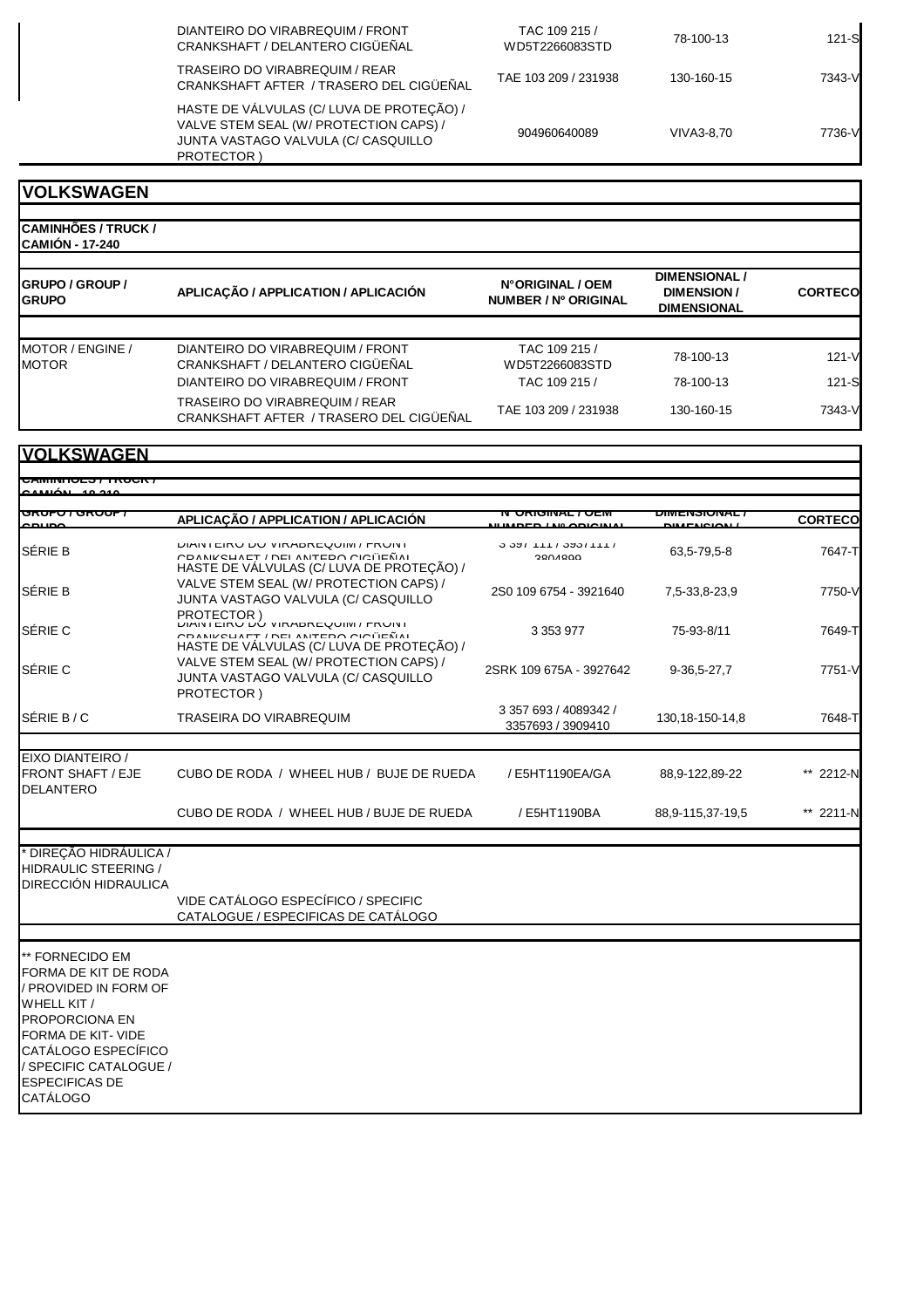| *** FORNECIDO JOGO DE |
|-----------------------|
| JUNTAS DE CÂMBIO C/   |
| <b>RETENTORES/</b>    |
| PROVIDED KIT WITH OIL |
| SEALS AND GASKET /    |
| PROPORCIONA FN        |
| FORMA DE KIT CON      |
| RETENES Y             |
| EMPAQUETADURA-        |
| (VIDE CATÁLOGO        |
| ESPECÍFICO / SPECIFIC |
| CATALOGUE /           |
| <b>ESPECIFICAS DE</b> |
| CATÁLOGO)             |

| <b>CAMINHÕES / TRUCK /</b> |
|----------------------------|
| <b>CAMIÓN - 18-310</b>     |

| GRUPO / GROUP /<br><b>GRUPO</b>       | APLICAÇÃO / APPLICATION / APLICACIÓN                                                                                                    | N°ORIGINAL / OEM<br>NUMBER / Nº ORIGINAL         | <b>DIMENSIONAL /</b><br><b>DIMENSION/</b><br><b>DIMENSIONAL</b> | <b>CORTECO</b> |
|---------------------------------------|-----------------------------------------------------------------------------------------------------------------------------------------|--------------------------------------------------|-----------------------------------------------------------------|----------------|
| <b>SÉRIE B</b>                        | DIANTEIRO DO VIRABREQUIM / FRONT<br>CRANKSHAFT / DELANTERO CIGÜEÑAL<br>HASTE DE VÁLVULAS (C/ LUVA DE PROTEÇÃO) /                        | 3 397 111 / 3937111 /<br>3804899                 | 63,5-79,5-8                                                     | 7647-T         |
| <b>SÉRIE B</b>                        | VALVE STEM SEAL (W/ PROTECTION CAPS) /<br>JUNTA VASTAGO VALVULA (C/ CASQUILLO                                                           | 2S0 109 6754 - 3921640                           | 7,5-33,8-23,9                                                   | 7750-V         |
| SÉRIE C                               | PROTECTOR)<br><b>DIAIN LEIKU DÚ VIRADREUUIM / FRUINI</b><br>CDANICUATT/DEI ANTEDO CICÜEÑNI<br>HASTE DE VÁLVULAS (C/ LUVA DE PROTEÇÃO) / | 3 3 5 3 9 7 7                                    | 75-93-8/11                                                      | 7649-T         |
| SÉRIE C                               | VALVE STEM SEAL (W/ PROTECTION CAPS) /<br>JUNTA VASTAGO VALVULA (C/ CASQUILLO<br>PROTECTOR)                                             | 2SRK 109 675A - 3927642                          | 9-36,5-27,7                                                     | 7751-V         |
| SÉRIE B / C                           | TRASEIRA DO VIRABREQUIM                                                                                                                 | <u>J JUL DAJ I ANOAJAT I</u><br>2257602 12000110 | 130, 18-150-14, 8                                               | 7648-T         |
| CÂMBIO / GEARBOX /<br>ENGRANAJE - *** |                                                                                                                                         |                                                  |                                                                 |                |
| <b>ZF 16-S</b>                        | <b>INTERNO DA SAIDA TRASEIRA</b>                                                                                                        | $\sqrt{0}$                                       | 105-130-12                                                      | 7351-V         |
|                                       | EXTERNO DA SAIDA TRASEIRA                                                                                                               | /BO734300102                                     | 105-130-12                                                      | 556-N          |
|                                       | SELETOR DE MARCHAS - NOVA VERSÃO                                                                                                        | 9931659/0002670296/0634<br>307367/68766349       | $25 - 35 - 7$                                                   | 7520-V         |
|                                       | <b>INTERNO DO SELETOR DE MARCHAS</b>                                                                                                    |                                                  |                                                                 | 1029-V         |
|                                       | EXTERNO DO SELETOR DE MARCCHAS                                                                                                          | /2670296                                         | $25 - 35 - 7$                                                   | 4013-N         |
|                                       | EIXO DO VELOCÍMETRO                                                                                                                     |                                                  |                                                                 | 1303-V         |
|                                       | ACIONAMENTO DA TOMADA DE FORÇA                                                                                                          | / 501306439                                      | 25-38-9.3                                                       | 468-V          |
|                                       | ACIONAMENTO DA MARCHA PESADA                                                                                                            |                                                  |                                                                 | 4036-V         |
|                                       | ACIONAMENTO DA MARCHA LEVE                                                                                                              | / 501306439                                      | 25-38-9.3                                                       | 468-V          |
|                                       | <b>CANECA DAS MARCHAS</b><br>I UIVIAUA DE FURUA / FUWER I ARE UFF / LA<br>$F$ MEDOÍA                                                    | /0                                               | 55-80-8                                                         | 1129-V         |

| <b>UAMINIULUT INUUNI</b>                                         |                                                                                |                                                         |                                         |                |
|------------------------------------------------------------------|--------------------------------------------------------------------------------|---------------------------------------------------------|-----------------------------------------|----------------|
| CAMPÓN 2014                                                      |                                                                                |                                                         |                                         |                |
| <del>onoro ronoor i</del><br>00100                               | APLICAÇÃO / APPLICATION / APLICACIÓN                                           | <u>IN UNIGINAL / ULIVI</u><br><u>ULIMBED / MADIOIMA</u> | <b>UINENJUNAL</b><br><b>DIMENIQUALL</b> | <b>CORTECO</b> |
| <b>IVIOTON / LIVOIIVE</b><br>MOTOD                               | <u> FRUIT LINU DU VINADREQUIM / FRUIT</u><br>CRANIZOUAET / DEL ANTERO CIOÜEÑAL | / WD5T2266083STD                                        | 78-100-13                               | $121 - V$      |
|                                                                  | DIANTEIRO DO VIRABREQUIM / FRONT<br>CRANKSHAFT / DELANTERO CIGÜEÑAL            | / WD5T2266083STD                                        | 78-100-13                               | $121 - S$      |
|                                                                  | TRASEIRO DO VIRABREQUIM / REAR<br>CRANKSHAFT AFTER / TRASERO DEL CIGUENAL      | / WD5T2266078STD                                        | 110-130-13                              | $124-V$        |
|                                                                  | TRASEIRO DO VIRABREQUIM / REAR<br>CRANKSHAFT AFTER / TRASERO DEL CIGÜENAL      | / WD5T2266078STD                                        | 110-130-13                              | $124-V$        |
|                                                                  |                                                                                |                                                         |                                         |                |
| EIXO DIANTEIRO /<br><b>FRONT SHAFT / EJE</b><br><b>DELANTERO</b> | CUBO DE RODA / WHEEL HUB / BUJE DE RUEDA                                       | E5HT1190EA/GA                                           | 88,9-122,89-22                          | 2212-N         |
|                                                                  | CUBO DE RODA / WHEEL HUB / BUJE DE RUEDA                                       | E5HT1190BA                                              | 88,9-115,37-19,5                        | 2211-N         |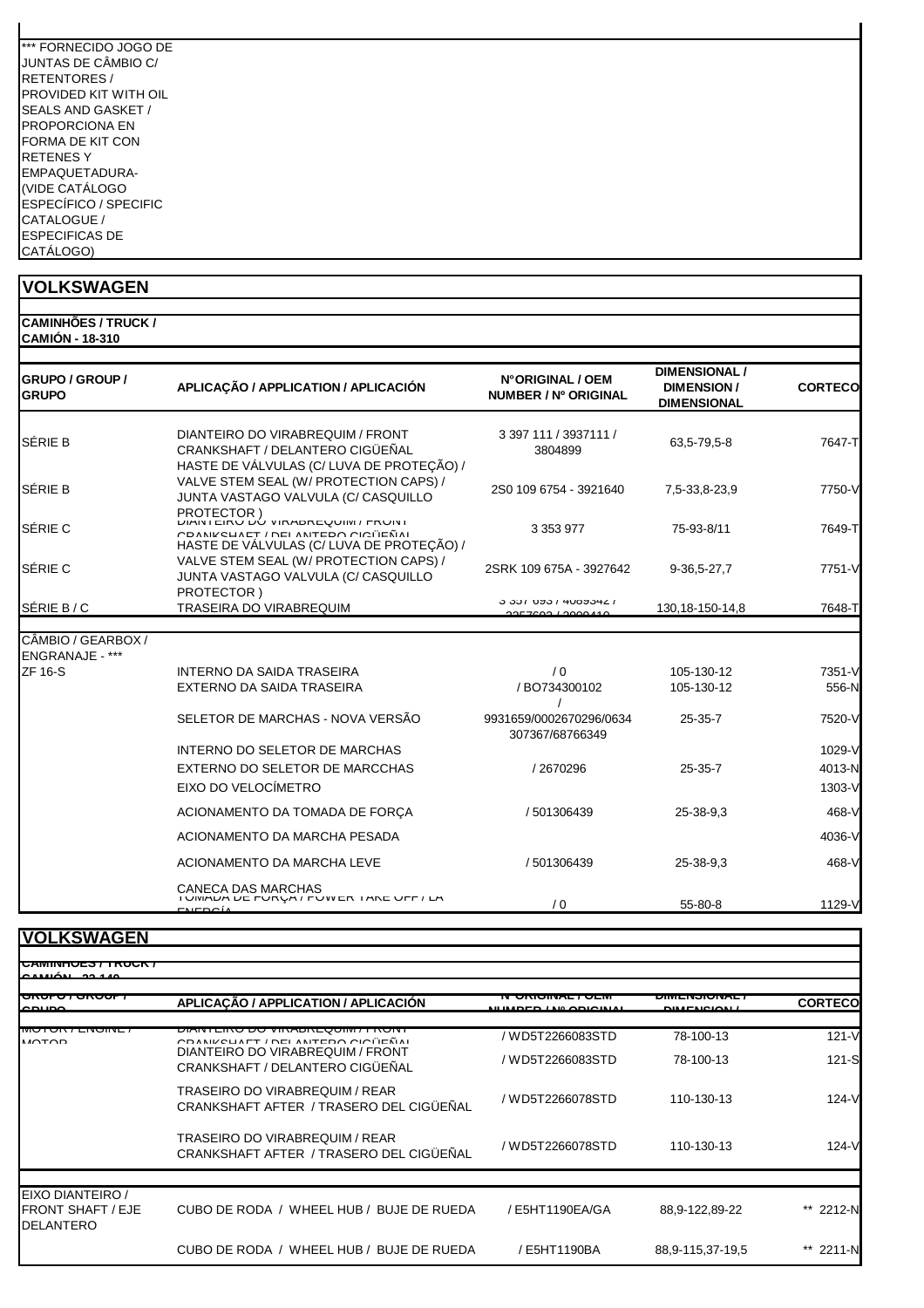#### \* DIREÇÃO HIDRÁULICA / HIDRAULIC STEERING / DIRECCIÓN HIDRAULICA

VIDE CATÁLOGO ESPECÍFICO / SPECIFIC CATALOGUE / ESPECIFICAS DE CATÁLOGO

FORMA DE KIT DE RODA / PROVIDED IN FORM OF

 $\overline{\rm conv}$  or  $\overline{\rm G}$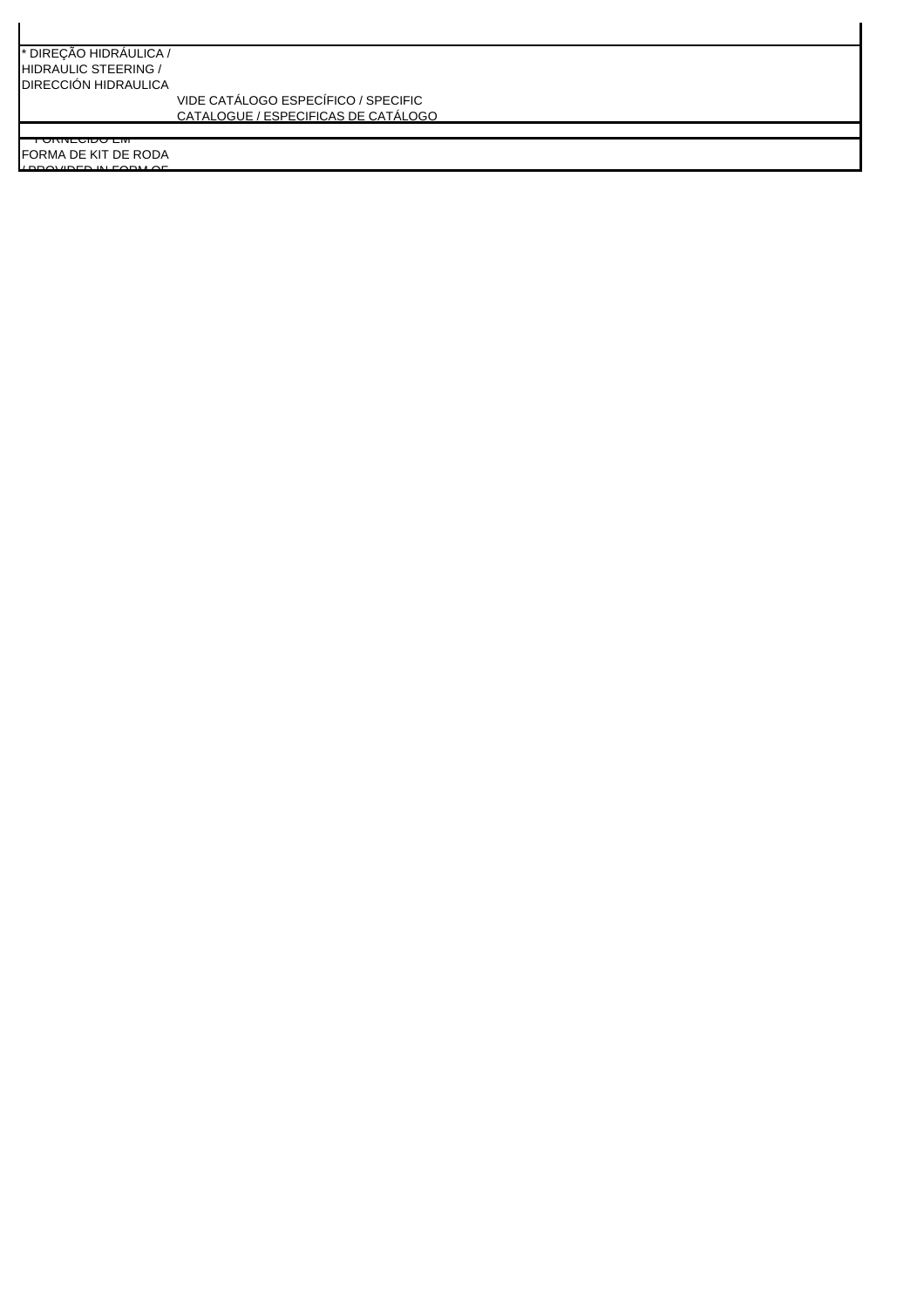**CAMINHÕES / TRUCK /** 

| ¬™™™™™™™™™<br>camán se são                                       |                                                                                |                                                 |                      |                |  |  |
|------------------------------------------------------------------|--------------------------------------------------------------------------------|-------------------------------------------------|----------------------|----------------|--|--|
| णाण<br><del>u runuun</del>                                       | APLICAÇÃO / APPLICATION / APLICACIÓN                                           | <u>IN UNIGINAL / ULIVI</u><br><u></u><br>110000 | <u> אמטוסמה ואוכ</u> | <b>CORTECO</b> |  |  |
| <b>MUTUR / LINUINE</b><br>MOTOD                                  | ו אוטא ז ואווטאַ אמאמוזי טע טאום ואואוט<br>$CDANIXCHATT$ / DEL ANTEDO OIOÜEÑAL | / WD5T2266083STD                                | 78-100-13            | $121 - V$      |  |  |
|                                                                  | DIANTEIRO DO VIRABREQUIM / FRONT<br>CRANKSHAFT / DELANTERO CIGÜEÑAL            | / WD5T2266083STD                                | 78-100-13            | 121-S          |  |  |
|                                                                  | TRASEIRO DO VIRABREQUIM / REAR<br>CRANKSHAFT AFTER / TRASERO DEL CIGÜEÑAL      | / WD5T2266078STD                                | 110-130-13           | 124-V          |  |  |
|                                                                  | TRASEIRO DO VIRABREQUIM / REAR<br>CRANKSHAFT AFTER / TRASERO DEL CIGÜEÑAL      | / WD5T2266078STD                                | 110-130-13           | 124-V          |  |  |
|                                                                  |                                                                                |                                                 |                      |                |  |  |
| EIXO DIANTEIRO /<br><b>FRONT SHAFT / EJE</b><br><b>DELANTERO</b> | CUBO DE RODA / WHEEL HUB / BUJE DE RUEDA                                       | E5HT 1190 EA/GA /<br>E5HT1190EA/GA              | 88,9-122,89-22       | ** 2212-N      |  |  |
|                                                                  | CUBO DE RODA / WHEEL HUB / BUJE DE RUEDA                                       | E5HT 1190-BA /<br>E5HT1190BA                    | 88,9-115,37-19,5     | ** 2211-N      |  |  |
| <u>UINEUAU HUNAULIUA /</u>                                       |                                                                                |                                                 |                      |                |  |  |
| LINDAI II IN CTEEDINA /                                          | VIDE CATÁLOGO ESPECÍFICO / SPECIFIC<br>CATALOGUE / ESPECIFICAS DE CATÁLOGO     |                                                 |                      |                |  |  |
| ** FORNECIDO EM                                                  |                                                                                |                                                 |                      |                |  |  |
| FORMA DE KIT DE RODA<br>/ PROVIDED IN FORM OF                    |                                                                                |                                                 |                      |                |  |  |
| WHELL KIT /<br>PROPORCIONA EN                                    |                                                                                |                                                 |                      |                |  |  |
| <b>FORMA DE KIT- VIDE</b><br>CATÁLOGO ESPECÍFICO                 |                                                                                |                                                 |                      |                |  |  |
| / SPECIFIC CATALOGUE /                                           |                                                                                |                                                 |                      |                |  |  |
| <b>ESPECIFICAS DE</b><br><b>CATÁLOGO</b>                         |                                                                                |                                                 |                      |                |  |  |
| *** FORNECIDO JOGO DE                                            |                                                                                |                                                 |                      |                |  |  |
| JUNTAS DE CÂMBIO C/<br><b>RETENTORES/</b>                        |                                                                                |                                                 |                      |                |  |  |
| PROVIDED KIT WITH OIL                                            |                                                                                |                                                 |                      |                |  |  |
| SEALS AND GASKET /<br><b>PROPORCIONA EN</b>                      |                                                                                |                                                 |                      |                |  |  |
| <b>FORMA DE KIT CON</b>                                          |                                                                                |                                                 |                      |                |  |  |
| <b>RETENESY</b><br>EMPAQUETADURA-                                |                                                                                |                                                 |                      |                |  |  |
| (VIDE CATÁLOGO                                                   |                                                                                |                                                 |                      |                |  |  |
| <b>ESPECÍFICO / SPECIFIC</b><br>CATALOGUE /                      |                                                                                |                                                 |                      |                |  |  |
| <b>ESPECIFICAS DE</b><br>CATÁLOGO)                               |                                                                                |                                                 |                      |                |  |  |
|                                                                  |                                                                                |                                                 |                      |                |  |  |
| <b>VOLKSWAGEN</b>                                                |                                                                                |                                                 |                      |                |  |  |
| <b>CAMINHÕES / TRUCK /</b><br><b>CAMIÓN - 23-220</b>             |                                                                                |                                                 |                      |                |  |  |
| <b>GRUPO / GROUP /</b>                                           |                                                                                | N°ORIGINAL / OEM                                | <b>DIMENSIONAL /</b> |                |  |  |
| CDIIDQ                                                           | APLICAÇÃO / APPLICATION / APLICACIÓN                                           | <b>UIBLOCO / NO ODICINAL</b>                    | <b>DIMENSION/</b>    | <b>CORTECO</b> |  |  |

**GRUPO**<br>**GRUPO**<br>**GRUPO NUMBER / Nº ORIGINAL DIMENSIONAL** MOTOR / ENGINE / MOTOR DIANTEIRO DO VIRABREQUIM / FRONT CRANKSHAFT / DELANTERO CIGÜEÑAL 3 353 977 / 3353977 75-93-8 7649-T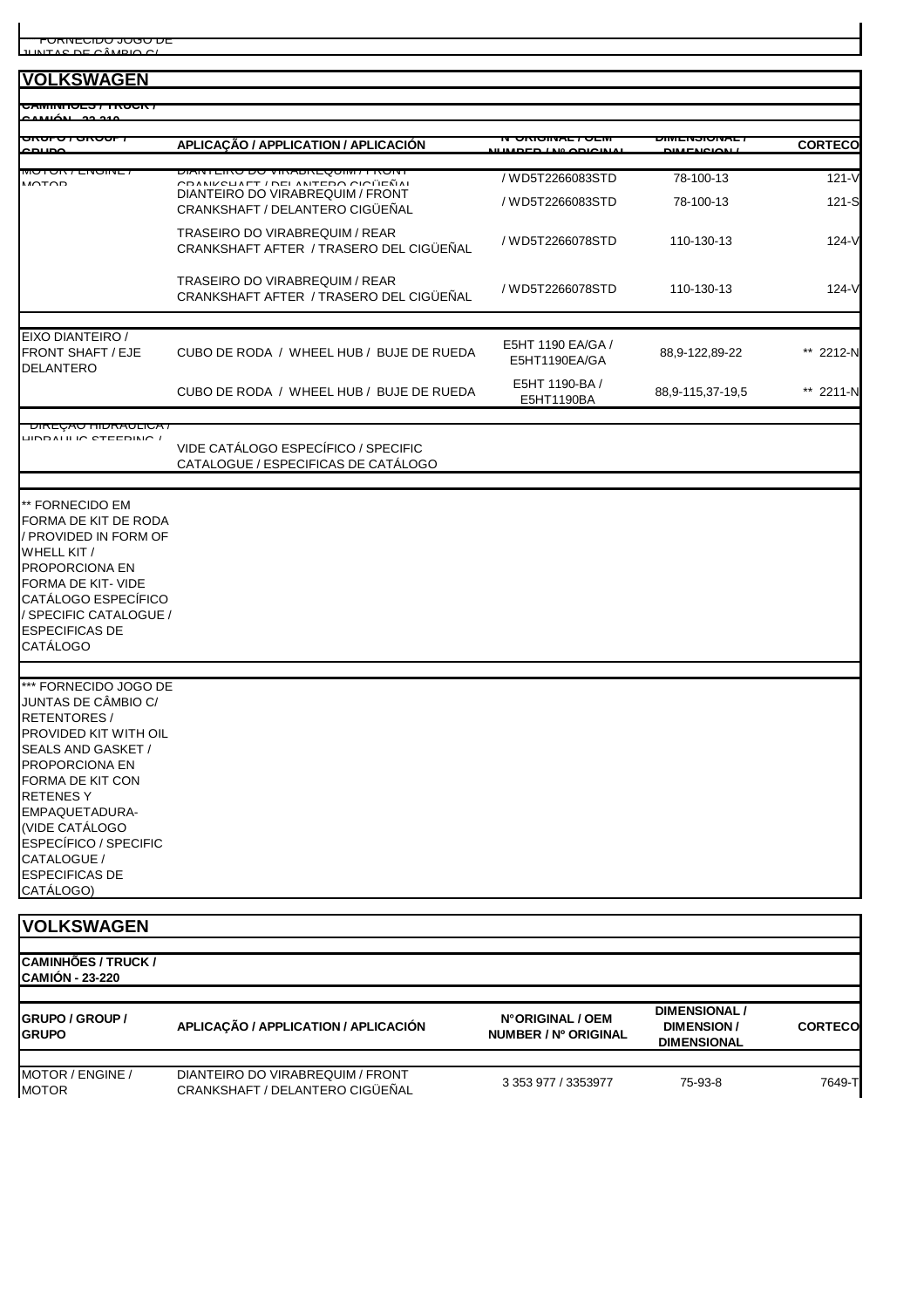TRASEIRO DO VIRABREQUIM / REAR CRANKSHAFT AFTER / TRASERO DEL CIGÜEÑAL

CRANKSHAFT AFTER / TRASERO DEL CIGÜEÑAL

TRASEIRO DO VIRABREQUIM / REAR

4 089 342 / 4089342 / 3357693 / 3909410 130,18-150-14,8 7648-T

3 909 410 / 4089342 /

3357693 / 3909410 130,18-150-14,8 7648-T

**VOLKSWAGEN**

**CAMINHÕES / TRUCK / CAMIÓN - 23-310 GRUPO / GROUP / GRUPO APLICAÇÃO / APPLICATION / APLICACIÓN N° ORIGINAL / OEM NUMBER / Nº ORIGINAL DIMENSIONAL / DIMENSION / DIMENSIONAL CORTECO** MOTOR / ENGINE / MOTOR DIANTEIRO DO VIRABREQUIM / FRONT CRANKSHAFT / DELANTERO CIGÜEÑAL 3 353 977 / 3353977 75-93-8 7649-T SÉRIE C TRASEIRO DO VIRABREQUIM / REAR<br>CONTINUES TRASEIRO DO VIRABREQUIM / REAR CRANKSHAFT AFTER / TRASERO DEL CIGÜEÑAL 4 089 342 / 4089342 / 3357693 / 3909410 130,18-150-14,8 7648-T HASTE DE VALVULAS (U/ LUVA DE FRUTEÇÃO) / VALVE STEM SEAL (W/ PROTECTION CAPS) / JUNTA VASTAGO VALVULA (C/ CASQUILLO 2SRK 109 675A - 3927642 9-36,5-27,7 7751-V

**VOLKSWAGEN**

| <b>GRUPO / GROUP /</b><br><b>GRUPO</b>                                                                                                 | APLICAÇÃO / APPLICATION / APLICACIÓN                                                                                                     | N°ORIGINAL / OEM<br>NUMBER / Nº ORIGINAL   | <b>DIMENSIONAL/</b><br><b>DIMENSION/</b><br><b>DIMENSIONAL</b> | <b>CORTECO</b>      |
|----------------------------------------------------------------------------------------------------------------------------------------|------------------------------------------------------------------------------------------------------------------------------------------|--------------------------------------------|----------------------------------------------------------------|---------------------|
| MOTOR / ENGINE /<br><b>MOTOR</b>                                                                                                       | DIANTEIRO DO VIRABREQUIM / FRONT<br>CRANKSHAFT / DELANTERO CIGÜEÑAL                                                                      | 3 3 5 3 9 7 7                              | 75-93-8                                                        | 7649-T              |
|                                                                                                                                        | <b>TRASEIRO DO VIRABREQUIM / REAR</b><br>CRANKSHAFT AFTER / TRASERO DEL CIGÜEÑAL                                                         | 4 089 342 / 4089342 /<br>3357693 / 3909410 | 130, 18-150-14, 8                                              | 7648-TI             |
|                                                                                                                                        | HASTE DE VÁLVULAS (C/ LUVA DE PROTEÇÃO) /<br>VALVE STEM SEAL (W/ PROTECTION CAPS) /<br>JUNTA VASTAGO VALVULA (C/ CASQUILLO<br>PROTECTOR) | 2SRK 109 675A - 3927642                    | 9-36,5-27,7                                                    | 7751-V              |
| CÂMBIO / GEARBOX /<br>ENGRANAJE - ***<br>RT8609A                                                                                       | OCLETUR DE DE MARUTAO / OTIFT LEVER /<br>$\sqrt{2}$                                                                                      | / 3312225                                  | 19-25,4-3,3                                                    | $213-N$             |
| EIXO DIANTEIRO /<br><b>FRONT SHAFT / EJE</b><br><b>DELANTERO</b>                                                                       | CUBO DE RODA / WHEEL HUB / BUJE DE RUEDA                                                                                                 | / E5HT1190EA/GA                            | 88,9-122,89-22                                                 | ** 2212-N           |
|                                                                                                                                        | CUBO DE RODA / WHEEL HUB / BUJE DE RUEDA                                                                                                 | / E5HT1190BA                               | 88,9-115,37-19,5                                               | ** 2211-N           |
| <b>EIXO TRASEIRO / REAR</b>                                                                                                            | CUBO DE RODA / WHEEL HUB / BUJE DE<br>CUBO DE RODA / WHEEL HUB / BUJE DE<br><b>RUEDA</b>                                                 | / E5HT1175BA<br>T16501317                  | 121, 15-160, 21-31, 4<br>121, 10-160, 3-25, 6                  | ** 3189-P<br>2713-N |
|                                                                                                                                        | PINHÃO / PINION / PINON DO 2º P/3º                                                                                                       |                                            | 76,25-125,4/134,1-<br>16,5/19,4                                | 3162-N              |
| <b>UINEYAU HIDRAULIUA</b> /<br><b>HIDRAULIC STEERING /</b><br><b>NIDECCIÓN LIINDAI II ICA</b><br><u>UNIVEUIDU LIVI</u><br>DE KE DE DOE | VIDE UA I ALUUU EOFEUIFIUU / OFEUIFIU<br>$\overline{O}$                                                                                  |                                            |                                                                |                     |